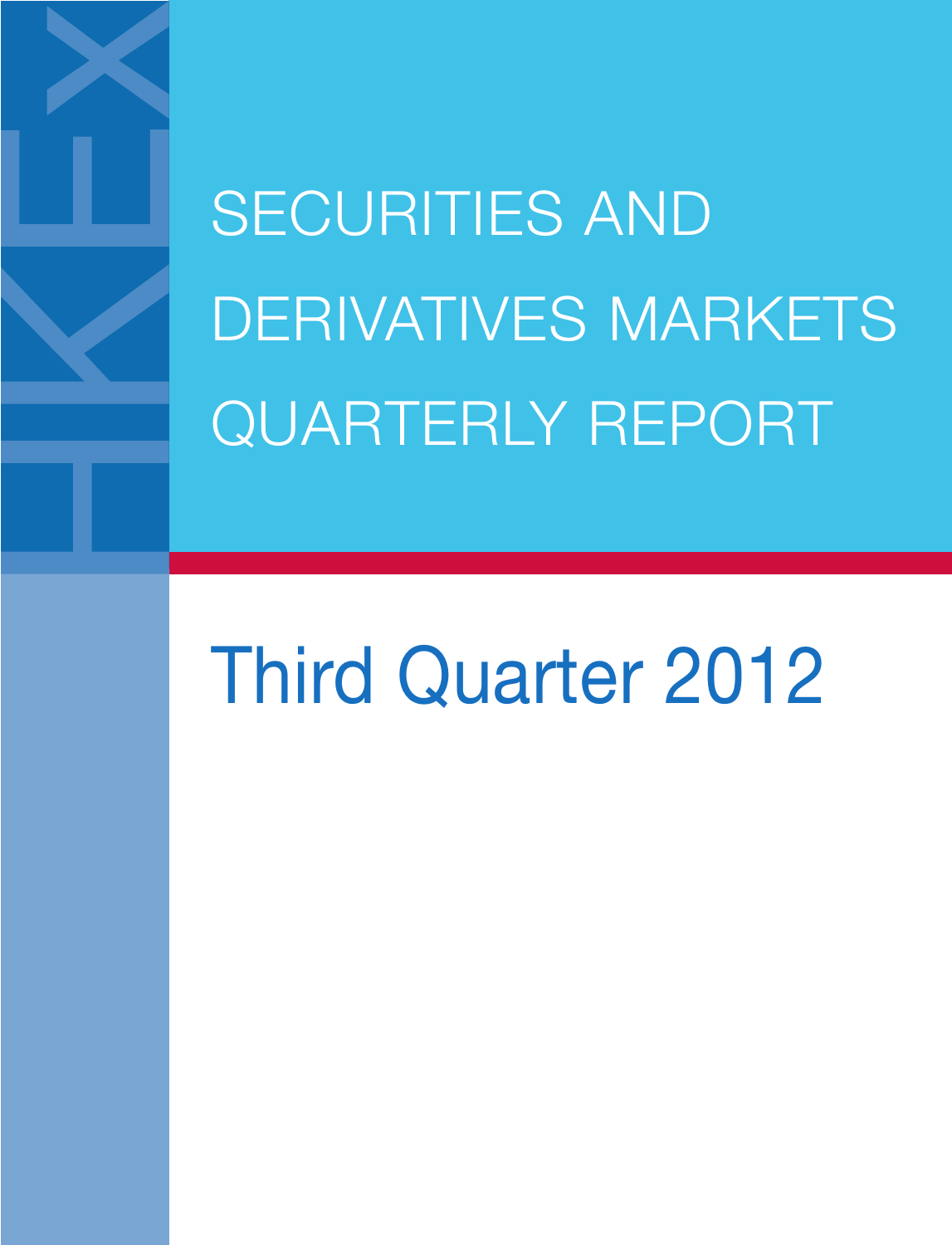#### **Market Highlights – Main Board**

| <b>Highlights</b>                       | 3rd Quarter 2012   | 3rd Quarter 2011   |  |
|-----------------------------------------|--------------------|--------------------|--|
| No. of listed companies                 | 1,355              | 1,301              |  |
| No. of listed securities                | 6,732              | 7,010              |  |
| Equities                                |                    |                    |  |
| Ordinary shares                         | 1,356              | 1,302              |  |
| Preference shares                       | 3                  | 3                  |  |
| Warrants                                | 3,915              | 4,793              |  |
| Equity                                  | 12                 | 15                 |  |
| <b>Derivative</b>                       | 3,903              | 4,778              |  |
| Equity linked instrument                | $\mathbf 0$        | $\theta$           |  |
| Callable bull/bear contracts            | 1,104              | 642                |  |
| Unit trusts/mutual funds                | 107                | 87                 |  |
| Debt securities                         | 247                | 183                |  |
| No. of trading only stocks              |                    |                    |  |
| Nasdaq stocks                           | $\overline{7}$     | $\overline{7}$     |  |
| <b>iShares</b>                          | $\overline{2}$     | $\overline{2}$     |  |
|                                         |                    |                    |  |
| No. of trading days                     | 64                 | 63                 |  |
| Total turnover in value (HK\$ mil.) *   | 2,962,121.73       | 4,562,366.77       |  |
| Total turnover in shares (Mil. shs)     | 8,118,023.55       | 10,384,374.95      |  |
| Total number of trades (deals)          | 43,732,903         | 56,970,296         |  |
| Total market capitalisation (HK\$ mil.) | 19,575,154.28      | 16, 147, 694. 26   |  |
| Average P/E ratio (times)               | 9.44               | 9.02               |  |
| Average dividend yield (%)              | 3.12               | 3.53               |  |
| Number of exchange participants         |                    |                    |  |
| $-$ Trading                             | 506                | 494                |  |
| $-$ Non-trading                         | 41                 | 34                 |  |
| Turnover in value (HK\$ mil.)           |                    |                    |  |
| Highest                                 | 93,238.05 (09/07)  | 124,773.84 (08/05) |  |
| Lowest                                  | 34,404.53 (09/04)  | 49,646.96 (09/09)  |  |
| Turnover in shares (Mil. shs)           |                    |                    |  |
| Highest                                 | 161,881.87 (08/01) | 204,015.18 (09/23) |  |
| Lowest                                  | 90,344.67 (09/26)  | 75,513.21 (08/09)  |  |
| Total number of trades (deals)          |                    |                    |  |
| Highest                                 | 1,135,852 (09/14)  | 1,609,989 (08/09)  |  |
| Lowest                                  | 523,912 (08/13)    | 637,895 (09/09)    |  |

\* Included turnover value traded in non-HKD currency securities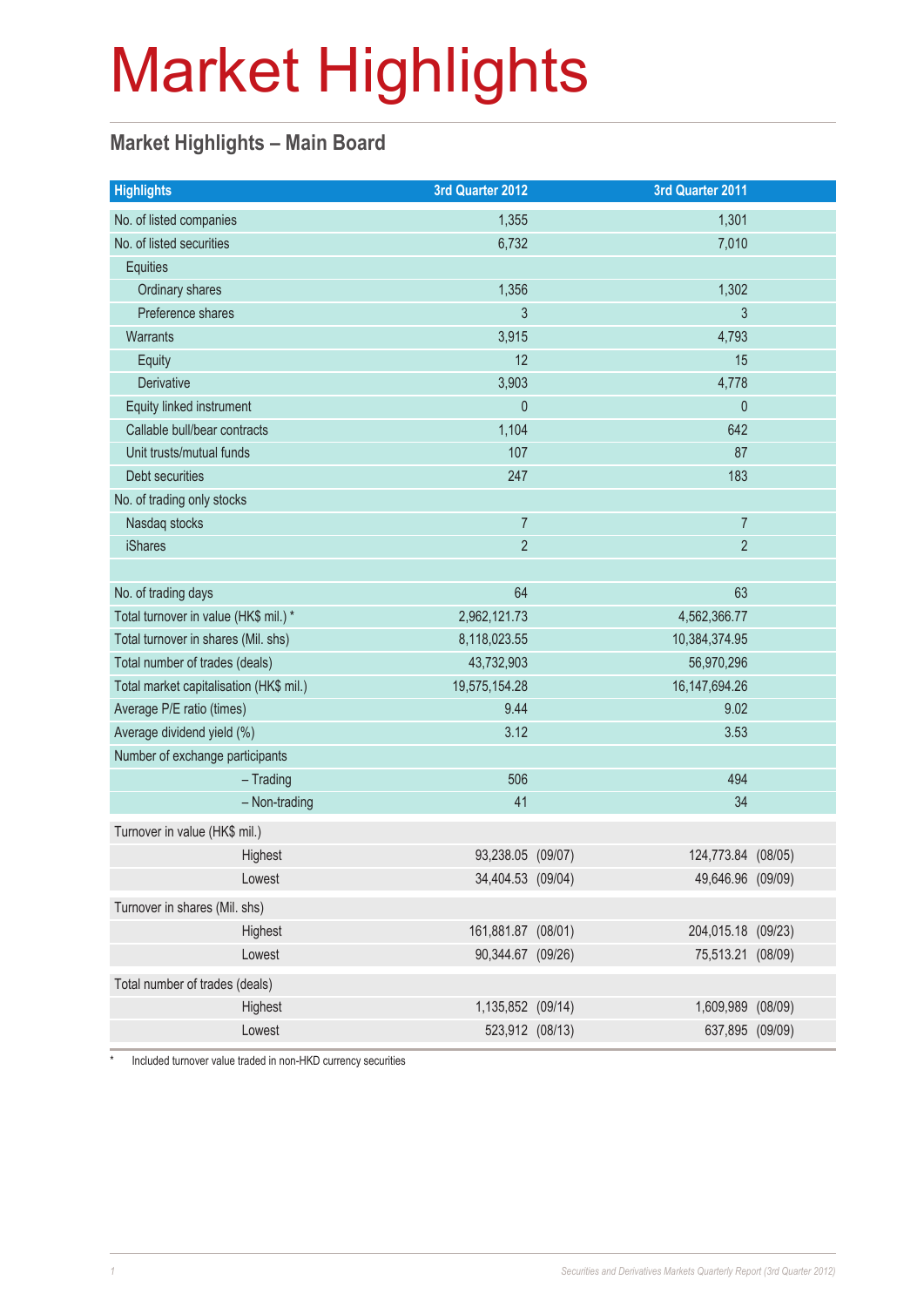#### **Market Highlights – Growth Enterprise Market (GEM)**

| <b>Highlights</b>                       |         | 3rd Quarter 2012 |                | 3rd Quarter 2011 |                |
|-----------------------------------------|---------|------------------|----------------|------------------|----------------|
|                                         |         |                  |                |                  |                |
| No. of listed companies                 |         | 178              |                | 166              |                |
| No. of listed securities                |         | 179              |                | 168              |                |
| <b>Equities</b>                         |         | 178              |                | 166              |                |
| Warrants                                |         | $\overline{1}$   |                | $\overline{2}$   |                |
|                                         |         |                  |                |                  |                |
| No. of trading days                     |         | 64               |                | 63               |                |
| Total turnover in value (HK\$ mil.) *   |         | 5,395.83         |                | 10,135.84        |                |
| Total turnover in shares (Mil. shs)     |         | 33,512.63        |                | 40,291.94        |                |
| Total number of trades (deals)          |         | 206,627          |                | 316,819          |                |
| Total market capitalisation (HK\$ mil.) |         | 73,436.35        |                | 77,346.08        |                |
| Average P/E ratio (times)               |         | 17.17            |                | 20.23            |                |
| Average dividend yield (%)              |         | 0.92             |                | 0.65             |                |
| Turnover in value (HK\$ mil.)           |         |                  |                |                  |                |
|                                         | Highest |                  | 228.47 (08/21) |                  | 362.02 (08/08) |
|                                         | Lowest  |                  | 53.83 (08/03)  |                  | 72.06 (09/12)  |
| Turnover in shares (Mil. shs)           |         |                  |                |                  |                |
|                                         | Highest | 1,203.82 (09/25) |                | 2,140.20 (08/08) |                |
|                                         | Lowest  |                  | 248.35 (08/03) |                  | 367.55 (07/27) |
| Total number of trades (deals)          |         |                  |                |                  |                |
|                                         | Highest |                  | 5,920 (08/13)  |                  | 8,313 (08/08)  |
|                                         | Lowest  |                  | 2,040 (08/03)  |                  | 3,683 (09/28)  |
|                                         |         |                  |                |                  |                |

\* Included turnover value traded in non-HKD currency securities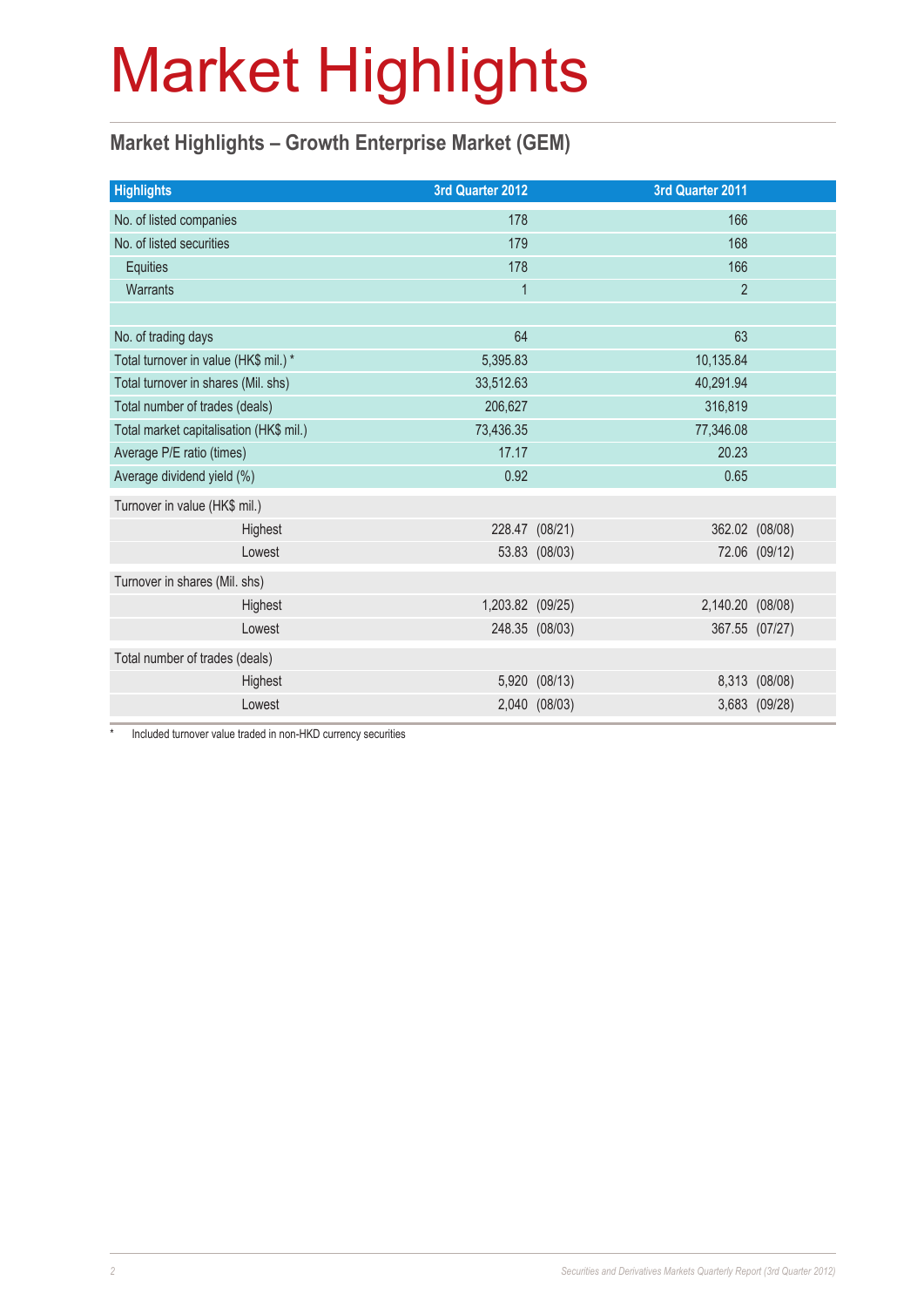#### **Derivatives Market Highlights**

| <b>Highlights</b>                                          | 3rd Quarter 2012 | 3rd Quarter 2011 |
|------------------------------------------------------------|------------------|------------------|
| All futures and options products (excluding stock options) |                  |                  |
| No. of trading days                                        | 63.5             | 63.0             |
| Total contract volume                                      | 15,449,717       | 19,166,455       |
| Equity index products                                      | 15,378,758       | 19,032,203       |
| Equity products                                            | 68,787           | 132,733          |
| Interest rates products                                    |                  | 208              |
| <b>RMB Currency Futures</b>                                | 2,172            |                  |
| <b>Gold Futures</b>                                        |                  | 1,311            |
| Average daily contract volume                              | 243,303          | 304,229          |
|                                                            |                  |                  |
| Total open interest as at the quarter end (contracts)      | 1,357,033        | 1,084,434        |
| Equity index products                                      | 1,345,599        | 1,059,563        |
| <b>Equity products</b>                                     | 10,353           | 24,653           |
| Interest rates products                                    | 5                | 86               |
| <b>RMB Currency Futures</b>                                | 1,076            |                  |
| <b>Gold Futures</b>                                        |                  | 132              |
|                                                            |                  |                  |
| <b>Stock options</b>                                       |                  |                  |
| No. of newly introduced stock options classes              |                  |                  |
| No. of stock options as at the quarter end                 |                  |                  |
| <b>Class</b>                                               | 63               | 57               |
| <b>Series</b>                                              | 14,352           | 19,540           |
| Total premium (HK\$ mil.)                                  | 7,354.69         | 24,566.72        |
| Call                                                       | 3,304.71         | 5,505.40         |
| Put                                                        | 4,049.99         | 19,061.32        |
| Average daily premium (HK\$ mil.)                          | 115.82           | 389.95           |
| Total contract volume                                      | 13,428,912       | 21,961,666       |
| Call                                                       | 6,406,909        | 9,056,823        |
| Put                                                        | 7,022,003        | 12,904,843       |
| Average daily contract volume                              | 211,479          | 348,598          |
| Total open interest as at the quarter end (contracts)      | 4,658,740        | 8,112,569        |
| Call                                                       | 2,096,887        | 3,983,287        |
| Put                                                        | 2,561,853        | 4,129,282        |
| Total number of trades                                     | 608,815          | 892,211          |
| Average daily number of trades                             | 9,588            | 14,162           |
| <b>Total contracts exercised</b>                           | 1,722,979        | 2,425,612        |
| Average premium per contract (HK\$)                        | 547.68           | 1,118.62         |
| Average contract per trade (contracts)                     | 22               | 25               |
| Put volume/call volume                                     | 1.10             | 1.42             |
| Average daily contract volume/open interest                | 4.5%             | 4.3%             |
|                                                            |                  |                  |
| All futures and options products                           |                  |                  |
| Total contract volume                                      | 28,878,629       | 41,128,121       |
| Total open interest as at the quarter end (contracts)      | 6,015,773        | 9,197,003        |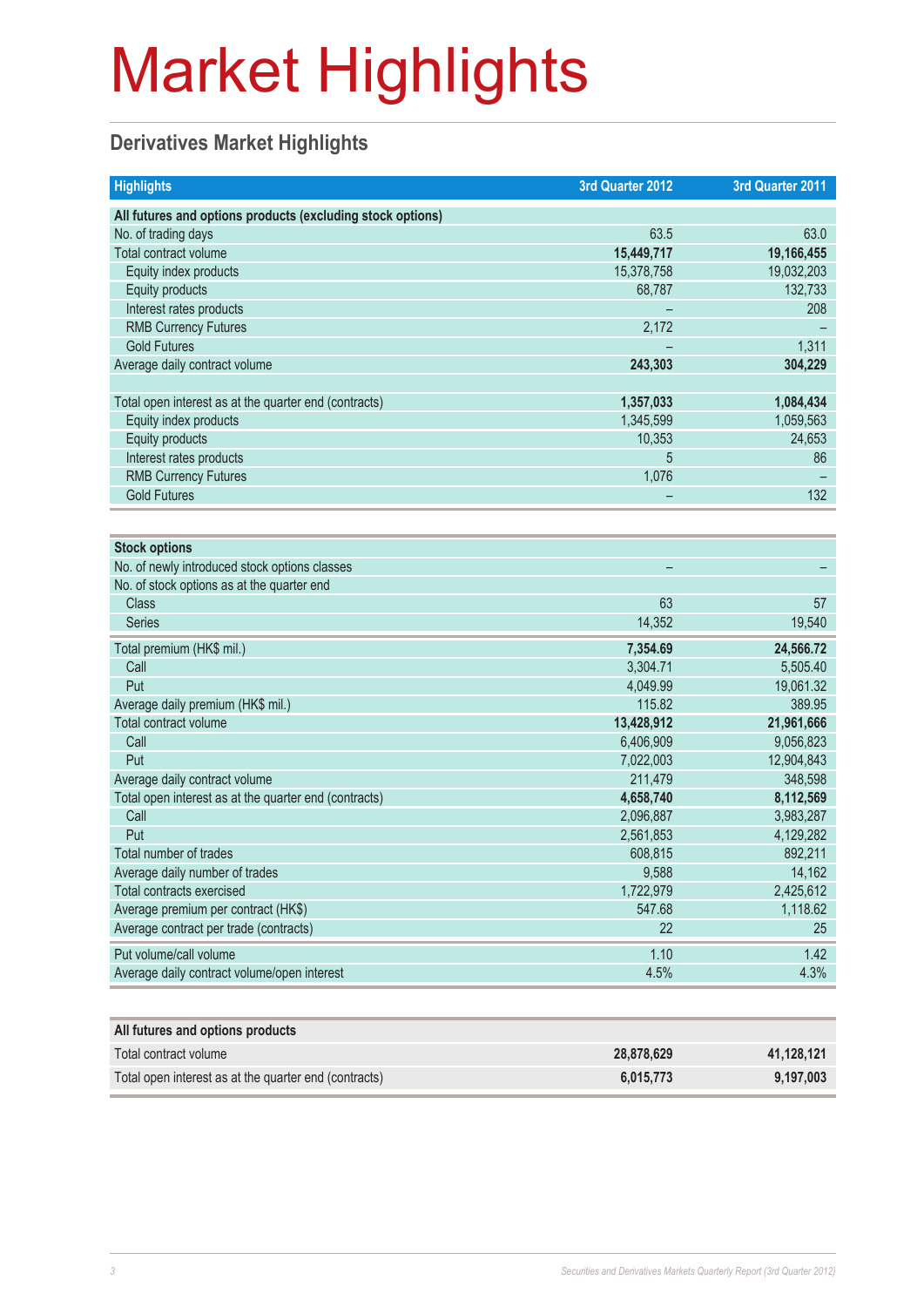#### **Clearing and Settlement Statistics**

| <b>Securities Market</b>                                                        | 3rd Quarter 2012 | 3rd Quarter 2011 |
|---------------------------------------------------------------------------------|------------------|------------------|
| Average Daily Exchange Trades Handled by CCASS                                  |                  |                  |
| - Number of trades                                                              | 686,075          | 908,434          |
| - Value of trades (HK\$bil.)                                                    | 46.3             | 72.5             |
| - Share quantity Involved (bil shares)                                          | 127.4            | 165.5            |
| Average Daily Settlement Instructions ("SIs") Settled by CCASS                  |                  |                  |
| - Number of SIs                                                                 | 66,152           | 84,654           |
| - Value of SIs (HK\$bil.)                                                       | 156.1            | 221.5            |
| - Share quantity involved (bil. Shares)                                         | 42.1             | 50.4             |
| Average Daily Investor SIs ("ISIs") Settled by CCASS                            |                  |                  |
| - Number of ISIs                                                                | 313              | 489              |
| - Value of ISIs (HK\$mil.)                                                      | 164.4            | 383.0            |
| - Share quantity involved (mil. shares)                                         | 96.4             | 123.9            |
| Average Daily Settlement Efficiency of CNS Stock Positions on Due Day (T+2) (%) | 99.91            | 99.87            |
| Average Daily Settlement Efficiency of CNS Stock Positions                      |                  |                  |
| on the Day following the Due Day $(T+3)$ (%)                                    | 99.99            | 99.99            |
| Average Daily Buy-ins Executed on T+3                                           |                  |                  |
| - Number of brokers involved                                                    | $\overline{4}$   | 5                |
| - Number of buy-ins                                                             | $\overline{4}$   | 6                |
| - Value of buy-ins (HK\$mil)                                                    | 1.4              | 2.1              |
| Shares Deposited in the CCASS Depository *                                      |                  |                  |
| - Number of shares (bil shares)                                                 | 3,672.0          | 3,771.1          |
| - Percentage of total issued shares of the admitted securities                  | 69.98            | 71.19            |
| - Value of shares (HK\$bil)                                                     | 10,816.8         | 8,909.9          |
| - Percentage of the total market capitalisation of the admitted securities      | 50.71            | 49.96            |
| <b>Derivatives Market</b>                                                       |                  |                  |
| Open Interest                                                                   |                  |                  |
| - Equity Index Futures                                                          | 357,089          | 327,470          |
| - Stock Futures                                                                 | 10,353           | 24,653           |
| - Gold Futures                                                                  |                  | 132              |
| - Interest Rates Futures                                                        | 5                | 86               |
| - RMB Currency Futures                                                          | 1,076            |                  |
| - Equity Index Options                                                          | 988,510          | 732,093          |
| - Stock Options                                                                 | 4,658,740        | 8,112,569        |
| <b>Cumulative Stock Options Exercised</b>                                       |                  |                  |
| - Share quantity involved (mil. shs)                                            | 1,781            | 2,342            |
| - Value of shares (HK\$bil.)                                                    | 27               | 44               |

Share quantity and market value of securities in non-HKD currency are included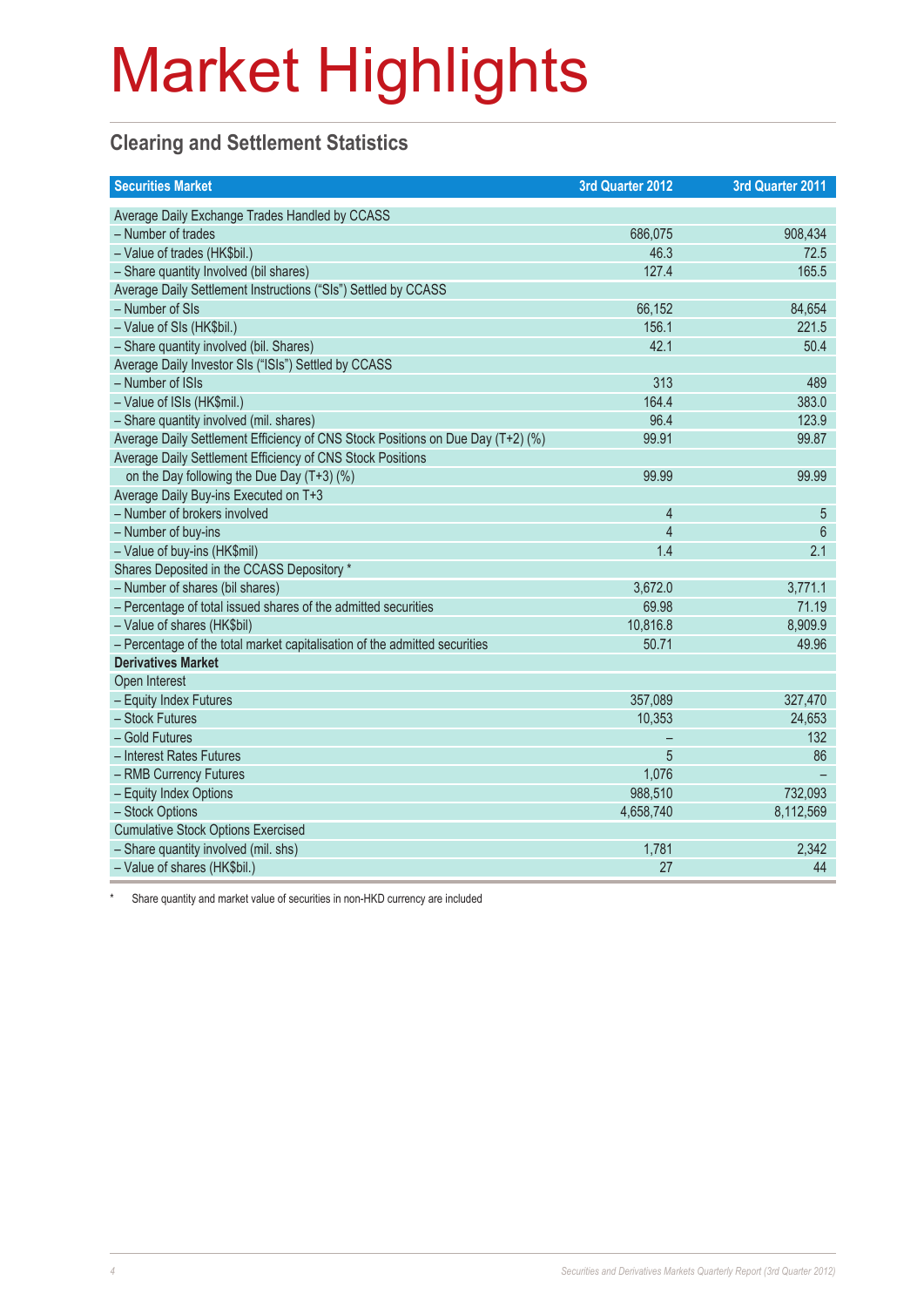#### **Equity Turnover**

|      |                | <b>Share</b><br>(Mil. shs) | <b>Value</b><br>(HK\$ mil.) | No. of deals |
|------|----------------|----------------------------|-----------------------------|--------------|
| 2011 | Q3             | 597,541.33                 | 3,222,655.92                | 45,991,628   |
|      | Q4             | 568,209.23                 | 2,399,034.07                | 42,392,538   |
| 2012 | Q1             | 586,720.90                 | 2,723,802.82                | 43,393,219   |
|      | Q <sub>2</sub> | 409,732.26                 | 2,175,416.95                | 36,208,311   |
|      | Q3             | 437,269.47                 | 2,123,255.03                | 35,393,350   |

#### **Equity Trading Statistics**

|      |                | No. of<br>trading days | <b>Average daily</b><br>turnover (HK\$ mil.) | Average<br>value per deal |
|------|----------------|------------------------|----------------------------------------------|---------------------------|
| 2011 | Q3             | 63                     | 51,153.27                                    | 70,070                    |
|      | Q4             | 62                     | 38,694.10                                    | 56,591                    |
| 2012 | Q <sub>1</sub> | 61                     | 44,652.51                                    | 62,770                    |
|      | Q <sub>2</sub> | 61                     | 35,662.57                                    | 60,081                    |
|      | Q3             | 64                     | 33,175.86                                    | 59,990                    |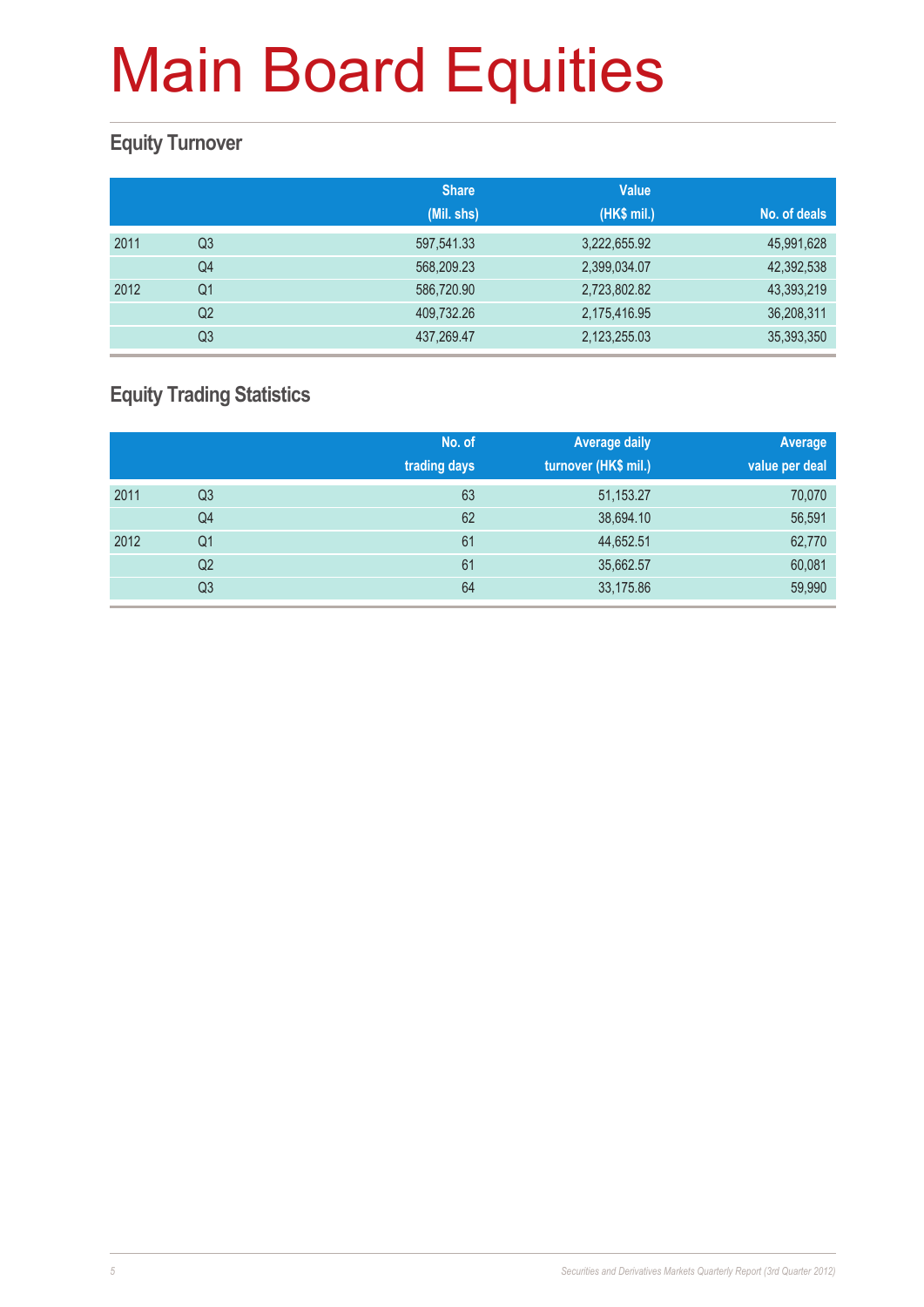#### **20 Most Advanced Stocks**

for 3rd quarter 2012

|                |       |                        |                 | <b>Closing price</b>    |        |
|----------------|-------|------------------------|-----------------|-------------------------|--------|
| <b>Rank</b>    | Code  | <b>Stock</b>           | End of Sep 2012 | End of Jun 2012         | $%$ up |
| 1              | 01152 | <b>FORNTON GROUP</b>   | 1.630           | 0.450                   | 262.22 |
| $\overline{2}$ | 00207 | <b>HK PARKVIEW</b>     | 3.840           | 1.220                   | 214.75 |
| 3              | 00147 | <b>CHAOYUE GROUP</b>   | 0.530           | 0.176                   | 201.14 |
| $\overline{4}$ | 00007 | <b>KARL THOMSON</b>    | 1.100           | 0.430                   | 155.81 |
| 5              | 00727 | <b>VXL CAPITAL</b>     | 0.180           | 0.073                   | 146.58 |
| $6\phantom{.}$ | 00273 | <b>WILLIE INT'L</b>    | 1.680           | $\overline{A}$<br>0.760 | 121.05 |
| $\overline{7}$ | 00759 | <b>CEC INT'L HOLD</b>  | 0.630           | 0.290                   | 117.24 |
| $\bf 8$        | 00692 | <b>BAO YUAN HOLD</b>   | 0.270           | 0.125<br>$\overline{A}$ | 116.00 |
| 9              | 02310 | <b>KWANG SUNG ELEC</b> | 1.460           | 0.690                   | 111.59 |
| 10             | 01176 | <b>ZHUGUANG HOLD</b>   | 1.190           | 0.570                   | 108.77 |
| 11             | 00936 | <b>MANTA HOLDINGS</b>  | 0.780           | 0.385<br>$\overline{A}$ | 102.60 |
| 12             | 01141 | <b>BJ YUSHENGTANG</b>  | 0.100           | 0.050                   | 100.00 |
| 13             | 01231 | <b>NEWTON RES</b>      | 0.770           | 0.385                   | 100.00 |
| 14             | 00070 | <b>NEPTUNE GROUP</b>   | 0.169           | 0.089                   | 89.89  |
| 15             | 01010 | <b>PACMOS TECH</b>     | 0.660           | 0.360                   | 83.33  |
| 16             | 00775 | <b>CKLIFE SCIENCES</b> | 0.720           | 0.400                   | 80.00  |
| 17             | 01013 | <b>WAI CHUN GROUP</b>  | 0.045           | 0.025                   | 80.00  |
| 18             | 00705 | <b>CVM MINERALS</b>    | 0.095           | 0.053                   | 79.25  |
| 19             | 00237 | SAFETY GODOWN          | 10.500          | 5.950                   | 76.47  |
| 20             | 00822 | KA SHUI INT'L          | 1.150           | 0.660                   | 74.24  |

A Adjusted

#### **20 Most Declined Stocks**

for 3rd quarter 2012

|                |       |                        | <b>Closing price</b> |                 |                |          |
|----------------|-------|------------------------|----------------------|-----------------|----------------|----------|
| Rank           | Code  | <b>Stock</b>           | End of Sep 2012      | End of Jun 2012 |                | % down   |
| 1              | 01182 | C Y FOUNDATION         | 0.162                | 1.170           | $\overline{A}$ | $-86.15$ |
| $\overline{2}$ | 01076 | <b>FIRST NATURAL</b>   | 0.670                | 3.442           | $\overline{A}$ | $-80.53$ |
| 3              | 01036 | <b>WINSOR PPT HOLD</b> | 12.320               | 33.800          |                | $-63.55$ |
| 4              | 00591 | C HIGHPRECISION        | 1.240                | 2.685           |                | $-53.82$ |
| 5              | 02324 | <b>CAPITAL VC</b>      | 0.090                | 0.191           |                | $-52.88$ |
| $6\phantom{1}$ | 01166 | <b>SOLARTECH INT'L</b> | 0.037                | 0.076           |                | $-51.32$ |
| $\overline{7}$ | 00620 | <b>UDL HOLDING-NEW</b> | 0.700                | 1.413           | $\overline{A}$ | $-50.46$ |
| 8              | 00616 | <b>EASYKNIT ENT</b>    | 0.078                | 0.152           | $\overline{A}$ | $-48.68$ |
| 9              | 00794 | <b>COME SURE GROUP</b> | 0.570                | 1.090           |                | $-47.71$ |
| 10             | 00036 | FE HLDGS INTL          | 0.420                | 0.770           |                | $-45.45$ |
| 11             | 00986 | CH ENV ENGY-NEW        | 0.740                | 1.300           | $\overline{A}$ | $-43.08$ |
| 12             | 01878 | SOUTHGOBI-S            | 16.520               | 29.000          |                | $-43.03$ |
| 13             | 02488 | <b>LAUNCH TECH</b>     | 11.900               | 20.800          |                | $-42.79$ |
| 14             | 01101 | <b>CH RONGSHENG</b>    | 1.030                | 1.790           |                | $-42.46$ |
| 15             | 00482 | <b>SANDMARTIN INTL</b> | 0.650                | 1.110           |                | $-41.44$ |
| 16             | 00982 | <b>IONE HOLDINGS</b>   | 0.034                | 0.058           |                | $-41.38$ |
| 17             | 01029 | <b>IRC</b>             | 0.500                | 0.840           |                | $-40.48$ |
| 18             | 00578 | <b>ROSAN RES</b>       | 0.043                | 0.072           |                | $-40.28$ |
| 19             | 00928 | <b>TACK FIORI</b>      | 0.485                | 0.800           | $\overline{A}$ | $-39.38$ |
| 20             | 01220 | <b>ZHIDAO INT'L</b>    | 0.158                | 0.255           |                | $-38.04$ |

A Adjusted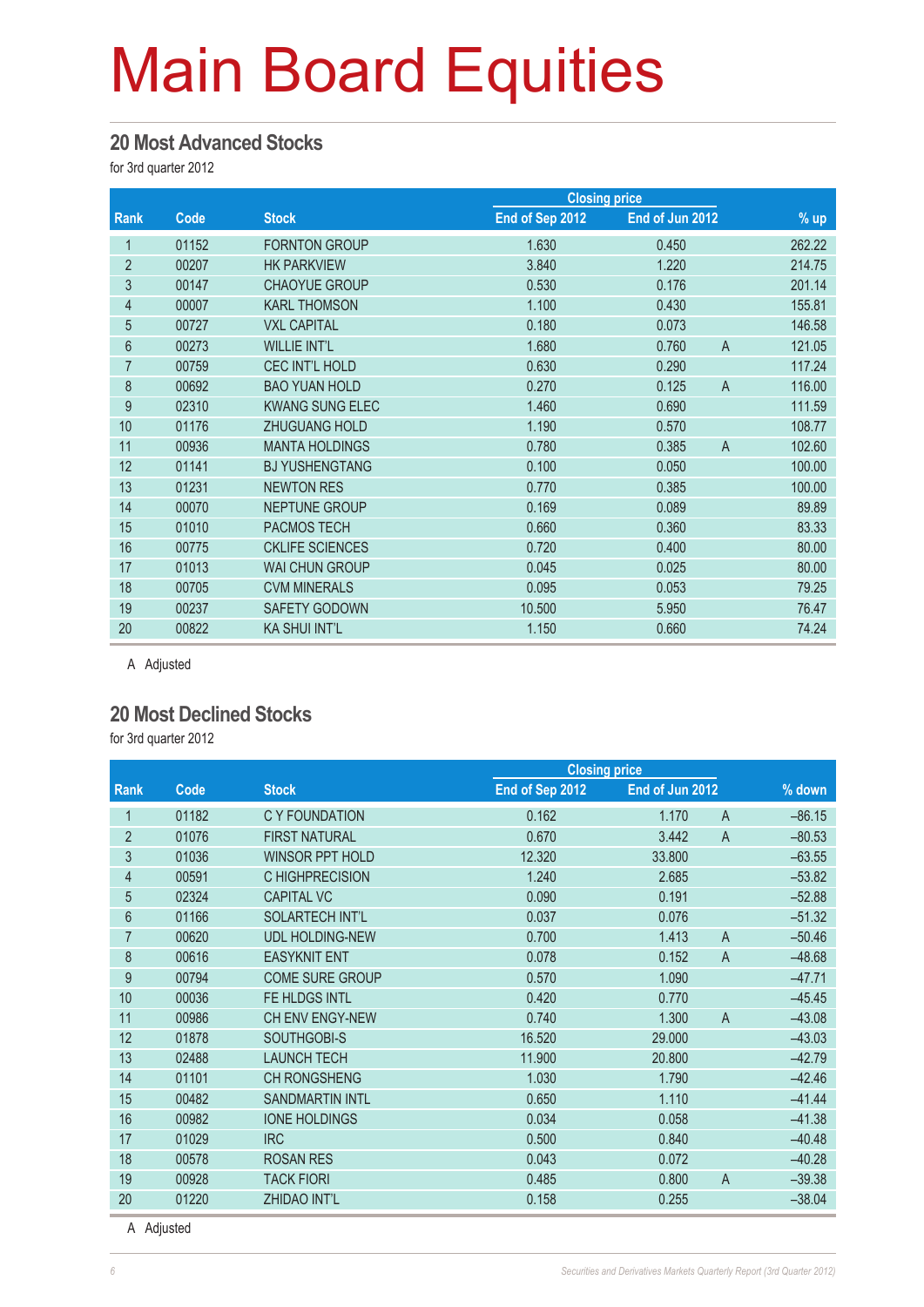#### **20 Most Active Stocks by Value**

for 3rd quarter 2012

| Rank           | Code  | <b>Stock</b>          | Turnover (HK\$ mil.) | % of total |
|----------------|-------|-----------------------|----------------------|------------|
| 1              | 00941 | <b>CHINA MOBILE</b>   | 94,146.31            | 4.43       |
| $\overline{2}$ | 00939 | <b>CCB</b>            | 87,467.09            | 4.12       |
| $\mathfrak{S}$ | 01398 | <b>ICBC</b>           | 72,785.00            | 3.43       |
| $\overline{4}$ | 00005 | <b>HSBC HOLDINGS</b>  | 61,460.49            | 2.89       |
| $\overline{5}$ | 01299 | AIA                   | 56,743.77            | 2.67       |
| $6\phantom{a}$ | 00883 | <b>CNOOC</b>          | 53,617.23            | 2.53       |
| $\overline{7}$ | 00700 | <b>TENCENT</b>        | 47,846.37            | 2.25       |
| 8              | 03988 | <b>BANK OF CHINA</b>  | 46,027.18            | 2.17       |
| 9              | 02628 | <b>CHINA LIFE</b>     | 44,118.98            | 2.08       |
| 10             | 00857 | <b>PETROCHINA</b>     | 42,957.42            | 2.02       |
| 11             | 02318 | PING AN               | 38,297.20            | 1.80       |
| 12             | 00016 | <b>SHK PPT</b>        | 35,482.01            | 1.67       |
| 13             | 00013 | <b>HUTCHISON</b>      | 33,497.38            | 1.58       |
| 14             | 00386 | SINOPEC CORP          | 31,259.83            | 1.47       |
| 15             | 00388 | <b>HKEX</b>           | 31,075.10            | 1.46       |
| 16             | 00688 | <b>CHINA OVERSEAS</b> | 30,187.57            | 1.42       |
| 17             | 01088 | <b>CHINA SHENHUA</b>  | 29,057.68            | 1.37       |
| 18             | 00001 | <b>CHEUNG KONG</b>    | 28,588.73            | 1.35       |
| 19             | 02601 | <b>CPIC</b>           | 26,647.58            | 1.26       |
| 20             | 00494 | LI & FUNG             | 25,699.52            | 1.21       |
| <b>Total</b>   |       |                       | 916,962.44           | 43.19      |

#### **20 Most Active Stock by Shares**

for 3rd quarter 2012

| Rank           | Code  | <b>Stock</b>           | <b>Turnover (Mil. shs)</b> | % of total |
|----------------|-------|------------------------|----------------------------|------------|
| 1              | 00939 | CCB                    | 17,035.52                  | 3.90       |
| $\overline{2}$ | 01398 | <b>ICBC</b>            | 16,877.74                  | 3.86       |
| 3              | 03988 | <b>BANK OF CHINA</b>   | 15,862.74                  | 3.63       |
| $\overline{4}$ | 00493 | <b>GOME</b>            | 10,578.90                  | 2.42       |
| $\overline{5}$ | 01288 | <b>ABC</b>             | 7,482.89                   | 1.71       |
| $6\phantom{1}$ | 03800 | <b>GCL-POLY ENERGY</b> | 5,838.02                   | 1.34       |
| $\overline{7}$ | 00566 | APOLLO SOLAR EN        | 5,079.10                   | 1.16       |
| 8              | 03333 | <b>EVERGRANDE</b>      | 5,034.77                   | 1.15       |
| 9              | 00055 | <b>NEWAY GROUP</b>     | 4,620.10                   | 1.06       |
| 10             | 00728 | <b>CHINA TELECOM</b>   | 4,610.47                   | 1.05       |
| 11             | 00857 | <b>PETROCHINA</b>      | 4,445.94                   | 1.02       |
| 12             | 00386 | SINOPEC CORP           | 4,427.18                   | 1.01       |
| 13             | 00992 | LENOVO GROUP           | 4,089.55                   | 0.94       |
| 14             | 00076 | SOUTH SEA PETRO        | 3,998.23                   | 0.91       |
| 15             | 00985 | <b>CST MINING</b>      | 3,782.77                   | 0.87       |
| 16             | 00883 | <b>CNOOC</b>           | 3,504.04                   | 0.80       |
| 17             | 00981 | <b>SMIC</b>            | 3,401.96                   | 0.78       |
| 18             | 00885 | <b>FOREFRONT GROUP</b> | 3,135.97                   | 0.72       |
| 19             | 01051 | <b>G-RESOURCES</b>     | 2,999.04                   | 0.69       |
| 20             | 03323 | <b>CNBM</b>            | 2,913.60                   | 0.67       |
| <b>Total</b>   |       |                        | 129,718.51                 | 29.67      |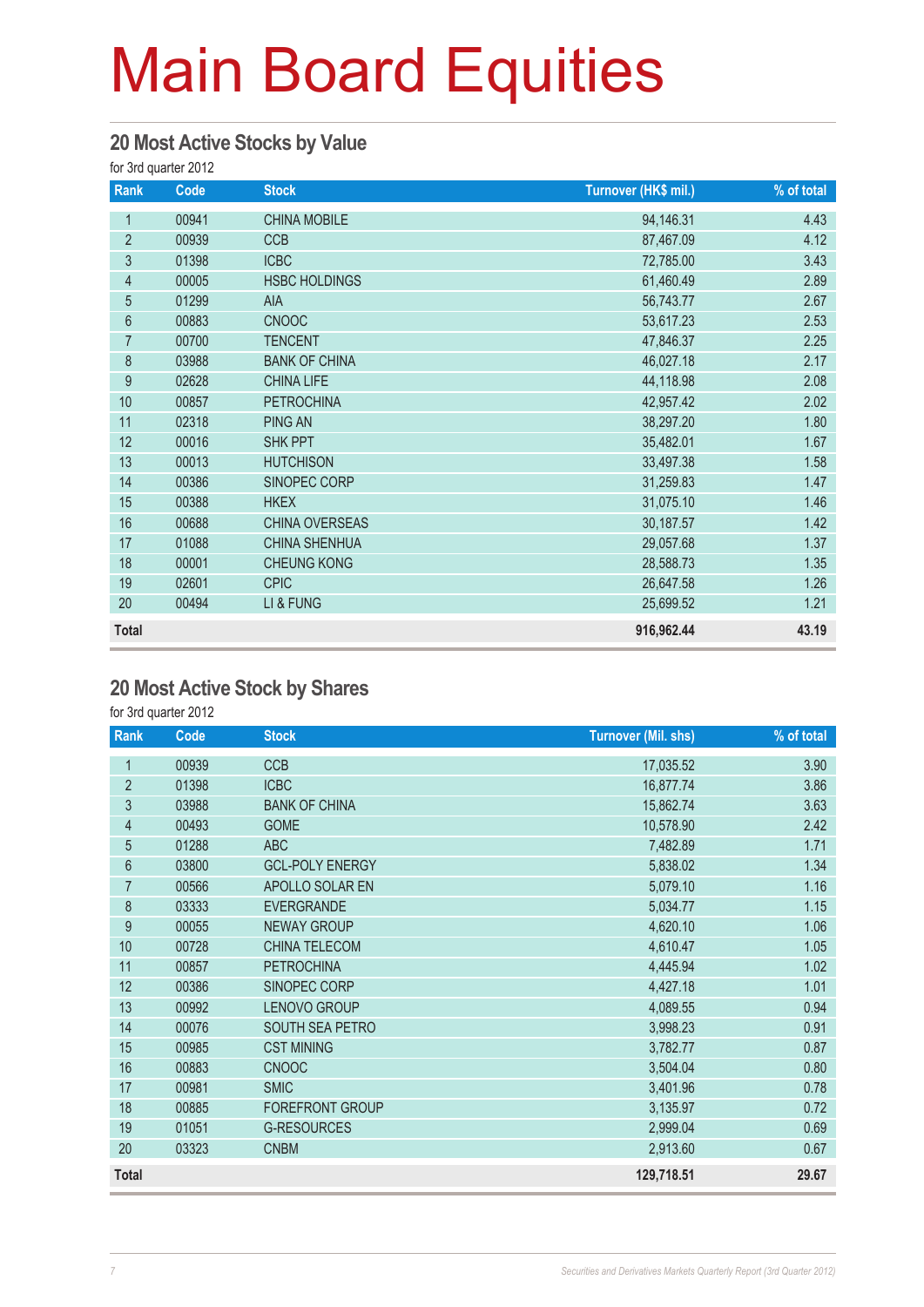**Market Capitalisation of listed companies for Main Board**

|      |    | HK\$ mil.        |
|------|----|------------------|
| 2011 | Q3 | 16, 147, 694. 26 |
|      | Q4 | 17,452,667.08    |
| 2012 | Q1 | 19,690,708.60    |
|      | Q2 | 18,351,873.28    |
|      | Q3 | 19,575,154.28    |

#### **Market Capitalisation by Hang Seng Industry Classification System\* – Main Board** Quarter-end figures



\* Hang Seng Industry Classification System (HSICS) is provided by Hang Seng Indexes Company Limited.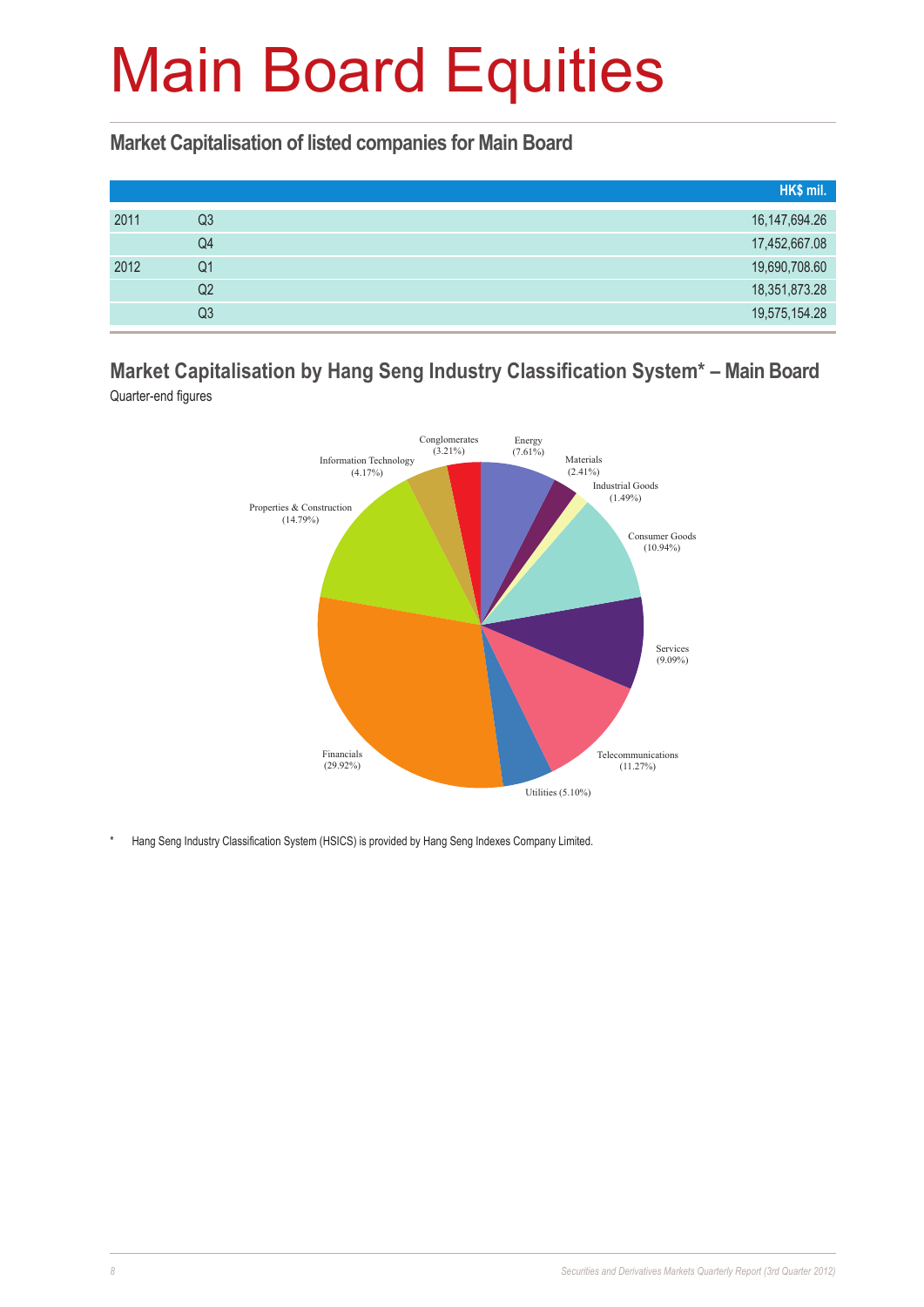#### **50 Leading Companies by Market Capitalisation**

as at the 3rd quarter end 2012

| Rank                | Code           | <b>Company</b>                                             | <b>Market capitalisation (HK\$ mil.)</b> | % of market total  |
|---------------------|----------------|------------------------------------------------------------|------------------------------------------|--------------------|
| 1                   | 00941          | China Mobile Ltd.                                          | 1,727,562.89                             | 8.83               |
| $\overline{2}$      | 00005          | <b>HSBC Holdings plc</b>                                   | 1,335,817.94                             | 6.82               |
| 3                   | 00939          | China Construction Bank Corporation - H Shares             | 1,293,445.18                             | 6.61               |
| 4                   | 00883          | CNOOC Ltd.                                                 | 709,876.27                               | 3.63               |
| 5                   | 00700          | Tencent Holdings Ltd.                                      | 487,656.03                               | 2.49               |
| $6\phantom{a}$      | 02888          | <b>Standard Chartered PLC</b>                              | 428,025.37                               | 2.19               |
| $\overline{7}$      | 01398          | Industrial and Commercial Bank of China Ltd. - H Shares    | 397,516.72                               | 2.03               |
| 8                   | 01299          | AIA Group Ltd.                                             | 348,071.60                               | 1.78               |
| 9                   | 00013          | Hutchison Whampoa Ltd.                                     | 320,605.48                               | 1.64               |
| 10                  | 00805          | Glencore International plc *                               |                                          | N.A.<br>302,176.44 |
| 11                  | 00762          | China Unicom (Hong Kong) Ltd.                              | 299,745.55                               | 1.53               |
| 12                  | 00016          | Sun Hung Kai Properties Ltd.                               | 297, 147.61                              | 1.52               |
| 13                  | 00001          | Cheung Kong (Holdings) Ltd.                                | 263,347.89                               | 1.35               |
| 14                  | 02378          | Prudential plc *                                           |                                          | N.A.<br>261,042.72 |
| 15                  | 02388          | BOC Hong Kong (Holdings) Ltd.                              | 260,619.03                               | 1.33               |
| 16                  | 03988          | Bank of China Ltd. - H Shares                              | 246,685.72                               | 1.26               |
| 17                  | 01928          | Sands China Ltd.                                           | 233,100.23                               | 1.19               |
| 18                  | 00011          | Hang Seng Bank Ltd.                                        | 227,318.10                               | 1.16               |
| 19                  | 00857          | PetroChina Co. Ltd. - H Shares                             | 214,364.82                               | 1.10               |
| 20                  | 03328          | Bank of Communications Co., Ltd. - H Shares                | 184, 162. 40                             | 0.94               |
| 21                  | 02318          | Ping An Insurance (Group) Co. of China Ltd. - H Shares     | 183,402.32                               | 0.94               |
| 22                  | 00945          | Manulife Financial Corporation *                           |                                          | N.A.<br>171,016.63 |
| 23                  | 00003          | Hong Kong and China Gas Co. Ltd., The                      | 170,857.38                               | 0.87               |
| 24                  | 00066          | MTR Corporation Ltd.                                       | 170,150.40                               | 0.87               |
| 25                  | 02628          | China Life Insurance Co. Ltd. - H Shares                   | 166,682.32                               | 0.85               |
| 26                  | 00004          | Wharf (Holdings) Ltd., The                                 | 163,124.97                               | 0.83               |
| 27                  | 00688          | China Overseas Land & Investment Ltd.                      | 161,162.08                               | 0.82               |
| 28                  | 00002          | CLP Holdings Ltd.                                          | 158,564.85                               | 0.81               |
| 29                  | 01913          | PRADA S.p.A.                                               | 148,155.91                               | 0.76               |
| 30                  | 00006          | Power Assets Holdings Ltd.                                 | 140,541.13                               | 0.72               |
| 31                  | 01972          | Swire Properties Ltd.                                      | 140,400.00                               | 0.72               |
| 32                  | 00019          | Swire Pacific Ltd.                                         | 139,943.92                               | 0.71               |
| 33                  | 00012          | Henderson Land Development Co. Ltd.                        | 133,988.52                               | 0.68               |
| 34                  | 00151          | Want Want China Holdings Ltd.                              | 130,822.34                               | 0.67               |
| 35                  | 00322          | Tingyi (Cayman Islands) Holding Corp.                      | 130,587.15                               | 0.67               |
| 36                  | 00388          | Hong Kong Exchanges and Clearing Ltd.                      | 127,051.49                               | 0.65               |
| 37                  | 00386          | China Petroleum & Chemical Corporation - H Shares          | 121,490.73                               | 0.62               |
| 38                  | 00101          | Hang Lung Properties Ltd.                                  | 118,561.16                               | 0.61               |
| 39                  | 01880          | Belle International Holdings Ltd.                          | 118,416.63                               | 0.60               |
| 40                  | 01038          | Cheung Kong Infrastructure Holdings Ltd.                   | 117,179.94                               | 0.60               |
| 41<br>42            | 01929          | Chow Tai Fook Jewellery Group Ltd.                         | 110,400.00                               | 0.56               |
|                     | 00135          | Kunlun Energy Co. Ltd.                                     | 109,082.60                               | 0.56               |
| 43<br>44            | 00027<br>01128 | Galaxy Entertainment Group Ltd.<br>Wynn Macau, Ltd.        | 109,006.20<br>108,679.17                 | 0.56<br>0.56       |
| 45                  |                |                                                            |                                          |                    |
| 46                  | 01088<br>00494 | China Shenhua Energy Co. Ltd. - H Shares<br>Li & Fung Ltd. | 102,297.33<br>100,457.04                 | 0.52<br>0.51       |
| 47                  | 01109          | China Resources Land Ltd.                                  | 99,530.09                                | 0.51               |
| 48                  | 00880          | SJM Holdings Ltd.                                          | 93,515.41                                | 0.48               |
| 49                  | 01288          | Agricultural Bank of China Ltd. - H Shares                 | 92,831.25                                | 0.47               |
| 50                  | 06808          | Sun Art Retail Group Ltd.                                  | 92,058.15                                | 0.47               |
|                     |                |                                                            |                                          |                    |
| <b>Total</b>        |                |                                                            | 13,034,009.34                            | 66.58              |
| <b>Market Total</b> |                |                                                            | 19,575,154.28                            | 100.00             |

Notes:

\* not included in Market Total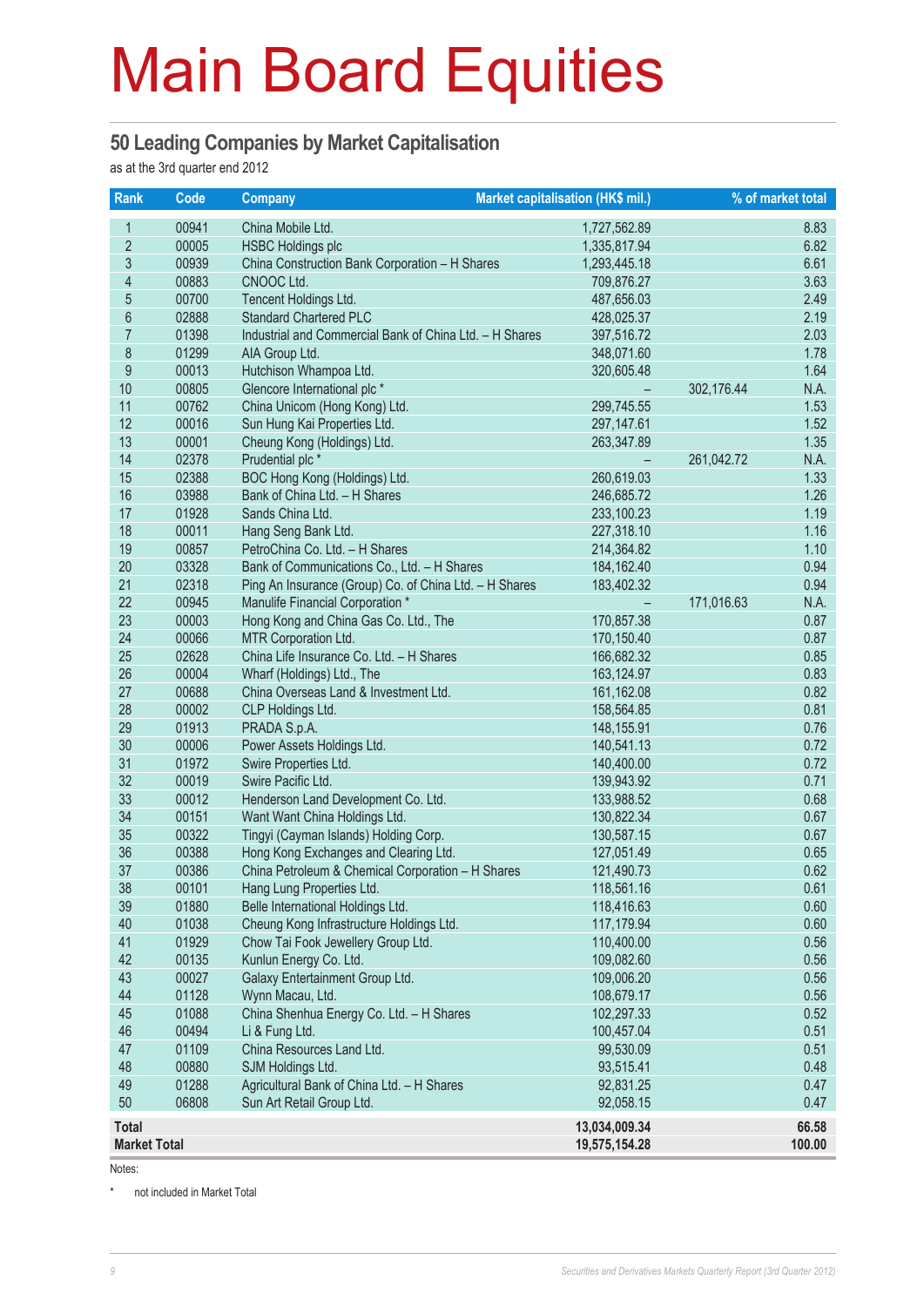#### **Short Selling (value)**

|      |    | Short selling turnover (HK\$ mil.) | Market turnover (HK\$ mil.) * | % of market total |
|------|----|------------------------------------|-------------------------------|-------------------|
| 2011 | Q3 | 409,874.98                         | 4,572,502.61                  | 8.96              |
|      | Q4 | 324,530.48                         | 3,678,664.31                  | 8.82              |
| 2012 | Q1 | 324,025.04                         | 3,855,821.30                  | 8.40              |
|      | Q2 | 297,380.47                         | 3,061,167.30                  | 9.71              |
|      | Q3 | 295,053.14                         | 2,967,517.56                  | 9.94              |

Market turnover included the trading on Main Board and GEM

#### **Short Selling (share)**

|      |    | <b>Short selling turnover (Mil. shs)</b> | Market turnover (Mil. shs) * | % of market total |
|------|----|------------------------------------------|------------------------------|-------------------|
| 2011 | Q3 | 39,305.84                                | 10,424,666.89                | 0.38              |
|      | Q4 | 33,276.30                                | 10,007,013.98                | 0.33              |
| 2012 | Q1 | 33,605.28                                | 9,790,931.90                 | 0.34              |
|      | Q2 | 30,899.22                                | 8,245,256.75                 | 0.37              |
|      | Q3 | 29,541.26                                | 8,151,536.18                 | 0.36              |

Market turnover included the trading on Main Board and GEM

#### **New Listing Companies Statistics**

|      |                | No. of newly<br>listed companies | No. of companies<br>transferred from GEM* | <b>Funds raised</b><br>(HK\$ mil.) # |
|------|----------------|----------------------------------|-------------------------------------------|--------------------------------------|
| 2011 | Q <sub>3</sub> | 18                               |                                           | 19,494.12                            |
|      | Q4             | 26                               |                                           | 64,868.56                            |
| 2012 | Q1             | 15                               | 0                                         | 9,607.54                             |
|      | Q <sub>2</sub> | 10                               | 0                                         | 20,429.18                            |
|      | Q3             | 12                               | C                                         | 13,628.71                            |

Included only the transfers of listing from GEM to Main Board pursuant to the revised Rule 9.24 of GEM Listing Rules and to the new Chapter 9A of the Main Board Listing Rules effective from 1 July 2008

# All funds raised are attributed to the initial public offers of newly listed companies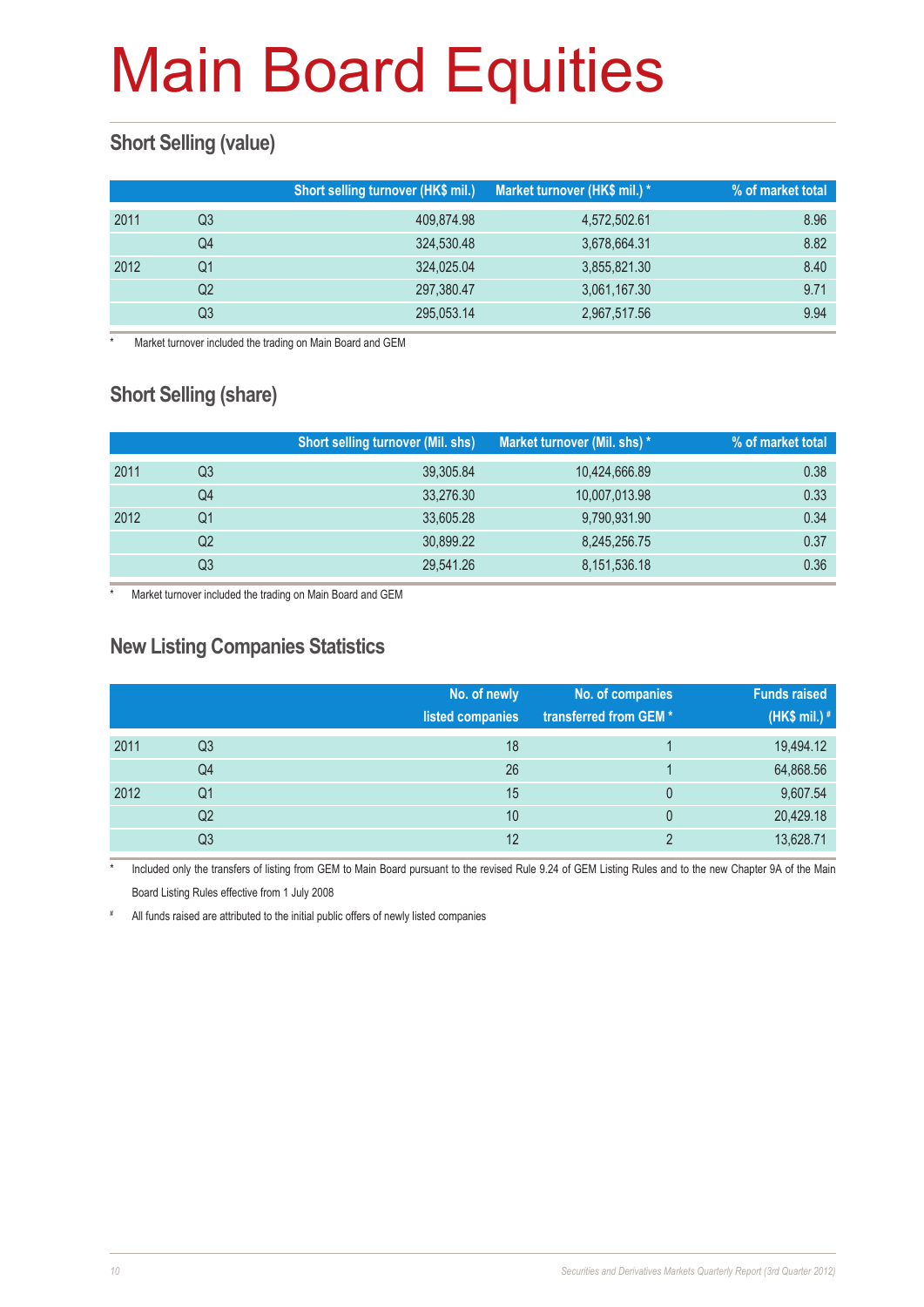#### **Newly Listed Companies**

for 3rd quarter 2012

| Code         | <b>Company name</b>                                          |            |               | Listing date No. of issued shares Funds raised (HK\$ mil.) |
|--------------|--------------------------------------------------------------|------------|---------------|------------------------------------------------------------|
| 03666        | Xiao Nan Guo Restaurants Holdings Ltd.                       | 2012/07/04 | 1,475,000,000 | 511.88                                                     |
| 02068        | China Aluminum International Engineering Corp. Ltd.-H shares | 2012/07/06 | 399.476.000   | 1,427.22                                                   |
| 01237        | Merry Garden Holdings Ltd.                                   | 2012/07/06 | 1.000.000.000 | 180.00                                                     |
| 03939        | Wanguo International Mining Group Ltd.                       | 2012/07/10 | 600.000.000   | 298.50                                                     |
| 03633        | Zhongyu Gas Holdings Ltd. *                                  | 2012/07/11 | 2.523.007.684 |                                                            |
| 03669        | China Yongda Automobiles Services Holdings Ltd.              | 2012/07/12 | 1,480,022,000 | 1,673.36                                                   |
| 03948        | Inner Mongolia Yitai Coal Co., Ltd. - H Shares               | 2012/07/12 | 163,003,500   | 7,009.15                                                   |
| 01332        | Qualipak International Holdings Ltd.                         | 2012/07/12 | 143.765.993   | 22.86                                                      |
| 01616        | Silverman Holdings Ltd.                                      | 2012/07/12 | 800,000,000   | 176.64                                                     |
| 01190        | Bolina Holding Co., Ltd.                                     | 2012/07/13 | 1,014,700,000 | 483.11                                                     |
| 01699        | China Putian Food Holding Ltd.                               | 2012/07/13 | 800.000.000   | 140.00                                                     |
| 01335        | Sheen Tai Holdings Group Co. Ltd.                            | 2012/07/13 | 415,000,000   | 138.00                                                     |
| 01103        | Shanghai Tonva Petrochemcial Co., Ltd. - H Shares *          | 2012/07/16 | 456,190,000   |                                                            |
| 06889        | DYNAM JAPAN HOLDINGS Co., Ltd.                               | 2012/08/06 | 742,850,360   | 1,568.00                                                   |
| <b>Total</b> |                                                              |            |               | 13,628.71                                                  |

\* Transfers of listing from GEM to Main Board pursuant to the revised Rule 9.24 of GEM Listing Rules and to the new Chapter 9A of the Main Board Listing Rules effective from 1 July 2008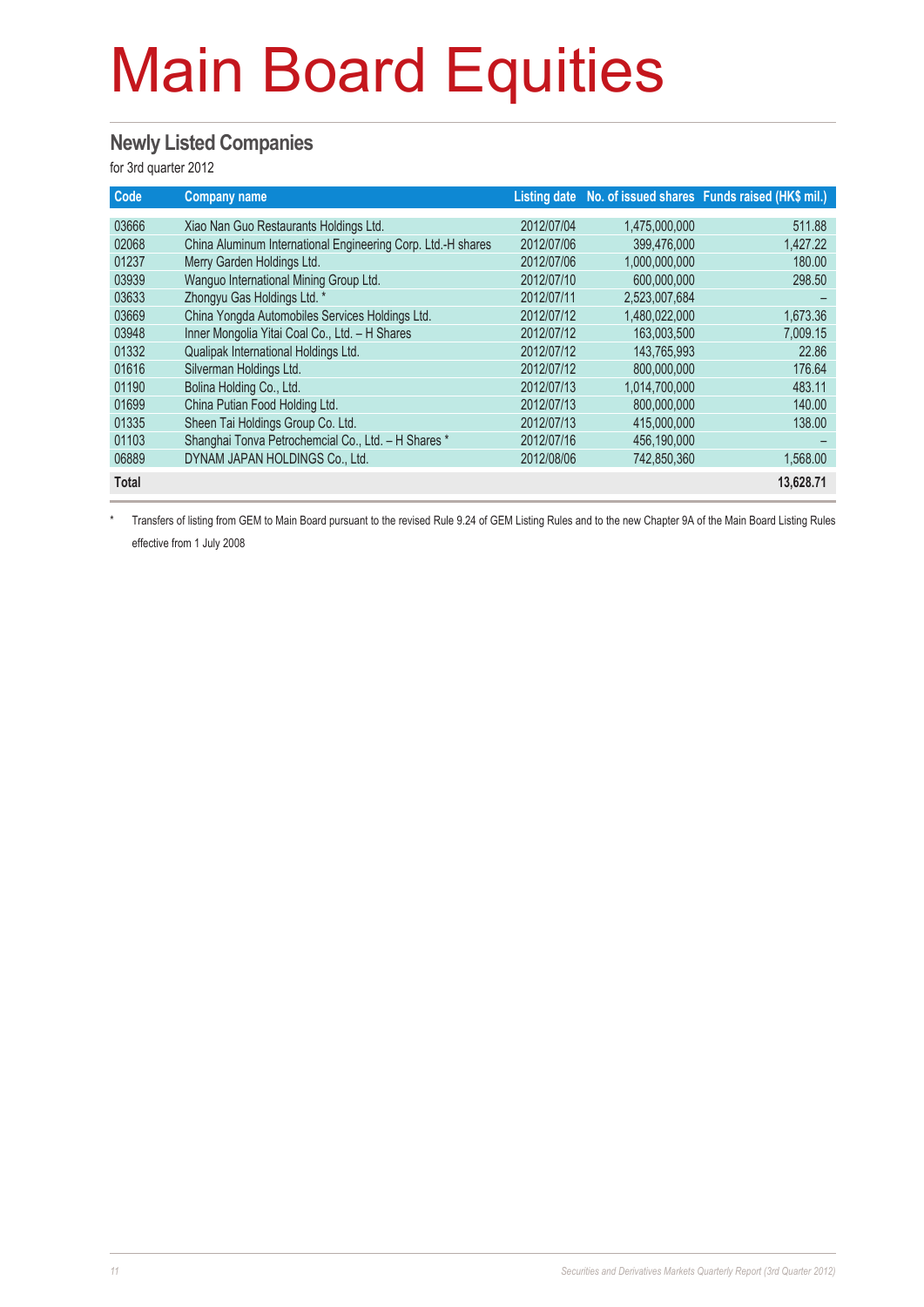#### **Withrawal of Listed Companies**

for 3rd quarter 2012

| <b>Code</b> | Company name                   | Last trading date | Delisted date |
|-------------|--------------------------------|-------------------|---------------|
| 00870       | Hang Fung Gold Technology Ltd. | 2008/09/30        | 2012/07/09    |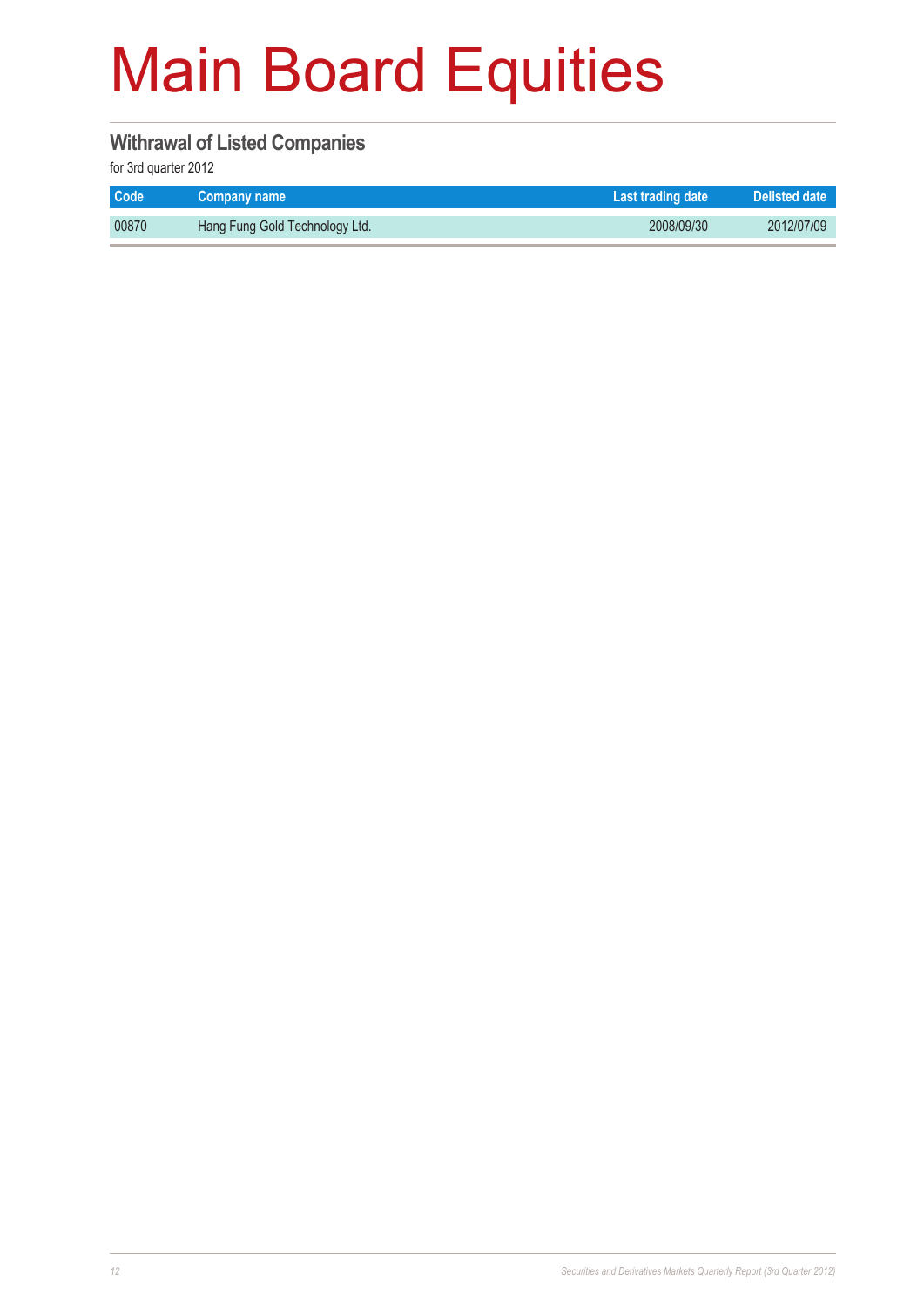#### **Company Name Changes**

for 3rd quarter 2012

| Code  | Old name                                              | New name                                             | <b>Effective date</b> | <b>Adoption date</b> |
|-------|-------------------------------------------------------|------------------------------------------------------|-----------------------|----------------------|
| 00578 | China CBM Group Ltd.                                  | Rosan Resources Holdings Ltd.                        | 2012/06/01            | 2012/07/03           |
| 01062 | New Capital International Investment Ltd.             | China Development Bank International Investment Ltd. | 2012/06/19            | 2012/07/23           |
| 01262 | China Lifestyle Food and Beverages Group Ltd.         | Labixiaoxin Snacks Group Ltd.                        | 2012/06/01            | 2012/07/25           |
| 02228 | COSTIN New Materials Group Ltd.                       | CECEP COSTIN New Materials Group Ltd.                | 2012/06/01            | 2012/07/27           |
| 00119 | Poly (Hong Kong) Investments Ltd.                     | Poly Property Group Co., Ltd.                        | 2012/08/14            | 2012/08/20           |
| 01208 | Minmetals Resources Ltd. *                            | MMG Ltd.                                             | 2012/09/06            | 2012/09/17           |
| 01265 | Tianjin Tianlian Public Utilities Co. Ltd. - H Shares | Tianjin Jinran Public Utilities Co. Ltd. - H Shares  | 2012/08/17            | 2012/09/21           |
| 00455 | Tianda Holdings Ltd.                                  | Tianda Pharmaceuticals Ltd.                          | 2012/09/03            | 2012/09/24           |
| 00948 | Z-Obee Holdings Ltd. #                                | Z-Obee Holdings Ltd.                                 | 2012/09/14            | 2012/09/24           |
| 00159 | Wah Nam International Holdings Ltd.                   | Brockman Mining Ltd.                                 | 2012/09/03            | 2012/09/25           |
| 02266 | Kosmopolito Hotels International Ltd.                 | Dorsett Hospitality International Ltd.               | 2012/08/31            | 2012/09/28           |
| 02288 | Sundart International Holdings Ltd.                   | Rykadan Capital Ltd.                                 | 2012/08/31            | 2012/09/28           |

Change of English name only

# Change of Chinese name only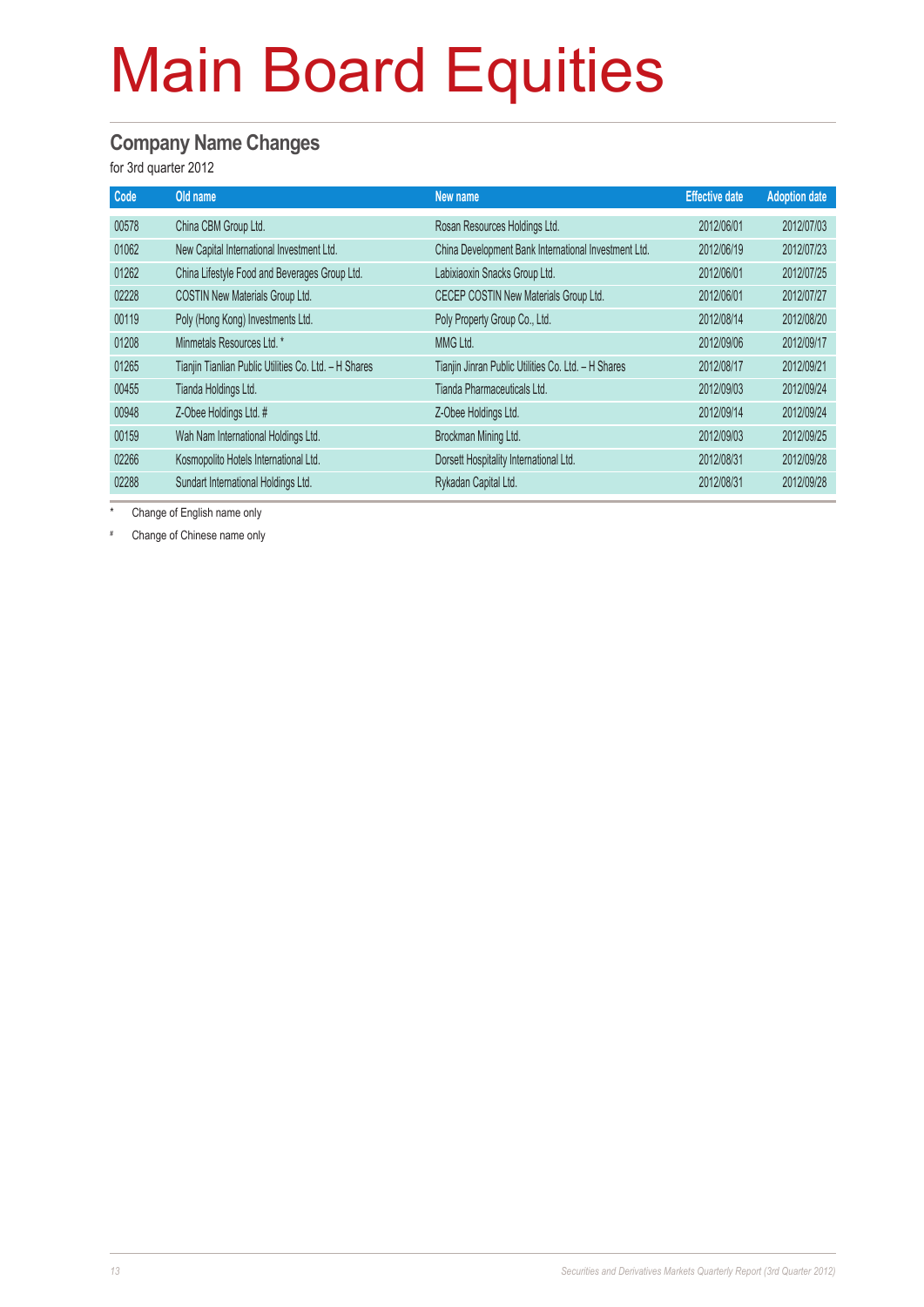#### **Bonus Issues/Bonus Warrants**

for 3rd quarter 2012

| Code  | Company                                               | <b>Particulars</b> | Ex-date    |
|-------|-------------------------------------------------------|--------------------|------------|
| 02338 | Weichai Power Co. Ltd. - H Shares                     | 2 for 10           | 2012/08/02 |
| 00886 | Silver Base Group Holdings Ltd.                       | 1 for 40           | 2012/08/22 |
| 00084 | Stelux Holdings International Ltd.                    | 1 for 10           | 2012/08/27 |
| 01050 | Karrie International Holdings Ltd.                    | 1 for $1$          | 2012/08/28 |
| 00767 | Pacific Plywood Holdings Ltd.                         | 5 for 1 rts sh     | 2012/09/11 |
| 00065 | DeTeam Co. Ltd.                                       | 2 for 10           | 2012/09/21 |
| 02005 | Lijun International Pharmaceutical (Holding) Co. Ltd. | 1 for $5$          | 2012/09/24 |
| 00936 | Manta Holdings Co. Ltd.                               | 3 for 1            | 2012/09/24 |

#### **Share Split/Consolidation**

for 3rd quarter 2012

| Code  | Company                                    | <b>Particulars</b>      | <b>Effective date</b> |
|-------|--------------------------------------------|-------------------------|-----------------------|
| 00279 | Freeman Financial Corporation Ltd.         | Consolidation 5 into 1  | 2012/07/19            |
| 01076 | First Natural Foods Holdings Ltd.          | Consolidation 80 into 1 | 2012/08/07            |
| 00412 | Heritage International Holdings Ltd.       | Consolidation 5 into 1  | 2012/08/17            |
| 00913 | Unity Investments Holdings Ltd.            | Consolidation 8 into 1  | 2012/08/20            |
| 00273 | Willie International Holdings Ltd.         | Consolidation 10 into 1 | 2012/08/21            |
| 00928 | Tack Fiori International Group Ltd.        | Consolidation 5 into 1  | 2012/08/23            |
| 00419 | Media China Corporation Ltd.               | Consolidation 2 into 1  | 2012/08/24            |
| 00986 | China Environmental Energy Investment Ltd. | Consolidation 50 into 1 | 2012/09/10            |
| 00471 | <b>CMMB Vision Holdings Ltd.</b>           | Consolidation 10 into 1 | 2012/09/10            |
| 00767 | Pacific Plywood Holdings Ltd.              | Consolidation 8 into 1  | 2012/09/10            |
| 00620 | UDL Holdings Ltd.                          | Consolidation 50 into 1 | 2012/09/14            |
| 02322 | Sam Woo Holdings Ltd.                      | Consolidation 5 into 1  | 2012/09/17            |
| 01182 | C Y Foundation Group Ltd.                  | Consolidation 10 into 1 | 2012/09/18            |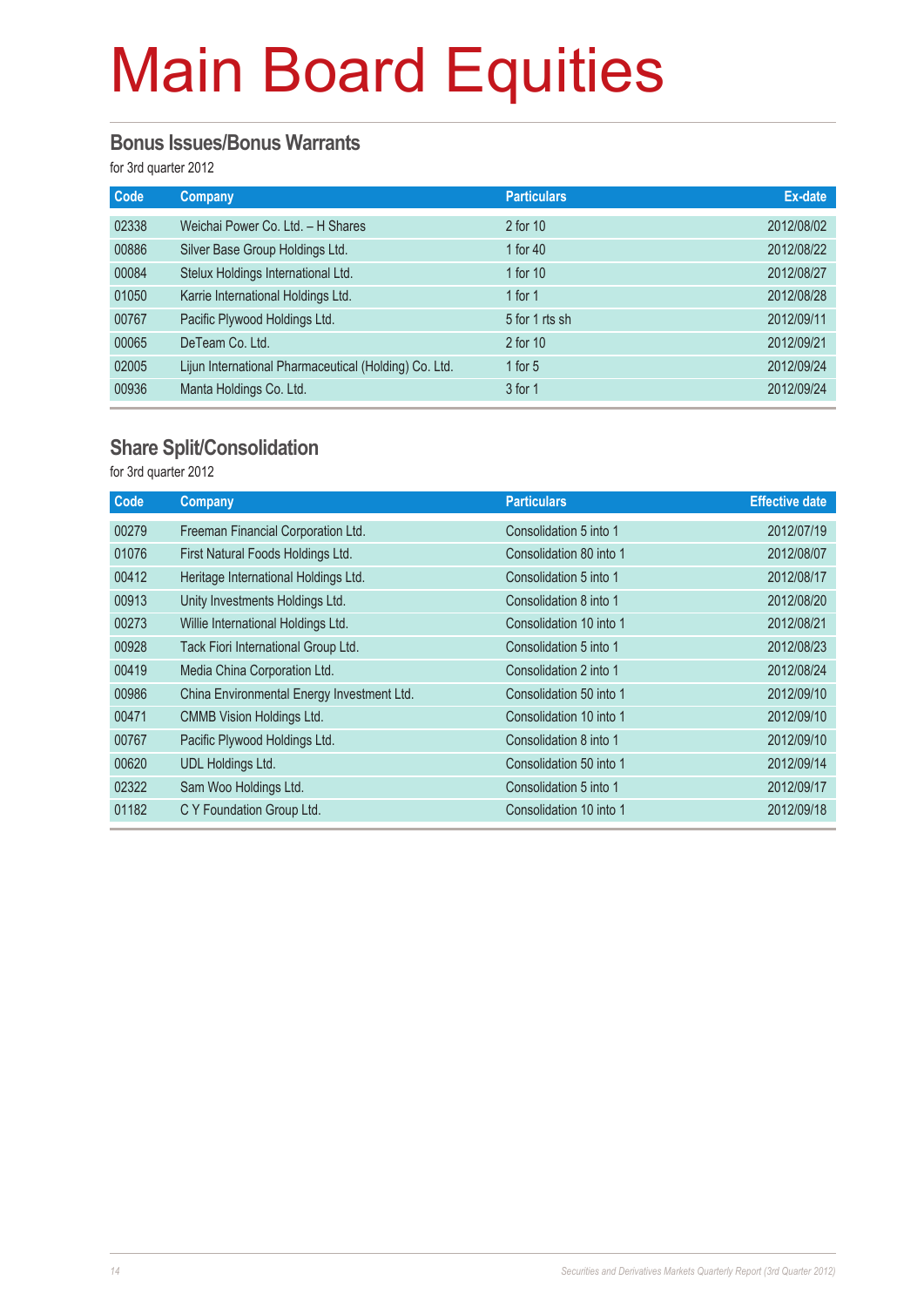#### **Rights Issues & Open Offers**

for 3rd quarter 2012

| <b>Month</b> | Code  | Company                                          | <b>Ratio</b>                    | Funds raised (HK\$ mil.) |
|--------------|-------|--------------------------------------------------|---------------------------------|--------------------------|
| Jul          | 00362 | China Zenith Chemical Group Ltd.                 | Open offer 2 for 1 @\$0.15      | 223.69                   |
|              | 00692 | Bao Yuan Holdings Ltd.                           | Open offer 7 for 2 @\$0.12      | 204.09                   |
|              | 01428 | Bright Smart Securities & Commodities Group Ltd. | Rts 1 for 2 @\$0.55             | 187.78                   |
| Aug          | 00399 | United Gene High-Tech Group Ltd.                 | Rts 3 for 10 @\$0.022           | 80.29                    |
|              | 00245 | China Seven Star Shopping Ltd.                   | Open offer 1 for 2 @\$0.05      | 36.64                    |
|              | 01076 | First Natural Foods Holdings Ltd.                | Open offer 7 for 1 @\$0.5622    | 58.34                    |
|              |       |                                                  | (after consolidation 80 into 1) |                          |
| Sep          | 00736 | China Properties Investment Holdings Ltd.        | Rts 1 for 2 @\$0.068            | 10.02                    |
|              | 00616 | Easyknit Enterprises Holdings Ltd.               | Rts 1 for 2 @\$0.077            | 29.37                    |
|              | 01037 | Daiwa Associate Holdings Ltd.                    | Rts 1 for 4 @\$0.20             | 15.77                    |
| <b>Total</b> |       |                                                  |                                 | 845.99                   |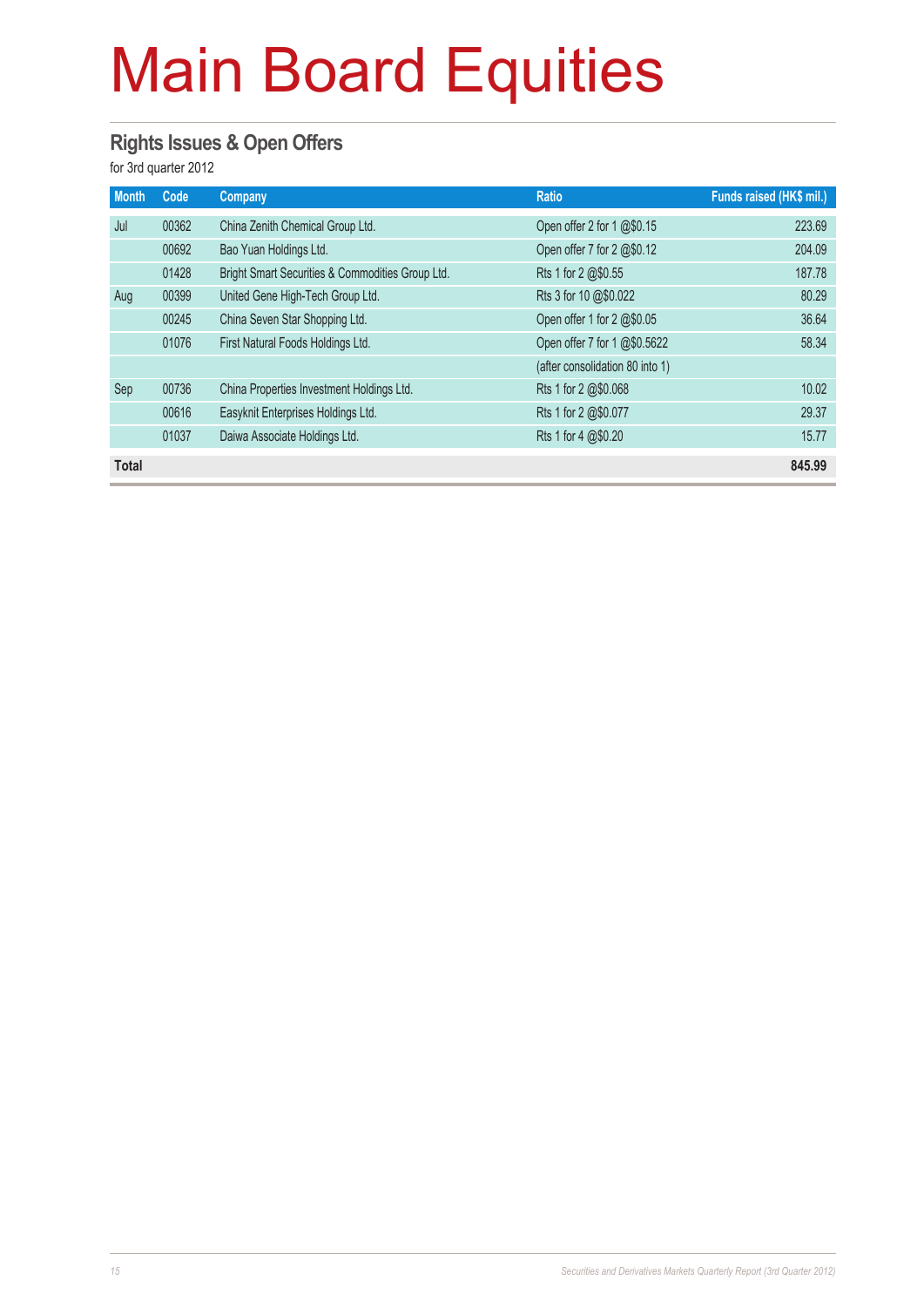#### **Placing\***

|              |       |                        | No. of new    | <b>Placing price</b> | <b>Funds raised</b> |
|--------------|-------|------------------------|---------------|----------------------|---------------------|
| <b>Month</b> | Code  | <b>Company</b>         | shares placed | (HKS)                | (HK\$ mil.)         |
| 2012         |       |                        |               |                      |                     |
| Jul          | 03318 | <b>CHINA FLAVORS</b>   | 80,000,000    | 1.000                | 80.00               |
|              | 03311 | <b>CHINA STATE CON</b> | 300,000,000   | 7.570                | 2,271.00            |
|              | 01278 | <b>CHINANEWTOWN</b>    | 585,000,000   | 0.350                | 204.75              |
|              | 00875 | <b>CYPRESS JADE</b>    | 58,360,000    | 0.205                | 11.96               |
|              | 00616 | <b>EASYKNIT ENT</b>    | 114,700,000   | 0.106                | 12.16               |
|              | 00689 | EPI (HOLDINGS)         | 360,000,000   | 0.155                | 55.80               |
|              | 00993 | SIMSEN INT'L           | 90,000,000    | 0.156                | 14.04               |
|              | 00702 | SINO OIL & GAS         | 200,000,000   | 0.150                | 30.00               |
|              | 01063 | <b>SUNCORP TECH</b>    | 31,320,000    | 0.179                | 5.61                |
|              | 00720 | <b>WO KEE HONG</b>     | 491,783,710   | 0.150                | 73.77               |
| Aug          | 03328 | <b>BANKCOMM</b>        | 5,835,310,438 | 5.630                | 32,852.80           |
|              | 00721 | C FIN INT INV          | 240,000,000   | 0.450                | 108.00              |
|              | 02380 | <b>CHINA POWER</b>     | 443,248,000   | 2.100                | 930.82              |
|              | 01038 | <b>CKI HOLDINGS</b>    | 50,000,000    | 46.150               | 2,307.50            |
|              | 00705 | <b>CVM MINERALS</b>    | 835,000,000   | 0.050                | 41.75               |
|              | 01102 | <b>ENVIRO ENERGY</b>   | 154,000,000   | 0.152                | 23.41               |
|              | 03900 | <b>GREENTOWN CHINA</b> | 162,113,714   | 5.200                | 842.99              |
|              | 01051 | <b>G-RESOURCES</b>     | 2,041,287,000 | 0.380                | 775.69              |
|              | 00202 | <b>INTERCHINA HOLD</b> | 854,000,000   | 0.340                | 290.36              |
|              | 00988 | <b>LOUDONG GN RES</b>  | 60,000,000    | 0.380                | 22.80               |
|              | 03989 | <b>NEW ENV ENERGY</b>  | 127,244,000   | 0.390                | 49.63               |
|              | 02323 | <b>TOPSEARCH INT'L</b> | 93,400,000    | 0.102                | 9.55                |
|              | 01129 | <b>WATER INDUSTRY</b>  | 82,000,000    | 0.500                | 41.00               |
| Sep          | 02371 | C ORI CULTURE          | 20,000,000    | 0.180                | 3.60                |
|              | 02324 | <b>CAPITAL VC</b>      | 84,000,000    | 0.113                | 9.49                |
|              | 00257 | <b>CHINA EB INT'L</b>  | 350,000,000   | 3.580                | 1,253.00            |
|              | 01076 | <b>FIRST NATURAL</b>   | 266,830,850   | 0.562                | 150.01              |
|              | 00412 | <b>HERITAGE INT'L</b>  | 312,417,159   | 0.260                | 81.23               |
|              | 00969 | <b>HUA LIEN INT'L</b>  | 800,000,000   | 0.600                | 480.00              |
|              | 03303 | <b>JUTAL OIL SER</b>   | 6,000,000     | 0.600                | 3.60                |
|              | 00960 | <b>LONGFOR PPT</b>     | 260,000,000   | 11.880               | 3,088.80            |
|              | 01228 | <b>SUPERB SUMMIT</b>   | 70,000,000    | 0.145                | 10.15               |
| Total        |       |                        |               |                      | 46.135.27           |

Due to the reporting time-lag, placing figures for the quarter are provisional.

\*\* Supplementary information update for previous quarters.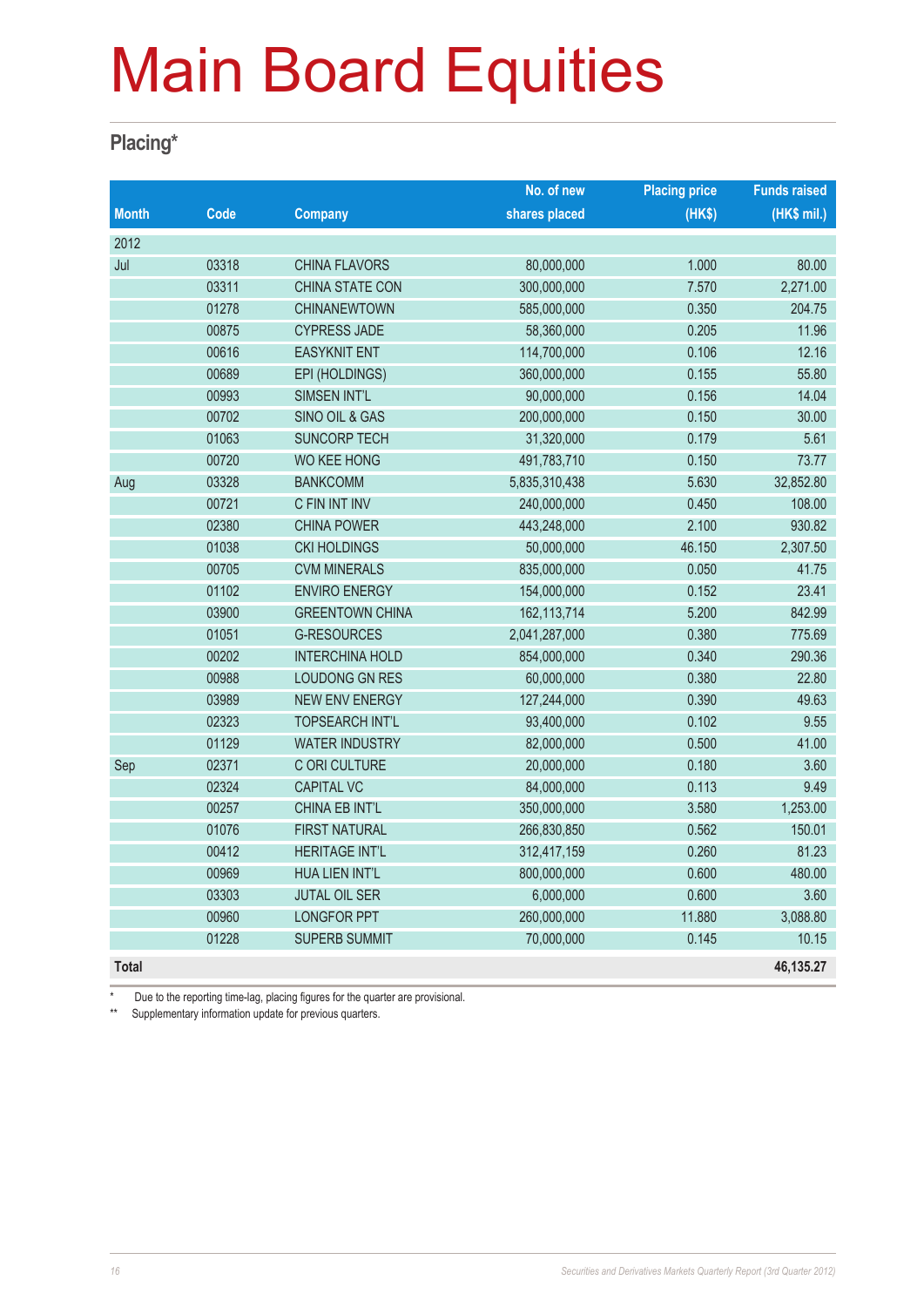#### **Warrant Trading Statistics**

|      |                | <b>Equity wts</b><br>(HK\$ mil.) | <b>Derivative wts</b><br>(HK\$ mil.) | <b>Total</b><br>(HK\$ mil.) |
|------|----------------|----------------------------------|--------------------------------------|-----------------------------|
| 2011 | Q <sub>3</sub> | 28.67                            | 654, 145.24                          | 654,173.91                  |
|      | Q4             | 100.62                           | 509,956.45                           | 510,057.08                  |
| 2012 | Q <sub>1</sub> | 28.26                            | 525,898.84                           | 525,927.10                  |
|      | Q <sub>2</sub> | 22.75                            | 382,702.18                           | 382,724.93                  |
|      | Q <sub>3</sub> | 10.37                            | 355,739.26                           | 355,749.63                  |

#### **Warrant Market Value**

|      |                | <b>Number</b> | <b>Equity wts</b><br>(HK\$ mil.) | <b>Number</b> | <b>Derivative wts</b><br>(HK\$ mil.) | Total no. | <b>Total</b><br>(HK\$ mil.) |
|------|----------------|---------------|----------------------------------|---------------|--------------------------------------|-----------|-----------------------------|
| 2011 | Q3             | 15            | 429.33                           | 4.778         | 86.648.18                            | 4,793     | 87,077.51                   |
|      | Q4             | 13            | 602.75                           | 4.027         | 75.484.38                            | 4.040     | 76,087.13                   |
| 2012 | Q1             | 13            | 404.92                           | 4.094         | 94,572.19                            | 4.107     | 94,977.11                   |
|      | Q <sub>2</sub> | 14            | 378.29                           | 4,032         | 64,850.10                            | 4,046     | 65,228.38                   |
|      | Q3             | 12            | 335.18                           | 3.903         | 77.929.72                            | 3,915     | 78,264.90                   |

#### **New Listing Statistics – Warrants**

|      |                | No. of newly listed<br>equity wts | No. of newly listed<br>derivative wts | <b>Amount raised</b><br>(HK\$ mil.) |
|------|----------------|-----------------------------------|---------------------------------------|-------------------------------------|
| 2011 | Q <sub>3</sub> | っ                                 | 1,979                                 | 73,939.94                           |
|      | Q4             |                                   | 1,276                                 | 53,214.21                           |
| 2012 | Q1             |                                   | 1,580                                 | 50,958.90                           |
|      | Q2             | っ                                 | 1,373                                 | 44,256.44                           |
|      | Q <sub>3</sub> | 0                                 | 1,328                                 | 36,903.66                           |

#### **Newly Listed Equity Warrants**

for 3rd quarter 2012

|       |                        | <b>Initial issued</b> |                                   | <b>Amount raised</b> |
|-------|------------------------|-----------------------|-----------------------------------|----------------------|
| Code  | <b>Equity warrants</b> |                       | amount (HK\$) Listing date Expiry | (HK\$ mil.)          |
| Nil   |                        |                       |                                   |                      |
| Total |                        |                       |                                   | -                    |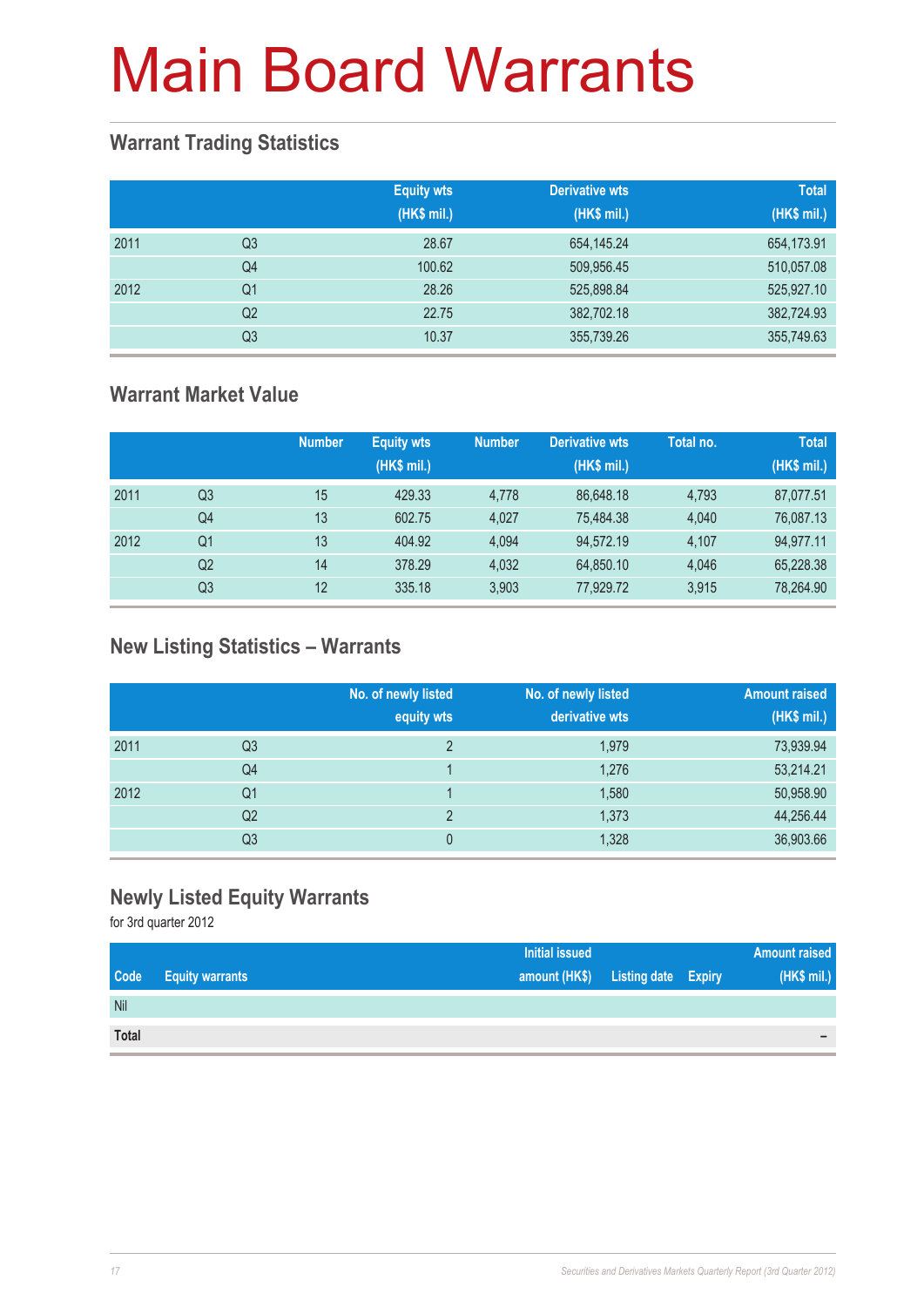#### **Newly Listed Derivative Warrants**

for 3rd quarter 2012

|         |                                                              | No. of        |                       |                       | <b>Amount raised</b> |
|---------|--------------------------------------------------------------|---------------|-----------------------|-----------------------|----------------------|
| Code    | <b>Derivative warrants</b>                                   | issue (units) | Listing date Expiry   |                       | (HK\$ mil.)          |
| 19154   | BNP Paribas Arbit Issu B.V. - Yurun Food Euro Wts Jan 2014 A | 100,000,000   | 2012/07/03 2014/01/02 |                       | 16.00                |
| 19158   | Daiwa Capital Mkt - Tencent Holdings Euro Put Wts Feb 2013 A | 158,000,000   | 2012/07/03 2013/02/01 |                       | 34.76                |
| 19149   | Goldman Sachs SP (Asia) - Chi Resources Euro Wt Feb 2013 A   | 120,000,000   | 2012/07/03 2013/02/25 |                       | 30.24                |
| 19150   | Goldman Sachs SP (Asia) - China Tel European Wts Jan 2013 A  | 100,000,000   | 2012/07/03 2013/01/14 |                       | 25.30                |
| 19151   | Goldman Sachs SP (Asia) - Dongfang Elec Euro Wts Jan 2013 A  | 120,000,000   | 2012/07/03 2013/01/14 |                       | 30.00                |
| 19153   | Goldman Sachs SP (Asia) - Dongfeng European Wts Mar 2013 A   | 120,000,000   | 2012/07/03 2013/03/19 |                       | 18.36                |
| 19152   | Goldman Sachs SP (Asia) - Li & Fung European Wts Jul 2013 A  | 120,000,000   | 2012/07/03 2013/07/23 |                       | 22.20                |
| 19155   | Macquarie Bank Ltd. - CITIC Sec European Warrants Feb 2013 A | 180,000,000   | 2012/07/03 2013/02/15 |                       | 45.00                |
| 19148   | Standard Chartered Bank - HSI European Put Wts Nov 2012 A    | 200,000,000   | 2012/07/03 2012/11/29 |                       | 30.00                |
| 19156   | UBS AG – Sinopec Corp European Warrants Dec 2012 A           | 100,000,000   | 2012/07/03 2012/12/19 |                       | 41.50                |
| 19157   | UBS AG - ICBC European Warrants Dec 2012 A                   | 100,000,000   | 2012/07/03 2012/12/17 |                       | 23.00                |
| 17711 # | Daiwa Capital Mkt - A50 China European Warrants Jan 2013 A   | 380,000,000   | 2012/07/03 2013/01/02 |                       | 31.92                |
| 19182   | Credit Suisse AG - China Tel European Warrants Nov 2012 B    | 80,000,000    | 2012/07/04 2012/11/16 |                       | 12.00                |
| 19183   | Credit Suisse AG - ChiUnicom European Warrants Jan 2013 A    | 80,000,000    | 2012/07/04 2013/01/04 |                       | 52.80                |
| 19181   | Credit Suisse AG - HSI European Warrants Jan 2013 A          | 300,000,000   |                       | 2012/07/04 2013/01/30 | 45.00                |
| 19179   | Daiwa Capital Mkt - A50 China European Warrants May 2014 A   | 128,000,000   | 2012/07/04 2014/05/02 |                       | 23.04                |
| 19180   | Daiwa Capital Mkt - A50 China European Put Wts Oct 2013 A    | 108,000,000   |                       | 2012/07/04 2013/10/02 | 23.76                |
| 19175   | Goldman Sachs SP (Asia) – BYD European Warrants Mar 2013 A   | 120,000,000   | 2012/07/04 2013/03/04 |                       | 30.00                |
| 19165   | Goldman Sachs SP (Asia) - CNOOC European Warrants Apr 2013 A | 120,000,000   |                       | 2012/07/04 2013/04/22 | 26.76                |
| 19167   | Goldman Sachs SP (Asia) – China Shenhua Euro Wts Jan 2013 B  | 100,000,000   | 2012/07/04 2013/01/07 |                       | 19.10                |
| 19166   | Goldman Sachs SP (Asia) - HKEx European Warrants Jan 2013 A  | 100,000,000   | 2012/07/04 2013/01/14 |                       | 31.10                |
| 19164   | Goldman Sachs SP (Asia) – JIANC European Warrants Mar 2013 A | 120,000,000   | 2012/07/04 2013/03/25 |                       | 24.84                |
| 19168   | Macquarie Bank Ltd. - Huaneng Power European Wts Jan 2013 A  | 120,000,000   |                       | 2012/07/04 2013/01/03 | 30.00                |
| 19169   | Macquarie Bank Ltd. - MTRC European Warrants Oct 2013 A      | 180,000,000   | 2012/07/04            | 2013/10/03            | 45.00                |
| 19174   | Macquarie Bank Ltd. - Sands China European Wts Dec 2012 B    | 180,000,000   |                       | 2012/07/04 2012/12/10 | 28.44                |
| 19162   | Nomura Int'l plc - CNOOC European Warrants Dec 2012 A        | 100,000,000   | 2012/07/04 2012/12/24 |                       | 15.00                |
| 19161   | Nomura Int'l plc - HKEx European Warrants Nov 2013 A         | 100,000,000   | 2012/07/04            | 2013/11/29            | 15.00                |
| 19159   | Nomura Int'l plc - HSBC European Warrants Oct 2012 A         | 100,000,000   | 2012/07/04 2012/10/31 |                       | 31.00                |
| 19160   | Nomura Int'l plc - HSBC European Warrants Nov 2012 A         | 100,000,000   | 2012/07/04 2012/11/30 |                       | 15.00                |
| 19163   | Nomura Int'l plc - Ping An European Warrants Dec 2012 A      | 100,000,000   | 2012/07/04            | 2012/12/24            | 41.50                |
| 19177   | CC Rabobank B.A. - Belle Int'l European Warrants Jun 2013 A  | 100,000,000   | 2012/07/04 2013/06/25 |                       | 17.00                |
| 19176   | CC Rabobank B.A. - CITIC Sec European Warrants Dec 2012 A    | 80,000,000    | 2012/07/04 2012/12/17 |                       | 12.00                |
| 19178   | CC Rabobank B.A. - China Shenhua European Warrants Jan 2013B | 80,000,000    | 2012/07/04 2013/01/07 |                       | 20.00                |
| 19172   | Standard Chartered Bank - CC Bank European Put Wts Feb 2013B | 80,000,000    | 2012/07/04            | 2013/02/22            | 20.00                |
| 19173   | Standard Chartered Bank - China Life Euro Put Wts Feb 2013 B | 80,000,000    | 2012/07/04            | 2013/02/22            | 20.00                |
| 19170   | Standard Chartered Bank - HSBC European Put Wts Feb 2013 A   | 80,000,000    | 2012/07/04 2013/02/22 |                       | 28.00                |
| 19171   | Standard Chartered Bank - Tencent Hidg Eu Put Wts Feb 2013 A | 80,000,000    | 2012/07/04 2013/02/22 |                       | 20.00                |
| 19186   | UBS AG - BOC HK European Warrants Nov 2012 A                 | 100,000,000   | 2012/07/04 2012/11/27 |                       | 15.00                |
| 19184   | UBS AG - China Life European Warrants Dec 2012 F             | 300,000,000   | 2012/07/04            | 2012/12/03            | 45.00                |
| 19185   | UBS AG - ICBC European Warrants Dec 2012 B                   | 100,000,000   | 2012/07/04 2012/12/17 |                       | 15.00                |
| 19188   | UBS AG - Sands China European Warrants Dec 2012 B            | 100,000,000   | 2012/07/04 2012/12/03 |                       | 32.00                |
| 10153   | BNP Paribas Arbit Issu B.V. - EUR/USD Euro Wts Mar 2013 A    | 100,000,000   | 2012/07/05            | 2013/03/12            | 25.00                |
| 19206   | Credit Suisse AG - Tencent Holdings European Wts Dec 2012 D  | 100,000,000   | 2012/07/05 2012/12/03 |                       | 15.00                |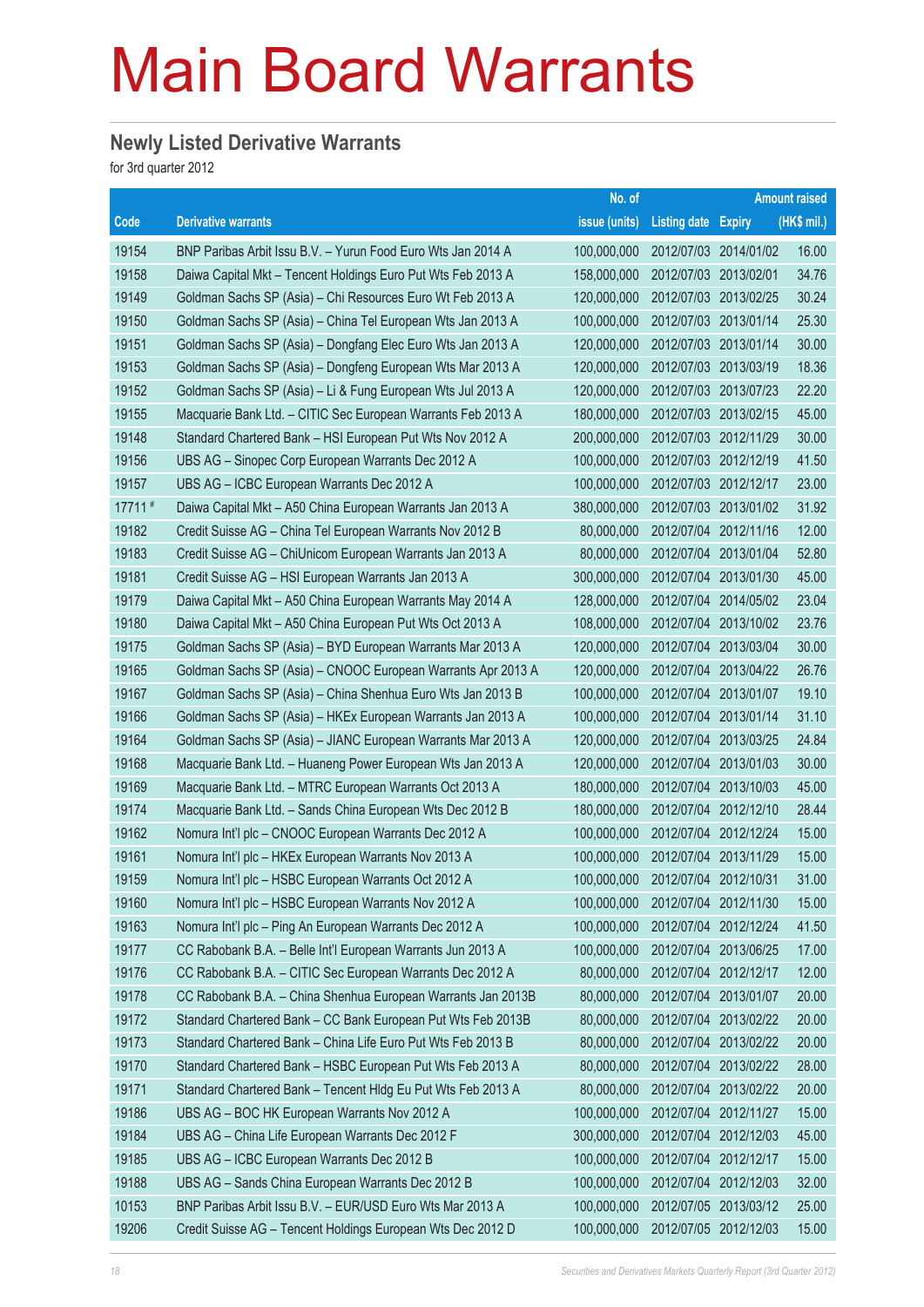|         |                                                              |               |                            | <b>Amount</b> |
|---------|--------------------------------------------------------------|---------------|----------------------------|---------------|
|         |                                                              | No. of        |                            | raised        |
| Code    | <b>Derivative warrants</b>                                   | issue (units) | <b>Listing date Expiry</b> | (HK\$ mil.)   |
| 19202   | Goldman Sachs SP (Asia) – Lenovo European Put Wts Jan 2013 A | 80,000,000    | 2012/07/05 2013/01/14      | 42.08         |
| 19197   | HK Bank - A50 China European Warrants Jan 2013 A             | 200,000,000   | 2012/07/05 2013/01/28      | 30.00         |
| 19200   | HK Bank - ICBC European Warrants Jan 2013 A                  | 80,000,000    | 2012/07/05 2013/01/14      | 20.00         |
| 19198   | HK Bank – Lenovo European Warrants May 2014 A                | 150,000,000   | 2012/07/05 2014/05/26      | 22.50         |
| 19196   | HK Bank - Sands China European Warrants Jan 2013 A           | 60,000,000    | 2012/07/05 2013/01/28      | 15.00         |
| 19199   | HK Bank - Tencent European Warrants Jan 2013 A               | 120,000,000   | 2012/07/05 2013/01/14      | 36.00         |
| 19201   | HK Bank - Tencent European Put Warrants Feb 2013 A           | 120,000,000   | 2012/07/05 2013/02/25      | 30.00         |
| 19203   | J P Morgan SP BV - ICBC European Warrants Dec 2012 A         | 200,000,000   | 2012/07/05 2012/12/17      | 32.20         |
| 19195   | SGA Societe Generale Acceptance N.V. - BOCL Eu Wt Jan 2013 A | 100,000,000   | 2012/07/05 2013/01/07      | 25.00         |
| 19194   | SGA Societe Generale Acceptance N.V. - CCB Eur Wt Dec 2012 C | 200,000,000   | 2012/07/05 2012/12/03      | 46.00         |
| 19193   | SGA Societe Generale Acceptance N.V. - CCB Eur Wt Feb 2013 A | 200,000,000   | 2012/07/05 2013/02/04      | 50.00         |
| 19192   | SGA Societe Generale Acceptance N.V-Sands China Eu Wt Jan13A | 100,000,000   | 2012/07/05 2013/01/07      | 25.00         |
| 19205   | UBS AG - CITIC Sec European Warrants Nov 2012 A              | 100,000,000   | 2012/07/05 2012/11/12      | 15.00         |
| 19189   | UBS AG - China Life European Warrants Jan 2013 A             | 300,000,000   | 2012/07/05 2013/01/25      | 45.00         |
| 19191   | UBS AG - China Mobile European Warrants Dec 2012 A           | 200,000,000   | 2012/07/05 2012/12/17      | 46.00         |
| 19190   | UBS AG - HKEx European Warrants Nov 2013 A                   | 300,000,000   | 2012/07/05 2013/11/26      | 45.00         |
| 19207   | UBS AG - Jiangxi Copper European Warrants Mar 2013 A         | 100,000,000   | 2012/07/05 2013/03/25      | 18.00         |
| 19204   | UBS AG - New World European Warrants Dec 2012 A              | 100,000,000   | 2012/07/05 2012/12/10      | 30.00         |
| 16324 # | Standard Chartered Bank - Sinopec Corp Euro Wts Nov 2013     | 150,000,000   | 2012/07/05 2013/11/01      | 10.80         |
| 19223   | Credit Suisse AG - Chow Tai Fook European Wts Jan 2013 A     | 50,000,000    | 2012/07/06 2013/01/07      | 30.00         |
| 19221   | Credit Suisse AG - HSBC European Wts Oct 2012 B              | 100,000,000   | 2012/07/06 2012/10/09      | 15.00         |
| 19222   | Credit Suisse AG - Hutchison European Warrants Nov 2012 A    | 100,000,000   | 2012/07/06 2012/11/30      | 20.00         |
| 19227   | Daiwa Capital Mkt - ICBC European Warrants Dec 2012 A        | 128,000,000   | 2012/07/06 2012/12/10      | 25.60         |
| 19213   | Bank of East Asia – BOCHK European Warrants Dec 2013 A       | 60,000,000    | 2012/07/06 2013/12/23      | 15.00         |
| 19215   | Bank of East Asia – BYD European Warrants Feb 2013 A         | 100,000,000   | 2012/07/06 2013/02/22      | 25.00         |
| 19229   | Bank of East Asia - China Coal European Put Wts Jun 2014 A   | 230,000,000   | 2012/07/06 2014/06/26      | 57.50         |
| 19217   | Bank of East Asia - CNBM European Warrants Dec 2013 A        | 190,000,000   | 2012/07/06 2013/12/20      | 47.50         |
| 19214   | Bank of East Asia - China Overseas Eur Put Wts Jun 2013 B    | 100,000,000   | 2012/07/06 2013/06/21      | 25.00         |
| 19228   | Bank of East Asia - JIANC European Put Warrants Jun 2013 A   | 110,000,000   | 2012/07/06 2013/06/26      | 27.50         |
| 19216   | Bank of East Asia - Yanzhou Coal European Wts Sep 2013 A     | 110,000,000   | 2012/07/06 2013/09/16      | 16.50         |
| 19224   | J P Morgan SP BV - Esprit European Wts Aug 2013 A            | 150,000,000   | 2012/07/06 2013/08/02      | 37.50         |
| 19226   | J P Morgan SP BV - JX Copper European Warrants Mar 2013 A    | 200,000,000   | 2012/07/06 2013/03/27      | 50.00         |
| 19225   | J P Morgan SP BV - Shimao Property European Wts Jul 2013 A   | 150,000,000   | 2012/07/06 2013/07/03      | 37.50         |
| 19209   | J P Morgan SP BV - Tencent European Warrants Jan 2013 A      | 200,000,000   | 2012/07/06 2013/01/07      | 30.00         |
| 19208   | J P Morgan SP BV - Tencent European Put Warrants Nov 2012 A  | 200,000,000   | 2012/07/06 2012/11/27      | 50.00         |
| 19211   | Macquarie Bank Ltd. - CNBM European Warrants Feb 2014 A      | 180,000,000   | 2012/07/06 2014/02/04      | 45.00         |
| 19212   | Macquarie Bank Ltd. - Luk Fook Hold European Wts Jan 2013 A  | 180,000,000   | 2012/07/06 2013/01/14      | 27.00         |
| 19210   | Standard Chartered Bank - Hutchison Euro Euro Wts Dec 2012 A | 40,000,000    | 2012/07/06 2012/12/03      | 12.80         |
| 19219   | UBS AG - China Overseas European Warrants Feb 2013 A         | 100,000,000   | 2012/07/06 2013/02/27      | 18.00         |
| 19220   | UBS AG - HKEx European Put Warrants Dec 2013 A               | 100,000,000   | 2012/07/06 2013/12/23      | 18.00         |
| 19218   | UBS AG - Lenovo European Warrants May 2014 A                 | 100,000,000   | 2012/07/06 2014/05/29      | 15.00         |
| 14031 # | Standard Chartered Bank - Hutchison Euro Euro Wts Oct 2012   | 290,000,000   | 2012/07/06 2012/10/19      | 10.15         |
| 19234   | Nomura Int'l plc - HuanengPower European Warrants Jan 2013 A | 50,000,000    | 2012/07/09 2013/01/28      | 16.25         |
| 19233   | Nomura Int'l plc - Lenovo European Warrants Jan 2013 A       | 50,000,000    | 2012/07/09 2013/01/28      | 23.75         |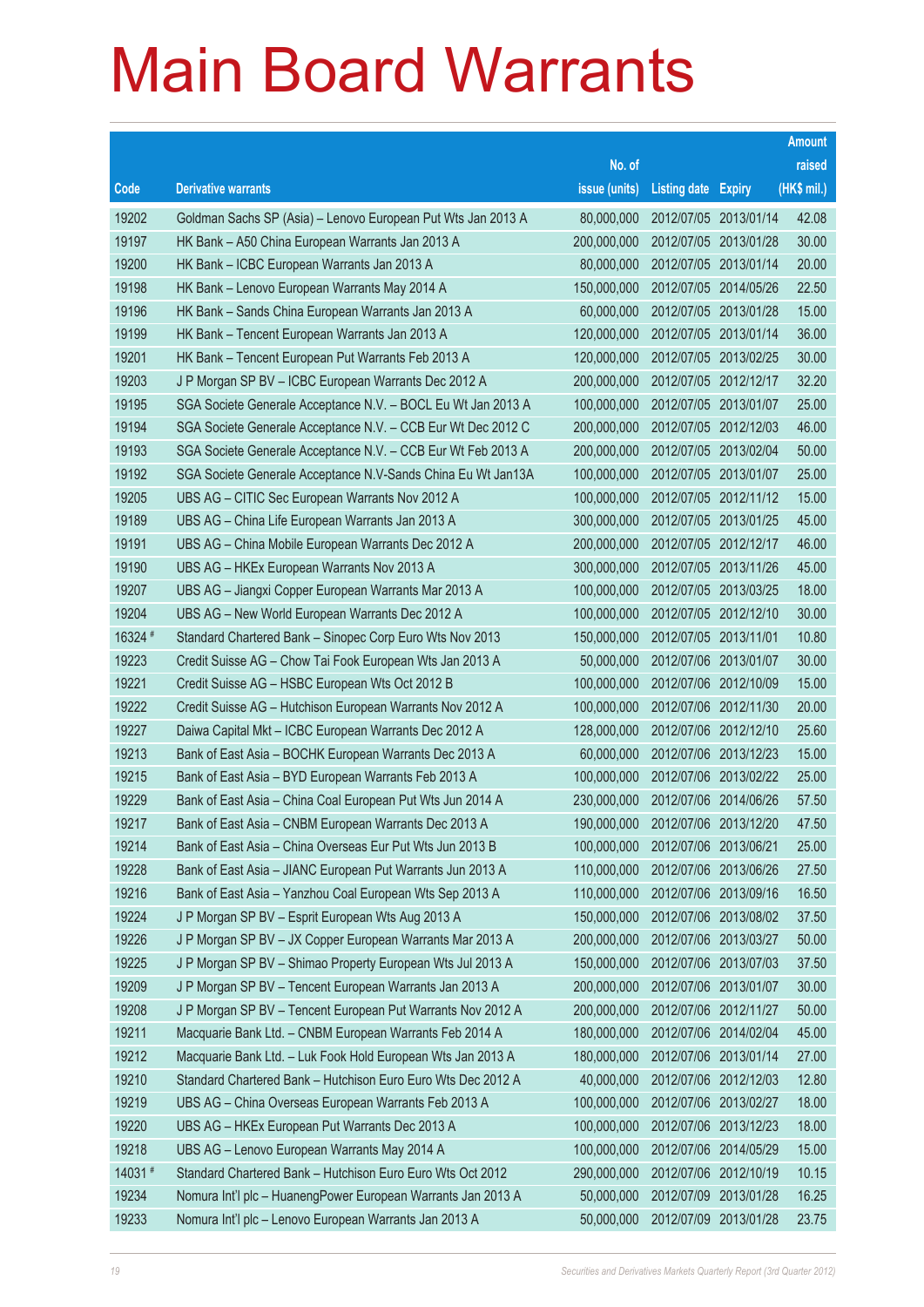|         |                                                              |               |                            |            | <b>Amount</b> |
|---------|--------------------------------------------------------------|---------------|----------------------------|------------|---------------|
|         |                                                              | No. of        |                            |            | raised        |
| Code    | <b>Derivative warrants</b>                                   | issue (units) | <b>Listing date Expiry</b> |            | (HK\$ mil.)   |
| 19230   | Nomura Int'l plc - Sany Int'l European Warrants Jan 2013 A   | 50,000,000    | 2012/07/09 2013/01/30      |            | 16.50         |
| 19232   | Nomura Int'l plc – Zhaojin Mining European Wts Sep 2013 A    | 80,000,000    | 2012/07/09 2013/09/25      |            | 12.48         |
| 19231   | Nomura Int'l plc – ZTE European Warrants May 2013 A          | 80,000,000    | 2012/07/09 2013/05/27      |            | 14.40         |
| 19236   | Standard Chartered Bank - Agricultural Bk Euro Wts Nov 2012A | 100,000,000   | 2012/07/09 2012/11/27      |            | 15.00         |
| 19235   | SGA Societe Generale Acceptance N.V. - HWL Eur Wt Dec 2012 C | 200,000,000   | 2012/07/09 2012/12/10      |            | 62.00         |
| 12798 # | Standard Chartered Bank - GCL-Poly Energy European Wts Jul14 | 500,000,000   | 2012/07/09 2014/07/31      |            | 10.00         |
| 19239   | Credit Suisse AG - HSI European Warrants Dec 2012 H          | 300,000,000   | 2012/07/10 2012/12/28      |            | 45.00         |
| 19240   | Credit Suisse AG – HSI European Put Warrants Nov 2012 C      | 300,000,000   | 2012/07/10 2012/11/29      |            | 51.00         |
| 19237   | Goldman Sachs SP (Asia) – Chi Res Land Euro Wts Mar 2013 A   | 120,000,000   | 2012/07/10 2013/03/04      |            | 30.00         |
| 19238   | Goldman Sachs SP (Asia) - Yanzhou Coal Euro Wts Sep 2013 A   | 120,000,000   | 2012/07/10 2013/09/18      |            | 18.00         |
| 19242   | Macquarie Bank Ltd. - Shimao Ppt European Wts Jun 2013 A     | 180,000,000   | 2012/07/10 2013/06/04      |            | 45.00         |
| 19241   | Macquarie Bank Ltd. - Zhaojin Mining Euro Wts May 2013 A     | 180,000,000   | 2012/07/10 2013/05/20      |            | 27.00         |
| 19246   | SGA Societe Generale Acceptance N.V. - CCB Eur Wt Jan 2013 A | 200,000,000   | 2012/07/10 2013/01/16      |            | 54.00         |
| 19243   | SGA Societe Generale Acceptance N.V. - CLife Eu Wt Oct 2012D | 200,000,000   | 2012/07/10 2012/10/22      |            | 36.00         |
| 19244   | SGA Societe Generale Acceptance N.V. - HSBC Eu Wt Oct 2012 B | 200,000,000   | 2012/07/10 2012/10/10      |            | 36.00         |
| 19245   | SGA Societe Generale Acceptance N.V. - HSBC Eu Wt Dec 2012 A | 200,000,000   | 2012/07/10 2012/12/03      |            | 30.00         |
| 19248   | SGA Societe Generale Acceptance N.V. - HWL Eur Wt Feb 2013 A | 200,000,000   | 2012/07/10 2013/02/04      |            | 54.00         |
| 19247   | SGA Societe Generale Acceptance N.V. - ICBC Eu Wt Jan 2013 A | 200,000,000   | 2012/07/10 2013/01/16      |            | 50.00         |
| 17681 # | CC Rabobank B.A. - CNBM European Warrants Dec 2012 A         | 220,000,000   | 2012/07/10 2012/12/20      |            | 10.12         |
| 10154   | BNP Paribas Arbit Issu B.V. - Gold European Wts Jun 2013 A   | 100,000,000   | 2012/07/11 2013/06/06      |            | 25.00         |
| 10155   | BNP Paribas Arbit Issu B.V. - Gold European Wts Jun 2013 B   | 100,000,000   | 2012/07/11                 | 2013/06/06 | 25.00         |
| 19261   | Credit Suisse AG - China Mobile European Warrants Oct 2012 C | 80,000,000    | 2012/07/11                 | 2012/10/17 | 12.00         |
| 19260   | Credit Suisse AG - China Mobile European Warrants Nov 2012 A | 80,000,000    | 2012/07/11                 | 2012/11/12 | 14.40         |
| 19258   | Credit Suisse AG - Sinopec Corp European Warrants Dec 2012 A | 50,000,000    | 2012/07/11 2012/12/24      |            | 17.50         |
| 19263   | Credit Suisse AG - HSI European Put Warrants Nov 2012 D      | 300,000,000   | 2012/07/11                 | 2012/11/29 | 54.00         |
| 19262   | Credit Suisse AG - HSI European Put Warrants Dec 2012 I      | 300,000,000   | 2012/07/11                 | 2012/12/28 | 54.00         |
| 19259   | Credit Suisse AG - Hutchison European Warrants Oct 2012 C    | 80,000,000    | 2012/07/11 2012/10/29      |            | 14.40         |
| 19249   | Goldman Sachs SP (Asia) – China Life Euro Wts Oct 2012 C     | 120,000,000   | 2012/07/11 2012/10/22      |            | 18.36         |
| 19252   | HK Bank - China Life European Warrants Jun 2013 A            | 150,000,000   | 2012/07/11                 | 2013/06/10 | 37.50         |
| 19251   | HK Bank - HSI European Warrants May 2013 A                   | 250,000,000   | 2012/07/11 2013/05/30      |            | 62.50         |
| 19250   | HK Bank - HSI European Put Warrants May 2014 A               | 250,000,000   | 2012/07/11                 | 2014/05/29 | 62.50         |
| 19265   | J P Morgan SP BV - China Life European Warrants Jan 2013 C   | 300,000,000   | 2012/07/11 2013/01/25      |            | 49.20         |
| 19264   | J P Morgan SP BV - China Mob European Wts Dec 2012 B         | 150,000,000   | 2012/07/11                 | 2012/12/31 | 37.95         |
| 19253   | Merrill Lynch Int'l & Co. C.V. - BOC HK Eu Put Wt Dec 2012 A | 70,000,000    | 2012/07/11 2012/12/17      |            | 11.06         |
| 19257   | Merrill Lynch Int'l & Co. C.V. - Tencent Euro Wts Dec 2012 B | 70,000,000    | 2012/07/11                 | 2012/12/10 | 10.57         |
| 19256   | Merrill Lynch Int'l & Co. C.V. - Tencent Euro Wts Mar 2013 B | 70,000,000    | 2012/07/11 2013/03/11      |            | 11.06         |
| 19254   | Merrill Lynch Int'l & Co. C.V. - Tencent Eu Put Wt Nov 2012B | 60,000,000    | 2012/07/11                 | 2012/11/30 | 12.54         |
| 19255   | Merrill Lynch Int'l & Co. C.V. - Tencent Eu Put Wt Nov 2012C | 60,000,000    | 2012/07/11 2012/11/12      |            | 17.70         |
| 19268   | CC Rabobank B.A. - HKEx European Warrants Jan 2013 B         | 120,000,000   | 2012/07/11                 | 2013/01/21 | 48.00         |
| 19267   | CC Rabobank B.A. - HKEx European Put Warrants Jan 2013 A     | 120,000,000   | 2012/07/11 2013/01/21      |            | 60.00         |
| 19270   | CC Rabobank B.A. - Lenovo European Warrants Jan 2013 B       | 100,000,000   | 2012/07/11                 | 2013/01/14 | 36.00         |
| 19269   | CC Rabobank B.A. - Ping An European Warrants Jan 2013 A      | 100,000,000   | 2012/07/11                 | 2013/01/21 | 25.00         |
| 19271   | UBS AG - HSI European Put Warrants Nov 2012 D                | 300,000,000   | 2012/07/11                 | 2012/11/29 | 57.00         |
| 19266   | UBS AG - Hutchison European Warrants Nov 2012 B              | 200,000,000   | 2012/07/11                 | 2012/11/27 | 30.00         |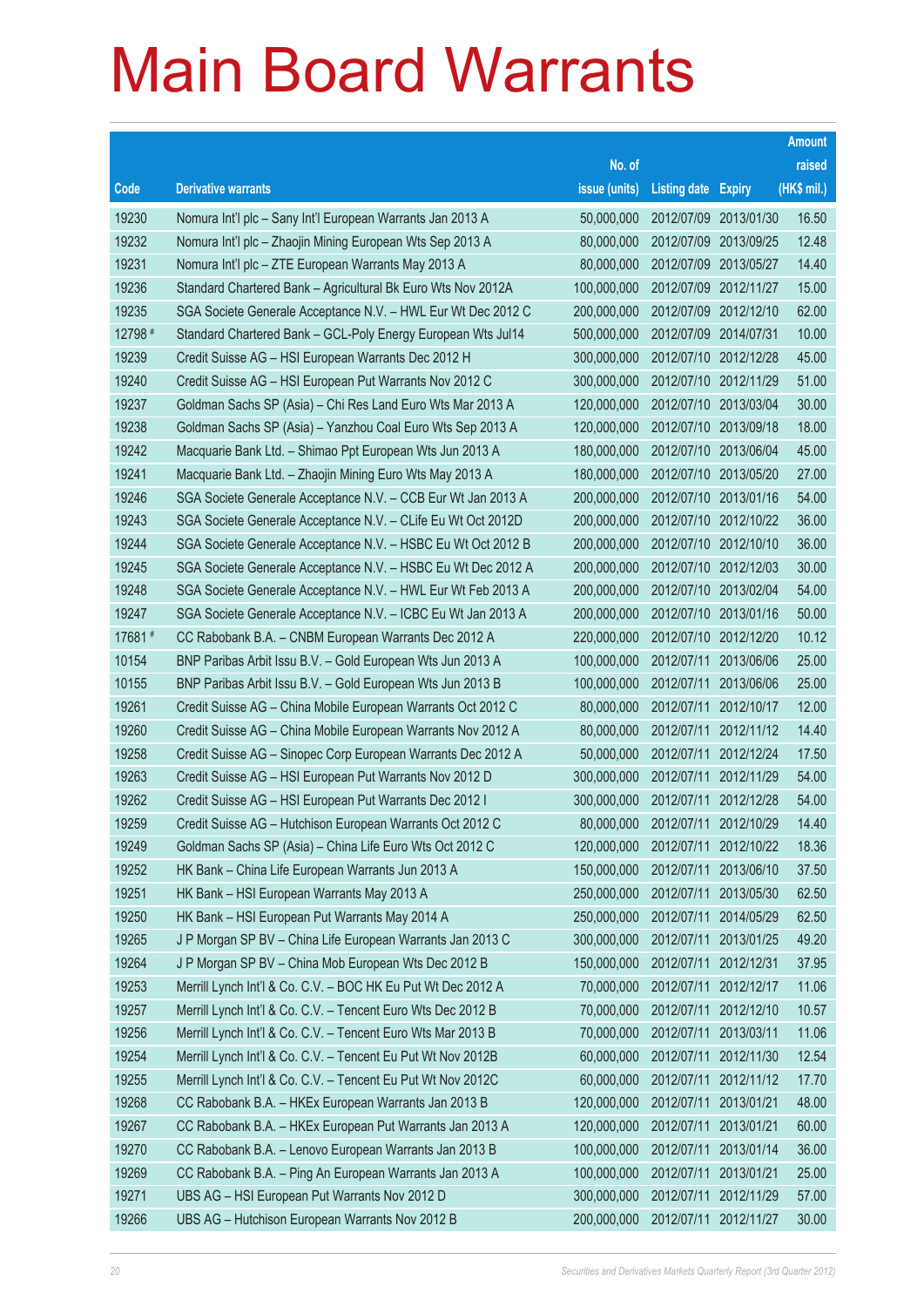|       |                                                               |               |                            |                       | <b>Amount</b> |
|-------|---------------------------------------------------------------|---------------|----------------------------|-----------------------|---------------|
|       |                                                               | No. of        |                            |                       | raised        |
| Code  | <b>Derivative warrants</b>                                    | issue (units) | <b>Listing date Expiry</b> |                       | (HK\$ mil.)   |
| 19289 | HK Bank - Ch Ship Cont European Warrants Mar 2013 A           | 40,000,000    | 2012/07/12 2013/03/04      |                       | 10.00         |
| 19290 | HK Bank - Shanghai Electric European Warrants Mar 2013 A      | 40,000,000    | 2012/07/12 2013/03/04      |                       | 10.00         |
| 19287 | J P Morgan SP BV - China Tel European Warrants Feb 2013 A     | 150,000,000   | 2012/07/12 2013/02/28      |                       | 37.50         |
| 19291 | J P Morgan SP BV - Lenovo European Warrants May 2014 A        | 200,000,000   | 2012/07/12 2014/05/30      |                       | 30.00         |
| 19286 | J P Morgan SP BV - Yanzhou Coal European Warrants Nov 2013 A  | 200,000,000   |                            | 2012/07/12 2013/11/26 | 35.00         |
| 19272 | Merrill Lynch Int'l & Co. C.V. - China Life Eu Wt Jun 2013 A  | 80,000,000    |                            | 2012/07/12 2013/06/03 | 12.16         |
| 19275 | Merrill Lynch Int'l & Co. C.V. - HSCEI Euro Wts Feb 2013 B    | 100,000,000   | 2012/07/12 2013/02/27      |                       | 25.00         |
| 19274 | Merrill Lynch Int'l & Co. C.V. - HSCEI Euro Put Wt Feb 2013A  | 100,000,000   | 2012/07/12 2013/02/27      |                       | 25.00         |
| 19273 | Merrill Lynch Int'l & Co. C.V. - HSCEI Euro Put Wt Apr 2013A  | 100,000,000   |                            | 2012/07/12 2013/04/29 | 25.00         |
| 19280 | Merrill Lynch Int'l & Co. C.V. - HSI European Wts Dec 2012 E  | 100,000,000   |                            | 2012/07/12 2012/12/28 | 15.10         |
| 19279 | Merrill Lynch Int'l & Co. C.V. - HSI European Wts Jan 2013 D  | 100,000,000   | 2012/07/12 2013/01/30      |                       | 21.20         |
| 19278 | Merrill Lynch Int'l & Co. C.V. - HSI Euro Put Wts Dec 2012 D  | 100,000,000   | 2012/07/12 2012/12/28      |                       | 18.00         |
| 19276 | Merrill Lynch Int'l & Co. C.V. - HSI Euro Put Wts Jan 2013 B  | 100,000,000   |                            | 2012/07/12 2013/01/30 | 25.00         |
| 19277 | Merrill Lynch Int'l & Co. C.V. - HSI Euro Put Wts Jan 2013 C  | 100,000,000   |                            | 2012/07/12 2013/01/30 | 25.00         |
| 19288 | CC Rabobank B.A. - Gome European Warrants Jun 2013 A          | 100,000,000   | 2012/07/12 2013/06/24      |                       | 25.00         |
| 19282 | SGA Societe Generale Acceptance N.V. - BOCL Eu Wt Jun 2013 A  | 100,000,000   | 2012/07/12 2013/06/03      |                       | 19.00         |
| 19283 | SGA Societe Generale Acceptance N.V. - CNOOC Eu Wt Jun 2013A  | 300,000,000   |                            | 2012/07/12 2013/06/03 | 45.00         |
| 19281 | SGA Societe Generale Acceptance N.V. - HSI Eur Wt Dec 2012 B  | 300,000,000   |                            | 2012/07/12 2012/12/28 | 48.00         |
| 19284 | SGA Societe Generale Acceptance N.V. - HWL Eur Wt Dec 2012 D  | 200,000,000   | 2012/07/12 2012/12/03      |                       | 30.00         |
| 19285 | SGA Societe Generale Acceptance N.V. - Ping An Eu Wt Dec 12 B | 100,000,000   | 2012/07/12 2012/12/03      |                       | 29.00         |
| 19293 | UBS AG - China Life European Warrants Jun 2013 A              | 300,000,000   | 2012/07/12 2013/06/11      |                       | 45.00         |
| 19292 | UBS AG - HSI European Warrants Dec 2012 H                     | 300,000,000   |                            | 2012/07/12 2012/12/28 | 45.00         |
| 19308 | BNP Paribas Arbit Issu B.V. - China Overseas Eu Wt Apr 2013B  | 100,000,000   | 2012/07/13 2013/04/03      |                       | 25.00         |
| 19306 | J P Morgan SP BV - China Life European Warrants Jul 2013 A    | 300,000,000   | 2012/07/13 2013/07/03      |                       | 75.00         |
| 19305 | J P Morgan SP BV - Yurun Food European Warrants Dec 2013 A    | 200,000,000   |                            | 2012/07/13 2013/12/16 | 30.00         |
| 19303 | Macquarie Bank Ltd. - Lenovo European Warrants Feb 2013 A     | 100,000,000   | 2012/07/13 2013/02/04      |                       | 43.10         |
| 19298 | Nomura Int'l plc - CNBM European Warrants Nov 2012 A          | 80,000,000    | 2012/07/13 2012/11/30      |                       | 12.40         |
| 19294 | Nomura Int'l plc - Sinopec European Warrants Jan 2013 A       | 50,000,000    | 2012/07/13 2013/01/31      |                       | 12.50         |
| 19297 | Nomura Int'l plc - A50 China European Warrants Jun 2013 A     | 80,000,000    | 2012/07/13 2013/06/20      |                       | 12.00         |
| 19295 | Nomura Int'l plc - ICBC European Warrants Dec 2012 A          | 35,000,000    | 2012/07/13 2012/12/24      |                       | 12.25         |
| 19296 | Nomura Int'l plc - ICBC European Warrants Dec 2012 B          | 80,000,000    | 2012/07/13 2012/12/24      |                       | 12.00         |
| 19301 | Standard Chartered Bank - Lenovo European Wts Dec 2014 A      | 100,000,000   | 2012/07/13 2014/12/01      |                       | 25.00         |
| 19299 | SGA Societe Generale Acceptance N.V. - CP&CC Eu Wt Dec 2012A  | 100,000,000   | 2012/07/13 2012/12/19      |                       | 35.00         |
| 19300 | SGA Societe Generale Acceptance N.V. - SHK P Eu Wt Dec 2012A  | 50,000,000    | 2012/07/13 2012/12/24      |                       | 10.50         |
| 19302 | UBS AG - Galaxy Ent European Warrants Nov 2012 A              | 100,000,000   | 2012/07/13 2012/11/27      |                       | 16.00         |
| 19304 | UBS AG - ICBC European Warrants Jan 2013 A                    | 100,000,000   | 2012/07/13 2013/01/07      |                       | 15.00         |
| 19307 | UBS AG - Ping An European Warrants Nov 2012 A                 | 100,000,000   | 2012/07/13 2012/11/27      |                       | 17.00         |
| 19326 | Barclays Bank plc - Agricultural Bank European Wts Feb 2013A  | 100,000,000   | 2012/07/16 2013/02/18      |                       | 25.70         |
| 19328 | Barclays Bank plc - CC Bank European Warrants Feb 2013 A      | 100,000,000   | 2012/07/16 2013/02/18      |                       | 26.00         |
| 19330 | Barclays Bank plc - CNOOC European Warrants Nov 2013 A        | 100,000,000   | 2012/07/16 2013/11/27      |                       | 25.00         |
| 19329 | Barclays Bank plc - HSBC European Warrants Feb 2013 A         | 100,000,000   | 2012/07/16 2013/02/18      |                       | 25.70         |
| 19324 | Barclays Bank plc - HSI European Warrants Oct 2013 A          | 100,000,000   | 2012/07/16 2013/10/30      |                       | 25.50         |
| 19325 | Barclays Bank plc - HSI European Put Warrants Aug 2013 A      | 100,000,000   | 2012/07/16 2013/08/29      |                       | 25.00         |
| 19327 | Barclays Bank plc - ICBC European Warrants Feb 2013 A         | 100,000,000   | 2012/07/16 2013/02/18      |                       | 25.70         |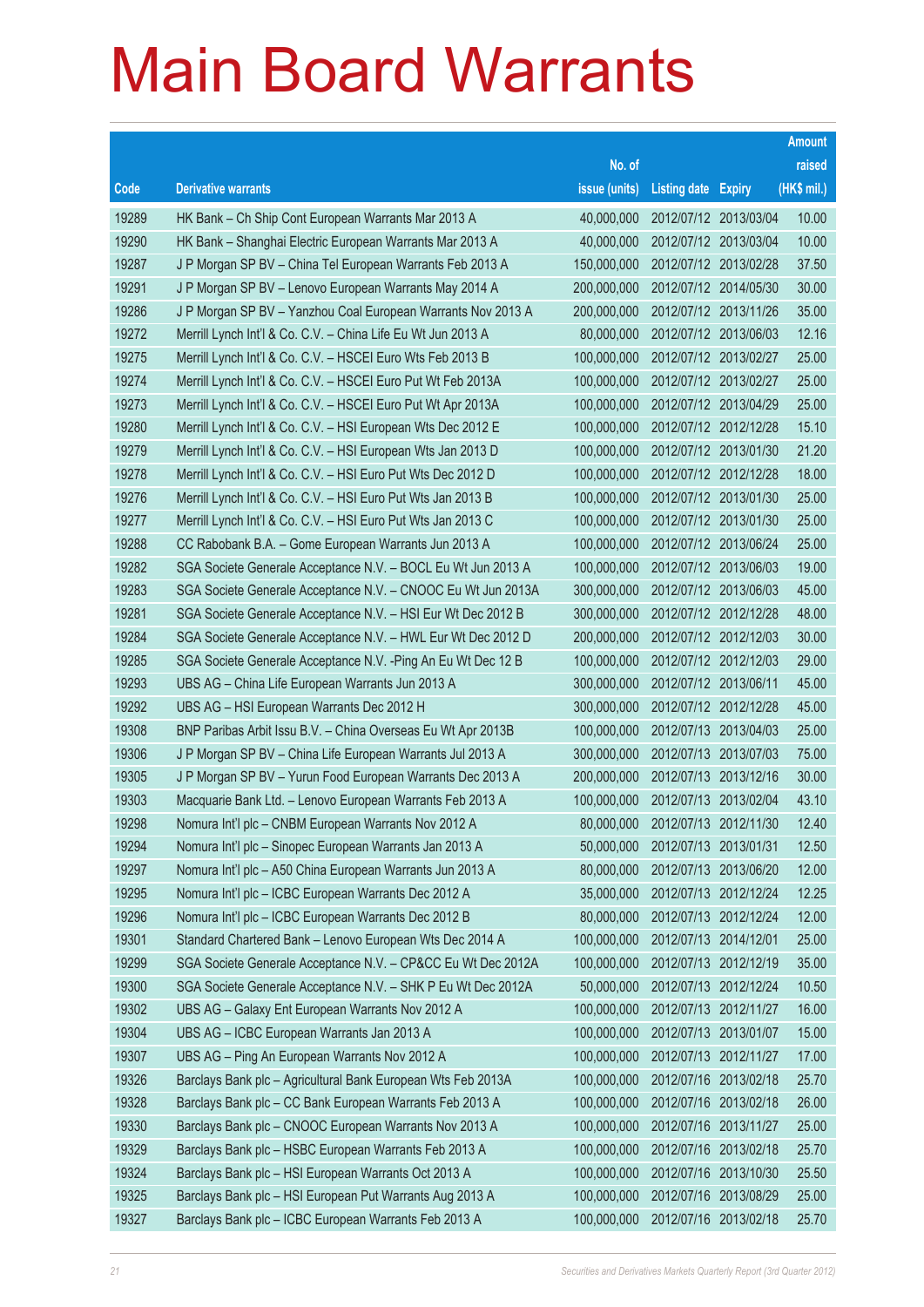|       |                                                               |               |                            | <b>Amount</b> |
|-------|---------------------------------------------------------------|---------------|----------------------------|---------------|
|       |                                                               | No. of        |                            | raised        |
| Code  | <b>Derivative warrants</b>                                    | issue (units) | <b>Listing date Expiry</b> | (HK\$ mil.)   |
| 19332 | Credit Suisse AG - ICBC European Warrants Dec 2012 A          | 80,000,000    | 2012/07/16 2012/12/24      | 12.00         |
| 19318 | HK Bank – China Mobile European Put Warrants Mar 2013 A       | 80,000,000    | 2012/07/16 2013/03/04      | 20.00         |
| 19319 | HK Bank - Foxconn European Warrants Jun 2013 A                | 40,000,000    | 2012/07/16 2013/06/21      | 10.00         |
| 19323 | Merrill Lynch Int'l & Co. C.V. - CC Bank Euro Wts Dec 2012 C  | 40,000,000    | 2012/07/16 2012/12/10      | 14.60         |
| 19321 | Merrill Lynch Int'l & Co. C.V. - CC Bank Eu Put Wt Jan 2013A  | 40,000,000    | 2012/07/16 2013/01/21      | 12.00         |
| 19322 | Merrill Lynch Int'l & Co. C.V. - ICBC Euro Wts Dec 2012 B     | 40,000,000    | 2012/07/16 2012/12/17      | 12.00         |
| 19320 | Merrill Lynch Int'l & Co. C.V. - ICBC Euro Put Wt Jan 2013 A  | 40,000,000    | 2012/07/16 2013/01/21      | 10.40         |
| 19309 | SGA Societe Generale Acceptance N.V. - CCB Eur Wt May 2013 A  | 200,000,000   | 2012/07/16 2013/05/15      | 50.00         |
| 19310 | SGA Societe Generale Acceptance N.V. - CLife Eu Wt Mar 2013A  | 300,000,000   | 2012/07/16 2013/03/04      | 75.00         |
| 19311 | SGA Societe Generale Acceptance N.V. - CLife Eu Wt Apr 2013A  | 300,000,000   | 2012/07/16 2013/04/03      | 75.00         |
| 19312 | SGA Societe Generale Acceptance N.V. - CLife Eu Wt Jun 2013A  | 300,000,000   | 2012/07/16 2013/06/03      | 60.00         |
| 19313 | SGA Societe Generale Acceptance N.V. - CPIC Euro Wt Feb 2013A | 100,000,000   | 2012/07/16 2013/02/04      | 26.00         |
| 19316 | SGA Societe Generale Acceptance N.V. - A50 Ch Eu Wt Feb 2013A | 500,000,000   | 2012/07/16 2013/02/04      | 75.00         |
| 19317 | SGA Societe Generale Acceptance N.V. - HKEx Eu Put Wt Dec12C  | 300,000,000   | 2012/07/16 2012/12/24      | 45.00         |
| 19314 | SGA Societe Generale Acceptance N.V. - JIANC Eu Wt Feb 2013A  | 100,000,000   | 2012/07/16 2013/02/04      | 25.00         |
| 19315 | SGA Societe Generale Acceptance N.V. - PICC P&C Eu Wt Dec13A  | 150,000,000   | 2012/07/16 2013/12/23      | 37.50         |
| 19331 | UBS AG - China Life European Warrants Feb 2013 A              | 300,000,000   | 2012/07/16 2013/02/25      | 75.00         |
| 19358 | BNP Paribas Arbit Issu B.V. - Anhui Conch Euro Wt Apr 2013 A  | 100,000,000   | 2012/07/17 2013/04/03      | 25.00         |
| 19352 | BNP Paribas Arbit Issu B.V. - Beijing Ent Euro Wt Apr 2013 A  | 22,000,000    | 2012/07/17 2013/04/03      | 10.56         |
| 19350 | BNP Paribas Arbit Issu B.V. - BankComm Euro Wts Apr 2013 A    | 36,000,000    | 2012/07/17 2013/04/03      | 12.24         |
| 19351 | BNP Paribas Arbit Issu B.V. - BYD European Wts Apr 2013 A     | 55,000,000    | 2012/07/17 2013/04/03      | 13.75         |
| 19349 | BNP Paribas Arbit Issu B.V. - CQRC Bank Euro Wts Apr 2013 A   | 35,000,000    | 2012/07/17 2013/04/03      | 16.45         |
| 19348 | BNP Paribas Arbit Issu B.V. - HK Gas European Wts Jun 2013 A  | 100,000,000   | 2012/07/17 2013/06/04      | 25.00         |
| 19356 | BNP Paribas Arbit Issu B.V. - ICBC European Wts Feb 2013 B    | 100,000,000   | 2012/07/17 2013/02/04      | 16.00         |
| 10157 | BNP Paribas Arbit Issu B.V. - Oil Futures Euro Wt May 2013 B  | 100,000,000   | 2012/07/17 2013/05/20      | 25.00         |
| 10156 | BNP Paribas Arbit Issu B.V. - Oil Futures Eu Put Wt May 13 A  | 100,000,000   | 2012/07/17 2013/05/20      | 25.00         |
| 19355 | BNP Paribas Arbit Issu B.V. - Sands China Euro Wt Apr 2013 A  | 100,000,000   | 2012/07/17 2013/04/03      | 28.00         |
| 19354 | BNP Paribas Arbit Issu B.V. - Weichai Power Eu Wt Apr 2013 A  | 42,000,000    | 2012/07/17 2013/04/03      | 12.60         |
| 19357 | BNP Paribas Arbit Issu B.V. - Wynn Macau Euro Wts Apr 2013 A  | 100,000,000   | 2012/07/17 2013/04/03      | 26.00         |
| 19345 | Goldman Sachs SP (Asia) - Agri Bk European Wts Apr 2013 A     | 80,000,000    | 2012/07/17 2013/04/08      | 20.08         |
| 19346 | Goldman Sachs SP (Asia) - BankComm European Wts Feb 2013 A    | 80,000,000    | 2012/07/17 2013/02/04      | 20.88         |
| 19344 | Goldman Sachs SP (Asia) - JIANC European Warrants Apr 2013 A  | 100,000,000   | 2012/07/17 2013/04/11      | 17.40         |
| 19342 | J P Morgan SP BV - HKEx European Warrants Jan 2013 A          | 100,000,000   | 2012/07/17 2013/01/21      | 25.00         |
| 19343 | J P Morgan SP BV - HKEx European Warrants Nov 2013 A          | 200,000,000   | 2012/07/17 2013/11/26      | 30.00         |
| 19338 | Nomura Int'l plc - BOC HK European Warrants Aug 2013 A        | 80,000,000    | 2012/07/17 2013/08/30      | 12.00         |
| 19335 | Nomura Int'l plc - China Telecom European Wts Jan 2013 A      | 35,000,000    | 2012/07/17 2013/01/31      | 13.13         |
| 19336 | Nomura Int'l plc - China Unicom European Warrants Aug 2013 A  | 80,000,000    | 2012/07/17 2013/08/30      | 12.00         |
| 19334 | Nomura Int'l plc - HSBC European Warrants Dec 2012 A          | 25,000,000    | 2012/07/17 2012/12/24      | 19.00         |
| 19337 | Nomura Int'l plc - Yanzhou Coal European Warrants Jun 2013 A  | 80,000,000    | 2012/07/17 2013/06/10      | 12.00         |
| 19339 | SGA Societe Generale Acceptance N.V. - AIA Eur Wt Mar 2013 A  | 100,000,000   | 2012/07/17 2013/03/04      | 25.00         |
| 19340 | SGA Societe Generale Acceptance N.V. - CNBM Eu Wt Dec 2012 C  | 150,000,000   | 2012/07/17 2012/12/05      | 22.50         |
| 19341 | SGA Societe Generale Acceptance N.V. - CNBM Eu Wt Dec 2013 A  | 150,000,000   | 2012/07/17 2013/12/23      | 30.00         |
| 19353 | UBS AG - AIA European Warrants Dec 2012 A                     | 100,000,000   | 2012/07/17 2012/12/27      | 16.00         |
| 19333 | UBS AG - HSI European Put Warrants Dec 2012 I                 | 300,000,000   | 2012/07/17 2012/12/28      | 63.00         |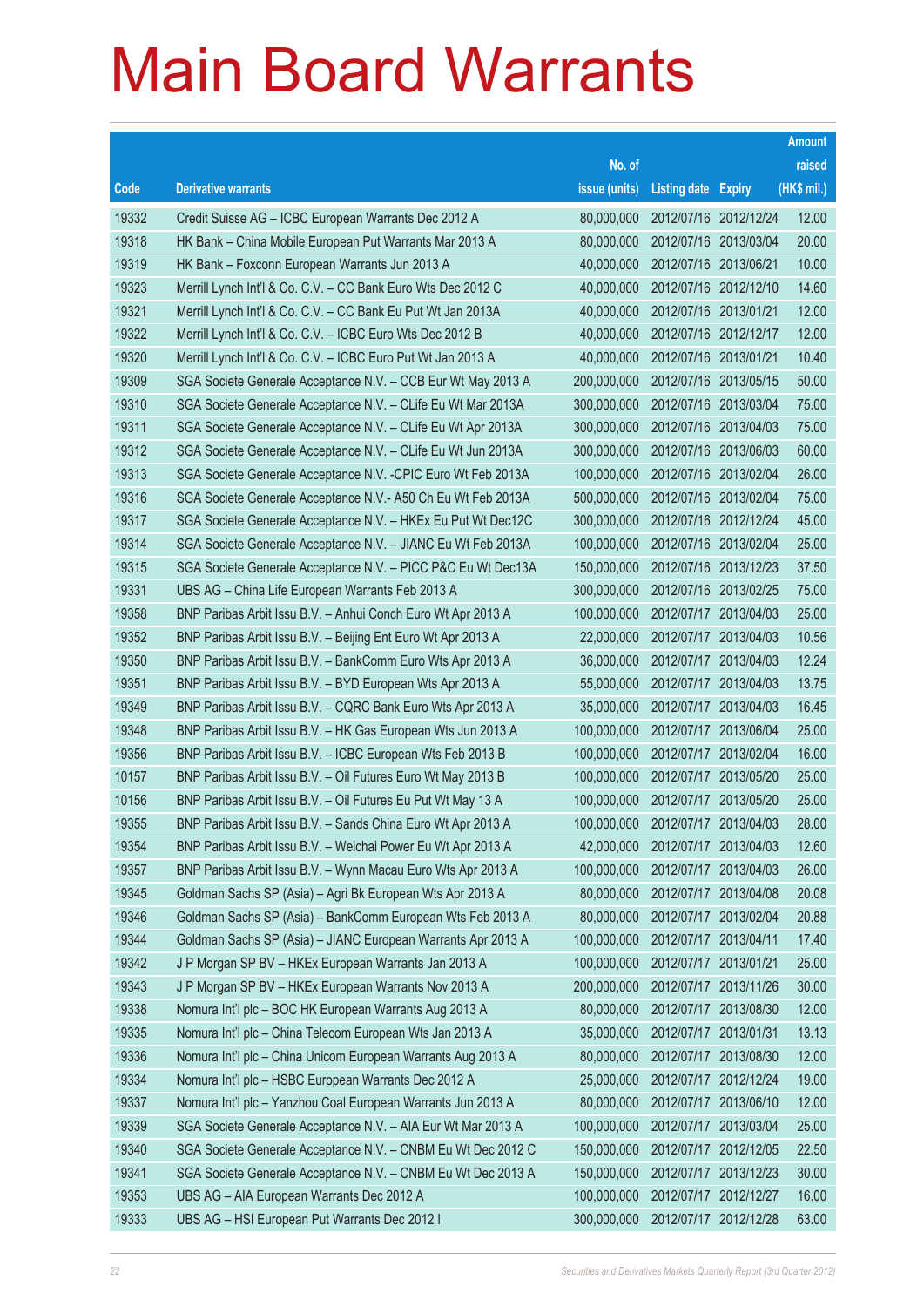|         |                                                              |               |                            | <b>Amount</b> |
|---------|--------------------------------------------------------------|---------------|----------------------------|---------------|
|         |                                                              | No. of        |                            | raised        |
| Code    | <b>Derivative warrants</b>                                   | issue (units) | <b>Listing date Expiry</b> | (HK\$ mil.)   |
| 19347   | UBS AG - HSI European Put Warrants Mar 2013 A                | 300,000,000   | 2012/07/17 2013/03/27      | 45.00         |
| 19363   | BOCI Asia Ltd. - CC Bank European Put Warrants Feb 2013 A    | 100,000,000   | 2012/07/18 2013/02/22      | 25.00         |
| 19362   | BOCI Asia Ltd. - ICBC European Put Warrants Jan 2013 A       | 100,000,000   | 2012/07/18 2013/01/21      | 25.00         |
| 19368   | BNP Paribas Arbit Issu B.V. - CC Bank Euro Wts Apr 2013 B    | 200,000,000   | 2012/07/18 2013/04/03      | 50.00         |
| 19367   | BNP Paribas Arbit Issu B.V. - Hutchison Euro Wts Apr 2013 A  | 100,000,000   | 2012/07/18 2013/04/03      | 25.00         |
| 19369   | Credit Suisse AG - CC Bank European Warrants Nov 2012 D      | 70,000,000    | 2012/07/18 2012/11/30      | 21.00         |
| 19370   | Credit Suisse AG - ICBC European Warrants Dec 2012 B         | 70,000,000    | 2012/07/18 2012/12/24      | 15.40         |
| 19359   | Goldman Sachs SP (Asia) - Evergrande European Wts Jan 2013 A | 80,000,000    | 2012/07/18 2013/01/30      | 36.80         |
| 19360   | Goldman Sachs SP (Asia) - Yurun Food European Wts Jan 2013 A | 80,000,000    | 2012/07/18 2013/01/30      | 41.76         |
| 19365   | HK Bank - HSI European Warrants Dec 2012 M                   | 250,000,000   | 2012/07/18 2012/12/28      | 37.50         |
| 19364   | HK Bank - Shimao Ppt European Warrants Dec 2013 A            | 60,000,000    | 2012/07/18 2013/12/13      | 15.00         |
| 19374   | J P Morgan Int'l Der. Ltd. - CC Bank European Wts Dec 2012 B | 200,000,000   | 2012/07/18 2012/12/03      | 50.60         |
| 19375   | J P Morgan SP BV - Henganintl European Warrants Oct 2015 A   | 200,000,000   | 2012/07/18 2015/10/05      | 50.00         |
| 19373   | J P Morgan SP BV - HSI European Warrants Jan 2013 B          | 300,000,000   | 2012/07/18 2013/01/30      | 45.00         |
| 19372   | J P Morgan SP BV - ICBC European Warrants Dec 2012 B         | 200,000,000   | 2012/07/18 2012/12/17      | 41.80         |
| 19366   | SGA Societe Generale Acceptance NV-Yanzhou Coal Eu Wt Sep13A | 100,000,000   | 2012/07/18 2013/09/16      | 15.00         |
| 19377   | UBS AG - CC Bank European Warrants Jan 2013 A                | 200,000,000   | 2012/07/18 2013/01/29      | 30.00         |
| 19361   | UBS AG - CPIC European Warrants Dec 2012 A                   | 100,000,000   | 2012/07/18 2012/12/24      | 18.00         |
| 19378   | UBS AG - HSBC European Warrants Dec 2012 B                   | 200,000,000   | 2012/07/18 2012/12/24      | 50.00         |
| 19376   | UBS AG - ICBC European Warrants Dec 2012 C                   | 100,000,000   | 2012/07/18 2012/12/24      | 26.00         |
| 15836 # | J P Morgan SP BV - HSI European Warrants Oct 2012            | 300,000,000   | 2012/07/18 2012/10/30      | 10.20         |
| 19391   | BNP Paribas Arbit Issu B.V. - CITIC Bank Euro Wts Feb 2013 B | 60,000,000    | 2012/07/19 2013/02/04      | 15.00         |
| 19394   | BNP Paribas Arbit Issu B.V. - CITIC Pacific Eu Wt Jan 2014 A | 57,000,000    | 2012/07/19 2014/01/03      | 14.25         |
| 19392   | BNP Paribas Arbit Issu B.V.-CM Bank Euro Warrants Jan 2014 A | 100,000,000   | 2012/07/19 2014/01/03      | 25.00         |
| 19390   | BNP Paribas Arbit Issu B.V. - Henganintl Euro Wts Feb 2013 A | 31,000,000    | 2012/07/19 2013/02/04      | 10.54         |
| 19393   | BNP Paribas Arbit Issu B.V. - HLand Dev Euro Wts Feb 2013 A  | 53,000,000    | 2012/07/19 2013/02/04      | 13.25         |
| 19388   | Credit Suisse AG - China Life European Warrants Jan 2013 A   | 80,000,000    | 2012/07/19 2013/01/25      | 13.44         |
| 19395   | Goldman Sachs SP (Asia) - Agile Ppt European Wts Jun 2013 A  | 120,000,000   | 2012/07/19 2013/06/26      | 18.60         |
| 19383   | Goldman Sachs SP (Asia) - CC Bank European Wts Dec 2012 E    | 100,000,000   | 2012/07/19 2012/12/10      | 28.00         |
| 19382   | Goldman Sachs SP (Asia) - ZTE European Warrants Mar 2013 A   | 120,000,000   | 2012/07/19 2013/03/25      | 18.00         |
| 19384   | J P Morgan SP BV - A50 China European Warrants Jan 2013 A    | 100,000,000   | 2012/07/19 2013/01/21      | 32.80         |
| 19385   | J P Morgan SP BV - Galaxy Ent European Warrants Jun 2013 A   | 200,000,000   | 2012/07/19 2013/06/25      | 50.00         |
| 19379   | SGA Societe Generale Acceptance N.V. - CMB Eu Wts Dec 2012 A | 150,000,000   | 2012/07/19 2012/12/19      | 22.50         |
| 19380   | SGA Societe Generale Acceptance N.V. - CMB Eu Wts Oct 2013 A | 150,000,000   | 2012/07/19 2013/10/02      | 22.50         |
| 19381   | SGA Societe Generale Acceptance NV-Minsheng Bk Eu Wt Dec 12A | 50,000,000    | 2012/07/19 2012/12/03      | 12.50         |
| 19397   | UBS AG - BOCL European Warrants Dec 2012 B                   | 100,000,000   | 2012/07/19 2012/12/28      | 19.00         |
| 19396   | UBS AG - China National Building European Warrants Nov 2012A | 100,000,000   | 2012/07/19 2012/11/26      | 15.00         |
| 19389   | UBS AG - HSCEI European Warrants Mar 2013 A                  | 100,000,000   | 2012/07/19 2013/03/27      | 15.00         |
| 19387   | UBS AG - Tencent Holdings European Warrants Dec 2012 B       | 100,000,000   | 2012/07/19 2012/12/24      | 16.00         |
| 19407   | Credit Suisse AG - Yanzhou Coal European Warrants Jan 2013 A | 50,000,000    | 2012/07/20 2013/01/22      | 42.50         |
| 19404   | J P Morgan SP BV - Evergrande European Warrants Feb 2013 A   | 100,000,000   | 2012/07/20 2013/02/01      | 31.10         |
| 19403   | J P Morgan SP BV - Geely Auto European Warrants Feb 2013 A   | 80,000,000    | 2012/07/20 2013/02/01      | 20.00         |
| 19402   | J P Morgan SP BV - Gome European Warrants Oct 2013 A         | 100,000,000   | 2012/07/20 2013/10/02      | 25.00         |
| 19401   | J P Morgan SP BV - Henderson Land Dev European Wts Feb 2013A | 100,000,000   | 2012/07/20 2013/02/01      | 25.00         |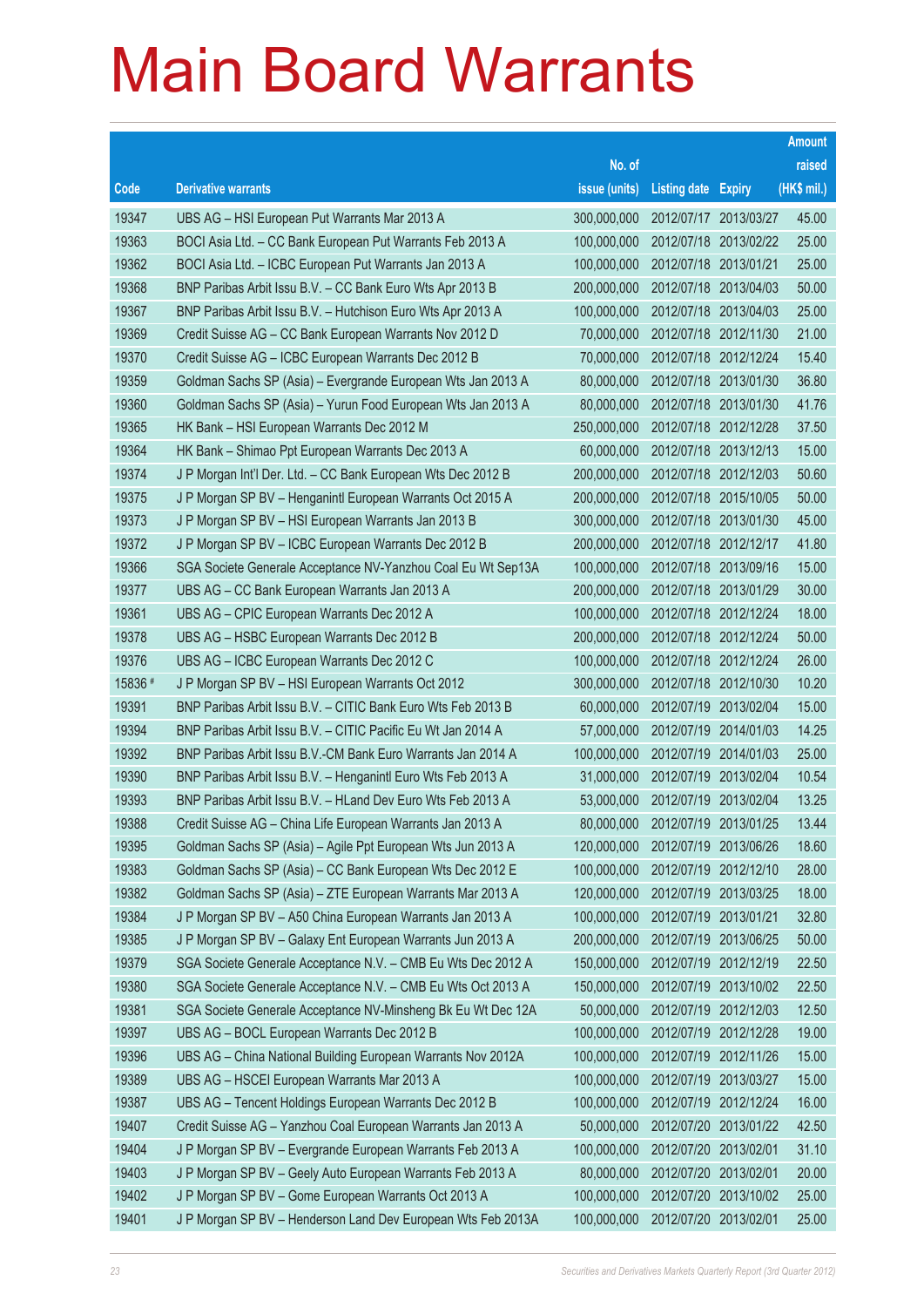|                |                                                                                                                             |                            |                                                | <b>Amount</b>  |
|----------------|-----------------------------------------------------------------------------------------------------------------------------|----------------------------|------------------------------------------------|----------------|
|                |                                                                                                                             | No. of                     |                                                | raised         |
| Code           | <b>Derivative warrants</b>                                                                                                  | issue (units)              | <b>Listing date Expiry</b>                     | (HK\$ mil.)    |
| 19400          | J P Morgan SP BV - Li & Fung European Warrants Jun 2013 A                                                                   | 180,000,000                | 2012/07/20 2013/06/27                          | 27.00          |
| 19405          | Macquarie Bank Ltd. - CC Bank European Warrants Dec 2012 B                                                                  | 100,000,000                | 2012/07/20 2012/12/04                          | 15.00          |
| 19406          | Macquarie Bank Ltd. - CC Bank European Put Wts Feb 2013 A                                                                   | 100,000,000                | 2012/07/20 2013/02/04                          | 25.00          |
| 19414          | Macquarie Bank Ltd. - China Life European Wts Feb 2013 A                                                                    | 200,000,000                | 2012/07/20 2013/02/04                          | 33.20          |
| 19410          | SGA Societe Generale Acceptance N.V. - CCB Eur Wt Jan 2013 B                                                                | 150,000,000                | 2012/07/20 2013/01/21                          | 67.50          |
| 19398          | SGA Societe Generale Acceptance N.V. - CITBK Eu Wt Jan2013A                                                                 | 50,000,000                 | 2012/07/20 2013/01/21                          | 18.00          |
| 19411          | SGA Societe Generale Acceptance N.V. - HSBC Eu Wt Oct 2012 C                                                                | 200,000,000                | 2012/07/20 2012/10/24                          | 44.00          |
| 19412          | SGA Societe Generale Acceptance N.V. - HSBC Eu Wt Dec 2012 B                                                                | 200,000,000                | 2012/07/20 2012/12/03                          | 50.00          |
| 19413          | SGA Societe Generale Acceptance N.V. - HSBC Eu Wt Jan 2013 A                                                                | 200,000,000                | 2012/07/20 2013/01/02                          | 64.00          |
| 19408          | SGA Societe Generale Acceptance N.V. - HSI Eur Wt Nov 2012 D                                                                | 300,000,000                | 2012/07/20 2012/11/29                          | 45.00          |
| 19409          | SGA Societe Generale Acceptance N.V. - HSI Eur Wt Dec 2012 C                                                                | 300,000,000                | 2012/07/20 2012/12/28                          | 45.00          |
| 19399          | SGA Societe Generale Acceptance N.V. - ICBC Eu Wt Jan 2013 B                                                                | 200,000,000                | 2012/07/20 2013/01/21                          | 60.00          |
| 19419          | UBS AG - BYD European Warrants Feb 2013 A                                                                                   | 100,000,000                | 2012/07/20 2013/02/18                          | 18.00          |
| 19417          | UBS AG - China Life European Put Warrants Mar 2013 A                                                                        | 100,000,000                | 2012/07/20 2013/03/11                          | 17.00          |
| 19420          | UBS AG - CNOOC European Put Warrants Nov 2012 E                                                                             | 100,000,000                | 2012/07/20 2012/11/02                          | 15.00          |
| 19415          | UBS AG - Chow Tai Fook European Warrants Dec 2012 A                                                                         | 50,000,000                 | 2012/07/20 2012/12/28                          | 22.50          |
| 19418          | UBS AG - A50 China European Warrants May 2014 A                                                                             | 300,000,000                | 2012/07/20 2014/05/05                          | 45.00          |
| 19416          | UBS AG - HSBC European Put Warrants Nov 2012 A                                                                              | 100,000,000                | 2012/07/20 2012/11/27                          | 24.00          |
| 19431          | HK Bank - CC Bank European Warrants Mar 2013 B                                                                              | 80,000,000                 | 2012/07/23 2013/03/04                          | 20.00          |
| 19432          | HK Bank - A50 China European Warrants May 2013 A                                                                            | 80,000,000                 | 2012/07/23 2013/05/20                          | 20.00          |
| 19433          | HK Bank - HSI European Warrants Jan 2013 A                                                                                  | 250,000,000                | 2012/07/23 2013/01/30                          | 37.50          |
| 19434          | HK Bank - HSI European Warrants Mar 2013 A                                                                                  | 250,000,000                | 2012/07/23 2013/03/27                          | 62.50          |
| 19445          | J P Morgan SP BV - Anhui Conch European Warrants Dec 2012 A                                                                 | 200,000,000                | 2012/07/23 2012/12/03                          | 30.00          |
| 19444<br>19443 | J P Morgan SP BV - CM Bank European Warrants Dec 2013 A                                                                     | 200,000,000<br>200,000,000 | 2012/07/23 2013/12/31<br>2012/07/23 2013/07/02 | 50.00<br>50.00 |
| 19442          | J P Morgan SP BV - Ch Overseas European Warrants Jul 2013 A<br>J P Morgan SP BV - Chow Tai Fook European Warrants Oct 2014A | 100,000,000                | 2012/07/23 2014/10/03                          | 25.00          |
| 19440          | J P Morgan SP BV - A50 China European Warrants Sep 2014 A                                                                   | 200,000,000                | 2012/07/23 2014/09/15                          | 30.00          |
| 19441          | J P Morgan SP BV - GCL-Poly European Warrants Jan 2014 A                                                                    | 150,000,000                | 2012/07/23 2014/01/20                          | 37.65          |
| 19439          | J P Morgan SP BV - Luk Fook Hold European Warrants May 2013A                                                                | 88,000,000                 | 2012/07/23 2013/05/03                          | 22.00          |
| 19438          | J P Morgan SP BV - Sands China European Warrants Jul 2013 A                                                                 | 200,000,000                | 2012/07/23 2013/07/02                          | 50.00          |
| 19437          | J P Morgan SP BV - ZTE European Warrants Apr 2013 A                                                                         | 100,000,000                | 2012/07/23 2013/04/02                          | 25.00          |
| 19446          | Macquarie Bank Ltd.-Agricultural Bk Euro Warrants Jan 2013 B                                                                | 100,000,000                | 2012/07/23 2013/01/03                          | 15.00          |
| 19451          | Macquarie Bank Ltd. - HSBC European Warrants Feb 2013 A                                                                     | 180,000,000                | 2012/07/23 2013/02/06                          | 28.44          |
| 19447          | Macquarie Bank Ltd. - ICBC European Warrants Feb 2013 A                                                                     | 120,000,000                | 2012/07/23 2013/02/06                          | 18.00          |
| 19448          | Macquarie Bank Ltd. - ZTE European Warrants Mar 2013 A                                                                      | 180,000,000                | 2012/07/23 2013/03/04                          | 45.00          |
| 19421          | Merrill Lynch Int'l & Co. C.V. - BOCL European Wt Jan 2013 A                                                                | 60,000,000                 | 2012/07/23 2013/01/07                          | 11.52          |
| 19425          | Merrill Lynch Int'l & Co. C.V. - CNOOC Euro Wts Nov 2013 A                                                                  | 60,000,000                 | 2012/07/23 2013/11/27                          | 10.74          |
| 19430          | Merrill Lynch Int'l & Co. C.V. - Sinopec Euro Wts Dec 2012 A                                                                | 40,000,000                 | 2012/07/23 2012/12/24                          | 12.80          |
| 19422          | Merrill Lynch Int'l & Co. C.V. - HSBC Euro Wts Dec 2012 C                                                                   | 60,000,000                 | 2012/07/23 2012/12/03                          | 15.90          |
| 19423          | Merrill Lynch Int'l & Co. C.V. - HSBC Euro Wts Dec 2012 D                                                                   | 60,000,000                 | 2012/07/23 2012/12/24                          | 12.06          |
| 19424          | Merrill Lynch Int'l & Co. C.V. - Hutchison Eur Wt Nov 2012 C                                                                | 40,000,000                 | 2012/07/23 2012/11/26                          | 10.00          |
| 19429          | Merrill Lynch Int'l & Co. C.V. - PetroChina Eu Wt Dec 2012 A                                                                | 60,000,000                 | 2012/07/23 2012/12/10                          | 12.72          |
| 19450          | SGA Societe Generale Acceptance N.V. - AGBK Eu Wt Feb 2013 A                                                                | 200,000,000                | 2012/07/23 2013/02/18                          | 34.00          |
| 19436          | UBS AG - CC Bank European Put Warrants Feb 2013 A                                                                           | 100,000,000                | 2012/07/23 2013/02/04                          | 25.00          |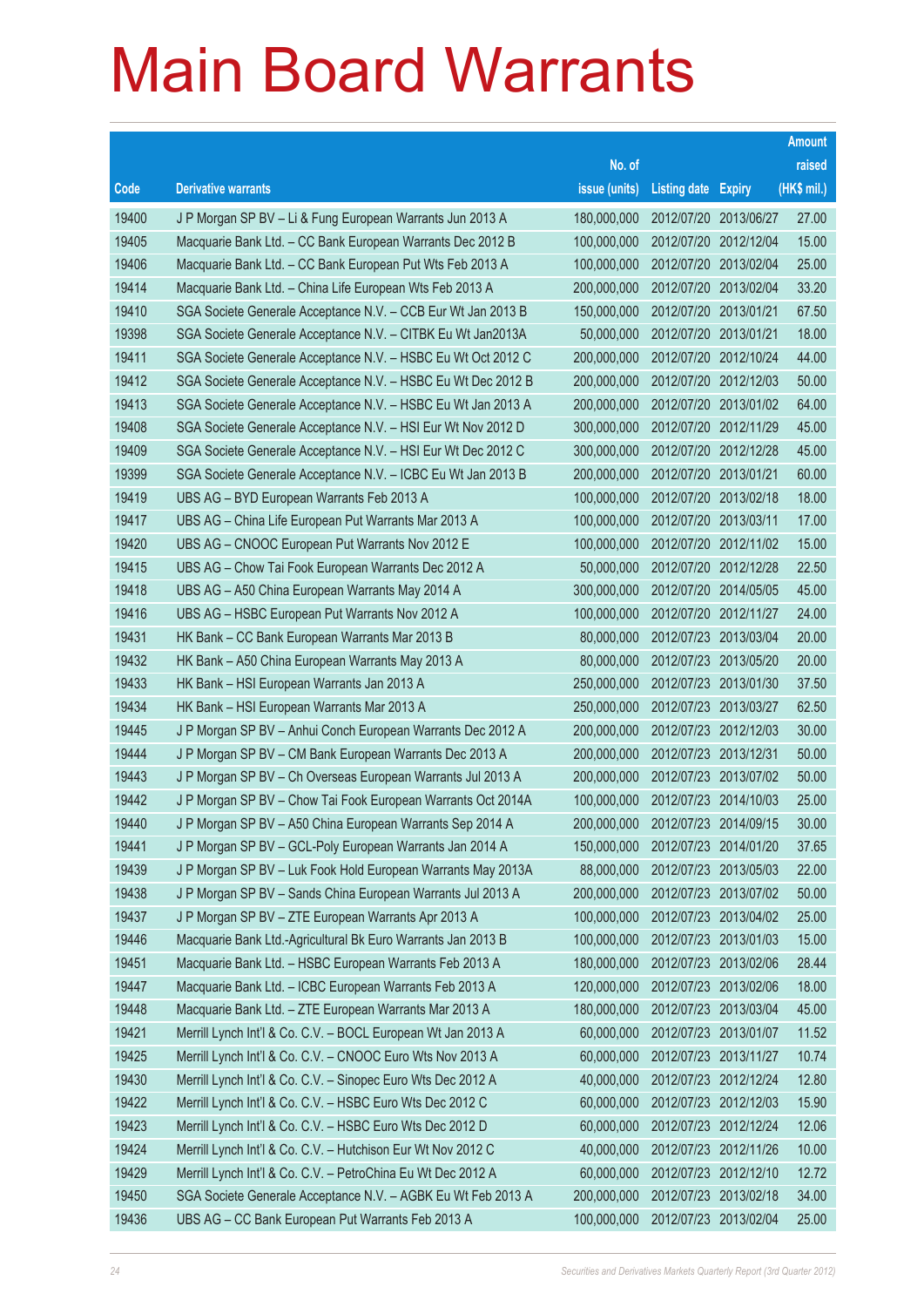|       |                                                              |               |                            | <b>Amount</b> |
|-------|--------------------------------------------------------------|---------------|----------------------------|---------------|
|       |                                                              | No. of        |                            | raised        |
| Code  | <b>Derivative warrants</b>                                   | issue (units) | <b>Listing date Expiry</b> | (HK\$ mil.)   |
| 19435 | UBS AG - ICBC European Put Warrants Jan 2013 B               | 100,000,000   | 2012/07/23 2013/01/28      | 25.00         |
| 19449 | UBS AG - Ping An European Warrants Dec 2012 B                | 100,000,000   | 2012/07/23 2012/12/04      | 22.00         |
| 19468 | Credit Suisse AG - Hutchison European Put Warrants Dec 2012B | 80,000,000    | 2012/07/24 2012/12/04      | 20.80         |
| 19480 | Daiwa Capital Mkt - BOCL European Warrants May 2013 A        | 108,000,000   | 2012/07/24 2013/05/27      | 16.20         |
| 19471 | Daiwa Capital Mkt - CCB European Warrants Dec 2012 A         | 128,000,000   | 2012/07/24 2012/12/03      | 33.28         |
| 19472 | Daiwa Capital Mkt - CCB European Warrants Feb 2013 A         | 128,000,000   | 2012/07/24 2013/02/06      | 19.20         |
| 19476 | Daiwa Capital Mkt - China Life European Warrants Feb 2013 A  | 138,000,000   | 2012/07/24 2013/02/25      | 28.98         |
| 19478 | Daiwa Capital Mkt - China Life European Warrants Jun 2013 A  | 138,000,000   | 2012/07/24 2013/06/03      | 20.70         |
| 19479 | Daiwa Capital Mkt - China Life European Put Wts Jul 2013 A   | 80,000,000    | 2012/07/24 2013/07/02      | 20.00         |
| 19473 | Daiwa Capital Mkt - China Mobile European Wts Jan 2013 A     | 128,000,000   | 2012/07/24 2013/01/02      | 66.56         |
| 19474 | Daiwa Capital Mkt - China Mobile European Put Wts Jan 2013 B | 80,000,000    | 2012/07/24 2013/01/08      | 16.80         |
| 19470 | Daiwa Capital Mkt - HSBC European Warrants Feb 2013 A        | 128,000,000   | 2012/07/24 2013/02/06      | 29.44         |
| 19475 | Daiwa Capital Mkt - ICBC European Warrants Jan 2013 A        | 128,000,000   | 2012/07/24 2013/01/02      | 57.60         |
| 19458 | Goldman Sachs SP (Asia) - BEA European Warrants Jul 2013 A   | 80,000,000    | 2012/07/24 2013/07/29      | 20.00         |
| 19459 | Goldman Sachs SP (Asia) - Dongfang Elec Euro Wts Jul 2013 A  | 80,000,000    | 2012/07/24 2013/07/29      | 20.16         |
| 19464 | HK Bank - HSI European Put Warrants Feb 2013 A               | 250,000,000   | 2012/07/24 2013/02/27      | 62.50         |
| 19465 | J P Morgan SP BV - Ch Ship Dev European Warrants Aug 2013 A  | 50,000,000    | 2012/07/24 2013/08/26      | 12.50         |
| 19456 | Nomura Int'l plc - CC Bank European Warrants Nov 2012 A      | 50,000,000    | 2012/07/24 2012/11/30      | 11.00         |
| 19455 | Nomura Int'l plc - Ch Overseas European Warrants Feb 2013 A  | 75,000,000    | 2012/07/24 2013/02/28      | 12.75         |
| 19453 | Nomura Int'l plc - HKEx European Warrants Mar 2013 A         | 75,000,000    | 2012/07/24 2013/03/08      | 12.00         |
| 19457 | Nomura Int'l plc - ICBC European Warrants Jan 2013 A         | 25,000,000    | 2012/07/24 2013/01/31      | 11.50         |
| 19452 | Nomura Int'l plc - JIANC European Warrants Jan 2013 A        | 50,000,000    | 2012/07/24 2013/01/31      | 12.50         |
| 19462 | CC Rabobank B.A. - Ch State Con European Warrants Jan 2013 A | 100,000,000   | 2012/07/24 2013/01/24      | 70.00         |
| 19461 | CC Rabobank B.A. - GCL-Poly Energy European Wts Mar 2013 A   | 100,000,000   | 2012/07/24 2013/03/18      | 25.00         |
| 19460 | CC Rabobank B.A. - Skyworth Digital European Wts Jan 2013 A  | 80,000,000    | 2012/07/24 2013/01/28      | 36.00         |
| 19463 | CC Rabobank B.A. - ZTE European Warrants Oct 2013 A          | 80,000,000    | 2012/07/24 2013/10/28      | 20.00         |
| 19467 | Standard Chartered Bank - HKEx European Warrants Nov 2014 A  | 200,000,000   | 2012/07/24 2014/11/03      | 50.00         |
| 19466 | Standard Chartered Bank - ICBC European Warrants Jul 2013 A  | 200,000,000   | 2012/07/24 2013/07/05      | 50.00         |
| 19469 | UBS AG - CC Bank European Warrants Nov 2012 E                | 200,000,000   | 2012/07/24 2012/11/28      | 52.00         |
| 19485 | BOCI Asia Ltd. - BOC HK European Warrants Sep 2013 A         | 100,000,000   | 2012/07/25 2013/09/03      | 17.00         |
| 19487 | BOCI Asia Ltd. - HSBC European Warrants May 2013 A           | 100,000,000   | 2012/07/25 2013/05/02      | 18.00         |
| 19486 | BOCI Asia Ltd. - HSBC European Put Warrants Feb 2013 A       | 100,000,000   | 2012/07/25 2013/02/04      | 25.00         |
| 19491 | Credit Suisse AG - AIA European Warrants Nov 2012 A          | 100,000,000   | 2012/07/25 2012/11/26      | 15.00         |
| 19497 | Credit Suisse AG - CC Bank European Put Warrants Jan 2013 A  | 70,000,000    | 2012/07/25 2013/01/25      | 17.50         |
| 19490 | Credit Suisse AG - China Mobile European Put Wts Jan 2013 A  | 80,000,000    | 2012/07/25 2013/01/02      | 12.00         |
| 19498 | Credit Suisse AG - HKEx European Warrants Jan 2013 A         | 80,000,000    | 2012/07/25 2013/01/25      | 44.00         |
| 19483 | HK Bank - Cheung Kong European Warrants Nov 2012 A           | 100,000,000   | 2012/07/25 2012/11/30      | 15.00         |
| 19494 | Macquarie Bank Ltd. - HSBC European Put Warrants Dec 2012 A  | 200,000,000   | 2012/07/25 2012/12/04      | 30.80         |
| 19481 | Macquarie Bank Ltd. - Hutchison European Put Wts Feb 2013 A  | 180,000,000   | 2012/07/25 2013/02/05      | 45.00         |
| 19493 | Macquarie Bank Ltd. - ICBC European Put Warrants Jan 2013 C  | 100,000,000   | 2012/07/25 2013/01/14      | 22.20         |
| 19489 | Standard Chartered Bank - BOCL European Warrants Aug 2013 A  | 100,000,000   | 2012/07/25 2013/08/08      | 25.00         |
| 19488 | Standard Chartered Bank - Sinopec Corp Euro Wts Mar 2013 A   | 100,000,000   | 2012/07/25 2013/03/01      | 25.00         |
| 19482 | SGA Societe Generale Acceptance N.V. - CK(H) Eu Wt Dec 2012D | 200,000,000   | 2012/07/25 2012/12/03      | 44.80         |
| 19495 | UBS AG - CC Bank European Warrants Jan 2013 B                | 200,000,000   | 2012/07/25 2013/01/28      | 84.00         |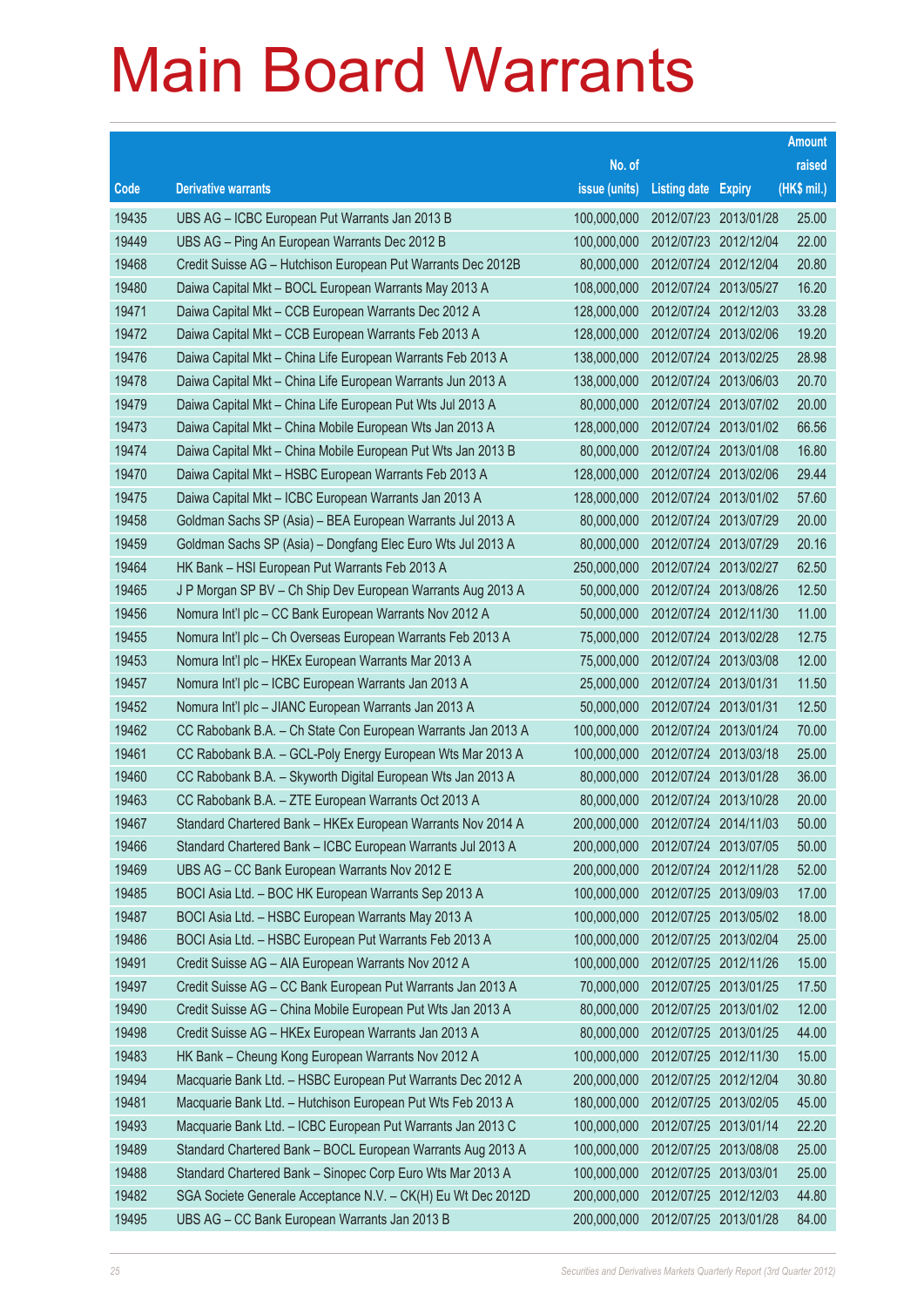|         |                                                               |               |                            |            | <b>Amount</b> |
|---------|---------------------------------------------------------------|---------------|----------------------------|------------|---------------|
|         |                                                               | No. of        |                            |            | raised        |
| Code    | <b>Derivative warrants</b>                                    | issue (units) | <b>Listing date Expiry</b> |            | (HK\$ mil.)   |
| 19492   | UBS AG - HKEx European Warrants Mar 2013 B                    | 300,000,000   | 2012/07/25 2013/03/11      |            | 51.00         |
| 19496   | UBS AG - HSI European Warrants Sep 2013 A                     | 300,000,000   | 2012/07/25 2013/09/27      |            | 75.00         |
| 19484   | UBS AG - ICBC European Warrants Jan 2013 C                    | 100,000,000   | 2012/07/25 2013/01/28      |            | 15.00         |
| 19514   | Daiwa Capital Mkt - HSCEI European Put Warrants Jun 2013 A    | 100,000,000   | 2012/07/26 2013/06/27      |            | 17.00         |
| 19512   | Daiwa Capital Mkt - HSI European Warrants May 2013 A          | 200,000,000   | 2012/07/26 2013/05/30      |            | 40.00         |
| 19513   | Daiwa Capital Mkt - HSI European Put Warrants Jan 2013 B      | 200,000,000   | 2012/07/26 2013/01/30      |            | 50.00         |
| 19499   | Goldman Sachs SP (Asia) - HSCEI European Put Wts Feb 2013 A   | 150,000,000   | 2012/07/26 2013/02/27      |            | 37.50         |
| 19510   | J P Morgan SP BV - Ch Oilfield Euro Wts Aug 2013 A            | 200,000,000   | 2012/07/26 2013/08/30      |            | 50.00         |
| 19509   | J P Morgan SP BV - Dongfeng Motor European Wts Dec 2013 A     | 200,000,000   | 2012/07/26 2013/12/02      |            | 50.00         |
| 19507   | Macquarie Bank Ltd. - China Railway European Wts Feb 2013 A   | 100,000,000   | 2012/07/26 2013/02/04      |            | 25.60         |
| 19518   | Macquarie Bank Ltd. - CSR European Warrants Jan 2013 A        | 100,000,000   | 2012/07/26 2013/01/28      |            | 32.00         |
| 19519   | Macquarie Bank Ltd. - Hang Lung Ppt European Wts Apr 2013 A   | 100,000,000   | 2012/07/26 2013/04/03      |            | 25.00         |
| 19515   | Macquarie Bank Ltd. - SHK Ppt European Warrants Jan 2013 A    | 180,000,000   | 2012/07/26 2013/01/03      |            | 27.00         |
| 19517   | Macquarie Bank Ltd. - Swrie Pacific A Euro Wts Feb 2013 A     | 180,000,000   | 2012/07/26 2013/02/04      |            | 45.00         |
| 19516   | Macquarie Bank Ltd. - Wharf European Warrants Feb 2013 A      | 100,000,000   | 2012/07/26 2013/02/04      |            | 25.00         |
| 19505   | Standard Chartered Bank – CTel European Warrants Jan 2013 A   | 100,000,000   | 2012/07/26 2013/01/07      |            | 20.30         |
| 19506   | Standard Chartered Bank - A50 China Euro Warrants Jul 2013 A  | 200,000,000   | 2012/07/26 2013/07/05      |            | 31.20         |
| 19511   | Standard Chartered Bank - HSI European Warrants Dec 2012 C    | 200,000,000   | 2012/07/26 2012/12/28      |            | 30.00         |
| 19504   | Standard Chartered Bank - Hutchison Euro Euro Wts Jan 2013 A  | 50,000,000    | 2012/07/26 2013/01/28      |            | 13.00         |
| 19500   | SGA Societe Generale Acceptance N.V. - BOCHK Eu Wt Dec 2013A  | 100,000,000   | 2012/07/26 2013/12/23      |            | 15.00         |
| 19501   | SGA Societe Generale Acceptance NV-Yanzhou Coal Eu Wt Dec13A  | 100,000,000   | 2012/07/26 2013/12/02      |            | 16.00         |
| 19502   | UBS AG - CC Bank European Warrants Jan 2013 C                 | 200,000,000   | 2012/07/26 2013/01/28      |            | 50.00         |
| 19520   | UBS AG - China Mobile European Warrants Nov 2012 B            | 100,000,000   | 2012/07/26 2012/11/02      |            | 15.00         |
| 19503   | UBS AG - HSI European Put Warrants Nov 2012 E                 | 300,000,000   | 2012/07/26 2012/11/29      |            | 45.00         |
| 19508   | UBS AG - Hutchison European Put Warrants Dec 2012 C           | 100,000,000   | 2012/07/26 2012/12/24      |            | 20.00         |
| 16574 # | Merrill Lynch Int'l & Co. C.V. - HSI European Wts Oct 2012    | 320,000,000   | 2012/07/26 2012/10/30      |            | 14.72         |
| 19531   | BOCI Asia Ltd. - China Life European Warrants Feb 2013 A      | 100,000,000   | 2012/07/27 2013/02/25      |            | 20.00         |
| 19529   | BOCI Asia Ltd. - HSI European Warrants Jan 2013 A             | 100,000,000   | 2012/07/27 2013/01/30      |            | 17.00         |
| 19528   | BOCI Asia Ltd. - HSI European Put Warrants Dec 2012 C         | 100,000,000   | 2012/07/27 2012/12/28      |            | 15.00         |
| 19530   | BOCI Asia Ltd. - PetroChina European Warrants Nov 2013 A      | 100,000,000   | 2012/07/27 2013/11/04      |            | 15.00         |
| 19526   | BNP Paribas Arbit Issu B.V. - Prada European Wts Oct 2015 A   | 100,000,000   | 2012/07/27 2015/10/05      |            | 18.00         |
| 19537   | Credit Suisse AG - China Unicom European Put Wts Jan 2013 B   | 70,000,000    | 2012/07/27 2013/01/28      |            | 45.50         |
| 19534   | Credit Suisse AG - HSI European Warrants Nov 2012 E           | 300,000,000   | 2012/07/27 2012/11/29      |            | 45.00         |
| 19535   | Credit Suisse AG - Ping An European Put Warrants Nov 2012 B   | 80,000,000    | 2012/07/27 2012/11/02      |            | 21.60         |
| 19536   | Credit Suisse AG - Tencent Holdings Euro Put Wts Feb 2013 A   | 100,000,000   | 2012/07/27 2013/02/04      |            | 15.00         |
| 19523   | HK Bank - HSCEI European Warrants Dec 2013 A                  | 150,000,000   | 2012/07/27 2013/12/30      |            | 22.50         |
| 19522   | HK Bank - HSCEI European Put Warrants Mar 2013 A              | 150,000,000   | 2012/07/27 2013/03/27      |            | 37.50         |
| 19533   | Macquarie Bank Ltd. - CNBM European Warrants Dec 2013 A       | 150,000,000   | 2012/07/27 2013/12/13      |            | 22.50         |
| 19532   | Macquarie Bank Ltd. - CRCC European Warrants Dec 2013 A       | 150,000,000   | 2012/07/27 2013/12/03      |            | 22.50         |
| 19525   | Macquarie Bank Ltd. - A50 China European Warrants Feb 2013 A  | 110,000,000   | 2012/07/27 2013/02/04      |            | 27.50         |
| 19524   | Macquarie Bank Ltd. - GCL-Poly Energy European Wts Jul 2013 A | 100,000,000   | 2012/07/27                 | 2013/07/03 | 25.00         |
| 19527   | Macquarie Bank Ltd. - Poly HK Inv European Wts Feb 2013 A     | 100,000,000   | 2012/07/27 2013/02/04      |            | 25.00         |
| 19521   | Macquarie Bank Ltd. - Xinyi Glass European Warrants Jan 13 A  | 90,000,000    | 2012/07/27 2013/01/28      |            | 22.68         |
| 19557   | Daiwa Capital Mkt -Agricultural Bank European Wts Feb 2013 A  | 128,000,000   | 2012/07/30 2013/02/22      |            | 40.96         |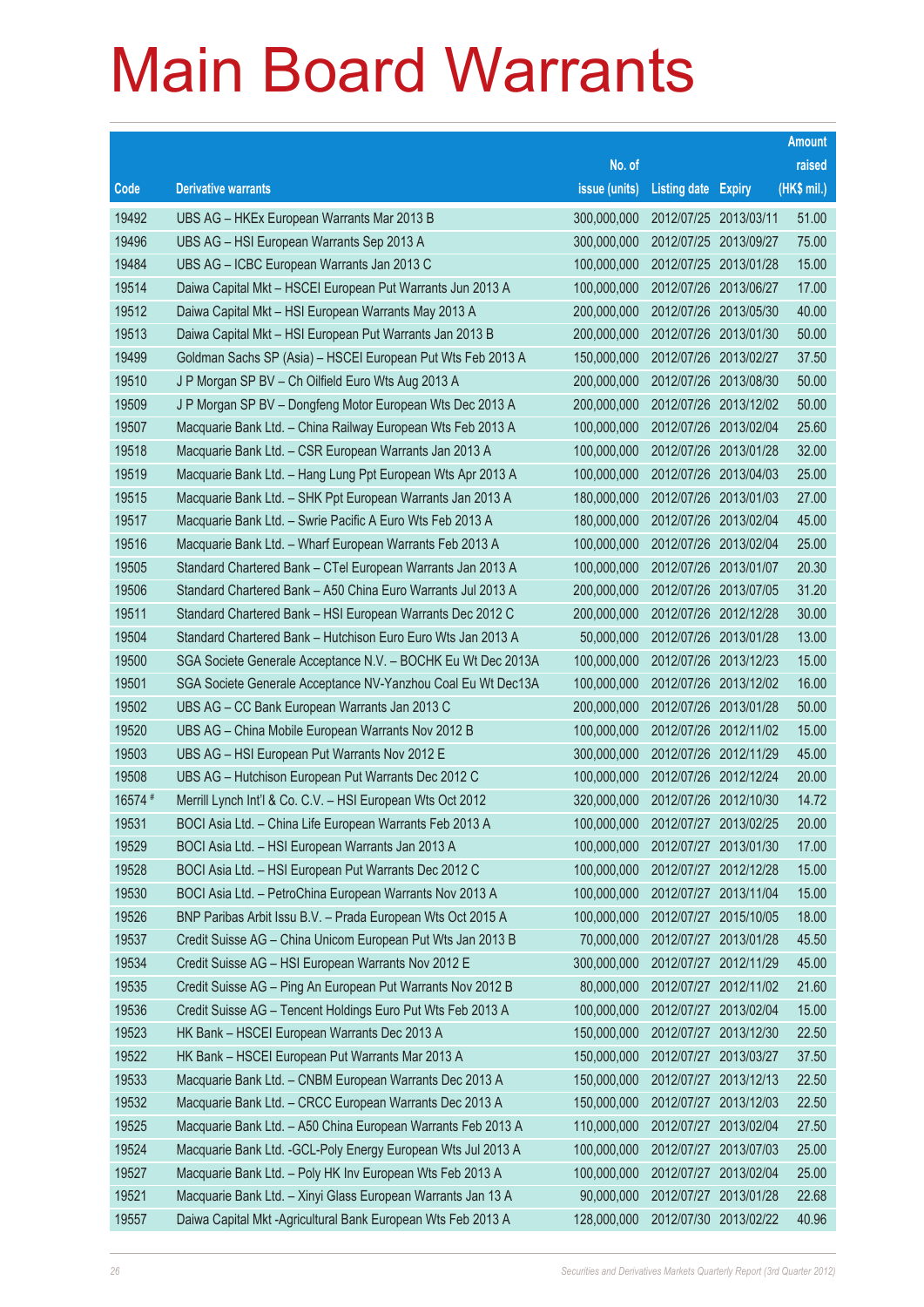|       |                                                              |               |                            |                       | <b>Amount</b> |
|-------|--------------------------------------------------------------|---------------|----------------------------|-----------------------|---------------|
|       |                                                              | No. of        |                            |                       | raised        |
| Code  | <b>Derivative warrants</b>                                   | issue (units) | <b>Listing date Expiry</b> |                       | (HK\$ mil.)   |
| 19554 | Daiwa Capital Mkt - BOCL European Put Warrants Feb 2013 A    | 80,000,000    | 2012/07/30 2013/02/01      |                       | 20.00         |
| 19556 | Daiwa Capital Mkt - CCB European Put Warrants Jan 2013 A     | 108,000,000   | 2012/07/30 2013/01/28      |                       | 20.52         |
| 19553 | Daiwa Capital Mkt - China Life European Warrants Feb 2013 B  | 168,000,000   | 2012/07/30 2013/02/08      |                       | 42.00         |
| 19551 | Daiwa Capital Mkt - A50 China European Warrants Jul 2013 A   | 208,000,000   | 2012/07/30 2013/07/05      |                       | 31.20         |
| 19552 | Daiwa Capital Mkt - A50 China European Put Wts Jul 2014 A    | 108,000,000   |                            | 2012/07/30 2014/07/02 | 27.00         |
| 19559 | Daiwa Capital Mkt - HSI European Put Warrants Mar 2013 E     | 200,000,000   | 2012/07/30 2013/03/27      |                       | 50.00         |
| 19558 | Daiwa Capital Mkt - Hutchison European Put Wts Feb 2013 A    | 100,000,000   | 2012/07/30 2013/02/08      |                       | 25.00         |
| 19555 | Daiwa Capital Mkt - ICBC European Put Warrants Feb 2013 A    | 80,000,000    | 2012/07/30 2013/02/01      |                       | 20.00         |
| 19542 | J P Morgan SP BV - Ch Comm Cons European Warrants Dec 2014 A | 288,000,000   | 2012/07/30 2014/12/01      |                       | 43.20         |
| 19541 | J P Morgan SP BV - China Mob European Wts Feb 2013 A         | 200,000,000   | 2012/07/30 2013/02/01      |                       | 50.00         |
| 19546 | Macquarie Bank Ltd. - China Coal European Wts Feb 2013 A     | 100,000,000   | 2012/07/30 2013/02/04      |                       | 32.60         |
| 19538 | Macquarie Bank Ltd. - A50 China European Warrants Nov 2014 A | 200,000,000   | 2012/07/30 2014/11/04      |                       | 30.00         |
| 19543 | Macquarie Bank Ltd. - HSBC European Warrants Jan 2013 B      | 180,000,000   |                            | 2012/07/30 2013/01/03 | 48.78         |
| 19545 | Macquarie Bank Ltd. - PICC P&C European Warrants Dec 2013 A  | 180,000,000   |                            | 2012/07/30 2013/12/16 | 28.98         |
| 19544 | Macquarie Bank Ltd. - Yanzhou Coal European Wts Sep 2013 A   | 180,000,000   | 2012/07/30 2013/09/16      |                       | 27.00         |
| 19539 | Macquarie Bank Ltd. - Zoomlion European Warrants Feb 2013 A  | 80,000,000    | 2012/07/30 2013/02/04      |                       | 30.88         |
| 19547 | SGA Societe Generale Acceptance N.V. - CNBM Eu Wt Feb 2014 A | 150,000,000   |                            | 2012/07/30 2014/02/05 | 24.00         |
| 19548 | SGA Societe Generale Acceptance N.V. - HSBC Eu Wt Dec 2012 C | 200,000,000   |                            | 2012/07/30 2012/12/12 | 78.00         |
| 19560 | UBS AG - China Mobile European Warrants Dec 2012 B           | 200,000,000   | 2012/07/30 2012/12/24      |                       | 88.00         |
| 19549 | UBS AG - HSBC European Warrants Dec 2012 C                   | 200,000,000   | 2012/07/30 2012/12/31      |                       | 40.80         |
| 19550 | UBS AG - HSCEI European Warrants Sep 2013 A                  | 100,000,000   |                            | 2012/07/30 2013/09/27 | 15.00         |
| 19540 | UBS AG - HSI European Warrants Jan 2013 A                    | 300,000,000   |                            | 2012/07/30 2013/01/30 | 45.00         |
| 19566 | BNP Paribas Arbit Issu B.V. - HSI Euro Put Wts Dec 2012 D    | 200,000,000   | 2012/07/31                 | 2012/12/28            | 30.00         |
| 19567 | Credit Suisse AG - HSBC European Wts Dec 2012 A              | 80,000,000    |                            | 2012/07/31 2012/12/24 | 12.00         |
| 19568 | Credit Suisse AG - HSBC European Wts Dec 2012 B              | 80,000,000    |                            | 2012/07/31 2012/12/10 | 28.00         |
| 19569 | Credit Suisse AG - HSBC European Put Warrants Dec 2012 C     | 80,000,000    | 2012/07/31 2012/12/03      |                       | 14.40         |
| 19561 | J P Morgan SP BV - BOCL European Warrants Feb 2013 A         | 200,000,000   | 2012/07/31 2013/02/28      |                       | 50.00         |
| 19565 | Macquarie Bank Ltd. - BYD European Warrants Mar 2013 A       | 180,000,000   | 2012/07/31 2013/03/04      |                       | 27.00         |
| 19563 | Macquarie Bank Ltd. - Dongfang Elec European Wts Nov 2013 A  | 160,000,000   | 2012/07/31                 | 2013/11/04            | 40.00         |
| 19564 | Macquarie Bank Ltd. - Yurun Food European Wts Feb 2013 A     | 100,000,000   | 2012/07/31 2013/02/04      |                       | 27.40         |
| 19562 | SGA Societe Generale Acceptance N.V-Anhui Conch Eu Wt Feb13B | 100,000,000   | 2012/07/31                 | 2013/02/04            | 25.00         |
| 19570 | UBS AG - CNOOC European Warrants Apr 2013 B                  | 200,000,000   | 2012/07/31                 | 2013/04/22            | 50.00         |
| 19589 | Credit Suisse AG - Ping An European Warrants Dec 2012 D      | 80,000,000    | 2012/08/01                 | 2012/12/04            | 24.00         |
| 19576 | Goldman Sachs SP (Asia) - CC Bank European Wts Feb 2013 A    | 100,000,000   | 2012/08/01                 | 2013/02/04            | 35.80         |
| 19575 | Goldman Sachs SP (Asia) - China Life Euro Wts Feb 2013 A     | 100,000,000   | 2012/08/01                 | 2013/02/22            | 15.00         |
| 19574 | Goldman Sachs SP (Asia) - China Mobile Euro Wts Feb 2013 A   | 100,000,000   | 2012/08/01                 | 2013/02/25            | 42.00         |
| 19572 | Goldman Sachs SP (Asia) - HSBC European Warrants Dec 2012 B  | 100,000,000   | 2012/08/01                 | 2012/12/18            | 16.20         |
| 19573 | Goldman Sachs SP (Asia) - Hutchison European Wts Feb 2013 A  | 100,000,000   | 2012/08/01                 | 2013/02/25            | 38.60         |
| 19581 | J P Morgan SP BV - HSI European Warrants Mar 2013 B          | 300,000,000   | 2012/08/01                 | 2013/03/27            | 75.00         |
| 19580 | J P Morgan SP BV - HSI European Put Warrants Feb 2013 A      | 300,000,000   | 2012/08/01                 | 2013/02/27            | 75.00         |
| 19587 | Macquarie Bank Ltd. - Ch Comm Cons European Wts Feb 2013 A   | 100,000,000   | 2012/08/01                 | 2013/02/04            | 38.50         |
| 19586 | Macquarie Bank Ltd. - NCI European Warrants Feb 2013 A       | 180,000,000   | 2012/08/01                 | 2013/02/04            | 45.00         |
| 19585 | Macquarie Bank Ltd. - PICC P&C European Warrants Dec 2013 B  | 180,000,000   | 2012/08/01                 | 2013/12/19            | 27.00         |
| 19578 | CC Rabobank B.A. - CNBM European Warrants Dec 2013 A         | 120,000,000   | 2012/08/01 2013/12/16      |                       | 18.00         |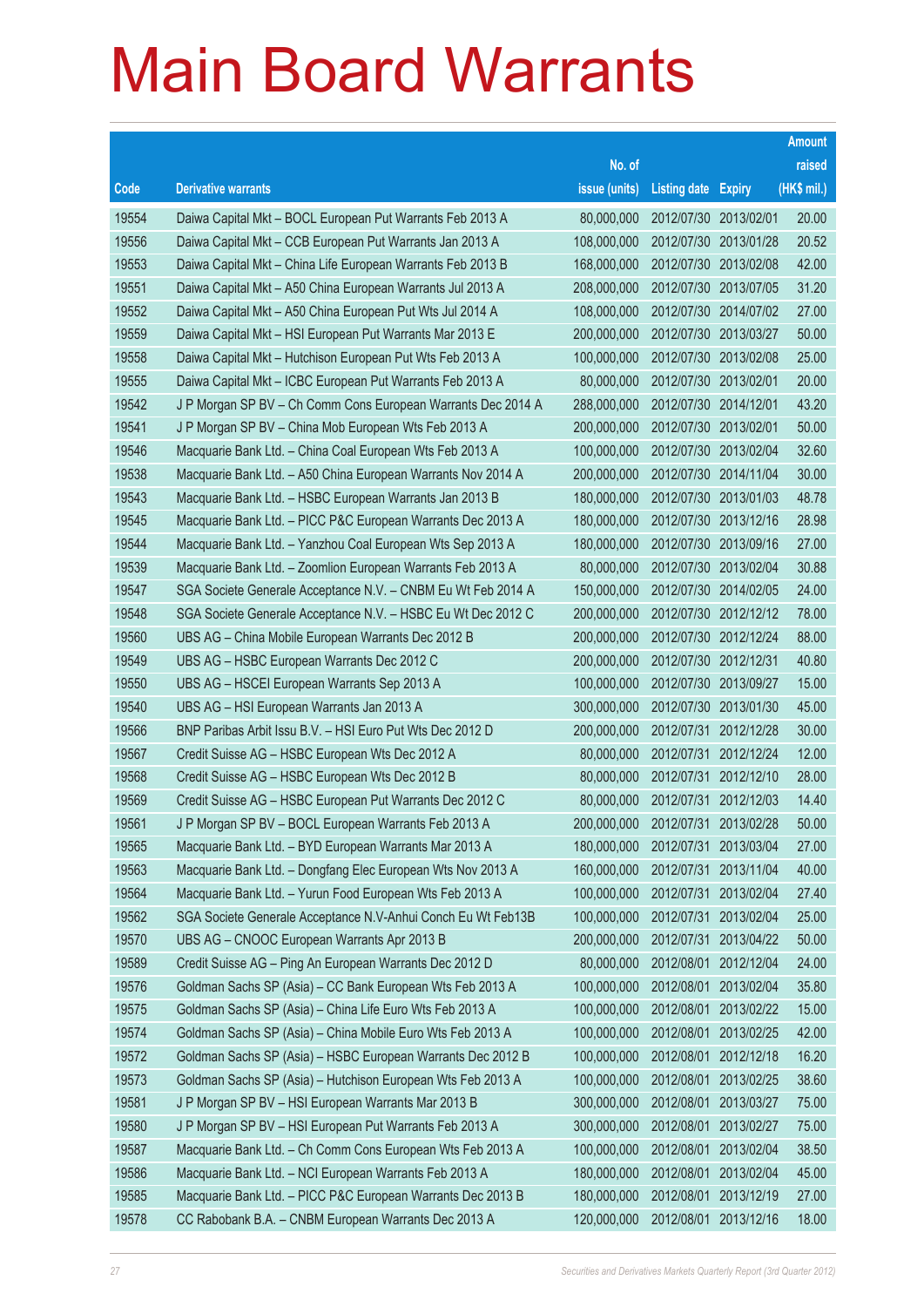|       |                                                               |               |                            |                       | <b>Amount</b> |
|-------|---------------------------------------------------------------|---------------|----------------------------|-----------------------|---------------|
|       |                                                               | No. of        |                            |                       | raised        |
| Code  | <b>Derivative warrants</b>                                    | issue (units) | <b>Listing date Expiry</b> |                       | (HK\$ mil.)   |
| 19577 | CC Rabobank B.A. - Sands China European Warrants Feb 2013 A   | 100,000,000   | 2012/08/01                 | 2013/02/04            | 30.00         |
| 19582 | Standard Chartered Bank - HSBC European Warrants Feb 2013 B   | 120,000,000   | 2012/08/01                 | 2013/02/08            | 34.80         |
| 19583 | Standard Chartered Bank - HSBC European Put Wts Jan 2013 A    | 80,000,000    | 2012/08/01                 | 2013/01/07            | 14.00         |
| 19588 | SGA Societe Generale Acceptance N.V. - HSBC Eu Put Wt Feb 13A | 200,000,000   | 2012/08/01                 | 2013/02/04            | 54.00         |
| 19584 | SGA Societe Generale Acceptance N.V. - HSI Eur Wt Jan 2013 A  | 300,000,000   | 2012/08/01                 | 2013/01/30            | 48.00         |
| 19571 | SGA Societe Generale Acceptance N.V. - HSI Eu Put Wt Dec 12 D | 300,000,000   |                            | 2012/08/01 2012/12/28 | 45.00         |
| 19579 | UBS AG - AIA European Warrants Feb 2013 A                     | 100,000,000   | 2012/08/01                 | 2013/02/08            | 25.00         |
| 19592 | UBS AG - China Mobile European Put Warrants Dec 2012 C        | 100,000,000   |                            | 2012/08/01 2012/12/24 | 19.00         |
| 19591 | UBS AG - China National Building European Wts Dec 2013 A      | 100,000,000   | 2012/08/01                 | 2013/12/16            | 15.00         |
| 19593 | UBS AG - China Tel European Warrants Dec 2012 B               | 100,000,000   |                            | 2012/08/01 2012/12/24 | 15.00         |
| 19590 | UBS AG - Evergrande European Warrants Nov 2012 B              | 100,000,000   |                            | 2012/08/01 2012/11/26 | 36.00         |
| 19602 | Credit Suisse AG - ChiUnicom European Warrants Dec 2012 B     | 80,000,000    |                            | 2012/08/02 2012/12/24 | 48.00         |
| 19608 | Bank of East Asia - China Railway European Wts Feb 2013 A     | 50,000,000    |                            | 2012/08/02 2013/02/26 | 12.50         |
| 19609 | Bank of East Asia - Dongfeng European Warrants Jun 2014 A     | 130,000,000   |                            | 2012/08/02 2014/06/26 | 32.50         |
| 19611 | Bank of East Asia - Li & Fung European Warrants Aug 2013 A    | 100,000,000   |                            | 2012/08/02 2013/08/26 | 25.00         |
| 19610 | Bank of East Asia - PICC European Warrants Dec 2013 A         | 170,000,000   |                            | 2012/08/02 2013/12/16 | 25.50         |
| 19596 | Goldman Sachs SP (Asia) - HSBC European Warrants Feb 2013 A   | 100,000,000   |                            | 2012/08/02 2013/02/04 | 38.90         |
| 19603 | Goldman Sachs SP (Asia) - Lenovo European Wts Mar 2013 B      | 80,000,000    |                            | 2012/08/02 2013/03/25 | 43.12         |
| 19607 | Goldman Sachs SP (Asia) - Yurun Food European Wts Mar 2013 A  | 80,000,000    |                            | 2012/08/02 2013/03/25 | 32.08         |
| 19594 | J P Morgan Int'l Der. Ltd. - HSCEI European Wts Mar 2013 B    | 300,000,000   |                            | 2012/08/02 2013/03/27 | 75.00         |
| 19598 | Macquarie Bank Ltd. - Bank of EA European Wts Jul 2013 A      | 150,000,000   |                            | 2012/08/02 2013/07/22 | 28.35         |
| 19600 | Macquarie Bank Ltd. - Country Garden European Wts Oct 2013 A  | 100,000,000   |                            | 2012/08/02 2013/10/03 | 25.00         |
| 19597 | Macquarie Bank Ltd. - CITIC Pacific European Wts Jan 2014 A   | 150,000,000   |                            | 2012/08/02 2014/01/03 | 22.50         |
| 19601 | Macquarie Bank Ltd. - HKEx European Put Warrants Feb 2013 B   | 180,000,000   |                            | 2012/08/02 2013/02/04 | 99.18         |
| 19599 | Macquarie Bank Ltd. - Nine Dragons European Wts Feb 2013 A    | 100,000,000   |                            | 2012/08/02 2013/02/04 | 25.00         |
| 19595 | Standard Chartered Bank - China Railway Euro Wts Jul 2013 A   | 50,000,000    |                            | 2012/08/02 2013/07/10 | 18.00         |
| 19606 | UBS AG - China Unicom European Warrants May 2013 A            | 100,000,000   |                            | 2012/08/02 2013/05/27 | 15.00         |
| 19605 | UBS AG - HSI European Warrants Jan 2013 B                     | 300,000,000   |                            | 2012/08/02 2013/01/30 | 45.00         |
| 19604 | UBS AG - Hutchison European Warrants Jan 2013 A               | 200,000,000   |                            | 2012/08/02 2013/01/28 | 36.00         |
| 19626 | Daiwa Capital Mkt - AIA European Warrants Apr 2013 A          | 108,000,000   |                            | 2012/08/03 2013/04/29 | 27.00         |
| 19627 | Daiwa Capital Mkt - AIA European Put Warrants Jun 2013 A      | 108,000,000   |                            | 2012/08/03 2013/06/05 | 27.00         |
| 19628 | Daiwa Capital Mkt - China Mobile European Wts Dec 2012 A      | 128,000,000   |                            | 2012/08/03 2012/12/27 | 35.84         |
| 19625 | Daiwa Capital Mkt - China Mobile European Wts Feb 2013 A      | 128,000,000   |                            | 2012/08/03 2013/02/04 | 32.00         |
| 19623 | Daiwa Capital Mkt - CNOOC European Warrants Oct 2013 A        | 108,000,000   |                            | 2012/08/03 2013/10/07 | 27.00         |
| 19624 | Daiwa Capital Mkt - CNOOC European Put Warrants Jun 2013 A    | 108,000,000   |                            | 2012/08/03 2013/06/18 | 27.00         |
| 19622 | Daiwa Capital Mkt - Sinopec Corp European Wts Mar 2013 A      | 108,000,000   |                            | 2012/08/03 2013/03/25 | 27.00         |
| 19616 | Daiwa Capital Mkt - HSBC European Warrants Feb 2013 B         | 128,000,000   |                            | 2012/08/03 2013/02/04 | 51.20         |
| 19617 | Daiwa Capital Mkt - HSBC European Put Warrants Jan 2013 C     | 80,000,000    |                            | 2012/08/03 2013/01/07 | 32.00         |
| 19618 | Daiwa Capital Mkt - HSBC European Put Warrants Mar 2014 A     | 128,000,000   | 2012/08/03 2014/03/31      |                       | 19.20         |
| 19619 | Daiwa Capital Mkt - Hutchison European Warrants Dec 2012 B    | 128,000,000   |                            | 2012/08/03 2012/12/27 | 39.68         |
| 19620 | Daiwa Capital Mkt - Hutchison European Warrants Feb 2013 B    | 128,000,000   |                            | 2012/08/03 2013/02/04 | 32.00         |
| 19621 | Daiwa Capital Mkt - Hutchison European Warrants Apr 2013 A    | 128,000,000   |                            | 2012/08/03 2013/04/10 | 32.00         |
| 19614 | J P Morgan SP BV - BEA European Warrants Jun 2013 A           | 68,000,000    |                            | 2012/08/03 2013/06/04 | 17.00         |
| 19615 | J P Morgan SP BV - HSI European Put Warrants Feb 2013 B       | 300,000,000   |                            | 2012/08/03 2013/02/27 | 45.30         |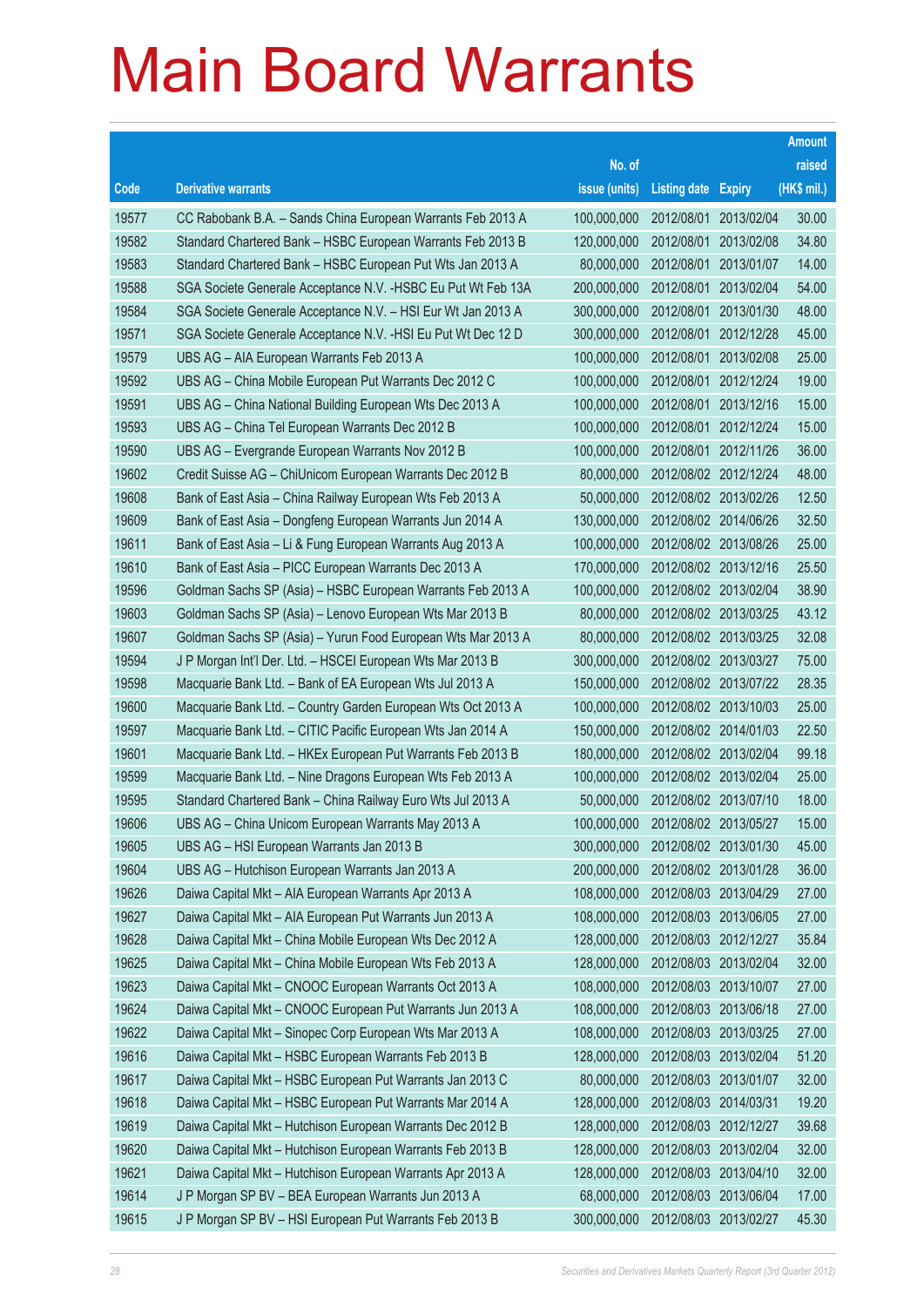|       |                                                               |               |                       |                       | <b>Amount</b> |
|-------|---------------------------------------------------------------|---------------|-----------------------|-----------------------|---------------|
|       |                                                               | No. of        |                       |                       | raised        |
| Code  | <b>Derivative warrants</b>                                    | issue (units) | Listing date Expiry   |                       | (HK\$ mil.)   |
| 19613 | J P Morgan SP BV - SJM Holdings European Warrants Jun 2013 A  | 120,000,000   | 2012/08/03 2013/06/04 |                       | 18.00         |
| 19629 | Macquarie Bank Ltd. - China Agri European Wts Feb 2013 A      | 100,000,000   | 2012/08/03 2013/02/04 |                       | 28.30         |
| 19631 | Macquarie Bank Ltd. - Henderson Land Dev Euro Wts Feb 2013 A  | 120,000,000   | 2012/08/03 2013/02/04 |                       | 30.00         |
| 19630 | Macquarie Bank Ltd. - Shui On Land European Wts Jul 2013 A    | 100,000,000   |                       | 2012/08/03 2013/07/03 | 25.00         |
| 19612 | Standard Chartered Bank - Sands China Euro Wts Dec 2012 A     | 65,000,000    | 2012/08/03 2012/12/28 |                       | 10.60         |
| 19644 | Daiwa Capital Mkt - HSCEI European Put Warrants Jun 2013 B    | 100,000,000   |                       | 2012/08/06 2013/06/27 | 25.00         |
| 19645 | Daiwa Capital Mkt - HSCEI European Put Warrants Jun 2013 C    | 100,000,000   | 2012/08/06 2013/06/27 |                       | 26.00         |
| 19651 | Daiwa Capital Mkt - HSI European Warrants Apr 2013 A          | 200,000,000   | 2012/08/06 2013/04/29 |                       | 50.00         |
| 19652 | Daiwa Capital Mkt - HSI European Warrants Jul 2013 A          | 200,000,000   |                       | 2012/08/06 2013/07/30 | 50.00         |
| 19646 | Daiwa Capital Mkt - HSI European Put Warrants Jun 2013 A      | 200,000,000   | 2012/08/06 2013/06/27 |                       | 50.00         |
| 19638 | HK Bank - China Life European Warrants Mar 2013 B             | 120,000,000   | 2012/08/06 2013/03/04 |                       | 30.00         |
| 19640 | HK Bank - Sinopec Corp European Warrants Dec 2012 A           | 80,000,000    | 2012/08/06 2012/12/21 |                       | 22.40         |
| 19641 | HK Bank - Sinopec Corp European Warrants Feb 2013 A           | 80,000,000    |                       | 2012/08/06 2013/02/25 | 20.00         |
| 19639 | HK Bank - Sinopec Corp European Warrants Sep 2013 A           | 80,000,000    | 2012/08/06 2013/09/16 |                       | 20.00         |
| 19634 | HK Bank - HSI European Warrants Dec 2012 N                    | 250,000,000   | 2012/08/06 2012/12/28 |                       | 50.00         |
| 19635 | HK Bank - HSI European Put Warrants Nov 2012 A                | 250,000,000   |                       | 2012/08/06 2012/11/29 | 45.00         |
| 19637 | HK Bank - HWL European Warrants Mar 2013 A                    | 120,000,000   |                       | 2012/08/06 2013/03/04 | 31.20         |
| 19636 | HK Bank - Tencent European Warrants Apr 2013 A                | 150,000,000   |                       | 2012/08/06 2013/04/15 | 37.50         |
| 19643 | Standard Chartered Bank - AIA European Warrants Apr 2013 A    | 50,000,000    | 2012/08/06 2013/04/03 |                       | 12.50         |
| 19642 | Standard Chartered Bank - China Mobile Eur Put Wt Jun 2013 A  | 50,000,000    | 2012/08/06 2013/06/10 |                       | 25.00         |
| 19650 | SGA Societe Generale Acceptance N.V. - HSBC Eu Wt Feb 2013 B  | 200,000,000   | 2012/08/06 2013/02/18 |                       | 36.00         |
| 19647 | SGA Societe Generale Acceptance N.V. - HSI Eur Wt Jan 2013 B  | 300,000,000   |                       | 2012/08/06 2013/01/30 | 54.00         |
| 19649 | SGA Societe Generale Acceptance N.V. - HSI Eu Put Wt Nov 12 E | 300,000,000   | 2012/08/06 2012/11/29 |                       | 78.00         |
| 19648 | SGA Societe Generale Acceptance N.V. - HSI Eu Put Wt Feb 13 A | 300,000,000   | 2012/08/06 2013/02/27 |                       | 48.00         |
| 19633 | UBS AG - HSCEI European Put Warrants Jun 2013 A               | 100,000,000   | 2012/08/06 2013/06/27 |                       | 18.00         |
| 19632 | UBS AG - HSI European Put Warrants Feb 2013 A                 | 300,000,000   | 2012/08/06 2013/02/27 |                       | 60.00         |
| 19664 | Credit Suisse AG - CC Bank European Warrants Dec 2012 C       | 70,000,000    | 2012/08/07 2012/12/24 |                       | 10.50         |
| 19659 | Daiwa Capital Mkt - CCB European Warrants Feb 2013 B          | 128,000,000   | 2012/08/07 2013/02/01 |                       | 19.20         |
| 19660 | Daiwa Capital Mkt - China Mobile European Put Wts Feb 2013 B  | 80,000,000    | 2012/08/07            | 2013/02/08            | 25.60         |
| 19661 | Daiwa Capital Mkt - China Telecom European Wts May 2013 A     | 80,000,000    | 2012/08/07 2013/05/15 |                       | 28.00         |
| 19662 | Daiwa Capital Mkt - China Telecom Euro Put Wts May 2013 B     | 60,000,000    | 2012/08/07 2013/05/03 |                       | 24.00         |
| 19663 | Daiwa Capital Mkt - Ping An European Warrants Mar 2013 A      | 80,000,000    | 2012/08/07 2013/03/01 |                       | 24.00         |
| 19658 | Macquarie Bank Ltd. - China Mobile European Wts Mar 2013 A    | 180,000,000   | 2012/08/07            | 2013/03/04            | 45.00         |
| 19654 | Merrill Lynch Int'l & Co. C.V. - China Life Eu Wt Feb 2013 A  | 80,000,000    | 2012/08/07 2013/02/18 |                       | 12.00         |
| 19653 | Merrill Lynch Int'l & Co. C.V. - Tencent Eu Put Wt Mar 2013C  | 60,000,000    | 2012/08/07 2013/03/11 |                       | 12.96         |
| 19657 | CC Rabobank B.A. - Evergrande European Warrants Feb 2013 A    | 100,000,000   | 2012/08/07 2013/02/07 |                       | 35.00         |
| 19656 | CC Rabobank B.A. - Sinopharm European Warrants Feb 2013 A     | 70,000,000    | 2012/08/07 2013/02/14 |                       | 17.50         |
| 19655 | SGA Societe Generale Acceptance N.V. - Ch Mob Eu Wt Dec 12 A  | 200,000,000   | 2012/08/07 2012/12/03 |                       | 30.00         |
| 19683 | BNP Paribas Arbit Issu B.V. - AIA European Wts Nov 2013 A     | 200,000,000   | 2012/08/08 2013/11/04 |                       | 50.00         |
| 19676 | BNP Paribas Arbit Issu B.V. - BOCL European Wts Jun 2013 A    | 100,000,000   | 2012/08/08 2013/06/03 |                       | 19.00         |
| 19681 | BNP Paribas Arbit Issu B.V. - CITIC Sec Euro Wts Apr 2013 A   | 100,000,000   | 2012/08/08 2013/04/02 |                       | 27.00         |
| 19682 | BNP Paribas Arbit Issu B.V. - A50 China Euro Wts Apr 2013 A   | 100,000,000   |                       | 2012/08/08 2013/04/02 | 42.00         |
| 19684 | BNP Paribas Arbit Issu B.V. - HKEx European Wts Mar 2013 A    | 68,000,000    | 2012/08/08 2013/03/04 |                       | 28.56         |
| 19674 | BNP Paribas Arbit Issu B.V. - HSBC European Wts Feb 2013 A    | 100,000,000   | 2012/08/08 2013/02/01 |                       | 44.00         |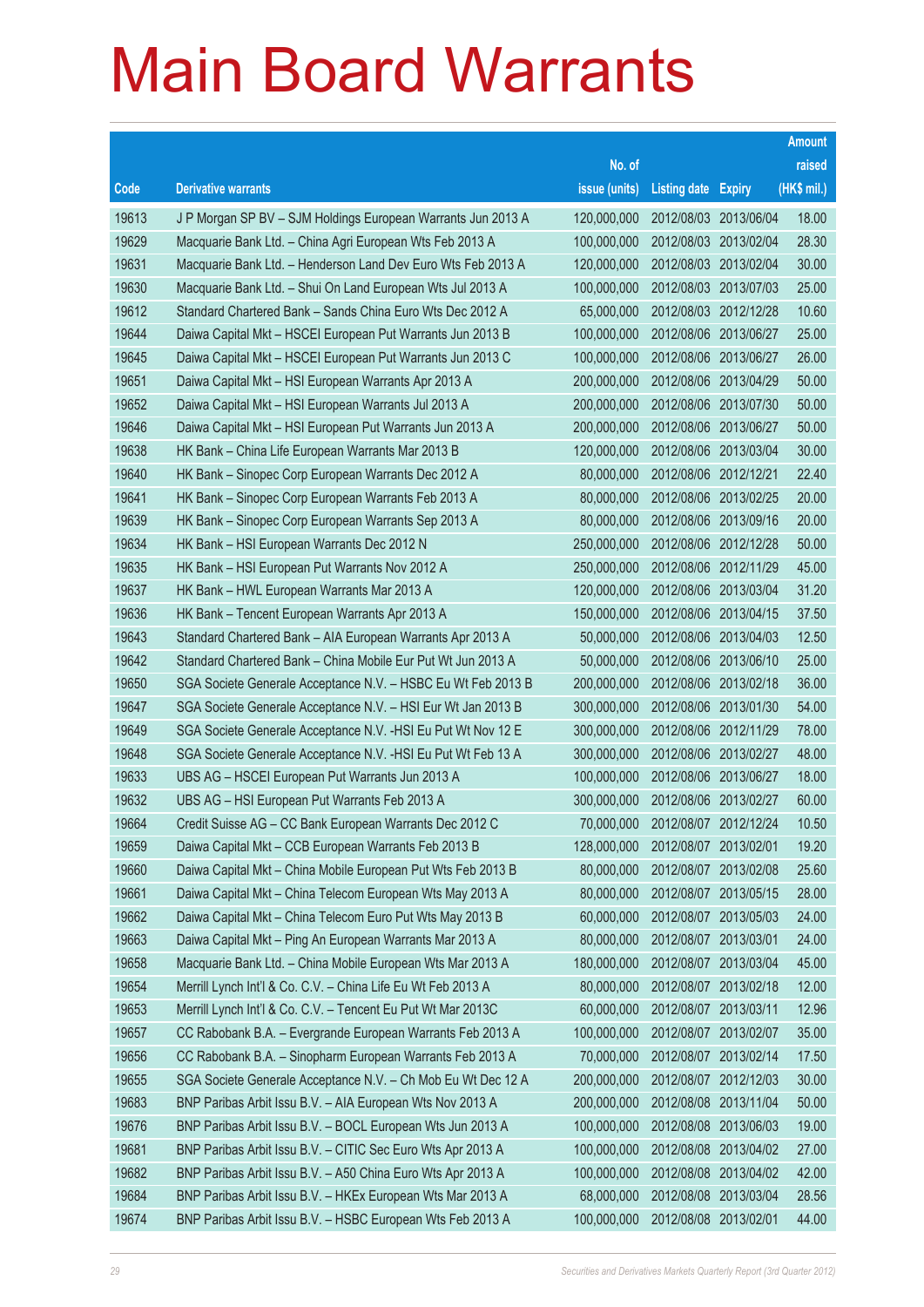|         |                                                               |               |                            |                       | <b>Amount</b> |
|---------|---------------------------------------------------------------|---------------|----------------------------|-----------------------|---------------|
|         |                                                               | No. of        |                            |                       | raised        |
| Code    | <b>Derivative warrants</b>                                    | issue (units) | <b>Listing date Expiry</b> |                       | (HK\$ mil.)   |
| 19675   | BNP Paribas Arbit Issu B.V. - ICBC European Wts Aug 2013 A    | 100,000,000   |                            | 2012/08/08 2013/08/02 | 27.00         |
| 19673   | BNP Paribas Arbit Issu B.V. - Ping An European Wt Mar 2013 A  | 100,000,000   |                            | 2012/08/08 2013/03/04 | 35.00         |
| 19677   | BNP Paribas Arbit Issu B.V. - Yurun Food Euro Wts Mar 2013 A  | 18,000,000    |                            | 2012/08/08 2013/03/04 | 11.16         |
| 19687   | Citigroup Global Mkt H Inc. - HSBC European Wts Dec 2012 C    | 100,000,000   | 2012/08/08 2012/12/28      |                       | 15.00         |
| 19686   | Citigroup Global Mkt H Inc. - ICBC European Wts Dec 2012 A    | 100,000,000   |                            | 2012/08/08 2012/12/17 | 25.00         |
| 19666   | Goldman Sachs SP (Asia) - China Mobile Euro Wts Mar 2013 A    | 100,000,000   | 2012/08/08 2013/03/25      |                       | 18.90         |
| 19665   | Goldman Sachs SP (Asia) – China Mobile Eu Put Wts Feb 2013 B  | 100,000,000   |                            | 2012/08/08 2013/02/25 | 52.60         |
| 19667   | HK Bank – AIA European Warrants Mar 2013 A                    | 120,000,000   | 2012/08/08 2013/03/04      |                       | 30.00         |
| 19669   | HK Bank - AIA European Warrants Mar 2014 A                    | 120,000,000   |                            | 2012/08/08 2014/03/10 | 30.00         |
| 19668   | HK Bank - China Mobile European Warrants Mar 2013 B           | 120,000,000   | 2012/08/08 2013/03/11      |                       | 30.00         |
| 19670   | HK Bank - CNOOC European Warrants Jul 2014 A                  | 100,000,000   |                            | 2012/08/08 2014/07/07 | 25.00         |
| 19685   | J P Morgan SP BV - HSI European Put Warrants Feb 2013 C       | 300,000,000   | 2012/08/08 2013/02/27      |                       | 75.00         |
| 19679   | Standard Chartered Bank - GCL-Poly Energy Eur Wts Dec 2014 A  | 40,000,000    |                            | 2012/08/08 2014/12/08 | 12.00         |
| 19678   | Standard Chartered Bank - GCL-Poly Energy Eur Wts Apr 2015 A  | 40,000,000    |                            | 2012/08/08 2015/04/08 | 10.00         |
| 19680   | UBS AG - Anhui Conch European Warrants Dec 2012 A             | 100,000,000   |                            | 2012/08/08 2012/12/10 | 15.00         |
| 19671   | UBS AG - Sinopec Corp European Warrants Dec 2012 B            | 100,000,000   | 2012/08/08 2012/12/10      |                       | 15.00         |
| 19672   | UBS AG - HSBC European Warrants Apr 2013 A                    | 200,000,000   |                            | 2012/08/08 2013/04/24 | 30.00         |
| 16316 # | UBS AG - China National Building European Warrants Dec 2012   | 150,000,000   | 2012/08/08 2012/12/10      |                       | 10.95         |
| 19689   | Goldman Sachs SP (Asia) - CNBM European Warrants Dec 2013 A   | 100,000,000   |                            | 2012/08/09 2013/12/16 | 17.40         |
| 19688   | SGA Societe Generale Acceptance N.V. - Tencent Eu Wt Mar 13 B | 200,000,000   | 2012/08/09 2013/03/04      |                       | 54.00         |
| 19690   | UBS AG - China National Building European Wts Jan 2014 A      | 100,000,000   |                            | 2012/08/09 2014/01/28 | 15.00         |
| 19700   | HK Bank - CITIC Bank European Warrants Apr 2013 A             | 40,000,000    |                            | 2012/08/10 2013/04/22 | 10.00         |
| 19696   | HK Bank - China Mobile European Warrants Mar 2013 C           | 120,000,000   |                            | 2012/08/10 2013/03/04 | 30.00         |
| 19697   | HK Bank – China Overseas European Warrants Aug 2013 A         | 80,000,000    | 2012/08/10 2013/08/05      |                       | 20.00         |
| 19698   | HK Bank - HKEx European Warrants Nov 2013 A                   | 120,000,000   |                            | 2012/08/10 2013/11/26 | 18.00         |
| 19699   | HK Bank – Li & Fung European Warrants Jun 2013 A              | 80,000,000    |                            | 2012/08/10 2013/06/25 | 12.00         |
| 19695   | HK Bank - PICC European Warrants Dec 2013 A                   | 80,000,000    | 2012/08/10 2013/12/16      |                       | 12.00         |
| 19693   | J P Morgan SP BV - BankComm European Warrants Mar 2013 A      | 100,000,000   | 2012/08/10 2013/03/04      |                       | 30.80         |
| 19692   | J P Morgan SP BV - CITIC Bank European Warrants Feb 2013 A    | 100,000,000   |                            | 2012/08/10 2013/02/14 | 25.00         |
| 19691   | J P Morgan SP BV - Ch Merchants European Warrants Apr 2013 A  | 100,000,000   |                            | 2012/08/10 2013/04/22 | 25.00         |
| 19705   | Macquarie Bank Ltd. - AIA European Warrants Jan 2013 B        | 150,000,000   |                            | 2012/08/10 2013/01/03 | 22.50         |
| 19702   | Macquarie Bank Ltd. - HKEx European Warrants Dec 2013 B       | 230,000,000   |                            | 2012/08/10 2013/12/03 | 34.50         |
| 19706   | Macquarie Bank Ltd. - Hutchison European Warrants Feb 2013 B  | 150,000,000   |                            | 2012/08/10 2013/02/04 | 22.50         |
| 19694   | Macquarie Bank Ltd. - Jiangxi Copper European Wts Jun 2013 A  | 180,000,000   | 2012/08/10 2013/06/04      |                       | 45.00         |
| 19701   | Standard Chartered Bank - HSI European Warrants Jan 2013 A    | 200,000,000   |                            | 2012/08/10 2013/01/30 | 30.00         |
| 19703   | UBS AG - CNOOC European Warrants Aug 2013 A                   | 200,000,000   |                            | 2012/08/10 2013/08/12 | 50.00         |
| 19704   | UBS AG - HSBC European Put Warrants Mar 2014 A                | 200,000,000   | 2012/08/10 2014/03/31      |                       | 30.00         |
| 19707   | UBS AG - Jiangxi Copper European Warrants Jan 2013 A          | 100,000,000   | 2012/08/10 2013/01/28      |                       | 18.00         |
| 19054 # | Merrill Lynch Int'l & Co. C.V. - HSI Euro Put Wts Nov 2012 E  | 200,000,000   |                            | 2012/08/10 2012/11/29 | 13.20         |
| 19709   | BNP Paribas Arbit Issu B.V. - Cheung Kong Euro Wt Mar 2013 A  | 60,000,000    |                            | 2012/08/13 2013/03/04 | 15.60         |
| 19721   | Credit Suisse - Cheung Kong European Put Warrants Feb 2013 A  | 60,000,000    |                            | 2012/08/13 2013/02/25 | 15.00         |
| 19724   | Credit Suisse AG - China Mobile European Warrants Jan 2013 B  | 60,000,000    | 2012/08/13 2013/01/28      |                       | 10.80         |
| 19722   | Credit Suisse AG - HSBC European Put Warrants Nov 2012 A      | 60,000,000    |                            | 2012/08/13 2012/11/19 | 10.80         |
| 19725   | Credit Suisse AG - Hutchison European Warrants Jan 2013 A     | 60,000,000    | 2012/08/13 2013/01/28      |                       | 12.00         |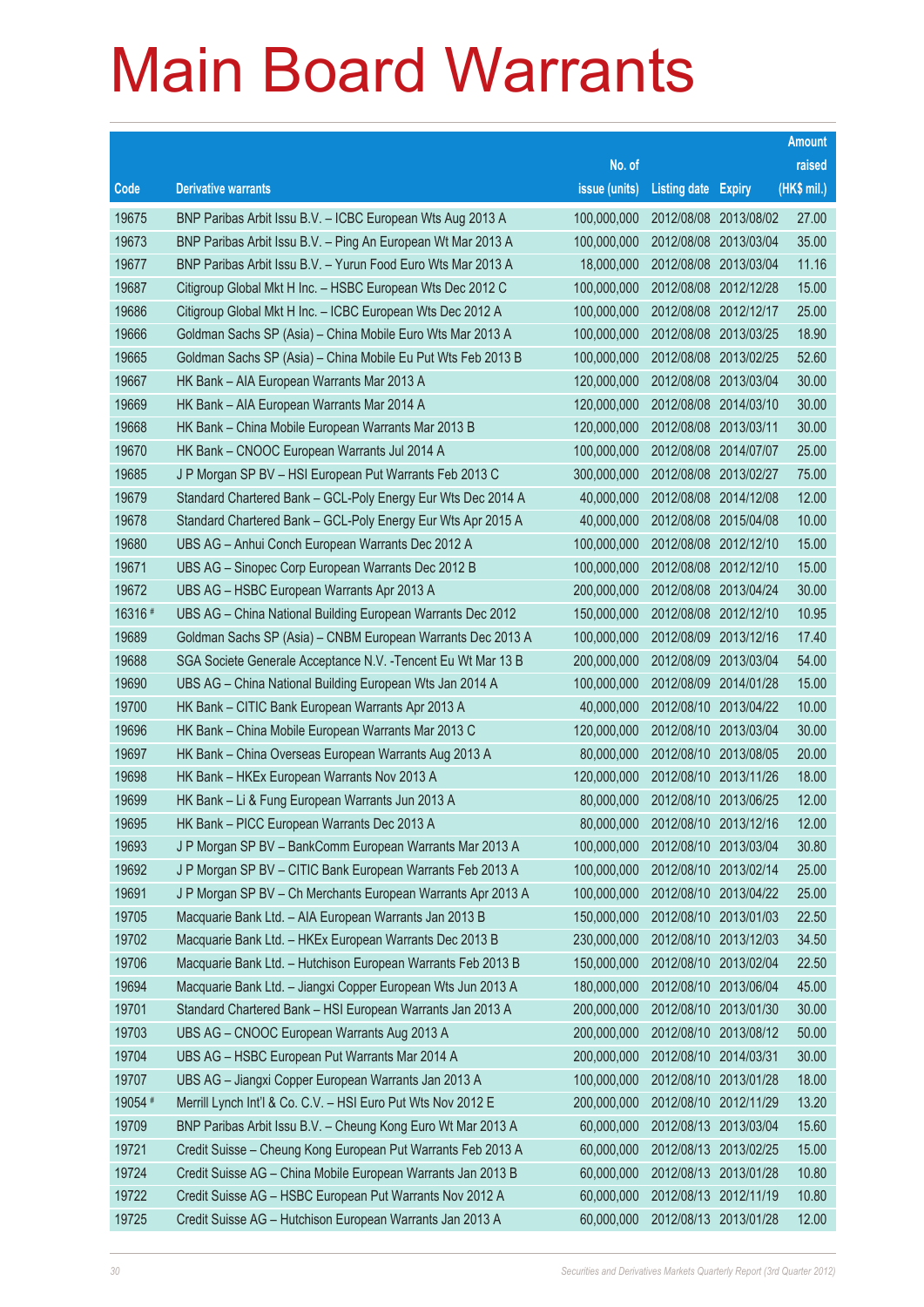|         |                                                               |               |                            |                       | <b>Amount</b> |
|---------|---------------------------------------------------------------|---------------|----------------------------|-----------------------|---------------|
|         |                                                               | No. of        |                            |                       | raised        |
| Code    | <b>Derivative warrants</b>                                    | issue (units) | <b>Listing date Expiry</b> |                       | (HK\$ mil.)   |
| 19723   | Credit Suisse AG – Ping An European Warrants Nov 2012 C       | 60,000,000    |                            | 2012/08/13 2012/11/30 | 10.80         |
| 19712   | Merrill Lynch Int'l & Co. C.V. - CC Bank Euro Wts Jan 2013 B  | 60,000,000    | 2012/08/13 2013/01/29      |                       | 13.56         |
| 19713   | Merrill Lynch Int'l & Co. C.V. - CC Bank Euro Wts Jan 2013 C  | 60,000,000    |                            | 2012/08/13 2013/01/22 | 23.10         |
| 19714   | Merrill Lynch Int'l & Co. C.V. - CNOOC Euro Wts Apr 2013 A    | 80,000,000    |                            | 2012/08/13 2013/04/15 | 15.28         |
| 19717   | Merrill Lynch Int'l & Co. C.V. - Sinopec Euro Wts Feb 2013 A  | 40,000,000    |                            | 2012/08/13 2013/02/14 | 10.40         |
| 19716   | Merrill Lynch Int'l & Co. C.V. - PetroChina Eu Wt Feb 2013 A  | 40,000,000    |                            | 2012/08/13 2013/02/14 | 22.80         |
| 19715   | Merrill Lynch Int'l & Co. C.V. - PetroChina Eu Wt Mar 2013 A  | 40,000,000    | 2012/08/13 2013/03/11      |                       | 10.80         |
| 19711   | SGA Societe Generale Acceptance N.V. - CK(H) Eu Wt Mar 2013A  | 120,000,000   |                            | 2012/08/13 2013/03/27 | 32.40         |
| 19710   | SGA Societe Generale Acceptance N.V. - Ch Mob Eu Wt Apr 13 A  | 200,000,000   |                            | 2012/08/13 2013/04/03 | 30.00         |
| 19718   | SGA Societe Generale Acceptance N.V. - ICBC Eu Wt Mar 2013 A  | 200,000,000   |                            | 2012/08/13 2013/03/04 | 30.00         |
| 19708   | UBS AG – CC Bank European Warrants Dec 2012 B                 | 200,000,000   | 2012/08/13 2012/12/21      |                       | 30.00         |
| 19719   | UBS AG - Cheung Kong European Warrants Nov 2012 A             | 100,000,000   |                            | 2012/08/13 2012/11/26 | 24.00         |
| 19720   | UBS AG - SHK Ppt European Warrants Dec 2012 A                 | 100,000,000   |                            | 2012/08/13 2012/12/31 | 20.50         |
| 15209 # | Macquarie Bank Ltd. - Stanchart European Warrants Jan 2013    | 300,000,000   | 2012/08/13 2013/01/03      |                       | 11.70         |
| 19728   | Goldman Sachs SP (Asia)-Sinopec Corp European Wts Jan 2013 A  | 100,000,000   |                            | 2012/08/14 2013/01/14 | 15.00         |
| 19731   | Goldman Sachs SP (Asia) - HSI European Warrants Jan 2013 A    | 150,000,000   |                            | 2012/08/14 2013/01/30 | 25.05         |
| 19730   | Goldman Sachs SP (Asia) – HSI European Put Wts Nov 2012 F     | 150,000,000   |                            | 2012/08/14 2012/11/29 | 29.55         |
| 19729   | Goldman Sachs SP (Asia) - China Mengniu European Wt Jul 13 A  | 100,000,000   |                            | 2012/08/14 2013/07/22 | 25.30         |
| 19727   | Goldman Sachs SP (Asia) - Wharf European Warrants Jun 2013 A  | 100,000,000   | 2012/08/14                 | 2013/06/24            | 25.10         |
| 19736   | Macquarie Bank Ltd. - Esprit European Put Warrants Jun 2013A  | 180,000,000   |                            | 2012/08/14 2013/06/04 | 45.00         |
| 19734   | Macquarie Bank Ltd. - Ping An European Warrants Feb 2013 A    | 150,000,000   |                            | 2012/08/14 2013/02/04 | 33.90         |
| 19733   | Macquarie Bank Ltd. - Stanchart European Warrants Jun 2013 A  | 250,000,000   |                            | 2012/08/14 2013/06/04 | 62.50         |
| 19726   | SGA Societe Generale Acceptance N.V. - HSBC Eu Wt May 2013 A  | 200,000,000   | 2012/08/14                 | 2013/05/06            | 30.00         |
| 16578 # | Merrill Lynch Int'l & Co. C.V. - HSI Euro Put Wts Dec 2012    | 210,000,000   | 2012/08/14 2012/12/28      |                       | 10.29         |
| 18023 # | J P Morgan SP BV - HSI European Put Warrants Dec 2012 A       | 500,000,000   |                            | 2012/08/14 2012/12/28 | 27.50         |
| 19761   | Credit Suisse AG - Sinopec Corp European Warrants Aug 2013 A  | 80,000,000    | 2012/08/15 2013/08/30      |                       | 20.00         |
| 19742   | Goldman Sachs SP (Asia) - Cheung Kong Euro Wts Feb 2013 A     | 80,000,000    | 2012/08/15 2013/02/25      |                       | 26.08         |
| 19744   | Goldman Sachs SP (Asia) - A50 China European Wts Apr 2014 A   | 120,000,000   | 2012/08/15 2014/04/29      |                       | 18.00         |
| 19743   | Goldman Sachs SP (Asia) - HSBC European Warrants Apr 2013 A   | 100,000,000   | 2012/08/15 2013/04/29      |                       | 25.10         |
| 19753   | HK Bank - Angang Steel European Warrants Mar 2013 A           | 40,000,000    | 2012/08/15 2013/03/04      |                       | 10.00         |
| 19751   | HK Bank - Esprit European Warrants May 2013 A                 | 60,000,000    |                            | 2012/08/15 2013/05/27 | 15.00         |
| 19752   | HK Bank - Esprit European Warrants Oct 2013 A                 | 60,000,000    | 2012/08/15 2013/10/28      |                       | 15.00         |
| 19754   | HK Bank - Jiangxi Copper European Warrants Jul 2013 A         | 80,000,000    |                            | 2012/08/15 2013/07/15 | 20.00         |
| 19762   | J P Morgan SP BV - Stanchart European Warrants Sep 2013 A     | 200,000,000   | 2012/08/15 2013/09/27      |                       | 50.00         |
| 19755   | Macquarie Bank Ltd. - Cathay Pacific European Wts Oct 2013 A  | 120,000,000   |                            | 2012/08/15 2013/10/03 | 30.00         |
| 19760   | Macquarie Bank Ltd. - Henganintl European Wts Mar 2013 A      | 130,000,000   | 2012/08/15 2013/03/18      |                       | 32.50         |
| 19759   | Macquarie Bank Ltd. - Ch Rongsheng Euro Warrants Sep 2013 A   | 100,000,000   | 2012/08/15 2013/09/17      |                       | 25.00         |
| 19750   | CC Rabobank B.A. - Ch Mobile European Put Wts Feb 2013 A      | 120,000,000   | 2012/08/15 2013/02/18      |                       | 30.00         |
| 19749   | CC Rabobank B.A. - China Overseas European Wts May 2013 A     | 80,000,000    |                            | 2012/08/15 2013/05/30 | 20.00         |
| 19747   | CC Rabobank B.A. - CSR European Warrants Jan 2013 A           | 80,000,000    | 2012/08/15 2013/01/21      |                       | 32.00         |
| 19746   | CC Rabobank B.A. - CSR Times European Warrants Mar 2013 A     | 80,000,000    | 2012/08/15 2013/03/25      |                       | 20.00         |
| 19748   | CC Rabobank B.A. - Shimao Ppt European Warrants May 2013 A    | 100,000,000   | 2012/08/15 2013/05/28      |                       | 15.00         |
| 19738   | SGA Societe Generale Acceptance N.V-Ch Overseas Eu Wt Apr13A  | 100,000,000   |                            | 2012/08/15 2013/04/03 | 15.00         |
| 19739   | SGA Societe Generale Acceptance N.V. - Shenhua Eu Wt Apr 13 A | 100,000,000   | 2012/08/15 2013/04/03      |                       | 18.00         |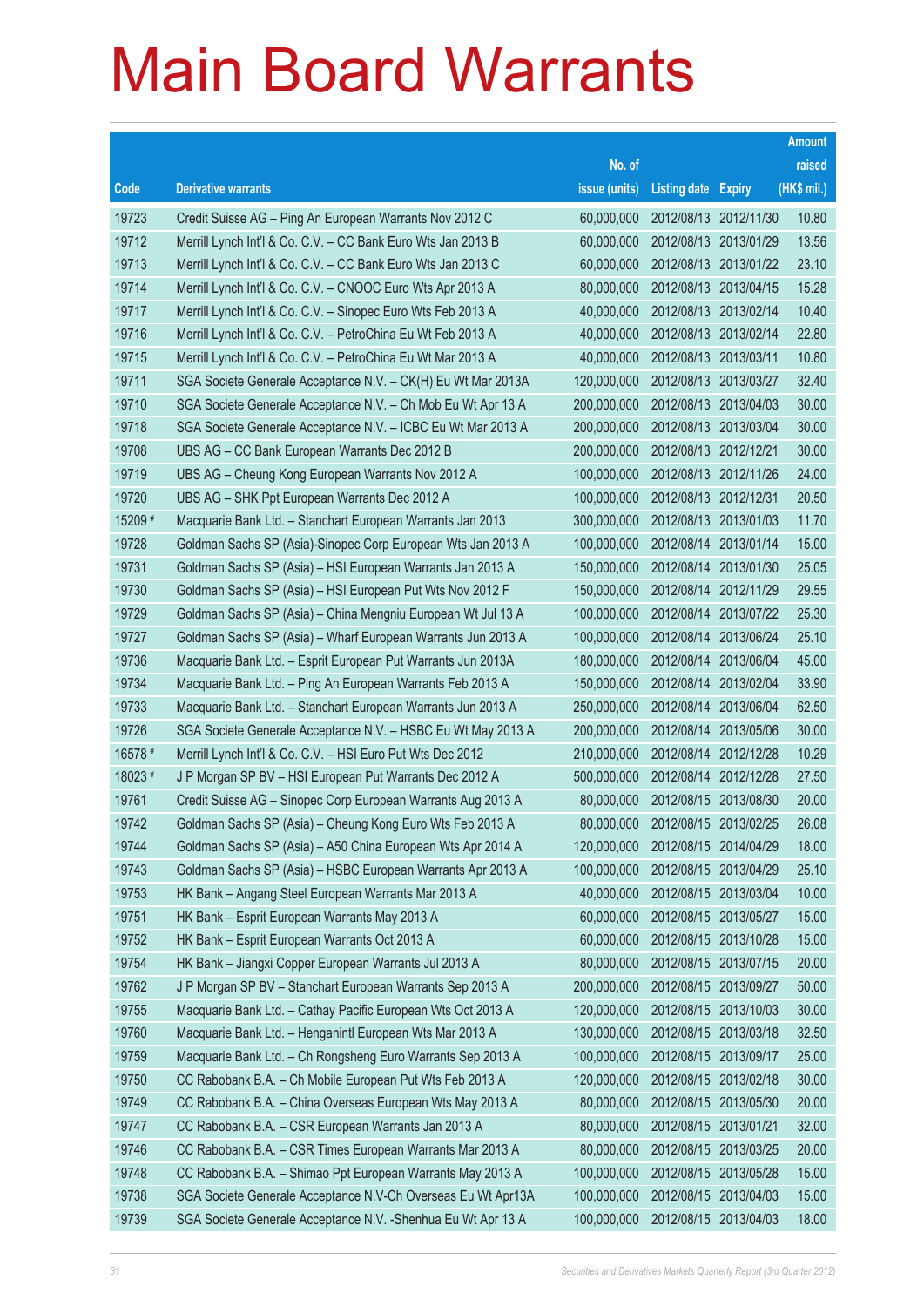|         |                                                               |               |                            |            | <b>Amount</b> |
|---------|---------------------------------------------------------------|---------------|----------------------------|------------|---------------|
|         |                                                               | No. of        |                            |            | raised        |
| Code    | <b>Derivative warrants</b>                                    | issue (units) | <b>Listing date Expiry</b> |            | (HK\$ mil.)   |
| 19740   | SGA Societe Generale Acceptance N.V.-ChiUnicom Eu Wts Oct13A  | 150,000,000   | 2012/08/15 2013/10/02      |            | 30.00         |
| 19741   | SGA Societe Generale Acceptance N.V. - Ping An Eu Wt Feb 13 A | 100,000,000   | 2012/08/15 2013/02/04      |            | 25.00         |
| 19757   | UBS AG - CC Bank European Put Warrants Dec 2012 C             | 100,000,000   | 2012/08/15 2012/12/24      |            | 22.00         |
| 19745   | UBS AG - China Mobile European Warrants Mar 2013 A            | 200,000,000   | 2012/08/15 2013/03/25      |            | 30.00         |
| 19758   | UBS AG - China Unicom European Warrants Sep 2013 A            | 100,000,000   | 2012/08/15 2013/09/26      |            | 19.00         |
| 19756   | UBS AG - Ping An European Warrants Feb 2013 A                 | 100,000,000   | 2012/08/15 2013/02/15      |            | 28.00         |
| 19773   | BOCI Asia Ltd. - China Mobile European Warrants Mar 2013 A    | 100,000,000   | 2012/08/16 2013/03/11      |            | 15.00         |
| 19770   | BOCI Asia Ltd. - CNOOC European Warrants Nov 2013 A           | 100,000,000   | 2012/08/16 2013/11/27      |            | 22.00         |
| 19772   | BOCI Asia Ltd. - China Tel European Warrants Jan 2013 A       | 100,000,000   | 2012/08/16 2013/01/03      |            | 18.00         |
| 19771   | BOCI Asia Ltd. - China Unicom European Warrants Sep 2013 A    | 100,000,000   | 2012/08/16 2013/09/03      |            | 18.00         |
| 19781   | BNP Paribas Arbit Issu B.V. - Ch Mobile Eu Put Wt Apr 2013 B  | 100,000,000   | 2012/08/16 2013/04/02      |            | 31.00         |
| 19782   | BNP Paribas Arbit Issu B.V. - Tencent Eu Put Wt Apr 2013 A    | 100,000,000   | 2012/08/16 2013/04/02      |            | 30.00         |
| 19783   | Goldman Sachs SP (Asia) - AIA European Warrants Feb 2013 A    | 120,000,000   | 2012/08/16 2013/02/25      |            | 20.64         |
| 19763   | Goldman Sachs SP (Asia) - CM Bank European Wts Sep 2013 A     | 120,000,000   | 2012/08/16 2013/09/25      |            | 18.24         |
| 19775   | J P Morgan SP BV - HSBC European Warrants Feb 2013 A          | 200,000,000   | 2012/08/16 2013/02/18      |            | 50.00         |
| 19793   | J P Morgan SP BV - HSBC European Put Warrants Feb 2013 B      | 200,000,000   | 2012/08/16 2013/02/18      |            | 50.00         |
| 19774   | J P Morgan SP BV - Hutchison European Warrants Mar 2013 A     | 150,000,000   | 2012/08/16 2013/03/01      |            | 37.50         |
| 19784   | Macquarie Bank Ltd. - China Life European Put Wts Mar 2013 A  | 150,000,000   | 2012/08/16 2013/03/01      |            | 22.50         |
| 19786   | Macquarie Bank Ltd. - A50 China European Put Wts Mar 2013 A   | 150,000,000   | 2012/08/16 2013/03/04      |            | 37.50         |
| 19785   | Macquarie Bank Ltd. - Ping An European Put Wts Jan 2013 A     | 150,000,000   | 2012/08/16 2013/01/03      |            | 22.50         |
| 19768   | Merrill Lynch Int'l & Co. C.V. - Ch Mobile Eur Wt Dec 2012 B  | 40,000,000    | 2012/08/16 2012/12/17      |            | 11.00         |
| 19769   | Merrill Lynch Int'l & Co. C.V. - Ch Mobile Eur Wt Dec 2012 C  | 40,000,000    | 2012/08/16 2012/12/03      |            | 15.40         |
| 19766   | Merrill Lynch Int'l & Co. C.V. - Ch Mobile Eur Wt Jan 2013 A  | 60,000,000    | 2012/08/16 2013/01/25      |            | 10.80         |
| 19767   | Merrill Lynch Int'l & Co. C.V. - Ch Mobile Eu Put Wt Feb 13 A | 40,000,000    | 2012/08/16 2013/02/01      |            | 15.20         |
| 19765   | Merrill Lynch Int'l & Co. C.V. - HKEx Euro Wts Jan 2013 A     | 50,000,000    | 2012/08/16 2013/01/07      |            | 11.60         |
| 19779   | CC Rabobank B.A. - Agricultural Bk Euro Warrants Feb 2013 A   | 100,000,000   | 2012/08/16 2013/02/18      |            | 25.00         |
| 19776   | CC Rabobank B.A. - BOCL European Warrants May 2013 A          | 150,000,000   | 2012/08/16 2013/05/27      |            | 24.00         |
| 19777   | CC Rabobank B.A. - Ch Mobile European Warrants Jan 2013 A     | 80,000,000    | 2012/08/16 2013/01/28      |            | 18.40         |
| 19778   | CC Rabobank B.A. - China Tel European Warrants Feb 2013 A     | 50,000,000    | 2012/08/16 2013/02/18      |            | 12.50         |
| 19780   | CC Rabobank B.A. - Stanchart European Warrants Sep 2013 A     | 100,000,000   | 2012/08/16 2013/09/30      |            | 25.00         |
| 19764   | SGA Societe Generale Acceptance N.V. - CP&CC Eu Wt Jan 2013A  | 100,000,000   | 2012/08/16 2013/01/09      |            | 20.00         |
| 19790   | UBS AG - China Life European Warrants Jul 2013 A              | 300,000,000   | 2012/08/16 2013/07/22      |            | 45.00         |
| 19789   | UBS AG - HSI European Put Warrants Nov 2012 F                 | 300,000,000   | 2012/08/16 2012/11/29      |            | 52.20         |
| 19788   | UBS AG - Hutchison European Warrants Dec 2012 D               | 200,000,000   | 2012/08/16 2012/12/24      |            | 62.00         |
| 19787   | UBS AG - Stanchart European Warrants Sep 2013 A               | 100,000,000   | 2012/08/16 2013/09/09      |            | 25.00         |
| 19792   | UBS AG - Tencent Holdings European Warrants Apr 2013 A        | 200,000,000   | 2012/08/16 2013/04/22      |            | 30.60         |
| 19791   | UBS AG - Tencent Holdings European Put Warrants Mar 2013 A    | 100,000,000   | 2012/08/16 2013/03/11      |            | 17.00         |
| 19206 # | Credit Suisse AG - Tencent Holdings European Wts Dec 2012 D   | 120,000,000   | 2012/08/16 2012/12/03      |            | 11.88         |
| 19800   | BOCI Asia Ltd. - Tencent Holdings European Wts Jan 2013 A     | 100,000,000   | 2012/08/17 2013/01/23      |            | 18.00         |
| 19804   | BNP Paribas Arbit Issu B.V. - SHK Ppt Euro Wts Mar 2013 A     | 75,000,000    | 2012/08/17 2013/03/04      |            | 21.75         |
| 19802   | Citigroup Global Mkt H Inc. - Stanchart Euro Wts Jul 2013 A   | 100,000,000   | 2012/08/17                 | 2013/07/03 | 15.00         |
| 19806   | J P Morgan SP BV - Cheung Kong European Warrants Feb 2013 A   | 100,000,000   | 2012/08/17 2013/02/18      |            | 33.70         |
| 19805   | J P Morgan SP BV - HSI European Warrants Feb 2013 D           | 300,000,000   | 2012/08/17                 | 2013/02/27 | 75.00         |
| 19803   | Macquarie Bank Ltd. - A50 China European Warrants Apr 2013 A  | 120,000,000   | 2012/08/17 2013/04/03      |            | 30.00         |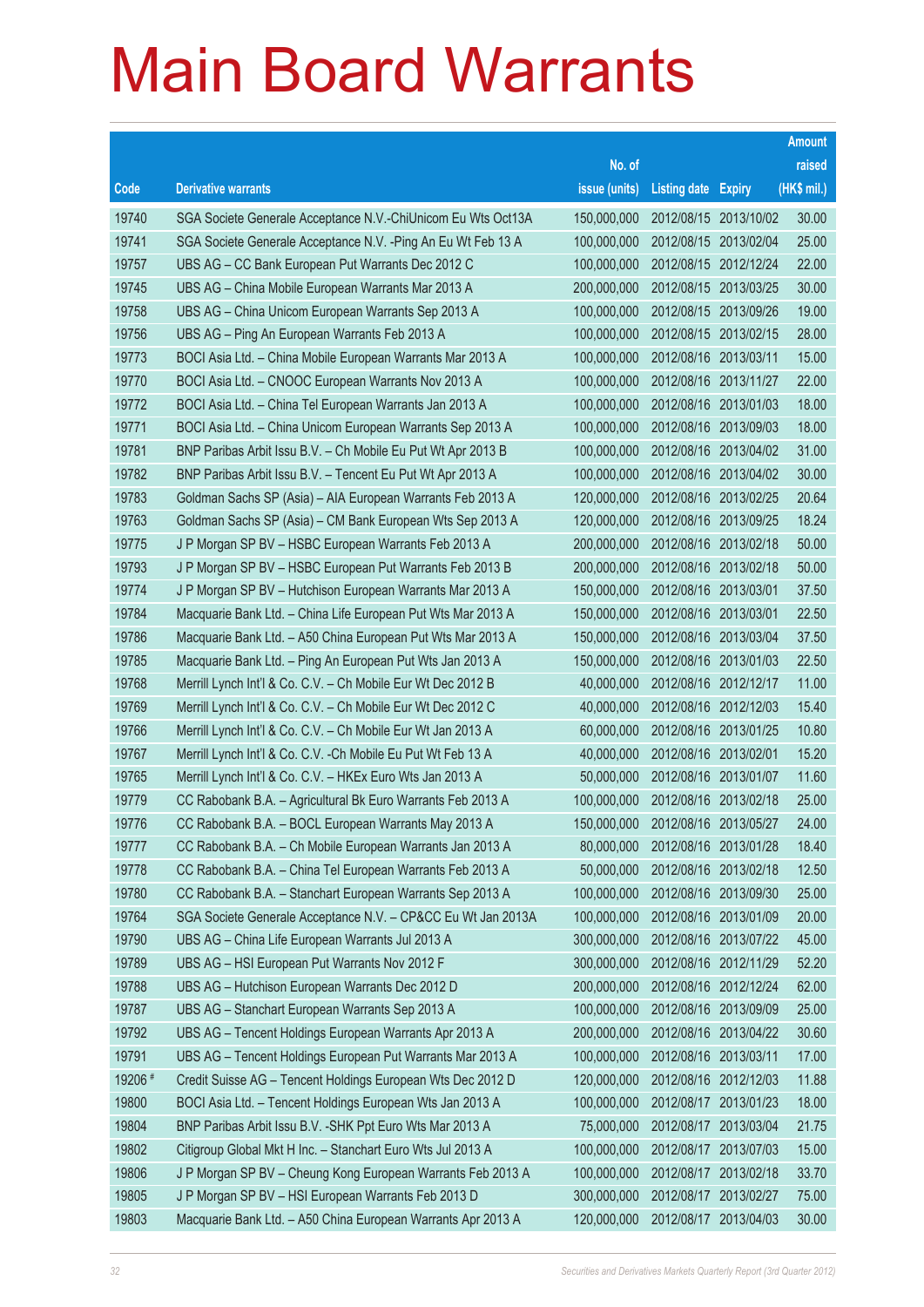|       |                                                              |               |                            |            | <b>Amount</b> |
|-------|--------------------------------------------------------------|---------------|----------------------------|------------|---------------|
|       |                                                              | No. of        |                            |            | raised        |
| Code  | <b>Derivative warrants</b>                                   | issue (units) | <b>Listing date Expiry</b> |            | (HK\$ mil.)   |
| 19799 | Macquarie Bank Ltd. - Li & Fung European Warrants Mar 2013 A | 120,000,000   | 2012/08/17 2013/03/04      |            | 30.00         |
| 19795 | SGA Societe Generale Acceptance N.V. - AIA Eur Wt Sep 2013 A | 100,000,000   | 2012/08/17 2013/09/02      |            | 25.00         |
| 19794 | SGA Societe Generale Acceptance N.V. - CK(H) Eu Wt Apr 2013A | 150,000,000   | 2012/08/17                 | 2013/04/15 | 43.50         |
| 19796 | SGA Societe Generale Acceptance N.V.-ChiUnicom Eu Wts Sep13A | 150,000,000   | 2012/08/17 2013/09/02      |            | 27.00         |
| 19797 | SGA Societe Generale Acceptance N.V. - JIANC Eu Wt Oct 2013A | 100,000,000   | 2012/08/17 2013/10/02      |            | 25.00         |
| 19798 | SGA Societe Generale Acceptance NV-NewWorld Dev Eu Wt Feb13A | 50,000,000    | 2012/08/17 2013/02/18      |            | 18.50         |
| 19801 | UBS AG - Li & Fung European Warrants Mar 2013 A              | 50,000,000    | 2012/08/17                 | 2013/03/25 | 12.50         |
| 19811 | J P Morgan SP BV - CNBM European Warrants Mar 2013 A         | 100,000,000   | 2012/08/20 2013/03/18      |            | 27.00         |
| 19810 | J P Morgan SP BV - CNBM European Warrants Dec 2013 A         | 200,000,000   | 2012/08/20 2013/12/13      |            | 30.00         |
| 19807 | J P Morgan Int'l Der. Ltd. - Hysan Dev Euro Wts Jul 2013 A   | 88,000,000    | 2012/08/20 2013/07/02      |            | 22.00         |
| 19812 | J P Morgan SP BV - SHK Ppt European Warrants Jun 2013 A      | 100,000,000   | 2012/08/20 2013/06/03      |            | 25.30         |
| 19808 | Macquarie Bank Ltd. - China Life European Wts Mar 2013 B     | 150,000,000   | 2012/08/20 2013/03/04      |            | 37.50         |
| 19809 | UBS AG - Agricultural Bank European Warrants Feb 2013 A      | 100,000,000   | 2012/08/20 2013/02/06      |            | 23.00         |
| 19821 | BOCI Asia Ltd. - Anhui Conch European Warrants Apr 2013 A    | 100,000,000   | 2012/08/21                 | 2013/04/03 | 22.00         |
| 19828 | BOCI Asia Ltd. - HSI European Warrants Jan 2013 B            | 100,000,000   | 2012/08/21                 | 2013/01/30 | 16.00         |
| 19827 | BOCI Asia Ltd. - HSI European Put Warrants Feb 2013 A        | 100,000,000   | 2012/08/21                 | 2013/02/27 | 15.00         |
| 19819 | BOCI Asia Ltd. - ICBC European Warrants Feb 2013 A           | 100,000,000   | 2012/08/21                 | 2013/02/01 | 19.00         |
| 19820 | BOCI Asia Ltd. - Ping An European Warrants Jan 2013 A        | 100,000,000   | 2012/08/21                 | 2013/01/21 | 21.00         |
| 19840 | Credit Suisse AG - Cheung Kong European Warrants Nov 2012 A  | 80,000,000    | 2012/08/21                 | 2012/11/30 | 20.00         |
| 19843 | Credit Suisse AG - China Mobile European Put Wts Feb 2013 A  | 80,000,000    | 2012/08/21                 | 2013/02/01 | 24.00         |
| 19841 | Credit Suisse AG - SHK Ppt European Warrants Dec 2012 A      | 80,000,000    | 2012/08/21                 | 2012/12/24 | 24.00         |
| 19842 | Credit Suisse AG - SHK Ppt European Put Warrants Feb 2013 B  | 80,000,000    | 2012/08/21                 | 2013/02/25 | 32.00         |
| 19836 | Bank of East Asia - Ping An European Warrants Feb 2013 A     | 50,000,000    | 2012/08/21                 | 2013/02/21 | 12.50         |
| 19837 | Bank of East Asia - Ping An European Put Warrants Feb 2013 B | 50,000,000    | 2012/08/21 2013/02/21      |            | 12.50         |
| 19838 | Bank of East Asia - SJM Holdings European Warrants Oct 2013A | 90,000,000    | 2012/08/21                 | 2013/10/22 | 22.50         |
| 19824 | Goldman Sachs SP (Asia) - Dongfeng European Wts Jun 2013 A   | 100,000,000   | 2012/08/21                 | 2013/06/25 | 15.20         |
| 19823 | Goldman Sachs SP (Asia) - Esprit European Wts Jun 2013 A     | 100,000,000   | 2012/08/21                 | 2013/06/25 | 15.40         |
| 19825 | Goldman Sachs SP (Asia) - Henganintl European Wts Jul 2013 A | 80,000,000    | 2012/08/21 2013/07/22      |            | 53.60         |
| 19829 | Goldman Sachs SP (Asia) - Stanchart European Wts Sep 2013 A  | 80,000,000    | 2012/08/21                 | 2013/09/30 | 20.00         |
| 19826 | Goldman Sachs SP (Asia) - ZTE European Warrants Mar 2013 B   | 80,000,000    | 2012/08/21 2013/03/25      |            | 12.00         |
| 19822 | Macquarie Bank Ltd. - Evergrande European Wts Feb 2013 A     | 100,000,000   | 2012/08/21                 | 2013/02/04 | 25.80         |
| 19813 | Merrill Lynch Int'l & Co. C.V. - AIA Euro Wts Feb 2013 A     | 60,000,000    | 2012/08/21                 | 2013/02/25 | 11.34         |
| 19818 | Merrill Lynch Int'l & Co. C.V. - CK(H) Euro Wts Feb 2013 A   | 80,000,000    | 2012/08/21                 | 2013/02/25 | 12.08         |
| 19817 | Merrill Lynch Int'l & Co. C.V. - CK(H) Euro Wts Dec 2013 A   | 80,000,000    | 2012/08/21                 | 2013/12/24 | 12.08         |
| 19816 | Merrill Lynch Int'l & Co. C.V. - HSBC Euro Put Wt Jan 2013 A | 60,000,000    | 2012/08/21                 | 2013/01/28 | 11.16         |
| 19815 | Merrill Lynch Int'l & Co. C.V. - Hutchison Eur Wt Jan 2013 A | 60,000,000    | 2012/08/21                 | 2013/01/28 | 12.06         |
| 19814 | Merrill Lynch Int'l & Co. C.V. - Tencent Euro Wts Jan 2013 B | 70,000,000    | 2012/08/21                 | 2013/01/23 | 10.92         |
| 19832 | CC Rabobank B.A. - China COSCO European Warrants Feb 2013 A  | 50,000,000    | 2012/08/21                 | 2013/02/25 | 15.00         |
| 19833 | CC Rabobank B.A. - Foxconn European Warrants Jun 2013 A      | 50,000,000    | 2012/08/21                 | 2013/06/17 | 17.50         |
| 19834 | CC Rabobank B.A. - R&F Ppt European Warrants Feb 2014 A      | 100,000,000   | 2012/08/21                 | 2014/02/25 | 15.00         |
| 19830 | CC Rabobank B.A. - Hysan Dev European Warrants Feb 2013 A    | 50,000,000    | 2012/08/21                 | 2013/02/25 | 17.50         |
| 19831 | CC Rabobank B.A. - Swire Properties European Wts Feb 2013 A  | 50,000,000    | 2012/08/21                 | 2013/02/25 | 12.50         |
| 19835 | UBS AG - China Mobile European Warrants Dec 2012 D           | 100,000,000   | 2012/08/21                 | 2012/12/03 | 15.00         |
| 19844 | UBS AG - ICBC European Warrants Feb 2013 A                   | 100,000,000   | 2012/08/21                 | 2013/02/25 | 15.00         |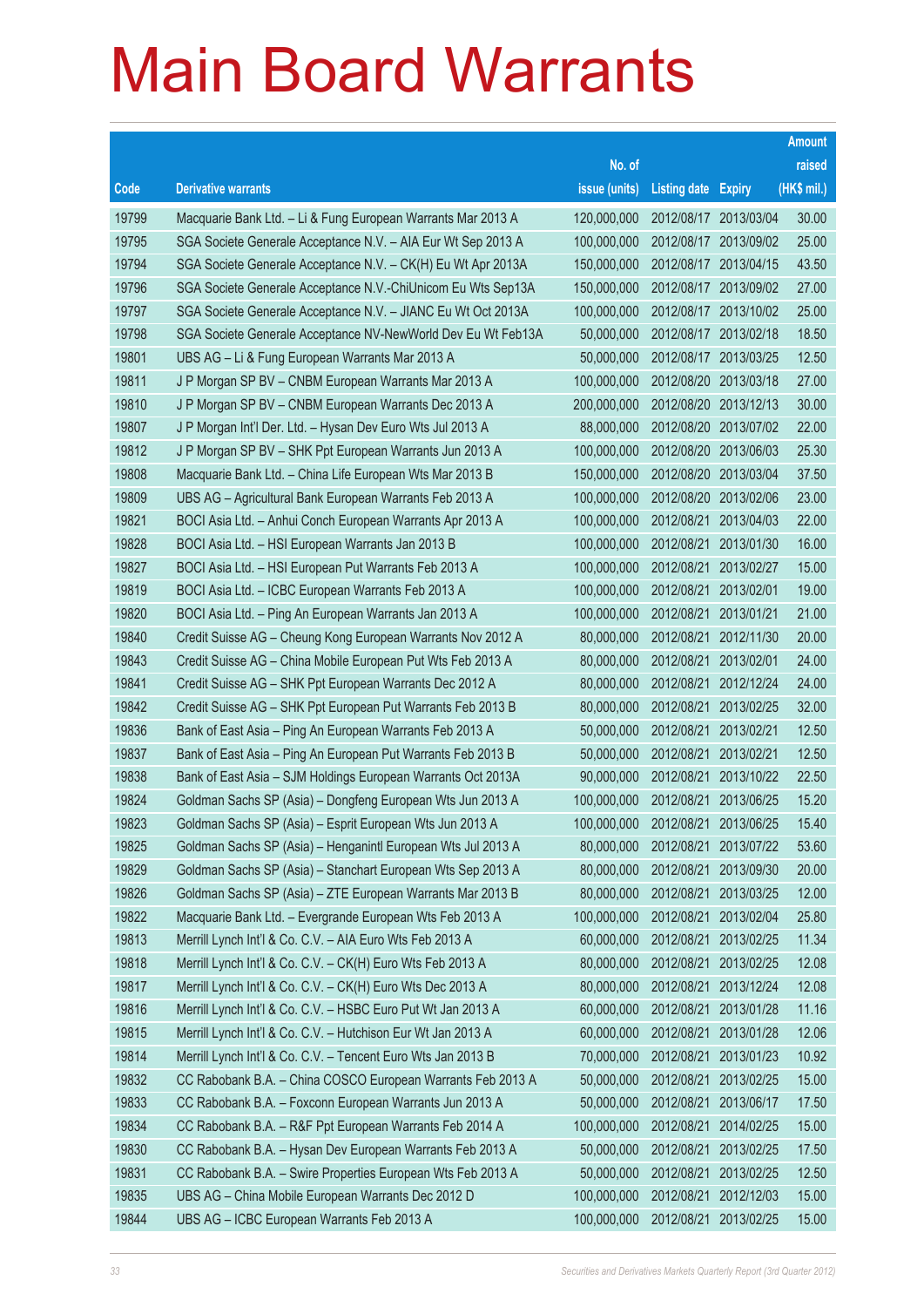|         |                                                               |               |                            |            | <b>Amount</b> |
|---------|---------------------------------------------------------------|---------------|----------------------------|------------|---------------|
|         |                                                               | No. of        |                            |            | raised        |
| Code    | <b>Derivative warrants</b>                                    | issue (units) | <b>Listing date Expiry</b> |            | (HK\$ mil.)   |
| 19855   | Daiwa Capital Mkt - BOC HK European Put Warrants Sep 2013 B   | 80,000,000    | 2012/08/22 2013/09/18      |            | 20.00         |
| 19854   | Daiwa Capital Mkt - CCB European Put Warrants May 2013 A      | 80,000,000    | 2012/08/22 2013/05/02      |            | 20.00         |
| 19853   | Daiwa Capital Mkt - China Mobile European Wts May 2013 A      | 128,000,000   | 2012/08/22 2013/05/08      |            | 32.00         |
| 19862   | Bank of East Asia - Swire Properties European Wts Jun 2013 A  | 60,000,000    | 2012/08/22 2013/06/20      |            | 15.00         |
| 19849   | Goldman Sachs SP (Asia) - CC Bank European Wts Mar 2013 A     | 100,000,000   | 2012/08/22 2013/03/19      |            | 25.00         |
| 19852   | J P Morgan SP BV - China Mob European Wts Mar 2013 A          | 150,000,000   | 2012/08/22 2013/03/04      |            | 37.50         |
| 19851   | J P Morgan SP BV - HSI European Warrants Jun 2013 A           | 300,000,000   | 2012/08/22 2013/06/27      |            | 45.00         |
| 19860   | Macquarie Bank Ltd. - Sino Ocean Land European Wts Mar 2013 A | 100,000,000   | 2012/08/22 2013/03/04      |            | 25.00         |
| 19846   | SGA Societe Generale Acceptance N.V. - CCB Eur Wt Apr 2013 A  | 200,000,000   | 2012/08/22 2013/04/03      |            | 30.00         |
| 19856   | SGA Societe Generale Acceptance N.V. - Ch Mob Eu Wt Jan 13 A  | 150,000,000   | 2012/08/22 2013/01/07      |            | 55.50         |
| 19857   | SGA Societe Generale Acceptance N.V. - Ch Mob Eu Wt Feb 13 A  | 150,000,000   | 2012/08/22 2013/02/04      |            | 33.00         |
| 19858   | SGA Societe Generale Acceptance N.V. - HSBC Eu Wt Dec 2012 D  | 200,000,000   | 2012/08/22 2012/12/31      |            | 46.00         |
| 19859   | SGA Societe Generale Acceptance N.V. - HSI Eu Put Wt Dec 12 E | 300,000,000   | 2012/08/22 2012/12/28      |            | 45.00         |
| 19847   | SGA Societe Generale Acceptance N.V. - ICBC Eu Wt Jan 2013 C  | 150,000,000   | 2012/08/22 2013/01/02      |            | 25.50         |
| 19848   | SGA Societe Generale Acceptance N.V. - ICBC Eu Wt Apr 2013 A  | 150,000,000   | 2012/08/22 2013/04/03      |            | 37.50         |
| 19861   | UBS AG - Evergrande European Warrants Feb 2013 A              | 100,000,000   | 2012/08/22 2013/02/25      |            | 44.00         |
| 16044 # | HK Bank - A50 China European Warrants Nov 2012                | 380,000,000   | 2012/08/22 2012/11/05      |            | 10.26         |
| 19864   | BNP Paribas Arbit Issu B.V. - China Life Euro Wts Mar 2013 A  | 200,000,000   | 2012/08/23 2013/03/04      |            | 32.00         |
| 19865   | BNP Paribas Arbit Issu B.V. - CNOOC European Wts Jul 2013 A   | 100,000,000   | 2012/08/23 2013/07/02      |            | 25.00         |
| 19866   | BNP Paribas Arbit Issu B.V. - Sinopec Corp Eu Wts Mar 2013 A  | 100,000,000   | 2012/08/23 2013/03/04      |            | 31.00         |
| 19875   | Credit Suisse AG - China Mobile European Warrants Dec 2012 A  | 100,000,000   | 2012/08/23 2012/12/03      |            | 25.00         |
| 19876   | Credit Suisse AG - A50 China European Warrants Feb 2013 A     | 100,000,000   | 2012/08/23 2013/02/25      |            | 25.00         |
| 19873   | Credit Suisse AG - Tencent Holdings European Wts Mar 2013 A   | 100,000,000   | 2012/08/23 2013/03/04      |            | 15.00         |
| 19874   | Credit Suisse AG - Tencent Holdings Euro Put Wts Nov 2012 B   | 100,000,000   | 2012/08/23 2012/11/26      |            | 21.00         |
| 19863   | Daiwa Capital Mkt - Tencent Holdings European Wts Jul 2013 A  | 128,000,000   | 2012/08/23 2013/07/02      |            | 24.32         |
| 19867   | Daiwa Capital Mkt - Tencent Holdings Euro Put Wts Apr 2013 A  | 108,000,000   | 2012/08/23 2013/04/02      |            | 27.00         |
| 19869   | UBS AG - China Mobile European Warrants Jan 2013 A            | 100,000,000   | 2012/08/23 2013/01/28      |            | 26.00         |
| 19870   | UBS AG - China Mobile European Put Warrants Feb 2013 A        | 100,000,000   | 2012/08/23 2013/02/06      |            | 26.00         |
| 19868   | UBS AG - A50 China European Warrants Jan 2013 A               | 100,000,000   | 2012/08/23 2013/01/14      |            | 15.00         |
| 19872   | UBS AG - Tencent Holdings European Put Warrants Dec 2012 C    | 100,000,000   | 2012/08/23 2012/12/03      |            | 15.00         |
| 17907 # | Merrill Lynch Int'l & Co. C.V. - A50 China Eur Wt Jul 2013 A  | 230,000,000   | 2012/08/23 2013/07/29      |            | 10.12         |
| 19897   | HK Bank - China Tel European Warrants Apr 2013 A              | 50,000,000    | 2012/08/24 2013/04/10      |            | 12.50         |
| 19895   | HK Bank - A50 China European Warrants Jan 2013 B              | 80,000,000    | 2012/08/24                 | 2013/01/14 | 12.00         |
| 19896   | HK Bank - Galaxy Ent European Warrants Apr 2013 A             | 60,000,000    | 2012/08/24 2013/04/29      |            | 15.00         |
| 19898   | HK Bank - Tencent European Warrants Apr 2013 B                | 120,000,000   | 2012/08/24                 | 2013/04/26 | 22.80         |
| 19899   | HK Bank - Tencent European Put Warrants Apr 2013 C            | 120,000,000   | 2012/08/24 2013/04/29      |            | 30.00         |
| 19878   | J P Morgan SP BV - A50 China European Warrants Feb 2013 A     | 200,000,000   | 2012/08/24                 | 2013/02/25 | 87.20         |
| 19877   | J P Morgan SP BV - Tencent European Warrants Feb 2013 A       | 200,000,000   | 2012/08/24 2013/02/25      |            | 50.00         |
| 19900   | J P Morgan SP BV - Tencent European Put Warrants Feb 2013 B   | 200,000,000   | 2012/08/24                 | 2013/02/25 | 50.00         |
| 19894   | Macquarie Bank Ltd. - Tencent European Warrants May 2013 A    | 250,000,000   | 2012/08/24 2013/05/03      |            | 37.50         |
| 19881   | Macquarie Bank Ltd. - Tencent European Put Wts Mar 2013 A     | 250,000,000   | 2012/08/24                 | 2013/03/04 | 62.50         |
| 19887   | CC Rabobank B.A. - Anhui Conch European Warrants Jan 2013 A   | 80,000,000    | 2012/08/24 2013/01/28      |            | 18.40         |
| 19885   | CC Rabobank B.A. - China EB Ltd European Warrants Mar 2014 A  | 100,000,000   | 2012/08/24                 | 2014/03/03 | 25.00         |
| 19886   | CC Rabobank B.A. - CITIC Sec European Warrants Mar 2013 A     | 80,000,000    | 2012/08/24 2013/03/22      |            | 14.40         |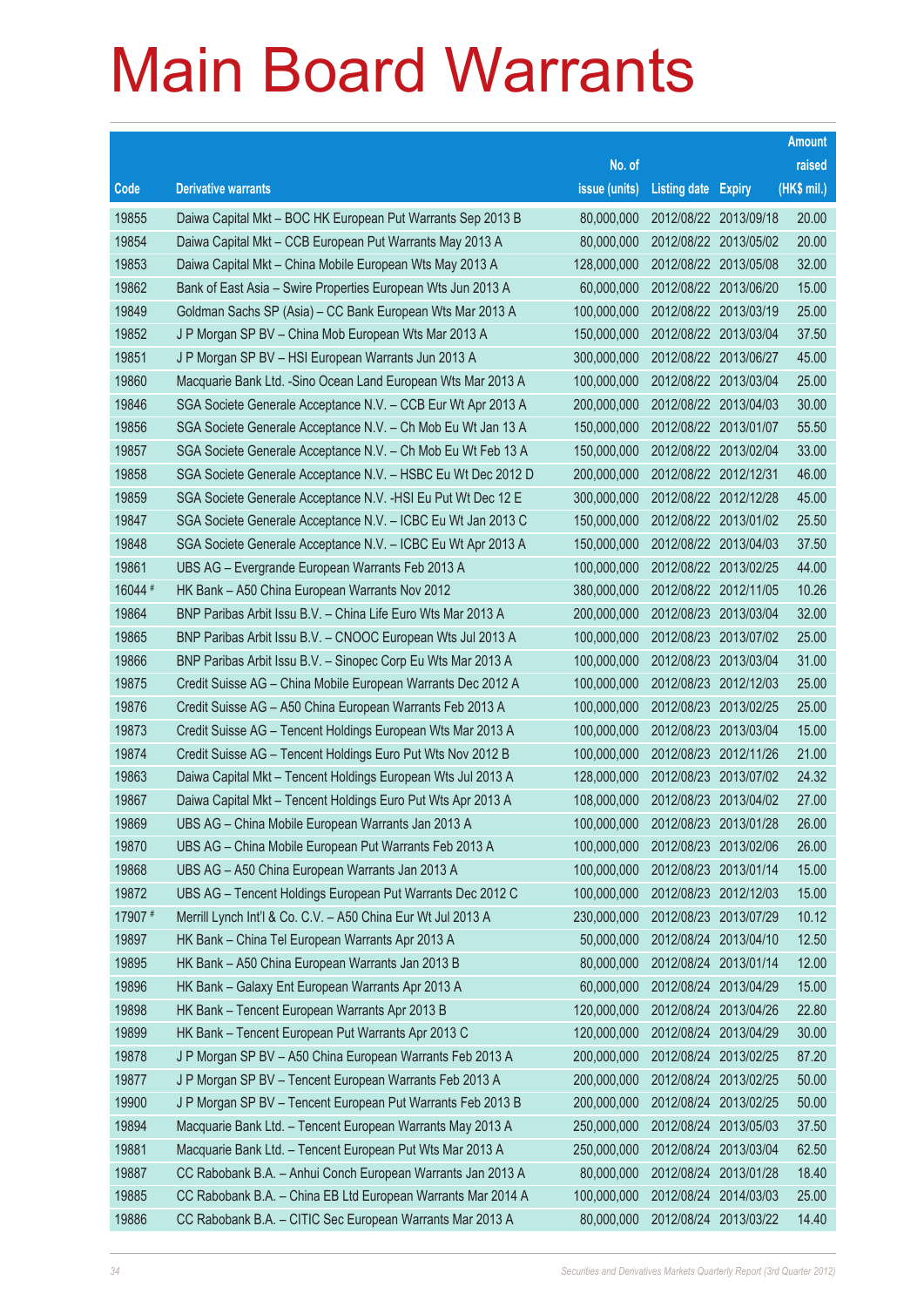|       |                                                               |               |                            |            | <b>Amount</b> |
|-------|---------------------------------------------------------------|---------------|----------------------------|------------|---------------|
|       |                                                               | No. of        |                            |            | raised        |
| Code  | <b>Derivative warrants</b>                                    | issue (units) | <b>Listing date Expiry</b> |            | (HK\$ mil.)   |
| 19888 | CC Rabobank B.A. - A50 China European Warrants Mar 2013 A     | 60,000,000    | 2012/08/24 2013/03/22      |            | 12.00         |
| 19884 | CC Rabobank B.A. - Galaxy Ent European Warrants Feb 2013 A    | 100,000,000   | 2012/08/24 2013/02/25      |            | 25.00         |
| 19883 | CC Rabobank B.A. - Sands China European Put Wts Mar 2013 A    | 80,000,000    | 2012/08/24 2013/03/04      |            | 20.00         |
| 19890 | SGA Societe Generale Acceptance N.V. - Ch Mob Eu Wt Dec 12 B  | 200,000,000   | 2012/08/24 2012/12/05      |            | 70.00         |
| 19891 | SGA Societe Generale Acceptance N.V. - Ch Mob Eu Wt Dec 12 C  | 200,000,000   | 2012/08/24 2012/12/10      |            | 42.00         |
| 19879 | SGA Societe Generale Acceptance N.V. - Ch Mob Eu Wt Jan 13 B  | 150,000,000   | 2012/08/24 2013/01/02      |            | 60.00         |
| 19892 | SGA Societe Generale Acceptance N.V. - Ch Mob Eu Wt Jan 13 C  | 200,000,000   | 2012/08/24 2013/01/02      |            | 98.00         |
| 19880 | SGA Societe Generale Acceptance N.V. - Tencent Eu Wt Sep 23 A | 300,000,000   | 2012/08/24 2013/09/09      |            | 75.00         |
| 19882 | UBS AG - AIA European Warrants Jun 2013 A                     | 100,000,000   | 2012/08/24 2013/06/24      |            | 25.00         |
| 19893 | UBS AG - China Mobile European Warrants Dec 2012 E            | 100,000,000   | 2012/08/24 2012/12/03      |            | 37.00         |
| 19889 | UBS AG - HSI European Put Warrants Dec 2013 A                 | 300,000,000   | 2012/08/24 2013/12/30      |            | 45.00         |
| 19918 | BNP Paribas Arbit Issu B.V. - Evergrande Euro Wts Apr 2013 A  | 100,000,000   | 2012/08/27 2013/04/03      |            | 40.00         |
| 19919 | BNP Paribas Arbit Issu B.V. - ZTE European Wts Oct 2013 A     | 100,000,000   | 2012/08/27 2013/10/03      |            | 25.00         |
| 19922 | Credit Suisse AG - China Mobile European Warrants Dec 2012 B  | 80,000,000    | 2012/08/27 2012/12/24      |            | 19.20         |
| 19921 | Credit Suisse AG - HSBC European Wts Dec 2012 D               | 80,000,000    | 2012/08/27 2012/12/24      |            | 18.40         |
| 19920 | Credit Suisse AG - Lenovo European Warrants Jan 2013 A        | 50,000,000    | 2012/08/27 2013/01/07      |            | 28.50         |
| 19923 | Credit Suisse AG - Tencent Holdings European Wts Apr 2013 A   | 100,000,000   | 2012/08/27 2013/04/29      |            | 17.00         |
| 19917 | Daiwa Capital Mkt - China Mobile European Put Wts Mar 2013 A  | 128,000,000   | 2012/08/27 2013/03/08      |            | 32.00         |
| 19924 | J P Morgan SP BV - Agricultural Bk Euro Warrants Dec 2012 A   | 200,000,000   | 2012/08/27 2012/12/14      |            | 30.00         |
| 19905 | Macquarie Bank Ltd. - China Mobile European Wts Mar 2013 B    | 180,000,000   | 2012/08/27 2013/03/04      |            | 49.50         |
| 19906 | Macquarie Bank Ltd. - China Mobile European Wts Mar 2013 C    | 180,000,000   | 2012/08/27 2013/03/04      |            | 45.00         |
| 19901 | Merrill Lynch Int'l & Co. C.V. - Ch Life Eur Put Wt Jun 13 B  | 40,000,000    | 2012/08/27 2013/06/24      |            | 10.00         |
| 19902 | Merrill Lynch Int'l & Co. C.V. - HKEx Euro Wts Nov 2013 B     | 80,000,000    | 2012/08/27 2013/11/26      |            | 12.00         |
| 19904 | Merrill Lynch Int'l & Co. C.V. - HSI European Wts Feb 2013 C  | 100,000,000   | 2012/08/27 2013/02/27      |            | 20.00         |
| 19903 | Merrill Lynch Int'l & Co. C.V. - HSI Euro Put Wts Feb 2013 B  | 100,000,000   | 2012/08/27 2013/02/27      |            | 19.60         |
| 19909 | Standard Chartered Bank-China Life European Wts May 2013 A    | 100,000,000   | 2012/08/27 2013/05/02      |            | 32.00         |
| 19912 | Standard Chartered Bank - China Mobile Euro Wts Dec 2012 A    | 100,000,000   | 2012/08/27 2012/12/03      |            | 21.80         |
| 19915 | Standard Chartered Bank - China Shenhua Euro Wts May 2013 A   | 50,000,000    | 2012/08/27 2013/05/06      |            | 12.50         |
| 19913 | Standard Chartered Bank - CTel European Warrants Aug 2013 A   | 100,000,000   | 2012/08/27                 | 2013/08/05 | 48.00         |
| 19914 | Standard Chartered Bank - HSBC European Warrants Mar 2013 A   | 100,000,000   | 2012/08/27 2013/03/18      |            | 25.00         |
| 19911 | Standard Chartered Bank - HSBC European Put Wts Apr 2013 A    | 100,000,000   | 2012/08/27                 | 2013/04/02 | 33.00         |
| 19916 | Standard Chartered Bank - HSI European Put Wts Mar 2013 A     | 200,000,000   | 2012/08/27 2013/03/27      |            | 50.00         |
| 19910 | Standard Chartered Bank - ICBC European Warrants May 2013 A   | 50,000,000    | 2012/08/27                 | 2013/05/24 | 27.50         |
| 19908 | Standard Chartered Bank - MTRC European Warrants Jul 2013 A   | 40,000,000    | 2012/08/27 2013/07/31      |            | 10.00         |
| 19907 | UBS AG - A50 China European Warrants Jul 2013 B               | 300,000,000   | 2012/08/27                 | 2013/07/08 | 45.00         |
| 19927 | J P Morgan SP BV - BYD European Warrants Mar 2013 A           | 80,000,000    | 2012/08/28 2013/03/01      |            | 12.00         |
| 19925 | J P Morgan SP BV - CITIC Pacific Euro Wts Jan 2014 A          | 80,000,000    | 2012/08/28 2014/01/03      |            | 12.00         |
| 19926 | J P Morgan SP BV - China Mob European Wts Mar 2013 B          | 200,000,000   | 2012/08/28 2013/03/01      |            | 50.00         |
| 19936 | J P Morgan SP BV - SPDR Gold Trust European Warrants Apr 13A  | 80,000,000    | 2012/08/28 2013/04/15      |            | 34.08         |
| 19931 | Macquarie Bank Ltd. - PetroChina European Wts Jan 2014 A      | 180,000,000   | 2012/08/28 2014/01/03      |            | 27.00         |
| 19929 | Standard Chartered Bank - CC Bank European Wts Apr 2013 A     | 100,000,000   | 2012/08/28 2013/04/19      |            | 47.00         |
| 19928 | Standard Chartered Bank - A50 China Euro Warrants Nov 2014 A  | 100,000,000   | 2012/08/28 2014/11/04      |            | 25.00         |
| 19930 | UBS AG - China Mobile European Put Warrants Feb 2013 B        | 100,000,000   | 2012/08/28 2013/02/28      |            | 25.00         |
| 19934 | UBS AG - CNOOC European Warrants Jun 2013 B                   | 200,000,000   | 2012/08/28 2013/06/17      |            | 50.00         |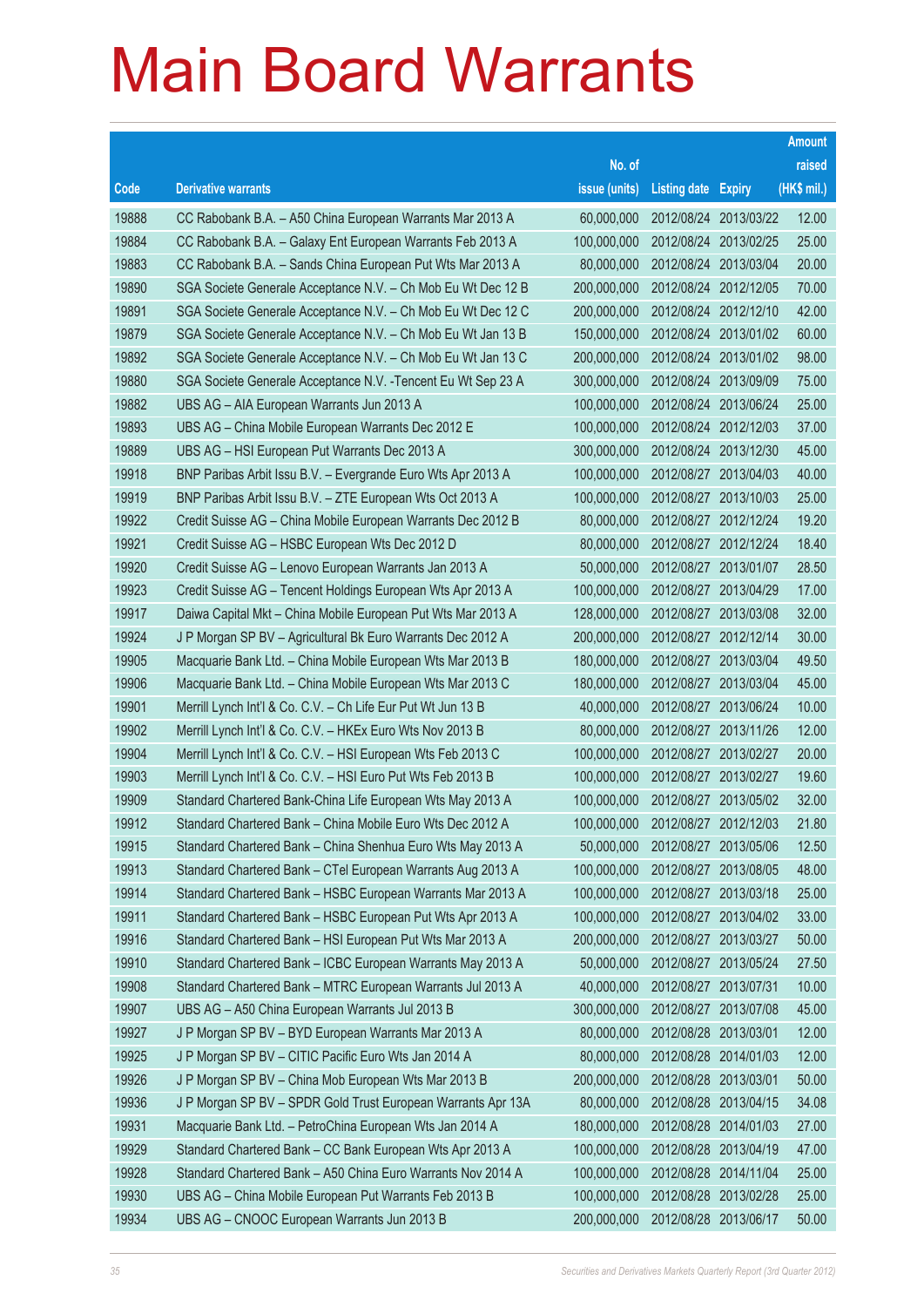|         |                                                              |               |                            |                       | <b>Amount</b> |
|---------|--------------------------------------------------------------|---------------|----------------------------|-----------------------|---------------|
|         |                                                              | No. of        |                            |                       | raised        |
| Code    | <b>Derivative warrants</b>                                   | issue (units) | <b>Listing date Expiry</b> |                       | (HK\$ mil.)   |
| 19932   | UBS AG - HSBC European Warrants Jan 2013 A                   | 200,000,000   |                            | 2012/08/28 2013/01/02 | 30.00         |
| 19933   | UBS AG - HSBC European Put Warrants Dec 2012 D               | 100,000,000   |                            | 2012/08/28 2012/12/19 | 16.00         |
| 19935   | UBS AG - Lenovo European Warrants Feb 2013 A                 | 100,000,000   | 2012/08/28 2013/02/28      |                       | 40.00         |
| 17672 # | Merrill Lynch Int'l & Co. C.V. - HSBC Euro Wts Nov 2012 A    | 70,000,000    |                            | 2012/08/28 2012/11/05 | 10.57         |
| 19947   | BOCI Asia Ltd. - A50 China European Warrants Apr 2013 A      | 100,000,000   |                            | 2012/08/29 2013/04/02 | 20.00         |
| 19946   | BOCI Asia Ltd. - HKEx European Warrants Dec 2013 A           | 100,000,000   |                            | 2012/08/29 2013/12/03 | 15.00         |
| 19949   | BNP Paribas Arbit Issu B.V. - CNBM European Wts Feb 2014 A   | 100,000,000   | 2012/08/29 2014/02/04      |                       | 15.00         |
| 19948   | BNP Paribas Arbit Issu B.V. - GCL-Poly Euro Wts Aug 2013 A   | 100,000,000   |                            | 2012/08/29 2013/08/02 | 25.00         |
| 19950   | BNP Paribas Arbit Issu B.V. - MGM China Euro Wts Jun 2013 A  | 77,000,000    |                            | 2012/08/29 2013/06/04 | 19.25         |
| 19951   | BNP Paribas Arbit Issu B.V. - Sands China Euro Wt Jul 2013 A | 100,000,000   |                            | 2012/08/29 2013/07/03 | 35.00         |
| 19963   | Credit Suisse AG - CNOOC European Warrants Apr 2013 A        | 80,000,000    | 2012/08/29                 | 2013/04/15            | 12.00         |
| 19953   | Goldman Sachs SP (Asia) - Galaxy Ent Euro Wts Mar 2013 A     | 100,000,000   |                            | 2012/08/29 2013/03/04 | 25.00         |
| 19952   | Goldman Sachs SP (Asia) - HSBC European Warrants Dec 2012 C  | 100,000,000   |                            | 2012/08/29 2012/12/19 | 21.70         |
| 19956   | Goldman Sachs SP (Asia) - New World Dev Euro Wts Jul 2013 A  | 80,000,000    |                            | 2012/08/29 2013/07/15 | 30.32         |
| 19955   | Goldman Sachs SP (Asia) - Ping An European Wts Feb 2013 A    | 100,000,000   | 2012/08/29                 | 2013/02/04            | 15.40         |
| 19954   | Goldman Sachs SP (Asia) - Tencent European Put Wt Mar 2013 B | 100,000,000   |                            | 2012/08/29 2013/03/04 | 25.00         |
| 19958   | J P Morgan Int'l Der. Ltd. - CC Bank European Wts Mar 2013 A | 200,000,000   | 2012/08/29 2013/03/01      |                       | 50.00         |
| 19959   | J P Morgan Int'l Der. Ltd. - CC Bank European Wts Mar 2013 B | 200,000,000   | 2012/08/29 2013/03/01      |                       | 53.60         |
| 19957   | J P Morgan SP BV - ICBC European Warrants Mar 2013 A         | 200,000,000   | 2012/08/29                 | 2013/03/01            | 50.00         |
| 19942   | Merrill Lynch Int'l & Co. C.V. - BOC HK Euro Wts Jul 2013 A  | 40,000,000    |                            | 2012/08/29 2013/07/29 | 10.20         |
| 19941   | Merrill Lynch Int'l & Co. C.V. - BOC HK Euro Wts Sep 2013 A  | 60,000,000    |                            | 2012/08/29 2013/09/02 | 11.82         |
| 19938   | Merrill Lynch Int'l & Co. C.V. - BOCL European Wt May 2013 A | 60,000,000    |                            | 2012/08/29 2013/05/27 | 12.12         |
| 19939   | Merrill Lynch Int'l & Co. C.V. - CM Bank Euro Wts Sep 2013 A | 70,000,000    |                            | 2012/08/29 2013/09/26 | 10.85         |
| 19937   | Merrill Lynch Int'l & Co. C.V. - CNOOC Euro Wts Dec 2012 A   | 70,000,000    | 2012/08/29 2012/12/21      |                       | 11.20         |
| 19940   | Merrill Lynch Int'l & Co. C.V. - ICBC Euro Wts Jan 2013 B    | 60,000,000    | 2012/08/29 2013/01/28      |                       | 11.52         |
| 19945   | Standard Chartered Bank - A50 China Euro Warrants Mar 2013 A | 100,000,000   | 2012/08/29 2013/03/26      |                       | 25.50         |
| 19944   | SGA Societe Generale Acceptance N.V. - CNOOC Eu Wt Apr 2013A | 300,000,000   |                            | 2012/08/29 2013/04/15 | 48.00         |
| 19943   | SGA Societe Generale Acceptance N.V.- A50 Ch Eu Wt Jan 2013A | 70,000,000    | 2012/08/29 2013/01/14      |                       | 10.50         |
| 19964   | UBS AG - China Life European Warrants Mar 2013 B             | 300,000,000   | 2012/08/29 2013/03/04      |                       | 54.00         |
| 19960   | UBS AG - China Tel European Warrants Feb 2013 A              | 100,000,000   |                            | 2012/08/29 2013/02/06 | 16.00         |
| 19961   | UBS AG - HSI European Warrants Nov 2012 G                    | 300,000,000   | 2012/08/29 2012/11/29      |                       | 45.00         |
| 19962   | UBS AG - Ping An European Warrants Jan 2013 A                | 100,000,000   | 2012/08/29 2013/01/14      |                       | 17.00         |
| 19978   | Credit Suisse AG - Cheung Kong European Warrants Dec 2013 A  | 80,000,000    | 2012/08/30 2013/12/23      |                       | 12.00         |
| 19981   | Credit Suisse AG - China Tel European Warrants Mar 2013 A    | 60,000,000    | 2012/08/30 2013/03/18      |                       | 15.00         |
| 19979   | Credit Suisse AG - ChiUnicom European Warrants Sep 2013 A    | 80,000,000    | 2012/08/30 2013/09/30      |                       | 16.00         |
| 19983   | Credit Suisse AG - HKEx European Warrants Dec 2012 C         | 100,000,000   | 2012/08/30 2012/12/24      |                       | 20.00         |
| 19984   | Credit Suisse AG - HKEx European Put Warrants Dec 2013 A     | 100,000,000   | 2012/08/30 2013/12/23      |                       | 15.00         |
| 19974   | Credit Suisse AG - HSBC European Wts Dec 2012 E              | 100,000,000   | 2012/08/30 2012/12/24      |                       | 15.00         |
| 19973   | Credit Suisse AG - HSBC European Wts Feb 2013 A              | 100,000,000   | 2012/08/30 2013/02/08      |                       | 22.00         |
| 19975   | Credit Suisse AG - HSBC European Put Warrants Dec 2012 F     | 100,000,000   | 2012/08/30 2012/12/24      |                       | 15.00         |
| 19970   | Credit Suisse AG - HSI European Warrants Jan 2013 C          | 300,000,000   | 2012/08/30 2013/01/30      |                       | 45.00         |
| 19971   | Credit Suisse AG - HSI European Warrants Jan 2013 D          | 300,000,000   | 2012/08/30 2013/01/30      |                       | 60.00         |
| 19972   | Credit Suisse AG - HSI European Warrants Feb 2013 B          | 300,000,000   | 2012/08/30 2013/02/27      |                       | 48.00         |
| 19969   | Credit Suisse AG - HSI European Put Warrants Jan 2013 B      | 300,000,000   | 2012/08/30 2013/01/30      |                       | 45.00         |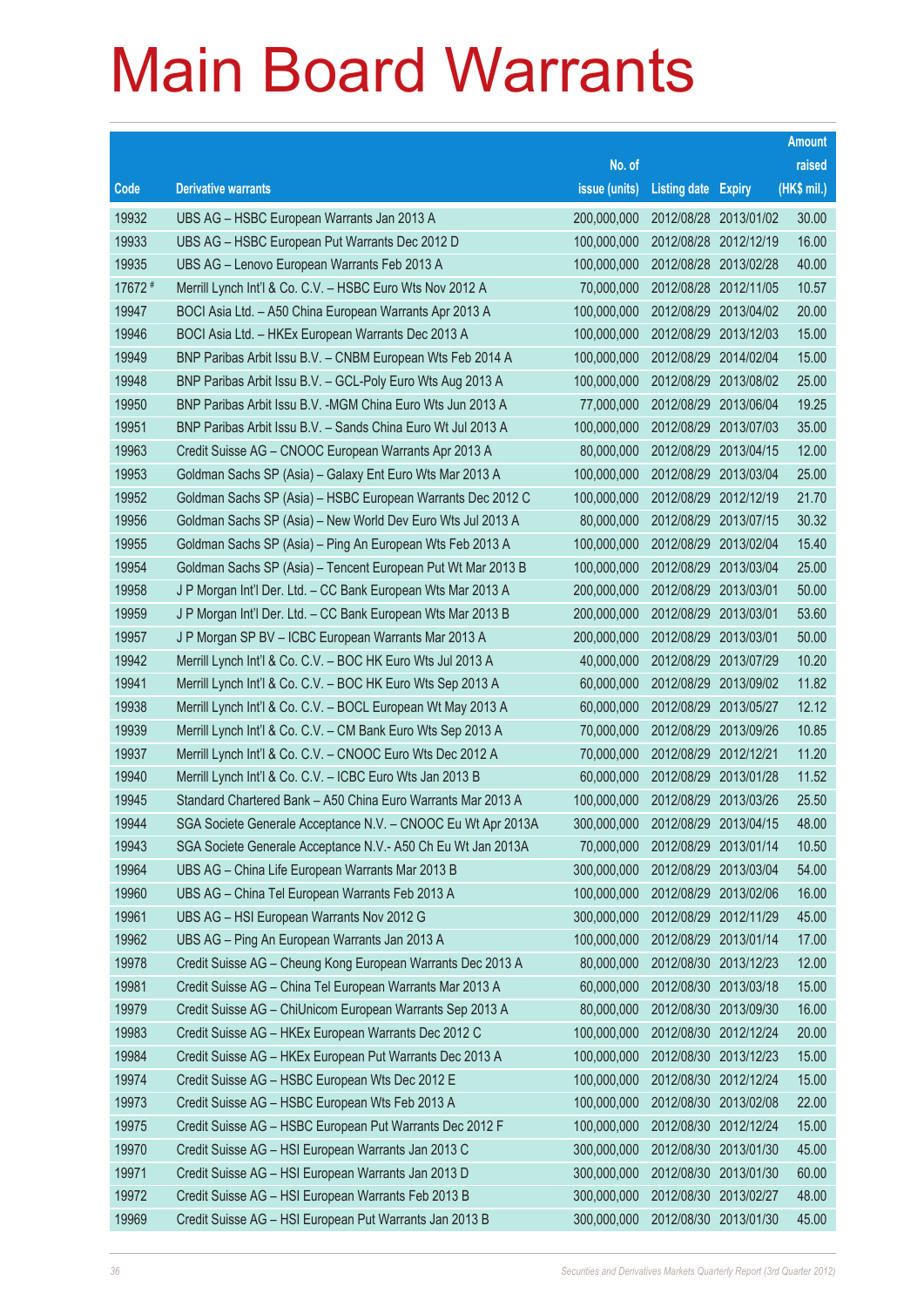|       |                                                               |               |                            |            | <b>Amount</b> |
|-------|---------------------------------------------------------------|---------------|----------------------------|------------|---------------|
|       |                                                               | No. of        |                            |            | raised        |
| Code  | <b>Derivative warrants</b>                                    | issue (units) | <b>Listing date Expiry</b> |            | (HK\$ mil.)   |
| 19965 | Credit Suisse AG - HSI European Put Warrants Feb 2013 A       | 300,000,000   | 2012/08/30 2013/02/27      |            | 45.00         |
| 19976 | Credit Suisse AG - Hutchison European Warrants Dec 2012 C     | 100,000,000   | 2012/08/30 2012/12/24      |            | 25.00         |
| 19977 | Credit Suisse AG - Hutchison European Warrants Mar 2013 B     | 100,000,000   | 2012/08/30 2013/03/28      |            | 15.00         |
| 19982 | Credit Suisse AG - Jiangxi Copper Euro Put Wts Jun 2013 A     | 60,000,000    | 2012/08/30 2013/06/25      |            | 15.00         |
| 19980 | Credit Suisse AG - KECL European Warrants Sep 2013 A          | 80,000,000    | 2012/08/30 2013/09/09      |            | 12.00         |
| 19986 | Credit Suisse AG - Tencent Holdings European Wts Jan 2013 B   | 100,000,000   | 2012/08/30 2013/01/21      |            | 20.00         |
| 19987 | Credit Suisse AG - Tencent Holdings European Wts Jan 2013 C   | 100,000,000   | 2012/08/30 2013/01/07      |            | 15.00         |
| 19985 | Credit Suisse AG - Tencent Holdings Euro Put Wts Mar 2013 B   | 100,000,000   | 2012/08/30 2013/03/11      |            | 15.00         |
| 19988 | Goldman Sachs SP (Asia) - Sands China Euro Wts Dec 2012 C     | 100,000,000   | 2012/08/30 2012/12/10      |            | 15.00         |
| 19989 | Macquarie Bank Ltd. - China Tel European Warrants Mar 2013 A  | 100,000,000   | 2012/08/30 2013/03/04      |            | 25.00         |
| 19990 | Macquarie Bank Ltd. - China Unicom European Wts Dec 2013 A    | 200,000,000   | 2012/08/30 2013/12/02      |            | 50.20         |
| 19968 | UBS AG - China Tel European Warrants Dec 2012 C               | 100,000,000   | 2012/08/30 2012/12/03      |            | 15.00         |
| 19967 | UBS AG - China Unicom European Warrants Feb 2014 A            | 100,000,000   | 2012/08/30 2014/02/24      |            | 17.00         |
| 19966 | UBS AG - HSI European Warrants Mar 2013 B                     | 300,000,000   | 2012/08/30 2013/03/27      |            | 75.00         |
| 20002 | Credit Suisse AG - Agricultural Bank European Wts Feb 2013 A  | 80,000,000    | 2012/08/31                 | 2013/02/06 | 12.00         |
| 20001 | Credit Suisse AG - BOCL European Warrants May 2013 A          | 80,000,000    | 2012/08/31 2013/05/31      |            | 12.00         |
| 19997 | Credit Suisse AG - CC Bank European Warrants Jan 2013 B       | 80,000,000    | 2012/08/31                 | 2013/01/31 | 12.00         |
| 19996 | Credit Suisse AG - CC Bank European Warrants Feb 2013 A       | 80,000,000    | 2012/08/31                 | 2013/02/28 | 28.00         |
| 20005 | Credit Suisse AG - CNBM European Warrants Mar 2013 A          | 50,000,000    | 2012/08/31                 | 2013/03/04 | 30.00         |
| 20003 | Credit Suisse AG - China Shenhua European Wts Mar 2013 A      | 70,000,000    | 2012/08/31 2013/03/28      |            | 10.50         |
| 19998 | Credit Suisse AG - ICBC European Warrants Jan 2013 A          | 80,000,000    | 2012/08/31                 | 2013/01/31 | 12.00         |
| 19999 | Credit Suisse AG - ICBC European Warrants Feb 2013 A          | 80,000,000    | 2012/08/31                 | 2013/02/06 | 20.00         |
| 20000 | Credit Suisse AG - ICBC European Put Warrants Dec 2012 C      | 80,000,000    | 2012/08/31                 | 2012/12/24 | 12.00         |
| 20004 | Credit Suisse AG - Yanzhou Coal European Warrants Sep 2013 A  | 70,000,000    | 2012/08/31 2013/09/16      |            | 10.50         |
| 19992 | Macquarie Bank Ltd. - Cheung Kong European Wts Mar 2013 A     | 150,000,000   | 2012/08/31                 | 2013/03/04 | 37.50         |
| 19993 | Macquarie Bank Ltd. - SHK Ppt European Warrants Feb 2013 A    | 150,000,000   | 2012/08/31                 | 2013/02/04 | 37.50         |
| 19994 | Macquarie Bank Ltd. - Wharf European Warrants May 2013 A      | 120,000,000   | 2012/08/31                 | 2013/05/03 | 30.00         |
| 20013 | Standard Chartered Bank - CNBM European Warrants Dec 2013 A   | 80,000,000    | 2012/08/31 2013/12/13      |            | 12.08         |
| 20012 | Standard Chartered Bank - China Unicom Euro Wts Feb 2014 A    | 70,000,000    | 2012/08/31                 | 2014/02/20 | 14.00         |
| 20011 | Standard Chartered Bank - KECL European Warrants Oct 2013 A   | 75,000,000    | 2012/08/31 2013/10/28      |            | 12.75         |
| 20009 | UBS AG - Sinopec Corp European Warrants Feb 2013 A            | 100,000,000   | 2012/08/31                 | 2013/02/04 | 27.00         |
| 20008 | UBS AG - Evergrande European Warrants Jan 2013 A              | 100,000,000   | 2012/08/31                 | 2013/01/31 | 27.00         |
| 19991 | UBS AG - A50 China European Warrants Feb 2013 A               | 100,000,000   | 2012/08/31                 | 2013/02/18 | 32.00         |
| 20006 | UBS AG - HSI European Warrants Sep 2013 B                     | 300,000,000   | 2012/08/31                 | 2013/09/27 | 75.00         |
| 20007 | UBS AG - HSI European Put Warrants Jan 2013 C                 | 300,000,000   | 2012/08/31                 | 2013/01/30 | 60.00         |
| 20010 | UBS AG - HSI European Put Warrants Feb 2013 B                 | 300,000,000   | 2012/08/31                 | 2013/02/27 | 45.00         |
| 19995 | UBS AG - Hutchison European Warrants Mar 2013 A               | 100,000,000   | 2012/08/31                 | 2013/03/08 | 25.00         |
| 20015 | HK Bank - HSI European Warrants Jan 2013 B                    | 250,000,000   | 2012/09/03 2013/01/30      |            | 37.50         |
| 20016 | HK Bank - KECL European Warrants Aug 2013 A                   | 80,000,000    | 2012/09/03 2013/08/23      |            | 12.00         |
| 20017 | Macquarie Bank Ltd. - A50 China European Warrants Mar 2013 B  | 100,000,000   | 2012/09/03 2013/03/04      |            | 15.00         |
| 20014 | SGA Societe Generale Acceptance N.V. - Ping An Eu Wt Mar 13 A | 150,000,000   | 2012/09/03 2013/03/04      |            | 42.00         |
| 20022 | Credit Suisse AG - China Mobile European Warrants Feb 2013 B  | 80,000,000    | 2012/09/04 2013/02/25      |            | 24.00         |
| 20021 | Credit Suisse AG - Sinopec Corp European Warrants Dec 2012 B  | 70,000,000    | 2012/09/04 2012/12/28      |            | 10.50         |
| 20020 | Credit Suisse AG - HSI European Put Warrants Feb 2013 C       | 300,000,000   | 2012/09/04 2013/02/27      |            | 45.00         |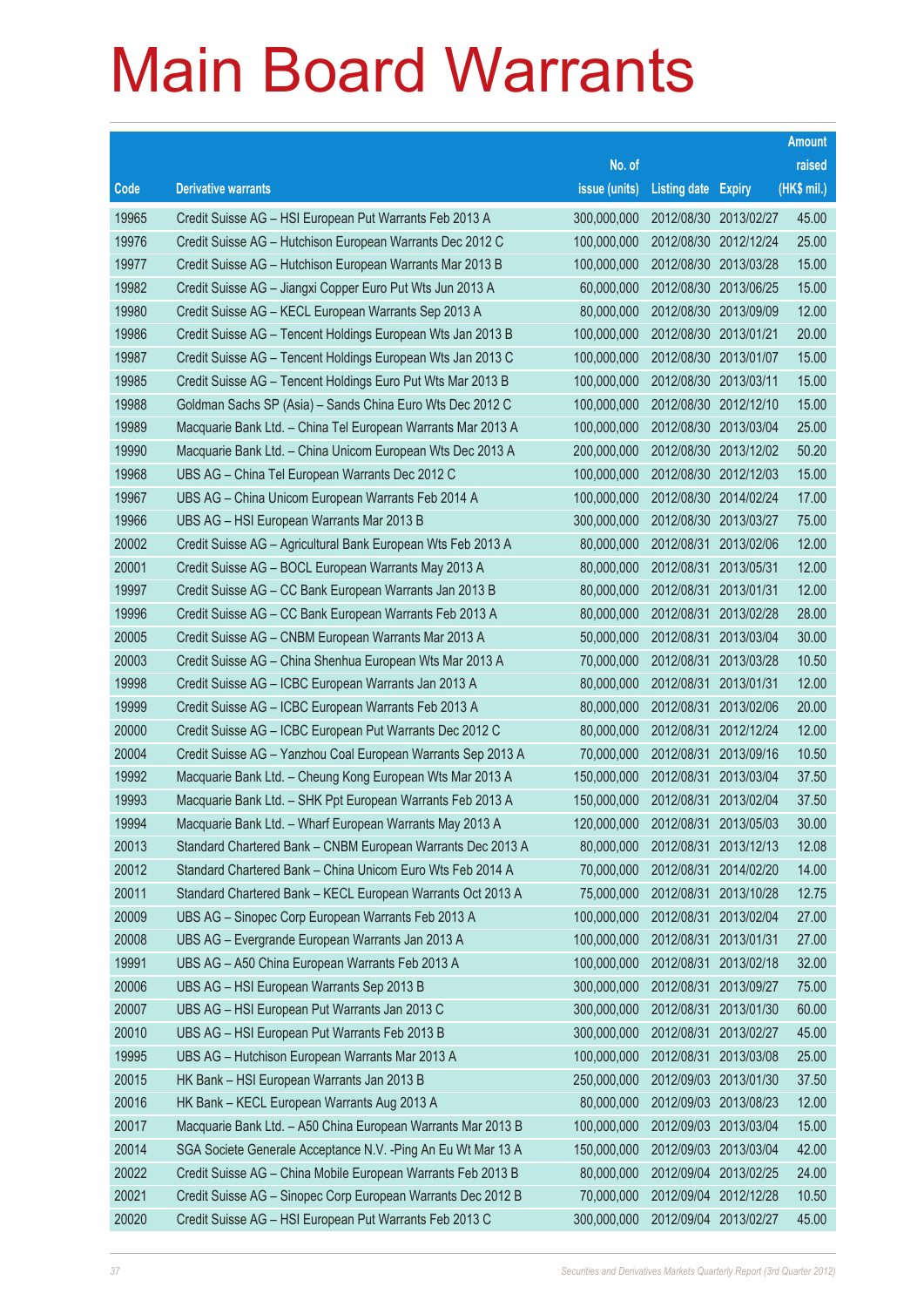|       |                                                              |               |                            |            | <b>Amount</b> |
|-------|--------------------------------------------------------------|---------------|----------------------------|------------|---------------|
|       |                                                              | No. of        |                            |            | raised        |
| Code  | <b>Derivative warrants</b>                                   | issue (units) | <b>Listing date Expiry</b> |            | (HK\$ mil.)   |
| 20024 | Credit Suisse AG - Tencent Holdings Euro Put Wts Dec 2012 E  | 80,000,000    | 2012/09/04 2012/12/04      |            | 12.00         |
| 20023 | Credit Suisse AG - Tencent Holdings Euro Put Wts Feb 2013 B  | 80,000,000    | 2012/09/04 2013/02/25      |            | 18.40         |
| 20029 | Citigroup Global Mkt H Inc. - A50 China Euro Wts Feb 2013 A  | 100,000,000   | 2012/09/04                 | 2013/02/25 | 25.00         |
| 20030 | Citigroup Global Mkt H Inc. - A50 China Euro Wts Apr 2013 A  | 100,000,000   | 2012/09/04 2013/04/02      |            | 15.00         |
| 20028 | Citigroup Global Mkt H Inc. - A50 China Eu Put Wt Jul 2014 A | 100,000,000   | 2012/09/04 2014/07/02      |            | 22.00         |
| 20034 | Citigroup Global Mkt H Inc. - HSI European Wts Dec 2012 E    | 200,000,000   | 2012/09/04 2012/12/28      |            | 30.00         |
| 20033 | Citigroup Global Mkt H Inc. - HSI European Wts Jan 2013 B    | 200,000,000   | 2012/09/04                 | 2013/01/30 | 30.00         |
| 20032 | Citigroup Global Mkt H Inc. - HSI European Put Wt Dec 2012 D | 200,000,000   | 2012/09/04 2012/12/28      |            | 30.00         |
| 20031 | Citigroup Global Mkt H Inc. - HSI European Put Wt Jan 2013 A | 200,000,000   | 2012/09/04 2013/01/30      |            | 30.00         |
| 20026 | Macquarie Bank Ltd. - Hutchison European Warrants Jan 2013 A | 150,000,000   | 2012/09/04 2013/01/03      |            | 22.50         |
| 20018 | SGA Societe Generale Acceptance N.V. - CCB Eur Wt Feb 2013 B | 200,000,000   | 2012/09/04                 | 2013/02/18 | 48.00         |
| 20019 | SGA Societe Generale Acceptance N.V. - HWL Eur Wt Mar 2013 A | 150,000,000   | 2012/09/04 2013/03/04      |            | 57.00         |
| 20027 | UBS AG – CC Bank European Warrants Dec 2012 D                | 100,000,000   | 2012/09/04 2012/12/18      |            | 21.00         |
| 20025 | UBS AG – China Mobile European Warrants Feb 2013 C           | 100,000,000   | 2012/09/04 2013/02/18      |            | 30.00         |
| 20048 | Citigroup Global Mkt H Inc. - China Life Eu Put Wt May 2013A | 100,000,000   | 2012/09/05 2013/05/27      |            | 25.00         |
| 20047 | Citigroup Global Mkt H Inc. - China Mobile Eur Wt Dec 2012 A | 100,000,000   | 2012/09/05 2012/12/05      |            | 15.00         |
| 20049 | Citigroup Global Mkt H Inc. - China Mobile Eur Wt Feb 2013 A | 100,000,000   | 2012/09/05 2013/02/25      |            | 18.00         |
| 20055 | Bank of East Asia – Belle European Warrants Dec 2013 A       | 100,000,000   | 2012/09/05 2013/12/24      |            | 25.00         |
| 20054 | Bank of East Asia - Galaxy Ent European Warrants Aug 2013 A  | 50,000,000    | 2012/09/05 2013/08/06      |            | 12.50         |
| 20067 | Goldman Sachs SP (Asia) – AAC Acoustic Euro Wts Jun 2013 A   | 50,000,000    | 2012/09/05 2013/06/24      |            | 25.10         |
| 20039 | Goldman Sachs SP (Asia) – Belle Int'l Euro Wts Sep 2013 A    | 50,000,000    | 2012/09/05 2013/09/30      |            | 12.50         |
| 20038 | Goldman Sachs SP (Asia) - China Tel European Wts Mar 2013 A  | 50,000,000    | 2012/09/05 2013/03/25      |            | 13.05         |
| 20068 | Goldman Sachs SP (Asia) - A50 China European Wts Mar 2013 A  | 80,000,000    | 2012/09/05 2013/03/11      |            | 21.68         |
| 20069 | Goldman Sachs SP (Asia) - A50 China Euro Put Wts Mar 2013 B  | 80,000,000    | 2012/09/05 2013/03/18      |            | 35.92         |
| 20037 | Goldman Sachs SP (Asia) – HSI European Warrants Feb 2013 A   | 150,000,000   | 2012/09/05 2013/02/27      |            | 25.20         |
| 20035 | Goldman Sachs SP (Asia) - HSI European Put Wts Dec 2012 E    | 150,000,000   | 2012/09/05 2012/12/28      |            | 23.85         |
| 20036 | Goldman Sachs SP (Asia) - HSI European Put Wts Dec 2012 F    | 150,000,000   | 2012/09/05 2012/12/28      |            | 25.20         |
| 20057 | J P Morgan SP BV - Hutchison European Warrants Mar 2013 B    | 150,000,000   | 2012/09/05 2013/03/05      |            | 64.80         |
| 20046 | Macquarie Bank Ltd. - AIA European Warrants May 2013 A       | 150,000,000   | 2012/09/05 2013/05/03      |            | 37.50         |
| 20061 | Macquarie Bank Ltd. - CITIC Sec European Warrants Jan 2014 A | 150,000,000   | 2012/09/05 2014/01/03      |            | 37.50         |
| 20060 | Macquarie Bank Ltd. - China Life European Wts Apr 2013 A     | 180,000,000   | 2012/09/05 2013/04/03      |            | 27.00         |
| 20045 | Macquarie Bank Ltd. - Evergrande European Wts May 2015 A     | 180,000,000   | 2012/09/05 2015/05/21      |            | 27.00         |
| 20059 | Macquarie Bank Ltd. - Ping An European Warrants Jan 2013 B   | 180,000,000   | 2012/09/05 2013/01/03      |            | 27.00         |
| 20050 | Merrill Lynch Int'l & Co. C.V. - HSI European Wts Aug 2013 A | 100,000,000   | 2012/09/05 2013/08/29      |            | 16.00         |
| 20051 | Merrill Lynch Int'l & Co. C.V. - HSI Euro Put Wts Dec 2012 F | 100,000,000   | 2012/09/05 2012/12/28      |            | 16.40         |
| 20052 | Merrill Lynch Int'l & Co. C.V. - HSI Euro Put Wts Feb 2013 D | 100,000,000   | 2012/09/05 2013/02/27      |            | 15.70         |
| 20053 | Merrill Lynch Int'l & Co. C.V. - Ping An Euro Wts Jan 2013 A | 80,000,000    | 2012/09/05 2013/01/14      |            | 12.40         |
| 20062 | CC Rabobank B.A. - CITIC Bank European Warrants Feb 2013 A   | 70,000,000    | 2012/09/05 2013/02/04      |            | 11.20         |
| 20064 | CC Rabobank B.A. - Minsheng Bank European Wts Mar 2013 A     | 80,000,000    | 2012/09/05 2013/03/11      |            | 24.00         |
| 20066 | CC Rabobank B.A. - Evergrande European Warrants Jun 2013 A   | 100,000,000   | 2012/09/05 2013/06/28      |            | 45.00         |
| 20063 | CC Rabobank B.A. - Tencent Holdings European Wts Apr 2013 A  | 200,000,000   | 2012/09/05 2013/04/22      |            | 30.00         |
| 20065 | CC Rabobank B.A. - Tencent Holdings Euro Put Wt Feb 2013 A   | 150,000,000   | 2012/09/05 2013/02/25      |            | 37.50         |
| 20044 | Standard Chartered Bank - Ping An European Wts Dec 2012 A    | 75,000,000    | 2012/09/05 2012/12/18      |            | 15.00         |
| 20041 | SGA Societe Generale Acceptance N.V. - CCoal Eur Wt Mar2013A | 50,000,000    | 2012/09/05 2013/03/06      |            | 22.00         |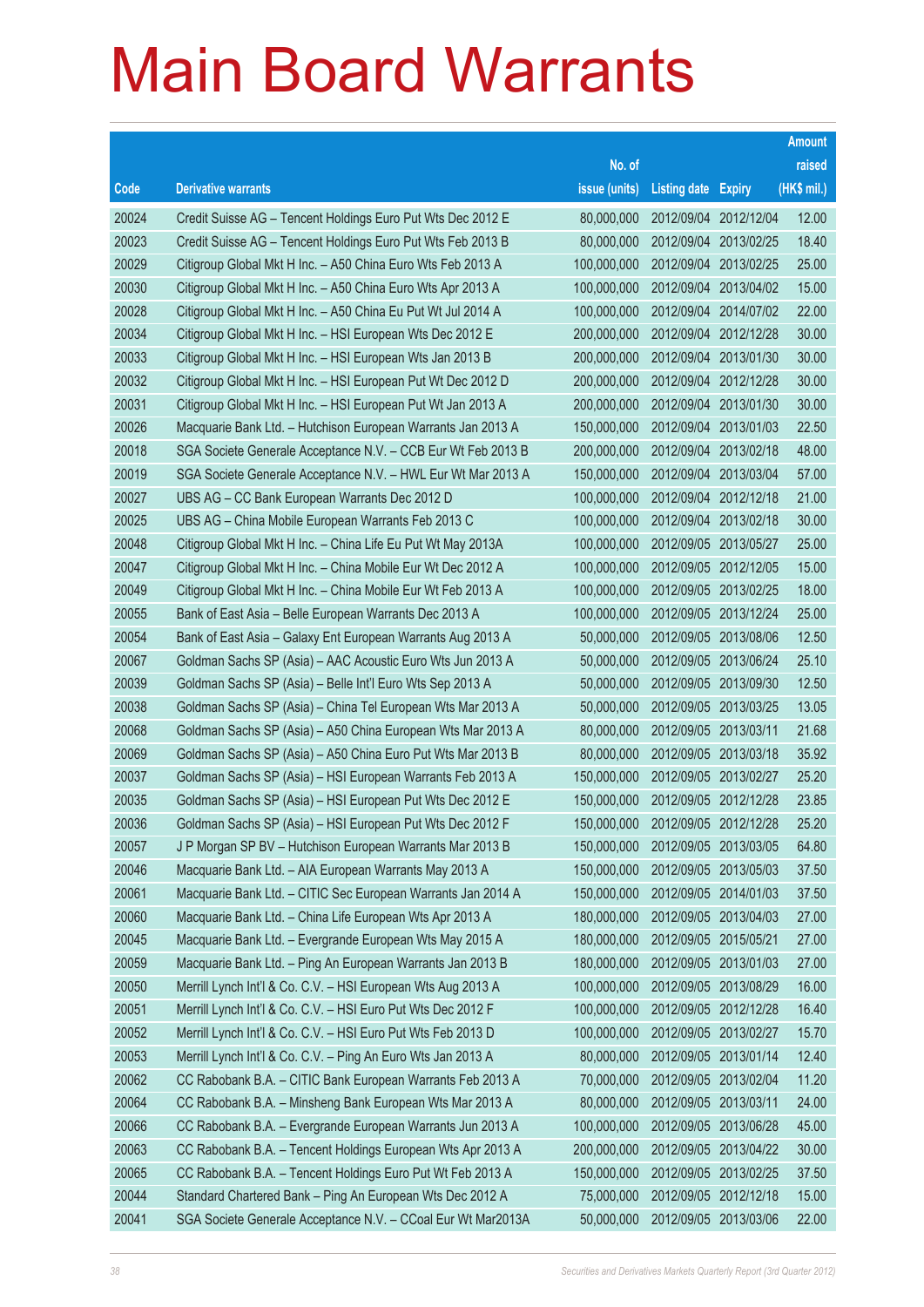|       |                                                              |               |                            |            | <b>Amount</b> |
|-------|--------------------------------------------------------------|---------------|----------------------------|------------|---------------|
|       |                                                              | No. of        |                            |            | raised        |
| Code  | <b>Derivative warrants</b>                                   | issue (units) | <b>Listing date Expiry</b> |            | (HK\$ mil.)   |
| 20058 | SGA Societe Generale Acceptance N.V.-CK(H) Eu Put Wt Mar13B  | 120,000,000   | 2012/09/05 2013/03/06      |            | 32.40         |
| 20040 | SGA Societe Generale Acceptance N.V.- A50 Ch Eu Wt Feb 2013B | 50,000,000    | 2012/09/05 2013/02/18      |            | 12.50         |
| 20042 | SGA Societe Generale Acceptance N.V. - PICC P&C Eu Wt Mar13A | 50,000,000    | 2012/09/05 2013/03/06      |            | 25.00         |
| 20043 | SGA Societe Generale Acceptance NV-Yanzhou Coal Eu Wt Jan13A | 50,000,000    | 2012/09/05 2013/01/21      |            | 25.00         |
| 20056 | UBS AG - HKEx European Warrants Jan 2013 A                   | 100,000,000   | 2012/09/05 2013/01/14      |            | 18.00         |
| 20085 | Citigroup Global Mkt H Inc. - HSBC European Wts Feb 2013 A   | 100,000,000   | 2012/09/06 2013/02/06      |            | 18.00         |
| 20082 | Citigroup Global Mkt H Inc. - Hutchison Euro Wts Mar 2013 A  | 100,000,000   | 2012/09/06 2013/03/11      |            | 25.00         |
| 20084 | Citigroup Global Mkt H Inc. - Ping An Euro Wts Dec 2012 B    | 100,000,000   | 2012/09/06 2012/12/17      |            | 16.00         |
| 20083 | Citigroup Global Mkt H Inc. - Ping An Euro Wts Mar 2013 A    | 100,000,000   | 2012/09/06 2013/03/11      |            | 25.00         |
| 20081 | Citigroup Global Mkt H Inc. - SHK Ppt Euro Wts Dec 2012 A    | 100,000,000   | 2012/09/06 2012/12/24      |            | 15.00         |
| 20070 | J P Morgan SP BV - China Life European Warrants Apr 2013 A   | 300,000,000   | 2012/09/06 2013/04/03      |            | 45.00         |
| 20079 | J P Morgan SP BV - China Mob European Wts Jan 2013 B         | 200,000,000   | 2012/09/06 2013/01/03      |            | 40.00         |
| 20077 | J P Morgan SP BV - HSI European Put Warrants Apr 2013 A      | 300,000,000   | 2012/09/06 2013/04/29      |            | 75.00         |
| 20074 | Macquarie Bank Ltd.-Agricultural Bk Euro Warrants Feb 2013 A | 120,000,000   | 2012/09/06 2013/02/06      |            | 18.00         |
| 20073 | Macquarie Bank Ltd. - Brilliance Chi Euro Warrants Apr 2014A | 150,000,000   | 2012/09/06 2014/04/02      |            | 37.50         |
| 20075 | Standard Chartered Bank - HSI European Warrants Jan 2013 B   | 200,000,000   | 2012/09/06 2013/01/30      |            | 35.60         |
| 20076 | Standard Chartered Bank - HSI European Warrants Mar 2013 B   | 200,000,000   | 2012/09/06 2013/03/27      |            | 51.40         |
| 20071 | SGA Societe Generale Acceptance N.V. - CCB Eur Wt Jan 2013 C | 150,000,000   | 2012/09/06 2013/01/28      |            | 54.00         |
| 20072 | SGA Societe Generale Acceptance NV-Minsheng Bk Eu Wt Mar 13A | 50,000,000    | 2012/09/06 2013/03/06      |            | 12.50         |
| 20080 | UBS AG - BYD European Warrants Mar 2013 A                    | 100,000,000   | 2012/09/06 2013/03/22      |            | 25.00         |
| 20078 | UBS AG - ICBC European Warrants Feb 2013 B                   | 100,000,000   | 2012/09/06 2013/02/06      |            | 17.00         |
| 20112 | BNP Paribas Arbit Issu B.V. - Agricultural Bank Eu Wt Sep13A | 100,000,000   | 2012/09/07 2013/09/03      |            | 25.00         |
| 20108 | BNP Paribas Arbit Issu B.V. - China Life Eu Put Wts Dec 13 A | 100,000,000   | 2012/09/07                 | 2013/12/03 | 25.00         |
| 20111 | BNP Paribas Arbit Issu B.V. - Minsheng Bk Euro Wt Apr 2013 A | 44,000,000    | 2012/09/07 2013/04/03      |            | 14.52         |
| 20110 | BNP Paribas Arbit Issu B.V. - CPIC European Wts Aug 2013 A   | 100,000,000   | 2012/09/07 2013/08/02      |            | 26.00         |
| 20109 | BNP Paribas Arbit Issu B.V. - HSBC European Wts May 2013 B   | 200,000,000   | 2012/09/07 2013/05/03      |            | 52.00         |
| 20107 | J P Morgan SP BV - China Unicom European Warrants Oct 2013 A | 200,000,000   | 2012/09/07 2013/10/02      |            | 30.60         |
| 20116 | Macquarie Bank Ltd. - China Coal European Wts Jul 2013 A     | 100,000,000   | 2012/09/07 2013/07/03      |            | 25.00         |
| 20096 | Macquarie Bank Ltd. - Chow Sang Sang European Wts May 2013 A | 150,000,000   | 2012/09/07 2013/05/03      |            | 37.50         |
| 20113 | Macquarie Bank Ltd. - Chow Tai Fook European Wts Sep 2014 A  | 150,000,000   | 2012/09/07 2014/09/02      |            | 22.50         |
| 20115 | Macquarie Bank Ltd. - Yurun Food European Wts Jul 2013 A     | 100,000,000   | 2012/09/07 2013/07/03      |            | 25.00         |
| 20091 | Merrill Lynch Int'l & Co. C.V. - AIA Euro Wts Jun 2013 A     | 60,000,000    | 2012/09/07 2013/06/17      |            | 10.68         |
| 20088 | Merrill Lynch Int'l & Co. C.V. - Ch Life Eur Put Wt Mar 13 A | 80,000,000    | 2012/09/07 2013/03/11      |            | 12.24         |
| 20090 | Merrill Lynch Int'l & Co. C.V. - Ch Shenhua Eu Wt Mar 2013 A | 40,000,000    | 2012/09/07 2013/03/05      |            | 10.20         |
| 20086 | Merrill Lynch Int'l & Co. C.V. - HSBC Euro Put Wt Dec 2012 E | 60,000,000    | 2012/09/07 2012/12/28      |            | 11.76         |
| 20089 | Merrill Lynch Int'l & Co. C.V. - JX Copper Euro Wts Mar 13 A | 80,000,000    | 2012/09/07 2013/03/25      |            | 12.16         |
| 20087 | Merrill Lynch Int'l & Co. C.V. - SHK Ppt Euro Wts Mar 2013 A | 40,000,000    | 2012/09/07 2013/03/11      |            | 16.20         |
| 20097 | CC Rabobank B.A. - China Mer Hold European Warrants Mar 13 A | 70,000,000    | 2012/09/07 2013/03/11      |            | 17.50         |
| 20100 | CC Rabobank B.A. - China Railway European Wts Mar 2013 A     | 60,000,000    | 2012/09/07 2013/03/18      |            | 15.00         |
| 20099 | CC Rabobank B.A. - Dongfeng Motor European Wts Nov 2013 A    | 100,000,000   | 2012/09/07 2013/11/25      |            | 15.00         |
| 20101 | CC Rabobank B.A. - SHK Ppt European Warrants Apr 2013 A      | 100,000,000   | 2012/09/07 2013/04/22      |            | 30.00         |
| 20098 | CC Rabobank B.A. - Xinyi Glass European Warrants Mar 2013 A  | 50,000,000    | 2012/09/07 2013/03/25      |            | 19.00         |
| 20102 | Standard Chartered Bank - Anhui Conch Euro Wts May 2013 A    | 50,000,000    | 2012/09/07 2013/05/28      |            | 12.50         |
| 20104 | Standard Chartered Bank - Belle Int'l European Wts May 2014A | 80,000,000    | 2012/09/07 2014/05/30      |            | 20.00         |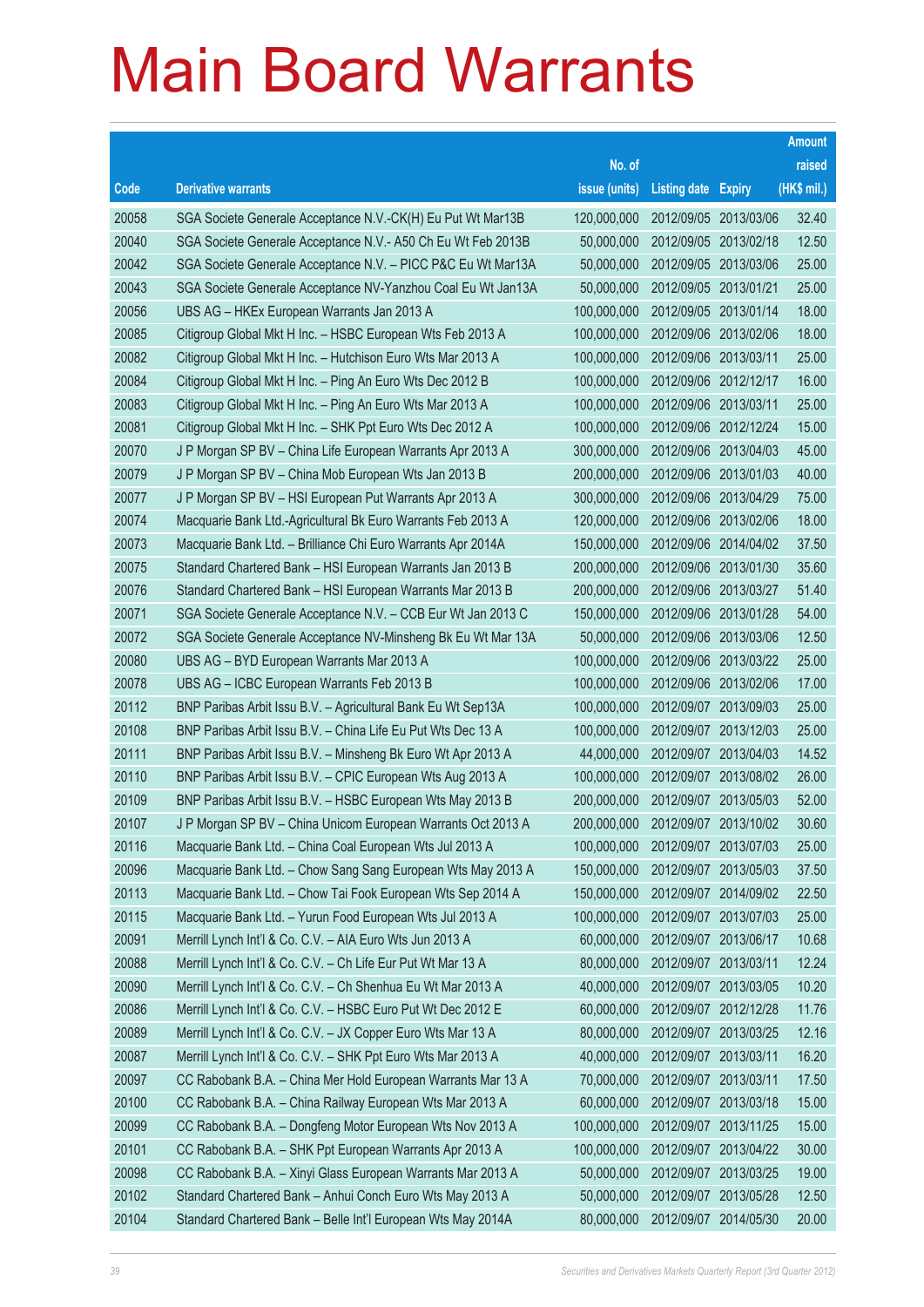|       |                                                               |               |                            |            | <b>Amount</b> |
|-------|---------------------------------------------------------------|---------------|----------------------------|------------|---------------|
|       |                                                               | No. of        |                            |            | raised        |
| Code  | <b>Derivative warrants</b>                                    | issue (units) | <b>Listing date Expiry</b> |            | (HK\$ mil.)   |
| 20105 | Standard Chartered Bank - CITIC Sec European Wts Jun 2013 A   | 80,000,000    | 2012/09/07 2013/06/28      |            | 20.00         |
| 20103 | Standard Chartered Bank - Cathay Pac Air Euro Wts Oct 2013 A  | 80,000,000    | 2012/09/07 2013/10/28      |            | 13.20         |
| 20092 | SGA Societe Generale Acceptance N.V. - AGBK Eu Wt Mar 2013 A  | 150,000,000   | 2012/09/07 2013/03/27      |            | 37.50         |
| 20093 | SGA Societe Generale Acceptance N.V. - CNBM Eu Wt Mar 2013 A  | 30,000,000    | 2012/09/07 2013/03/11      |            | 15.90         |
| 20094 | SGA Societe Generale Acceptance N.V. - HLand Eu Put Wt Mar13A | 50,000,000    | 2012/09/07 2013/03/11      |            | 12.50         |
| 20095 | SGA Societe Generale Acceptance N.V. - NWD Eu Put Wts Apr13A  | 30,000,000    | 2012/09/07 2013/04/15      |            | 18.60         |
| 20106 | UBS AG - HSI European Warrants Dec 2012 J                     | 300,000,000   | 2012/09/07 2012/12/28      |            | 64.50         |
| 20128 | Credit Suisse AG - Ping An European Warrants Dec 2012 E       | 60,000,000    | 2012/09/10 2012/12/10      |            | 21.60         |
| 20129 | Credit Suisse AG - Ping An European Put Warrants Feb 2013 A   | 60,000,000    | 2012/09/10 2013/02/25      |            | 18.00         |
| 20131 | Citigroup Global Mkt H Inc. - CC Bank European Wt Mar 2013 A  | 100,000,000   | 2012/09/10 2013/03/11      |            | 25.00         |
| 20130 | Citigroup Global Mkt H Inc. - Ch Overseas Eu Put Wt Jun 13 A  | 100,000,000   | 2012/09/10 2013/06/17      |            | 15.00         |
| 20132 | Citigroup Global Mkt H Inc. - Sinopec Corp Eu Wts Jan 2013 A  | 100,000,000   | 2012/09/10 2013/01/07      |            | 15.00         |
| 20134 | Citigroup Global Mkt H Inc.-Tencent European Wts Feb 2013 A   | 100,000,000   | 2012/09/10 2013/02/18      |            | 18.00         |
| 20133 | Citigroup Global Mkt H Inc. - Tencent Euro Put Wt Mar 2013 A  | 100,000,000   | 2012/09/10 2013/03/11      |            | 25.00         |
| 20122 | HK Bank - China Mobile European Warrants Mar 2013 D           | 150,000,000   | 2012/09/10 2013/03/28      |            | 37.50         |
| 20117 | HK Bank - SHK Ppt European Warrants Mar 2013 A                | 100,000,000   | 2012/09/10 2013/03/28      |            | 25.00         |
| 20119 | J P Morgan SP BV - Minsheng Bank European Wts Mar 2013 A      | 100,000,000   | 2012/09/10 2013/03/11      |            | 25.00         |
| 20118 | J P Morgan SP BV - Wharf European Warrants Apr 2013 A         | 150,000,000   | 2012/09/10 2013/04/29      |            | 37.50         |
| 20124 | Macquarie Bank Ltd. - China Agri European Wts Oct 2013 A      | 100,000,000   | 2012/09/10 2013/10/03      |            | 25.00         |
| 20126 | Macquarie Bank Ltd. - China Shenhua European Wts Nov 2013 A   | 150,000,000   | 2012/09/10 2013/11/04      |            | 37.50         |
| 20121 | Standard Chartered Bank - Link REIT European Wts Jun 2014 A   | 80,000,000    | 2012/09/10 2014/06/03      |            | 20.00         |
| 20120 | Standard Chartered Bank - Link REIT European Wts Nov 2014 A   | 80,000,000    | 2012/09/10 2014/11/04      |            | 28.80         |
| 20123 | SGA Societe Generale Acceptance N.V. - Ping An Eu Wt Mar 13 B | 150,000,000   | 2012/09/10 2013/03/11      |            | 58.50         |
| 20127 | UBS AG - AIA European Warrants Dec 2012 B                     | 100,000,000   | 2012/09/10 2012/12/24      |            | 20.50         |
| 20125 | UBS AG - AIA European Warrants Feb 2013 B                     | 100,000,000   | 2012/09/10 2013/02/25      |            | 15.00         |
| 20150 | BOCI Asia Ltd. - Tencent Holdings European Put Wts Mar 2013 A | 100,000,000   | 2012/09/11 2013/03/18      |            | 16.00         |
| 20158 | Credit Suisse AG - AIA European Warrants Feb 2013 A           | 70,000,000    | 2012/09/11                 | 2013/02/25 | 10.50         |
| 20157 | Credit Suisse AG - A50 China European Warrants Mar 2013 A     | 70,000,000    | 2012/09/11 2013/03/11      |            | 17.50         |
| 20140 | Goldman Sachs SP (Asia) - HSBC European Put Wts Dec 2012 D    | 80,000,000    | 2012/09/11                 | 2012/12/24 | 13.52         |
| 20137 | Goldman Sachs Sp (Asia) - ICBC European Warrants Jan 2013 B   | 50,000,000    | 2012/09/11                 | 2013/01/11 | 10.35         |
| 20138 | Goldman Sachs Sp (Asia) - ICBC European Warrants Feb 2013 A   | 68,000,000    | 2012/09/11                 | 2013/02/25 | 10.20         |
| 20139 | Goldman Sachs SP (Asia) - Poly HK Inv Euro Wts Jun 2013 A     | 60,000,000    | 2012/09/11                 | 2013/06/24 | 26.82         |
| 20141 | HK Bank - Cheung Kong European Warrants Mar 2013 A            | 50,000,000    | 2012/09/11                 | 2013/03/15 | 12.50         |
| 20156 | J P Morgan SP BV - Link Reit European Warrants Sep 2013 A     | 150,000,000   | 2012/09/11                 | 2013/09/30 | 37.50         |
| 20147 | Macquarie Bank Ltd. - Minsheng Bank European Wts Mar 2013 A   | 100,000,000   | 2012/09/11                 | 2013/03/11 | 35.30         |
| 20148 | Macquarie Bank Ltd. - HKEx European Warrants Mar 2013 A       | 250,000,000   | 2012/09/11                 | 2013/03/08 | 39.00         |
| 20149 | Macquarie Bank Ltd. - HKEx European Put Warrants Jan 2014 A   | 250,000,000   | 2012/09/11                 | 2014/01/03 | 39.75         |
| 20146 | CC Rabobank B.A. - Angang Steel European Warrants Mar 2013 A  | 80,000,000    | 2012/09/11                 | 2013/03/11 | 20.00         |
| 20143 | CC Rabobank B.A. - Ch Railway Cons European Wts Mar 2013 A    | 60,000,000    | 2012/09/11                 | 2013/03/11 | 27.00         |
| 20142 | CC Rabobank B.A. - Chi Res Land European Warrants Sep 2013 A  | 100,000,000   | 2012/09/11                 | 2013/09/02 | 25.00         |
| 20145 | CC Rabobank B.A. - Evergrande European Put Wts Mar 2013 A     | 80,000,000    | 2012/09/11                 | 2013/03/11 | 24.00         |
| 20144 | CC Rabobank B.A. - Tsingtao Brew European Wts Mar 2013 A      | 60,000,000    | 2012/09/11                 | 2013/03/11 | 21.00         |
| 20151 | Standard Chartered Bank-China Life European Wts Jun 2013 B    | 100,000,000   | 2012/09/11                 | 2013/06/28 | 15.00         |
| 20152 | Standard Chartered Bank - Geely Auto European Wts Aug 2013 A  | 80,000,000    | 2012/09/11                 | 2013/08/01 | 20.00         |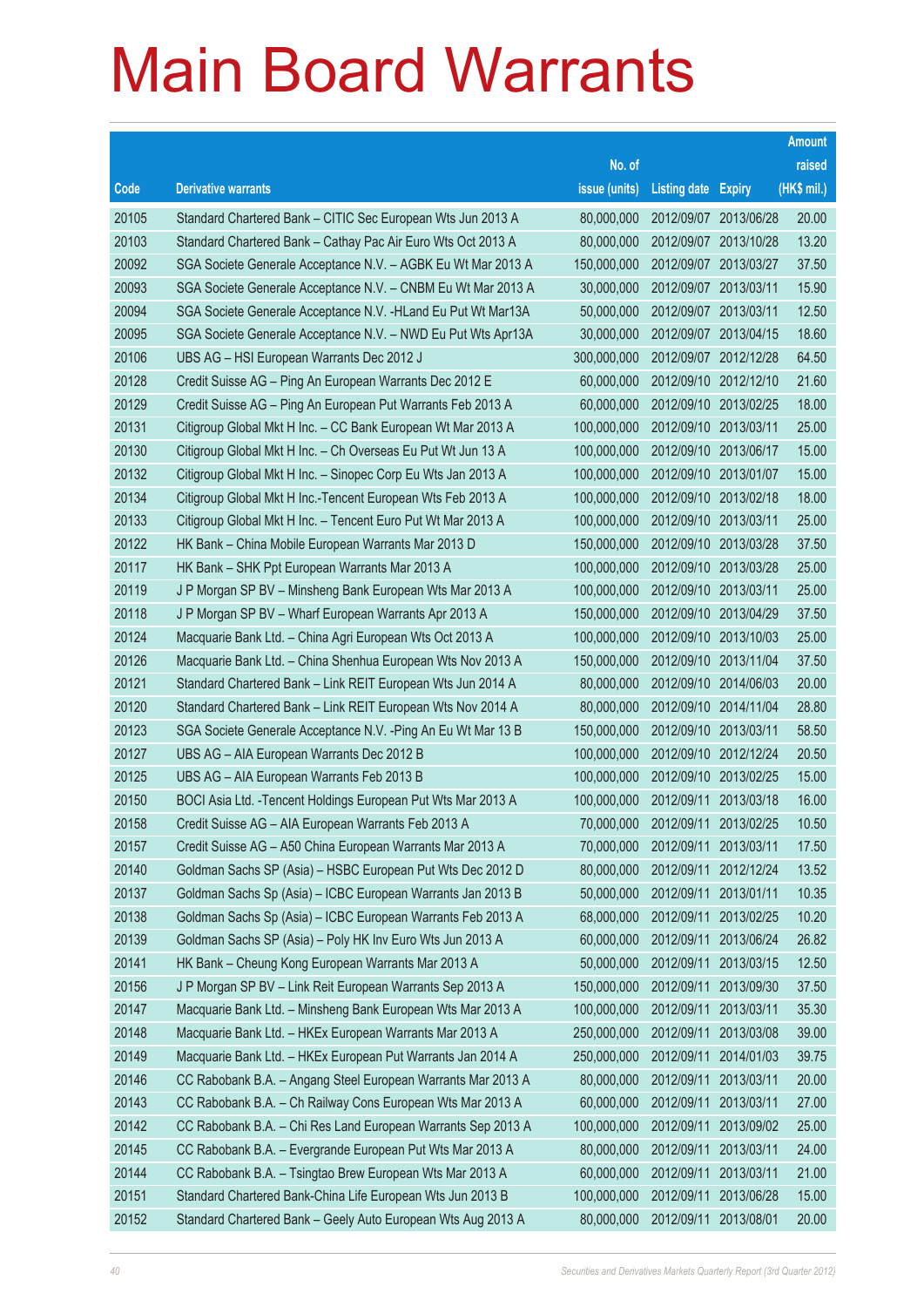|       |                                                              |               |                            |                       | <b>Amount</b> |
|-------|--------------------------------------------------------------|---------------|----------------------------|-----------------------|---------------|
|       |                                                              | No. of        |                            |                       | raised        |
| Code  | <b>Derivative warrants</b>                                   | issue (units) | <b>Listing date Expiry</b> |                       | (HK\$ mil.)   |
| 20153 | Standard Chartered Bank - Li & Fung European Wts Aug 2013 A  | 80,000,000    | 2012/09/11 2013/08/20      |                       | 20.00         |
| 10159 | SGA Societe Generale Acceptance N.V. - EUR/USD Eu Wt Apr 13B | 100,000,000   |                            | 2012/09/11 2013/04/03 | 25.00         |
| 10158 | SGA Societe Generale Acceptance N.V-EUR/USD Eu Put Wt Apr13A | 100,000,000   | 2012/09/11                 | 2013/04/03            | 26.00         |
| 20135 | SGA Societe Generale Acceptance N.V. - HKEx Eu Put Wt Jan13B | 50,000,000    |                            | 2012/09/11 2013/01/28 | 15.00         |
| 20136 | SGA Societe Generale Acceptance N.V. - HKEx Eu Put Wt Dec13A | 500,000,000   |                            | 2012/09/11 2013/12/23 | 90.00         |
| 20154 | UBS AG - China Unicom European Warrants Nov 2013 A           | 100,000,000   | 2012/09/11 2013/11/25      |                       | 16.00         |
| 20155 | UBS AG - HSBC European Warrants Feb 2013 A                   | 100,000,000   |                            | 2012/09/11 2013/02/06 | 18.80         |
| 20181 | Credit Suisse AG - Agricultural Bank European Wts Feb 2013 B | 70,000,000    |                            | 2012/09/12 2013/02/22 | 12.60         |
| 20180 | Credit Suisse AG - BOCL European Warrants Jan 2013 A         | 70,000,000    | 2012/09/12 2013/01/11      |                       | 10.50         |
| 20182 | Credit Suisse AG - Yanzhou Coal European Warrants Mar 2013 B | 50,000,000    | 2012/09/12 2013/03/15      |                       | 42.50         |
| 20179 | Daiwa Capital Mkt - BOCL European Warrants Apr 2013 A        | 108,000,000   | 2012/09/12 2013/04/10      |                       | 27.00         |
| 20168 | Goldman Sachs SP (Asia) - CC Bank European Wts Feb 2013 B    | 80,000,000    |                            | 2012/09/12 2013/02/25 | 16.40         |
| 20167 | Goldman Sachs SP (Asia) - China Coal European Wts Mar 2013 A | 80,000,000    |                            | 2012/09/12 2013/03/25 | 25.04         |
| 20165 | Goldman Sachs SP (Asia) - CM Bank European Wts Dec 2013 A    | 80,000,000    |                            | 2012/09/12 2013/12/24 | 12.88         |
| 20166 | Goldman Sachs SP (Asia) - PICC European Warrants Dec 2013 A  | 80,000,000    | 2012/09/12 2013/12/16      |                       | 12.24         |
| 20171 | HK Bank - China Life European Warrants Mar 2013 C            | 150,000,000   | 2012/09/12 2013/03/27      |                       | 22.50         |
| 20172 | HK Bank - HKEx European Put Warrants Dec 2013 A              | 150,000,000   |                            | 2012/09/12 2013/12/18 | 24.00         |
| 20176 | J P Morgan SP BV - Luk Fook Hold European Warrants Jun 2013A | 88,000,000    |                            | 2012/09/12 2013/06/03 | 22.09         |
| 20170 | J P Morgan SP BV - Yurun Food European Warrants Mar 2013 A   | 50,000,000    |                            | 2012/09/12 2013/03/12 | 13.45         |
| 20175 | J P Morgan SP BV - Zijin Mining European Warrants Aug 2013 A | 88,000,000    | 2012/09/12 2013/08/02      |                       | 22.00         |
| 20174 | Macquarie Bank Ltd. - CM Bank European Warrants Jan 2014 A   | 200,000,000   |                            | 2012/09/12 2014/01/03 | 30.00         |
| 20173 | Macquarie Bank Ltd. - HSBC European Warrants Apr 2013 A      | 200,000,000   | 2012/09/12 2013/04/03      |                       | 50.00         |
| 20163 | Merrill Lynch Int'l & Co. C.V. - China Life Eu Wt Mar 2013 B | 80,000,000    |                            | 2012/09/12 2013/03/25 | 12.08         |
| 20162 | Merrill Lynch Int'l & Co. C.V. - Ch Mobile Eur Wt Feb 2013 B | 40,000,000    |                            | 2012/09/12 2013/02/18 | 10.80         |
| 20159 | Merrill Lynch Int'l & Co. C.V. - HSBC Euro Wts Feb 2013 A    | 60,000,000    |                            | 2012/09/12 2013/02/14 | 11.10         |
| 20164 | Merrill Lynch Int'l & Co. C.V. - Hutchison Eur Wt Feb 2013 A | 50,000,000    |                            | 2012/09/12 2013/02/25 | 12.25         |
| 20160 | Merrill Lynch Int'l & Co. C.V. - SHK Ppt Euro Wts Jan 2013 A | 70,000,000    | 2012/09/12 2013/01/28      |                       | 10.85         |
| 20161 | Merrill Lynch Int'l & Co. C.V. - Tencent Eu Put Wt Mar 2013D | 40,000,000    | 2012/09/12 2013/03/25      |                       | 10.20         |
| 20177 | Standard Chartered Bank - HSI European Put Wts Feb 2013 A    | 200,000,000   | 2012/09/12 2013/02/27      |                       | 30.20         |
| 20178 | Standard Chartered Bank - HSI European Put Wts Mar 2013 C    | 200,000,000   | 2012/09/12 2013/03/27      |                       | 33.80         |
| 20195 | Goldman Sachs SP (Asia) - Anhui Conch European Wts Jun 2013A | 80,000,000    | 2012/09/13 2013/06/27      |                       | 20.16         |
| 20196 | Goldman Sachs SP (Asia) - Agri Bk European Wts Feb 2013 A    | 80,000,000    | 2012/09/13 2013/02/18      |                       | 13.52         |
| 20197 | Goldman Sachs SP (Asia) - China Mobile Eu Put Wts Mar 2013 B | 80,000,000    | 2012/09/13 2013/03/11      |                       | 12.32         |
| 20194 | Goldman Sachs SP (Asia) - HKEx European Put Wts Dec 2012 A   | 80,000,000    | 2012/09/13 2012/12/24      |                       | 12.64         |
| 20193 | HK Bank - Agricultural Bank European Warrants Jul 2013 A     | 50,000,000    | 2012/09/13 2013/07/16      |                       | 12.50         |
| 20191 | HK Bank - Minsheng Bank European Warrants May 2013 A         | 40,000,000    | 2012/09/13 2013/05/31      |                       | 10.00         |
| 20192 | HK Bank - HSI European Put Warrants Mar 2013 B               | 250,000,000   | 2012/09/13 2013/03/27      |                       | 62.50         |
| 20187 | J P Morgan SP BV - Chi Res Land European Warrants Aug 2013 A | 100,000,000   |                            | 2012/09/13 2013/08/02 | 25.00         |
| 20186 | J P Morgan SP BV - Evergrande European Warrants Jun 2013 A   | 100,000,000   | 2012/09/13 2013/06/03      |                       | 28.40         |
| 20204 | J P Morgan SP BV - ICBC European Warrants Apr 2013 A         | 200,000,000   |                            | 2012/09/13 2013/04/02 | 50.00         |
| 20205 | J P Morgan SP BV - Tsingtao Brew European Warrants Mar 2013A | 100,000,000   | 2012/09/13 2013/03/13      |                       | 27.10         |
| 20184 | Merrill Lynch Int'l & Co. C.V. - CM Bank Euro Wts Dec 2013 A | 70,000,000    | 2012/09/13 2013/12/24      |                       | 10.50         |
| 20183 | Merrill Lynch Int'l & Co. C.V. - HSI European Wts Mar 2013 A | 100,000,000   | 2012/09/13 2013/03/27      |                       | 22.50         |
| 20185 | Merrill Lynch Int'l & Co. C.V. - Hutchison Eur Wt Mar 2013 A | 40,000,000    | 2012/09/13 2013/03/25      |                       | 18.00         |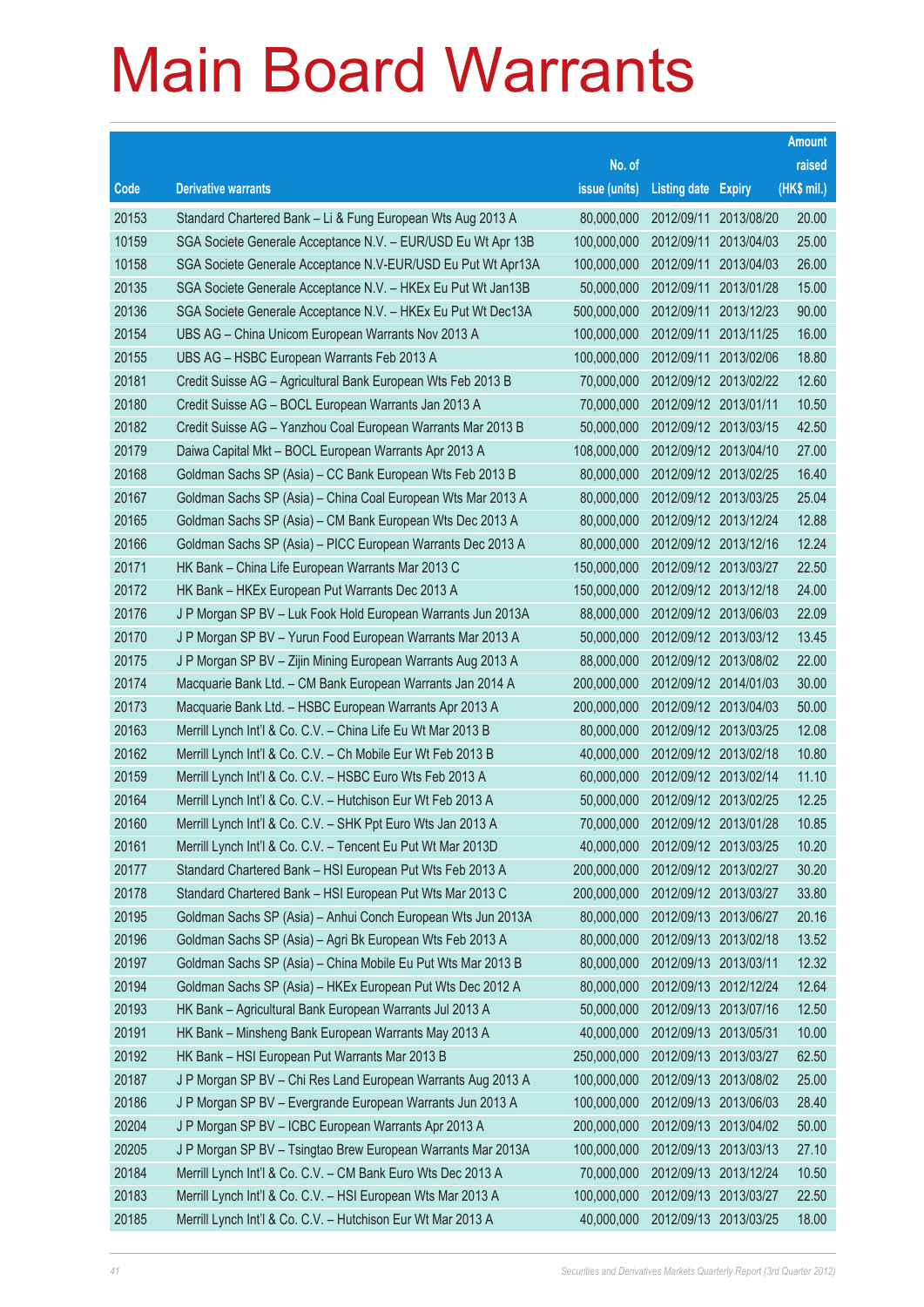|         |                                                               |               |                            |            | <b>Amount</b> |
|---------|---------------------------------------------------------------|---------------|----------------------------|------------|---------------|
|         |                                                               | No. of        |                            |            | raised        |
| Code    | <b>Derivative warrants</b>                                    | issue (units) | <b>Listing date Expiry</b> |            | (HK\$ mil.)   |
| 20200   | CC Rabobank B.A. - AAC Acoustic European Warrants Mar 2013 A  | 60,000,000    | 2012/09/13 2013/03/18      |            | 15.00         |
| 20203   | CC Rabobank B.A. – Ch Ship Cont European Warrants Jun 2013 A  | 60,000,000    | 2012/09/13 2013/06/24      |            | 15.00         |
| 20201   | CC Rabobank B.A. – Ping An European Warrants Mar 2013 A       | 100,000,000   | 2012/09/13 2013/03/13      |            | 25.00         |
| 20202   | CC Rabobank B.A. - Poly HK Inv European Warrants Mar 2013 A   | 60,000,000    | 2012/09/13 2013/03/18      |            | 15.00         |
| 20199   | CC Rabobank B.A. - Tencent Holdings Euro Put Wt Mar 2013 A    | 150,000,000   | 2012/09/13 2013/03/11      |            | 22.50         |
| 20198   | Standard Chartered Bank - Agricultural Bk Euro Wts Sep 2013A  | 40,000,000    | 2012/09/13 2013/09/03      |            | 12.00         |
| 20188   | SGA Societe Generale Acceptance N.V. - ICBC Eu Wt Apr 2013 B  | 200,000,000   | 2012/09/13 2013/04/03      |            | 50.00         |
| 20189   | SGA Societe Generale Acceptance N.V. - Ping An Eu Wt Dec2012C | 120,000,000   | 2012/09/13 2012/12/17      |            | 36.00         |
| 20207   | UBS AG - Lenovo European Warrants Sep 2013 A                  | 100,000,000   | 2012/09/13 2013/09/25      |            | 15.00         |
| 20206   | UBS AG - Ping An European Warrants Jan 2013 B                 | 100,000,000   | 2012/09/13 2013/01/04      |            | 15.00         |
| 14773 # | Merrill Lynch Int'l & Co. C.V. - A50 China Eur Wt Jun 2013    | 150,000,000   | 2012/09/13 2013/06/13      |            | 10.05         |
| 20212   | BOCI Asia Ltd. - AIA European Warrants Feb 2013 A             | 100,000,000   | 2012/09/14 2013/02/25      |            | 15.00         |
| 20214   | BOCI Asia Ltd. - HSI European Warrants Mar 2013 B             | 100,000,000   | 2012/09/14 2013/03/27      |            | 25.00         |
| 20213   | BOCI Asia Ltd. - HSI European Warrants Jun 2013 B             | 100,000,000   | 2012/09/14 2013/06/27      |            | 25.00         |
| 20211   | Goldman Sachs SP (Asia) – BOCL European Warrants Feb 2013 A   | 80,000,000    | 2012/09/14                 | 2013/02/25 | 12.16         |
| 20218   | HK Bank - CNBM European Warrants Dec 2013 A                   | 80,000,000    | 2012/09/14 2013/12/17      |            | 12.00         |
| 20217   | HK Bank – Lenovo European Warrants Apr 2013 A                 | 40,000,000    | 2012/09/14 2013/04/10      |            | 18.00         |
| 20210   | J P Morgan SP BV - HSI European Put Warrants Mar 2013 C       | 300,000,000   | 2012/09/14 2013/03/27      |            | 75.00         |
| 20226   | J P Morgan SP BV – Tencent European Put Warrants Apr 2013 A   | 200,000,000   | 2012/09/14                 | 2013/04/30 | 50.00         |
| 20225   | J P Morgan SP BV - Zhaojin Mining European Wts Jun 2013 A     | 200,000,000   | 2012/09/14 2013/06/10      |            | 50.00         |
| 20219   | Macquarie Bank Ltd. - AIA European Warrants Jul 2013 A        | 150,000,000   | 2012/09/14                 | 2013/07/03 | 37.50         |
| 20220   | Macquarie Bank Ltd. - Greatwall Motor European Wts Jun 2013 A | 150,000,000   | 2012/09/14 2013/06/03      |            | 37.50         |
| 20216   | Standard Chartered Bank - China Mobile Eur Put Wt Dec 2012 B  | 70,000,000    | 2012/09/14                 | 2012/12/21 | 10.50         |
| 20215   | Standard Chartered Bank - Galaxy Ent European Wts Jun 2013 A  | 50,000,000    | 2012/09/14 2013/06/07      |            | 12.50         |
| 20209   | SGA Societe Generale Acceptance N.V. - CMB Eu Wts Jan 2014 A  | 150,000,000   | 2012/09/14 2014/01/06      |            | 27.00         |
| 20208   | SGA Societe Generale Acceptance N.V. - CNOOC Eu Wt Aug 2013A  | 300,000,000   | 2012/09/14 2013/08/05      |            | 45.00         |
| 20221   | UBS AG – HSI European Warrants Jan 2013 D                     | 300,000,000   | 2012/09/14 2013/01/30      |            | 45.00         |
| 20222   | UBS AG - Lenovo European Warrants Jan 2013 A                  | 100,000,000   | 2012/09/14 2013/01/07      |            | 41.00         |
| 20224   | UBS AG - SHK Ppt European Warrants Apr 2013 B                 | 100,000,000   | 2012/09/14                 | 2013/04/22 | 45.00         |
| 20223   | UBS AG - Tencent Holdings European Put Warrants Feb 2013 A    | 100,000,000   | 2012/09/14 2013/02/25      |            | 22.00         |
| 20238   | Citigroup Global Mkt H Inc. - China Life Euro Wts Jan 2013 A  | 100,000,000   | 2012/09/17 2013/01/25      |            | 18.00         |
| 20237   | Citigroup Global Mkt H Inc. - China Life Euro Wts Mar 2013 A  | 100,000,000   | 2012/09/17 2013/03/27      |            | 17.00         |
| 20233   | Daiwa Capital Mkt - AIA European Warrants Jul 2013 A          | 80,000,000    | 2012/09/17                 | 2013/07/02 | 20.00         |
| 20232   | Daiwa Capital Mkt - HSI European Warrants Mar 2013 F          | 200,000,000   | 2012/09/17 2013/03/27      |            | 34.00         |
| 20227   | Macquarie Bank Ltd. - CC Bank European Warrants Feb 2013 B    | 100,000,000   | 2012/09/17                 | 2013/02/06 | 15.00         |
| 20236   | Macquarie Bank Ltd. - China Life European Wts Jun 2013 A      | 150,000,000   | 2012/09/17 2013/06/04      |            | 22.50         |
| 20231   | Standard Chartered Bank - China Life Euro Put Wts Dec 2013 A  | 100,000,000   | 2012/09/17                 | 2013/12/02 | 25.00         |
| 20229   | SGA Societe Generale Acceptance N.V. - AIA Eur Wt Oct 2013 A  | 100,000,000   | 2012/09/17 2013/10/28      |            | 25.00         |
| 20228   | SGA Societe Generale Acceptance N.V. - HWL Eur Wt Feb 2013 B  | 150,000,000   | 2012/09/17                 | 2013/02/25 | 45.00         |
| 20235   | UBS AG - AIA European Warrants Jun 2013 B                     | 100,000,000   | 2012/09/17 2013/06/17      |            | 25.00         |
| 20234   | UBS AG - A50 China European Put Warrants Jun 2014 A           | 100,000,000   | 2012/09/17                 | 2014/06/24 | 20.00         |
| 20249   | Daiwa Capital Mkt - Cheung Kong European Warrants Mar 2013 A  | 80,000,000    | 2012/09/18 2013/03/01      |            | 23.20         |
| 20248   | Daiwa Capital Mkt - Cheung Kong European Warrants Oct 2013 A  | 108,000,000   | 2012/09/18 2013/10/18      |            | 27.00         |
| 20250   | Daiwa Capital Mkt - Cheung Kong European Put Wts Mar 2013 B   | 68,000,000    | 2012/09/18 2013/03/18      |            | 17.00         |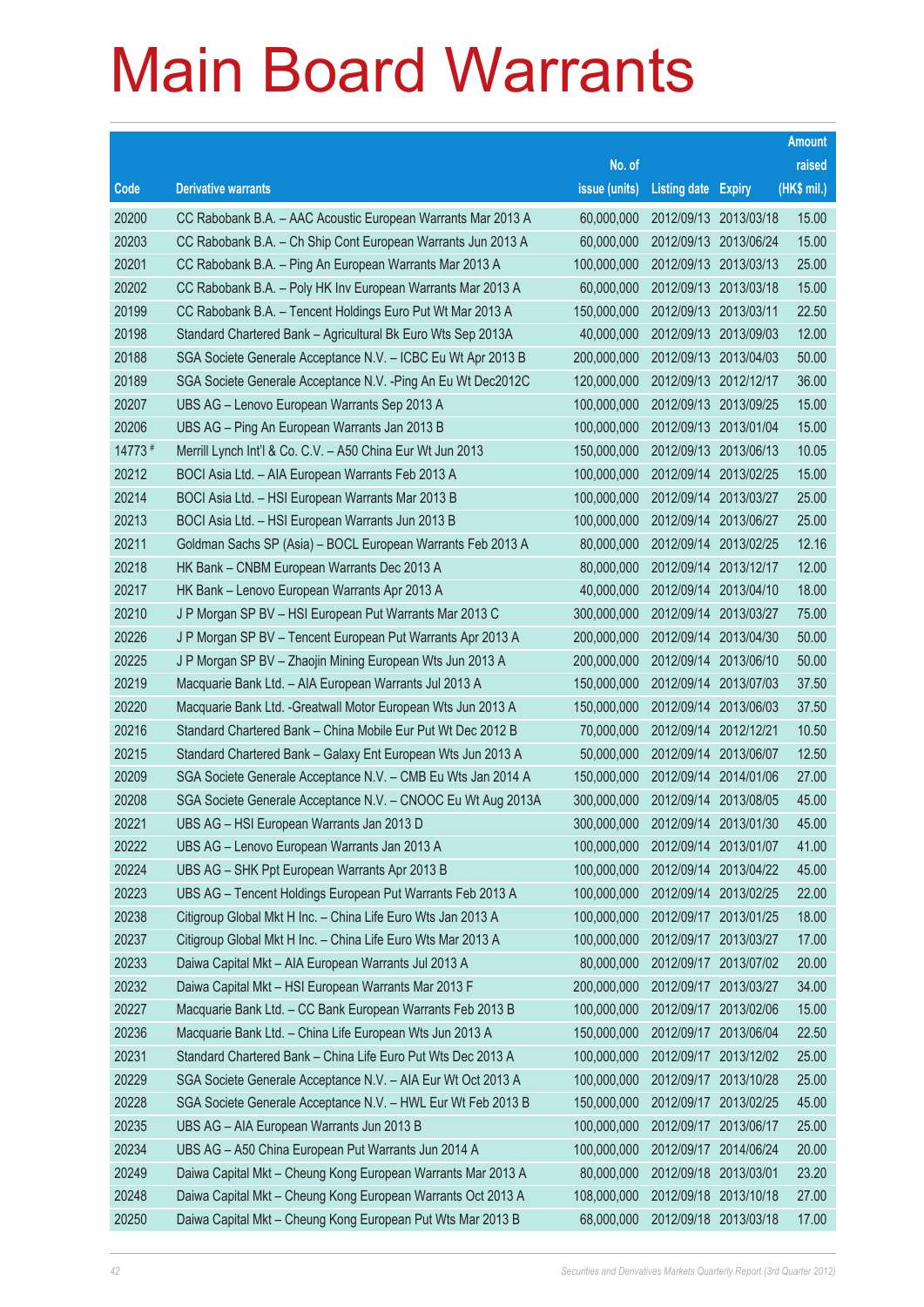|       |                                                               |               |                            |            | <b>Amount</b> |
|-------|---------------------------------------------------------------|---------------|----------------------------|------------|---------------|
|       |                                                               | No. of        |                            |            | raised        |
| Code  | <b>Derivative warrants</b>                                    | issue (units) | <b>Listing date Expiry</b> |            | (HK\$ mil.)   |
| 20239 | Daiwa Capital Mkt - China Telecom European Wts Mar 2013 A     | 80,000,000    | 2012/09/18 2013/03/08      |            | 15.20         |
| 20240 | Daiwa Capital Mkt - Ping An European Warrants Mar 2013 B      | 80,000,000    | 2012/09/18 2013/03/18      |            | 20.00         |
| 20241 | Daiwa Capital Mkt - Ping An European Put Warrants Mar 2013 C  | 68,000,000    | 2012/09/18 2013/03/18      |            | 21.76         |
| 20246 | Goldman Sachs SP (Asia) - AIA European Warrants Jun 2013 C    | 80,000,000    | 2012/09/18 2013/06/25      |            | 20.16         |
| 20245 | Goldman Sachs SP (Asia) - AIA European Put Wts Jun 2013 B     | 80,000,000    | 2012/09/18 2013/06/25      |            | 20.24         |
| 20243 | HK Bank - BOCL European Warrants Aug 2013 A                   | 80,000,000    | 2012/09/18 2013/08/26      |            | 20.00         |
| 20242 | HK Bank - China Mobile European Warrants Apr 2013 A           | 120,000,000   | 2012/09/18 2013/04/11      |            | 73.20         |
| 20244 | HK Bank - Evergrande European Warrants Mar 2013 A             | 40,000,000    | 2012/09/18 2013/03/19      |            | 10.00         |
| 20251 | J P Morgan SP BV - Sinopec Corp European Warrants Mar 2013 A  | 200,000,000   | 2012/09/18 2013/03/18      |            | 50.00         |
| 20247 | Standard Chartered Bank - CTel European Warrants Feb 2013 A   | 60,000,000    | 2012/09/18 2013/02/25      |            | 11.76         |
| 20252 | UBS AG - Agricultural Bank European Warrants Feb 2013 B       | 100,000,000   | 2012/09/18 2013/02/18      |            | 19.00         |
| 20253 | UBS AG - CC Bank European Warrants Mar 2013 A                 | 100,000,000   | 2012/09/18 2013/03/18      |            | 28.00         |
| 20254 | UBS AG - ICBC European Warrants Mar 2013 A                    | 100,000,000   | 2012/09/18 2013/03/18      |            | 25.00         |
| 20259 | BOCI Asia Ltd. - China Life European Put Warrants Jul 2013 A  | 100,000,000   | 2012/09/19 2013/07/02      |            | 18.00         |
| 20261 | BOCI Asia Ltd. - Ch Overseas European Warrants Jul 2013 A     | 100,000,000   | 2012/09/19 2013/07/02      |            | 19.00         |
| 20260 | BOCI Asia Ltd. - Hutchison European Warrants Feb 2013 A       | 100,000,000   | 2012/09/19 2013/02/04      |            | 16.00         |
| 20266 | Credit Suisse AG - China Life European Warrants Mar 2013 A    | 80,000,000    | 2012/09/19 2013/03/28      |            | 12.80         |
| 20268 | Credit Suisse AG - HSI European Put Warrants Feb 2013 D       | 350,000,000   | 2012/09/19 2013/02/27      |            | 56.00         |
| 20265 | Credit Suisse AG - Ping An European Warrants Feb 2013 B       | 80,000,000    | 2012/09/19 2013/02/25      |            | 14.40         |
| 20262 | Macquarie Bank Ltd. - CNOOC European Warrants Apr 2013 A      | 180,000,000   | 2012/09/19 2013/04/15      |            | 27.00         |
| 20258 | Macquarie Bank Ltd. - Hutchison European Warrants Apr 2013 A  | 150,000,000   | 2012/09/19 2013/04/03      |            | 37.50         |
| 20255 | Standard Chartered Bank - AIA European Warrants Aug 2013 A    | 80,000,000    | 2012/09/19 2013/08/01      |            | 20.00         |
| 20256 | Standard Chartered Bank - SHK P European Warrants May 2013 B  | 50,000,000    | 2012/09/19                 | 2013/05/30 | 16.50         |
| 20257 | SGA Societe Generale Acceptance N.V. - CITBK Eu Wt Apr 13 A   | 50,000,000    | 2012/09/19 2013/04/03      |            | 12.50         |
| 20264 | UBS AG - Cheung Kong European Warrants Feb 2013 A             | 100,000,000   | 2012/09/19 2013/02/06      |            | 34.00         |
| 20263 | UBS AG - Hutchison European Put Warrants Sep 2013 A           | 200,000,000   | 2012/09/19 2013/09/02      |            | 34.00         |
| 20276 | BOCI Asia Ltd. - CC Bank European Warrants Feb 2013 B         | 100,000,000   | 2012/09/20 2013/02/18      |            | 15.00         |
| 20275 | BOCI Asia Ltd. - SHK Ppt European Warrants Jan 2013 A         | 100,000,000   | 2012/09/20 2013/01/28      |            | 20.00         |
| 10162 | BNP Paribas Arbit Issu B.V. - AUD/USD European Wts Mar 2013 B | 100,000,000   | 2012/09/20 2013/03/28      |            | 25.00         |
| 10161 | BNP Paribas Arbit Issu B.V. - AUD/USD Euro Put Wts Mar 2013A  | 100,000,000   | 2012/09/20 2013/03/28      |            | 25.00         |
| 10165 | BNP Paribas Arbit Issu B.V. - EUR/USD Euro Put Wts Mar 2013B  | 100,000,000   | 2012/09/20 2013/03/28      |            | 25.00         |
| 10160 | BNP Paribas Arbit Issu B.V. - Gold European Put Wts Jun2013C  | 100,000,000   | 2012/09/20 2013/06/06      |            | 25.00         |
| 10164 | BNP Paribas Arbit Issu B.V. - USD/YEN Euro Warrants Mar2013B  | 100,000,000   | 2012/09/20 2013/03/28      |            | 25.00         |
| 10163 | BNP Paribas Arbit Issu B.V. - USD/YEN Euro Put Wts Mar 2013A  | 100,000,000   | 2012/09/20 2013/03/28      |            | 25.00         |
| 20283 | Citigroup Global Mkt H Inc. - Hutchison Euro Wts Feb 2013 A   | 100,000,000   | 2012/09/20 2013/02/04      |            | 23.00         |
| 20284 | Citigroup Global Mkt H Inc. - Hutchison Euro Wts Mar 2013 B   | 100,000,000   | 2012/09/20 2013/03/25      |            | 25.00         |
| 20293 | Daiwa Capital Mkt -Agricultural Bank European Wts Sep 2013 A  | 128,000,000   | 2012/09/20 2013/09/02      |            | 21.76         |
| 20290 | Daiwa Capital Mkt - China Mobile European Wts Mar 2013 B      | 128,000,000   | 2012/09/20 2013/03/01      |            | 20.48         |
| 20288 | Daiwa Capital Mkt - Ch Overseas European Warrants Apr 2013 A  | 80,000,000    | 2012/09/20 2013/04/03      |            | 12.80         |
| 20289 | Daiwa Capital Mkt - Ch Overseas European Put Wts Jun 2013 A   | 80,000,000    | 2012/09/20 2013/06/20      |            | 20.00         |
| 20278 | Daiwa Capital Mkt - HKEx European Warrants Jan 2013 A         | 128,000,000   | 2012/09/20 2013/01/21      |            | 23.04         |
| 20279 | Daiwa Capital Mkt - HKEx European Warrants Dec 2013 A         | 128,000,000   | 2012/09/20 2013/12/03      |            | 19.20         |
| 20277 | Daiwa Capital Mkt - HKEx European Put Warrants Nov 2013 A     | 108,000,000   | 2012/09/20 2013/11/26      |            | 16.20         |
| 20294 | Daiwa Capital Mkt - HSCEI European Warrants Sep 2013 A        | 100,000,000   | 2012/09/20 2013/09/27      |            | 20.00         |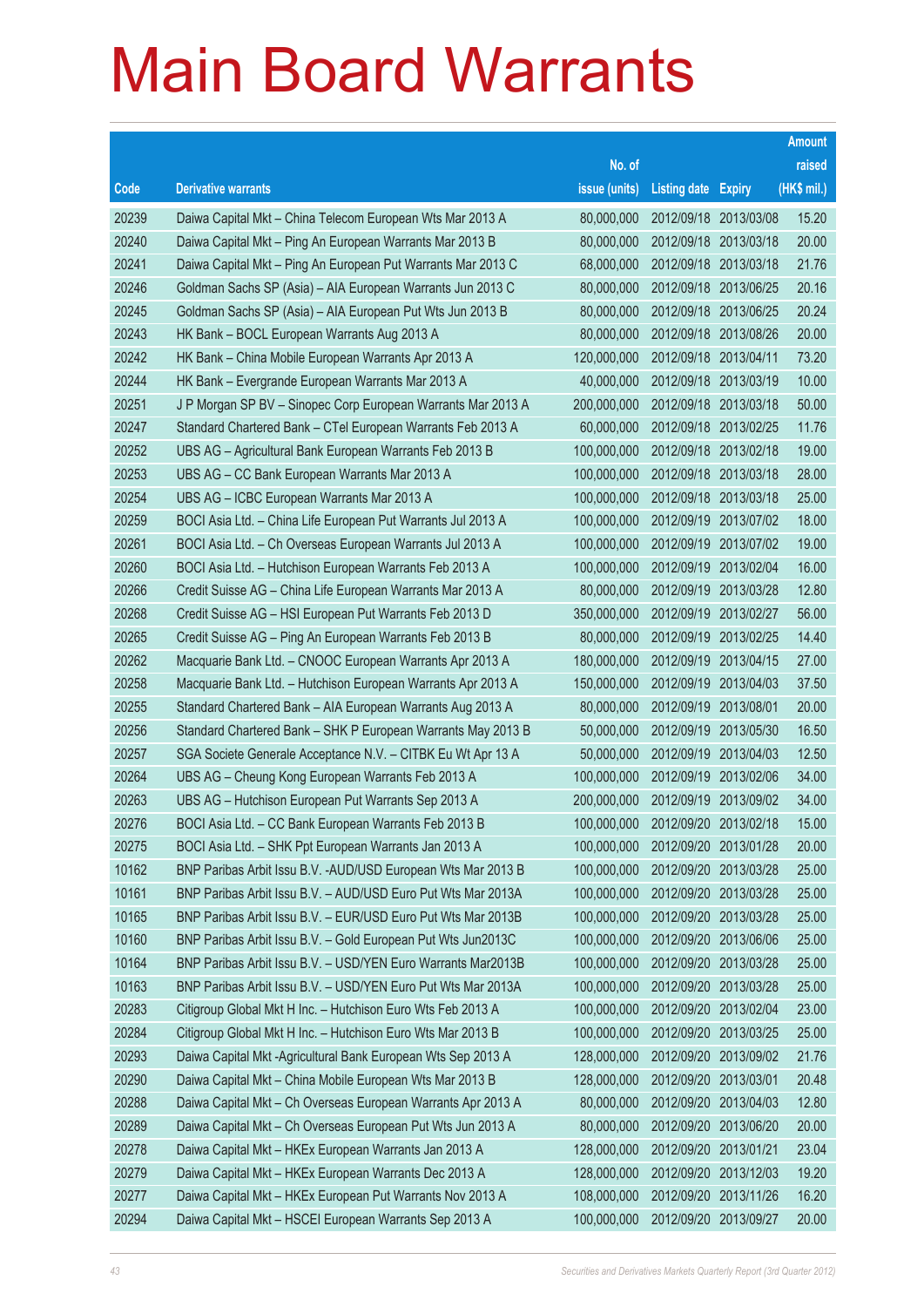|       |                                                               |               |                       |            | <b>Amount</b> |
|-------|---------------------------------------------------------------|---------------|-----------------------|------------|---------------|
|       |                                                               | No. of        |                       |            | raised        |
| Code  | <b>Derivative warrants</b>                                    | issue (units) | Listing date Expiry   |            | (HK\$ mil.)   |
| 20286 | Daiwa Capital Mkt - Hutchison European Warrants Mar 2013 A    | 128,000,000   | 2012/09/20 2013/03/14 |            | 19.20         |
| 20287 | Daiwa Capital Mkt - Hutchison European Put Wts Mar 2013 B     | 80,000,000    | 2012/09/20 2013/03/20 |            | 30.40         |
| 20291 | Daiwa Capital Mkt - ICBC European Warrants Feb 2013 B         | 128,000,000   | 2012/09/20 2013/02/22 |            | 19.20         |
| 20292 | Daiwa Capital Mkt - ICBC European Warrants Aug 2013 A         | 128,000,000   | 2012/09/20 2013/08/01 |            | 21.76         |
| 20285 | Daiwa Capital Mkt - Tencent Holdings European Wts May 2013 A  | 128,000,000   | 2012/09/20 2013/05/02 |            | 32.00         |
| 20269 | Goldman Sachs SP (Asia) - Hutchison European Wts Apr 2013 A   | 80,000,000    | 2012/09/20 2013/04/22 |            | 27.44         |
| 20272 | HK Bank - HWL European Warrants Mar 2013 B                    | 80,000,000    | 2012/09/20 2013/03/20 |            | 20.00         |
| 20273 | HK Bank – HWL European Warrants Jul 2013 A                    | 80,000,000    | 2012/09/20 2013/07/03 |            | 20.00         |
| 20271 | SGA Societe Generale Acceptance N.V. - CLife Eu Wt Feb 2013A  | 300,000,000   | 2012/09/20 2013/02/18 |            | 45.00         |
| 20274 | SGA Societe Generale Acceptance N.V. - HSI Eu Put Wt Feb2013B | 300,000,000   | 2012/09/20 2013/02/27 |            | 45.00         |
| 20270 | SGA Societe Generale Acceptance N.V. - HWL Eur Wt Mar 2013 B  | 150,000,000   | 2012/09/20            | 2013/03/20 | 37.50         |
| 20281 | UBS AG - HSI European Put Warrants Feb 2013 C                 | 300,000,000   | 2012/09/20 2013/02/27 |            | 51.60         |
| 20282 | UBS AG - Hutchison European Warrants Mar 2013 C               | 200,000,000   | 2012/09/20 2013/03/14 |            | 30.00         |
| 20280 | UBS AG - Hutchison European Put Warrants Mar 2013 B           | 100,000,000   | 2012/09/20 2013/03/20 |            | 50.00         |
| 20306 | BNP Paribas Arbit Issu B.V. - China COSCO Euro Wt Oct 2013 A  | 26,000,000    | 2012/09/21            | 2013/10/02 | 11.70         |
| 20305 | BNP Paribas Arbit Issu B.V. - Ch Ship Cont Eur Wt Oct 2013 A  | 60,000,000    | 2012/09/21 2013/10/02 |            | 22.20         |
| 20310 | BNP Paribas Arbit Issu B.V. - China Taiping Eu Wt Jan 2014 A  | 34,000,000    | 2012/09/21            | 2014/01/03 | 10.20         |
| 20309 | BNP Paribas Arbit Issu B.V. - Gome European Wts Oct 2013 A    | 100,000,000   | 2012/09/21            | 2013/10/02 | 15.00         |
| 20308 | BNP Paribas Arbit Issu B.V. - SJM Holdings Eu Wts Oct 2013 A  | 100,000,000   | 2012/09/21            | 2013/10/02 | 26.00         |
| 20313 | Credit Suisse AG - Cheung Kong European Warrants Feb 2013 B   | 60,000,000    | 2012/09/21            | 2013/02/25 | 21.00         |
| 20317 | Credit Suisse AG – CNOOC European Put Warrants Jun 2013 A     | 70,000,000    | 2012/09/21            | 2013/06/10 | 10.50         |
| 20315 | Credit Suisse AG - HKEx European Warrants Jan 2013 B          | 70,000,000    | 2012/09/21            | 2013/01/28 | 10.50         |
| 20320 | Credit Suisse AG - HSI European Put Warrants Mar 2013 A       | 300,000,000   | 2012/09/21            | 2013/03/27 | 45.00         |
| 20316 | Credit Suisse AG - Hutchison European Warrants Mar 2013 C     | 80,000,000    | 2012/09/21            | 2013/03/25 | 20.00         |
| 20314 | Credit Suisse AG - SHK Ppt European Warrants Jan 2013 A       | 60,000,000    | 2012/09/21            | 2013/01/28 | 18.00         |
| 20318 | Credit Suisse AG - Tencent Holdings Euro Put Wts Feb 2013 C   | 100,000,000   | 2012/09/21            | 2013/02/25 | 15.00         |
| 20319 | Credit Suisse AG – Tencent Holdings Euro Put Wts Mar 2013 C   | 100,000,000   | 2012/09/21 2013/03/04 |            | 15.00         |
| 20329 | Citigroup Global Mkt H Inc. - CNOOC European Wts Aug 2013 A   | 100,000,000   | 2012/09/21 2013/08/05 |            | 17.00         |
| 20328 | Citigroup Global Mkt H Inc. - Ch Overseas Euro Wt Mar 2013 A  | 100,000,000   | 2012/09/21            | 2013/03/25 | 15.00         |
| 20327 | Citigroup Global Mkt H Inc. - ChiUnicom Euro Wts Nov 2013 A   | 100,000,000   | 2012/09/21            | 2013/11/25 | 23.00         |
| 20331 | Citigroup Global Mkt H Inc. - Evergrande Euro Wts Apr 2013 A  | 100,000,000   | 2012/09/21            | 2013/04/29 | 25.00         |
| 20330 | Citigroup Global Mkt H Inc. - Zijin Mining Eu Wts Mar 2013 A  | 100,000,000   | 2012/09/21            | 2013/03/25 | 25.00         |
| 20326 | Goldman Sachs SP (Asia) - Ch Overseas Euro Put Wt Jul 2013 A  | 80,000,000    | 2012/09/21            | 2013/07/16 | 20.08         |
| 20325 | Goldman Sachs SP (Asia) - Hutchison European Wts Mar 2013 A   | 80,000,000    | 2012/09/21            | 2013/03/27 | 20.08         |
| 20303 | HK Bank - Zoomlion European Warrants Sep 2013 A               | 80,000,000    | 2012/09/21            | 2013/09/30 | 20.00         |
| 20304 | J P Morgan SP BV - HSI European Put Warrants Mar 2013 D       | 300,000,000   | 2012/09/21            | 2013/03/27 | 75.30         |
| 20312 | Macquarie Bank Ltd. - Shimao Ppt European Wts Jun 2013 B      | 200,000,000   | 2012/09/21            | 2013/06/04 | 50.00         |
| 20297 | Merrill Lynch Int'l & Co. C.V. - CK(H) Euro Wts Mar 2013 A    | 40,000,000    | 2012/09/21            | 2013/03/25 | 21.20         |
| 20295 | Merrill Lynch Int'l & Co. C.V. - HSI European Wts Sep 2013 A  | 100,000,000   | 2012/09/21            | 2013/09/27 | 22.70         |
| 20296 | Merrill Lynch Int'l & Co. C.V. - Hutchison Eu Put Wt Jan2013B | 80,000,000    | 2012/09/21            | 2013/01/29 | 12.64         |
| 20299 | Standard Chartered Bank - China COSCO European Wt Jun 2013 A  | 50,000,000    | 2012/09/21            | 2013/06/28 | 13.50         |
| 20300 | Standard Chartered Bank - Chow Tai Fook Euro Wts Aug 2014 A   | 80,000,000    | 2012/09/21            | 2014/08/08 | 20.00         |
| 20311 | Standard Chartered Bank - HSI European Put Wts Feb 2013 B     | 200,000,000   | 2012/09/21            | 2013/02/27 | 30.00         |
| 20322 | UBS AG - BOCL European Warrants May 2013 A                    | 100,000,000   | 2012/09/21            | 2013/05/27 | 15.00         |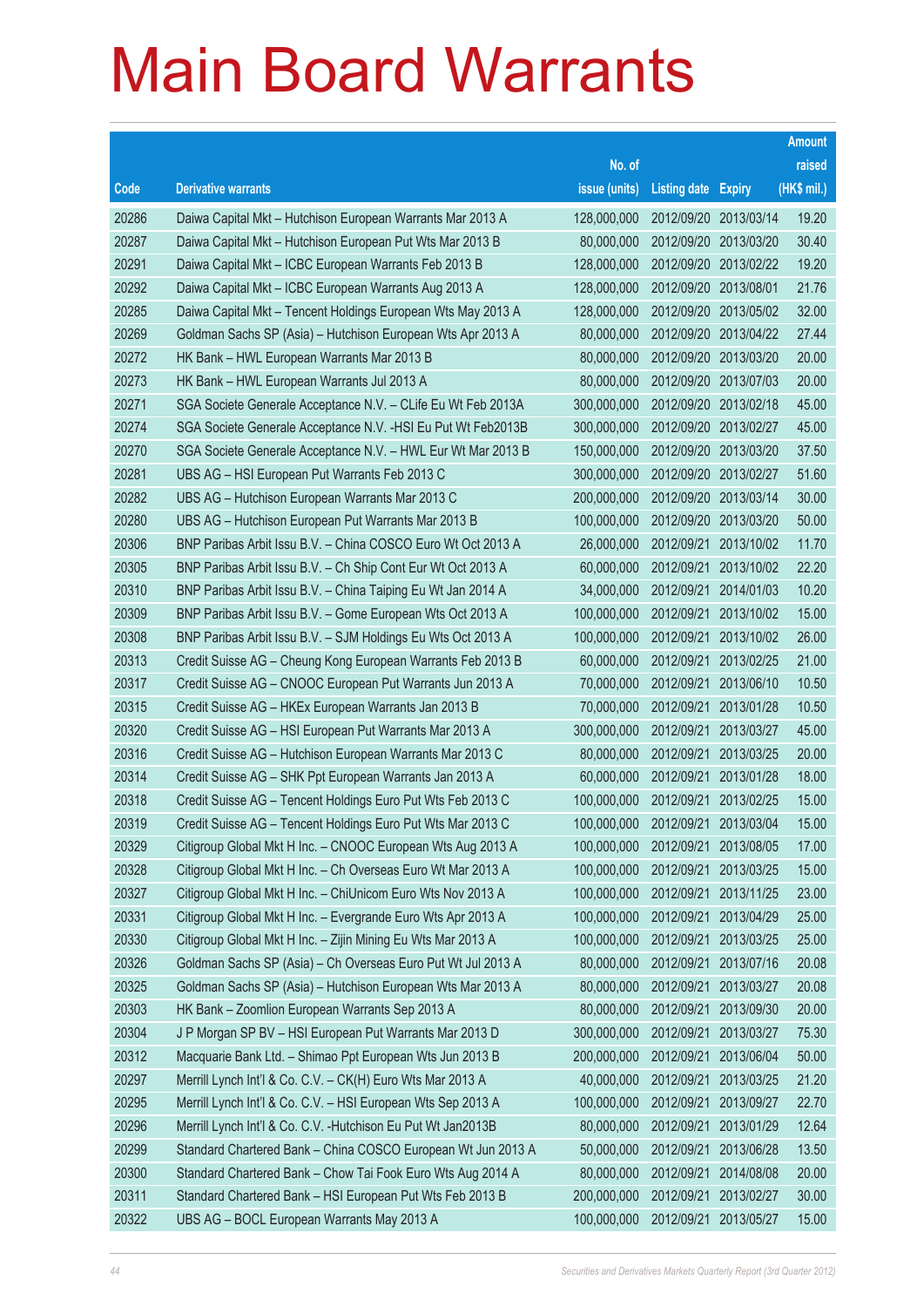|       |                                                               |               |                       |               | <b>Amount</b> |
|-------|---------------------------------------------------------------|---------------|-----------------------|---------------|---------------|
|       |                                                               | No. of        |                       |               | raised        |
| Code  | <b>Derivative warrants</b>                                    | issue (units) | <b>Listing date</b>   | <b>Expiry</b> | (HK\$ mil.)   |
| 20321 | UBS AG – China Life European Warrants Apr 2013 A              | 300,000,000   | 2012/09/21            | 2013/04/15    | 75.00         |
| 20323 | UBS AG - CNOOC European Put Warrants Mar 2013 A               | 100,000,000   | 2012/09/21            | 2013/03/25    | 25.00         |
| 20302 | UBS AG - China Tel European Warrants Feb 2013 B               | 100,000,000   | 2012/09/21            | 2013/02/25    | 30.00         |
| 20324 | UBS AG - HKEx European Warrants Jan 2013 B                    | 100,000,000   | 2012/09/21            | 2013/01/21    | 18.00         |
| 20301 | UBS AG - HKEx European Put Warrants Mar 2013 C                | 100,000,000   | 2012/09/21            | 2013/03/18    | 21.00         |
| 20298 | UBS AG - HSBC European Put Warrants Jan 2013 B                | 100,000,000   | 2012/09/21            | 2013/01/14    | 29.00         |
| 20346 | BOCI Asia Ltd. - HSI European Warrants Feb 2013 B             | 100,000,000   | 2012/09/24            | 2013/02/27    | 23.00         |
| 20350 | BNP Paribas Arbit Issu B.V. - AIA European Put Wt Jun 2013 A  | 100,000,000   | 2012/09/24 2013/06/04 |               | 29.00         |
| 20351 | BNP Paribas Arbit Issu B.V. - Cheung Kong Eu Put Wt Jun 14 A  | 100,000,000   | 2012/09/24 2014/06/04 |               | 25.00         |
| 20356 | BNP Paribas Arbit Issu B.V. - China Tel Euro Wts Apr 2013 B   | 100,000,000   | 2012/09/24 2013/04/03 |               | 27.00         |
| 20349 | BNP Paribas Arbit Issu B.V. - Dongfang Elec Eu Wt Aug 2013 A  | 45,000,000    | 2012/09/24            | 2013/08/02    | 11.25         |
| 20366 | BNP Paribas Arbit Issu B.V. - HSI Euro Put Wts Feb 2013 A     | 200,000,000   | 2012/09/24 2013/02/27 |               | 30.00         |
| 20348 | BNP Paribas Arbit Issu B.V. - Zhaojin Mining Eu Wt Apr 2013A  | 100,000,000   | 2012/09/24 2013/04/03 |               | 25.00         |
| 20370 | Credit Suisse AG – CNOOC European Warrants Mar 2013 A         | 80,000,000    | 2012/09/24 2013/03/25 |               | 52.00         |
| 20369 | Credit Suisse AG - HKEx European Put Warrants Mar 2013 B      | 80,000,000    | 2012/09/24 2013/03/25 |               | 12.00         |
| 20374 | Citigroup Global Mkt H Inc. - GCL-Poly Energy Eu Wt Jul 13 A  | 100,000,000   | 2012/09/24 2013/07/23 |               | 25.00         |
| 20375 | Citigroup Global Mkt H Inc. - HSBC European Wts Apr 2013 A    | 100,000,000   | 2012/09/24 2013/04/24 |               | 22.00         |
| 20373 | Citigroup Global Mkt H Inc. - Jiangxi Copper Eu Wt May 2013A  | 100,000,000   | 2012/09/24 2013/05/27 |               | 25.00         |
| 20372 | Citigroup Global Mkt H Inc. - Sands China Euro Wt Apr 2013 A  | 100,000,000   | 2012/09/24 2013/04/24 |               | 25.00         |
| 20377 | Goldman Sachs SP (Asia) - China Life Euro Wts Jul 2013 A      | 80,000,000    | 2012/09/24 2013/07/22 |               | 12.08         |
| 20376 | Goldman Sachs SP (Asia) - JIANC European Warrants Jul 2013 A  | 80,000,000    | 2012/09/24 2013/07/22 |               | 20.00         |
| 20378 | Goldman Sachs SP (Asia) - PetroChina European Wts Mar 2013 A  | 80,000,000    | 2012/09/24 2013/03/25 |               | 28.56         |
| 20343 | HK Bank - China Life European Warrants Jul 2013 A             | 100,000,000   | 2012/09/24 2013/07/22 |               | 15.00         |
| 20342 | HK Bank - China Overseas European Put Warrants Jun 2013 A     | 80,000,000    | 2012/09/24 2013/06/14 |               | 12.00         |
| 20344 | HK Bank - China Shenhua European Warrants Jun 2013 A          | 80,000,000    | 2012/09/24 2013/06/18 |               | 20.00         |
| 20345 | HK Bank - Yanzhou Coal European Warrants Nov 2013 A           | 80,000,000    | 2012/09/24 2013/11/27 |               | 12.00         |
| 20357 | J P Morgan SP BV - Henderson Land Dev European Wt Apr 2013 A  | 88,000,000    | 2012/09/24 2013/04/02 |               | 22.26         |
| 20358 | J P Morgan SP BV - HS Bank European Warrants Apr 2013 A       | 50,000,000    | 2012/09/24 2013/04/02 |               | 12.55         |
| 20359 | J P Morgan SP BV - JX Copper European Warrants Jul 2013 A     | 100,000,000   | 2012/09/24 2013/07/02 |               | 25.00         |
| 20347 | Macquarie Bank Ltd. - Dongfeng Motor European Wts Dec 2013 A  | 150,000,000   | 2012/09/24 2013/12/03 |               | 22.50         |
| 20367 | Macquarie Bank Ltd. - Luk Fook Hold European Wts Apr 2013 A   | 150,000,000   | 2012/09/24 2013/04/03 |               | 37.50         |
| 20368 | Macquarie Bank Ltd. - Tencent European Warrants Aug 2013 A    | 250,000,000   | 2012/09/24 2013/08/02 |               | 62.50         |
| 20360 | CC Rabobank B.A. - CM Bank European Warrants Dec 2013 A       | 80,000,000    | 2012/09/24            | 2013/12/24    | 12.00         |
| 20361 | CC Rabobank B.A. - Galaxy Ent European Warrants Mar 2013 A    | 100,000,000   | 2012/09/24 2013/03/04 |               | 25.00         |
| 20364 | CC Rabobank B.A. - Huaneng Power European Wts Mar 2013 A      | 60,000,000    | 2012/09/24 2013/03/25 |               | 18.00         |
| 20363 | CC Rabobank B.A. - Jiangxi Copper European Wts Apr 2013 A     | 80,000,000    | 2012/09/24 2013/04/29 |               | 20.00         |
| 20362 | CC Rabobank B.A. - Zijin Mining European Warrants Apr 2013 A  | 70,000,000    | 2012/09/24            | 2013/04/08    | 17.50         |
| 20352 | Standard Chartered Bank - China Mobile Euro Wts May 2013 A    | 100,000,000   | 2012/09/24 2013/05/15 |               | 35.00         |
| 20354 | Standard Chartered Bank - A50 China Euro Warrants Aug 2013 A  | 100,000,000   | 2012/09/24 2013/08/08 |               | 33.50         |
| 20353 | Standard Chartered Bank - A50 China Euro Warrants Aug 2016 A  | 200,000,000   | 2012/09/24 2016/08/08 |               | 50.00         |
| 20355 | Standard Chartered Bank - Zhaojin Mining Euro Wts Oct 2013 A  | 50,000,000    | 2012/09/24            | 2013/10/30    | 12.50         |
| 20339 | SGA Societe Generale Acceptance N.V. - HSBC Eu Wt Jan 2013 B  | 200,000,000   | 2012/09/24 2013/01/02 |               | 32.00         |
| 20334 | SGA Societe Generale Acceptance N.V. - HSI Eur Wt Mar 2013 A  | 300,000,000   | 2012/09/24 2013/03/27 |               | 75.00         |
| 20337 | SGA Societe Generale Acceptance N.V. - HSI Eu Put Wt Feb2013C | 300,000,000   | 2012/09/24 2013/02/27 |               | 51.00         |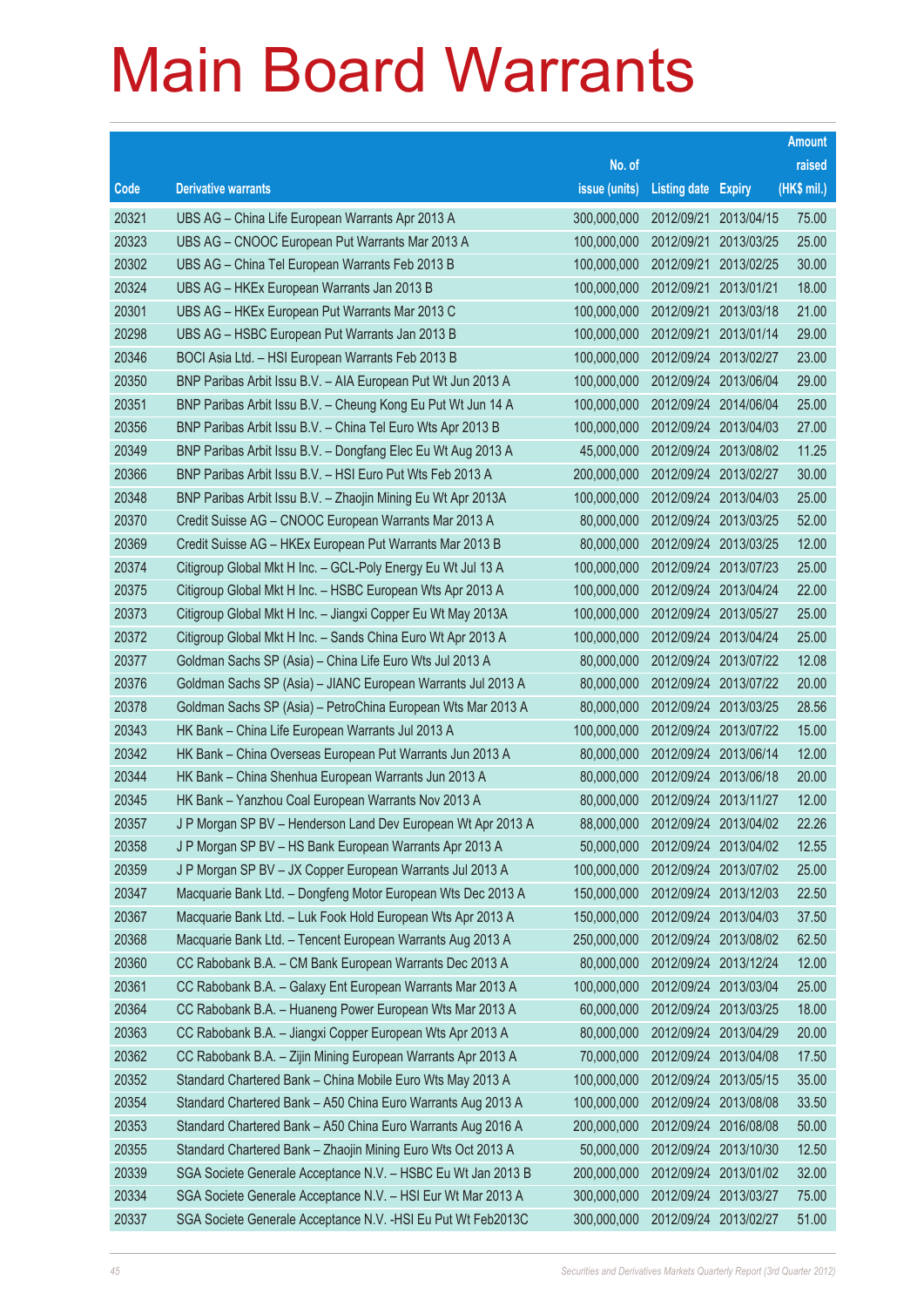|         |                                                               |               |                            |                       | <b>Amount</b> |
|---------|---------------------------------------------------------------|---------------|----------------------------|-----------------------|---------------|
|         |                                                               | No. of        |                            |                       | raised        |
| Code    | <b>Derivative warrants</b>                                    | issue (units) | <b>Listing date Expiry</b> |                       | (HK\$ mil.)   |
| 20335   | SGA Societe Generale Acceptance N.V. - HSI Eu Put Wt Mar2013B | 300,000,000   |                            | 2012/09/24 2013/03/27 | 48.00         |
| 20338   | SGA Societe Generale Acceptance N.V. - HSI Eu Put Wt Mar2013C | 300,000,000   |                            | 2012/09/24 2013/03/27 | 75.00         |
| 20340   | SGA Societe Generale Acceptance N.V. - JIANC Eu Wt Aug 2013A  | 100,000,000   | 2012/09/24 2013/08/26      |                       | 25.00         |
| 20341   | SGA Societe Generale Acceptance N.V. - SHK P Eu Wt May 2013A  | 50,000,000    |                            | 2012/09/24 2013/05/08 | 12.50         |
| 20365   | UBS AG - CNOOC European Warrants Feb 2013 A                   | 200,000,000   |                            | 2012/09/24 2013/02/06 | 30.00         |
| 20371   | UBS AG - A50 China European Warrants Mar 2013 A               | 100,000,000   |                            | 2012/09/24 2013/03/04 | 20.00         |
| 20333   | UBS AG - HSI European Put Warrants Mar 2013 C                 | 300,000,000   | 2012/09/24 2013/03/27      |                       | 45.00         |
| 20332   | UBS AG - Hutchison European Warrants Mar 2013 D               | 200,000,000   |                            | 2012/09/24 2013/03/25 | 50.00         |
| 18212 # | Merrill Lynch Int'l & Co. C.V. - HKEx Euro Wts Jul 2013 A     | 130,000,000   |                            | 2012/09/24 2013/07/25 | 10.53         |
| 19123 # | Merrill Lynch Int'l & Co. C.V. - HSBC Euro Wts Dec 2012 B     | 80,000,000    |                            | 2012/09/24 2012/12/24 | 10.96         |
| 20394   | BOCI Asia Ltd. - HSI European Warrants Mar 2013 D             | 100,000,000   | 2012/09/25 2013/03/27      |                       | 25.00         |
| 20393   | BOCI Asia Ltd. - HSI European Put Warrants Mar 2013 C         | 100,000,000   |                            | 2012/09/25 2013/03/27 | 15.00         |
| 20427   | Citigroup Global Mkt H Inc. - CNBM Euro Warrants Dec 2013 A   | 100,000,000   |                            | 2012/09/25 2013/12/13 | 17.00         |
| 20426   | Citigroup Global Mkt H Inc. - Geely Auto Euro Wts Mar 2013 A  | 100,000,000   |                            | 2012/09/25 2013/03/25 | 25.00         |
| 20424   | Citigroup Global Mkt H Inc. - Galaxy Ent Euro Wts May 2013 A  | 100,000,000   | 2012/09/25 2013/05/27      |                       | 25.00         |
| 20423   | Daiwa Capital Mkt - A50 China European Put Wts Apr 2013 A     | 80,000,000    | 2012/09/25 2013/04/03      |                       | 20.00         |
| 20415   | Goldman Sachs SP (Asia) - China Mobile Euro Wts Jan 2013 A    | 80,000,000    |                            | 2012/09/25 2013/01/09 | 17.76         |
| 20416   | Goldman Sachs SP (Asia) - HSBC European Warrants Jan 2013 C   | 80,000,000    | 2012/09/25 2013/01/09      |                       | 14.64         |
| 20392   | Goldman Sachs SP (Asia) - HSI European Warrants Mar 2013 A    | 150,000,000   | 2012/09/25 2013/03/27      |                       | 37.50         |
| 20390   | HK Bank - AIA European Warrants Jun 2013 A                    | 100,000,000   |                            | 2012/09/25 2013/06/03 | 25.00         |
| 20391   | HK Bank - CNOOC European Warrants Jun 2013 A                  | 100,000,000   |                            | 2012/09/25 2013/06/17 | 15.00         |
| 20389   | HK Bank - HSI European Put Warrants Feb 2013 B                | 200,000,000   |                            | 2012/09/25 2013/02/27 | 30.00         |
| 20402   | J P Morgan SP BV - BOCL European Warrants Jul 2013 A          | 200,000,000   | 2012/09/25 2013/07/08      |                       | 50.00         |
| 20404   | J P Morgan SP BV - CNOOC European Warrants Jun 2013 A         | 200,000,000   |                            | 2012/09/25 2013/06/06 | 30.00         |
| 20412   | J P Morgan SP BV - China Railway European Wts Apr 2013 A      | 60,000,000    |                            | 2012/09/25 2013/04/02 | 15.12         |
| 20410   | J P Morgan SP BV - Zhuzhou CSR European Warrants Dec 2014 A   | 200,000,000   |                            | 2012/09/25 2014/12/15 | 30.00         |
| 20403   | J P Morgan SP BV - China Tel European Warrants Jun 2013 A     | 150,000,000   | 2012/09/25 2013/06/18      |                       | 37.50         |
| 20407   | J P Morgan SP BV - Chow Tai Fook European Wts Sep 2014 A      | 150,000,000   | 2012/09/25 2014/09/02      |                       | 37.50         |
| 20405   | J P Morgan SP BV - China Taiping European Wts Dec 2013 A      | 100,000,000   | 2012/09/25 2013/12/31      |                       | 25.00         |
| 20409   | J P Morgan SP BV - HSBC European Warrants Mar 2013 A          | 200,000,000   |                            | 2012/09/25 2013/03/25 | 50.00         |
| 20414   | J P Morgan SP BV - Luk Fook Hold European Wts Jun 2013 B      | 100,000,000   | 2012/09/25 2013/06/03      |                       | 25.00         |
| 20413   | J P Morgan SP BV - Shimao Property European Wts Oct 2013 A    | 150,000,000   |                            | 2012/09/25 2013/10/02 | 37.50         |
| 20399   | J P Morgan SP BV - SJM Holdings European Warrants Jul 2013 A  | 120,000,000   | 2012/09/25 2013/07/02      |                       | 30.00         |
| 20401   | J P Morgan SP BV - SPDR Gold Trust Euro Put Wts Jun 2013 A    | 80,000,000    |                            | 2012/09/25 2013/06/25 | 56.24         |
| 20400   | J P Morgan SP BV - Tencent European Warrants Jun 2013 A       | 200,000,000   | 2012/09/25 2013/06/25      |                       | 50.00         |
| 20408   | J P Morgan SP BV - Weichai Power European Wts Jul 2013 A      | 80,000,000    |                            | 2012/09/25 2013/07/02 | 20.08         |
| 20406   | J P Morgan SP BV - Zoomlion European Warrants Jul 2014 A      | 200,000,000   | 2012/09/25 2014/07/21      |                       | 50.00         |
| 20398   | Macquarie Bank Ltd. - CNOOC European Warrants Dec 2013 A      | 180,000,000   | 2012/09/25 2013/12/03      |                       | 45.00         |
| 20397   | Macquarie Bank Ltd. - China Unicom European Wts Mar 2014 A    | 180,000,000   | 2012/09/25 2014/03/04      |                       | 27.90         |
| 20383   | Merrill Lynch Int'l & Co. C.V. - CC Bank Euro Wts Feb 2013 A  | 60,000,000    |                            | 2012/09/25 2013/02/22 | 13.68         |
| 20382   | Merrill Lynch Int'l & Co. C.V. - CC Bank Euro Wts Mar 2013 A  | 60,000,000    | 2012/09/25 2013/03/27      |                       | 12.66         |
| 20384   | Merrill Lynch Int'l & Co. C.V. - CNOOC Euro Wts Nov 2013 B    | 80,000,000    | 2012/09/25 2013/11/08      |                       | 12.16         |
| 20379   | Merrill Lynch Int'l & Co. C.V. - CNOOC Eu Put Wts Jun 2013 A  | 80,000,000    | 2012/09/25 2013/06/11      |                       | 12.08         |
| 20381   | Merrill Lynch Int'l & Co. C.V. - Ch Shenhua Eu Wt Mar 2013 B  | 60,000,000    | 2012/09/25 2013/03/25      |                       | 11.16         |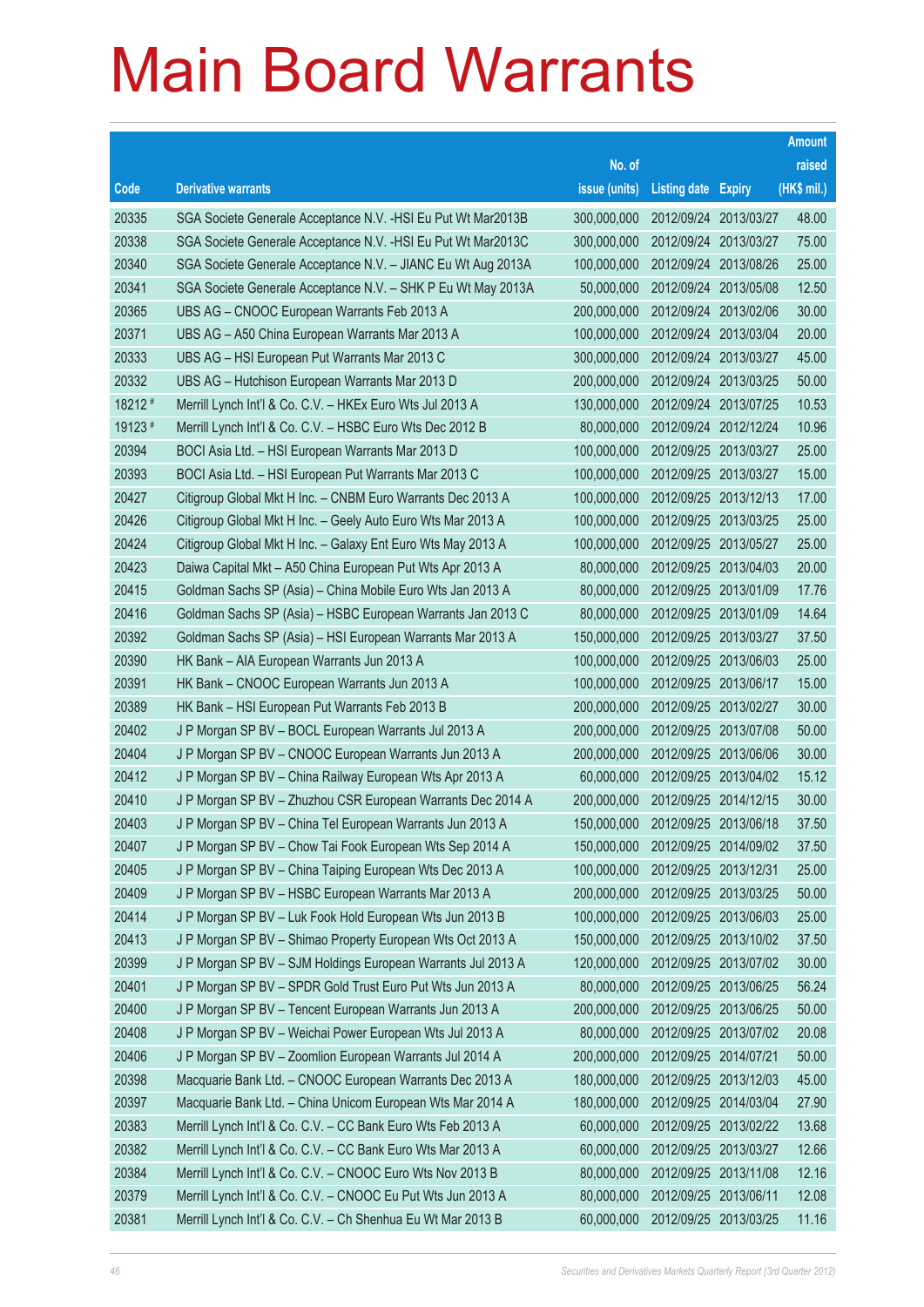|       |                                                              |               |                            |            | <b>Amount</b> |
|-------|--------------------------------------------------------------|---------------|----------------------------|------------|---------------|
|       |                                                              | No. of        |                            |            | raised        |
| Code  | <b>Derivative warrants</b>                                   | issue (units) | <b>Listing date Expiry</b> |            | (HK\$ mil.)   |
| 20388 | Merrill Lynch Int'l & Co. C.V. - HSBC Euro Wts Mar 2013 A    | 40,000,000    | 2012/09/25 2013/03/11      |            | 11.80         |
| 20387 | Merrill Lynch Int'l & Co. C.V. - HSBC Euro Wts Apr 2013 A    | 40,000,000    | 2012/09/25 2013/04/15      |            | 10.20         |
| 20380 | Merrill Lynch Int'l & Co. C.V. - ICBC Euro Wts Apr 2013 A    | 40,000,000    | 2012/09/25                 | 2013/04/08 | 10.00         |
| 20386 | Merrill Lynch Int'l & Co. C.V. - JX Copper Eu Wts Apr 2013 A | 40,000,000    | 2012/09/25 2013/04/29      |            | 10.00         |
| 20385 | Merrill Lynch Int'l & Co. C.V. - Tencent Euro Wts Apr 2013 A | 60,000,000    | 2012/09/25 2013/04/22      |            | 10.50         |
| 20418 | Standard Chartered Bank - HKEx European Warrants Feb 2014 A  | 100,000,000   | 2012/09/25 2014/02/05      |            | 25.00         |
| 20417 | Standard Chartered Bank - HKEx European Put Wts Aug 2013 A   | 100,000,000   | 2012/09/25 2013/08/30      |            | 25.00         |
| 20422 | SGA Societe Generale Acceptance N.V.-Li & Fung Eu Wt Jul 13A | 100,000,000   | 2012/09/25 2013/07/29      |            | 15.00         |
| 20421 | UBS AG - BOCL European Warrants Jul 2013 A                   | 100,000,000   | 2012/09/25 2013/07/22      |            | 25.00         |
| 20395 | UBS AG - A50 China European Warrants Feb 2013 B              | 100,000,000   | 2012/09/25 2013/02/25      |            | 15.00         |
| 20419 | UBS AG - HKEx European Warrants Mar 2013 D                   | 100,000,000   | 2012/09/25 2013/03/25      |            | 25.00         |
| 20396 | UBS AG - HKEx European Warrants Jun 2014 A                   | 300,000,000   | 2012/09/25 2014/06/23      |            | 45.00         |
| 20437 | BNP Paribas Arbit Issu B.V. - Geely Auto Euro Wts Aug 2013 A | 42,000,000    | 2012/09/26 2013/08/02      |            | 15.96         |
| 20457 | Credit Suisse AG - China Mobile European Warrants Dec 2012 C | 80,000,000    | 2012/09/26 2012/12/31      |            | 12.00         |
| 20458 | Credit Suisse AG - HSBC European Wts Apr 2013 A              | 80,000,000    | 2012/09/26 2013/04/29      |            | 20.00         |
| 20459 | Credit Suisse AG - HSBC European Put Warrants Jan 2013 A     | 80,000,000    | 2012/09/26 2013/01/14      |            | 16.00         |
| 20460 | Daiwa Capital Mkt - Agricultural Bank Euro Put Wt Mar 2013 A | 80,000,000    | 2012/09/26 2013/03/26      |            | 20.00         |
| 20453 | Daiwa Capital Mkt - CCB European Warrants May 2013 B         | 128,000,000   | 2012/09/26 2013/05/08      |            | 19.20         |
| 20456 | Daiwa Capital Mkt - China Life European Warrants Jul 2013 B  | 138,000,000   | 2012/09/26 2013/07/22      |            | 20.70         |
| 20455 | Daiwa Capital Mkt - China Mobile European Wts Feb 2013 C     | 128,000,000   | 2012/09/26 2013/02/25      |            | 43.52         |
| 20451 | Daiwa Capital Mkt - HKEx European Put Warrants Sep 2013 A    | 108,000,000   | 2012/09/26 2013/09/02      |            | 27.00         |
| 20450 | Daiwa Capital Mkt - HSBC European Warrants Mar 2013 A        | 128,000,000   | 2012/09/26 2013/03/25      |            | 32.00         |
| 20449 | Daiwa Capital Mkt - HSCEI European Warrants Sep 2013 B       | 100,000,000   | 2012/09/26 2013/09/27      |            | 18.00         |
| 20447 | Daiwa Capital Mkt - HSI European Warrants Sep 2013 A         | 200,000,000   | 2012/09/26 2013/09/27      |            | 48.00         |
| 20448 | Daiwa Capital Mkt - HSI European Put Warrants Mar 2013 G     | 200,000,000   | 2012/09/26 2013/03/27      |            | 34.00         |
| 20454 | Daiwa Capital Mkt - ICBC European Warrants Apr 2013 A        | 128,000,000   | 2012/09/26 2013/04/02      |            | 20.48         |
| 20452 | Daiwa Capital Mkt - Tencent Holdings Euro Put Wts Mar 2013 A | 128,000,000   | 2012/09/26 2013/03/01      |            | 29.44         |
| 20443 | J P Morgan SP BV - HSI European Warrants Mar 2013 E          | 300,000,000   | 2012/09/26 2013/03/27      |            | 75.00         |
| 20435 | J P Morgan SP BV - Stanchart European Warrants Jun 2013 A    | 200,000,000   | 2012/09/26 2013/06/03      |            | 30.00         |
| 20446 | Macquarie Bank Ltd. - AIA European Warrants Apr 2013 A       | 150,000,000   | 2012/09/26 2013/04/03      |            | 37.50         |
| 20445 | Macquarie Bank Ltd. - China Life European Wts Feb 2013 B     | 150,000,000   | 2012/09/26 2013/02/18      |            | 22.50         |
| 20444 | Macquarie Bank Ltd. - Hutchison European Warrants Mar 2013 A | 150,000,000   | 2012/09/26 2013/03/04      |            | 22.50         |
| 20428 | Merrill Lynch Int'l & Co. C.V. - A50 China Eur Wt Apr 2013 A | 40,000,000    | 2012/09/26 2013/04/02      |            | 10.00         |
| 20430 | Merrill Lynch Int'l & Co. C.V. - HKEx Euro Wts Jan 2013 B    | 60,000,000    | 2012/09/26 2013/01/14      |            | 11.46         |
| 20429 | Merrill Lynch Int'l & Co. C.V. - HKEx Euro Wts Mar 2013 A    | 40,000,000    | 2012/09/26 2013/03/27      |            | 10.60         |
| 20433 | Standard Chartered Bank - HSBC European Warrants Sep 2013 A  | 100,000,000   | 2012/09/26 2013/09/23      |            | 25.00         |
| 20432 | Standard Chartered Bank - Jiangxi Copper Euro Wts Aug 2013 A | 50,000,000    | 2012/09/26 2013/08/08      |            | 12.50         |
| 20434 | SGA Societe Generale Acceptance N.V. - HKEx Eu Wt Jan 2013 C | 50,000,000    | 2012/09/26 2013/01/07      |            | 18.00         |
| 20442 | UBS AG - CC Bank European Warrants Feb 2013 B                | 100,000,000   | 2012/09/26 2013/02/22      |            | 26.00         |
| 20440 | UBS AG - China Mobile European Warrants Feb 2013 D           | 200,000,000   | 2012/09/26 2013/02/25      |            | 54.00         |
| 20436 | UBS AG - CNOOC European Warrants Nov 2013 A                  | 100,000,000   | 2012/09/26 2013/11/08      |            | 15.00         |
| 20438 | UBS AG - CNOOC European Put Warrants Jun 2013 C              | 100,000,000   | 2012/09/26 2013/06/10      |            | 15.00         |
| 20439 | UBS AG - HKEx European Warrants Jan 2014 A                   | 300,000,000   | 2012/09/26 2014/01/13      |            | 75.00         |
| 20441 | UBS AG - SPDR Gold Trust European Put Warrants Mar 2013 A    | 50,000,000    | 2012/09/26 2013/03/28      |            | 28.50         |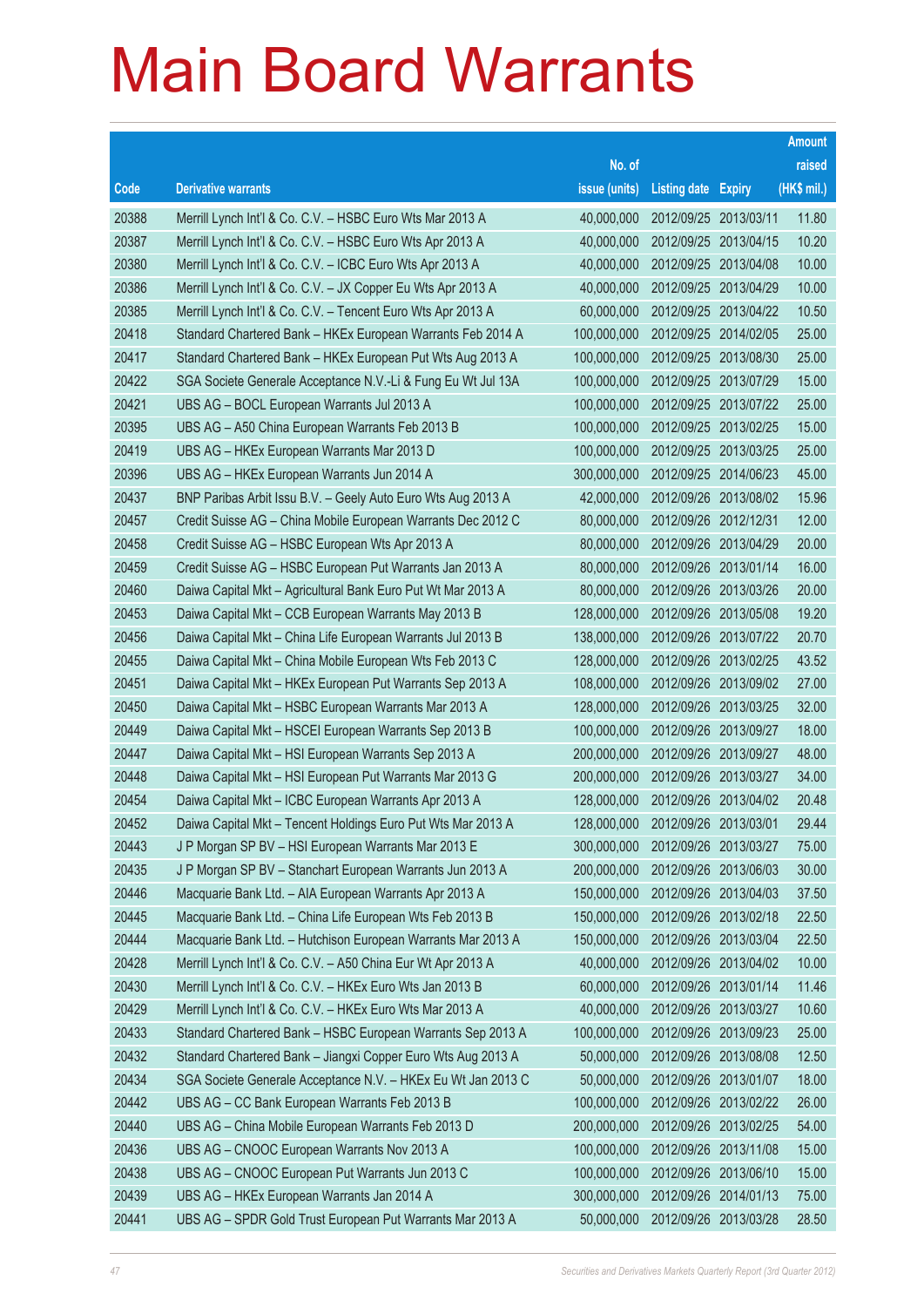|       |                                                               |               |                            |                       | <b>Amount</b> |
|-------|---------------------------------------------------------------|---------------|----------------------------|-----------------------|---------------|
|       |                                                               | No. of        |                            |                       | raised        |
| Code  | <b>Derivative warrants</b>                                    | issue (units) | <b>Listing date Expiry</b> |                       | (HK\$ mil.)   |
| 20471 | Daiwa Capital Mkt -Agricultural Bank European Wts Apr 2013 A  | 128,000,000   | 2012/09/27                 | 2013/04/02            | 19.20         |
| 20463 | HK Bank - Cheung Kong European Warrants Dec 2013 A            | 100,000,000   | 2012/09/27 2013/12/20      |                       | 15.00         |
| 20462 | HK Bank - Galaxy Ent European Warrants Apr 2013 B             | 80,000,000    | 2012/09/27                 | 2013/04/15            | 20.00         |
| 20466 | Macquarie Bank Ltd. - A50 China European Warrants Apr 2013 B  | 100,000,000   | 2012/09/27                 | 2013/04/03            | 25.10         |
| 20467 | Macquarie Bank Ltd. - A50 China European Put Wts Apr 2013 C   | 100,000,000   | 2012/09/27 2013/04/03      |                       | 25.00         |
| 20468 | Macquarie Bank Ltd. - Ping An European Warrants Mar 2013 A    | 150,000,000   | 2012/09/27                 | 2013/03/04            | 22.65         |
| 20464 | Standard Chartered Bank - HKEx European Warrants Apr 2013 A   | 100,000,000   | 2012/09/27                 | 2013/04/09            | 25.00         |
| 20470 | Standard Chartered Bank - HSBC European Warrants Dec 2012 B   | 100,000,000   | 2012/09/27 2012/12/27      |                       | 15.00         |
| 20465 | Standard Chartered Bank - Zijin Mining Euro Wts Nov 2013 A    | 80,000,000    | 2012/09/27 2013/11/04      |                       | 20.00         |
| 20469 | SGA Societe Generale Acceptance N.V. - HSI Eur Wt Jun 2013 A  | 300,000,000   | 2012/09/27                 | 2013/06/27            | 45.00         |
| 20486 | Daiwa Capital Mkt - BOCL European Warrants Apr 2013 B         | 108,000,000   | 2012/09/28 2013/04/18      |                       | 27.00         |
| 20487 | Daiwa Capital Mkt - CNOOC European Put Warrants Apr 2013 A    | 80,000,000    | 2012/09/28 2013/04/03      |                       | 12.80         |
| 20485 | Daiwa Capital Mkt - HKEx European Warrants Jun 2014 A         | 128,000,000   | 2012/09/28 2014/06/20      |                       | 19.20         |
| 20482 | Daiwa Capital Mkt - HSBC European Warrants Jul 2013 A         | 128,000,000   | 2012/09/28                 | 2013/07/15            | 32.00         |
| 20483 | Daiwa Capital Mkt - HSBC European Put Warrants Apr 2013 A     | 80,000,000    | 2012/09/28 2013/04/10      |                       | 20.00         |
| 20478 | Daiwa Capital Mkt - HSCEI European Put Warrants Dec 2013 A    | 100,000,000   | 2012/09/28 2013/12/30      |                       | 31.00         |
| 20479 | Daiwa Capital Mkt - HSI European Warrants May 2013 B          | 200,000,000   | 2012/09/28 2013/05/30      |                       | 50.00         |
| 20481 | Daiwa Capital Mkt - HSI European Put Warrants Jun 2013 B      | 200,000,000   | 2012/09/28 2013/06/27      |                       | 54.00         |
| 20484 | Daiwa Capital Mkt - Hutchison European Put Wts Sep 2013 A     | 128,000,000   | 2012/09/28                 | 2013/09/09            | 19.20         |
| 20488 | Daiwa Capital Mkt - ICBC European Put Warrants Jul 2013 A     | 80,000,000    | 2012/09/28                 | 2013/07/10            | 32.00         |
| 20490 | Goldman Sachs SP (Asia) - Ch Overseas European Wts Apr 2013 B | 80,000,000    | 2012/09/28 2013/04/03      |                       | 12.00         |
| 20489 | Goldman Sachs SP (Asia) - HSI European Put Wts Feb 2013 B     | 150,000,000   | 2012/09/28 2013/02/27      |                       | 22.65         |
| 20491 | Goldman Sachs SP (Asia) - Hutchison European Wts Feb 2013 B   | 80,000,000    |                            | 2012/09/28 2013/02/04 | 18.56         |
| 20474 | J P Morgan SP BV - Longfor PPT European Warrants Oct 2013 A   | 200,000,000   |                            | 2012/09/28 2013/10/02 | 50.00         |
| 20472 | Standard Chartered Bank - SPDR Gold Trust Eu Put Wt Aug2013A  | 40,000,000    | 2012/09/28 2013/08/08      |                       | 22.00         |
| 20473 | SGA Societe Generale Acceptance N.V. - BOCL Eu Wt Jul 2013 A  | 100,000,000   | 2012/09/28                 | 2013/07/24            | 25.00         |
| 20476 | UBS AG - China Tel European Warrants Mar 2013 A               | 100,000,000   | 2012/09/28                 | 2013/03/18            | 38.00         |
| 20477 | UBS AG - Galaxy Ent European Warrants Feb 2013 A              | 100,000,000   | 2012/09/28 2013/02/25      |                       | 28.50         |
| Total |                                                               |               |                            |                       | 36,903.66     |

# Further issue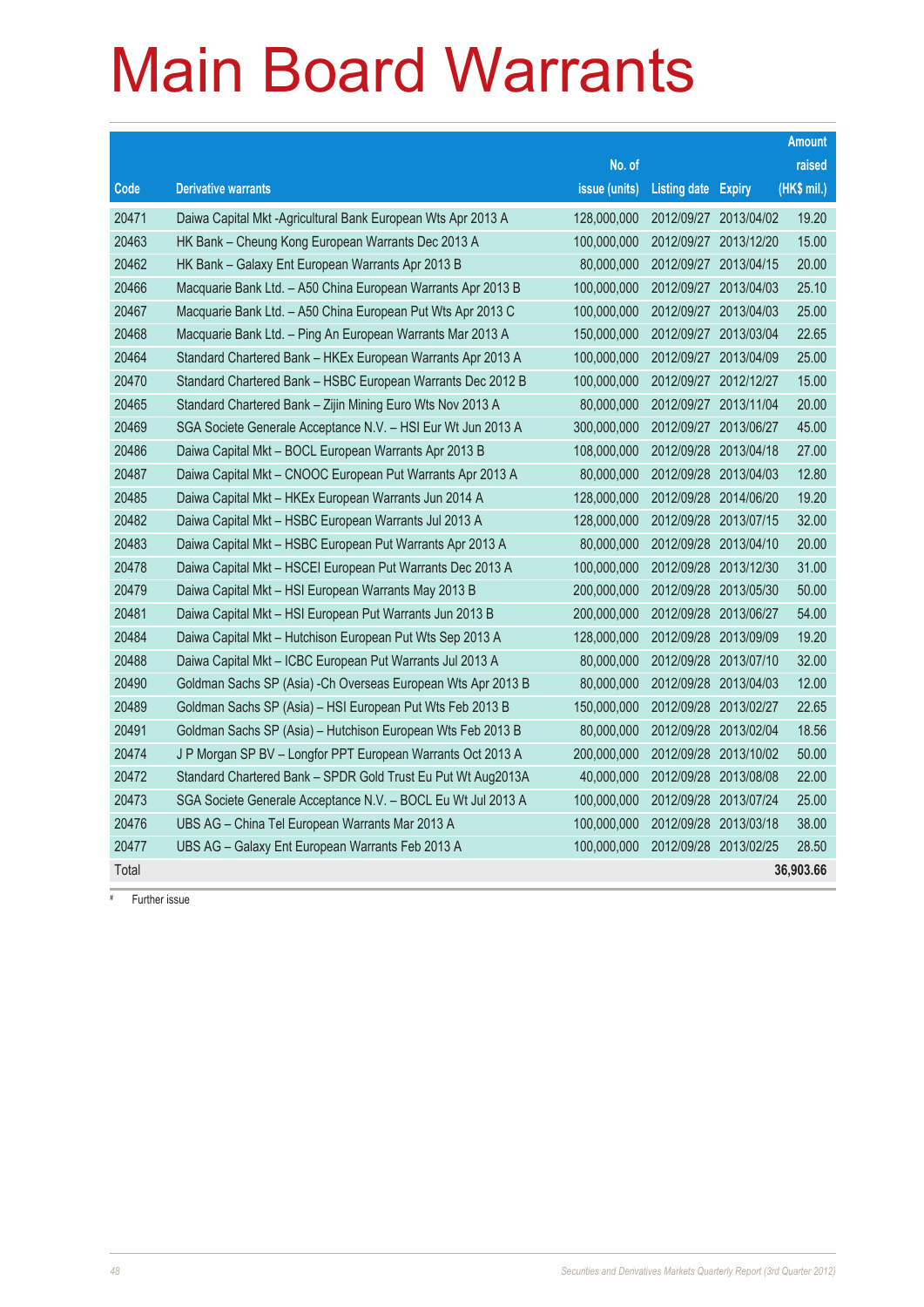# Main Board Debt Securities

### **Debt Securities Trading Statistics**

|      |                |                                | <b>Turnover value</b>   |
|------|----------------|--------------------------------|-------------------------|
|      |                | Exchange fund notes (HK\$ mil) | Market total (HK\$ mil) |
| 2011 | Q3             | -                              | 611.11                  |
|      | Q4             | -                              | 229.59                  |
| 2012 | Q1             | -                              | 390.38                  |
|      | Q <sub>2</sub> | -                              | 1,069.72                |
|      | Q3             | -                              | 742.85                  |

### **Debt Securities Nominal Value**

|      |    | No. of issues | Nominal value (HK\$ mil.) |
|------|----|---------------|---------------------------|
| 2011 | Q3 | 183           | 558,876.03                |
|      | Q4 | 192           | 588,875.47                |
| 2012 | Q1 | 209           | 651,849.26                |
|      | Q2 | 231           | 754,232.63                |
|      | Q3 | 247           | 811,545.76                |

### **New Listing Statistics – Debt Securities**

|      |    | No. of newly listed debt securities | Amount raised (HK\$ mil.) |
|------|----|-------------------------------------|---------------------------|
| 2011 | Q3 | 16                                  | 47,230.33                 |
|      | Q4 | 14                                  | 36,727.82                 |
| 2012 | Q1 | 24                                  | 69,041.82                 |
|      | Q2 | 30                                  | 113,905.00                |
|      | Q3 | 26                                  | 77,396.31                 |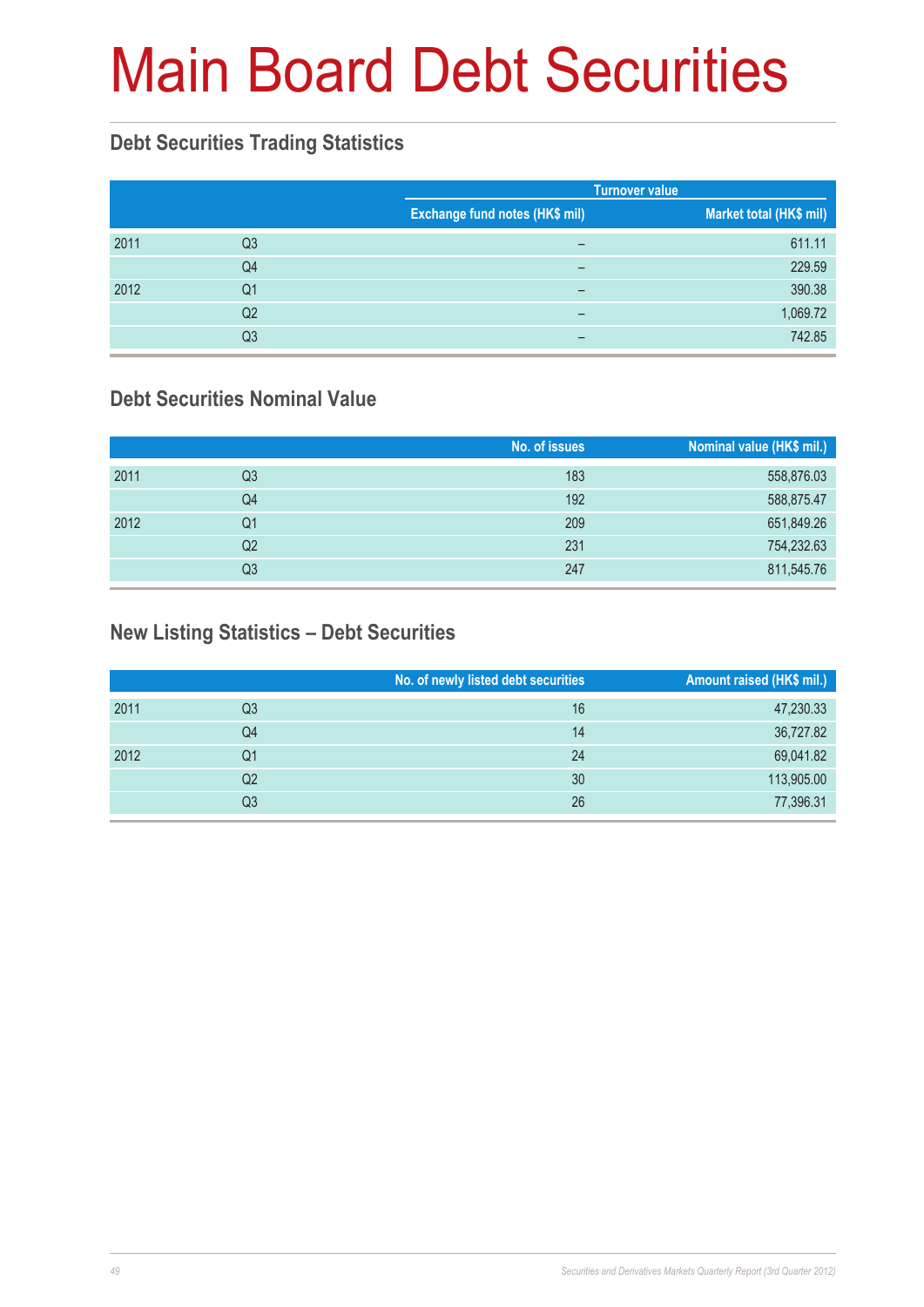# Main Board Debt Securities

#### **Newly Listed Debt Securities**

for 3rd quarter 2012

|        |                                                                            |                  |               |                     |                 | <b>Amount raised</b> |
|--------|----------------------------------------------------------------------------|------------------|---------------|---------------------|-----------------|----------------------|
| Code   | <b>Debt securities</b>                                                     | <b>Principal</b> |               | <b>Listing date</b> | <b>Maturity</b> | (HK\$ mil.)          |
| 86601  | Ministry of Finance of the People's Republic of China 1.85% CNY Bonds 2015 | <b>RMB</b>       | 8,100,000,000 | 2012/07/03          | 2015/06/29      | 9,883.62             |
| 86602  | Ministry of Finance of the People's Republic of China 2.56% CNY Bonds 2017 | <b>RMB</b>       | 6,100,000,000 | 2012/07/03          | 2017/06/29      | 7.443.22             |
| 86603  | Ministry of Finance of the People's Republic of China 2.65% CNY Bonds 2019 | <b>RMB</b>       | 1,200,000,000 | 2012/07/03          | 2019/06/29      | 1,464.24             |
| 86604  | Ministry of Finance of the People's Republic of China 3.1% CNY Bonds 2022  | <b>RMB</b>       | 1,100,000,000 | 2012/07/03          | 2022/06/29      | 1,342.22             |
| 86605  | Ministry of Finance of the People's Republic of China 3.48% CNY Bonds 2027 | <b>RMB</b>       | 1,000,000,000 | 2012/07/03          | 2027/06/29      | 1,220.20             |
| 04559  | Cheung Kong Bond Securities (02) Ltd. 5.25% Guar.Senior Perpetual Sec      | <b>HKD</b>       | 1,000,000,000 | 2012/07/10          |                 | 1,000.00             |
| 86028  | AVIC Int'l Finance & Investment Ltd. 4.8% Guar. CNY Bonds 2015             | <b>RMB</b>       | 1,500,000,000 | 2012/07/10          | 2015/07/09      | 1,827.00             |
| 86606  | Ministry of Finance of the People's Republic of China 2.38% CNY Bonds 2014 | <b>RMB</b>       | 5,500,000,000 | 2012/07/20          | 2014/07/19      | 6,696.25             |
| 86029  | Bank of China Ltd. 3.10% CNY Bonds 2015                                    | <b>RMB</b>       | 1,000,000,000 | 2012/07/24          | 2015/07/23      | 1,216.70             |
| 04560  | Dynamic Talent Ltd. 4.75% Guaranteed Notes 2017                            | <b>USD</b>       | 500,000,000   | 2012/08/02          | 2017/08/01      | 3,900.00             |
| 85900  | Sinotruk (Hong Kong) Ltd. 4.50% CNY Bonds 2014                             | <b>RMB</b>       | 1,800,000,000 | 2012/08/02          | 2014/08/01      | 2,193.48             |
| 85901  | China Development Bank Corporation 3.10% CNY Bonds 2015                    | <b>RMB</b>       | 867,000,000   | 2012/08/03          | 2015/01/16      | n.a.                 |
| 85902  | China Development Bank Corporation 2.95% CNY Bonds 2015                    | <b>RMB</b>       | 1,500,000,000 | 2012/08/03          | 2015/08/02      | 1,826.10             |
| 85903  | China Development Bank Corporation 3.45% CNY Bonds 2017                    | <b>RMB</b>       | 133,000,000   | 2012/08/03          | 2017/01/16      | n.a.                 |
| 85904  | China Development Bank Corporation 4.20% CNY Bonds 2027                    | <b>RMB</b>       | 2,500,000,000 | 2012/08/03          | 2027/01/19      | n.a.                 |
| 85905  | China Development Bank Corporation 4.30% CNY Bonds 2032                    | <b>RMB</b>       | 1,000,000,000 | 2012/08/03          | 2032/08/02      | 1,217.40             |
| 04554# | Sinopec Gp Overseas Dev (2012) Ltd. 3.90% Senior Notes 2022                | <b>USD</b>       | 500,000,000   | 2012/08/10          | 2022/05/17      | 4,195.58             |
| 04561  | Sound Global Ltd. 11.875% Senior Notes 2017                                | <b>USD</b>       | 150,000,000   | 2012/08/13          | 2017/08/10      | 1,164.62             |
| 04029  | Hong Kong Monetary Authority 0.17% Exchange Fund Notes 2014                | <b>HKD</b>       | 1,200,000,000 | 2012/08/17          | 2014/08/18      | 1,199.28             |
| 04030  | Hong Kong Monetary Authority 0.80% Exchange Fund Notes 2027                | <b>HKD</b>       | 600,000,000   | 2012/08/28          | 2027/08/27      | 602.10               |
| 04562  | Tencent Holdings Ltd. 3.375% Senior Notes 2018                             | <b>USD</b>       | 600,000,000   | 2012/09/06          | 2018/03/05      | 4,669.28             |
| 04202# | The Govt of the HKSAR of the PRC 2.07% Bonds 2014                          | <b>HKD</b>       | 3,500,000,000 | 2012/09/06          | 2014/11/03      | 3,626.70             |
| 04563  | COSL Finance (BVI) Ltd. 3.25% Senior Guaranteed Notes 2022                 | <b>USD</b>       | 1,000,000,000 | 2012/09/07          | 2022/09/06      | 7,748.60             |
| 04007# | Hong Kong Monetary Authority 1.18% Exchange Fund Notes 2015                | HKD              | 1,200,000,000 | 2012/09/17          | 2015/09/21      | 1,232.16             |
| 04031  | Hong Kong Monetary Authority 0.25% Exchange Fund Notes 2017                | <b>HKD</b>       | 1,000,000,000 | 2012/09/18          | 2017/09/18      | 994.30               |
| 04564  | China Power Int'l Dev Ltd. RMB Denominated USD Settled 2.75%               | <b>RMB</b>       | 1,140,000,000 | 2012/09/18          | 2017/09/18      | 1,399.01             |
|        | Conv Bonds 2017                                                            |                  |               |                     |                 |                      |
| 04565  | Road King Infra Fin (2012) Ltd. 9.875% Guar.Senior Notes2017               | <b>USD</b>       | 350,000,000   | 2012/09/19          | 2017/09/18      | 2,730.00             |
| 04566  | Sino (MTN) Ltd. 3.25% Notes 2017                                           | <b>USD</b>       | 500,000,000   | 2012/09/24          | 2017/09/21      | 3,882.88             |
| 04567  | Sun Hung Kai & Co. (BVI) Ltd. 6.375% Guaranteed Notes 2017                 | <b>USD</b>       | 350,000,000   | 2012/09/27          | 2017/09/26      | 2,721.37             |
| Total  |                                                                            |                  |               |                     |                 | 77,396.31            |

# Further issue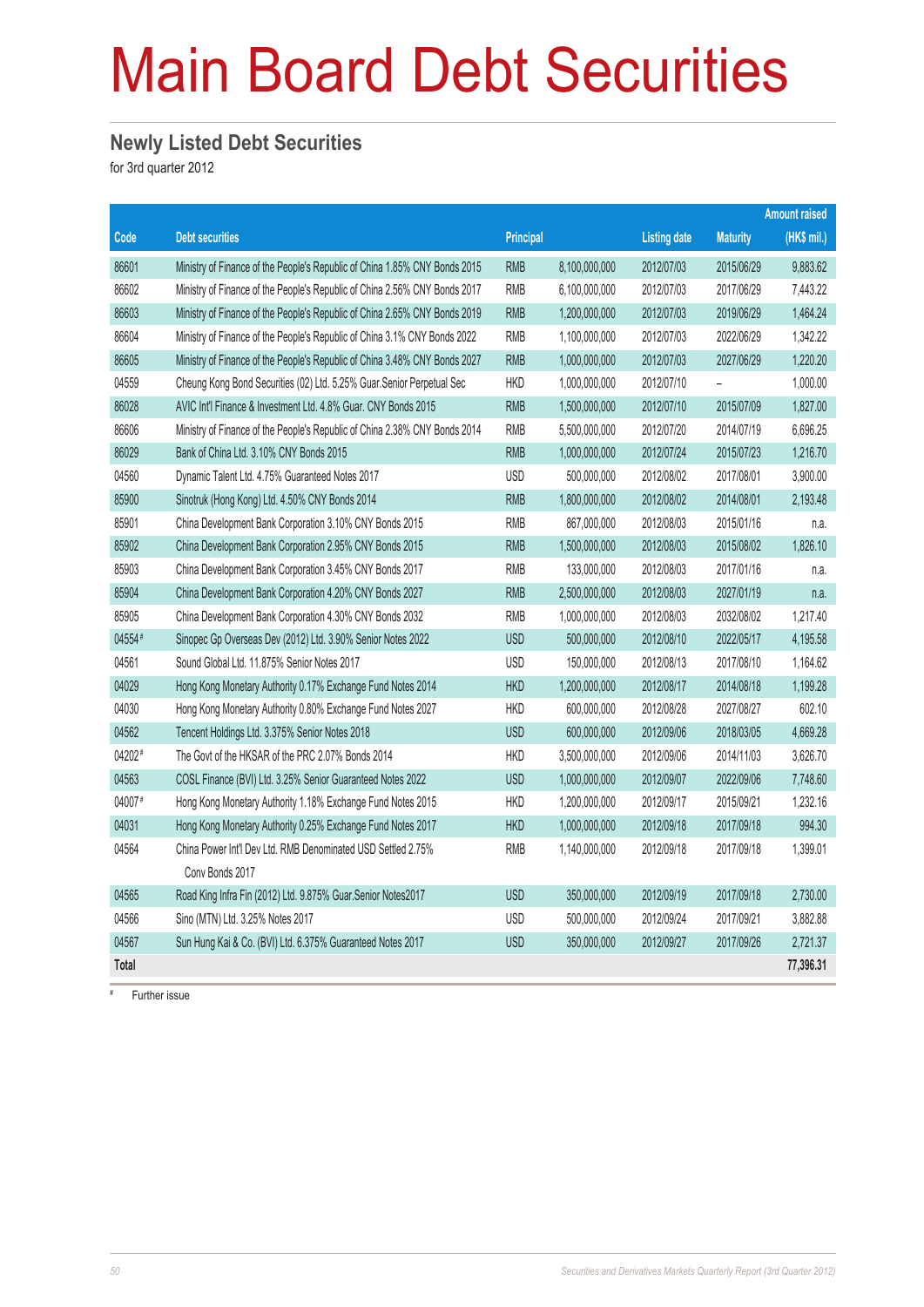# Main Board Unit Trusts and Mutual Funds

### **Unit Trusts and Mutual Funds Trading Statistics**

|      |                | <b>Exchange</b><br><b>Traded</b><br>Fund (ETF)<br>(HK\$ mil.) | <b>Real Estate</b><br><b>Investment</b><br><b>Trusts (REITs)</b><br>(HK\$ mil.) | <b>Others</b><br>(HK\$ mil.) | <b>Total</b><br>(HK\$ mil.) | $%$ of<br>market total |
|------|----------------|---------------------------------------------------------------|---------------------------------------------------------------------------------|------------------------------|-----------------------------|------------------------|
| 2011 | Q <sub>3</sub> | 153,336.68                                                    | 13,347.77                                                                       | 93.94                        | 166,778.38                  | 3.66                   |
|      | Q4             | 106,330.42                                                    | 11,900.43                                                                       | 78.91                        | 118,309.77                  | 3.22                   |
| 2012 | Q <sub>1</sub> | 115,613.41                                                    | 13,420.51                                                                       | 82.93                        | 129,116.85                  | 3.36                   |
|      | Q <sub>2</sub> | 92,849.35                                                     | 16,848.41                                                                       | 66.55                        | 109,764.32                  | 3.59                   |
|      | Q <sub>3</sub> | 99,979.83                                                     | 14,391.15                                                                       | 105.35                       | 114,476.33                  | 3.86                   |

Note: Turnover value traded in non-HKD currency securities have been included

### **Unit Trusts and Mutual Funds Market Value**

|      |                | No. of<br><b>issues</b> | <b>Exchange</b><br><b>Traded</b><br><b>Funds (ETF)</b><br>(HK\$ mil.) | No. of<br><b>issues</b> | <b>Real Estate</b><br><b>Investment</b><br><b>Trusts</b><br>(REITs)<br>(HK\$ mil.) | No. of<br><b>issues</b> | <b>Others</b><br>(HK\$ mil.) | No. of<br><b>issues</b> | <b>Total</b><br>(HK\$ mil.) |
|------|----------------|-------------------------|-----------------------------------------------------------------------|-------------------------|------------------------------------------------------------------------------------|-------------------------|------------------------------|-------------------------|-----------------------------|
| 2011 | Q <sub>3</sub> | 76                      | 711,192.27                                                            | 9                       | 110,532.56                                                                         | $\overline{2}$          | 2.032.40                     | 87                      | 823,757.23                  |
|      | Q4             | 77                      | 712,137.75                                                            | 9                       | 123,990.18                                                                         | $\overline{2}$          | 2.210.02                     | 88                      | 838,337.95                  |
| 2012 | Q <sub>1</sub> | 89                      | 759,673.29                                                            | 9                       | 131,556.21                                                                         | $\overline{2}$          | 2,391.86                     | 100                     | 893,621.36                  |
|      | Q <sub>2</sub> | 92                      | 711,788.89                                                            | 9                       | 136, 167.04                                                                        | $\overline{2}$          | 2.367.38                     | 103                     | 850,323.31                  |
|      | Q <sub>3</sub> | 96                      | 808,879.98                                                            | 9                       | 158,736.84                                                                         | $\overline{2}$          | 2,157.57                     | 107                     | 969,774.39                  |

#### **New Listing Unit Trust and Mutual Funds Statistics**

|      |                | No. of newly listed<br>unit trust and mutual funds | <b>Funds raised</b><br>(HK\$ mil.) |
|------|----------------|----------------------------------------------------|------------------------------------|
| 2011 | Q3             |                                                    |                                    |
|      | Q4             |                                                    |                                    |
| 2012 | Q1             | 24                                                 | 136.80                             |
|      | Q <sub>2</sub> | ঽ                                                  |                                    |
|      | Q3             | Δ                                                  |                                    |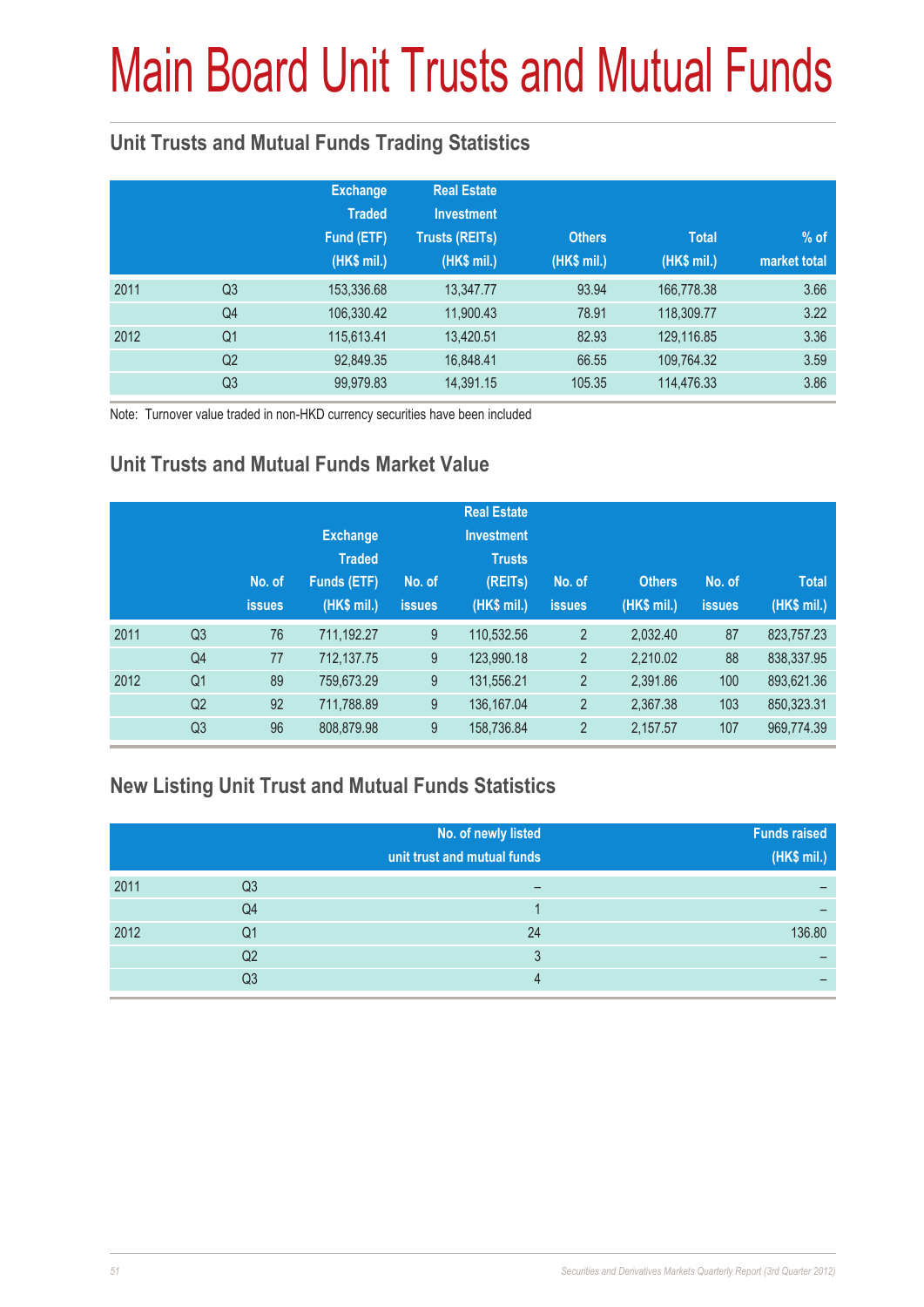# Main Board Unit Trusts and Mutual Funds

#### **Newly Listed Unit Trust and Mutual Funds**

for 3rd quarter 2012

|       |                                         |                                               |                           | <b>Amount raised</b> |              |
|-------|-----------------------------------------|-----------------------------------------------|---------------------------|----------------------|--------------|
| Code  | Unit trust and Mutual funds             | <b>Fund manager</b>                           | <b>Issue price (HK\$)</b> | (HK\$ mil)           | Listing date |
| 83188 | ChinaAMC CSI 300 Index ETF              | China Asset Management<br>(Hong Kong) Limited | n.a.                      | n.a.                 | 2012/07/17   |
| 83100 | E Fund CSI 100 A-Share Index ETF        | E Fund Management<br>(Hong Kong) Co., Limited | n.a.                      | n.a.                 | 2012/08/27   |
| 82822 | CSOP FTSE China A50 ETF                 | <b>CSOP Asset Management Limited</b>          | n.a.                      | n.a.                 | 2012/08/28   |
| 02824 | Lippo Select HK & Mainland Property ETF | Lippo Investments<br>Management Limited       | n.a.                      | n.a.                 | 2012/09/26   |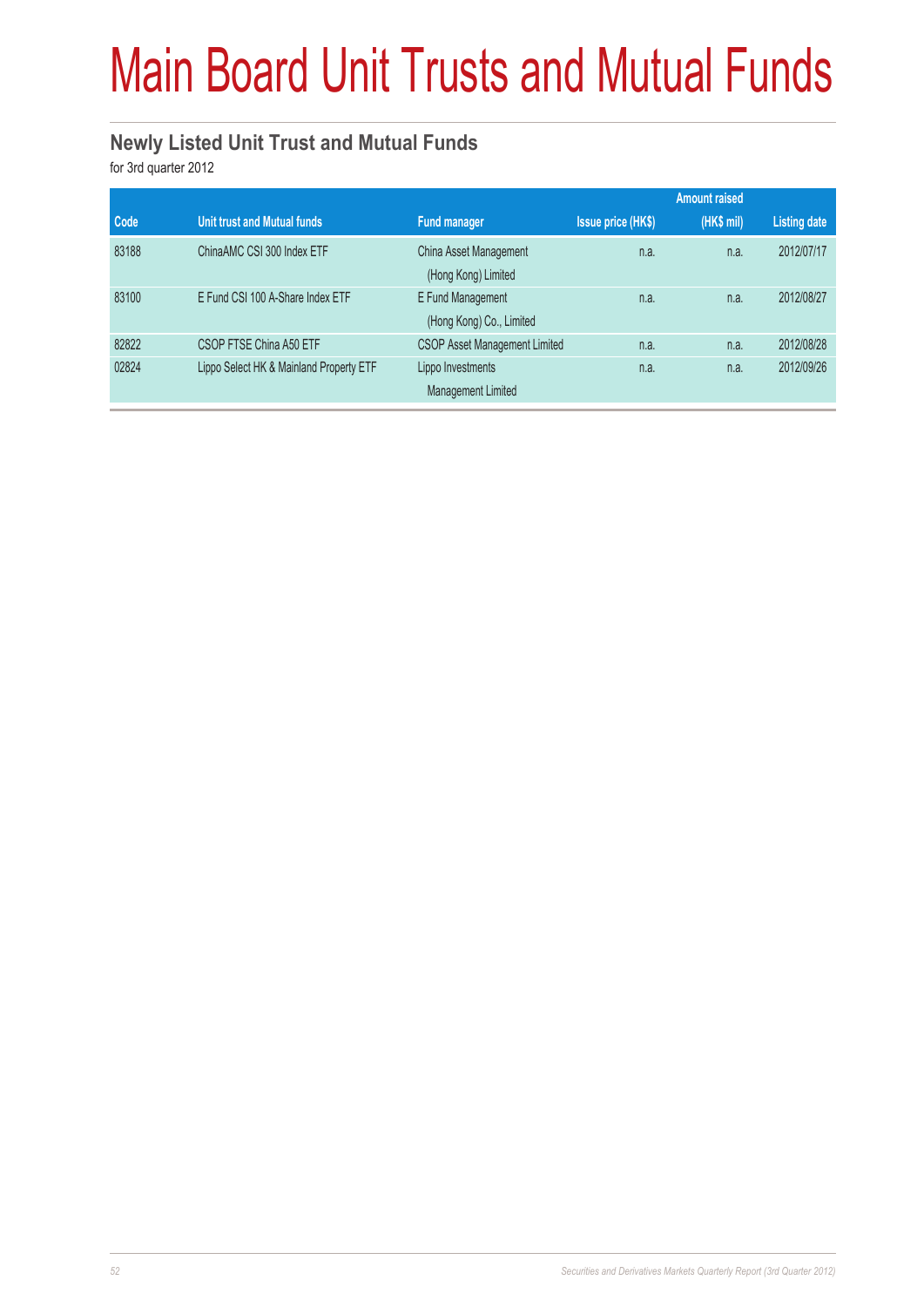### **Callable Bull/Bear Contracts Trading Statistics**

|    |                                                        | Turnover value (HK\$ mil.) |
|----|--------------------------------------------------------|----------------------------|
| Q3 | 45, 153.85                                             | 518,147.45                 |
| Q4 | 43,598.79                                              | 641,062.38                 |
| Q1 | 55,092.12                                              | 464,351.29                 |
| Q2 | 46,730.67                                              | 385,316.23                 |
| Q3 | 49,099.81                                              | 367,897.88                 |
|    | <b>Number</b><br>642<br>901<br>1,097<br>1,021<br>1,104 | Market value (HK\$ mil.)   |

#### **New Listings Callable Bull/Bear Contracts Statistics**

|      |                | No. of newly listed CBBC | Amount raised (HK\$ mil.) |
|------|----------------|--------------------------|---------------------------|
| 2011 | Q3             | 1.401                    | 85,334.38                 |
|      | Q4             | 1,553                    | 90,461.98                 |
| 2012 | Q1             | 1,419                    | 82,599.66                 |
|      | Q2             | 1,530                    | 91,955.65                 |
|      | Q <sub>3</sub> | 1,656                    | 94,844.71                 |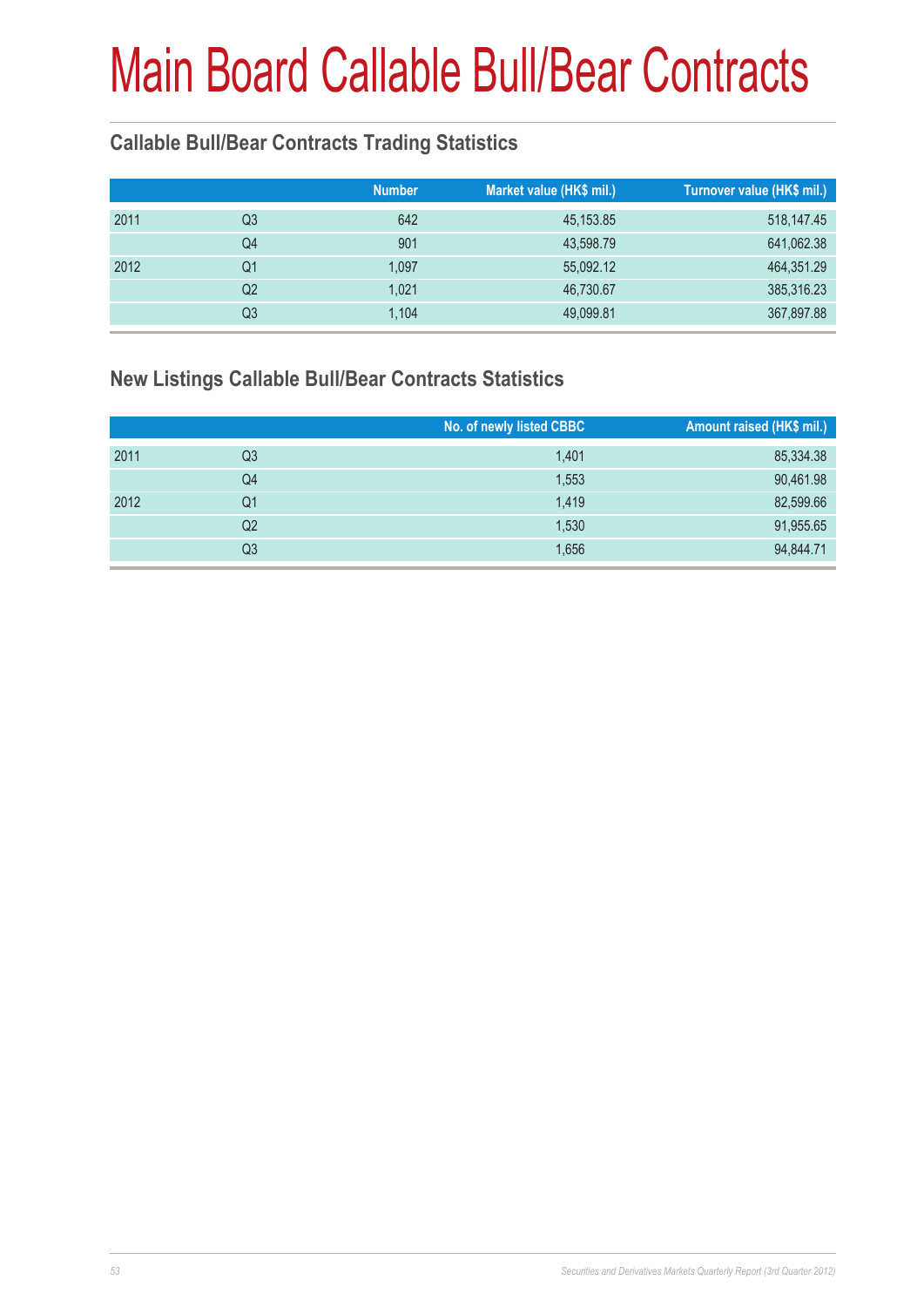#### **Newly Listed Callable Bull/Bear Contracts**

for 3rd quarter 2012

|       |                                                                | No. of        |                     |               | <b>Amount raised</b> |
|-------|----------------------------------------------------------------|---------------|---------------------|---------------|----------------------|
| Code  | <b>Callable Bull/Bear Contracts</b>                            | issue (units) | <b>Listing date</b> | <b>Expiry</b> | (HK\$ mil.)          |
| 64283 | BNP Paribas Arbit Issu B.V. - HSI R Bull CBBC Apr 2013 S       | 200,000,000   | 2012/07/03          | 2013/04/29    | 50.00                |
| 64299 | Credit Suisse AG - HSI R Bull CBBC Oct 2012 N                  | 400,000,000   | 2012/07/03          | 2012/10/30    | 100.00               |
| 64322 | Credit Suisse AG - HSI R Bull CBBC Oct 2012 O                  | 400,000,000   | 2012/07/03          | 2012/10/30    | 100.00               |
| 64323 | Credit Suisse AG - HSI R Bull CBBC Oct 2012 P                  | 400,000,000   | 2012/07/03          | 2012/10/30    | 100.00               |
| 64286 | Credit Suisse AG - HSI R Bear CBBC Oct 2012 T                  | 400,000,000   | 2012/07/03          | 2012/10/30    | 100.00               |
| 64351 | Daiwa Capital Mkt - HSI R Bear CBBC Nov 2012 F                 | 158,000,000   | 2012/07/03          | 2012/11/29    | 39.50                |
| 64338 | Daiwa Capital Mkt - HSI R Bear CBBC Dec 2012 C                 | 158,000,000   | 2012/07/03          | 2012/12/28    | 39.50                |
| 64265 | HK Bank - CUni R Bull CBBC Apr 2013 A                          | 50,000,000    | 2012/07/03          | 2013/04/15    | 12.50                |
| 64224 | HK Bank - China Shenhua R Bull CBBC Mar 2013 A                 | 50,000,000    | 2012/07/03          | 2013/03/18    | 27.00                |
| 64225 | HK Bank – China Shenhua R Bear CBBC Mar 2013 A                 | 50,000,000    | 2012/07/03          | 2013/03/04    | 12.50                |
| 64244 | HK Bank - Evergrande R Bull CBBC Apr 2013 B                    | 50,000,000    | 2012/07/03          | 2013/04/22    | 12.50                |
| 64222 | Merrill Lynch Int'l & Co. C.V. - HSI R Bear CBBC Dec 2012 J    | 60,000,000    | 2012/07/03          | 2012/12/28    | 15.00                |
| 64295 | SGA Societe Generale Acceptance N.V. - HSI R Bull CBBC Nov 12N | 200,000,000   | 2012/07/03          | 2012/11/29    | 50.00                |
| 64859 | UBS AG - China Mobile R Bull CBBC Nov 2012 C                   | 100,000,000   | 2012/07/03          | 2012/11/12    | 25.00                |
| 64755 | UBS AG - A50 China R Bull CBBC Jan 2013 A                      | 100,000,000   | 2012/07/03          | 2013/01/21    | 25.00                |
| 64336 | UBS AG - HSI R Bull CBBC Dec 2012 H                            | 300,000,000   | 2012/07/03          | 2012/12/28    | 75.00                |
| 64337 | UBS AG - HSI R Bull CBBC Dec 2012 O                            | 300,000,000   | 2012/07/03          | 2012/12/28    | 75.00                |
| 64736 | UBS AG - HSI R Bear CBBC Nov 2012 T                            | 300,000,000   | 2012/07/03          | 2012/11/29    | 75.00                |
| 64223 | UBS AG - HSI R Bear CBBC Dec 2012 I                            | 300,000,000   | 2012/07/03          | 2012/12/28    | 75.00                |
| 65700 | Credit Suisse AG - HSI R Bull CBBC Oct 2012 G                  | 400,000,000   | 2012/07/04          | 2012/10/30    | 100.00               |
| 65165 | Credit Suisse AG - HSI R Bear CBBC Oct 2012 U                  | 400,000,000   | 2012/07/04          | 2012/10/30    | 100.00               |
| 65182 | Credit Suisse AG - HSI R Bear CBBC Oct 2012 X                  | 400,000,000   | 2012/07/04          | 2012/10/30    | 100.00               |
| 65927 | Daiwa Capital Mkt - HSI R Bull CBBC Oct 2012 J                 | 158,000,000   | 2012/07/04          | 2012/10/30    | 39.50                |
| 64989 | HK Bank - Li & Fung R Bull CBBC Mar 2013 A                     | 50,000,000    | 2012/07/04          | 2013/03/11    | 17.50                |
| 65141 | SGA Societe Generale Acceptance N.V. - HSI R Bear CBBC Oct 12B | 200,000,000   | 2012/07/04          | 2012/10/30    | 50.00                |
| 66596 | UBS AG - HSBC R Bear CBBC Jan 2013 A                           | 100,000,000   | 2012/07/04          | 2013/01/21    | 25.00                |
| 66261 | UBS AG - HSI R Bull CBBC Feb 2013 E                            | 300,000,000   | 2012/07/04          | 2013/02/27    | 75.00                |
| 65701 | UBS AG - HSI R Bear CBBC Dec 2012 J                            | 300,000,000   | 2012/07/04          | 2012/12/28    | 75.00                |
| 66303 | UBS AG - ICBC R Bull CBBC Jan 2013 A                           | 100,000,000   | 2012/07/04          | 2013/01/21    | 25.00                |
| 66552 | UBS AG - Sands China R Bull CBBC Dec 2012 A                    | 20,000,000    | 2012/07/04          | 2012/12/03    | 10.00                |
| 66700 | BNP Paribas Arbit Issu B.V. - HSI R Bear CBBC Oct 2012 J       | 200,000,000   | 2012/07/05          | 2012/10/30    | 50.00                |
| 66702 | Credit Suisse AG - HSI R Bull CBBC Oct 2012 B                  | 400,000,000   | 2012/07/05          | 2012/10/30    | 100.00               |
| 66701 | Credit Suisse AG - HSI R Bull CBBC Oct 2012 W                  | 400,000,000   | 2012/07/05          | 2012/10/30    | 100.00               |
| 66695 | Credit Suisse AG - HSI R Bear CBBC Oct 2012 F                  | 400,000,000   | 2012/07/05          | 2012/10/30    | 100.00               |
| 66693 | Credit Suisse AG - HSI R Bear CBBC Oct 2012 Z                  | 400,000,000   | 2012/07/05          | 2012/10/30    | 100.00               |
| 66688 | HK Bank - CC Bank R Bull CBBC Mar 2013 A                       | 60,000,000    | 2012/07/05          | 2013/03/04    | 15.00                |
| 66689 | HK Bank - CC Bank R Bear CBBC Feb 2013 A                       | 50,000,000    | 2012/07/05          | 2013/02/25    | 12.50                |
| 66676 | HK Bank - A50 R Bull CBBC Mar 2013 A                           | 60,000,000    | 2012/07/05          | 2013/03/04    | 15.00                |
| 66681 | HK Bank - A50 R Bear CBBC Mar 2013 A                           | 50,000,000    | 2012/07/05          | 2013/03/04    | 12.50                |
| 66682 | HK Bank - TCH R Bear CBBC Dec 2012 G                           | 50,000,000    | 2012/07/05          | 2012/12/28    | 15.00                |
| 66710 | UBS AG - HSI R Bull CBBC Mar 2013 A                            | 300,000,000   | 2012/07/05          | 2013/03/27    | 75.00                |
| 66691 | UBS AG - HSI R Bear CBBC Jan 2013 A                            | 300,000,000   | 2012/07/05          | 2013/01/30    | 75.00                |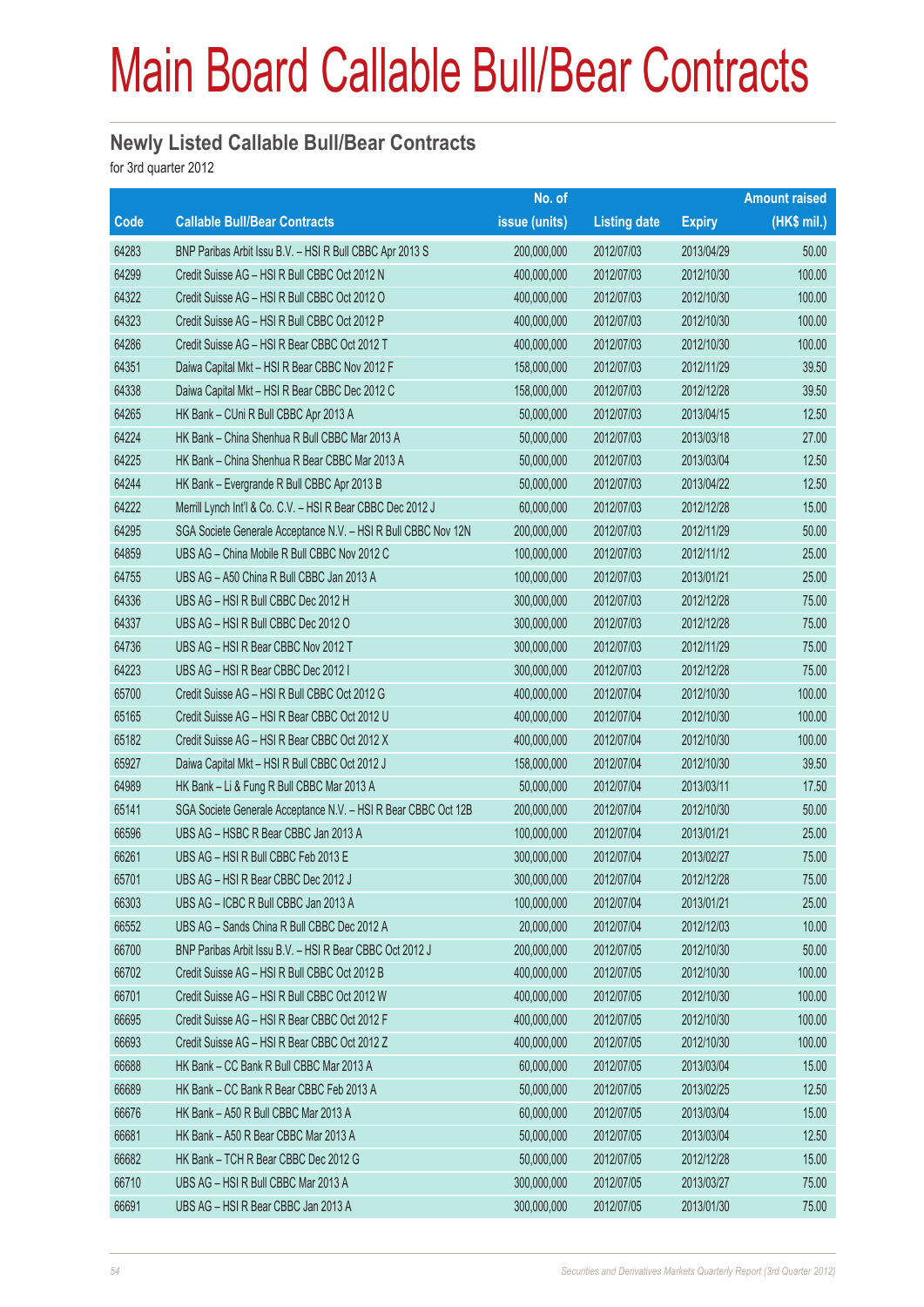|       |                                                                | No. of        |                     |               | <b>Amount raised</b> |
|-------|----------------------------------------------------------------|---------------|---------------------|---------------|----------------------|
| Code  | <b>Callable Bull/Bear Contracts</b>                            | issue (units) | <b>Listing date</b> | <b>Expiry</b> | (HK\$ mil.)          |
| 66692 | UBS AG - HSI R Bear CBBC Mar 2013 A                            | 300,000,000   | 2012/07/05          | 2013/03/27    | 75.00                |
| 66736 | UBS AG - Hutchison R Bull CBBC Jan 2013 B                      | 100,000,000   | 2012/07/05          | 2013/01/21    | 25.00                |
| 66719 | UBS AG - TCH R Bear CBBC Dec 2012 B                            | 100,000,000   | 2012/07/05          | 2012/12/17    | 25.00                |
| 66762 | BNP Paribas Arbit Issu B.V. - HSI R Bull CBBC Apr 2013 T       | 200,000,000   | 2012/07/06          | 2013/04/29    | 50.00                |
| 66755 | BNP Paribas Arbit Issu B.V. - HSI R Bear CBBC Oct 2012 K       | 200,000,000   | 2012/07/06          | 2012/10/30    | 50.00                |
| 66761 | Credit Suisse AG - HSI R Bull CBBC Oct 2012 C                  | 400,000,000   | 2012/07/06          | 2012/10/30    | 100.00               |
| 66760 | Credit Suisse AG - HSI R Bull CBBC Oct 2012 X                  | 400,000,000   | 2012/07/06          | 2012/10/30    | 100.00               |
| 66759 | Credit Suisse AG - HSI R Bear CBBC Oct 2012 I                  | 400,000,000   | 2012/07/06          | 2012/10/30    | 100.00               |
| 66791 | Goldman Sachs SP (Asia) - HSI R Bull CBBC Oct 2012 A           | 150,000,000   | 2012/07/06          | 2012/10/30    | 37.80                |
| 66777 | Goldman Sachs SP (Asia) - HSI R Bear CBBC Oct 2012 C           | 150,000,000   | 2012/07/06          | 2012/10/30    | 38.25                |
| 66783 | Goldman Sachs SP (Asia) - HSI R Bear CBBC Oct 2012 D           | 150,000,000   | 2012/07/06          | 2012/10/30    | 38.10                |
| 66754 | SGA Societe Generale Acceptance N.V. - HSI R Bull CBBC Nov 12B | 200,000,000   | 2012/07/06          | 2012/11/29    | 50.00                |
| 66742 | SGA Societe Generale Acceptance N.V. - HSI R Bull CBBC Nov 120 | 200,000,000   | 2012/07/06          | 2012/11/29    | 50.00                |
| 66773 | UBS AG - China Mobile R Bear CBBC Dec 2012 D                   | 100,000,000   | 2012/07/06          | 2012/12/17    | 25.00                |
| 66776 | UBS AG - CC Bank R Bear CBBC Dec 2012 B                        | 100,000,000   | 2012/07/06          | 2012/12/17    | 25.00                |
| 66771 | UBS AG - A50 China R Bull CBBC Dec 2012 A                      | 100,000,000   | 2012/07/06          | 2012/12/24    | 25.00                |
| 66768 | UBS AG - HKEx R Bull CBBC Dec 2012 C                           | 100,000,000   | 2012/07/06          | 2012/12/17    | 25.00                |
| 66767 | UBS AG - HSI R Bull CBBC Jan 2013 Y                            | 300,000,000   | 2012/07/06          | 2013/01/30    | 75.00                |
| 66769 | UBS AG - HSI R Bear CBBC Jan 2013 B                            | 300,000,000   | 2012/07/06          | 2013/01/30    | 75.00                |
| 66770 | UBS AG - HSI R Bear CBBC Feb 2013 A                            | 300,000,000   | 2012/07/06          | 2013/02/27    | 75.00                |
| 66757 | UBS AG - HSI R Bear CBBC Mar 2013 B                            | 300,000,000   | 2012/07/06          | 2013/03/27    | 75.00                |
| 66848 | BNP Paribas Arbit Issu B.V. - HSI R Bull CBBC Apr 2013 U       | 200,000,000   | 2012/07/09          | 2013/04/29    | 50.00                |
| 66918 | BNP Paribas Arbit Issu B.V. - HSI R Bull CBBC Apr 2013 V       | 200,000,000   | 2012/07/09          | 2013/04/29    | 50.00                |
| 66924 | BNP Paribas Arbit Issu B.V. - HSI R Bull CBBC Apr 2013 W       | 200,000,000   | 2012/07/09          | 2013/04/29    | 50.00                |
| 66957 | BNP Paribas Arbit Issu B.V. - HSI R Bull CBBC Apr 2013 X       | 200,000,000   | 2012/07/09          | 2013/04/29    | 50.00                |
| 66849 | BNP Paribas Arbit Issu B.V. - HSI R Bear CBBC Oct 2012 L       | 200,000,000   | 2012/07/09          | 2012/10/30    | 50.00                |
| 66917 | BNP Paribas Arbit Issu B.V. - HSI R Bear CBBC Oct 2012 M       | 200,000,000   | 2012/07/09          | 2012/10/30    | 50.00                |
| 66952 | Credit Suisse AG - HSI R Bull CBBC Oct 2012 D                  | 400,000,000   | 2012/07/09          | 2012/10/30    | 100.00               |
| 66953 | Credit Suisse AG - HSI R Bull CBBC Oct 2012 E                  | 400,000,000   | 2012/07/09          | 2012/10/30    | 100.00               |
| 66863 | Credit Suisse AG - HSI R Bull CBBC Oct 2012 L                  | 400,000,000   | 2012/07/09          | 2012/10/30    | 100.00               |
| 66883 | Credit Suisse AG - HSI R Bull CBBC Oct 2012 M                  | 400,000,000   | 2012/07/09          | 2012/10/30    | 100.00               |
| 66855 | Credit Suisse AG - HSI R Bear CBBC Oct 2012 L                  | 400,000,000   | 2012/07/09          | 2012/10/30    | 100.00               |
| 66859 | Credit Suisse AG - HSI R Bear CBBC Oct 2012 M                  | 400,000,000   | 2012/07/09          | 2012/10/30    | 100.00               |
| 66860 | Credit Suisse AG - HSI R Bear CBBC Oct 2012 N                  | 400,000,000   | 2012/07/09          | 2012/10/30    | 100.00               |
| 66934 | Daiwa Capital Mkt - HSI R Bull CBBC Nov 2012 G                 | 158,000,000   | 2012/07/09          | 2012/11/29    | 39.50                |
| 66939 | Daiwa Capital Mkt - HSI R Bull CBBC Dec 2012 F                 | 158,000,000   | 2012/07/09          | 2012/12/28    | 39.50                |
| 66960 | Goldman Sachs SP (Asia) - HSI R Bull CBBC Oct 2012 B           | 150,000,000   | 2012/07/09          | 2012/10/30    | 40.50                |
| 67319 | Goldman Sachs SP (Asia) - HSI R Bull CBBC Oct 2012 C           | 150,000,000   | 2012/07/09          | 2012/10/30    | 39.00                |
| 66795 | HK Bank - BOCL R Bull CBBC Apr 2013 B                          | 60,000,000    | 2012/07/09          | 2013/04/26    | 15.00                |
| 66837 | HK Bank - China Mobile R Bull CBBC Feb 2013 B                  | 100,000,000   | 2012/07/09          | 2013/02/04    | 25.00                |
| 66834 | HK Bank - A50 R Bull CBBC Jan 2013 C                           | 60,000,000    | 2012/07/09          | 2013/01/21    | 15.00                |
| 66794 | HK Bank - HSI R Bull CBBC Dec 2012 M                           | 200,000,000   | 2012/07/09          | 2012/12/28    | 50.00                |
| 66796 | HK Bank - PetCh R Bear CBBC Dec 2012 B                         | 50,000,000    | 2012/07/09          | 2012/12/10    | 12.50                |
| 66901 | SGA Societe Generale Acceptance N.V. - HSI R Bull CBBC Nov 12H | 200,000,000   | 2012/07/09          | 2012/11/29    | 50.00                |
| 66916 | SGA Societe Generale Acceptance N.V. - HSI R Bull CBBC Nov 121 | 200,000,000   | 2012/07/09          | 2012/11/29    | 50.00                |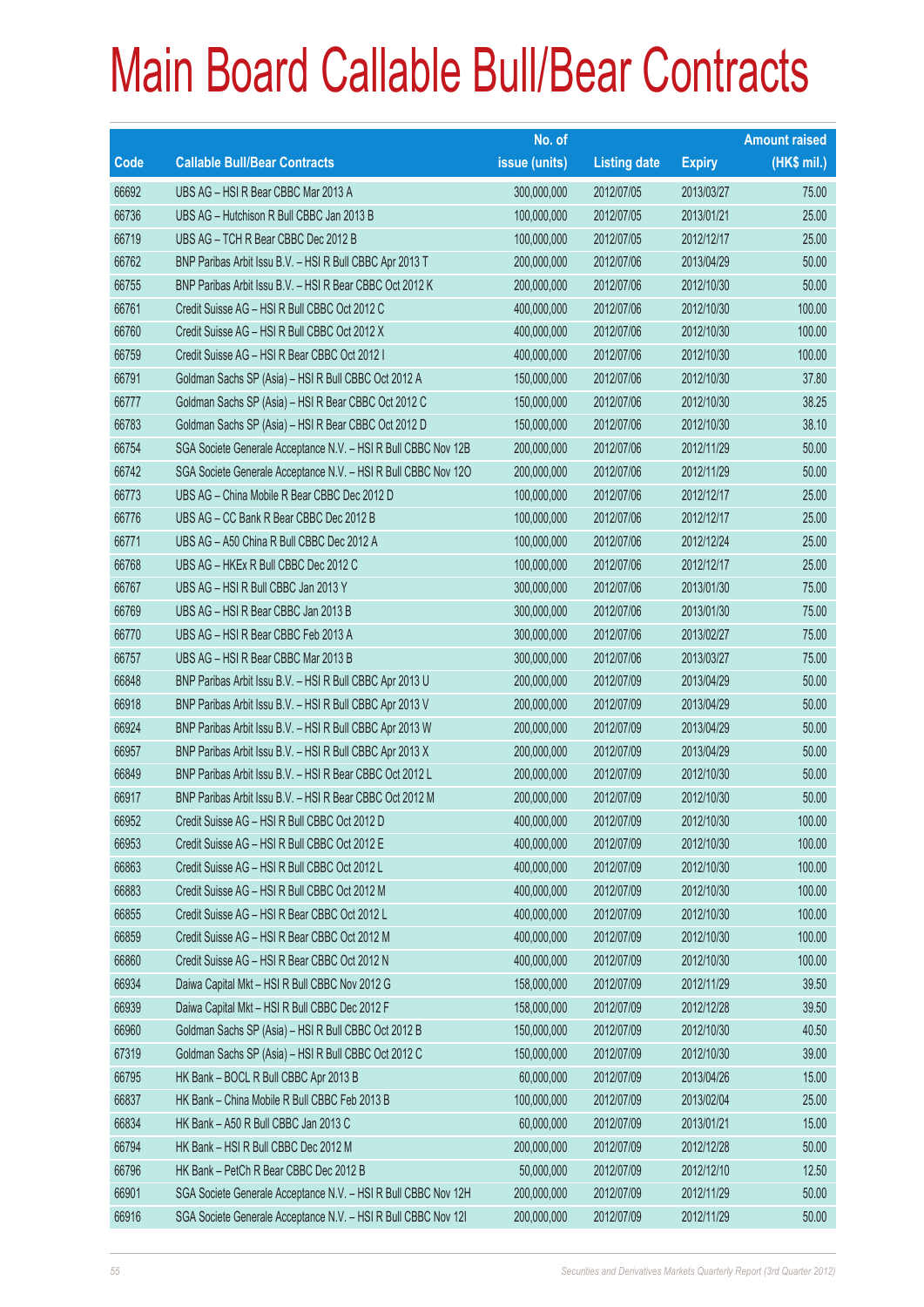|       |                                                                | No. of        |                     |               | <b>Amount raised</b> |
|-------|----------------------------------------------------------------|---------------|---------------------|---------------|----------------------|
| Code  | <b>Callable Bull/Bear Contracts</b>                            | issue (units) | <b>Listing date</b> | <b>Expiry</b> | $(HK$$ mil.)         |
| 66847 | SGA Societe Generale Acceptance N.V. - HSI R Bear CBBC Oct 12Y | 200,000,000   | 2012/07/09          | 2012/10/30    | 50.00                |
| 62770 | UBS AG - HSI R Bull CBBC Oct 2012 M                            | 300,000,000   | 2012/07/09          | 2012/10/30    | 75.00                |
| 62774 | UBS AG - HSI R Bull CBBC Jan 2013 Z                            | 300,000,000   | 2012/07/09          | 2013/01/30    | 75.00                |
| 66851 | UBS AG - HSI R Bear CBBC Oct 2012 D                            | 300,000,000   | 2012/07/09          | 2012/10/30    | 75.00                |
| 66931 | UBS AG - HSI R Bear CBBC Oct 2012 J                            | 300,000,000   | 2012/07/09          | 2012/10/30    | 75.00                |
| 66852 | UBS AG - HSI R Bear CBBC May 2013 A                            | 300,000,000   | 2012/07/09          | 2013/05/30    | 75.00                |
| 66925 | UBS AG - HSI R Bear CBBC May 2013 B                            | 300,000,000   | 2012/07/09          | 2013/05/30    | 75.00                |
| 64647 | BNP Paribas Arbit Issu B.V. - HSI R Bull CBBC Apr 2013 Y       | 200,000,000   | 2012/07/10          | 2013/04/29    | 50.00                |
| 64706 | BNP Paribas Arbit Issu B.V. - HSI R Bull CBBC Apr 2013 Z       | 200,000,000   | 2012/07/10          | 2013/04/29    | 50.00                |
| 64098 | Credit Suisse AG - HSI R Bull CBBC Nov 2012 A                  | 400,000,000   | 2012/07/10          | 2012/11/29    | 100.00               |
| 64166 | Credit Suisse AG - HSI R Bull CBBC Nov 2012 D                  | 400,000,000   | 2012/07/10          | 2012/11/29    | 100.00               |
| 64170 | Credit Suisse AG - HSI R Bull CBBC Nov 2012 F                  | 400,000,000   | 2012/07/10          | 2012/11/29    | 100.00               |
| 64171 | Credit Suisse AG - HSI R Bull CBBC Nov 2012 H                  | 400,000,000   | 2012/07/10          | 2012/11/29    | 100.00               |
| 64210 | Credit Suisse AG - HSI R Bull CBBC Nov 2012 I                  | 400,000,000   | 2012/07/10          | 2012/11/29    | 100.00               |
| 62949 | Credit Suisse AG - HSI R Bear CBBC Nov 2012 B                  | 400,000,000   | 2012/07/10          | 2012/11/29    | 100.00               |
| 62899 | Credit Suisse AG - HSI R Bear CBBC Nov 2012 O                  | 400,000,000   | 2012/07/10          | 2012/11/29    | 100.00               |
| 63348 | Credit Suisse AG - HSI R Bear CBBC Nov 2012 R                  | 400,000,000   | 2012/07/10          | 2012/11/29    | 100.00               |
| 63052 | Credit Suisse AG - HSI R Bear CBBC Nov 2012 T                  | 400,000,000   | 2012/07/10          | 2012/11/29    | 100.00               |
| 64757 | Daiwa Capital Mkt - HSI R Bull CBBC Nov 2012 H                 | 158,000,000   | 2012/07/10          | 2012/11/29    | 39.50                |
| 63821 | J P Morgan SP BV - HSI R Bull CBBC Mar 2013 K                  | 300,000,000   | 2012/07/10          | 2013/03/27    | 75.00                |
| 63852 | J P Morgan SP BV - HSI R Bull CBBC Mar 2013 L                  | 300,000,000   | 2012/07/10          | 2013/03/27    | 75.00                |
| 63914 | J P Morgan SP BV - HSI R Bull CBBC Mar 2013 M                  | 300,000,000   | 2012/07/10          | 2013/03/27    | 75.00                |
| 63942 | J P Morgan SP BV - HSI R Bull CBBC Mar 2013 N                  | 300,000,000   | 2012/07/10          | 2013/03/27    | 75.00                |
| 63943 | J P Morgan SP BV - HSI R Bull CBBC Mar 2013 O                  | 300,000,000   | 2012/07/10          | 2013/03/27    | 75.00                |
| 63486 | J P Morgan SP BV - HSI R Bear CBBC Jan 2013 H                  | 300,000,000   | 2012/07/10          | 2013/01/30    | 75.00                |
| 63654 | J P Morgan SP BV - HSI R Bear CBBC Jan 2013 I                  | 300,000,000   | 2012/07/10          | 2013/01/30    | 75.00                |
| 63674 | J P Morgan SP BV - HSI R Bear CBBC Jan 2013 J                  | 300,000,000   | 2012/07/10          | 2013/01/30    | 75.00                |
| 63959 | SGA Societe Generale Acceptance N.V. - HSI R Bull CBBC Nov 12K | 200,000,000   | 2012/07/10          | 2012/11/29    | 50.00                |
| 64009 | SGA Societe Generale Acceptance N.V. - HSI R Bull CBBC Nov 12U | 200,000,000   | 2012/07/10          | 2012/11/29    | 50.00                |
| 64040 | SGA Societe Generale Acceptance N.V. - HSI R Bull CBBC Nov 12V | 200,000,000   | 2012/07/10          | 2012/11/29    | 50.00                |
| 65111 | UBS AG - China Mobile R Bear CBBC Jan 2013 A                   | 100,000,000   | 2012/07/10          | 2013/01/28    | 25.00                |
| 65026 | UBS AG - China Life R Bull CBBC Jan 2013 B                     | 100,000,000   | 2012/07/10          | 2013/01/14    | 30.00                |
| 65023 | UBS AG - CNBM R Bull CBBC Feb 2013 A                           | 50,000,000    | 2012/07/10          | 2013/02/25    | 12.50                |
| 64849 | UBS AG - HSI R Bull CBBC Oct 2012 W                            | 300,000,000   | 2012/07/10          | 2012/10/30    | 75.00                |
| 64847 | UBS AG - HSI R Bull CBBC Nov 2012 Q                            | 300,000,000   | 2012/07/10          | 2012/11/29    | 75.00                |
| 64843 | UBS AG - HSI R Bull CBBC Mar 2013 B                            | 300,000,000   | 2012/07/10          | 2013/03/27    | 75.00                |
| 62897 | UBS AG - HSI R Bear CBBC Dec 2012 K                            | 300,000,000   | 2012/07/10          | 2012/12/28    | 75.00                |
| 62898 | UBS AG - HSI R Bear CBBC Jan 2013 C                            | 300,000,000   | 2012/07/10          | 2013/01/30    | 75.00                |
| 62895 | UBS AG - HSI R Bear CBBC Mar 2013 C                            | 300,000,000   | 2012/07/10          | 2013/03/27    | 75.00                |
| 65131 | UBS AG - Hutchison R Bull CBBC Nov 2012 B                      | 100,000,000   | 2012/07/10          | 2012/11/26    | 25.00                |
| 65996 | BNP Paribas Arbit Issu B.V. - HSI R Bear CBBC Oct 2012 N       | 200,000,000   | 2012/07/11          | 2012/10/30    | 50.00                |
| 66043 | Credit Suisse AG - HSI R Bull CBBC Nov 2012 K                  | 400,000,000   | 2012/07/11          | 2012/11/29    | 100.00               |
| 66061 | Credit Suisse AG - HSI R Bull CBBC Nov 2012 L                  | 400,000,000   | 2012/07/11          | 2012/11/29    | 100.00               |
| 66041 | Credit Suisse AG - HSI R Bull CBBC Nov 2012 Z                  | 400,000,000   | 2012/07/11          | 2012/11/29    | 100.00               |
| 66037 | Credit Suisse AG - HSI R Bear CBBC Nov 2012 U                  | 400,000,000   | 2012/07/11          | 2012/11/29    | 100.00               |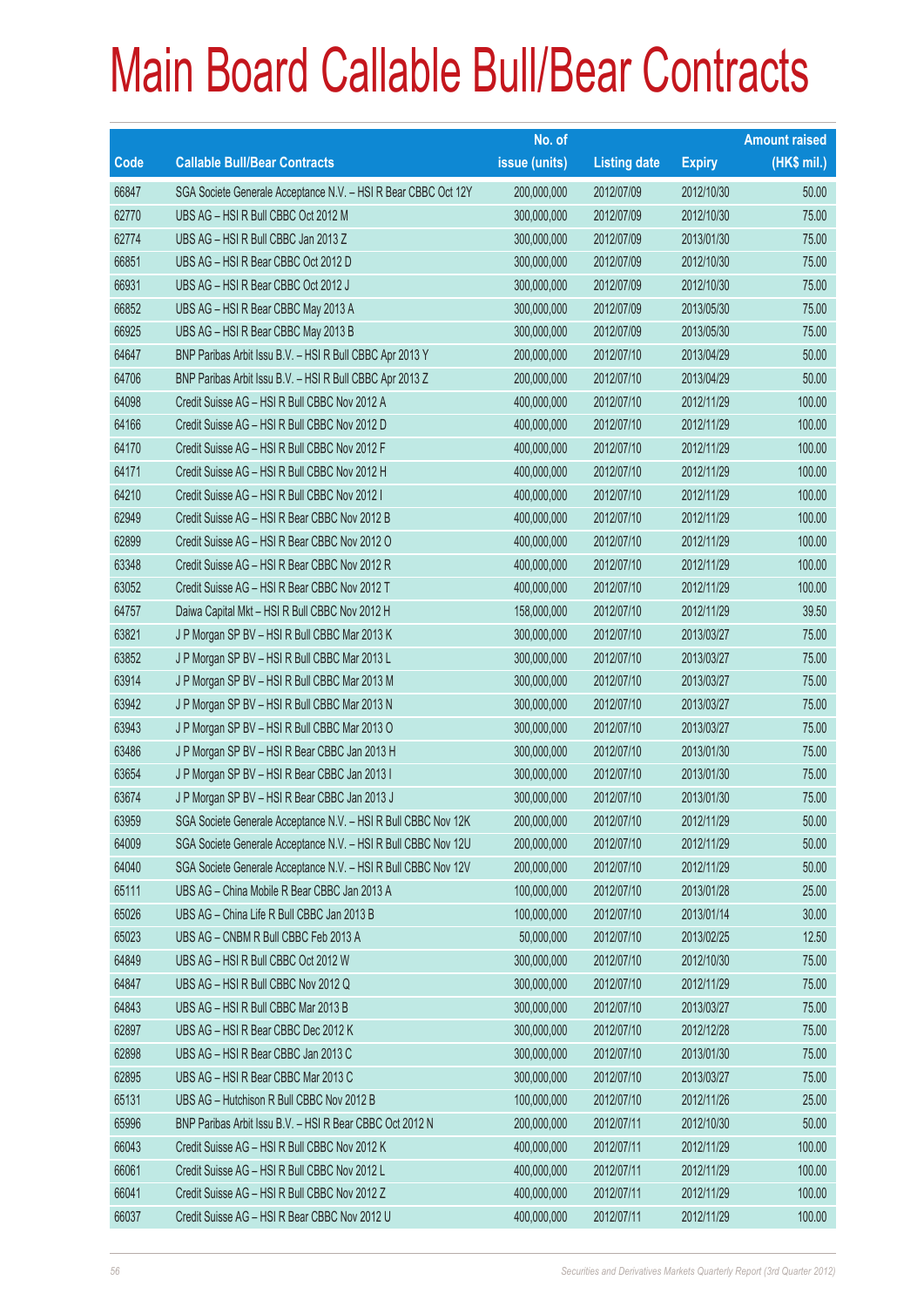|       |                                                                | No. of        |                     |               | <b>Amount raised</b> |
|-------|----------------------------------------------------------------|---------------|---------------------|---------------|----------------------|
| Code  | <b>Callable Bull/Bear Contracts</b>                            | issue (units) | <b>Listing date</b> | <b>Expiry</b> | (HK\$ mil.)          |
| 65997 | Credit Suisse AG - TCH R Bull CBBC Nov 2012 C                  | 40,000,000    | 2012/07/11          | 2012/11/26    | 10.00                |
| 66015 | Credit Suisse AG - TCH R Bull CBBC Nov 2012 D                  | 40,000,000    | 2012/07/11          | 2012/11/26    | 10.00                |
| 66029 | Credit Suisse AG - TCH R Bull CBBC Nov 2012 E                  | 40,000,000    | 2012/07/11          | 2012/11/26    | 10.00                |
| 66034 | Credit Suisse AG - TCH R Bear CBBC Nov 2012 C                  | 40,000,000    | 2012/07/11          | 2012/11/26    | 10.00                |
| 65741 | Goldman Sachs SP (Asia) - HSI R Bull CBBC Oct 2012 E           | 150,000,000   | 2012/07/11          | 2012/10/30    | 37.80                |
| 65855 | HK Bank - AIA R Bull CBBC Mar 2013 A                           | 50,000,000    | 2012/07/11          | 2013/03/18    | 12.50                |
| 65989 | HK Bank - China Mobile R Bull CBBC Jan 2013 D                  | 60,000,000    | 2012/07/11          | 2013/01/14    | 15.00                |
| 65965 | HK Bank - China Life R Bull CBBC Jan 2013 C                    | 60,000,000    | 2012/07/11          | 2013/01/28    | 15.00                |
| 65742 | HK Bank - HSI R Bull CBBC Feb 2013 D                           | 150,000,000   | 2012/07/11          | 2013/02/27    | 37.50                |
| 65988 | HK Bank - Sands China R Bull CBBC Sep 2013 A                   | 50,000,000    | 2012/07/11          | 2013/09/26    | 12.50                |
| 65466 | Merrill Lynch Int'l & Co. C.V. - HSI R Bull CBBC Dec 2012 H    | 60,000,000    | 2012/07/11          | 2012/12/28    | 15.00                |
| 65708 | Merrill Lynch Int'l & Co. C.V. - HSI R Bull CBBC Dec 2012 I    | 60,000,000    | 2012/07/11          | 2012/12/28    | 15.00                |
| 65735 | Merrill Lynch Int'l & Co. C.V. - HSI R Bull CBBC Dec 2012 J    | 60,000,000    | 2012/07/11          | 2012/12/28    | 15.00                |
| 66045 | SGA Societe Generale Acceptance N.V. - HSI R Bull CBBC Nov 12X | 200,000,000   | 2012/07/11          | 2012/11/29    | 50.00                |
| 66117 | UBS AG - Cheung Kong R Bull CBBC Jan 2013 A                    | 100,000,000   | 2012/07/11          | 2013/01/21    | 25.00                |
| 66116 | UBS AG - Cheung Kong R Bear CBBC Dec 2012 A                    | 100,000,000   | 2012/07/11          | 2012/12/10    | 25.00                |
| 66104 | UBS AG - HSCEI R Bear CBBC Nov 2012 A                          | 100,000,000   | 2012/07/11          | 2012/11/29    | 25.00                |
| 66103 | UBS AG - HSI R Bull CBBC Nov 2012 M                            | 300,000,000   | 2012/07/11          | 2012/11/29    | 75.00                |
| 66102 | UBS AG - HSI R Bull CBBC Feb 2013 F                            | 300,000,000   | 2012/07/11          | 2013/02/27    | 75.00                |
| 66098 | UBS AG - HSI R Bear CBBC Oct 2012 M                            | 300,000,000   | 2012/07/11          | 2012/10/30    | 75.00                |
| 66093 | UBS AG - HSI R Bear CBBC Nov 2012 U                            | 300,000,000   | 2012/07/11          | 2012/11/29    | 75.00                |
| 66072 | UBS AG - HSI R Bear CBBC Dec 2012 L                            | 300,000,000   | 2012/07/11          | 2012/12/28    | 75.00                |
| 66084 | UBS AG - HSI R Bear CBBC Dec 2012 M                            | 300,000,000   | 2012/07/11          | 2012/12/28    | 75.00                |
| 66113 | UBS AG - Hutchison R Bull CBBC Jan 2013 C                      | 100,000,000   | 2012/07/11          | 2013/01/14    | 25.00                |
| 66110 | UBS AG - Hutchison R Bear CBBC Feb 2013 A                      | 100,000,000   | 2012/07/11          | 2013/02/18    | 25.00                |
| 66106 | UBS AG - Hutchison R Bear CBBC Mar 2013 A                      | 100,000,000   | 2012/07/11          | 2013/03/04    | 25.00                |
| 66105 | UBS AG - TCH R Bull CBBC Dec 2012 C                            | 100,000,000   | 2012/07/11          | 2012/12/24    | 25.00                |
| 66361 | BNP Paribas Arbit Issu B.V. - HSI R Bull CBBC Apr 2013 I       | 200,000,000   | 2012/07/12          | 2013/04/29    | 50.00                |
| 66240 | Credit Suisse AG - HSI R Bull CBBC Oct 2012 F                  | 400,000,000   | 2012/07/12          | 2012/10/30    | 100.00               |
| 66257 | Credit Suisse AG - HSI R Bull CBBC Oct 2012 H                  | 400,000,000   | 2012/07/12          | 2012/10/30    | 100.00               |
| 66164 | Credit Suisse AG - HSI R Bull CBBC Nov 2012 M                  | 400,000,000   | 2012/07/12          | 2012/11/29    | 100.00               |
| 66167 | Credit Suisse AG - HSI R Bull CBBC Nov 2012 N                  | 400,000,000   | 2012/07/12          | 2012/11/29    | 100.00               |
| 66173 | Credit Suisse AG - HSI R Bear CBBC Nov 2012 S                  | 400,000,000   | 2012/07/12          | 2012/11/29    | 100.00               |
| 66171 | Credit Suisse AG - HSI R Bear CBBC Nov 2012 Z                  | 400,000,000   | 2012/07/12          | 2012/11/29    | 100.00               |
| 66217 | Daiwa Capital Mkt - HSI R Bear CBBC Nov 2012 G                 | 158,000,000   | 2012/07/12          | 2012/11/29    | 39.50                |
| 66360 | Goldman Sachs SP (Asia) - HSI R Bull CBBC Oct 2012 F           | 150,000,000   | 2012/07/12          | 2012/10/30    | 39.75                |
| 66157 | HK Bank - HSCEI R Bull CBBC Dec 2012 B                         | 100,000,000   | 2012/07/12          | 2012/12/28    | 25.00                |
| 66158 | HK Bank - HSCEI R Bear CBBC Dec 2012 B                         | 100,000,000   | 2012/07/12          | 2012/12/28    | 25.00                |
| 66129 | HK Bank - HSI R Bull CBBC Mar 2013 A                           | 150,000,000   | 2012/07/12          | 2013/03/27    | 37.50                |
| 66134 | HK Bank - HSI R Bull CBBC Mar 2013 B                           | 200,000,000   | 2012/07/12          | 2013/03/27    | 50.00                |
| 66128 | HK Bank - HSI R Bull CBBC Apr 2013 A                           | 200,000,000   | 2012/07/12          | 2013/04/29    | 50.00                |
| 66133 | HK Bank - HSI R Bull CBBC Apr 2013 B                           | 200,000,000   | 2012/07/12          | 2013/04/29    | 50.00                |
| 66258 | Merrill Lynch Int'l & Co. C.V. - HSI R Bull CBBC Dec 2012 K    | 60,000,000    | 2012/07/12          | 2012/12/28    | 15.00                |
| 66127 | SGA Societe Generale Acceptance N.V. - HSI R Bull CBBC Oct 12G | 200,000,000   | 2012/07/12          | 2012/10/30    | 50.00                |
| 66125 | SGA Societe Generale Acceptance N.V. - HSI R Bear CBBC Oct 12A | 200,000,000   | 2012/07/12          | 2012/10/30    | 50.00                |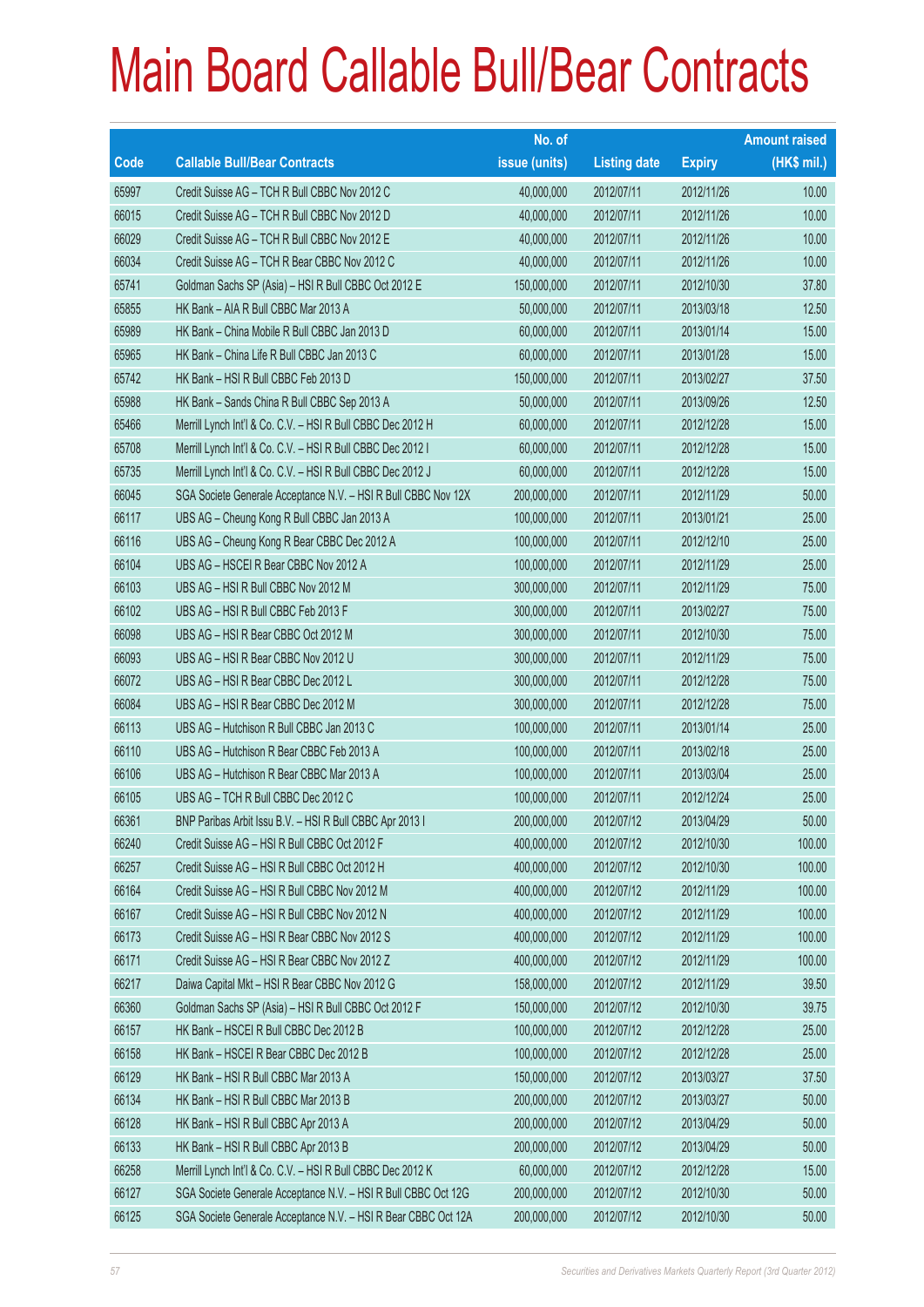|       |                                                                | No. of        |                     |               | <b>Amount raised</b> |
|-------|----------------------------------------------------------------|---------------|---------------------|---------------|----------------------|
| Code  | <b>Callable Bull/Bear Contracts</b>                            | issue (units) | <b>Listing date</b> | <b>Expiry</b> | $(HK$$ mil.)         |
| 66172 | SGA Societe Generale Acceptance N.V. - HSI R Bear CBBC Oct 12P | 200,000,000   | 2012/07/12          | 2012/10/30    | 50.00                |
| 66347 | UBS AG - HSI R Bull CBBC Dec 2012 S                            | 300,000,000   | 2012/07/12          | 2012/12/28    | 75.00                |
| 66170 | UBS AG - HSI R Bull CBBC Feb 2013 G                            | 300,000,000   | 2012/07/12          | 2013/02/27    | 75.00                |
| 66206 | UBS AG - HSI R Bear CBBC Nov 2012 V                            | 300,000,000   | 2012/07/12          | 2012/11/29    | 75.00                |
| 66198 | UBS AG - HSI R Bear CBBC Dec 2012 N                            | 300,000,000   | 2012/07/12          | 2012/12/28    | 75.00                |
| 66197 | UBS AG - HSI R Bear CBBC Feb 2013 B                            | 300,000,000   | 2012/07/12          | 2013/02/27    | 75.00                |
| 66184 | UBS AG - HSI R Bear CBBC Jun 2013 A                            | 300,000,000   | 2012/07/12          | 2013/06/27    | 75.00                |
| 66174 | UBS AG - HSI R Bear CBBC Jul 2013 A                            | 300,000,000   | 2012/07/12          | 2013/07/30    | 75.00                |
| 66341 | UBS AG - Hutchison R Bull CBBC Dec 2012 C                      | 100,000,000   | 2012/07/12          | 2012/12/17    | 25.00                |
| 66292 | UBS AG - Hutchison R Bear CBBC Jan 2013 A                      | 100,000,000   | 2012/07/12          | 2013/01/21    | 25.00                |
| 66262 | UBS AG - TCH R Bear CBBC Jan 2013 A                            | 100,000,000   | 2012/07/12          | 2013/01/14    | 25.00                |
| 66431 | Credit Suisse AG - HSI R Bull CBBC Oct 2012 I                  | 400,000,000   | 2012/07/13          | 2012/10/30    | 100.00               |
| 66434 | Credit Suisse AG - HSI R Bear CBBC Oct 2012 O                  | 400,000,000   | 2012/07/13          | 2012/10/30    | 100.00               |
| 66435 | Credit Suisse AG - Hutchison R Bull CBBC Dec 2012 A            | 70,000,000    | 2012/07/13          | 2012/12/24    | 17.50                |
| 66459 | Credit Suisse AG - Hutchison R Bull CBBC Dec 2012 B            | 70,000,000    | 2012/07/13          | 2012/12/24    | 17.50                |
| 66412 | HK Bank - COVS R Bull CBBC Aug 2013 A                          | 30,000,000    | 2012/07/13          | 2013/08/28    | 13.50                |
| 66378 | HK Bank - China Tel R Bull CBBC Mar 2013 A                     | 50,000,000    | 2012/07/13          | 2013/03/08    | 12.50                |
| 66411 | HK Bank - China Tel R Bear CBBC Mar 2013 A                     | 50,000,000    | 2012/07/13          | 2013/03/08    | 12.50                |
| 66426 | HK Bank - GCL-Poly Energy R Bull CBBC Mar 2013 A               | 25,000,000    | 2012/07/13          | 2013/03/04    | 12.25                |
| 66516 | J P Morgan SP BV - HSI R Bull CBBC Mar 2013 P                  | 300,000,000   | 2012/07/13          | 2013/03/27    | 75.00                |
| 66519 | J P Morgan SP BV - HSI R Bull CBBC Mar 2013 Q                  | 300,000,000   | 2012/07/13          | 2013/03/27    | 75.00                |
| 66510 | J P Morgan SP BV - HSI R Bear CBBC Jan 2013 K                  | 300,000,000   | 2012/07/13          | 2013/01/30    | 75.00                |
| 66511 | J P Morgan SP BV - HSI R Bear CBBC Jan 2013 L                  | 300,000,000   | 2012/07/13          | 2013/01/30    | 75.00                |
| 66509 | UBS AG - CC Bank R Bull CBBC Jan 2013 A                        | 100,000,000   | 2012/07/13          | 2013/01/28    | 25.00                |
| 66505 | UBS AG - HSI R Bull CBBC Dec 2012 W                            | 300,000,000   | 2012/07/13          | 2012/12/28    | 75.00                |
| 66492 | UBS AG - HSI R Bear CBBC Mar 2013 D                            | 300,000,000   | 2012/07/13          | 2013/03/27    | 75.00                |
| 66632 | BNP Paribas Arbit Issu B.V. - HSI R Bear CBBC Oct 2012 O       | 200,000,000   | 2012/07/16          | 2012/10/30    | 50.00                |
| 66639 | BNP Paribas Arbit Issu B.V. - HSI R Bear CBBC Oct 2012 P       | 200,000,000   | 2012/07/16          | 2012/10/30    | 50.00                |
| 66687 | BNP Paribas Arbit Issu B.V. - HSI R Bear CBBC Oct 2012 Q       | 200,000,000   | 2012/07/16          | 2012/10/30    | 50.00                |
| 66619 | Credit Suisse AG - HSI R Bull CBBC Dec 2012 J                  | 400,000,000   | 2012/07/16          | 2012/12/28    | 100.00               |
| 66640 | Credit Suisse AG - HSI R Bull CBBC Dec 2012 K                  | 400,000,000   | 2012/07/16          | 2012/12/28    | 100.00               |
| 66623 | Credit Suisse AG - HSI R Bear CBBC Dec 2012 P                  | 400,000,000   | 2012/07/16          | 2012/12/28    | 100.00               |
| 66641 | Daiwa Capital Mkt - HSI R Bear CBBC Dec 2012 D                 | 158,000,000   | 2012/07/16          | 2012/12/28    | 39.50                |
| 66694 | Goldman Sachs SP (Asia) - HSI R Bear CBBC Oct 2012 E           | 150,000,000   | 2012/07/16          | 2012/10/30    | 38.25                |
| 66707 | Goldman Sachs SP (Asia) - HSI R Bear CBBC Oct 2012 F           | 150,000,000   | 2012/07/16          | 2012/10/30    | 38.70                |
| 66708 | Goldman Sachs SP (Asia) - HSI R Bear CBBC Oct 2012 G           | 150,000,000   | 2012/07/16          | 2012/10/30    | 38.25                |
| 66716 | Goldman Sachs SP (Asia) - HSI R Bear CBBC Oct 2012 H           | 150,000,000   | 2012/07/16          | 2012/10/30    | 38.85                |
| 66766 | Goldman Sachs SP (Asia) - HSI R Bear CBBC Oct 2012 I           | 150,000,000   | 2012/07/16          | 2012/10/30    | 42.45                |
| 66538 | HK Bank - ABC R Bull CBBC May 2013 C                           | 60,000,000    | 2012/07/16          | 2013/05/28    | 15.00                |
| 66527 | HK Bank - CC Bank R Bull CBBC Mar 2013 B                       | 80,000,000    | 2012/07/16          | 2013/03/04    | 20.00                |
| 66592 | HK Bank - China Life R Bull CBBC Feb 2013 A                    | 60,000,000    | 2012/07/16          | 2013/02/25    | 15.00                |
| 66593 | HK Bank - China Life R Bear CBBC Jan 2013 A                    | 50,000,000    | 2012/07/16          | 2013/01/18    | 30.00                |
| 66597 | HK Bank - Hutchison R Bull CBBC Apr 2013 A                     | 60,000,000    | 2012/07/16          | 2013/04/18    | 15.00                |
| 66598 | HK Bank - Hutchison R Bear CBBC Apr 2013 A                     | 50,000,000    | 2012/07/16          | 2013/04/18    | 12.50                |
| 66540 | HK Bank - SHK Ppt R Bull CBBC Apr 2013 A                       | 60,000,000    | 2012/07/16          | 2013/04/15    | 15.00                |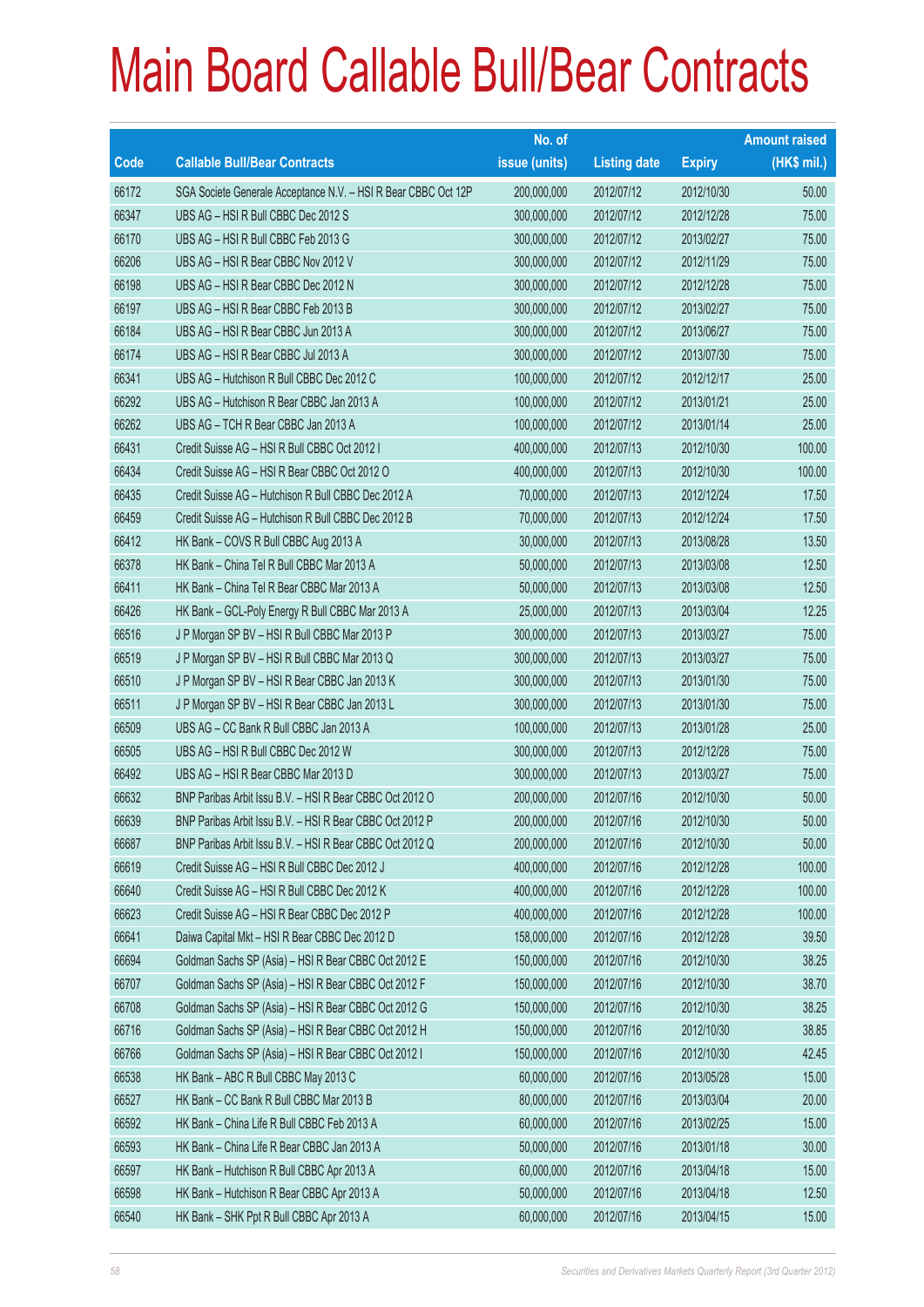|       |                                                                | No. of        |                     |               | <b>Amount raised</b> |
|-------|----------------------------------------------------------------|---------------|---------------------|---------------|----------------------|
| Code  | <b>Callable Bull/Bear Contracts</b>                            | issue (units) | <b>Listing date</b> | <b>Expiry</b> | $(HK$$ mil.)         |
| 66565 | HK Bank - SHK Ppt R Bear CBBC Apr 2013 A                       | 50,000,000    | 2012/07/16          | 2013/04/15    | 15.00                |
| 66628 | SGA Societe Generale Acceptance N.V. - HSI R Bull CBBC Oct 12J | 200,000,000   | 2012/07/16          | 2012/10/30    | 50.00                |
| 66626 | SGA Societe Generale Acceptance N.V. - HSI R Bear CBBC Oct 12Q | 200,000,000   | 2012/07/16          | 2012/10/30    | 50.00                |
| 66685 | UBS AG - COVS R Bull CBBC Jan 2013 A                           | 100,000,000   | 2012/07/16          | 2013/01/28    | 46.50                |
| 66663 | UBS AG - China Tel R Bull CBBC Mar 2013 A                      | 100,000,000   | 2012/07/16          | 2013/03/04    | 25.00                |
| 66662 | UBS AG - CUni R Bull CBBC Feb 2013 A                           | 100,000,000   | 2012/07/16          | 2013/02/18    | 25.00                |
| 66624 | UBS AG - HSI R Bull CBBC Mar 2013 C                            | 300,000,000   | 2012/07/16          | 2013/03/27    | 75.00                |
| 66660 | UBS AG - HSI R Bear CBBC Oct 2012 I                            | 300,000,000   | 2012/07/16          | 2012/10/30    | 75.00                |
| 66659 | UBS AG - HSI R Bear CBBC Feb 2013 C                            | 300,000,000   | 2012/07/16          | 2013/02/27    | 75.00                |
| 66905 | BNP Paribas Arbit Issu B.V. - HSI R Bull CBBC Apr 2013 J       | 200,000,000   | 2012/07/17          | 2013/04/29    | 50.00                |
| 66947 | Credit Suisse AG - HSI R Bull CBBC Dec 2012 X                  | 400,000,000   | 2012/07/17          | 2012/12/28    | 100.00               |
| 66954 | Credit Suisse AG - HSI R Bear CBBC Dec 2012 Q                  | 400,000,000   | 2012/07/17          | 2012/12/28    | 100.00               |
| 66976 | Credit Suisse AG - HSI R Bear CBBC Dec 2012 R                  | 400,000,000   | 2012/07/17          | 2012/12/28    | 100.00               |
| 66978 | Credit Suisse AG - HSI R Bear CBBC Dec 2012 S                  | 400,000,000   | 2012/07/17          | 2012/12/28    | 100.00               |
| 67032 | Goldman Sachs SP (Asia) - HSI R Bull CBBC Oct 2012 G           | 150,000,000   | 2012/07/17          | 2012/10/30    | 37.95                |
| 67033 | Goldman Sachs SP (Asia) - HSI R Bull CBBC Oct 2012 H           | 150,000,000   | 2012/07/17          | 2012/10/30    | 39.30                |
| 66819 | HK Bank - Cheung Kong R Bull CBBC Jan 2013 A                   | 60,000,000    | 2012/07/17          | 2013/01/28    | 15.00                |
| 66831 | HK Bank - Cheung Kong R Bear CBBC Mar 2013 A                   | 50,000,000    | 2012/07/17          | 2013/03/04    | 15.00                |
| 66858 | HK Bank - A50 R Bear CBBC Feb 2013 B                           | 50,000,000    | 2012/07/17          | 2013/02/26    | 12.50                |
| 66792 | HK Bank - ICBC R Bull CBBC Apr 2013 B                          | 60,000,000    | 2012/07/17          | 2013/04/16    | 15.00                |
| 66943 | SGA Societe Generale Acceptance N.V. - HSI R Bull CBBC Nov 121 | 200,000,000   | 2012/07/17          | 2012/11/29    | 50.00                |
| 66772 | SGA Societe Generale Acceptance N.V. - HSI R Bear CBBC Oct 12W | 200,000,000   | 2012/07/17          | 2012/10/30    | 50.00                |
| 66972 | SGA Societe Generale Acceptance N.V. - HSI R Bear CBBC Oct 12Z | 200,000,000   | 2012/07/17          | 2012/10/30    | 50.00                |
| 66973 | UBS AG - HSI R Bull CBBC Jan 2013 A                            | 300,000,000   | 2012/07/17          | 2013/01/30    | 75.00                |
| 66996 | UBS AG - HSI R Bull CBBC Jan 2013 E                            | 300,000,000   | 2012/07/17          | 2013/01/30    | 75.00                |
| 66999 | UBS AG - HSI R Bull CBBC May 2013 C                            | 300,000,000   | 2012/07/17          | 2013/05/30    | 75.00                |
| 66998 | UBS AG - HSI R Bull CBBC Jul 2013 C                            | 300,000,000   | 2012/07/17          | 2013/07/30    | 75.00                |
| 66997 | UBS AG - HSI R Bull CBBC Sep 2013 A                            | 300,000,000   | 2012/07/17          | 2013/09/27    | 75.00                |
| 66982 | UBS AG - HSI R Bear CBBC Dec 2012 O                            | 300,000,000   | 2012/07/17          | 2012/12/28    | 75.00                |
| 66979 | UBS AG - HSI R Bear CBBC Mar 2013 E                            | 300,000,000   | 2012/07/17          | 2013/03/27    | 75.00                |
| 67039 | BNP Paribas Arbit Issu B.V. - HSI R Bull CBBC Apr 2013 K       | 200,000,000   | 2012/07/18          | 2013/04/29    | 50.00                |
| 67036 | Credit Suisse AG - HSI R Bull CBBC Dec 2012 A                  | 400,000,000   | 2012/07/18          | 2012/12/28    | 100.00               |
| 67038 | Credit Suisse AG - HSI R Bear CBBC Dec 2012 T                  | 400,000,000   | 2012/07/18          | 2012/12/28    | 100.00               |
| 67043 | Credit Suisse AG - HSI R Bear CBBC Dec 2012 U                  | 400,000,000   | 2012/07/18          | 2012/12/28    | 100.00               |
| 67046 | Credit Suisse AG - HSI R Bear CBBC Dec 2012 V                  | 400,000,000   | 2012/07/18          | 2012/12/28    | 100.00               |
| 67034 | HK Bank - Anhui Conch R Bull CBBC Mar 2013 A                   | 30,000,000    | 2012/07/18          | 2013/03/18    | 12.60                |
| 67035 | HK Bank - HSI R Bear CBBC Feb 2013 B                           | 150,000,000   | 2012/07/18          | 2013/02/27    | 37.50                |
| 67041 | SGA Societe Generale Acceptance N.V. - HSI R Bull CBBC Nov 12K | 200,000,000   | 2012/07/18          | 2012/11/29    | 50.00                |
| 67050 | UBS AG - AIA R Bear CBBC Jan 2013 A                            | 100,000,000   | 2012/07/18          | 2013/01/21    | 33.00                |
| 67048 | UBS AG - CC Bank R Bull CBBC Feb 2013 A                        | 100,000,000   | 2012/07/18          | 2013/02/18    | 25.00                |
| 67040 | UBS AG - HSI R Bull CBBC Mar 2013 D                            | 300,000,000   | 2012/07/18          | 2013/03/27    | 75.00                |
| 67047 | UBS AG - HSI R Bear CBBC Feb 2013 D                            | 300,000,000   | 2012/07/18          | 2013/02/27    | 75.00                |
| 67176 | BNP Paribas Arbit Issu B.V. - HSCEI R Bull CBBC Mar 2013 E     | 200,000,000   | 2012/07/19          | 2013/03/27    | 50.00                |
| 67187 | BNP Paribas Arbit Issu B.V. - HSCEI R Bull CBBC Mar 2013 F     | 200,000,000   | 2012/07/19          | 2013/03/27    | 50.00                |
| 67206 | BNP Paribas Arbit Issu B.V. - HSI R Bull CBBC Apr 2013 H       | 200,000,000   | 2012/07/19          | 2013/04/29    | 50.00                |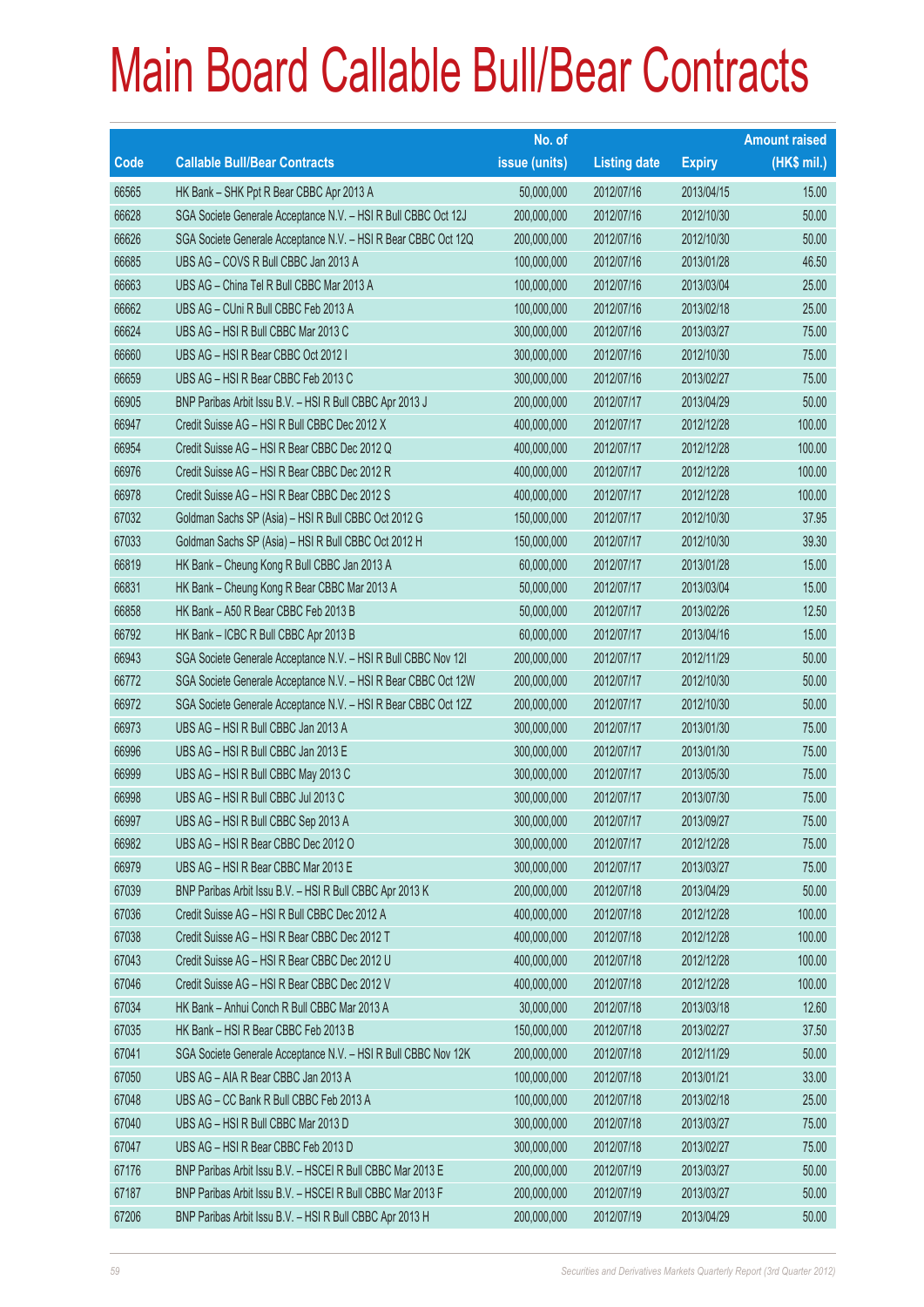|       |                                                                | No. of        |                     |               | <b>Amount raised</b> |
|-------|----------------------------------------------------------------|---------------|---------------------|---------------|----------------------|
| Code  | <b>Callable Bull/Bear Contracts</b>                            | issue (units) | <b>Listing date</b> | <b>Expiry</b> | $(HK$$ mil.)         |
| 67214 | BNP Paribas Arbit Issu B.V. - HSI R Bull CBBC Apr 2013 L       | 200,000,000   | 2012/07/19          | 2013/04/29    | 50.00                |
| 67248 | BNP Paribas Arbit Issu B.V. - HSI R Bull CBBC Apr 2013 M       | 200,000,000   | 2012/07/19          | 2013/04/29    | 50.00                |
| 67249 | BNP Paribas Arbit Issu B.V. - HSI R Bear CBBC Oct 2012 R       | 200,000,000   | 2012/07/19          | 2012/10/30    | 50.00                |
| 67268 | BNP Paribas Arbit Issu B.V. - HSI R Bear CBBC Oct 2012 S       | 200,000,000   | 2012/07/19          | 2012/10/30    | 50.00                |
| 67287 | BNP Paribas Arbit Issu B.V. - HSI R Bear CBBC Oct 2012 T       | 200,000,000   | 2012/07/19          | 2012/10/30    | 50.00                |
| 67104 | Credit Suisse AG - HSI R Bull CBBC Dec 2012 B                  | 400,000,000   | 2012/07/19          | 2012/12/28    | 100.00               |
| 67118 | Credit Suisse AG - HSI R Bull CBBC Dec 2012 C                  | 400,000,000   | 2012/07/19          | 2012/12/28    | 100.00               |
| 67120 | Credit Suisse AG - HSI R Bull CBBC Dec 2012 D                  | 400,000,000   | 2012/07/19          | 2012/12/28    | 100.00               |
| 67121 | Credit Suisse AG - HSI R Bull CBBC Dec 2012 E                  | 400,000,000   | 2012/07/19          | 2012/12/28    | 100.00               |
| 67127 | Credit Suisse AG - HSI R Bull CBBC Dec 2012 F                  | 400,000,000   | 2012/07/19          | 2012/12/28    | 100.00               |
| 67288 | Credit Suisse AG - HSI R Bull CBBC Jan 2013 F                  | 400,000,000   | 2012/07/19          | 2013/01/30    | 100.00               |
| 67231 | Credit Suisse AG - HSI R Bear CBBC Dec 2012 W                  | 400,000,000   | 2012/07/19          | 2012/12/28    | 100.00               |
| 67233 | Credit Suisse AG - HSI R Bear CBBC Dec 2012 X                  | 400,000,000   | 2012/07/19          | 2012/12/28    | 100.00               |
| 67234 | Credit Suisse AG - HSI R Bear CBBC Dec 2012 Y                  | 400,000,000   | 2012/07/19          | 2012/12/28    | 100.00               |
| 67243 | Credit Suisse AG - HSI R Bear CBBC Dec 2012 Z                  | 400,000,000   | 2012/07/19          | 2012/12/28    | 100.00               |
| 67298 | Credit Suisse AG - HSI R Bear CBBC Jan 2013 A                  | 400,000,000   | 2012/07/19          | 2013/01/30    | 100.00               |
| 67301 | Credit Suisse AG - HSI R Bear CBBC Jan 2013 B                  | 400,000,000   | 2012/07/19          | 2013/01/30    | 100.00               |
| 67411 | Bank of East Asia - COVS R Bear CBBC Feb 2013 A                | 60,000,000    | 2012/07/19          | 2013/02/22    | 17.40                |
| 67069 | HK Bank - BOCL R Bear CBBC Apr 2013 A                          | 50,000,000    | 2012/07/19          | 2013/04/26    | 12.50                |
| 67060 | HK Bank - CC Bank R Bull CBBC Mar 2013 C                       | 80,000,000    | 2012/07/19          | 2013/03/11    | 20.00                |
| 67061 | HK Bank – CC Bank R Bear CBBC Mar 2013 A                       | 50,000,000    | 2012/07/19          | 2013/03/11    | 12.50                |
| 67072 | HK Bank - HKEx R Bull CBBC Feb 2013 A                          | 60,000,000    | 2012/07/19          | 2013/02/18    | 15.00                |
| 67081 | HK Bank - HKEx R Bear CBBC Feb 2013 A                          | 50,000,000    | 2012/07/19          | 2013/02/18    | 12.50                |
| 67082 | HK Bank - HSI R Bear CBBC Mar 2013 A                           | 200,000,000   | 2012/07/19          | 2013/03/27    | 50.00                |
| 67059 | HK Bank - ICBC R Bear CBBC Feb 2013 A                          | 50,000,000    | 2012/07/19          | 2013/02/25    | 12.50                |
| 67413 | J P Morgan SP BV - HSI R Bull CBBC Mar 2013 R                  | 300,000,000   | 2012/07/19          | 2013/03/27    | 75.00                |
| 67424 | J P Morgan SP BV - HSI R Bear CBBC Jan 2013 M                  | 300,000,000   | 2012/07/19          | 2013/01/30    | 75.00                |
| 67425 | J P Morgan SP BV - HSI R Bear CBBC Jan 2013 N                  | 300,000,000   | 2012/07/19          | 2013/01/30    | 75.00                |
| 62153 | JP Morgan SP BV - HSI R Bear CBBC Jan 2013 O                   | 300,000,000   | 2012/07/19          | 2013/01/30    | 75.00                |
| 62439 | JP Morgan SP BV - HSI R Bear CBBC Jan 2013 P                   | 300,000,000   | 2012/07/19          | 2013/01/30    | 75.00                |
| 67051 | SGA Societe Generale Acceptance N.V. - HSI R Bull CBBC Nov 12U | 200,000,000   | 2012/07/19          | 2012/11/29    | 50.00                |
| 67148 | SGA Societe Generale Acceptance N.V. - HSI R Bull CBBC Nov 12V | 200,000,000   | 2012/07/19          | 2012/11/29    | 50.00                |
| 67296 | SGA Societe Generale Acceptance N.V. - HSI R Bear CBBC Oct 12B | 200,000,000   | 2012/07/19          | 2012/10/30    | 50.00                |
| 67222 | SGA Societe Generale Acceptance N.V. - HSI R Bear CBBC Oct 12R | 200,000,000   | 2012/07/19          | 2012/10/30    | 50.00                |
| 67228 | SGA Societe Generale Acceptance N.V. - HSI R Bear CBBC Oct 12X | 200,000,000   | 2012/07/19          | 2012/10/30    | 50.00                |
| 67406 | UBS AG - ABC R Bear CBBC Mar 2013 A                            | 100,000,000   | 2012/07/19          | 2013/03/25    | 25.00                |
| 67399 | UBS AG - China Life R Bull CBBC May 2013 A                     | 100,000,000   | 2012/07/19          | 2013/05/20    | 25.00                |
| 67408 | UBS AG - CNOOC R Bull CBBC Dec 2012 B                          | 100,000,000   | 2012/07/19          | 2012/12/03    | 25.00                |
| 67407 | UBS AG - CNOOC R Bear CBBC Nov 2012 A                          | 100,000,000   | 2012/07/19          | 2012/11/26    | 28.00                |
| 67398 | UBS AG - A50 China R Bull CBBC Mar 2013 A                      | 100,000,000   | 2012/07/19          | 2013/03/04    | 25.00                |
| 67368 | UBS AG - A50 China R Bear CBBC Nov 2012 B                      | 100,000,000   | 2012/07/19          | 2012/11/19    | 25.00                |
| 67350 | UBS AG - HSCEI R Bull CBBC Jan 2013 A                          | 100,000,000   | 2012/07/19          | 2013/01/30    | 25.00                |
| 67340 | UBS AG - HSCEI R Bear CBBC Nov 2012 B                          | 100,000,000   | 2012/07/19          | 2012/11/29    | 25.00                |
| 67215 | UBS AG - HSI R Bull CBBC Oct 2012 R                            | 300,000,000   | 2012/07/19          | 2012/10/30    | 75.00                |
| 67216 | UBS AG - HSI R Bull CBBC Nov 2012 F                            | 300,000,000   | 2012/07/19          | 2012/11/29    | 75.00                |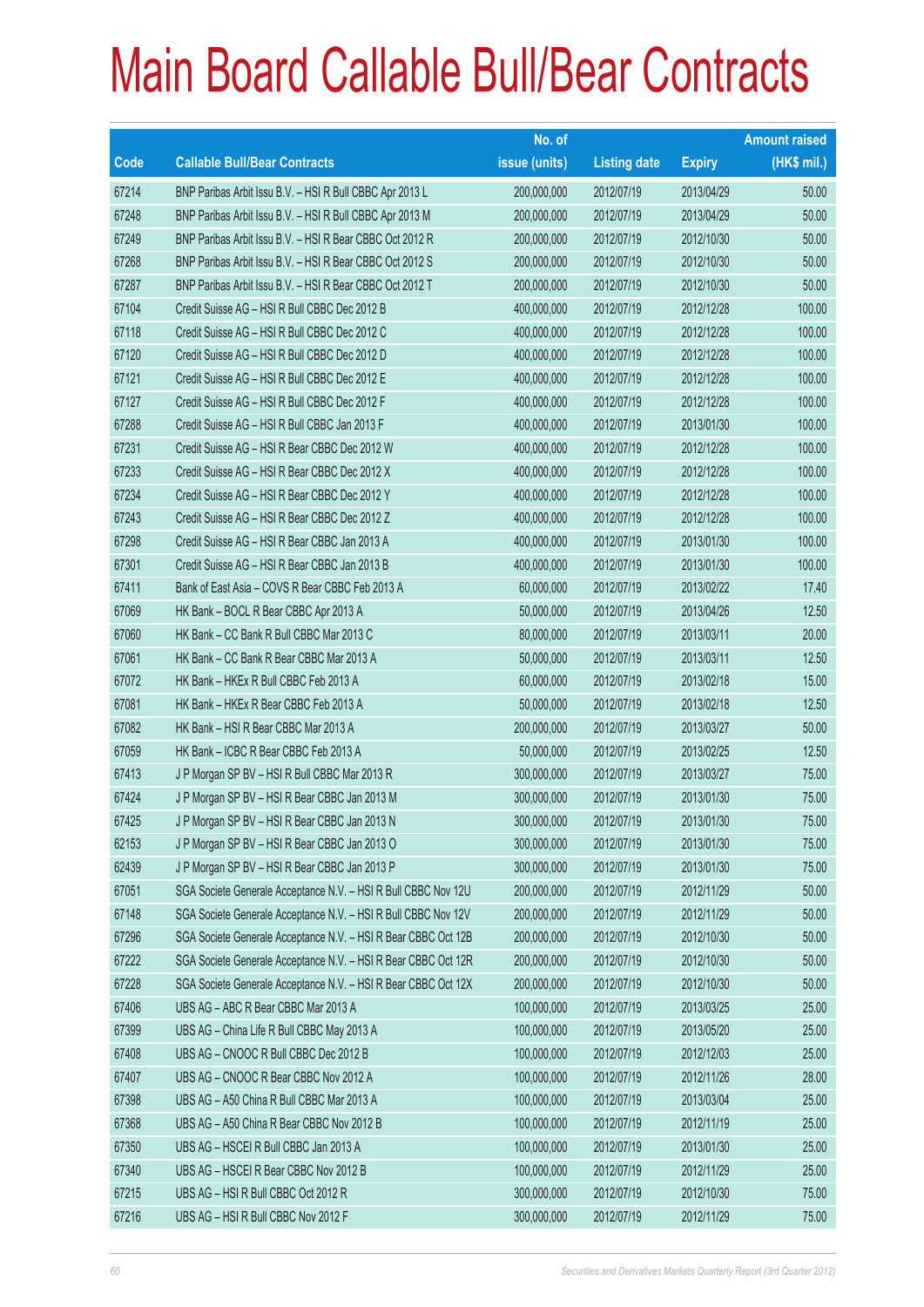|       |                                                                | No. of        |                     |               | <b>Amount raised</b> |
|-------|----------------------------------------------------------------|---------------|---------------------|---------------|----------------------|
| Code  | <b>Callable Bull/Bear Contracts</b>                            | issue (units) | <b>Listing date</b> | <b>Expiry</b> | $(HK$$ mil.)         |
| 67307 | UBS AG - HSI R Bear CBBC Nov 2012 W                            | 300,000,000   | 2012/07/19          | 2012/11/29    | 75.00                |
| 67329 | UBS AG - HSI R Bear CBBC Jan 2013 D                            | 300,000,000   | 2012/07/19          | 2013/01/30    | 75.00                |
| 67410 | UBS AG - SHK Ppt R Bull CBBC Feb 2013 A                        | 100,000,000   | 2012/07/19          | 2013/02/18    | 25.00                |
| 67409 | UBS AG - SHK Ppt R Bear CBBC Dec 2012 A                        | 100,000,000   | 2012/07/19          | 2012/12/24    | 25.00                |
| 63036 | Credit Suisse AG - HSI R Bull CBBC Jan 2013 G                  | 400,000,000   | 2012/07/20          | 2013/01/30    | 100.00               |
| 63013 | Credit Suisse AG - HSI R Bear CBBC Jan 2013 C                  | 400,000,000   | 2012/07/20          | 2013/01/30    | 100.00               |
| 63112 | Goldman Sachs SP (Asia) - HSI R Bull CBBC Oct 2012 I           | 150,000,000   | 2012/07/20          | 2012/10/30    | 39.30                |
| 63130 | Goldman Sachs SP (Asia) - HSI R Bull CBBC Oct 2012 J           | 150,000,000   | 2012/07/20          | 2012/10/30    | 37.95                |
| 63183 | Goldman Sachs SP (Asia) - HSI R Bear CBBC Oct 2012 J           | 150,000,000   | 2012/07/20          | 2012/10/30    | 37.65                |
| 63222 | Goldman Sachs SP (Asia) - HSI R Bear CBBC Oct 2012 K           | 150,000,000   | 2012/07/20          | 2012/10/30    | 37.65                |
| 62592 | HK Bank - A50 R Bull CBBC Apr 2013 A                           | 60,000,000    | 2012/07/20          | 2013/04/15    | 15.00                |
| 62869 | HK Bank - HKEx R Bull CBBC Mar 2013 A                          | 60,000,000    | 2012/07/20          | 2013/03/15    | 15.00                |
| 62816 | HK Bank - HKEx R Bull CBBC May 2013 A                          | 60,000,000    | 2012/07/20          | 2013/05/06    | 18.00                |
| 62900 | HK Bank - HSI R Bull CBBC May 2013 C                           | 200,000,000   | 2012/07/20          | 2013/05/30    | 50.00                |
| 62935 | HK Bank - HSI R Bull CBBC Jun 2013 B                           | 200,000,000   | 2012/07/20          | 2013/06/27    | 50.00                |
| 62967 | HK Bank - HSI R Bull CBBC Jul 2013 A                           | 200,000,000   | 2012/07/20          | 2013/07/30    | 50.00                |
| 62450 | HK Bank - ICBC R Bear CBBC Mar 2013 A                          | 50,000,000    | 2012/07/20          | 2013/03/04    | 12.50                |
| 62890 | HK Bank - PetCh R Bull CBBC Mar 2013 A                         | 50,000,000    | 2012/07/20          | 2013/03/04    | 12.50                |
| 63111 | UBS AG - CC Bank R Bear CBBC Jan 2013 A                        | 100,000,000   | 2012/07/20          | 2013/01/28    | 25.00                |
| 63039 | UBS AG - HSI R Bull CBBC Apr 2013 A                            | 300,000,000   | 2012/07/20          | 2013/04/29    | 75.00                |
| 63035 | UBS AG - HSI R Bear CBBC Mar 2013 F                            | 300,000,000   | 2012/07/20          | 2013/03/27    | 75.00                |
| 63015 | UBS AG - HSI R Bear CBBC Apr 2013 A                            | 300,000,000   | 2012/07/20          | 2013/04/29    | 75.00                |
| 63043 | UBS AG - ICBC R Bear CBBC Feb 2013 A                           | 100,000,000   | 2012/07/20          | 2013/02/18    | 25.00                |
| 63907 | Credit Suisse AG - HSI R Bull CBBC Jan 2013 H                  | 400,000,000   | 2012/07/23          | 2013/01/30    | 100.00               |
| 63912 | Credit Suisse AG - HSI R Bear CBBC Jan 2013 D                  | 400,000,000   | 2012/07/23          | 2013/01/30    | 100.00               |
| 63913 | Credit Suisse AG - HSI R Bear CBBC Jan 2013 E                  | 400,000,000   | 2012/07/23          | 2013/01/30    | 100.00               |
| 63922 | Goldman Sachs SP (Asia) - HSI R Bear CBBC Oct 2012 L           | 150,000,000   | 2012/07/23          | 2012/10/30    | 37.65                |
| 63503 | HK Bank – HSI R Bear CBBC Mar 2013 B                           | 100,000,000   | 2012/07/23          | 2013/03/27    | 25.00                |
| 63517 | HK Bank - HSI R Bear CBBC Apr 2013 A                           | 200,000,000   | 2012/07/23          | 2013/04/29    | 50.00                |
| 63827 | HK Bank - HSI R Bear CBBC Apr 2013 B                           | 200,000,000   | 2012/07/23          | 2013/04/29    | 50.00                |
| 63686 | HK Bank - HSI R Bear CBBC May 2013 D                           | 200,000,000   | 2012/07/23          | 2013/05/30    | 50.00                |
| 63848 | HK Bank - HSI R Bear CBBC May 2013 E                           | 200,000,000   | 2012/07/23          | 2013/05/30    | 50.00                |
| 63322 | Merrill Lynch Int'l & Co. C.V. - HSI R Bear CBBC Oct 2012 O    | 60,000,000    | 2012/07/23          | 2012/10/30    | 15.00                |
| 63487 | Merrill Lynch Int'l & Co. C.V. - HSI R Bear CBBC Oct 2012 P    | 60,000,000    | 2012/07/23          | 2012/10/30    | 15.00                |
| 63496 | Merrill Lynch Int'l & Co. C.V. - HSI R Bear CBBC Oct 2012 Q    | 60,000,000    | 2012/07/23          | 2012/10/30    | 15.00                |
| 63882 | SGA Societe Generale Acceptance N.V. - HSI R Bear CBBC Nov 12E | 200,000,000   | 2012/07/23          | 2012/11/29    | 50.00                |
| 63908 | UBS AG - Anhui Conch R Bull CBBC Feb 2013 A                    | 50,000,000    | 2012/07/23          | 2013/02/25    | 26.00                |
| 63911 | UBS AG - HSI R Bull CBBC Dec 2012 L                            | 300,000,000   | 2012/07/23          | 2012/12/28    | 75.00                |
| 63849 | UBS AG - HSI R Bear CBBC Oct 2012 H                            | 300,000,000   | 2012/07/23          | 2012/10/30    | 75.00                |
| 63851 | UBS AG - HSI R Bear CBBC May 2013 C                            | 300,000,000   | 2012/07/23          | 2013/05/30    | 75.00                |
| 63966 | BNP Paribas Arbit Issu B.V. - HSI R Bull CBBC Apr 2013 N       | 200,000,000   | 2012/07/24          | 2013/04/29    | 50.00                |
| 63962 | Credit Suisse AG - HSI R Bull CBBC Jan 2013 I                  | 400,000,000   | 2012/07/24          | 2013/01/30    | 100.00               |
| 64021 | Credit Suisse AG - HSI R Bull CBBC Jan 2013 K                  | 400,000,000   | 2012/07/24          | 2013/01/30    | 100.00               |
| 64024 | Credit Suisse AG - HSI R Bull CBBC Jan 2013 L                  | 400,000,000   | 2012/07/24          | 2013/01/30    | 100.00               |
| 63947 | Credit Suisse AG - HSI R Bear CBBC Jan 2013 F                  | 400,000,000   | 2012/07/24          | 2013/01/30    | 100.00               |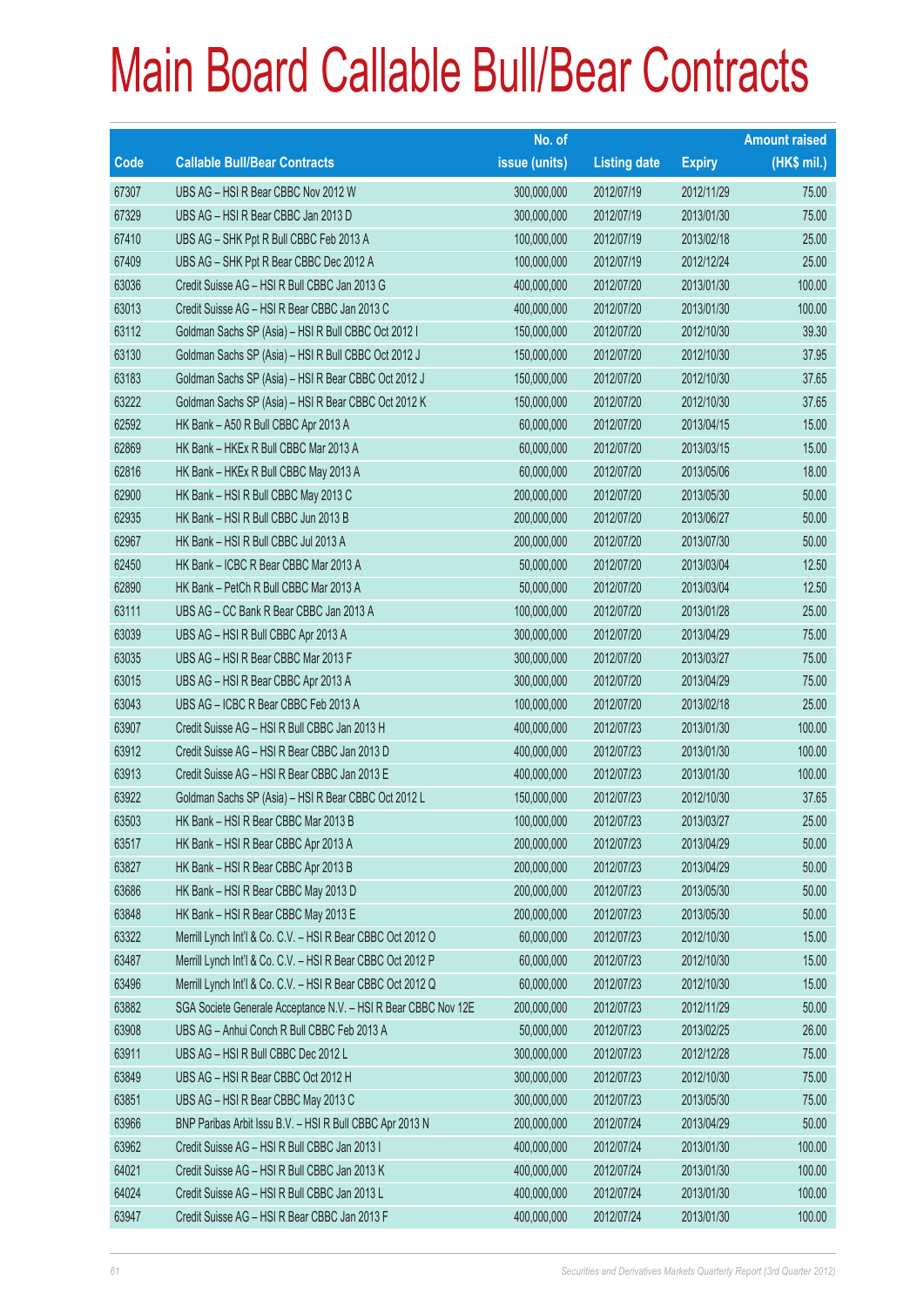|       |                                                                | No. of        |                     |               | <b>Amount raised</b> |
|-------|----------------------------------------------------------------|---------------|---------------------|---------------|----------------------|
| Code  | <b>Callable Bull/Bear Contracts</b>                            | issue (units) | <b>Listing date</b> | <b>Expiry</b> | $(HK$$ mil.)         |
| 63954 | Credit Suisse AG - HSI R Bear CBBC Jan 2013 G                  | 400,000,000   | 2012/07/24          | 2013/01/30    | 100.00               |
| 64026 | Daiwa Capital Mkt - HSI R Bull CBBC Dec 2012 G                 | 158,000,000   | 2012/07/24          | 2012/12/28    | 39.50                |
| 64027 | Daiwa Capital Mkt - HSI R Bull CBBC Jan 2013 B                 | 158,000,000   | 2012/07/24          | 2013/01/30    | 39.50                |
| 64029 | Goldman Sachs SP (Asia) - HSI R Bull CBBC Oct 2012 K           | 150,000,000   | 2012/07/24          | 2012/10/30    | 40.50                |
| 64039 | Goldman Sachs SP (Asia) - HSI R Bull CBBC Oct 2012 L           | 150,000,000   | 2012/07/24          | 2012/10/30    | 39.60                |
| 64025 | Merrill Lynch Int'l & Co. C.V. - HSI R Bull CBBC Oct 2012 O    | 60,000,000    | 2012/07/24          | 2012/10/30    | 15.00                |
| 63955 | SGA Societe Generale Acceptance N.V. - HSI R Bull CBBC Nov 12H | 200,000,000   | 2012/07/24          | 2012/11/29    | 50.00                |
| 63960 | SGA Societe Generale Acceptance N.V. - HSI R Bull CBBC Nov 12X | 200,000,000   | 2012/07/24          | 2012/11/29    | 50.00                |
| 63923 | SGA Societe Generale Acceptance N.V. - HSI R Bear CBBC Oct 12S | 200,000,000   | 2012/07/24          | 2012/10/30    | 50.00                |
| 64011 | UBS AG - HKEx R Bear CBBC Dec 2012 A                           | 100,000,000   | 2012/07/24          | 2012/12/17    | 25.00                |
| 63970 | UBS AG - HSI R Bull CBBC Nov 2012 T                            | 300,000,000   | 2012/07/24          | 2012/11/29    | 75.00                |
| 63974 | UBS AG - HSI R Bull CBBC Jan 2013 F                            | 300,000,000   | 2012/07/24          | 2013/01/30    | 75.00                |
| 63941 | UBS AG - HSI R Bear CBBC Dec 2012 P                            | 300,000,000   | 2012/07/24          | 2012/12/28    | 75.00                |
| 64047 | BNP Paribas Arbit Issu B.V. - HSI R Bull CBBC Apr 2013 Q       | 200,000,000   | 2012/07/25          | 2013/04/29    | 50.00                |
| 64042 | Credit Suisse AG - HSI R Bull CBBC Jan 2013 M                  | 400,000,000   | 2012/07/25          | 2013/01/30    | 100.00               |
| 64057 | Credit Suisse AG - HSI R Bear CBBC Oct 2012 P                  | 400,000,000   | 2012/07/25          | 2012/10/30    | 100.00               |
| 64086 | Credit Suisse AG - HSI R Bear CBBC Oct 2012 Q                  | 400,000,000   | 2012/07/25          | 2012/10/30    | 100.00               |
| 64137 | Daiwa Capital Mkt - HSI R Bear CBBC Jan 2013 A                 | 158,000,000   | 2012/07/25          | 2013/01/30    | 39.50                |
| 64049 | SGA Societe Generale Acceptance N.V. - HSI R Bull CBBC Nov 12B | 200,000,000   | 2012/07/25          | 2012/11/29    | 50.00                |
| 64045 | UBS AG - HSI R Bull CBBC Jan 2013 H                            | 300,000,000   | 2012/07/25          | 2013/01/30    | 75.00                |
| 64134 | UBS AG - HSI R Bull CBBC Mar 2013 E                            | 300,000,000   | 2012/07/25          | 2013/03/27    | 75.00                |
| 64111 | UBS AG - HSI R Bear CBBC Feb 2013 E                            | 300,000,000   | 2012/07/25          | 2013/02/27    | 75.00                |
| 64237 | BNP Paribas Arbit Issu B.V. - HSI R Bull CBBC Apr 2013 R       | 200,000,000   | 2012/07/26          | 2013/04/29    | 50.00                |
| 64141 | BNP Paribas Arbit Issu B.V. - HSI R Bear CBBC Oct 2012 U       | 200,000,000   | 2012/07/26          | 2012/10/30    | 50.00                |
| 64246 | Credit Suisse AG - HSI R Bull CBBC Nov 2012 D                  | 400,000,000   | 2012/07/26          | 2012/11/29    | 100.00               |
| 64254 | Credit Suisse AG - HSI R Bull CBBC Nov 2012 F                  | 400,000,000   | 2012/07/26          | 2012/11/29    | 100.00               |
| 64255 | Credit Suisse AG - HSI R Bull CBBC Nov 2012 H                  | 400,000,000   | 2012/07/26          | 2012/11/29    | 100.00               |
| 64158 | Credit Suisse AG - HSI R Bear CBBC Oct 2012 A                  | 400,000,000   | 2012/07/26          | 2012/10/30    | 100.00               |
| 64161 | Credit Suisse AG - HSI R Bear CBBC Oct 2012 G                  | 400,000,000   | 2012/07/26          | 2012/10/30    | 100.00               |
| 64168 | Credit Suisse AG - HSI R Bear CBBC Oct 2012 K                  | 400,000,000   | 2012/07/26          | 2012/10/30    | 100.00               |
| 64146 | Credit Suisse AG - HSI R Bear CBBC Oct 2012 W                  | 400,000,000   | 2012/07/26          | 2012/10/30    | 100.00               |
| 64139 | HK Bank - A50 R Bull CBBC Mar 2013 B                           | 60,000,000    | 2012/07/26          | 2013/03/18    | 15.00                |
| 64140 | HK Bank - A50 R Bull CBBC Mar 2013 C                           | 60,000,000    | 2012/07/26          | 2013/03/25    | 15.00                |
| 64138 | HK Bank - A50 R Bear CBBC Jan 2013 B                           | 50,000,000    | 2012/07/26          | 2013/01/28    | 12.50                |
| 64259 | Merrill Lynch Int'l & Co. C.V. - HSI R Bull CBBC Oct 2012 P    | 60,000,000    | 2012/07/26          | 2012/10/30    | 15.00                |
| 64231 | SGA Societe Generale Acceptance N.V. - HSI R Bull CBBC Dec 12Q | 200,000,000   | 2012/07/26          | 2012/12/28    | 50.00                |
| 64230 | SGA Societe Generale Acceptance N.V. - HSI R Bear CBBC Oct 12B | 200,000,000   | 2012/07/26          | 2012/10/30    | 50.00                |
| 64200 | SGA Societe Generale Acceptance N.V. - HSI R Bear CBBC Oct 12Y | 200,000,000   | 2012/07/26          | 2012/10/30    | 50.00                |
| 64208 | SGA Societe Generale Acceptance N.V. - HSI R Bear CBBC Oct 12Z | 200,000,000   | 2012/07/26          | 2012/10/30    | 50.00                |
| 64327 | UBS AG - China Life R Bull CBBC Mar 2013 A                     | 100,000,000   | 2012/07/26          | 2013/03/04    | 25.00                |
| 64298 | UBS AG - A50 China R Bear CBBC Feb 2013 A                      | 100,000,000   | 2012/07/26          | 2013/02/18    | 25.00                |
| 64289 | UBS AG - HSI R Bull CBBC Mar 2013 F                            | 300,000,000   | 2012/07/26          | 2013/03/27    | 75.00                |
| 64291 | UBS AG - HSI R Bull CBBC May 2013 D                            | 300,000,000   | 2012/07/26          | 2013/05/30    | 75.00                |
| 64174 | UBS AG - HSI R Bear CBBC Oct 2012 K                            | 300,000,000   | 2012/07/26          | 2012/10/30    | 75.00                |
| 64260 | UBS AG - HSI R Bear CBBC Dec 2012 Q                            | 300,000,000   | 2012/07/26          | 2012/12/28    | 75.00                |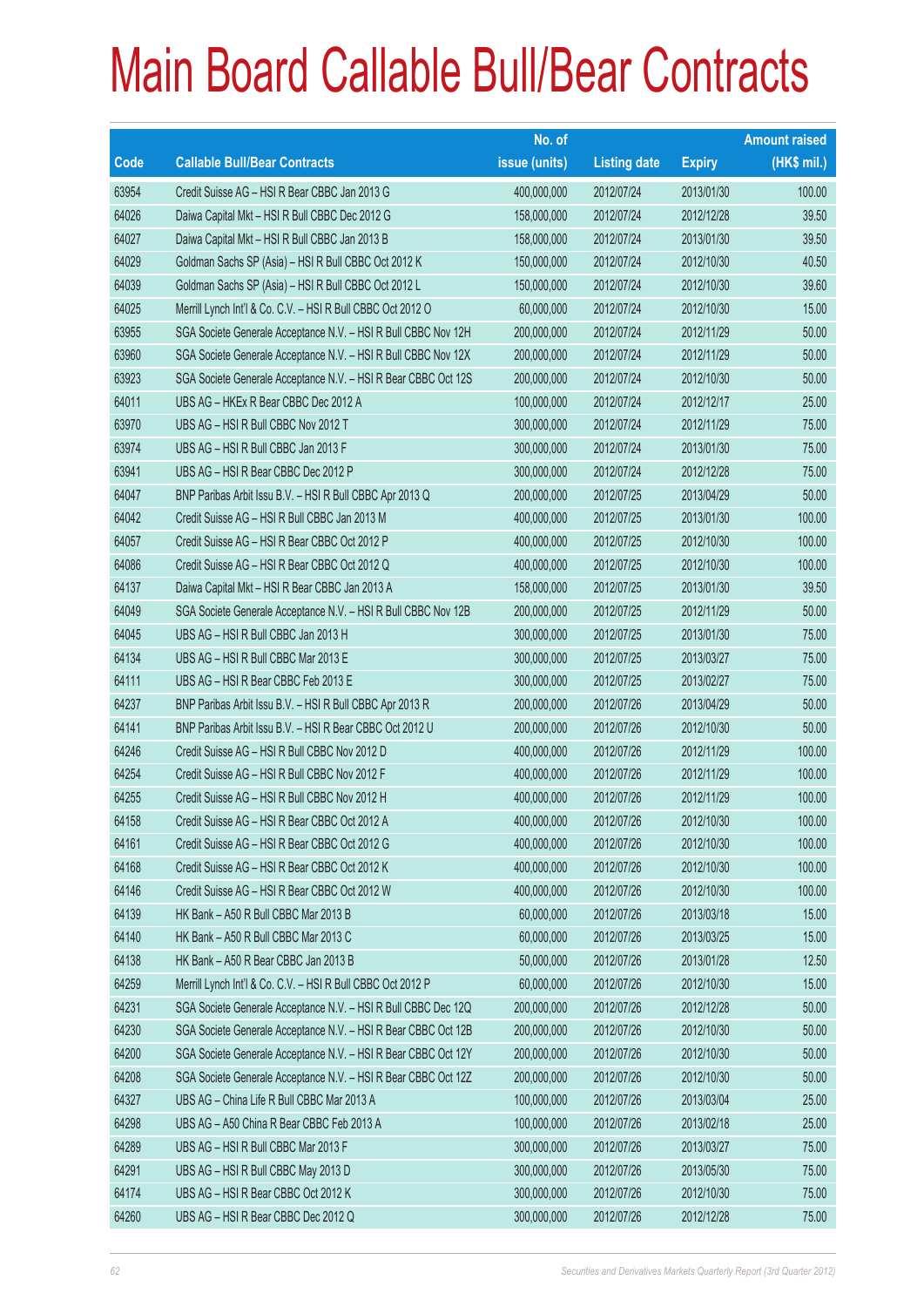|       |                                                               | No. of        |                     |               | <b>Amount raised</b> |
|-------|---------------------------------------------------------------|---------------|---------------------|---------------|----------------------|
| Code  | <b>Callable Bull/Bear Contracts</b>                           | issue (units) | <b>Listing date</b> | <b>Expiry</b> | $(HK$$ mil.)         |
| 64261 | UBS AG - HSI R Bear CBBC Dec 2012 R                           | 300,000,000   | 2012/07/26          | 2012/12/28    | 75.00                |
| 64280 | UBS AG - HSI R Bear CBBC Dec 2012 S                           | 300,000,000   | 2012/07/26          | 2012/12/28    | 75.00                |
| 64175 | UBS AG - HSI R Bear CBBC May 2013 D                           | 300,000,000   | 2012/07/26          | 2013/05/30    | 75.00                |
| 64328 | UBS AG - TCH R Bull CBBC Mar 2013 A                           | 100,000,000   | 2012/07/26          | 2013/03/25    | 36.00                |
| 65834 | BNP Paribas Arbit Issu B.V. - HSI R Bull CBBC Apr 2013 X      | 200,000,000   | 2012/07/27          | 2013/04/29    | 50.00                |
| 65841 | Credit Suisse AG - HSI R Bull CBBC Nov 2012 A                 | 400,000,000   | 2012/07/27          | 2012/11/29    | 100.00               |
| 65840 | Credit Suisse AG - HSI R Bull CBBC Nov 2012 I                 | 400,000,000   | 2012/07/27          | 2012/11/29    | 100.00               |
| 65842 | Credit Suisse AG - HSI R Bull CBBC Nov 2012 K                 | 400,000,000   | 2012/07/27          | 2012/11/29    | 100.00               |
| 65843 | Credit Suisse AG - HSI R Bull CBBC Nov 2012 L                 | 400,000,000   | 2012/07/27          | 2012/11/29    | 100.00               |
| 64466 | Credit Suisse AG - HSI R Bear CBBC Oct 2012 R                 | 400,000,000   | 2012/07/27          | 2012/10/30    | 100.00               |
| 65845 | Credit Suisse AG - HSI R Bear CBBC Oct 2012 Y                 | 400,000,000   | 2012/07/27          | 2012/10/30    | 100.00               |
| 65835 | Daiwa Capital Mkt - HSI R Bull CBBC Dec 2012 H                | 158,000,000   | 2012/07/27          | 2012/12/28    | 39.50                |
| 65839 | Goldman Sachs SP (Asia) - HSI R Bull CBBC Oct 2012 M          | 150,000,000   | 2012/07/27          | 2012/10/30    | 37.95                |
| 65836 | Goldman Sachs SP (Asia) - HSI R Bear CBBC Oct 2012 M          | 150,000,000   | 2012/07/27          | 2012/10/30    | 39.60                |
| 64454 | HK Bank - China Mobile R Bear CBBC Jan 2013 A                 | 50,000,000    | 2012/07/27          | 2013/01/21    | 12.50                |
| 64455 | HK Bank - HSCEI R Bear CBBC Jan 2013 A                        | 68,000,000    | 2012/07/27          | 2013/01/30    | 17.00                |
| 64457 | HK Bank - HSI R Bull CBBC Mar 2013 C                          | 100,000,000   | 2012/07/27          | 2013/03/27    | 25.00                |
| 64459 | HK Bank - HSI R Bull CBBC Mar 2013 D                          | 100,000,000   | 2012/07/27          | 2013/03/27    | 25.00                |
| 65848 | J P Morgan SP BV - HSI R Bull CBBC Apr 2013 A                 | 300,000,000   | 2012/07/27          | 2013/04/29    | 75.00                |
| 66016 | J P Morgan SP BV - HSI R Bull CBBC Apr 2013 B                 | 300,000,000   | 2012/07/27          | 2013/04/29    | 75.00                |
| 66021 | J P Morgan SP BV - HSI R Bull CBBC Apr 2013 C                 | 300,000,000   | 2012/07/27          | 2013/04/29    | 75.00                |
| 66030 | J P Morgan SP BV - HSI R Bull CBBC Apr 2013 D                 | 300,000,000   | 2012/07/27          | 2013/04/29    | 75.00                |
| 64356 | SGA Societe Generale Acceptance NV - HSCEI R Bull CBBC Nov12A | 200,000,000   | 2012/07/27          | 2012/11/29    | 50.00                |
| 64365 | SGA Societe Generale Acceptance NV - HSCEI R Bull CBBC Nov12B | 200,000,000   | 2012/07/27          | 2012/11/29    | 50.00                |
| 64381 | SGA Societe Generale Acceptance NV - HSCEI R Bull CBBC Nov12C | 200,000,000   | 2012/07/27          | 2012/11/29    | 50.00                |
| 64382 | SGA Societe Generale Acceptance NV - HSCEI R Bear CBBC Nov12A | 200,000,000   | 2012/07/27          | 2012/11/29    | 50.00                |
| 64400 | SGA Societe Generale Acceptance NV - HSCEI R Bear CBBC Nov12B | 200,000,000   | 2012/07/27          | 2012/11/29    | 50.00                |
| 64453 | SGA Societe Generale Acceptance NV - HSCEI R Bear CBBC Nov12C | 200,000,000   | 2012/07/27          | 2012/11/29    | 50.00                |
| 64744 | UBS AG - China Tel R Bull CBBC Jul 2013 A                     | 100,000,000   | 2012/07/27          | 2013/07/15    | 25.00                |
| 64640 | UBS AG - China Tel R Bear CBBC May 2013 A                     | 100,000,000   | 2012/07/27          | 2013/05/06    | 25.00                |
| 64639 | UBS AG - CUni R Bear CBBC Mar 2013 A                          | 100,000,000   | 2012/07/27          | 2013/03/11    | 33.00                |
| 64634 | UBS AG - China Life R Bear CBBC Feb 2013 A                    | 100,000,000   | 2012/07/27          | 2013/02/04    | 29.50                |
| 64633 | UBS AG - HSI R Bull CBBC Jan 2013 D                           | 300,000,000   | 2012/07/27          | 2013/01/30    | 75.00                |
| 64623 | UBS AG - HSI R Bull CBBC May 2013 E                           | 300,000,000   | 2012/07/27          | 2013/05/30    | 75.00                |
| 64478 | UBS AG - HSI R Bear CBBC Feb 2013 F                           | 300,000,000   | 2012/07/27          | 2013/02/27    | 75.00                |
| 64567 | UBS AG - HSI R Bear CBBC Feb 2013 G                           | 300,000,000   | 2012/07/27          | 2013/02/27    | 75.00                |
| 64471 | UBS AG - HSI R Bear CBBC Mar 2013 G                           | 300,000,000   | 2012/07/27          | 2013/03/27    | 75.00                |
| 65101 | UBS AG - Li & Fung R Bull CBBC Mar 2013 A                     | 50,000,000    | 2012/07/27          | 2013/03/04    | 16.50                |
| 65083 | UBS AG - Li & Fung R Bull CBBC Apr 2013 A                     | 50,000,000    | 2012/07/27          | 2013/04/08    | 12.50                |
| 65072 | UBS AG - Li & Fung R Bear CBBC Feb 2013 A                     | 50,000,000    | 2012/07/27          | 2013/02/18    | 12.50                |
| 64886 | UBS AG - Li & Fung R Bear CBBC Mar 2013 A                     | 50,000,000    | 2012/07/27          | 2013/03/25    | 18.75                |
| 67244 | BNP Paribas Arbit Issu B.V. - A50 Ch R Bull CBBC Mar 2013 A   | 200,000,000   | 2012/07/30          | 2013/03/27    | 50.00                |
| 67371 | BNP Paribas Arbit Issu B.V. - HSI R Bull CBBC Apr 2013 V      | 200,000,000   | 2012/07/30          | 2013/04/29    | 50.00                |
| 66283 | BNP Paribas Arbit Issu B.V. - HSI R Bull CBBC Apr 2013 Y      | 200,000,000   | 2012/07/30          | 2013/04/29    | 50.00                |
| 67266 | BNP Paribas Arbit Issu B.V. - HSI R Bull CBBC Apr 2013 Z      | 200,000,000   | 2012/07/30          | 2013/04/29    | 50.00                |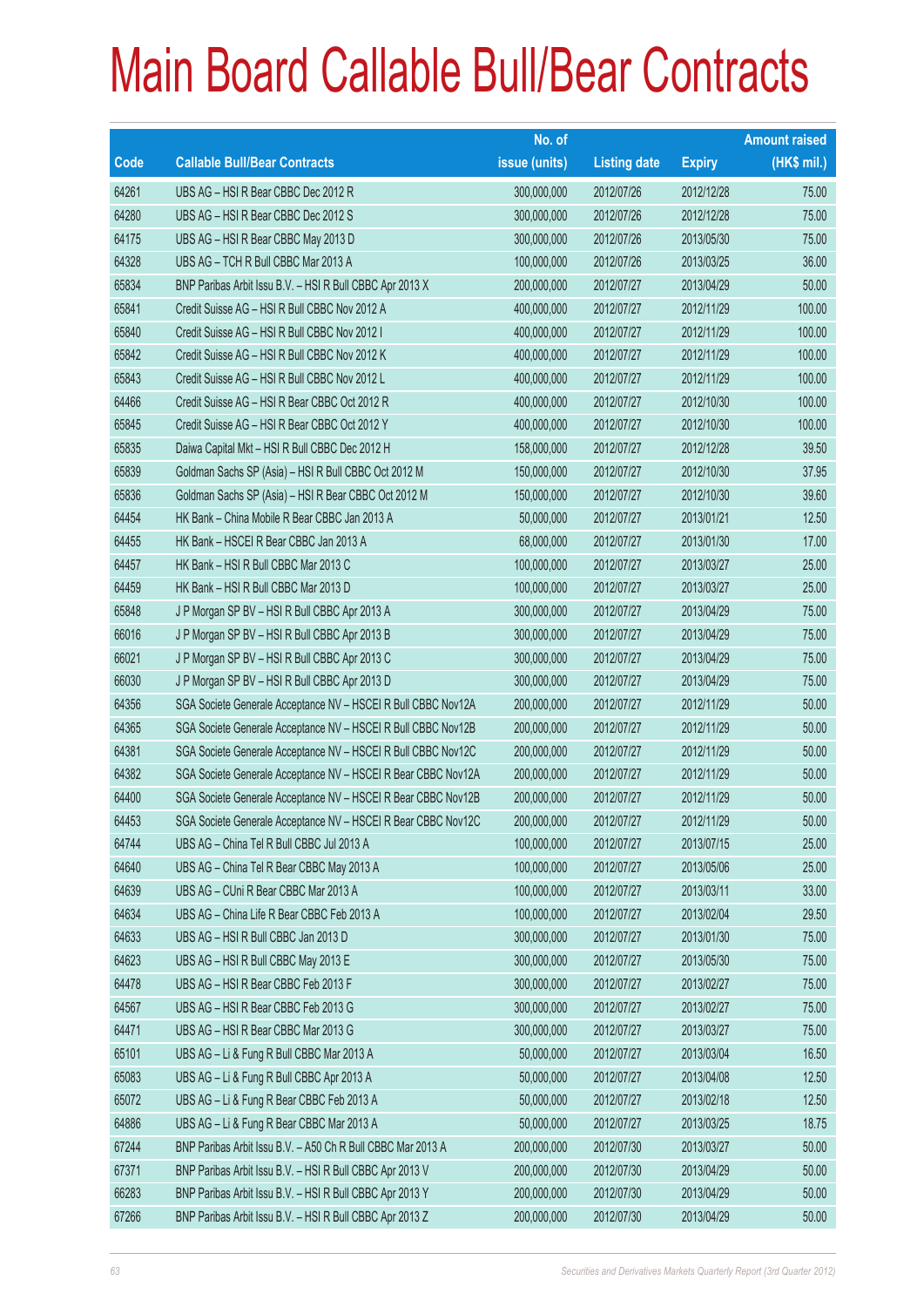|       |                                                                | No. of        |                     |               | <b>Amount raised</b> |
|-------|----------------------------------------------------------------|---------------|---------------------|---------------|----------------------|
| Code  | <b>Callable Bull/Bear Contracts</b>                            | issue (units) | <b>Listing date</b> | <b>Expiry</b> | (HK\$ mil.)          |
| 66517 | BNP Paribas Arbit Issu B.V. - HSI R Bear CBBC Oct 2012 V       | 200,000,000   | 2012/07/30          | 2012/10/30    | 50.00                |
| 66932 | BNP Paribas Arbit Issu B.V. - HSI R Bear CBBC Oct 2012 W       | 200,000,000   | 2012/07/30          | 2012/10/30    | 50.00                |
| 67115 | BNP Paribas Arbit Issu B.V. - HSI R Bear CBBC Oct 2012 X       | 200,000,000   | 2012/07/30          | 2012/10/30    | 50.00                |
| 67147 | BNP Paribas Arbit Issu B.V. - HSI R Bear CBBC Oct 2012 Y       | 200,000,000   | 2012/07/30          | 2012/10/30    | 50.00                |
| 66281 | Credit Suisse AG - HSI R Bull CBBC Nov 2012 M                  | 400,000,000   | 2012/07/30          | 2012/11/29    | 100.00               |
| 66282 | Credit Suisse AG - HSI R Bull CBBC Nov 2012 N                  | 400,000,000   | 2012/07/30          | 2012/11/29    | 100.00               |
| 66280 | Credit Suisse AG - HSI R Bull CBBC Nov 2012 Z                  | 400,000,000   | 2012/07/30          | 2012/11/29    | 100.00               |
| 67289 | Credit Suisse AG - HSI R Bull CBBC Dec 2012 J                  | 400,000,000   | 2012/07/30          | 2012/12/28    | 100.00               |
| 67300 | Credit Suisse AG - HSI R Bull CBBC Dec 2012 K                  | 400,000,000   | 2012/07/30          | 2012/12/28    | 100.00               |
| 67353 | Credit Suisse AG - HSI R Bull CBBC Jan 2013 N                  | 400,000,000   | 2012/07/30          | 2013/01/30    | 100.00               |
| 67269 | Credit Suisse AG - HSI R Bear CBBC Oct 2012 T                  | 400,000,000   | 2012/07/30          | 2012/10/30    | 100.00               |
| 67372 | Credit Suisse AG - HSI R Bear CBBC Oct 2012 U                  | 400,000,000   | 2012/07/30          | 2012/10/30    | 100.00               |
| 67286 | Credit Suisse AG - HSI R Bear CBBC Oct 2012 V                  | 400,000,000   | 2012/07/30          | 2012/10/30    | 100.00               |
| 67392 | Credit Suisse AG - HSI R Bear CBBC Oct 2012 X                  | 400,000,000   | 2012/07/30          | 2012/10/30    | 100.00               |
| 67393 | Daiwa Capital Mkt - HSI R Bear CBBC Dec 2012 E                 | 158,000,000   | 2012/07/30          | 2012/12/28    | 39.50                |
| 67426 | Daiwa Capital Mkt - HSI R Bear CBBC Jan 2013 B                 | 158,000,000   | 2012/07/30          | 2013/01/30    | 39.50                |
| 67471 | Goldman Sachs SP (Asia) - HSI R Bear CBBC Oct 2012 N           | 150,000,000   | 2012/07/30          | 2012/10/30    | 37.80                |
| 67472 | Goldman Sachs SP (Asia) - HSI R Bear CBBC Oct 2012 O           | 150,000,000   | 2012/07/30          | 2012/10/30    | 38.55                |
| 67474 | Goldman Sachs SP (Asia) - HSI R Bear CBBC Oct 2012 P           | 150,000,000   | 2012/07/30          | 2012/10/30    | 38.70                |
| 66040 | HK Bank - CNBM R Bull CBBC Mar 2013 A                          | 50,000,000    | 2012/07/30          | 2013/03/11    | 12.50                |
| 66094 | HK Bank - HSI R Bull CBBC Feb 2013 E                           | 200,000,000   | 2012/07/30          | 2013/02/27    | 50.00                |
| 67430 | SGA Societe Generale Acceptance N.V. - HSI R Bull CBBC Oct 12K | 200,000,000   | 2012/07/30          | 2012/10/30    | 56.00                |
| 67431 | SGA Societe Generale Acceptance N.V. - HSI R Bull CBBC Oct 12L | 200,000,000   | 2012/07/30          | 2012/10/30    | 54.00                |
| 67434 | SGA Societe Generale Acceptance N.V. - HSI R Bull CBBC Oct 12W | 200,000,000   | 2012/07/30          | 2012/10/30    | 52.00                |
| 67437 | SGA Societe Generale Acceptance N.V. - HSI R Bull CBBC Oct 12X | 200,000,000   | 2012/07/30          | 2012/10/30    | 50.00                |
| 67306 | SGA Societe Generale Acceptance N.V. - HSI R Bull CBBC Nov 121 | 200,000,000   | 2012/07/30          | 2012/11/29    | 50.00                |
| 66114 | SGA Societe Generale Acceptance N.V. - HSI R Bull CBBC Nov 120 | 200,000,000   | 2012/07/30          | 2012/11/29    | 50.00                |
| 66277 | SGA Societe Generale Acceptance N.V. - HSI R Bull CBBC Dec 12R | 200,000,000   | 2012/07/30          | 2012/12/28    | 50.00                |
| 66413 | SGA Societe Generale Acceptance N.V. - HSI R Bear CBBC Oct 12Q | 200,000,000   | 2012/07/30          | 2012/10/30    | 50.00                |
| 67438 | SGA Societe Generale Acceptance N.V. - HSI R Bear CBBC Oct 12R | 200,000,000   | 2012/07/30          | 2012/10/30    | 50.00                |
| 67427 | UBS AG - BOC HK R Bull CBBC Mar 2013 A                         | 50,000,000    | 2012/07/30          | 2013/03/18    | 18.00                |
| 67429 | UBS AG - BOC HK R Bear CBBC Feb 2013 A                         | 50,000,000    | 2012/07/30          | 2013/02/25    | 12.50                |
| 67344 | UBS AG - CNBM R Bull CBBC Feb 2013 B                           | 50,000,000    | 2012/07/30          | 2013/02/25    | 12.50                |
| 67339 | UBS AG - Galaxy Ent R Bull CBBC Jan 2013 A                     | 50,000,000    | 2012/07/30          | 2013/01/28    | 14.75                |
| 67343 | UBS AG - Galaxy Ent R Bear CBBC Feb 2013 A                     | 50,000,000    | 2012/07/30          | 2013/02/18    | 15.75                |
| 67346 | UBS AG - HSI R Bull CBBC Oct 2012 Z                            | 300,000,000   | 2012/07/30          | 2012/10/30    | 75.00                |
| 66286 | UBS AG - HSI R Bull CBBC Nov 2012 V                            | 300,000,000   | 2012/07/30          | 2012/11/29    | 75.00                |
| 66284 | UBS AG - HSI R Bull CBBC May 2013 F                            | 300,000,000   | 2012/07/30          | 2013/05/30    | 75.00                |
| 67441 | UBS AG - HSI R Bear CBBC Oct 2012 A                            | 300,000,000   | 2012/07/30          | 2012/10/30    | 75.00                |
| 67442 | UBS AG - HSI R Bear CBBC Dec 2012 T                            | 300,000,000   | 2012/07/30          | 2012/12/28    | 75.00                |
| 67446 | UBS AG - HSI R Bear CBBC Feb 2013 H                            | 300,000,000   | 2012/07/30          | 2013/02/27    | 75.00                |
| 67492 | BNP Paribas Arbit Issu B.V. - HSI R Bull CBBC Apr 2013 I       | 200,000,000   | 2012/07/31          | 2013/04/29    | 50.00                |
| 67491 | BNP Paribas Arbit Issu B.V. - HSI R Bear CBBC Nov 2012 A       | 200,000,000   | 2012/07/31          | 2012/11/29    | 50.00                |
| 67520 | BNP Paribas Arbit Issu B.V. - HSI R Bear CBBC Nov 2012 B       | 200,000,000   | 2012/07/31          | 2012/11/29    | 50.00                |
| 67502 | Credit Suisse AG - HSI R Bull CBBC Dec 2012 B                  | 400,000,000   | 2012/07/31          | 2012/12/28    | 100.00               |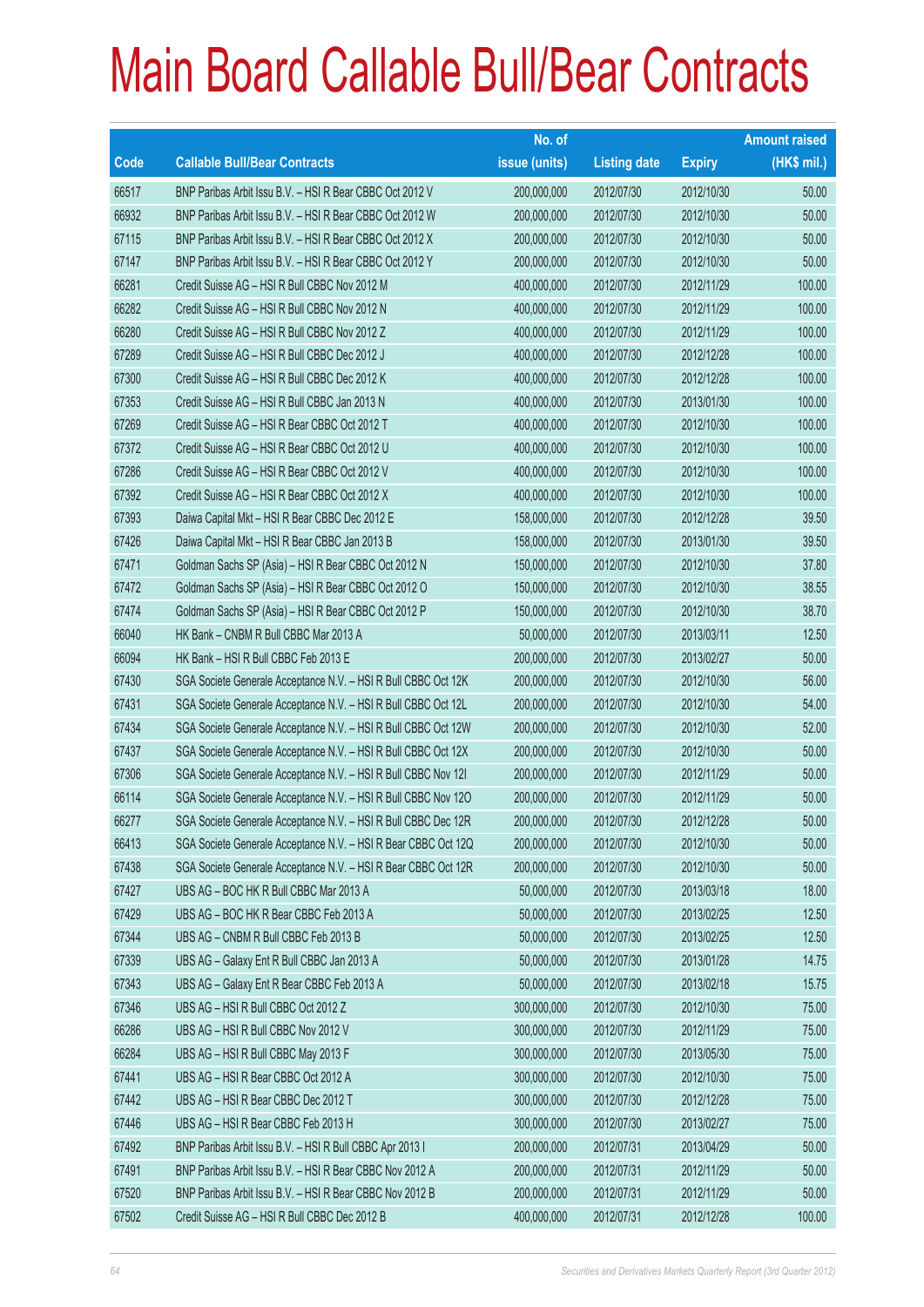|        |                                                                | No. of        |                     |               | <b>Amount raised</b> |
|--------|----------------------------------------------------------------|---------------|---------------------|---------------|----------------------|
| Code   | <b>Callable Bull/Bear Contracts</b>                            | issue (units) | <b>Listing date</b> | <b>Expiry</b> | (HK\$ mil.)          |
| 67479  | Credit Suisse AG - HSI R Bull CBBC Dec 2012 X                  | 400,000,000   | 2012/07/31          | 2012/12/28    | 100.00               |
| 67483  | Credit Suisse AG - HSI R Bear CBBC Dec 2012 I                  | 400,000,000   | 2012/07/31          | 2012/12/28    | 100.00               |
| 67505  | Credit Suisse AG - HSI R Bear CBBC Dec 2012 M                  | 400,000,000   | 2012/07/31          | 2012/12/28    | 100.00               |
| 67507  | Credit Suisse AG - HSI R Bear CBBC Dec 2012 N                  | 400,000,000   | 2012/07/31          | 2012/12/28    | 100.00               |
| 67518  | Credit Suisse AG - HSI R Bear CBBC Dec 2012 O                  | 400,000,000   | 2012/07/31          | 2012/12/28    | 100.00               |
| 67533  | Goldman Sachs SP (Asia) - HSI R Bull CBBC Nov 2012 A           | 150,000,000   | 2012/07/31          | 2012/11/29    | 39.30                |
| 67531  | Goldman Sachs SP (Asia) - HSI R Bear CBBC Nov 2012 A           | 150,000,000   | 2012/07/31          | 2012/11/29    | 38.55                |
| 67500  | SGA Societe Generale Acceptance N.V. - HSI R Bull CBBC Nov 12K | 200,000,000   | 2012/07/31          | 2012/11/29    | 50.00                |
| 67475  | SGA Societe Generale Acceptance N.V. - HSI R Bull CBBC Jan 13A | 200,000,000   | 2012/07/31          | 2013/01/30    | 78.00                |
| 67476  | SGA Societe Generale Acceptance N.V. - HSI R Bull CBBC Jan 13B | 200,000,000   | 2012/07/31          | 2013/01/30    | 76.00                |
| 67477  | SGA Societe Generale Acceptance N.V. - HSI R Bull CBBC Jan 13C | 200,000,000   | 2012/07/31          | 2013/01/30    | 73.00                |
| 67478  | SGA Societe Generale Acceptance N.V. - HSI R Bull CBBC Jan 13D | 200,000,000   | 2012/07/31          | 2013/01/30    | 71.00                |
| 67503  | SGA Societe Generale Acceptance N.V. - HSI R Bear CBBC Nov 12F | 200,000,000   | 2012/07/31          | 2012/11/29    | 50.00                |
| 67488  | UBS AG - A50 China R Bull CBBC Feb 2013 A                      | 100,000,000   | 2012/07/31          | 2013/02/04    | 25.00                |
| 67487  | UBS AG - A50 China R Bear CBBC Jan 2013 A                      | 100,000,000   | 2012/07/31          | 2013/01/21    | 25.00                |
| 67530  | UBS AG - HSBC R Bear CBBC Feb 2013 A                           | 100,000,000   | 2012/07/31          | 2013/02/18    | 25.00                |
| 67485  | UBS AG - HSI R Bull CBBC Dec 2012 P                            | 300,000,000   | 2012/07/31          | 2012/12/28    | 75.00                |
| 67484  | UBS AG - HSI R Bull CBBC Mar 2013 G                            | 300,000,000   | 2012/07/31          | 2013/03/27    | 75.00                |
| 67486  | UBS AG - HSI R Bull CBBC Mar 2013 H                            | 300,000,000   | 2012/07/31          | 2013/03/27    | 75.00                |
| 67527  | UBS AG - HSI R Bull CBBC Mar 2013 I                            | 300,000,000   | 2012/07/31          | 2013/03/27    | 75.00                |
| 67522  | UBS AG - HSI R Bear CBBC Dec 2012 U                            | 300,000,000   | 2012/07/31          | 2012/12/28    | 75.00                |
| 67521  | UBS AG - HSI R Bear CBBC Feb 2013 I                            | 300,000,000   | 2012/07/31          | 2013/02/27    | 75.00                |
| 67490  | UBS AG - Kunlun Energy R Bull CBBC Feb 2013 A                  | 40,000,000    | 2012/07/31          | 2013/02/25    | 10.00                |
| 67489  | UBS AG - Kunlun Energy R Bear CBBC Mar 2013 A                  | 40,000,000    | 2012/07/31          | 2013/03/11    | 10.80                |
| 62527# | HK Bank - A50 R Bull CBBC Feb 2013 A                           | 150,000,000   | 2012/07/31          | 2013/02/26    | 11.10                |
| 67561  | BNP Paribas Arbit Issu B.V. - HSI R Bull CBBC Apr 2013 T       | 200,000,000   | 2012/08/01          | 2013/04/29    | 50.00                |
| 67585  | Credit Suisse AG - HSI R Bull CBBC Dec 2012 A                  | 400,000,000   | 2012/08/01          | 2012/12/28    | 100.00               |
| 67568  | Credit Suisse AG - HSI R Bull CBBC Dec 2012 C                  | 400,000,000   | 2012/08/01          | 2012/12/28    | 100.00               |
| 67575  | Credit Suisse AG - HSI R Bull CBBC Dec 2012 D                  | 400,000,000   | 2012/08/01          | 2012/12/28    | 100.00               |
| 67577  | Credit Suisse AG - HSI R Bull CBBC Dec 2012 E                  | 400,000,000   | 2012/08/01          | 2012/12/28    | 100.00               |
| 67583  | Credit Suisse AG - HSI R Bull CBBC Dec 2012 F                  | 400,000,000   | 2012/08/01          | 2012/12/28    | 100.00               |
| 67687  | Credit Suisse AG - HSI R Bull CBBC Jan 2013 O                  | 400,000,000   | 2012/08/01          | 2013/01/30    | 100.00               |
| 67586  | Credit Suisse AG - HSI R Bear CBBC Nov 2012 C                  | 400,000,000   | 2012/08/01          | 2012/11/29    | 100.00               |
| 67689  | Credit Suisse AG - HSI R Bear CBBC Nov 2012 G                  | 400,000,000   | 2012/08/01          | 2012/11/29    | 100.00               |
| 67608  | Credit Suisse AG - HSI R Bear CBBC Nov 2012 I                  | 400,000,000   | 2012/08/01          | 2012/11/29    | 100.00               |
| 67611  | Credit Suisse AG - HSI R Bear CBBC Nov 2012 J                  | 400,000,000   | 2012/08/01          | 2012/11/29    | 100.00               |
| 67619  | Credit Suisse AG - HSI R Bear CBBC Nov 2012 K                  | 400,000,000   | 2012/08/01          | 2012/11/29    | 100.00               |
| 67655  | Credit Suisse AG - HSI R Bear CBBC Nov 2012 L                  | 400,000,000   | 2012/08/01          | 2012/11/29    | 100.00               |
| 67700  | Credit Suisse AG - HSI R Bear CBBC Nov 2012 V                  | 400,000,000   | 2012/08/01          | 2012/11/29    | 100.00               |
| 67702  | Credit Suisse AG - HSI R Bear CBBC Nov 2012 W                  | 400,000,000   | 2012/08/01          | 2012/11/29    | 100.00               |
| 67609  | Credit Suisse AG - HSI R Bear CBBC Dec 2012 B                  | 400,000,000   | 2012/08/01          | 2012/12/28    | 100.00               |
| 67642  | Credit Suisse AG - HSI R Bear CBBC Dec 2012 C                  | 400,000,000   | 2012/08/01          | 2012/12/28    | 100.00               |
| 67643  | Credit Suisse AG - HSI R Bear CBBC Dec 2012 F                  | 400,000,000   | 2012/08/01          | 2012/12/28    | 100.00               |
| 67606  | Credit Suisse AG - HSI R Bear CBBC Dec 2012 H                  | 400,000,000   | 2012/08/01          | 2012/12/28    | 100.00               |
| 67682  | Credit Suisse AG - HSI R Bear CBBC Dec 2012 R                  | 400,000,000   | 2012/08/01          | 2012/12/28    | 100.00               |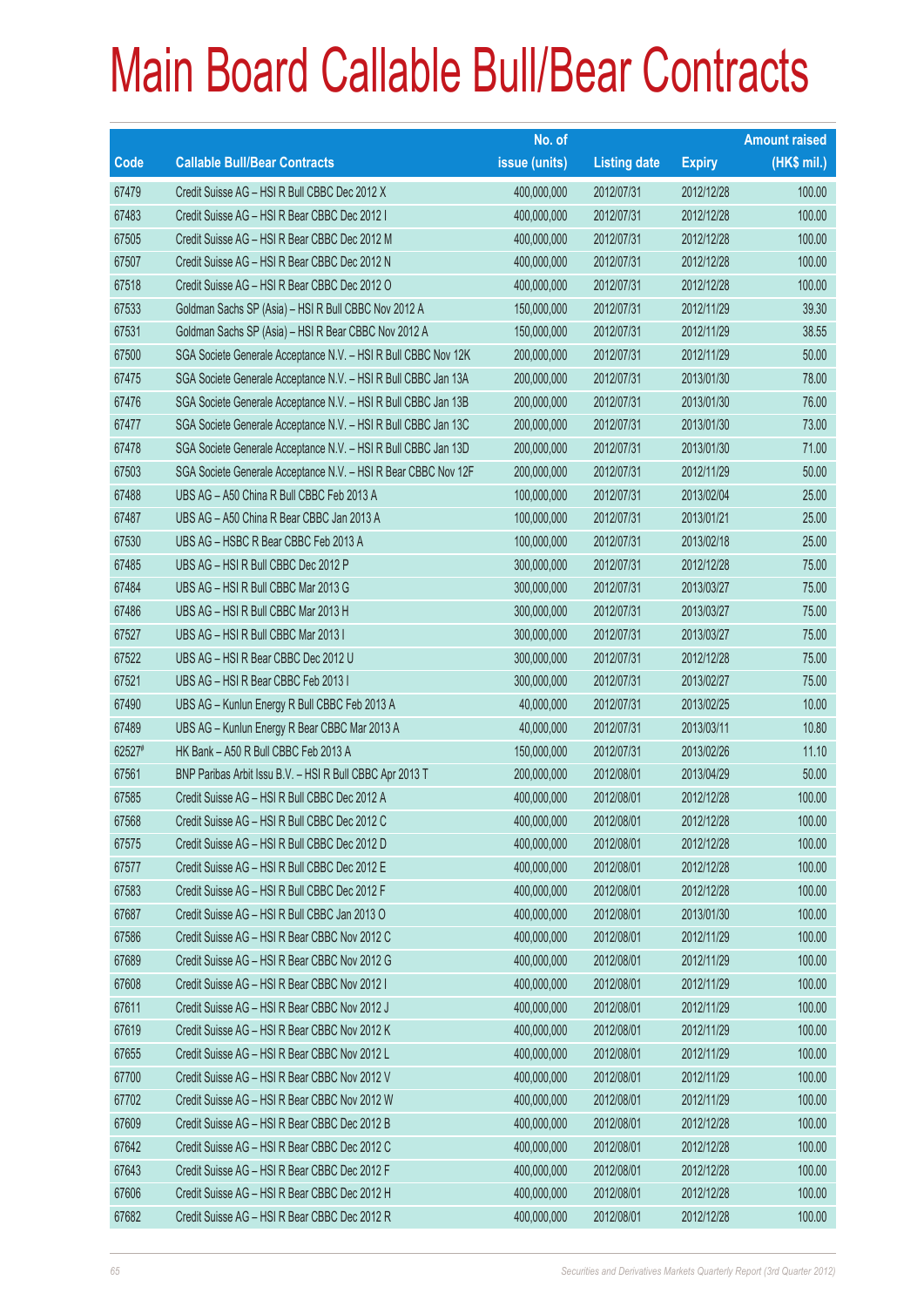|       |                                                                | No. of        |                     |               | <b>Amount raised</b> |
|-------|----------------------------------------------------------------|---------------|---------------------|---------------|----------------------|
| Code  | <b>Callable Bull/Bear Contracts</b>                            | issue (units) | <b>Listing date</b> | <b>Expiry</b> | $(HK$$ mil.)         |
| 67558 | HK Bank - A50 R Bull CBBC Apr 2013 B                           | 60,000,000    | 2012/08/01          | 2013/04/08    | 15.00                |
| 67557 | HK Bank - A50 R Bear CBBC Apr 2013 A                           | 50,000,000    | 2012/08/01          | 2013/04/08    | 12.50                |
| 67540 | HK Bank - HSI R Bear CBBC Apr 2013 C                           | 100,000,000   | 2012/08/01          | 2013/04/29    | 25.00                |
| 67684 | SGA Societe Generale Acceptance N.V. - HSI R Bull CBBC Dec 12S | 200,000,000   | 2012/08/01          | 2012/12/28    | 50.00                |
| 67686 | SGA Societe Generale Acceptance N.V. - HSI R Bear CBBC Nov 12G | 200,000,000   | 2012/08/01          | 2012/11/29    | 50.00                |
| 67737 | UBS AG - CNOOC R Bear CBBC Mar 2013 A                          | 100,000,000   | 2012/08/01          | 2013/03/11    | 25.00                |
| 67738 | UBS AG - Sinopec Corp R Bear CBBC Feb 2013 A                   | 100,000,000   | 2012/08/01          | 2013/02/18    | 25.00                |
| 67683 | UBS AG - HSI R Bull CBBC May 2013 G                            | 300,000,000   | 2012/08/01          | 2013/05/30    | 75.00                |
| 67736 | UBS AG - HSI R Bull CBBC Jun 2013 F                            | 300,000,000   | 2012/08/01          | 2013/06/27    | 75.00                |
| 67729 | UBS AG - HSI R Bear CBBC Feb 2013 J                            | 300,000,000   | 2012/08/01          | 2013/02/27    | 75.00                |
| 67734 | UBS AG - HSI R Bear CBBC Mar 2013 H                            | 300,000,000   | 2012/08/01          | 2013/03/27    | 75.00                |
| 67740 | UBS AG - HSI R Bear CBBC Apr 2013 B                            | 300,000,000   | 2012/08/01          | 2013/04/29    | 75.00                |
| 64243 | Credit Suisse AG - HKEx R Bull CBBC Dec 2012 C                 | 40,000,000    | 2012/08/02          | 2012/12/24    | 10.00                |
| 64083 | Credit Suisse AG - HKEx R Bear CBBC Dec 2012 B                 | 40,000,000    | 2012/08/02          | 2012/12/24    | 10.00                |
| 64090 | Credit Suisse AG - HKEx R Bear CBBC Dec 2012 C                 | 40,000,000    | 2012/08/02          | 2012/12/24    | 10.00                |
| 63500 | Credit Suisse AG - HSI R Bull CBBC Jan 2013 P                  | 400,000,000   | 2012/08/02          | 2013/01/30    | 100.00               |
| 64347 | Credit Suisse AG - HSI R Bull CBBC Jan 2013 Q                  | 400,000,000   | 2012/08/02          | 2013/01/30    | 100.00               |
| 63855 | Credit Suisse AG - HSI R Bear CBBC Nov 2012 X                  | 400,000,000   | 2012/08/02          | 2012/11/29    | 100.00               |
| 64395 | Credit Suisse AG - HSI R Bear CBBC Jan 2013 H                  | 400,000,000   | 2012/08/02          | 2013/01/30    | 100.00               |
| 64464 | Credit Suisse AG - HSI R Bear CBBC Jan 2013 I                  | 400,000,000   | 2012/08/02          | 2013/01/30    | 100.00               |
| 64477 | Credit Suisse AG - HSI R Bear CBBC Jan 2013 J                  | 400,000,000   | 2012/08/02          | 2013/01/30    | 100.00               |
| 64479 | Credit Suisse AG - HSI R Bear CBBC Jan 2013 K                  | 400,000,000   | 2012/08/02          | 2013/01/30    | 100.00               |
| 64397 | Credit Suisse AG - HSI R Bear CBBC Feb 2013 A                  | 400,000,000   | 2012/08/02          | 2013/02/27    | 100.00               |
| 64456 | Credit Suisse AG - HSI R Bear CBBC Mar 2013 A                  | 400,000,000   | 2012/08/02          | 2013/03/27    | 100.00               |
| 64344 | Credit Suisse AG - Hutchison R Bear CBBC Dec 2012 A            | 40,000,000    | 2012/08/02          | 2012/12/24    | 10.00                |
| 64272 | Credit Suisse AG - TCH R Bear CBBC Dec 2012 A                  | 40,000,000    | 2012/08/02          | 2012/12/24    | 10.00                |
| 63047 | HK Bank - BOC HK R Bull CBBC Mar 2013 A                        | 40,000,000    | 2012/08/02          | 2013/03/11    | 16.00                |
| 63050 | HK Bank - BOC HK R Bear CBBC Mar 2013 A                        | 40,000,000    | 2012/08/02          | 2013/03/04    | 12.00                |
| 63320 | HK Bank – Minsheng Bank R Bull CBBC Mar 2013 A                 | 40,000,000    | 2012/08/02          | 2013/03/04    | 10.00                |
| 67743 | HK Bank - Galaxy Ent R Bull CBBC Jan 2013 A                    | 40,000,000    | 2012/08/02          | 2013/01/21    | 12.80                |
| 62053 | HK Bank - Galaxy Ent R Bear CBBC Feb 2013 A                    | 40,000,000    | 2012/08/02          | 2013/02/18    | 16.00                |
| 63321 | HK Bank - HSI R Bear CBBC Apr 2013 D                           | 100,000,000   | 2012/08/02          | 2013/04/29    | 25.00                |
| 63082 | HK Bank - Kunlun Energy R Bull CBBC Feb 2013 A                 | 40,000,000    | 2012/08/02          | 2013/02/18    | 10.00                |
| 64735 | J P Morgan SP BV - HSI R Bull CBBC Apr 2013 E                  | 300,000,000   | 2012/08/02          | 2013/04/29    | 75.00                |
| 64738 | J P Morgan SP BV - HSI R Bull CBBC Apr 2013 F                  | 300,000,000   | 2012/08/02          | 2013/04/29    | 75.00                |
| 64659 | J P Morgan SP BV - HSI R Bear CBBC Apr 2013 A                  | 300,000,000   | 2012/08/02          | 2013/04/29    | 75.00                |
| 64707 | J P Morgan SP BV - HSI R Bear CBBC Apr 2013 B                  | 300,000,000   | 2012/08/02          | 2013/04/29    | 75.00                |
| 64733 | J P Morgan SP BV - HSI R Bear CBBC Apr 2013 C                  | 300,000,000   | 2012/08/02          | 2013/04/29    | 75.00                |
| 63866 | UBS AG - AIA R Bull CBBC Mar 2013 A                            | 50,000,000    | 2012/08/02          | 2013/03/11    | 12.50                |
| 63861 | UBS AG - AIA R Bull CBBC Apr 2013 A                            | 50,000,000    | 2012/08/02          | 2013/04/15    | 16.50                |
| 64658 | UBS AG - Evergrande R Bull CBBC Mar 2013 A                     | 50,000,000    | 2012/08/02          | 2013/03/11    | 12.50                |
| 64655 | UBS AG - Evergrande R Bull CBBC Apr 2013 C                     | 50,000,000    | 2012/08/02          | 2013/04/08    | 12.50                |
| 64654 | UBS AG - HSCEI R Bear CBBC Nov 2012 C                          | 100,000,000   | 2012/08/02          | 2012/11/29    | 25.00                |
| 63944 | UBS AG - HSI R Bull CBBC Feb 2013 H                            | 300,000,000   | 2012/08/02          | 2013/02/27    | 75.00                |
| 64523 | UBS AG - HSI R Bear CBBC Apr 2013 C                            | 300,000,000   | 2012/08/02          | 2013/04/29    | 75.00                |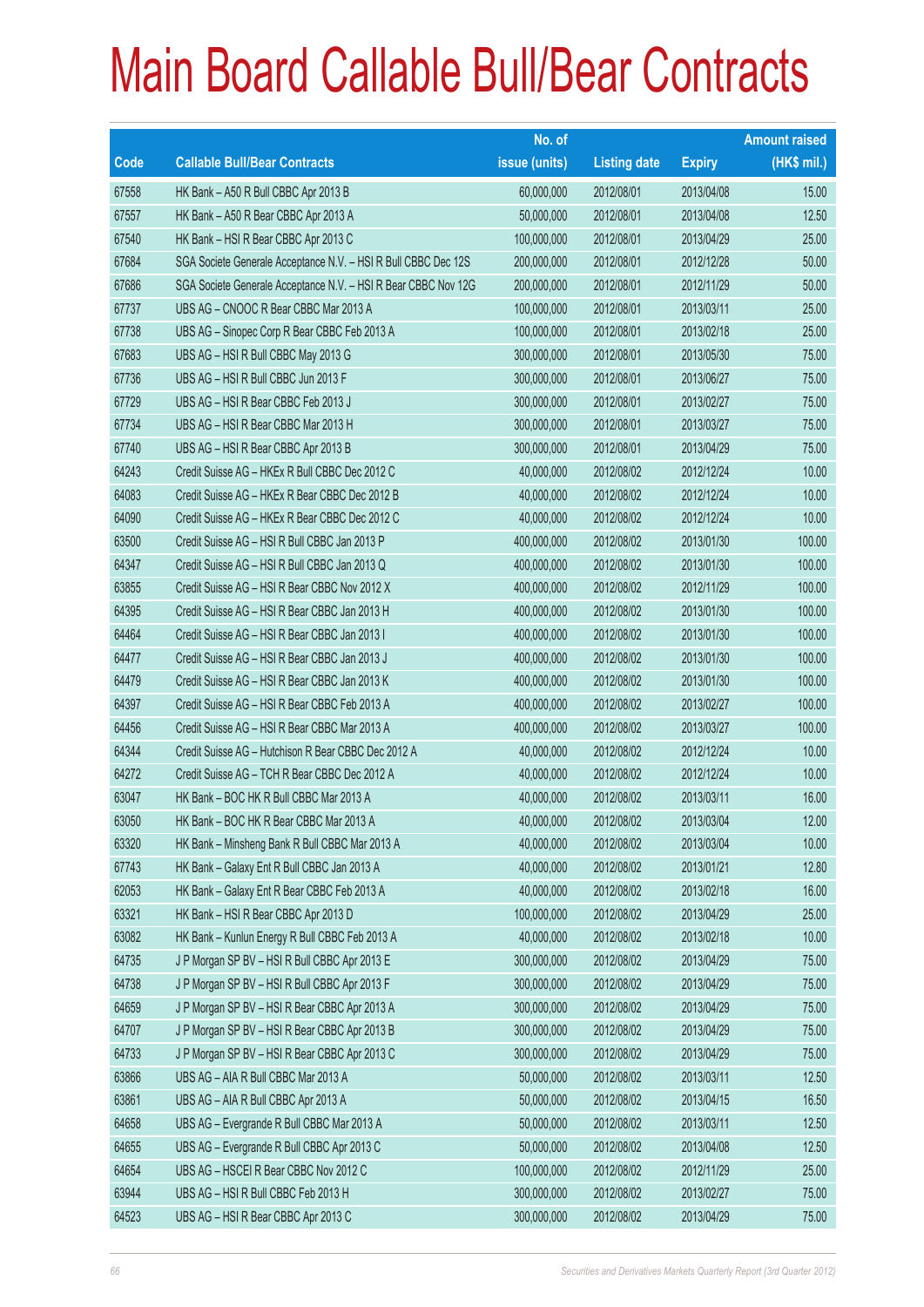|       |                                                                | No. of        |                     |               | <b>Amount raised</b> |
|-------|----------------------------------------------------------------|---------------|---------------------|---------------|----------------------|
| Code  | <b>Callable Bull/Bear Contracts</b>                            | issue (units) | <b>Listing date</b> | <b>Expiry</b> | $(HK$$ mil.)         |
| 64584 | UBS AG - HSI R Bear CBBC May 2013 E                            | 300,000,000   | 2012/08/02          | 2013/05/30    | 75.00                |
| 66254 | Credit Suisse AG - China Mobile R Bull CBBC Dec 2012 A         | 40,000,000    | 2012/08/03          | 2012/12/24    | 10.00                |
| 66475 | Credit Suisse AG - China Mobile R Bull CBBC Dec 2012 B         | 40,000,000    | 2012/08/03          | 2012/12/24    | 10.00                |
| 66532 | Credit Suisse AG - China Mobile R Bull CBBC Dec 2012 C         | 40,000,000    | 2012/08/03          | 2012/12/24    | 10.00                |
| 66561 | Credit Suisse AG - China Mobile R Bear CBBC Dec 2012 A         | 40,000,000    | 2012/08/03          | 2012/12/24    | 10.00                |
| 66877 | Credit Suisse AG - HSI R Bull CBBC Nov 2012 D                  | 400,000,000   | 2012/08/03          | 2012/11/29    | 100.00               |
| 66741 | Credit Suisse AG - HSI R Bull CBBC Nov 2012 E                  | 400,000,000   | 2012/08/03          | 2012/11/29    | 100.00               |
| 66801 | Credit Suisse AG - HSI R Bull CBBC Nov 2012 O                  | 400,000,000   | 2012/08/03          | 2012/11/29    | 100.00               |
| 66853 | Credit Suisse AG - HSI R Bull CBBC Nov 2012 V                  | 400,000,000   | 2012/08/03          | 2012/11/29    | 100.00               |
| 65719 | Credit Suisse AG - HSI R Bear CBBC Nov 2012 R                  | 400,000,000   | 2012/08/03          | 2012/11/29    | 100.00               |
| 65713 | Credit Suisse AG - HSI R Bear CBBC Nov 2012 T                  | 400,000,000   | 2012/08/03          | 2012/11/29    | 100.00               |
| 65340 | Credit Suisse AG - HSI R Bear CBBC Nov 2012 Y                  | 400,000,000   | 2012/08/03          | 2012/11/29    | 100.00               |
| 65332 | Credit Suisse AG - HSI R Bear CBBC Jan 2013 L                  | 400,000,000   | 2012/08/03          | 2013/01/30    | 110.00               |
| 65219 | Credit Suisse AG - HSI R Bear CBBC Feb 2013 B                  | 400,000,000   | 2012/08/03          | 2013/02/27    | 104.00               |
| 65185 | Credit Suisse AG - HSI R Bear CBBC Mar 2013 B                  | 400,000,000   | 2012/08/03          | 2013/03/27    | 102.00               |
| 65144 | HK Bank - AIA R Bear CBBC Jan 2013 C                           | 50,000,000    | 2012/08/03          | 2013/01/28    | 12.50                |
| 65110 | HK Bank - CNOOC R Bear CBBC Apr 2013 A                         | 50,000,000    | 2012/08/03          | 2013/04/08    | 12.50                |
| 65079 | HK Bank - HKEx R Bear CBBC Mar 2013 A                          | 50,000,000    | 2012/08/03          | 2013/03/11    | 12.50                |
| 65166 | HK Bank - SHK Ppt R Bear CBBC Apr 2013 B                       | 50,000,000    | 2012/08/03          | 2013/04/22    | 12.50                |
| 64834 | SGA Societe Generale Acceptance NV - HSCEI R Bull CBBC Nov12D  | 200,000,000   | 2012/08/03          | 2012/11/29    | 50.00                |
| 64874 | SGA Societe Generale Acceptance NV - HSCEI R Bear CBBC Nov12D  | 200,000,000   | 2012/08/03          | 2012/11/29    | 50.00                |
| 65730 | SGA Societe Generale Acceptance N.V. - HSI R Bull CBBC Dec12T  | 200,000,000   | 2012/08/03          | 2012/12/28    | 50.00                |
| 64739 | SGA Societe Generale Acceptance N.V. - HSI R Bear CBBC Nov 12H | 200,000,000   | 2012/08/03          | 2012/11/29    | 50.00                |
| 64805 | SGA Societe Generale Acceptance N.V. - HSI R Bear CBBC Nov 121 | 200,000,000   | 2012/08/03          | 2012/11/29    | 50.00                |
| 65821 | SGA Societe Generale Acceptance N.V. - HSI R Bear CBBC Nov 12J | 200,000,000   | 2012/08/03          | 2012/11/29    | 50.00                |
| 66912 | UBS AG - China Mobile R Bull CBBC Feb 2013 A                   | 100,000,000   | 2012/08/03          | 2013/02/18    | 25.00                |
| 66915 | UBS AG - HSI R Bull CBBC Feb 2013 I                            | 300,000,000   | 2012/08/03          | 2013/02/27    | 75.00                |
| 66919 | UBS AG - HSI R Bull CBBC Apr 2013 B                            | 300,000,000   | 2012/08/03          | 2013/04/29    | 75.00                |
| 65852 | UBS AG - HSI R Bear CBBC May 2013 F                            | 300,000,000   | 2012/08/03          | 2013/05/30    | 75.00                |
| 67110 | BNP Paribas Arbit Issu B.V. - HSI R Bull CBBC Apr 2013 J       | 200,000,000   | 2012/08/06          | 2013/04/29    | 50.00                |
| 67105 | BNP Paribas Arbit Issu B.V. - HSI R Bull CBBC Apr 2013 U       | 200,000,000   | 2012/08/06          | 2013/04/29    | 50.00                |
| 67109 | BNP Paribas Arbit Issu B.V. - HSI R Bull CBBC Apr 2013 W       | 200,000,000   | 2012/08/06          | 2013/04/29    | 50.00                |
| 67053 | BNP Paribas Arbit Issu B.V. - HSI R Bear CBBC Nov 2012 C       | 200,000,000   | 2012/08/06          | 2012/11/29    | 50.00                |
| 67138 | Credit Suisse AG - HSI R Bull CBBC Jan 2013 R                  | 400,000,000   | 2012/08/06          | 2013/01/30    | 100.00               |
| 67139 | Credit Suisse AG - HSI R Bull CBBC Jan 2013 S                  | 400,000,000   | 2012/08/06          | 2013/01/30    | 100.00               |
| 67162 | Credit Suisse AG - HSI R Bull CBBC Jan 2013 V                  | 400,000,000   | 2012/08/06          | 2013/01/30    | 100.00               |
| 67163 | Credit Suisse AG - HSI R Bull CBBC Jan 2013 W                  | 400,000,000   | 2012/08/06          | 2013/01/30    | 100.00               |
| 67068 | Credit Suisse AG - HSI R Bear CBBC Dec 2012 S                  | 400,000,000   | 2012/08/06          | 2012/12/28    | 100.00               |
| 67078 | Credit Suisse AG - HSI R Bear CBBC Dec 2012 T                  | 400,000,000   | 2012/08/06          | 2012/12/28    | 100.00               |
| 67089 | Credit Suisse AG - HSI R Bear CBBC Dec 2012 U                  | 400,000,000   | 2012/08/06          | 2012/12/28    | 100.00               |
| 67146 | Daiwa Capital Mkt - HSI R Bull CBBC Feb 2013 B                 | 158,000,000   | 2012/08/06          | 2013/02/27    | 39.50                |
| 67143 | Daiwa Capital Mkt - HSI R Bull CBBC Mar 2013 C                 | 158,000,000   | 2012/08/06          | 2013/03/27    | 39.50                |
| 67145 | Daiwa Capital Mkt - HSI R Bull CBBC Mar 2013 D                 | 158,000,000   | 2012/08/06          | 2013/03/27    | 39.50                |
| 66920 | Goldman Sachs SP (Asia) - HSI R Bull CBBC Nov 2012 B           | 150,000,000   | 2012/08/06          | 2012/11/29    | 38.40                |
| 66922 | Goldman Sachs SP (Asia) - HSI R Bull CBBC Nov 2012 C           | 150,000,000   | 2012/08/06          | 2012/11/29    | 38.70                |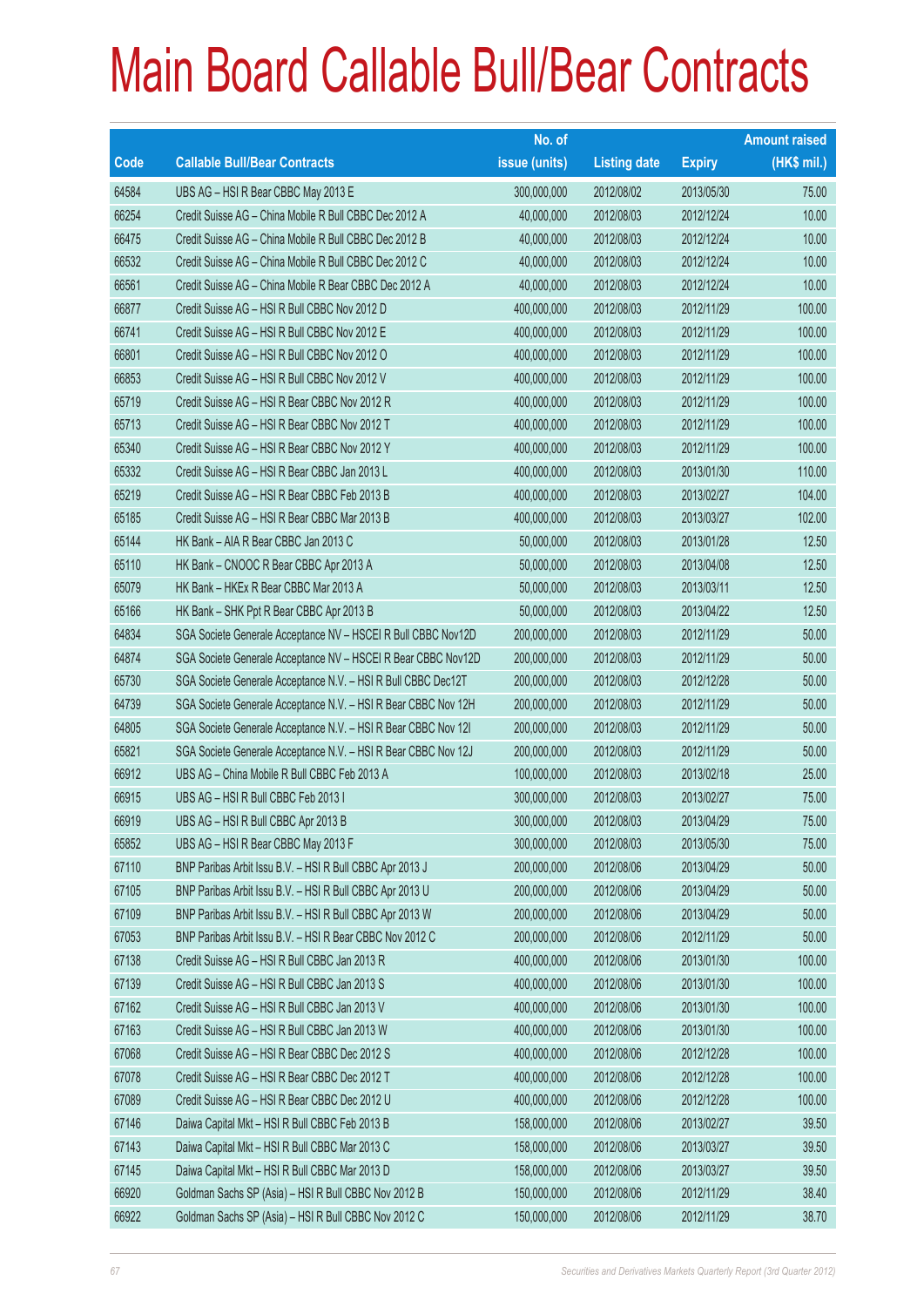|       |                                                                | No. of        |                     |               | <b>Amount raised</b> |
|-------|----------------------------------------------------------------|---------------|---------------------|---------------|----------------------|
| Code  | <b>Callable Bull/Bear Contracts</b>                            | issue (units) | <b>Listing date</b> | <b>Expiry</b> | (HK\$ mil.)          |
| 67090 | Goldman Sachs SP (Asia) - HSI R Bull CBBC Nov 2012 D           | 150,000,000   | 2012/08/06          | 2012/11/29    | 37.95                |
| 67102 | Goldman Sachs SP (Asia) - HSI R Bull CBBC Nov 2012 E           | 150,000,000   | 2012/08/06          | 2012/11/29    | 37.65                |
| 67103 | Goldman Sachs SP (Asia) - HSI R Bull CBBC Nov 2012 F           | 150,000,000   | 2012/08/06          | 2012/11/29    | 37.65                |
| 66923 | Goldman Sachs SP (Asia) - HSI R Bear CBBC Nov 2012 B           | 150,000,000   | 2012/08/06          | 2012/11/29    | 37.80                |
| 66955 | HK Bank - CUni R Bull CBBC Mar 2013 A                          | 40,000,000    | 2012/08/06          | 2013/03/04    | 11.20                |
| 66940 | HK Bank - CUni R Bear CBBC Mar 2013 A                          | 40,000,000    | 2012/08/06          | 2013/03/04    | 10.00                |
| 66956 | HK Bank - CUni R Bear CBBC Mar 2013 B                          | 40,000,000    | 2012/08/06          | 2013/03/14    | 14.00                |
| 66967 | HK Bank - Sinopec Corp R Bull CBBC Mar 2013 A                  | 60,000,000    | 2012/08/06          | 2013/03/18    | 15.00                |
| 66959 | HK Bank - Sinopec Corp R Bull CBBC Apr 2013 A                  | 60,000,000    | 2012/08/06          | 2013/04/18    | 15.00                |
| 66966 | HK Bank - Sinopec Corp R Bull CBBC Apr 2013 B                  | 60,000,000    | 2012/08/06          | 2013/04/26    | 15.00                |
| 66970 | HK Bank - Sinopec Corp R Bear CBBC Feb 2013 A                  | 60,000,000    | 2012/08/06          | 2013/02/26    | 15.00                |
| 66971 | HK Bank - Sinopec Corp R Bear CBBC Mar 2013 A                  | 60,000,000    | 2012/08/06          | 2013/03/08    | 15.00                |
| 67018 | HK Bank - Sinopec Corp R Bear CBBC Mar 2013 B                  | 60,000,000    | 2012/08/06          | 2013/03/20    | 15.00                |
| 66929 | HK Bank - Evergrande R Bull CBBC Apr 2013 C                    | 50,000,000    | 2012/08/06          | 2013/04/08    | 12.50                |
| 66930 | HK Bank - Sands China R Bull CBBC Dec 2013 A                   | 50,000,000    | 2012/08/06          | 2013/12/18    | 12.50                |
| 67136 | SGA Societe Generale Acceptance N.V. - HSI R Bull CBBC Nov 12H | 200,000,000   | 2012/08/06          | 2012/11/29    | 50.00                |
| 67137 | SGA Societe Generale Acceptance N.V. - HSI R Bull CBBC Nov 12N | 200,000,000   | 2012/08/06          | 2012/11/29    | 50.00                |
| 67129 | SGA Societe Generale Acceptance N.V. - HSI R Bull CBBC Nov 12U | 200,000,000   | 2012/08/06          | 2012/11/29    | 50.00                |
| 67130 | SGA Societe Generale Acceptance N.V. - HSI R Bull CBBC Nov 12V | 200,000,000   | 2012/08/06          | 2012/11/29    | 50.00                |
| 67055 | SGA Societe Generale Acceptance N.V. - HSI R Bear CBBC Nov 12K | 200,000,000   | 2012/08/06          | 2012/11/29    | 50.00                |
| 67057 | SGA Societe Generale Acceptance N.V. - HSI R Bear CBBC Nov 12L | 200,000,000   | 2012/08/06          | 2012/11/29    | 50.00                |
| 67111 | SGA Societe Generale Acceptance N.V. - HSI R Bear CBBC Dec 12C | 200,000,000   | 2012/08/06          | 2012/12/28    | 63.00                |
| 67112 | SGA Societe Generale Acceptance N.V. - HSI R Bear CBBC Dec 12D | 200,000,000   | 2012/08/06          | 2012/12/28    | 60.00                |
| 67113 | SGA Societe Generale Acceptance N.V. - HSI R Bear CBBC Dec 12E | 200,000,000   | 2012/08/06          | 2012/12/28    | 58.00                |
| 67114 | SGA Societe Generale Acceptance N.V. - HSI R Bear CBBC Dec 12F | 200,000,000   | 2012/08/06          | 2012/12/28    | 55.00                |
| 67122 | SGA Societe Generale Acceptance N.V. - HSI R Bear CBBC Dec 12G | 200,000,000   | 2012/08/06          | 2012/12/28    | 52.00                |
| 67128 | SGA Societe Generale Acceptance N.V. - HSI R Bear CBBC Dec 12H | 200,000,000   | 2012/08/06          | 2012/12/28    | 50.00                |
| 67165 | UBS AG - HSI R Bull CBBC Dec 2012 J                            | 300,000,000   | 2012/08/06          | 2012/12/28    | 75.00                |
| 67164 | UBS AG - HSI R Bull CBBC Dec 2012 U                            | 300,000,000   | 2012/08/06          | 2012/12/28    | 75.00                |
| 67167 | UBS AG - HSI R Bull CBBC Jun 2013 G                            | 300,000,000   | 2012/08/06          | 2013/06/27    | 75.00                |
| 67065 | UBS AG - HSI R Bear CBBC Dec 2012 V                            | 300,000,000   | 2012/08/06          | 2012/12/28    | 75.00                |
| 67067 | UBS AG - HSI R Bear CBBC Feb 2013 K                            | 300,000,000   | 2012/08/06          | 2013/02/27    | 75.00                |
| 67247 | BNP Paribas Arbit Issu B.V. - HSI R Bull CBBC Apr 2013 H       | 200,000,000   | 2012/08/07          | 2013/04/29    | 50.00                |
| 67246 | BNP Paribas Arbit Issu B.V. - HSI R Bull CBBC Apr 2013 K       | 200,000,000   | 2012/08/07          | 2013/04/29    | 50.00                |
| 67190 | BNP Paribas Arbit Issu B.V. - HSI R Bear CBBC Nov 2012 D       | 200,000,000   | 2012/08/07          | 2012/11/29    | 50.00                |
| 67245 | BNP Paribas Arbit Issu B.V. - HSI R Bear CBBC Nov 2012 E       | 200,000,000   | 2012/08/07          | 2012/11/29    | 50.00                |
| 67283 | Credit Suisse AG - HSI R Bull CBBC Nov 2012 A                  | 400,000,000   | 2012/08/07          | 2012/11/29    | 100.00               |
| 67274 | Credit Suisse AG - HSI R Bull CBBC Nov 2012 F                  | 400,000,000   | 2012/08/07          | 2012/11/29    | 100.00               |
| 67277 | Credit Suisse AG - HSI R Bull CBBC Nov 2012 H                  | 400,000,000   | 2012/08/07          | 2012/11/29    | 100.00               |
| 67347 | Credit Suisse AG - HSI R Bull CBBC Nov 2012 I                  | 400,000,000   | 2012/08/07          | 2012/11/29    | 100.00               |
| 67345 | Credit Suisse AG - HSI R Bull CBBC Nov 2012 L                  | 400,000,000   | 2012/08/07          | 2012/11/29    | 100.00               |
| 67235 | Credit Suisse AG - HSI R Bear CBBC Nov 2012 B                  | 400,000,000   | 2012/08/07          | 2012/11/29    | 100.00               |
| 67232 | Credit Suisse AG - HSI R Bear CBBC Nov 2012 O                  | 400,000,000   | 2012/08/07          | 2012/11/29    | 100.00               |
| 67291 | Daiwa Capital Mkt - HSI R Bull CBBC Jan 2013 C                 | 158,000,000   | 2012/08/07          | 2013/01/30    | 39.50                |
| 67366 | Goldman Sachs SP (Asia) - HSI R Bull CBBC Nov 2012 G           | 150,000,000   | 2012/08/07          | 2012/11/29    | 38.85                |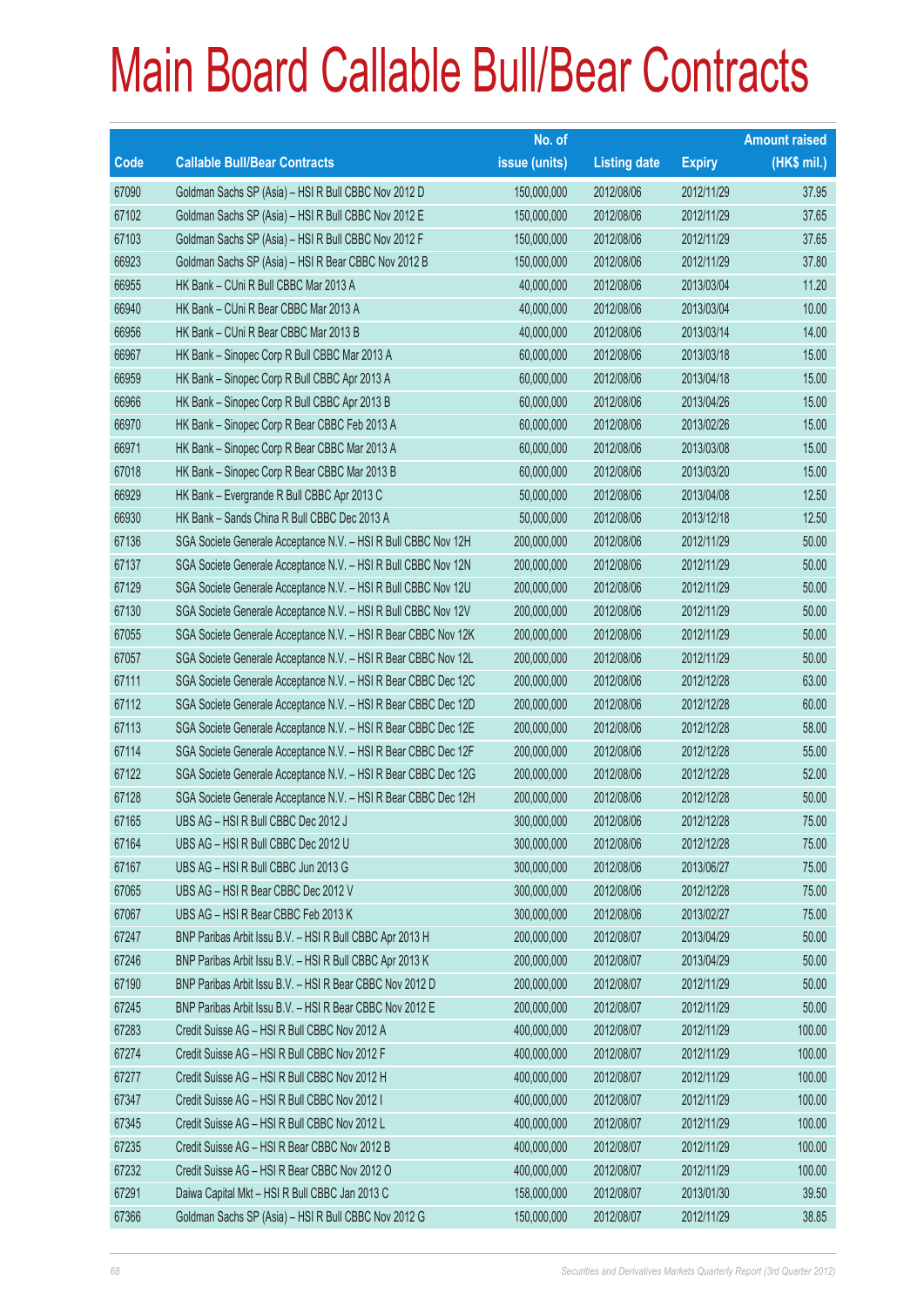|       |                                                                | No. of        |                     |               | <b>Amount raised</b> |
|-------|----------------------------------------------------------------|---------------|---------------------|---------------|----------------------|
| Code  | <b>Callable Bull/Bear Contracts</b>                            | issue (units) | <b>Listing date</b> | <b>Expiry</b> | (HK\$ mil.)          |
| 67369 | Goldman Sachs SP (Asia) - HSI R Bull CBBC Nov 2012 H           | 150,000,000   | 2012/08/07          | 2012/11/29    | 37.50                |
| 67370 | Goldman Sachs SP (Asia) - HSI R Bull CBBC Nov 2012 I           | 150,000,000   | 2012/08/07          | 2012/11/29    | 37.50                |
| 67373 | Goldman Sachs SP (Asia) - HSI R Bull CBBC Nov 2012 J           | 150,000,000   | 2012/08/07          | 2012/11/29    | 37.80                |
| 67377 | Goldman Sachs SP (Asia) - HSI R Bear CBBC Nov 2012 C           | 150,000,000   | 2012/08/07          | 2012/11/29    | 37.65                |
| 67188 | HK Bank - China Mobile R Bull CBBC Mar 2013 A                  | 80,000,000    | 2012/08/07          | 2013/03/04    | 20.00                |
| 67170 | HK Bank - China Mobile R Bear CBBC Mar 2013 A                  | 50,000,000    | 2012/08/07          | 2013/03/04    | 12.50                |
| 67173 | HK Bank - HSI R Bull CBBC Mar 2013 E                           | 100,000,000   | 2012/08/07          | 2013/03/27    | 25.00                |
| 67172 | HK Bank - HSI R Bull CBBC Apr 2013 C                           | 100,000,000   | 2012/08/07          | 2013/04/29    | 25.00                |
| 67169 | HK Bank - ICBC R Bull CBBC Mar 2013 B                          | 60,000,000    | 2012/08/07          | 2013/03/21    | 15.00                |
| 67380 | J P Morgan SP BV - HSI R Bull CBBC Apr 2013 G                  | 300,000,000   | 2012/08/07          | 2013/04/29    | 75.00                |
| 67386 | J P Morgan SP BV - HSI R Bull CBBC Apr 2013 H                  | 300,000,000   | 2012/08/07          | 2013/04/29    | 75.00                |
| 67348 | Merrill Lynch Int'l & Co. C.V. - HSI R Bull CBBC Nov 2012 C    | 60,000,000    | 2012/08/07          | 2012/11/29    | 15.00                |
| 67352 | Merrill Lynch Int'l & Co. C.V. - HSI R Bull CBBC Nov 2012 D    | 60,000,000    | 2012/08/07          | 2012/11/29    | 15.00                |
| 67365 | Merrill Lynch Int'l & Co. C.V. - HSI R Bull CBBC Nov 2012 E    | 60,000,000    | 2012/08/07          | 2012/11/29    | 15.00                |
| 67272 | SGA Societe Generale Acceptance N.V. - HSI R Bull CBBC Nov 12B | 200,000,000   | 2012/08/07          | 2012/11/29    | 50.00                |
| 67270 | SGA Societe Generale Acceptance N.V. - HSI R Bull CBBC Nov 12X | 200,000,000   | 2012/08/07          | 2012/11/29    | 50.00                |
| 67191 | SGA Societe Generale Acceptance N.V. - HSI R Bear CBBC Nov 12M | 200,000,000   | 2012/08/07          | 2012/11/29    | 50.00                |
| 67213 | SGA Societe Generale Acceptance N.V. - HSI R Bear CBBC Nov 12N | 200,000,000   | 2012/08/07          | 2012/11/29    | 50.00                |
| 67273 | SGA Societe Generale Acceptance N.V. - HSI R Bear CBBC Nov 120 | 200,000,000   | 2012/08/07          | 2012/11/29    | 50.00                |
| 67295 | UBS AG - HSI R Bull CBBC Nov 2012 K                            | 300,000,000   | 2012/08/07          | 2012/11/29    | 75.00                |
| 67305 | UBS AG - HSI R Bull CBBC Jan 2013 G                            | 300,000,000   | 2012/08/07          | 2013/01/30    | 75.00                |
| 67293 | UBS AG - HSI R Bull CBBC Feb 2013 J                            | 300,000,000   | 2012/08/07          | 2013/02/27    | 75.00                |
| 67237 | UBS AG - HSI R Bear CBBC Nov 2012 X                            | 300,000,000   | 2012/08/07          | 2012/11/29    | 75.00                |
| 67394 | UBS AG - HSI R Bear CBBC Nov 2012 Y                            | 300,000,000   | 2012/08/07          | 2012/11/29    | 75.00                |
| 67391 | UBS AG - HSI R Bear CBBC Dec 2012 W                            | 300,000,000   | 2012/08/07          | 2012/12/28    | 75.00                |
| 67236 | UBS AG - HSI R Bear CBBC Feb 2013 L                            | 300,000,000   | 2012/08/07          | 2013/02/27    | 75.00                |
| 67758 | BNP Paribas Arbit Issu B.V. - HSCEI R Bull CBBC Mar 2013 G     | 200.000.000   | 2012/08/08          | 2013/03/27    | 50.00                |
| 67761 | BNP Paribas Arbit Issu B.V. - HSI R Bull CBBC Apr 2013 L       | 200,000,000   | 2012/08/08          | 2013/04/29    | 50.00                |
| 67625 | Credit Suisse AG - HSI R Bull CBBC Feb 2013 F                  | 400,000,000   | 2012/08/08          | 2013/02/27    | 100.00               |
| 67653 | Credit Suisse AG - HSI R Bull CBBC Feb 2013 G                  | 400,000,000   | 2012/08/08          | 2013/02/27    | 100.00               |
| 67777 | Credit Suisse AG - HSI R Bull CBBC Feb 2013 H                  | 400,000,000   | 2012/08/08          | 2013/02/27    | 100.00               |
| 67781 | Credit Suisse AG - HSI R Bull CBBC Feb 2013 I                  | 400,000,000   | 2012/08/08          | 2013/02/27    | 100.00               |
| 67569 | Credit Suisse AG - HSI R Bear CBBC Dec 2012 P                  | 400,000,000   | 2012/08/08          | 2012/12/28    | 100.00               |
| 67467 | Credit Suisse AG - HSI R Bear CBBC Dec 2012 V                  | 400,000,000   | 2012/08/08          | 2012/12/28    | 100.00               |
| 67580 | Credit Suisse AG - HSI R Bear CBBC Feb 2013 C                  | 400,000,000   | 2012/08/08          | 2013/02/27    | 100.00               |
| 67604 | Credit Suisse AG - HSI R Bear CBBC Feb 2013 D                  | 400,000,000   | 2012/08/08          | 2013/02/27    | 100.00               |
| 67602 | Credit Suisse AG - HSI R Bear CBBC Mar 2013 C                  | 400,000,000   | 2012/08/08          | 2013/03/27    | 100.00               |
| 67612 | Credit Suisse AG - HSI R Bear CBBC Mar 2013 D                  | 400,000,000   | 2012/08/08          | 2013/03/27    | 100.00               |
| 67616 | Credit Suisse AG - HSI R Bear CBBC Mar 2013 E                  | 400,000,000   | 2012/08/08          | 2013/03/27    | 100.00               |
| 67622 | Credit Suisse AG - HSI R Bear CBBC Mar 2013 F                  | 400,000,000   | 2012/08/08          | 2013/03/27    | 104.00               |
| 67615 | Credit Suisse AG - HSI R Bear CBBC Apr 2013 A                  | 400,000,000   | 2012/08/08          | 2013/04/29    | 100.00               |
| 67618 | Credit Suisse AG - HSI R Bear CBBC Apr 2013 B                  | 400,000,000   | 2012/08/08          | 2013/04/29    | 102.00               |
| 67704 | Citigroup Global Mkt H Inc. - HSI R Bull CBBC Jan 2013 A       | 150,000,000   | 2012/08/08          | 2013/01/30    | 37.50                |
| 67728 | Citigroup Global Mkt H Inc. - HSI R Bull CBBC Jan 2013 B       | 150,000,000   | 2012/08/08          | 2013/01/30    | 37.50                |
| 67749 | Citigroup Global Mkt H Inc. - HSI R Bull CBBC Jan 2013 C       | 150,000,000   | 2012/08/08          | 2013/01/30    | 37.50                |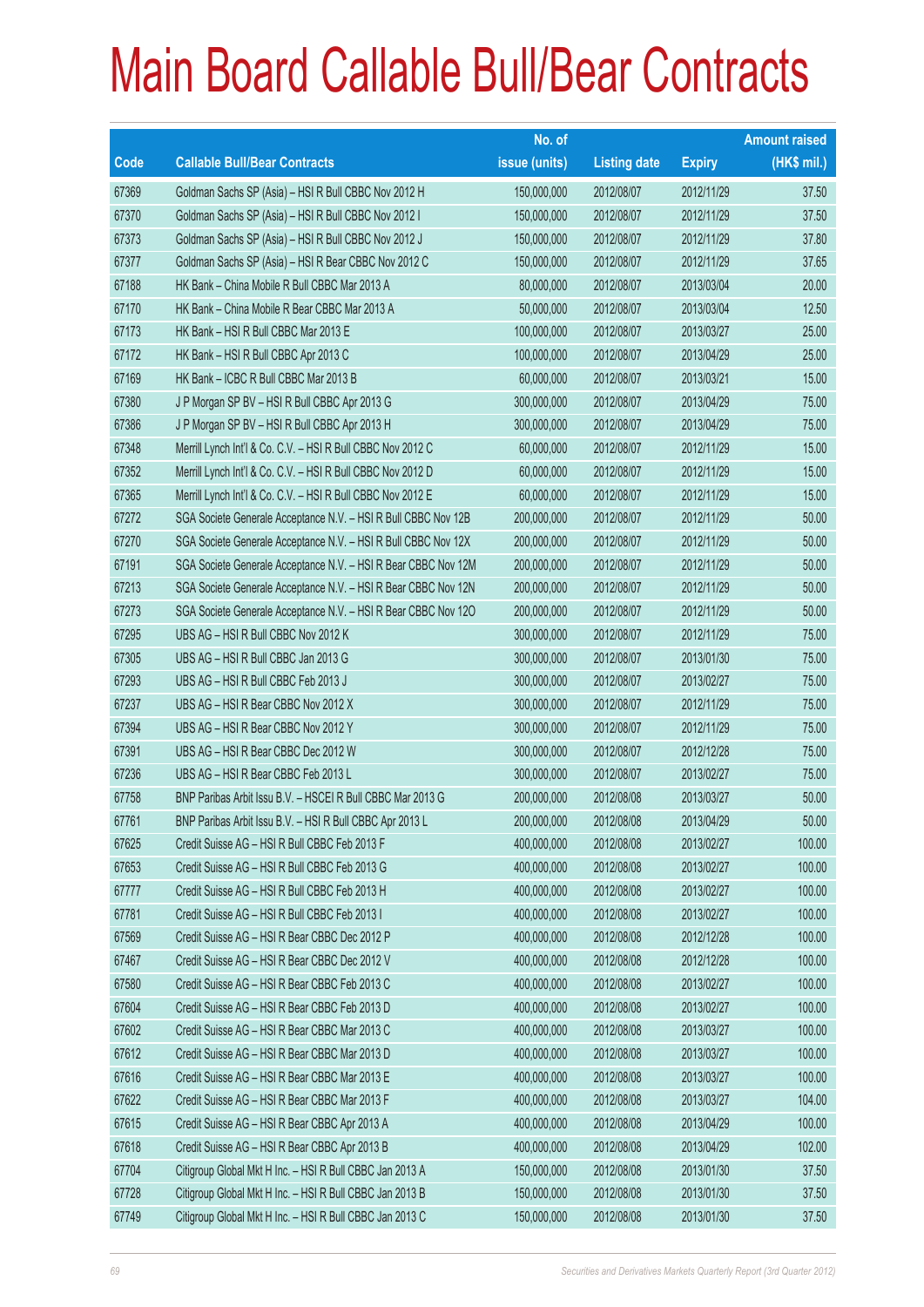|       |                                                                | No. of        |                     |               | <b>Amount raised</b> |
|-------|----------------------------------------------------------------|---------------|---------------------|---------------|----------------------|
| Code  | <b>Callable Bull/Bear Contracts</b>                            | issue (units) | <b>Listing date</b> | <b>Expiry</b> | (HK\$ mil.)          |
| 67395 | HK Bank - CC Bank R Bull CBBC Apr 2013 A                       | 80,000,000    | 2012/08/08          | 2013/04/08    | 20.00                |
| 67404 | HK Bank - HSI R Bull CBBC Mar 2013 F                           | 100,000,000   | 2012/08/08          | 2013/03/27    | 25.00                |
| 67402 | HK Bank - TCH R Bull CBBC Jan 2013 C                           | 50,000,000    | 2012/08/08          | 2013/01/07    | 12.50                |
| 67786 | Merrill Lynch Int'l & Co. C.V. - HSI R Bull CBBC Nov 2012 F    | 60,000,000    | 2012/08/08          | 2012/11/29    | 15.00                |
| 67750 | SGA Societe Generale Acceptance N.V. - HSI R Bull CBBC Nov 12T | 200,000,000   | 2012/08/08          | 2012/11/29    | 50.00                |
| 67752 | SGA Societe Generale Acceptance N.V. - HSI R Bear CBBC Dec 121 | 200,000,000   | 2012/08/08          | 2012/12/28    | 50.00                |
| 67753 | SGA Societe Generale Acceptance N.V. - HSI R Bear CBBC Dec 12J | 200,000,000   | 2012/08/08          | 2012/12/28    | 50.00                |
| 67774 | UBS AG - CC Bank R Bull CBBC Mar 2013 A                        | 100,000,000   | 2012/08/08          | 2013/03/18    | 25.00                |
| 67783 | UBS AG - Cheung Kong R Bear CBBC Mar 2013 A                    | 100,000,000   | 2012/08/08          | 2013/03/04    | 25.00                |
| 67772 | UBS AG - HSCEI R Bull CBBC Feb 2013 A                          | 100,000,000   | 2012/08/08          | 2013/02/27    | 25.00                |
| 67764 | UBS AG - HSI R Bull CBBC Nov 2012 N                            | 300,000,000   | 2012/08/08          | 2012/11/29    | 75.00                |
| 67770 | UBS AG - HSI R Bull CBBC Mar 2013 J                            | 300,000,000   | 2012/08/08          | 2013/03/27    | 75.00                |
| 67766 | UBS AG - HSI R Bull CBBC Apr 2013 C                            | 300,000,000   | 2012/08/08          | 2013/04/29    | 75.00                |
| 67423 | UBS AG - HSI R Bear CBBC Nov 2012 Z                            | 300,000,000   | 2012/08/08          | 2012/11/29    | 75.00                |
| 67762 | UBS AG - HSI R Bear CBBC Feb 2013 M                            | 300,000,000   | 2012/08/08          | 2013/02/27    | 75.00                |
| 67773 | UBS AG - ICBC R Bull CBBC Feb 2013 A                           | 100,000,000   | 2012/08/08          | 2013/02/18    | 25.00                |
| 67788 | Credit Suisse AG - HSI R Bull CBBC Feb 2013 J                  | 400,000,000   | 2012/08/09          | 2013/02/27    | 100.00               |
| 67804 | Credit Suisse AG - HSI R Bull CBBC Feb 2013 K                  | 400,000,000   | 2012/08/09          | 2013/02/27    | 100.00               |
| 67805 | Credit Suisse AG - HSI R Bear CBBC Feb 2013 E                  | 400,000,000   | 2012/08/09          | 2013/02/27    | 100.00               |
| 67890 | Credit Suisse AG - HSI R Bear CBBC Feb 2013 F                  | 400,000,000   | 2012/08/09          | 2013/02/27    | 100.00               |
| 67911 | Daiwa Capital Mkt - HSI R Bear CBBC Feb 2013 A                 | 158,000,000   | 2012/08/09          | 2013/02/27    | 39.50                |
| 67912 | Merrill Lynch Int'l & Co. C.V. - HSI R Bear CBBC Dec 2012 K    | 60,000,000    | 2012/08/09          | 2012/12/28    | 15.00                |
| 67845 | SGA Societe Generale Acceptance N.V. - HSI R Bull CBBC Dec 12U | 300,000,000   | 2012/08/09          | 2012/12/28    | 75.00                |
| 67846 | SGA Societe Generale Acceptance N.V. - HSI R Bull CBBC Dec 12V | 300,000,000   | 2012/08/09          | 2012/12/28    | 75.00                |
| 67847 | SGA Societe Generale Acceptance N.V. - HSI R Bull CBBC Dec 12W | 300,000,000   | 2012/08/09          | 2012/12/28    | 75.00                |
| 67848 | SGA Societe Generale Acceptance N.V. - HSI R Bear CBBC Dec 12K | 300,000,000   | 2012/08/09          | 2012/12/28    | 75.00                |
| 67879 | SGA Societe Generale Acceptance N.V. - HSI R Bear CBBC Dec 12L | 300,000,000   | 2012/08/09          | 2012/12/28    | 75.00                |
| 67880 | SGA Societe Generale Acceptance N.V. - HSI R Bear CBBC Dec 12M | 300,000,000   | 2012/08/09          | 2012/12/28    | 75.00                |
| 67886 | SGA Societe Generale Acceptance N.V. - HSI R Bear CBBC Dec 12N | 300,000,000   | 2012/08/09          | 2012/12/28    | 75.00                |
| 67843 | UBS AG - HSI R Bull CBBC Feb 2013 K                            | 300,000,000   | 2012/08/09          | 2013/02/27    | 75.00                |
| 67841 | UBS AG - HSI R Bull CBBC May 2013 H                            | 300,000,000   | 2012/08/09          | 2013/05/30    | 75.00                |
| 67909 | UBS AG - HSI R Bear CBBC Mar 2013 I                            | 300,000,000   | 2012/08/09          | 2013/03/27    | 75.00                |
| 67892 | UBS AG - HSI R Bear CBBC Apr 2013 D                            | 300,000,000   | 2012/08/09          | 2013/04/29    | 75.00                |
| 67910 | UBS AG - HSI R Bear CBBC Apr 2013 E                            | 300,000,000   | 2012/08/09          | 2013/04/29    | 75.00                |
| 67937 | Credit Suisse AG - HSI R Bull CBBC Nov 2012 K                  | 400,000,000   | 2012/08/10          | 2012/11/29    | 100.00               |
| 67938 | Credit Suisse AG - HSI R Bear CBBC Nov 2012 U                  | 400,000,000   | 2012/08/10          | 2012/11/29    | 100.00               |
| 67939 | Credit Suisse AG - HSI R Bear CBBC Nov 2012 Z                  | 400,000,000   | 2012/08/10          | 2012/11/29    | 100.00               |
| 67920 | HK Bank - Anhui Conch R Bull CBBC Mar 2013 B                   | 40,000,000    | 2012/08/10          | 2013/03/18    | 16.00                |
| 67921 | HK Bank - COVS R Bull CBBC Apr 2013 A                          | 40,000,000    | 2012/08/10          | 2013/04/08    | 10.00                |
| 67919 | HK Bank - Cheung Kong R Bull CBBC Mar 2013 A                   | 60,000,000    | 2012/08/10          | 2013/03/04    | 15.00                |
| 67925 | HK Bank - HSCEI R Bull CBBC Jan 2013 A                         | 68,000,000    | 2012/08/10          | 2013/01/30    | 17.00                |
| 67927 | SGA Societe Generale Acceptance N.V. - HSI R Bull CBBC Dec 12X | 300,000,000   | 2012/08/10          | 2012/12/28    | 75.00                |
| 67931 | SGA Societe Generale Acceptance N.V. - HSI R Bull CBBC Dec 12Y | 300,000,000   | 2012/08/10          | 2012/12/28    | 75.00                |
| 67934 | SGA Societe Generale Acceptance N.V. - HSI R Bear CBBC Dec 120 | 300,000,000   | 2012/08/10          | 2012/12/28    | 75.00                |
| 67954 | UBS AG - China Mobile R Bear CBBC Mar 2013 A                   | 100,000,000   | 2012/08/10          | 2013/03/11    | 25.00                |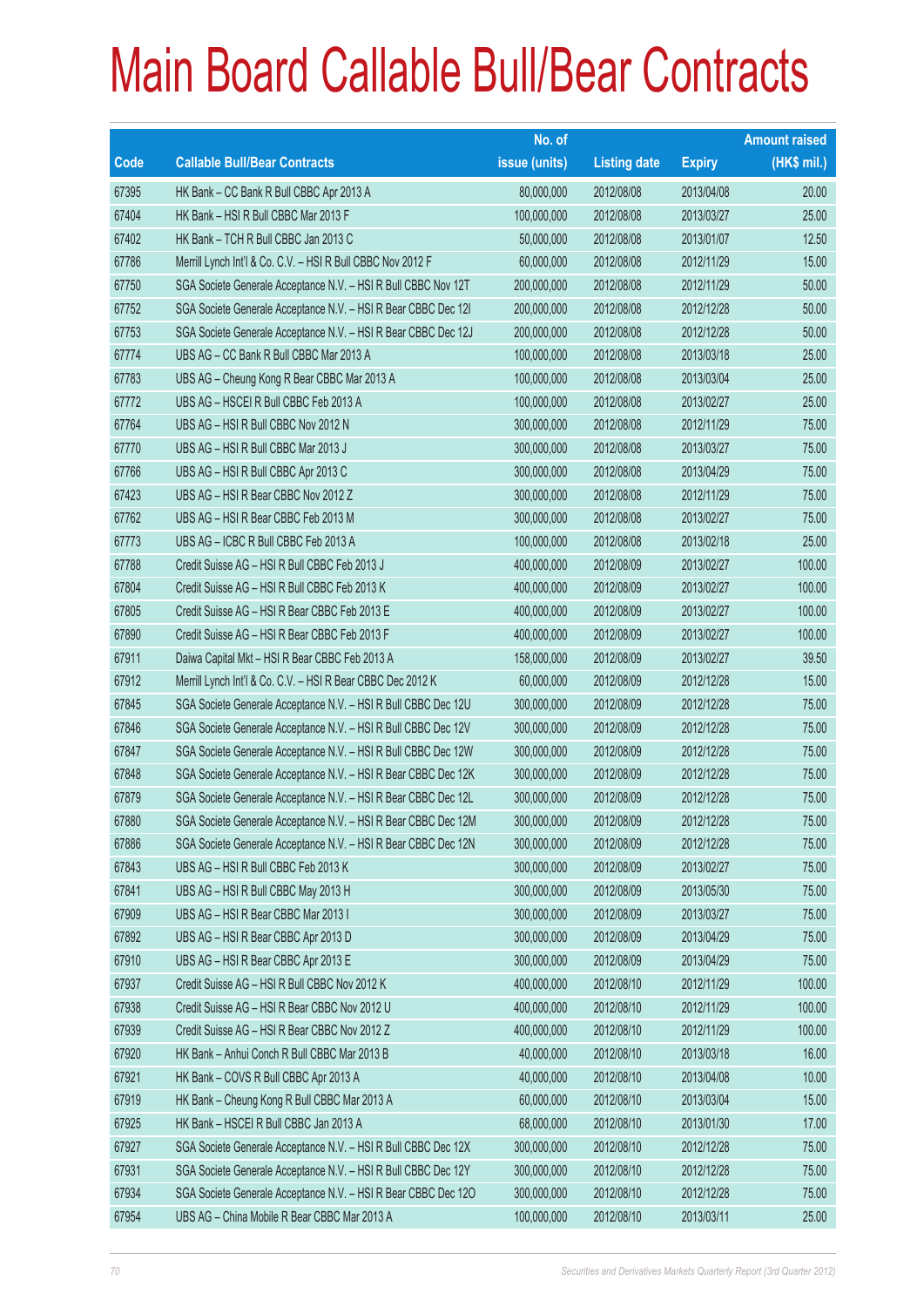|        |                                                                | No. of        |                     |               | <b>Amount raised</b> |
|--------|----------------------------------------------------------------|---------------|---------------------|---------------|----------------------|
| Code   | <b>Callable Bull/Bear Contracts</b>                            | issue (units) | <b>Listing date</b> | <b>Expiry</b> | $(HK$$ mil.)         |
| 67955  | UBS AG - CNOOC R Bull CBBC Jan 2013 B                          | 100,000,000   | 2012/08/10          | 2013/01/07    | 25.00                |
| 67941  | UBS AG - HSI R Bear CBBC Feb 2013 N                            | 300,000,000   | 2012/08/10          | 2013/02/27    | 75.00                |
| 67967  | UBS AG - TCH R Bull CBBC Feb 2013 A                            | 100,000,000   | 2012/08/10          | 2013/02/25    | 25.00                |
| 68003  | BNP Paribas Arbit Issu B.V. - HSI R Bull CBBC Dec 2012 H       | 200,000,000   | 2012/08/13          | 2012/12/28    | 50.00                |
| 68004  | BNP Paribas Arbit Issu B.V. - HSI R Bull CBBC Dec 2012 I       | 200,000,000   | 2012/08/13          | 2012/12/28    | 50.00                |
| 67986  | BNP Paribas Arbit Issu B.V. - HSI R Bear CBBC Dec 2012 L       | 200,000,000   | 2012/08/13          | 2012/12/28    | 50.00                |
| 67987  | BNP Paribas Arbit Issu B.V. - HSI R Bear CBBC Dec 2012 M       | 200,000,000   | 2012/08/13          | 2012/12/28    | 50.00                |
| 67988  | BNP Paribas Arbit Issu B.V. - HSI R Bear CBBC Dec 2012 N       | 200,000,000   | 2012/08/13          | 2012/12/28    | 50.00                |
| 67989  | BNP Paribas Arbit Issu B.V. - HSI R Bear CBBC Dec 2012 O       | 200,000,000   | 2012/08/13          | 2012/12/28    | 50.00                |
| 62936  | Credit Suisse AG - HSI R Bull CBBC Jan 2013 J                  | 400,000,000   | 2012/08/13          | 2013/01/30    | 100.00               |
| 68013  | Credit Suisse AG - HSI R Bull CBBC Jan 2013 X                  | 400,000,000   | 2012/08/13          | 2013/01/30    | 100.00               |
| 62137  | Credit Suisse AG - HSI R Bull CBBC Jan 2013 Y                  | 400,000,000   | 2012/08/13          | 2013/01/30    | 100.00               |
| 62440  | Credit Suisse AG - HSI R Bull CBBC Jan 2013 Z                  | 400,000,000   | 2012/08/13          | 2013/01/30    | 100.00               |
| 67990  | Credit Suisse AG - HSI R Bear CBBC Nov 2012 G                  | 400,000,000   | 2012/08/13          | 2012/11/29    | 100.00               |
| 67991  | Credit Suisse AG - HSI R Bear CBBC Nov 2012 S                  | 400,000,000   | 2012/08/13          | 2012/11/29    | 100.00               |
| 67993  | Credit Suisse AG - HSI R Bear CBBC Nov 2012 V                  | 400,000,000   | 2012/08/13          | 2012/11/29    | 100.00               |
| 63041  | Goldman Sachs SP (Asia) - HSI R Bull CBBC Nov 2012 K           | 150,000,000   | 2012/08/13          | 2012/11/29    | 37.50                |
| 63079  | Goldman Sachs SP (Asia) - HSI R Bull CBBC Nov 2012 L           | 150,000,000   | 2012/08/13          | 2012/11/29    | 37.80                |
| 63255  | Goldman Sachs SP (Asia) - HSI R Bear CBBC Nov 2012 D           | 150,000,000   | 2012/08/13          | 2012/11/29    | 37.80                |
| 63359  | Merrill Lynch Int'l & Co. C.V. - HSI R Bull CBBC Nov 2012 G    | 60,000,000    | 2012/08/13          | 2012/11/29    | 15.00                |
| 63404  | Merrill Lynch Int'l & Co. C.V. - HSI R Bear CBBC Nov 2012 C    | 60,000,000    | 2012/08/13          | 2012/11/29    | 15.00                |
| 68000  | SGA Societe Generale Acceptance N.V. - HSI R Bull CBBC Dec 120 | 300,000,000   | 2012/08/13          | 2012/12/28    | 75.00                |
| 67998  | SGA Societe Generale Acceptance N.V. - HSI R Bull CBBC Dec 12Z | 300,000,000   | 2012/08/13          | 2012/12/28    | 75.00                |
| 67970  | SGA Societe Generale Acceptance N.V. - HSI R Bear CBBC Dec 12P | 300,000,000   | 2012/08/13          | 2012/12/28    | 75.00                |
| 67972  | SGA Societe Generale Acceptance N.V. - HSI R Bear CBBC Dec 12Q | 300,000,000   | 2012/08/13          | 2012/12/28    | 75.00                |
| 67978  | SGA Societe Generale Acceptance N.V. - HSI R Bear CBBC Dec 12R | 300,000,000   | 2012/08/13          | 2012/12/28    | 75.00                |
| 62961  | UBS AG - HKEx R Bull CBBC Feb 2013 A                           | 100,000,000   | 2012/08/13          | 2013/02/18    | 25.00                |
| 67979  | UBS AG - HSCEI R Bull CBBC May 2013 A                          | 100,000,000   | 2012/08/13          | 2013/05/30    | 25.00                |
| 63037  | UBS AG - HSI R Bull CBBC Jan 2013 C                            | 300,000,000   | 2012/08/13          | 2013/01/30    | 75.00                |
| 63040  | UBS AG - HSI R Bull CBBC Apr 2013 D                            | 300,000,000   | 2012/08/13          | 2013/04/29    | 75.00                |
| 67981  | UBS AG - HSI R Bear CBBC Jan 2013 E                            | 300,000,000   | 2012/08/13          | 2013/01/30    | 75.00                |
| 67983  | UBS AG - HSI R Bear CBBC Mar 2013 J                            | 300,000,000   | 2012/08/13          | 2013/03/27    | 75.00                |
| 62272# | Merrill Lynch Int'l & Co. C.V. - HSI R Bear CBBC Dec 2012 D    | 200,000,000   | 2012/08/13          | 2012/12/28    | 10.00                |
| 64105  | Credit Suisse AG - HKEx R Bull CBBC Dec 2012 D                 | 50,000,000    | 2012/08/14          | 2012/12/24    | 12.50                |
| 64106  | Credit Suisse AG - HKEx R Bull CBBC Dec 2012 E                 | 50,000,000    | 2012/08/14          | 2012/12/24    | 12.50                |
| 64046  | Credit Suisse AG - HSI R Bull CBBC Jan 2013 F                  | 400,000,000   | 2012/08/14          | 2013/01/30    | 100.00               |
| 64065  | Credit Suisse AG - HSI R Bull CBBC Jan 2013 G                  | 400,000,000   | 2012/08/14          | 2013/01/30    | 100.00               |
| 64035  | Credit Suisse AG - HSI R Bear CBBC Jan 2013 M                  | 400,000,000   | 2012/08/14          | 2013/01/30    | 110.00               |
| 64036  | Credit Suisse AG - HSI R Bear CBBC Jan 2013 N                  | 400,000,000   | 2012/08/14          | 2013/01/30    | 100.00               |
| 64050  | Credit Suisse AG - HSI R Bear CBBC Jan 2013 O                  | 400,000,000   | 2012/08/14          | 2013/01/30    | 100.00               |
| 63961  | Credit Suisse AG - HSI R Bear CBBC Feb 2013 G                  | 400,000,000   | 2012/08/14          | 2013/02/27    | 126.00               |
| 63973  | Credit Suisse AG - HSI R Bear CBBC Feb 2013 H                  | 400,000,000   | 2012/08/14          | 2013/02/27    | 118.00               |
| 64012  | Credit Suisse AG - HSI R Bear CBBC Feb 2013 I                  | 400,000,000   | 2012/08/14          | 2013/02/27    | 108.00               |
| 64015  | Credit Suisse AG - HSI R Bear CBBC Feb 2013 J                  | 400,000,000   | 2012/08/14          | 2013/02/27    | 102.00               |
| 63927  | Credit Suisse AG - HSI R Bear CBBC Mar 2013 G                  | 400,000,000   | 2012/08/14          | 2013/03/27    | 130.00               |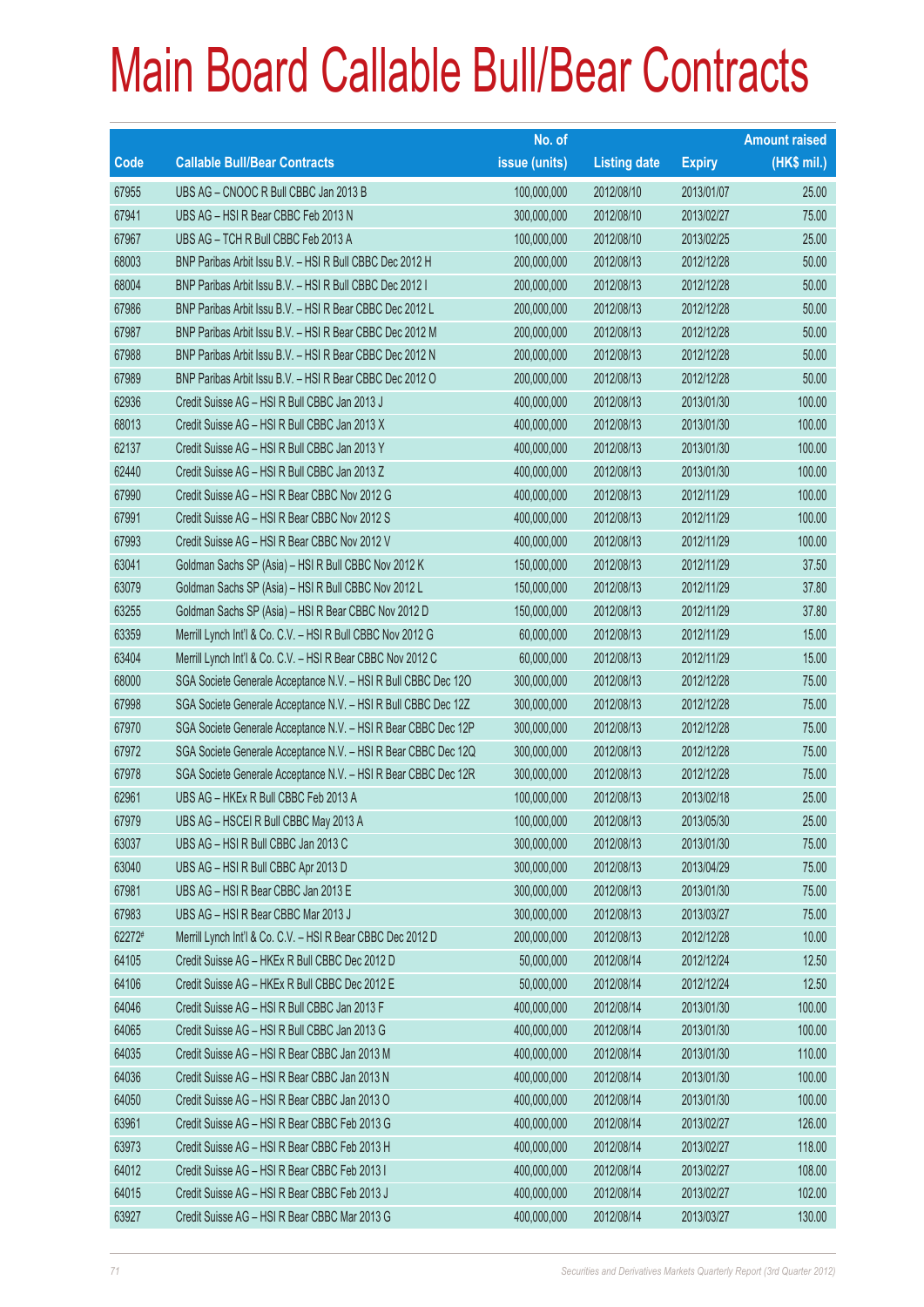|       |                                                                | No. of        |                     |               | <b>Amount raised</b> |
|-------|----------------------------------------------------------------|---------------|---------------------|---------------|----------------------|
| Code  | <b>Callable Bull/Bear Contracts</b>                            | issue (units) | <b>Listing date</b> | <b>Expiry</b> | $(HK$$ mil.)         |
| 63928 | Credit Suisse AG - HSI R Bear CBBC Mar 2013 H                  | 400,000,000   | 2012/08/14          | 2013/03/27    | 122.00               |
| 63929 | Credit Suisse AG - HSI R Bear CBBC Mar 2013 I                  | 400,000,000   | 2012/08/14          | 2013/03/27    | 116.00               |
| 63946 | Credit Suisse AG - HSI R Bear CBBC Mar 2013 J                  | 400,000,000   | 2012/08/14          | 2013/03/27    | 106.00               |
| 64107 | Credit Suisse AG - TCH R Bull CBBC Dec 2012 C                  | 50,000,000    | 2012/08/14          | 2012/12/24    | 12.50                |
| 64108 | Credit Suisse AG - TCH R Bull CBBC Dec 2012 D                  | 50,000,000    | 2012/08/14          | 2012/12/24    | 12.50                |
| 63881 | HK Bank - China Life R Bull CBBC Mar 2013 A                    | 60,000,000    | 2012/08/14          | 2013/03/11    | 15.00                |
| 63904 | HK Bank - CNOOC R Bull CBBC Apr 2013 A                         | 50,000,000    | 2012/08/14          | 2013/04/08    | 12.50                |
| 63858 | HK Bank - A50 R Bull CBBC Mar 2013 D                           | 100,000,000   | 2012/08/14          | 2013/03/11    | 25.00                |
| 63889 | HK Bank - HKEx R Bull CBBC Mar 2013 B                          | 60,000,000    | 2012/08/14          | 2013/03/18    | 15.00                |
| 63757 | HK Bank - HSI R Bull CBBC Mar 2013 G                           | 200,000,000   | 2012/08/14          | 2013/03/27    | 50.00                |
| 63758 | HK Bank - HSI R Bull CBBC Apr 2013 D                           | 100,000,000   | 2012/08/14          | 2013/04/29    | 25.00                |
| 63850 | HK Bank - HSI R Bull CBBC Apr 2013 E                           | 100,000,000   | 2012/08/14          | 2013/04/29    | 25.00                |
| 63903 | HK Bank - SHK Ppt R Bull CBBC Apr 2013 B                       | 60,000,000    | 2012/08/14          | 2013/04/22    | 15.00                |
| 64176 | J P Morgan SP BV - HSI R Bull CBBC May 2013 A                  | 300,000,000   | 2012/08/14          | 2013/05/30    | 75.00                |
| 64177 | J P Morgan SP BV - HSI R Bull CBBC May 2013 B                  | 300,000,000   | 2012/08/14          | 2013/05/30    | 75.00                |
| 64232 | J P Morgan SP BV - HSI R Bull CBBC May 2013 C                  | 300,000,000   | 2012/08/14          | 2013/05/30    | 75.00                |
| 64233 | J P Morgan SP BV - HSI R Bull CBBC May 2013 D                  | 300,000,000   | 2012/08/14          | 2013/05/30    | 75.00                |
| 64103 | SGA Societe Generale Acceptance N.V. - HSI R Bear CBBC Dec 12S | 300,000,000   | 2012/08/14          | 2012/12/28    | 75.00                |
| 64104 | SGA Societe Generale Acceptance N.V. - HSI R Bear CBBC Dec 12T | 300,000,000   | 2012/08/14          | 2012/12/28    | 75.00                |
| 64136 | UBS AG - CNOOC R Bear CBBC Feb 2013 A                          | 100,000,000   | 2012/08/14          | 2013/02/25    | 28.50                |
| 64135 | UBS AG - Sinopec Corp R Bull CBBC Mar 2013 A                   | 100,000,000   | 2012/08/14          | 2013/03/18    | 25.00                |
| 64109 | UBS AG - HSBC R Bull CBBC Mar 2013 A                           | 100,000,000   | 2012/08/14          | 2013/03/11    | 25.00                |
| 64172 | UBS AG - HSI R Bull CBBC Nov 2012 U                            | 300,000,000   | 2012/08/14          | 2012/11/29    | 75.00                |
| 64160 | UBS AG - HSI R Bull CBBC May 2013 I                            | 300,000,000   | 2012/08/14          | 2013/05/30    | 75.00                |
| 64037 | UBS AG - HSI R Bear CBBC Nov 2012 H                            | 300,000,000   | 2012/08/14          | 2012/11/29    | 75.00                |
| 64153 | UBS AG - ICBC R Bull CBBC Mar 2013 A                           | 100,000,000   | 2012/08/14          | 2013/03/25    | 25.00                |
| 64110 | UBS AG - SHK Ppt R Bear CBBC Feb 2013 A                        | 100,000,000   | 2012/08/14          | 2013/02/18    | 25.00                |
| 64256 | Credit Suisse AG - HSI R Bull CBBC Feb 2013 L                  | 400,000,000   | 2012/08/15          | 2013/02/27    | 100.00               |
| 64245 | Credit Suisse AG - HSI R Bear CBBC Nov 2012 W                  | 400,000,000   | 2012/08/15          | 2012/11/29    | 100.00               |
| 64321 | Daiwa Capital Mkt - HSI R Bear CBBC Feb 2013 B                 | 158,000,000   | 2012/08/15          | 2013/02/27    | 39.50                |
| 64346 | Daiwa Capital Mkt - HSI R Bear CBBC Mar 2013 A                 | 158,000,000   | 2012/08/15          | 2013/03/27    | 39.50                |
| 64357 | Daiwa Capital Mkt - HSI R Bear CBBC Mar 2013 B                 | 158,000,000   | 2012/08/15          | 2013/03/27    | 39.50                |
| 64316 | SGA Societe Generale Acceptance N.V. - HSI R Bear CBBC Dec 12U | 300,000,000   | 2012/08/15          | 2012/12/28    | 75.00                |
| 64364 | UBS AG - HKEx R Bull CBBC May 2013 A                           | 100,000,000   | 2012/08/15          | 2013/05/13    | 25.00                |
| 64380 | UBS AG - HSCEI R Bear CBBC Nov 2012 D                          | 100,000,000   | 2012/08/15          | 2012/11/29    | 25.00                |
| 64369 | UBS AG - HSCEI R Bear CBBC Dec 2012 A                          | 100,000,000   | 2012/08/15          | 2012/12/28    | 25.00                |
| 64387 | UBS AG - HSCEI R Bear CBBC Dec 2012 B                          | 100,000,000   | 2012/08/15          | 2012/12/28    | 25.00                |
| 64393 | UBS AG - HSI R Bull CBBC Mar 2013 K                            | 300,000,000   | 2012/08/15          | 2013/03/27    | 75.00                |
| 64234 | UBS AG - HSI R Bear CBBC Jan 2013 F                            | 300,000,000   | 2012/08/15          | 2013/01/30    | 75.00                |
| 64583 | BNP Paribas Arbit Issu B.V. - A50 Ch R Bull CBBC Mar 2013 B    | 200,000,000   | 2012/08/16          | 2013/03/27    | 50.00                |
| 64589 | BNP Paribas Arbit Issu B.V. - HSI R Bull CBBC Apr 2013 M       | 200,000,000   | 2012/08/16          | 2013/04/29    | 50.00                |
| 64590 | BNP Paribas Arbit Issu B.V. - HSI R Bull CBBC Apr 2013 N       | 200,000,000   | 2012/08/16          | 2013/04/29    | 50.00                |
| 64588 | BNP Paribas Arbit Issu B.V. - HSI R Bear CBBC Dec 2012 P       | 200,000,000   | 2012/08/16          | 2012/12/28    | 50.00                |
| 64484 | Credit Suisse AG - HSI R Bull CBBC Feb 2013 M                  | 400,000,000   | 2012/08/16          | 2013/02/27    | 100.00               |
| 64753 | Credit Suisse AG - HSI R Bull CBBC Feb 2013 N                  | 400,000,000   | 2012/08/16          | 2013/02/27    | 100.00               |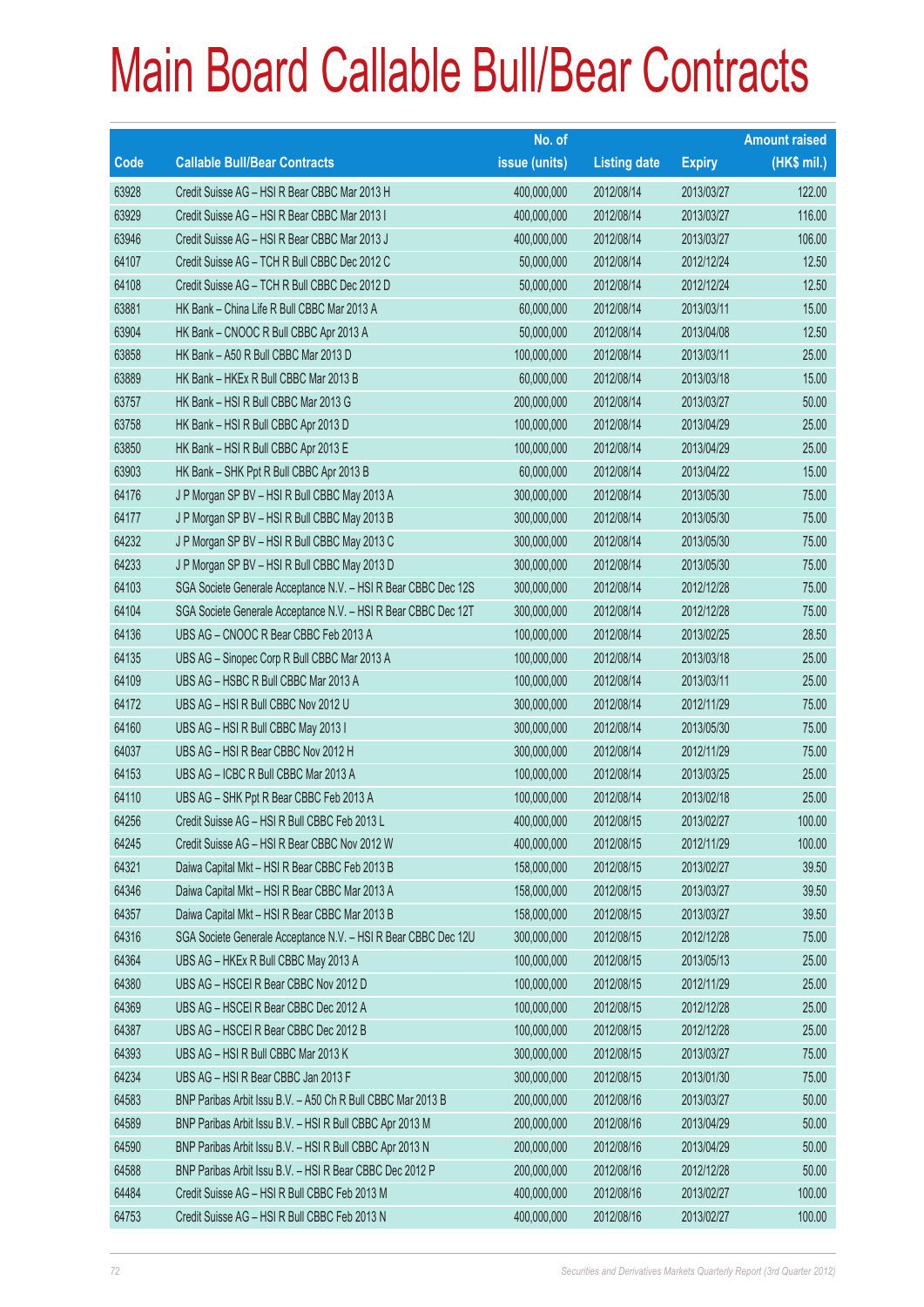|       |                                                                | No. of        |                     |               | <b>Amount raised</b> |
|-------|----------------------------------------------------------------|---------------|---------------------|---------------|----------------------|
| Code  | <b>Callable Bull/Bear Contracts</b>                            | issue (units) | <b>Listing date</b> | <b>Expiry</b> | $(HK$$ mil.)         |
| 64754 | Credit Suisse AG - HSI R Bull CBBC Feb 2013 O                  | 400,000,000   | 2012/08/16          | 2013/02/27    | 100.00               |
| 64482 | Credit Suisse AG - HSI R Bear CBBC Dec 2012 Q                  | 400,000,000   | 2012/08/16          | 2012/12/28    | 100.00               |
| 64737 | Credit Suisse AG - HSI R Bear CBBC Dec 2012 W                  | 400,000,000   | 2012/08/16          | 2012/12/28    | 100.00               |
| 64643 | Daiwa Capital Mkt - HSI R Bull CBBC Jan 2013 D                 | 158,000,000   | 2012/08/16          | 2013/01/30    | 39.50                |
| 64592 | Daiwa Capital Mkt - HSI R Bear CBBC Jan 2013 C                 | 158,000,000   | 2012/08/16          | 2013/01/30    | 39.50                |
| 64808 | Goldman Sachs SP (Asia) - HSI R Bull CBBC Nov 2012 M           | 150,000,000   | 2012/08/16          | 2012/11/29    | 38.25                |
| 64817 | Goldman Sachs SP (Asia) - HSI R Bull CBBC Nov 2012 N           | 150,000,000   | 2012/08/16          | 2012/11/29    | 38.40                |
| 64845 | Goldman Sachs SP (Asia) - HSI R Bear CBBC Nov 2012 E           | 150,000,000   | 2012/08/16          | 2012/11/29    | 39.45                |
| 64472 | HK Bank - ABC R Bull CBBC Nov 2013 A                           | 60,000,000    | 2012/08/16          | 2013/11/18    | 15.00                |
| 64474 | HK Bank - BOCL R Bull CBBC Nov 2013 A                          | 60,000,000    | 2012/08/16          | 2013/11/27    | 15.00                |
| 64463 | HK Bank - Cheung Kong R Bear CBBC Apr 2013 A                   | 50,000,000    | 2012/08/16          | 2013/04/15    | 12.50                |
| 64935 | Merrill Lynch Int'l & Co. C.V. - HSI R Bear CBBC Nov 2012 D    | 60,000,000    | 2012/08/16          | 2012/11/29    | 15.00                |
| 64959 | Merrill Lynch Int'l & Co. C.V. - HSI R Bear CBBC Nov 2012 E    | 60,000,000    | 2012/08/16          | 2012/11/29    | 15.00                |
| 64489 | SGA Societe Generale Acceptance N.V. - HSI R Bull CBBC Dec 12Q | 300,000,000   | 2012/08/16          | 2012/12/28    | 75.00                |
| 64556 | SGA Societe Generale Acceptance N.V. - HSI R Bull CBBC Dec 12R | 300,000,000   | 2012/08/16          | 2012/12/28    | 75.00                |
| 64559 | SGA Societe Generale Acceptance N.V. - HSI R Bear CBBC Nov 12P | 300,000,000   | 2012/08/16          | 2012/11/29    | 75.00                |
| 64582 | SGA Societe Generale Acceptance N.V. - HSI R Bear CBBC Nov 12Q | 300,000,000   | 2012/08/16          | 2012/11/29    | 75.00                |
| 64644 | UBS AG - China Life R Bull CBBC May 2013 B                     | 100,000,000   | 2012/08/16          | 2013/05/06    | 25.00                |
| 64806 | UBS AG - HSI R Bull CBBC May 2013 J                            | 300,000,000   | 2012/08/16          | 2013/05/30    | 75.00                |
| 64804 | UBS AG - HSI R Bull CBBC Jun 2013 H                            | 300,000,000   | 2012/08/16          | 2013/06/27    | 75.00                |
| 64710 | UBS AG - HSI R Bear CBBC Jan 2013 G                            | 300,000,000   | 2012/08/16          | 2013/01/30    | 75.00                |
| 64480 | UBS AG - HSI R Bear CBBC May 2013 G                            | 300,000,000   | 2012/08/16          | 2013/05/30    | 75.00                |
| 65151 | BNP Paribas Arbit Issu B.V. - HSI R Bear CBBC Dec 2012 Q       | 200,000,000   | 2012/08/17          | 2012/12/28    | 50.00                |
| 65108 | Credit Suisse AG - HSI R Bull CBBC Jan 2013 I                  | 400,000,000   | 2012/08/17          | 2013/01/30    | 100.00               |
| 65127 | Credit Suisse AG - HSI R Bull CBBC Jan 2013 K                  | 400,000,000   | 2012/08/17          | 2013/01/30    | 100.00               |
| 65150 | Credit Suisse AG - HSI R Bear CBBC Jan 2013 P                  | 400,000,000   | 2012/08/17          | 2013/01/30    | 100.00               |
| 65164 | Goldman Sachs SP (Asia) - HSI R Bear CBBC Nov 2012 F           | 150,000,000   | 2012/08/17          | 2012/11/29    | 37.95                |
| 65530 | Goldman Sachs SP (Asia) - HSI R Bear CBBC Nov 2012 G           | 150,000,000   | 2012/08/17          | 2012/11/29    | 38.55                |
| 64960 | HK Bank - ABC R Bear CBBC Apr 2013 A                           | 40,000,000    | 2012/08/17          | 2013/04/22    | 10.00                |
| 64962 | HK Bank - Cheung Kong R Bull CBBC Apr 2013 A                   | 60,000,000    | 2012/08/17          | 2013/04/15    | 15.00                |
| 64961 | HK Bank - Sinopec Corp R Bull CBBC Apr 2013 C                  | 60,000,000    | 2012/08/17          | 2013/04/08    | 15.00                |
| 65024 | HK Bank - HSI R Bull CBBC Apr 2013 F                           | 100,000,000   | 2012/08/17          | 2013/04/29    | 25.00                |
| 65036 | SGA Societe Generale Acceptance N.V. - HSI R Bull CBBC Jan 13E | 300,000,000   | 2012/08/17          | 2013/01/30    | 75.00                |
| 65054 | SGA Societe Generale Acceptance N.V. - HSI R Bull CBBC Jan 13F | 300,000,000   | 2012/08/17          | 2013/01/30    | 75.00                |
| 65082 | SGA Societe Generale Acceptance N.V. - HSI R Bear CBBC Dec 12V | 300,000,000   | 2012/08/17          | 2012/12/28    | 75.00                |
| 65139 | SGA Societe Generale Acceptance N.V. - HSI R Bear CBBC Dec 12W | 300,000,000   | 2012/08/17          | 2012/12/28    | 75.00                |
| 65130 | UBS AG - HSI R Bull CBBC Dec 2012 K                            | 300,000,000   | 2012/08/17          | 2012/12/28    | 75.00                |
| 65155 | UBS AG - HSI R Bear CBBC Nov 2012 E                            | 300,000,000   | 2012/08/17          | 2012/11/29    | 75.00                |
| 65154 | UBS AG - HSI R Bear CBBC Dec 2012 X                            | 300,000,000   | 2012/08/17          | 2012/12/28    | 75.00                |
| 65536 | Credit Suisse AG - HSI R Bull CBBC Jan 2013 L                  | 400,000,000   | 2012/08/20          | 2013/01/30    | 100.00               |
| 65532 | Credit Suisse AG - HSI R Bear CBBC Jan 2013 Q                  | 400,000,000   | 2012/08/20          | 2013/01/30    | 100.00               |
| 65688 | UBS AG - Cheung Kong R Bull CBBC Jun 2013 A                    | 100,000,000   | 2012/08/20          | 2013/06/10    | 25.00                |
| 65531 | UBS AG - HSI R Bull CBBC Apr 2013 E                            | 300,000,000   | 2012/08/20          | 2013/04/29    | 75.00                |
| 65689 | UBS AG - HSI R Bear CBBC Mar 2013 K                            | 300,000,000   | 2012/08/20          | 2013/03/27    | 75.00                |
| 65537 | UBS AG - SHK Ppt R Bull CBBC Apr 2013 A                        | 100,000,000   | 2012/08/20          | 2013/04/22    | 25.00                |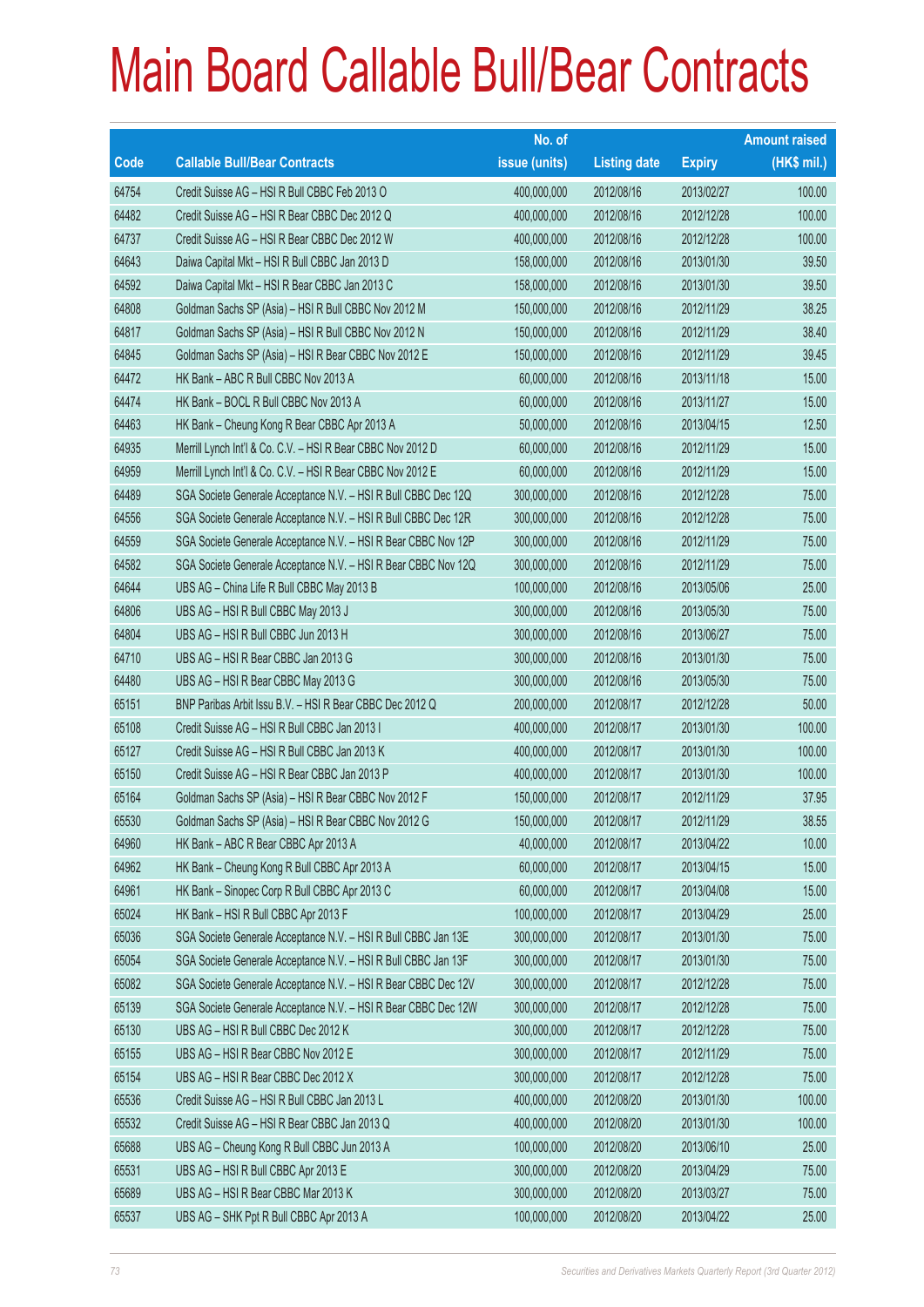|       |                                                                | No. of        |                     |               | <b>Amount raised</b> |
|-------|----------------------------------------------------------------|---------------|---------------------|---------------|----------------------|
| Code  | <b>Callable Bull/Bear Contracts</b>                            | issue (units) | <b>Listing date</b> | <b>Expiry</b> | (HK\$ mil.)          |
| 65699 | Credit Suisse AG - HSI R Bull CBBC Jan 2013 M                  | 350,000,000   | 2012/08/21          | 2013/01/30    | 87.50                |
| 65691 | Credit Suisse AG - HSI R Bear CBBC Jan 2013 R                  | 350,000,000   | 2012/08/21          | 2013/01/30    | 87.50                |
| 65932 | Goldman Sachs SP (Asia) - HSI R Bull CBBC Nov 2012 O           | 150,000,000   | 2012/08/21          | 2012/11/29    | 38.25                |
| 65933 | Goldman Sachs SP (Asia) - HSI R Bear CBBC Nov 2012 H           | 150,000,000   | 2012/08/21          | 2012/11/29    | 37.65                |
| 65695 | SGA Societe Generale Acceptance N.V. - HSI R Bull CBBC Jan 13G | 300,000,000   | 2012/08/21          | 2013/01/30    | 75.00                |
| 65697 | SGA Societe Generale Acceptance N.V. - HSI R Bear CBBC Dec 12X | 300,000,000   | 2012/08/21          | 2012/12/28    | 75.00                |
| 65856 | UBS AG - China Mobile R Bull CBBC Feb 2013 B                   | 100,000,000   | 2012/08/21          | 2013/02/18    | 25.00                |
| 65794 | UBS AG - China Mobile R Bear CBBC Apr 2013 A                   | 100,000,000   | 2012/08/21          | 2013/04/22    | 25.00                |
| 65866 | UBS AG - CC Bank R Bear CBBC May 2013 A                        | 100,000,000   | 2012/08/21          | 2013/05/06    | 25.00                |
| 65931 | UBS AG - Cheung Kong R Bear CBBC Apr 2013 A                    | 100,000,000   | 2012/08/21          | 2013/04/15    | 25.00                |
| 65755 | UBS AG - China Life R Bear CBBC Feb 2013 B                     | 100,000,000   | 2012/08/21          | 2013/02/18    | 25.00                |
| 65705 | UBS AG - China Life R Bear CBBC Mar 2013 A                     | 100,000,000   | 2012/08/21          | 2013/03/25    | 40.00                |
| 65930 | UBS AG - HSBC R Bull CBBC Feb 2013 A                           | 100,000,000   | 2012/08/21          | 2013/02/18    | 25.00                |
| 65912 | UBS AG - HSBC R Bear CBBC Apr 2013 A                           | 100,000,000   | 2012/08/21          | 2013/04/22    | 25.00                |
| 65704 | UBS AG - HSI R Bull CBBC Feb 2013 L                            | 300,000,000   | 2012/08/21          | 2013/02/27    | 75.00                |
| 65765 | UBS AG - ICBC R Bear CBBC Apr 2013 A                           | 100,000,000   | 2012/08/21          | 2013/04/22    | 25.00                |
| 65911 | UBS AG - SHK Ppt R Bear CBBC Feb 2013 B                        | 100,000,000   | 2012/08/21          | 2013/02/18    | 25.00                |
| 65910 | UBS AG - TCH R Bear CBBC Mar 2013 A                            | 100,000,000   | 2012/08/21          | 2013/03/25    | 38.00                |
| 66248 | BNP Paribas Arbit Issu B.V. - HSI R Bear CBBC Dec 2012 R       | 200,000,000   | 2012/08/22          | 2012/12/28    | 50.00                |
| 66534 | BNP Paribas Arbit Issu B.V. - HSI R Bear CBBC Dec 2012 S       | 200,000,000   | 2012/08/22          | 2012/12/28    | 50.00                |
| 66604 | BNP Paribas Arbit Issu B.V. - HSI R Bear CBBC Dec 2012 T       | 200,000,000   | 2012/08/22          | 2012/12/28    | 50.00                |
| 66737 | BNP Paribas Arbit Issu B.V. - HSI R Bear CBBC Dec 2012 U       | 200,000,000   | 2012/08/22          | 2012/12/28    | 50.00                |
| 66803 | BNP Paribas Arbit Issu B.V. - HSI R Bear CBBC Dec 2012 V       | 200,000,000   | 2012/08/22          | 2012/12/28    | 50.00                |
| 67631 | Credit Suisse AG - A50 China R Bull CBBC Dec 2012 A            | 50,000,000    | 2012/08/22          | 2012/12/24    | 12.50                |
| 67516 | Credit Suisse AG - A50 China R Bull CBBC Jan 2013 A            | 50,000,000    | 2012/08/22          | 2013/01/28    | 12.50                |
| 67648 | Credit Suisse AG - A50 China R Bull CBBC Jan 2013 B            | 50,000,000    | 2012/08/22          | 2013/01/28    | 12.50                |
| 67838 | Credit Suisse AG - A50 China R Bear CBBC Dec 2012 A            | 50,000,000    | 2012/08/22          | 2012/12/24    | 12.50                |
| 67922 | Credit Suisse AG - A50 China R Bear CBBC Jan 2013 A            | 50,000,000    | 2012/08/22          | 2013/01/28    | 12.50                |
| 67933 | Credit Suisse AG - HSI R Bull CBBC Feb 2013 P                  | 350,000,000   | 2012/08/22          | 2013/02/27    | 87.50                |
| 67948 | Credit Suisse AG - HSI R Bull CBBC Feb 2013 Q                  | 350,000,000   | 2012/08/22          | 2013/02/27    | 87.50                |
| 68035 | Credit Suisse AG - HSI R Bear CBBC Feb 2013 K                  | 350,000,000   | 2012/08/22          | 2013/02/27    | 87.50                |
| 68036 | Credit Suisse AG - HSI R Bear CBBC Feb 2013 L                  | 350,000,000   | 2012/08/22          | 2013/02/27    | 87.50                |
| 65982 | HK Bank - China Mobile R Bull CBBC Apr 2013 A                  | 60,000,000    | 2012/08/22          | 2013/04/15    | 15.00                |
| 65938 | HK Bank - CUni R Bull CBBC Apr 2013 B                          | 40,000,000    | 2012/08/22          | 2013/04/08    | 12.00                |
| 65946 | HK Bank - China Shenhua R Bull CBBC Dec 2013 A                 | 40,000,000    | 2012/08/22          | 2013/12/18    | 10.00                |
| 65994 | HK Bank - A50 R Bull CBBC Feb 2013 C                           | 100,000,000   | 2012/08/22          | 2013/02/04    | 25.00                |
| 65983 | HK Bank - A50 R Bear CBBC Apr 2013 B                           | 50,000,000    | 2012/08/22          | 2013/04/15    | 12.50                |
| 65995 | HK Bank - SHK Ppt R Bull CBBC May 2013 A                       | 60,000,000    | 2012/08/22          | 2013/05/06    | 15.00                |
| 68006 | UBS AG - BOC HK R Bear CBBC Apr 2013 A                         | 100,000,000   | 2012/08/22          | 2013/04/15    | 31.00                |
| 67962 | UBS AG - BOCL R Bull CBBC Jul 2013 A                           | 100,000,000   | 2012/08/22          | 2013/07/08    | 25.00                |
| 67956 | UBS AG - BOCL R Bear CBBC Jun 2013 A                           | 100,000,000   | 2012/08/22          | 2013/06/24    | 25.00                |
| 68029 | UBS AG - CUni R Bear CBBC Apr 2013 A                           | 100,000,000   | 2012/08/22          | 2013/04/08    | 25.00                |
| 68034 | UBS AG - Sinopec Corp R Bull CBBC Jun 2013 A                   | 100,000,000   | 2012/08/22          | 2013/06/17    | 25.00                |
| 67952 | UBS AG - HSI R Bear CBBC Apr 2013 F                            | 300,000,000   | 2012/08/22          | 2013/04/29    | 75.00                |
| 68086 | BNP Paribas Arbit Issu B.V. - HSI R Bull CBBC Dec 2012 J       | 200,000,000   | 2012/08/23          | 2012/12/28    | 50.00                |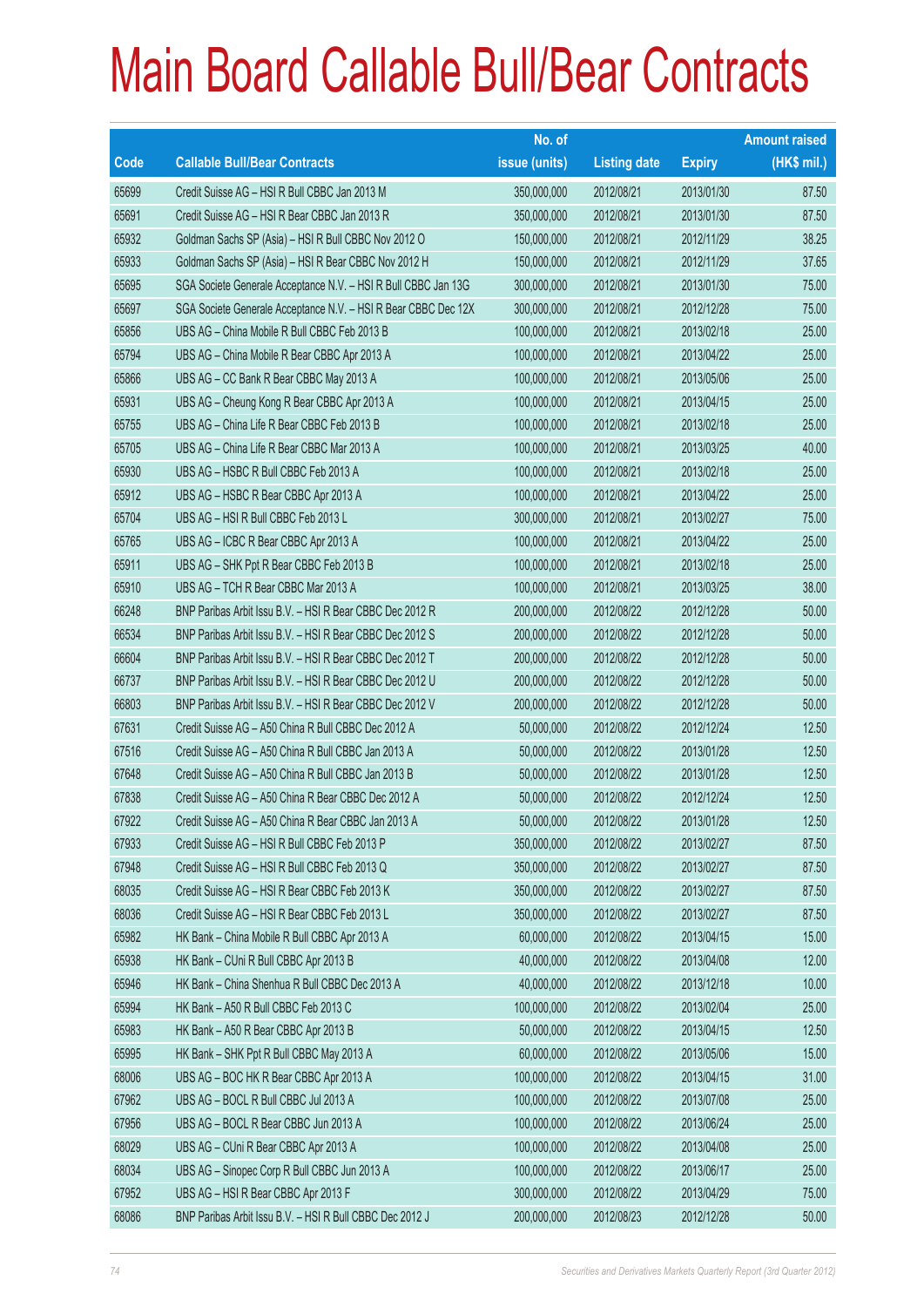|       |                                                                | No. of        |                     |               | <b>Amount raised</b> |
|-------|----------------------------------------------------------------|---------------|---------------------|---------------|----------------------|
| Code  | <b>Callable Bull/Bear Contracts</b>                            | issue (units) | <b>Listing date</b> | <b>Expiry</b> | $(HK$$ mil.)         |
| 68078 | Credit Suisse AG - HSI R Bull CBBC Feb 2013 R                  | 350,000,000   | 2012/08/23          | 2013/02/27    | 87.50                |
| 68085 | Credit Suisse AG - HSI R Bull CBBC Feb 2013 S                  | 350,000,000   | 2012/08/23          | 2013/02/27    | 87.50                |
| 68067 | Credit Suisse AG - HSI R Bear CBBC Nov 2012 R                  | 350,000,000   | 2012/08/23          | 2012/11/29    | 87.50                |
| 68066 | Credit Suisse AG - HSI R Bear CBBC Nov 2012 X                  | 350,000,000   | 2012/08/23          | 2012/11/29    | 87.50                |
| 68070 | Credit Suisse AG - TCH R Bull CBBC Jan 2013 A                  | 50,000,000    | 2012/08/23          | 2013/01/28    | 12.50                |
| 68072 | Credit Suisse AG - TCH R Bull CBBC Jan 2013 B                  | 50,000,000    | 2012/08/23          | 2013/01/28    | 12.50                |
| 68073 | Credit Suisse AG - TCH R Bull CBBC Jan 2013 C                  | 50,000,000    | 2012/08/23          | 2013/01/28    | 12.50                |
| 68074 | Credit Suisse AG - TCH R Bear CBBC Jan 2013 A                  | 50,000,000    | 2012/08/23          | 2013/01/28    | 12.50                |
| 68077 | Credit Suisse AG - TCH R Bear CBBC Jan 2013 B                  | 50,000,000    | 2012/08/23          | 2013/01/28    | 12.50                |
| 68098 | Goldman Sachs SP (Asia) - HSI R Bear CBBC Nov 2012 I           | 150,000,000   | 2012/08/23          | 2012/11/29    | 38.10                |
| 68058 | HK Bank - BOC HK R Bull CBBC Apr 2013 A                        | 40,000,000    | 2012/08/23          | 2013/04/17    | 11.20                |
| 68056 | HK Bank - Evergrande R Bull CBBC Oct 2013 A                    | 50,000,000    | 2012/08/23          | 2013/10/18    | 12.50                |
| 68059 | HK Bank - Galaxy Ent R Bear CBBC Apr 2013 A                    | 40,000,000    | 2012/08/23          | 2013/04/24    | 14.00                |
| 68057 | HK Bank - TCH R Bear CBBC Apr 2013 A                           | 50,000,000    | 2012/08/23          | 2013/04/10    | 12.50                |
| 68111 | J P Morgan SP BV - HSI R Bull CBBC May 2013 E                  | 300,000,000   | 2012/08/23          | 2013/05/30    | 75.00                |
| 68114 | J P Morgan SP BV - HSI R Bull CBBC May 2013 F                  | 300,000,000   | 2012/08/23          | 2013/05/30    | 75.00                |
| 68100 | J P Morgan SP BV - HSI R Bear CBBC May 2013 A                  | 300,000,000   | 2012/08/23          | 2013/05/30    | 75.00                |
| 68105 | J P Morgan SP BV - HSI R Bear CBBC May 2013 B                  | 300,000,000   | 2012/08/23          | 2013/05/30    | 75.00                |
| 68068 | SGA Societe Generale Acceptance N.V. - HSI R Bull CBBC Jan 13H | 300,000,000   | 2012/08/23          | 2013/01/30    | 75.00                |
| 68069 | SGA Societe Generale Acceptance N.V. - HSI R Bull CBBC Feb 13A | 300,000,000   | 2012/08/23          | 2013/02/27    | 75.00                |
| 68092 | UBS AG - China Mobile R Bear CBBC Feb 2013 A                   | 100,000,000   | 2012/08/23          | 2013/02/25    | 25.00                |
| 68097 | UBS AG - Galaxy Ent R Bear CBBC Feb 2013 B                     | 50,000,000    | 2012/08/23          | 2013/02/25    | 12.50                |
| 68090 | UBS AG - HSI R Bull CBBC Nov 2012 W                            | 300,000,000   | 2012/08/23          | 2012/11/29    | 75.00                |
| 68087 | UBS AG - HSI R Bull CBBC Jun 2013 I                            | 300,000,000   | 2012/08/23          | 2013/06/27    | 75.00                |
| 68062 | UBS AG - HSI R Bear CBBC Jan 2013 H                            | 300,000,000   | 2012/08/23          | 2013/01/30    | 75.00                |
| 68093 | UBS AG - TCH R Bull CBBC Jun 2013 A                            | 100,000,000   | 2012/08/23          | 2013/06/10    | 25.00                |
| 68150 | BNP Paribas Arbit Issu B.V. - HSI R Bull CBBC Dec 2012 K       | 200,000,000   | 2012/08/24          | 2012/12/28    | 50.00                |
| 68128 | Credit Suisse AG - HSI R Bull CBBC Feb 2013 T                  | 350,000,000   | 2012/08/24          | 2013/02/27    | 87.50                |
| 68119 | Credit Suisse AG - HSI R Bear CBBC Nov 2012 T                  | 350,000,000   | 2012/08/24          | 2012/11/29    | 87.50                |
| 68120 | Credit Suisse AG - HSI R Bear CBBC Nov 2012 Y                  | 350,000,000   | 2012/08/24          | 2012/11/29    | 87.50                |
| 68152 | Goldman Sachs SP (Asia) - HSI R Bull CBBC Nov 2012 P           | 150,000,000   | 2012/08/24          | 2012/11/29    | 37.50                |
| 68153 | Goldman Sachs SP (Asia) - HSI R Bull CBBC Nov 2012 Q           | 150,000,000   | 2012/08/24          | 2012/11/29    | 37.95                |
| 68151 | Goldman Sachs SP (Asia) - HSI R Bear CBBC Nov 2012 J           | 150,000,000   | 2012/08/24          | 2012/11/29    | 37.65                |
| 68116 | HK Bank - China Mobile R Bear CBBC Apr 2013 A                  | 50,000,000    | 2012/08/24          | 2013/04/15    | 12.50                |
| 68117 | HK Bank - A50 R Bear CBBC Apr 2013 C                           | 50,000,000    | 2012/08/24          | 2013/04/15    | 12.50                |
| 68118 | HK Bank - TCH R Bull CBBC Feb 2013 A                           | 50,000,000    | 2012/08/24          | 2013/02/04    | 12.50                |
| 68133 | SGA Societe Generale Acceptance N.V. - HSI R Bull CBBC Jan 13I | 300,000,000   | 2012/08/24          | 2013/01/30    | 75.00                |
| 68136 | SGA Societe Generale Acceptance N.V. - HSI R Bear CBBC Dec 121 | 300,000,000   | 2012/08/24          | 2012/12/28    | 78.00                |
| 68138 | SGA Societe Generale Acceptance N.V. - HSI R Bear CBBC Dec 12J | 300,000,000   | 2012/08/24          | 2012/12/28    | 81.00                |
| 68139 | SGA Societe Generale Acceptance N.V. - HSI R Bear CBBC Dec 12L | 300,000,000   | 2012/08/24          | 2012/12/28    | 85.50                |
| 68140 | SGA Societe Generale Acceptance N.V. - HSI R Bear CBBC Dec 12M | 300,000,000   | 2012/08/24          | 2012/12/28    | 96.00                |
| 68121 | SGA Societe Generale Acceptance N.V. - HSI R Bear CBBC Dec 12Y | 300,000,000   | 2012/08/24          | 2012/12/28    | 75.00                |
| 68127 | SGA Societe Generale Acceptance N.V. - HSI R Bear CBBC Dec 12Z | 300,000,000   | 2012/08/24          | 2012/12/28    | 75.00                |
| 68146 | UBS AG - BOC HK R Bull CBBC Jun 2013 A                         | 50,000,000    | 2012/08/24          | 2013/06/24    | 12.75                |
| 68141 | UBS AG - HSI R Bull CBBC Jun 2013 J                            | 300,000,000   | 2012/08/24          | 2013/06/27    | 75.00                |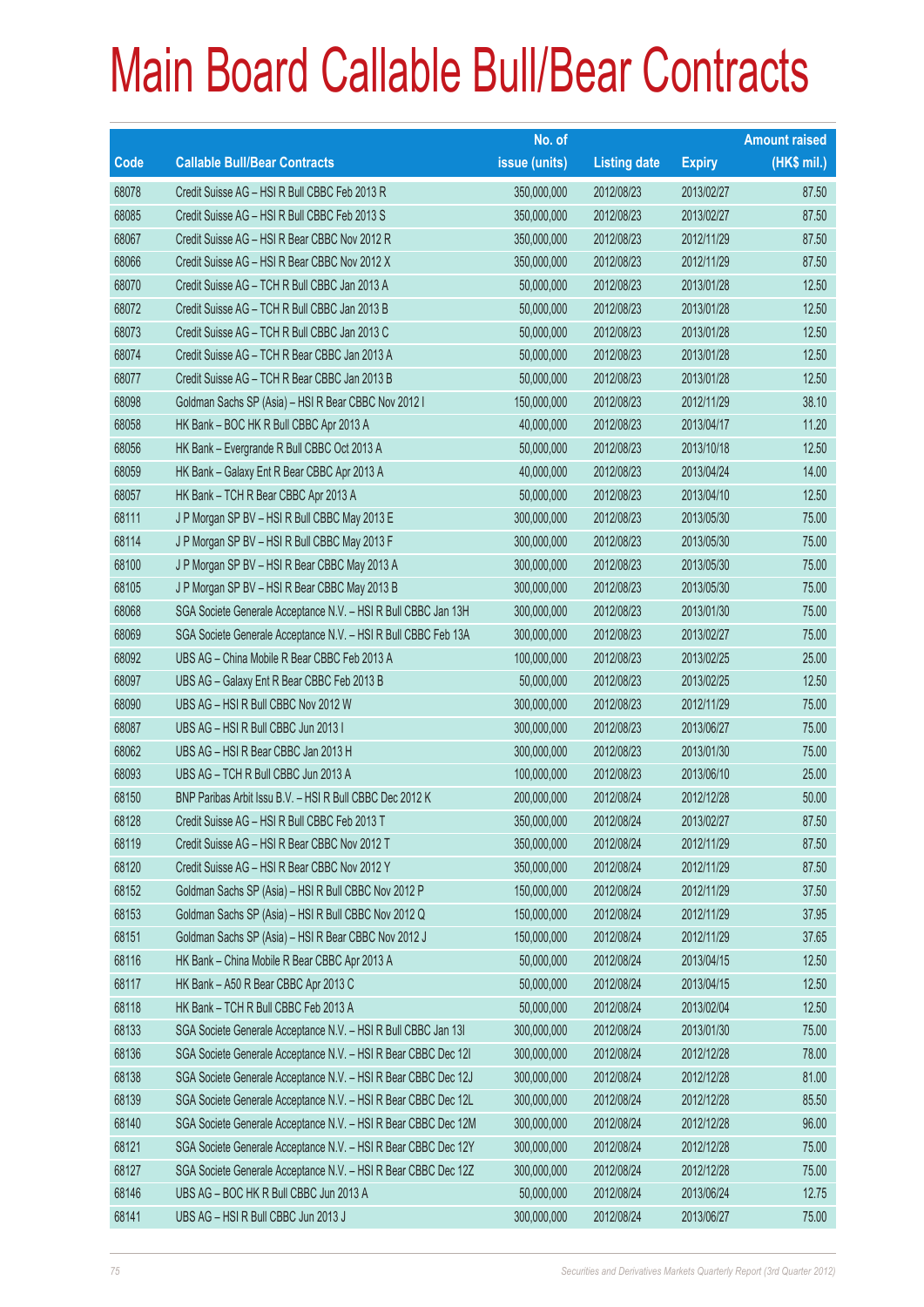|       |                                                                | No. of        |                     |               | <b>Amount raised</b> |
|-------|----------------------------------------------------------------|---------------|---------------------|---------------|----------------------|
| Code  | <b>Callable Bull/Bear Contracts</b>                            | issue (units) | <b>Listing date</b> | <b>Expiry</b> | $(HK$$ mil.)         |
| 68130 | UBS AG - HSI R Bear CBBC Nov 2012 I                            | 300,000,000   | 2012/08/24          | 2012/11/29    | 75.00                |
| 68129 | UBS AG - HSI R Bear CBBC May 2013 H                            | 300,000,000   | 2012/08/24          | 2013/05/30    | 75.00                |
| 68148 | UBS AG - TCH R Bull CBBC Jan 2013 B                            | 100,000,000   | 2012/08/24          | 2013/01/14    | 25.00                |
| 68147 | UBS AG - TCH R Bear CBBC Apr 2013 A                            | 100,000,000   | 2012/08/24          | 2013/04/08    | 48.00                |
| 68164 | Credit Suisse AG - China Mobile R Bear CBBC Jan 2013 A         | 50,000,000    | 2012/08/27          | 2013/01/28    | 12.50                |
| 68165 | Credit Suisse AG - China Mobile R Bear CBBC Jan 2013 B         | 50,000,000    | 2012/08/27          | 2013/01/28    | 12.50                |
| 68161 | Credit Suisse AG - China Life R Bull CBBC Jan 2013 A           | 50,000,000    | 2012/08/27          | 2013/01/28    | 16.25                |
| 68162 | Credit Suisse AG - China Life R Bull CBBC Jan 2013 B           | 50,000,000    | 2012/08/27          | 2013/01/28    | 12.50                |
| 68163 | Credit Suisse AG - China Life R Bear CBBC Jan 2013 A           | 50,000,000    | 2012/08/27          | 2013/01/28    | 12.50                |
| 68160 | Credit Suisse AG - HSI R Bull CBBC Jan 2013 T                  | 350,000,000   | 2012/08/27          | 2013/01/30    | 87.50                |
| 68166 | Credit Suisse AG - HSI R Bear CBBC Jan 2013 S                  | 350,000,000   | 2012/08/27          | 2013/01/30    | 87.50                |
| 68154 | HK Bank - A50 R Bull CBBC Apr 2013 C                           | 100,000,000   | 2012/08/27          | 2013/04/22    | 25.00                |
| 68155 | HK Bank - A50 R Bull CBBC Apr 2013 D                           | 100,000,000   | 2012/08/27          | 2013/04/29    | 25.00                |
| 68168 | SGA Societe Generale Acceptance N.V. - HSI R Bull CBBC Jan 13J | 300,000,000   | 2012/08/27          | 2013/01/30    | 75.00                |
| 68167 | SGA Societe Generale Acceptance N.V. - HSI R Bear CBBC Dec 12N | 300,000,000   | 2012/08/27          | 2012/12/28    | 75.00                |
| 68181 | UBS AG - A50 China R Bear CBBC Nov 2012 C                      | 100,000,000   | 2012/08/27          | 2012/11/26    | 25.00                |
| 68156 | UBS AG - HSI R Bull CBBC Apr 2013 F                            | 300,000,000   | 2012/08/27          | 2013/04/29    | 75.00                |
| 68180 | UBS AG - HSI R Bull CBBC Jun 2013 K                            | 300,000,000   | 2012/08/27          | 2013/06/27    | 75.00                |
| 68169 | UBS AG - HSI R Bull CBBC Sep 2013 B                            | 300,000,000   | 2012/08/27          | 2013/09/27    | 75.00                |
| 68188 | UBS AG - HSI R Bear CBBC Jan 2013 I                            | 300,000,000   | 2012/08/27          | 2013/01/30    | 75.00                |
| 68189 | BNP Paribas Arbit Issu B.V. - HSI R Bear CBBC Dec 2012 W       | 200,000,000   | 2012/08/28          | 2012/12/28    | 50.00                |
| 68190 | BNP Paribas Arbit Issu B.V. - HSI R Bear CBBC Dec 2012 X       | 200,000,000   | 2012/08/28          | 2012/12/28    | 50.00                |
| 68191 | BNP Paribas Arbit Issu B.V. - HSI R Bear CBBC Dec 2012 Y       | 200,000,000   | 2012/08/28          | 2012/12/28    | 50.00                |
| 68218 | Credit Suisse AG - HSI R Bull CBBC Feb 2013 U                  | 350,000,000   | 2012/08/28          | 2013/02/27    | 87.50                |
| 68222 | Credit Suisse AG - HSI R Bear CBBC Feb 2013 M                  | 350,000,000   | 2012/08/28          | 2013/02/27    | 87.50                |
| 68216 | HK Bank - China Mobile R Bear CBBC Apr 2013 B                  | 50,000,000    | 2012/08/28          | 2013/04/15    | 12.50                |
| 68211 | HK Bank - CC Bank R Bull CBBC Mar 2013 D                       | 60,000,000    | 2012/08/28          | 2013/03/11    | 15.00                |
| 68204 | HK Bank - A50 R Bear CBBC Apr 2013 D                           | 50,000,000    | 2012/08/28          | 2013/04/15    | 12.50                |
| 68210 | HK Bank - HSI R Bull CBBC May 2013 D                           | 200,000,000   | 2012/08/28          | 2013/05/30    | 50.00                |
| 68198 | HK Bank - ICBC R Bear CBBC Apr 2013 A                          | 50,000,000    | 2012/08/28          | 2013/04/15    | 12.50                |
| 68205 | HK Bank - TCH R Bull CBBC Apr 2013 A                           | 50,000,000    | 2012/08/28          | 2013/04/10    | 12.50                |
| 68208 | HK Bank - TCH R Bear CBBC Feb 2013 B                           | 50,000,000    | 2012/08/28          | 2013/02/08    | 24.00                |
| 68225 | UBS AG - HSI R Bear CBBC Mar 2013 L                            | 300,000,000   | 2012/08/28          | 2013/03/27    | 75.00                |
| 68229 | UBS AG - HSI R Bear CBBC Apr 2013 G                            | 300,000,000   | 2012/08/28          | 2013/04/29    | 75.00                |
| 68230 | UBS AG - HSI R Bear CBBC Apr 2013 H                            | 300,000,000   | 2012/08/28          | 2013/04/29    | 75.00                |
| 68232 | UBS AG - HSI R Bear CBBC Jun 2013 B                            | 300,000,000   | 2012/08/28          | 2013/06/27    | 75.00                |
| 68227 | UBS AG - Sands China R Bull CBBC Apr 2013 A                    | 50,000,000    | 2012/08/28          | 2013/04/08    | 32.00                |
| 68226 | UBS AG - Sands China R Bear CBBC Mar 2013 A                    | 50,000,000    | 2012/08/28          | 2013/03/18    | 28.50                |
| 68275 | BNP Paribas Arbit Issu B.V. - HSI R Bull CBBC Dec 2012 L       | 200,000,000   | 2012/08/29          | 2012/12/28    | 50.00                |
| 68272 | BNP Paribas Arbit Issu B.V. - HSI R Bear CBBC Dec 2012 Z       | 200,000,000   | 2012/08/29          | 2012/12/28    | 50.00                |
| 68248 | Credit Suisse AG - HSI R Bull CBBC Feb 2013 V                  | 350,000,000   | 2012/08/29          | 2013/02/27    | 87.50                |
| 68251 | Credit Suisse AG - HSI R Bull CBBC Feb 2013 W                  | 350,000,000   | 2012/08/29          | 2013/02/27    | 87.50                |
| 68244 | Credit Suisse AG - HSI R Bear CBBC Feb 2013 N                  | 350,000,000   | 2012/08/29          | 2013/02/27    | 87.50                |
| 68287 | Credit Suisse AG - HSI R Bear CBBC Feb 2013 P                  | 350,000,000   | 2012/08/29          | 2013/02/27    | 87.50                |
| 68288 | Credit Suisse AG - HSI R Bear CBBC Feb 2013 Q                  | 350,000,000   | 2012/08/29          | 2013/02/27    | 87.50                |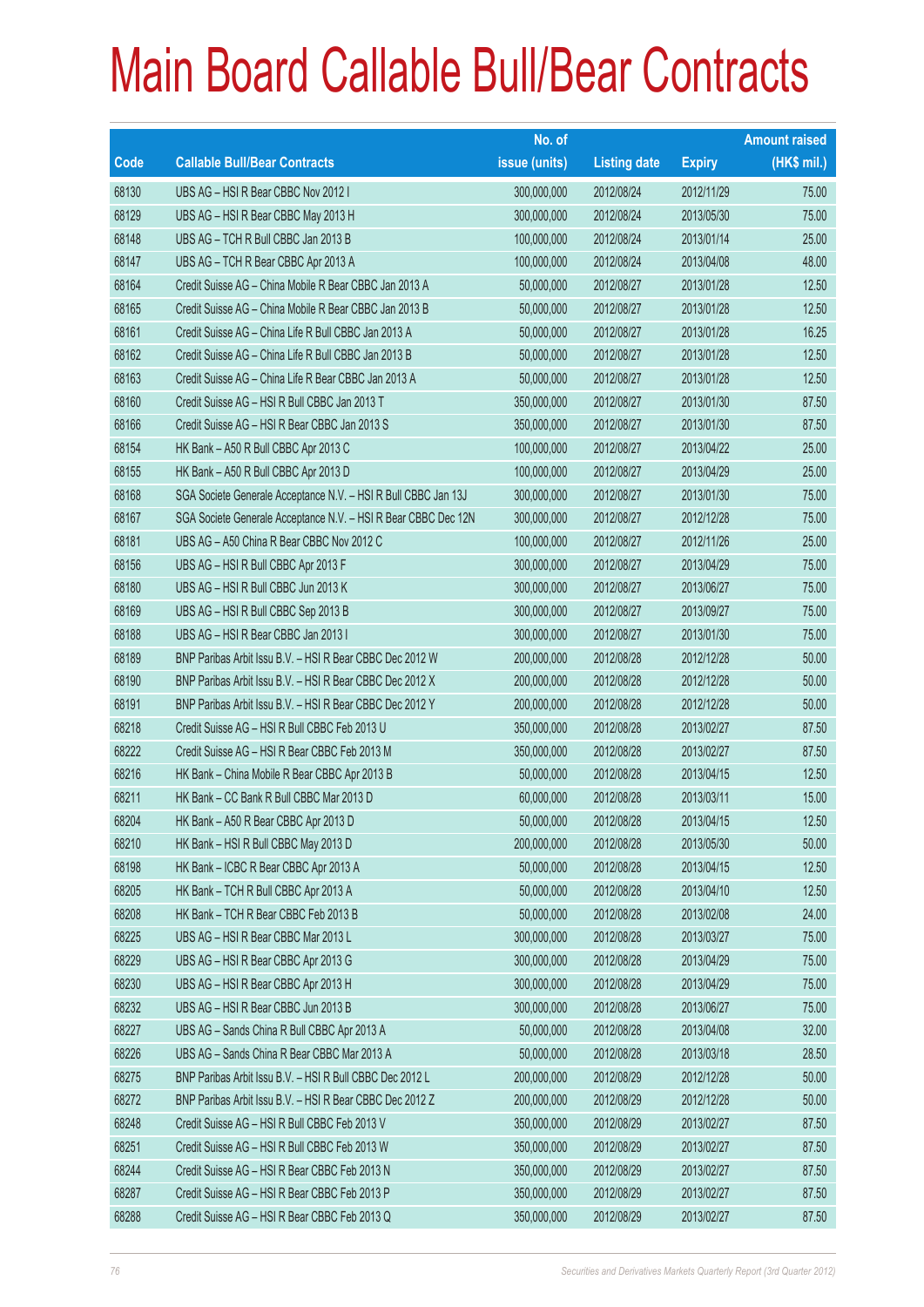|        |                                                                | No. of        |                     |               | <b>Amount raised</b> |
|--------|----------------------------------------------------------------|---------------|---------------------|---------------|----------------------|
| Code   | <b>Callable Bull/Bear Contracts</b>                            | issue (units) | <b>Listing date</b> | <b>Expiry</b> | (HK\$ mil.)          |
| 68238  | Credit Suisse AG - HSI R Bear CBBC Mar 2013 K                  | 350,000,000   | 2012/08/29          | 2013/03/27    | 87.50                |
| 68239  | Credit Suisse AG - HSI R Bear CBBC Mar 2013 L                  | 350,000,000   | 2012/08/29          | 2013/03/27    | 87.50                |
| 68241  | Credit Suisse AG - HSI R Bear CBBC Mar 2013 M                  | 350,000,000   | 2012/08/29          | 2013/03/27    | 87.50                |
| 68242  | Credit Suisse AG - HSI R Bear CBBC Apr 2013 C                  | 350,000,000   | 2012/08/29          | 2013/04/29    | 87.50                |
| 68243  | Credit Suisse AG - HSI R Bear CBBC Apr 2013 D                  | 350,000,000   | 2012/08/29          | 2013/04/29    | 87.50                |
| 68293  | Goldman Sachs SP (Asia) - HSI R Bear CBBC Nov 2012 K           | 150,000,000   | 2012/08/29          | 2012/11/29    | 37.80                |
| 68235  | HK Bank - CNOOC R Bear CBBC Apr 2013 B                         | 50,000,000    | 2012/08/29          | 2013/04/22    | 12.50                |
| 68290  | Merrill Lynch Int'l & Co. C.V. - HSI R Bear CBBC Dec 2012 L    | 60,000,000    | 2012/08/29          | 2012/12/28    | 15.00                |
| 68292  | Merrill Lynch Int'l & Co. C.V. - HSI R Bear CBBC Dec 2012 M    | 60,000,000    | 2012/08/29          | 2012/12/28    | 15.00                |
| 68252  | SGA Societe Generale Acceptance N.V. - HSI R Bull CBBC Feb 13B | 300,000,000   | 2012/08/29          | 2013/02/27    | 75.00                |
| 68269  | SGA Societe Generale Acceptance N.V. - HSI R Bear CBBC Dec 120 | 300,000,000   | 2012/08/29          | 2012/12/28    | 75.00                |
| 68285  | UBS AG - HSCEI R Bull CBBC Apr 2013 A                          | 100,000,000   | 2012/08/29          | 2013/04/29    | 25.00                |
| 68284  | UBS AG - HSCEI R Bear CBBC Feb 2013 A                          | 100,000,000   | 2012/08/29          | 2013/02/27    | 25.00                |
| 68283  | UBS AG - HSI R Bull CBBC Jan 2013 L                            | 300,000,000   | 2012/08/29          | 2013/01/30    | 75.00                |
| 68289  | UBS AG - HSI R Bear CBBC Dec 2012 Y                            | 300,000,000   | 2012/08/29          | 2012/12/28    | 75.00                |
| 68281  | UBS AG - HSI R Bear CBBC Feb 2013 O                            | 300,000,000   | 2012/08/29          | 2013/02/27    | 75.00                |
| 68277  | UBS AG - HSI R Bear CBBC Mar 2013 M                            | 300,000,000   | 2012/08/29          | 2013/03/27    | 75.00                |
| 68276  | UBS AG - HSI R Bear CBBC Apr 2013 I                            | 300,000,000   | 2012/08/29          | 2013/04/29    | 75.00                |
| 68305  | BNP Paribas Arbit Issu B.V. - HSI R Bull CBBC Dec 2012 M       | 200,000,000   | 2012/08/30          | 2012/12/28    | 50.00                |
| 68306  | Credit Suisse AG - HSI R Bull CBBC Jan 2013 U                  | 350,000,000   | 2012/08/30          | 2013/01/30    | 87.50                |
| 68307  | Credit Suisse AG - HSI R Bull CBBC Jan 2013 X                  | 350,000,000   | 2012/08/30          | 2013/01/30    | 87.50                |
| 68303  | Credit Suisse AG - HSI R Bull CBBC Feb 2013 X                  | 350,000,000   | 2012/08/30          | 2013/02/27    | 87.50                |
| 68304  | Credit Suisse AG - HSI R Bull CBBC Feb 2013 Y                  | 350,000,000   | 2012/08/30          | 2013/02/27    | 87.50                |
| 68298  | Credit Suisse AG - HSI R Bear CBBC Feb 2013 R                  | 350,000,000   | 2012/08/30          | 2013/02/27    | 87.50                |
| 68299  | Credit Suisse AG - HSI R Bear CBBC Feb 2013 S                  | 350,000,000   | 2012/08/30          | 2013/02/27    | 87.50                |
| 68300  | Credit Suisse AG - HSI R Bear CBBC Feb 2013 T                  | 350,000,000   | 2012/08/30          | 2013/02/27    | 87.50                |
| 68296  | HK Bank - Kunlun Energy R Bull CBBC Apr 2013 A                 | 40,000,000    | 2012/08/30          | 2013/04/08    | 10.00                |
| 68294  | HK Bank – Sands China R Bull CBBC Dec 2013 B                   | 50,000,000    | 2012/08/30          | 2013/12/18    | 12.50                |
| 68309  | UBS AG - HSI R Bull CBBC Jun 2013 L                            | 300,000,000   | 2012/08/30          | 2013/06/27    | 75.00                |
| 68301  | UBS AG - HSI R Bear CBBC Jan 2013 J                            | 300,000,000   | 2012/08/30          | 2013/01/30    | 75.00                |
| 68302  | UBS AG - HSI R Bear CBBC Feb 2013 P                            | 300,000,000   | 2012/08/30          | 2013/02/27    | 75.00                |
| 68331  | BNP Paribas Arbit Issu B.V. - A50 Ch R Bull CBBC Mar 2013 C    | 200,000,000   | 2012/08/31          | 2013/03/27    | 50.00                |
| 68317  | Credit Suisse AG - HSI R Bull CBBC Feb 2013 L                  | 350,000,000   | 2012/08/31          | 2013/02/27    | 87.50                |
| 68315  | Credit Suisse AG - HSI R Bull CBBC Feb 2013 Z                  | 350,000,000   | 2012/08/31          | 2013/02/27    | 87.50                |
| 62707  | Credit Suisse AG - HSI R Bear CBBC Dec 2012 Y                  | 350,000,000   | 2012/08/31          | 2012/12/28    | 87.50                |
| 68330  | Goldman Sachs SP (Asia) - HSI R Bull CBBC Dec 2012 A           | 150,000,000   | 2012/08/31          | 2012/12/28    | 37.95                |
| 68327  | Goldman Sachs SP (Asia) - HSI R Bear CBBC Dec 2012 A           | 150,000,000   | 2012/08/31          | 2012/12/28    | 37.80                |
| 68310  | SGA Societe Generale Acceptance N.V. - HSI R Bull CBBC Dec 120 | 300,000,000   | 2012/08/31          | 2012/12/28    | 75.00                |
| 68311  | SGA Societe Generale Acceptance N.V. - HSI R Bull CBBC Dec 12Q | 300,000,000   | 2012/08/31          | 2012/12/28    | 75.00                |
| 68314  | UBS AG - HSI R Bull CBBC Mar 2013 L                            | 300,000,000   | 2012/08/31          | 2013/03/27    | 75.00                |
| 68335  | UBS AG - HSI R Bull CBBC Apr 2013 G                            | 300,000,000   | 2012/08/31          | 2013/04/29    | 75.00                |
| 66834# | HK Bank - A50 R Bull CBBC Jan 2013 C                           | 150,000,000   | 2012/08/31          | 2013/01/21    | 10.80                |
| 63063  | BNP Paribas Arbit Issu B.V. - HSI R Bull CBBC Apr 2013 S       | 200,000,000   | 2012/09/03          | 2013/04/29    | 50.00                |
| 63021  | Credit Suisse AG - HSI R Bull CBBC Jan 2013 Y                  | 350,000,000   | 2012/09/03          | 2013/01/30    | 87.50                |
| 63067  | Credit Suisse AG - HSI R Bear CBBC Dec 2012 Z                  | 350,000,000   | 2012/09/03          | 2012/12/28    | 87.50                |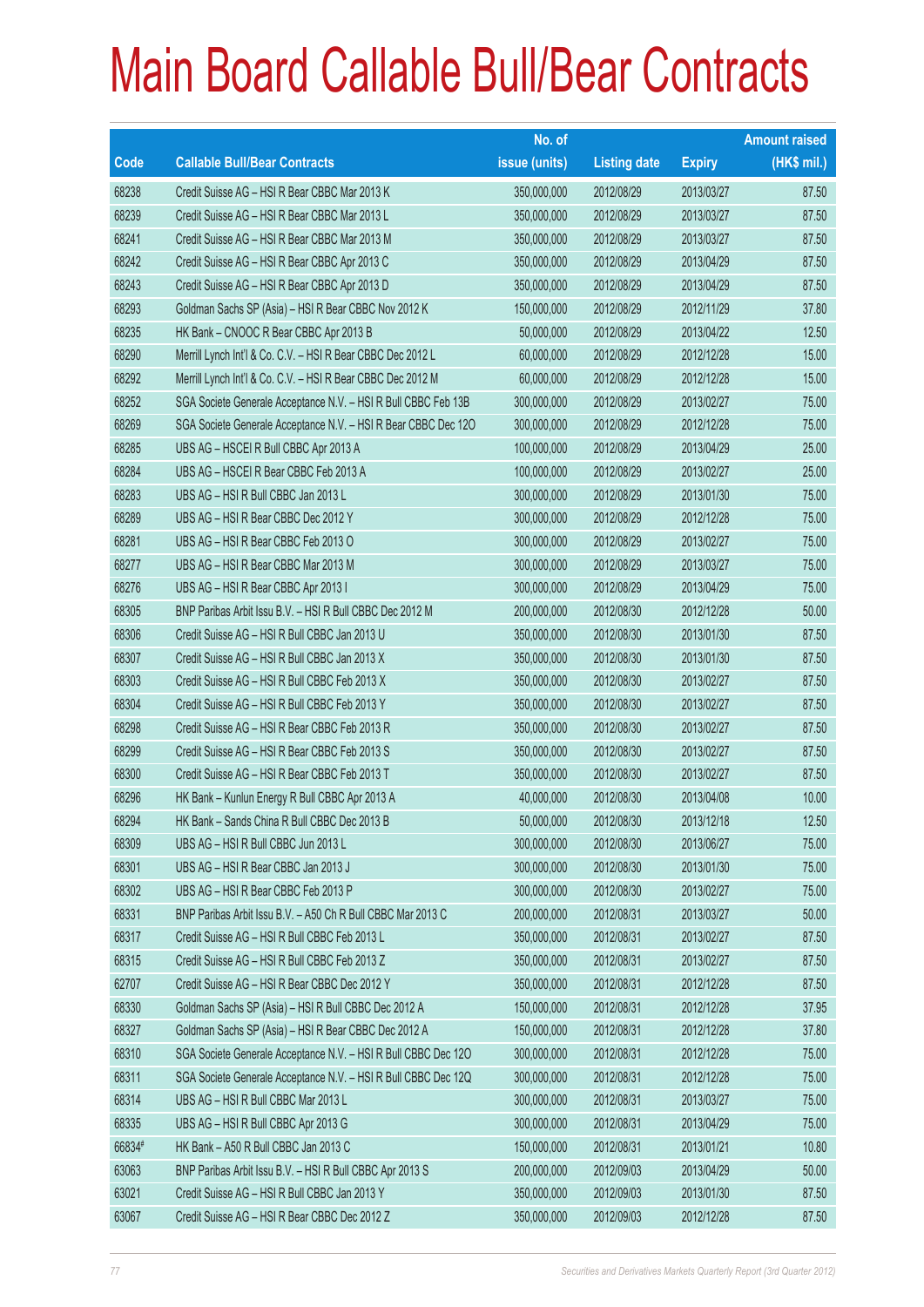|       |                                                                | No. of        |                     |               | <b>Amount raised</b> |
|-------|----------------------------------------------------------------|---------------|---------------------|---------------|----------------------|
| Code  | <b>Callable Bull/Bear Contracts</b>                            | issue (units) | <b>Listing date</b> | <b>Expiry</b> | (HK\$ mil.)          |
| 63069 | Goldman Sachs SP (Asia) - HSI R Bull CBBC Dec 2012 B           | 150,000,000   | 2012/09/03          | 2012/12/28    | 38.25                |
| 63068 | Goldman Sachs SP (Asia) - HSI R Bear CBBC Dec 2012 B           | 150,000,000   | 2012/09/03          | 2012/12/28    | 37.95                |
| 63046 | SGA Societe Generale Acceptance N.V. - HSI R Bull CBBC Dec 12R | 300,000,000   | 2012/09/03          | 2012/12/28    | 75.00                |
| 63057 | SGA Societe Generale Acceptance N.V. - HSI R Bear CBBC Dec 12P | 300,000,000   | 2012/09/03          | 2012/12/28    | 75.00                |
| 63060 | UBS AG - China Life R Bear CBBC Mar 2013 B                     | 100,000,000   | 2012/09/03          | 2013/03/11    | 25.00                |
| 63059 | UBS AG - A50 China R Bear CBBC Feb 2013 B                      | 100,000,000   | 2012/09/03          | 2013/02/04    | 25.00                |
| 63061 | UBS AG - Galaxy Ent R Bear CBBC Feb 2013 C                     | 50,000,000    | 2012/09/03          | 2013/02/25    | 17.00                |
| 63058 | UBS AG - HSI R Bull CBBC Jun 2013 M                            | 300,000,000   | 2012/09/03          | 2013/06/27    | 75.00                |
| 63064 | UBS AG - HSI R Bear CBBC Feb 2013 Q                            | 300,000,000   | 2012/09/03          | 2013/02/27    | 75.00                |
| 63101 | BNP Paribas Arbit Issu B.V. - HSI R Bear CBBC Dec 2012 D       | 200,000,000   | 2012/09/04          | 2012/12/28    | 50.00                |
| 63104 | BNP Paribas Arbit Issu B.V. - HSI R Bear CBBC Dec 2012 E       | 200,000,000   | 2012/09/04          | 2012/12/28    | 50.00                |
| 63085 | Credit Suisse AG - HSI R Bull CBBC Jan 2013 G                  | 350,000,000   | 2012/09/04          | 2013/01/30    | 87.50                |
| 63086 | Credit Suisse AG - HSI R Bear CBBC Jan 2013 T                  | 350,000,000   | 2012/09/04          | 2013/01/30    | 87.50                |
| 63087 | Credit Suisse AG - HSI R Bear CBBC Jan 2013 U                  | 350,000,000   | 2012/09/04          | 2013/01/30    | 87.50                |
| 63078 | HK Bank – China Life R Bear CBBC Mar 2013 A                    | 50,000,000    | 2012/09/04          | 2013/03/11    | 12.50                |
| 63081 | HK Bank - A50 R Bull CBBC Apr 2013 E                           | 100,000,000   | 2012/09/04          | 2013/04/18    | 25.00                |
| 63080 | HK Bank - A50 R Bear CBBC Apr 2013 E                           | 50,000,000    | 2012/09/04          | 2013/04/22    | 12.50                |
| 63071 | Merrill Lynch Int'l & Co. C.V. - HSI R Bull CBBC Dec 2012 L    | 60,000,000    | 2012/09/04          | 2012/12/28    | 15.00                |
| 63072 | Merrill Lynch Int'l & Co. C.V. - HSI R Bull CBBC Dec 2012 M    | 60,000,000    | 2012/09/04          | 2012/12/28    | 15.00                |
| 63070 | Merrill Lynch Int'l & Co. C.V. - HSI R Bull CBBC Jan 2013 A    | 60,000,000    | 2012/09/04          | 2013/01/30    | 15.00                |
| 63073 | Merrill Lynch Int'l & Co. C.V. - HSI R Bear CBBC Dec 2012 N    | 60,000,000    | 2012/09/04          | 2012/12/28    | 15.00                |
| 63074 | Merrill Lynch Int'l & Co. C.V. - HSI R Bear CBBC Dec 2012 O    | 60,000,000    | 2012/09/04          | 2012/12/28    | 15.00                |
| 63090 | UBS AG - A50 China R Bull CBBC Feb 2013 B                      | 100,000,000   | 2012/09/04          | 2013/02/18    | 25.00                |
| 63091 | UBS AG - A50 China R Bull CBBC Mar 2013 B                      | 100,000,000   | 2012/09/04          | 2013/03/25    | 25.00                |
| 63089 | UBS AG - HSCEI R Bear CBBC Jan 2013 A                          | 100,000,000   | 2012/09/04          | 2013/01/30    | 25.00                |
| 63084 | UBS AG - HSI R Bull CBBC Dec 2012 X                            | 300,000,000   | 2012/09/04          | 2012/12/28    | 75.00                |
| 63105 | UBS AG - HSI R Bull CBBC Aug 2013 A                            | 300,000,000   | 2012/09/04          | 2013/08/29    | 75.00                |
| 63092 | UBS AG - HSI R Bear CBBC Apr 2013 J                            | 300,000,000   | 2012/09/04          | 2013/04/29    | 75.00                |
| 63106 | Credit Suisse AG - HSI R Bull CBBC Jan 2013 Z                  | 350,000,000   | 2012/09/05          | 2013/01/30    | 87.50                |
| 63107 | Credit Suisse AG - HSI R Bear CBBC Jan 2013 V                  | 350,000,000   | 2012/09/05          | 2013/01/30    | 87.50                |
| 63124 | Citigroup Global Mkt H Inc. - HSI R Bull CBBC Mar 2013 A       | 150,000,000   | 2012/09/05          | 2013/03/27    | 37.50                |
| 63122 | Citigroup Global Mkt H Inc. - HSI R Bear CBBC Jan 2013 A       | 150,000,000   | 2012/09/05          | 2013/01/30    | 37.50                |
| 63123 | Citigroup Global Mkt H Inc. - HSI R Bear CBBC Jan 2013 B       | 150,000,000   | 2012/09/05          | 2013/01/30    | 37.50                |
| 63108 | HK Bank - Galaxy Ent R Bull CBBC Dec 2013 B                    | 40,000,000    | 2012/09/05          | 2013/12/16    | 10.00                |
| 63116 | HK Bank - Galaxy Ent R Bear CBBC Dec 2013 B                    | 40,000,000    | 2012/09/05          | 2013/12/16    | 10.00                |
| 63125 | J P Morgan SP BV - HSI R Bear CBBC May 2013 C                  | 300,000,000   | 2012/09/05          | 2013/05/30    | 75.00                |
| 63138 | J P Morgan SP BV - HSI R Bear CBBC May 2013 D                  | 300,000,000   | 2012/09/05          | 2013/05/30    | 75.00                |
| 63118 | SGA Societe Generale Acceptance N.V. - HSI R Bull CBBC Jan 13K | 300,000,000   | 2012/09/05          | 2013/01/30    | 75.00                |
| 63119 | SGA Societe Generale Acceptance N.V. - HSI R Bear CBBC Dec 12Q | 300,000,000   | 2012/09/05          | 2012/12/28    | 75.00                |
| 63121 | UBS AG - HSI R Bull CBBC Oct 2013 A                            | 300,000,000   | 2012/09/05          | 2013/10/30    | 75.00                |
| 63120 | UBS AG - HSI R Bear CBBC Mar 2013 N                            | 300,000,000   | 2012/09/05          | 2013/03/27    | 75.00                |
| 63149 | BNP Paribas Arbit Issu B.V. - HSI R Bull CBBC Apr 2013 G       | 200,000,000   | 2012/09/06          | 2013/04/29    | 50.00                |
| 63170 | BNP Paribas Arbit Issu B.V. - HSI R Bear CBBC Dec 2012 F       | 200,000,000   | 2012/09/06          | 2012/12/28    | 50.00                |
| 63171 | BNP Paribas Arbit Issu B.V. - HSI R Bear CBBC Dec 2012 G       | 200,000,000   | 2012/09/06          | 2012/12/28    | 50.00                |
| 63157 | Credit Suisse AG - HSI R Bull CBBC Feb 2013 M                  | 350,000,000   | 2012/09/06          | 2013/02/27    | 87.50                |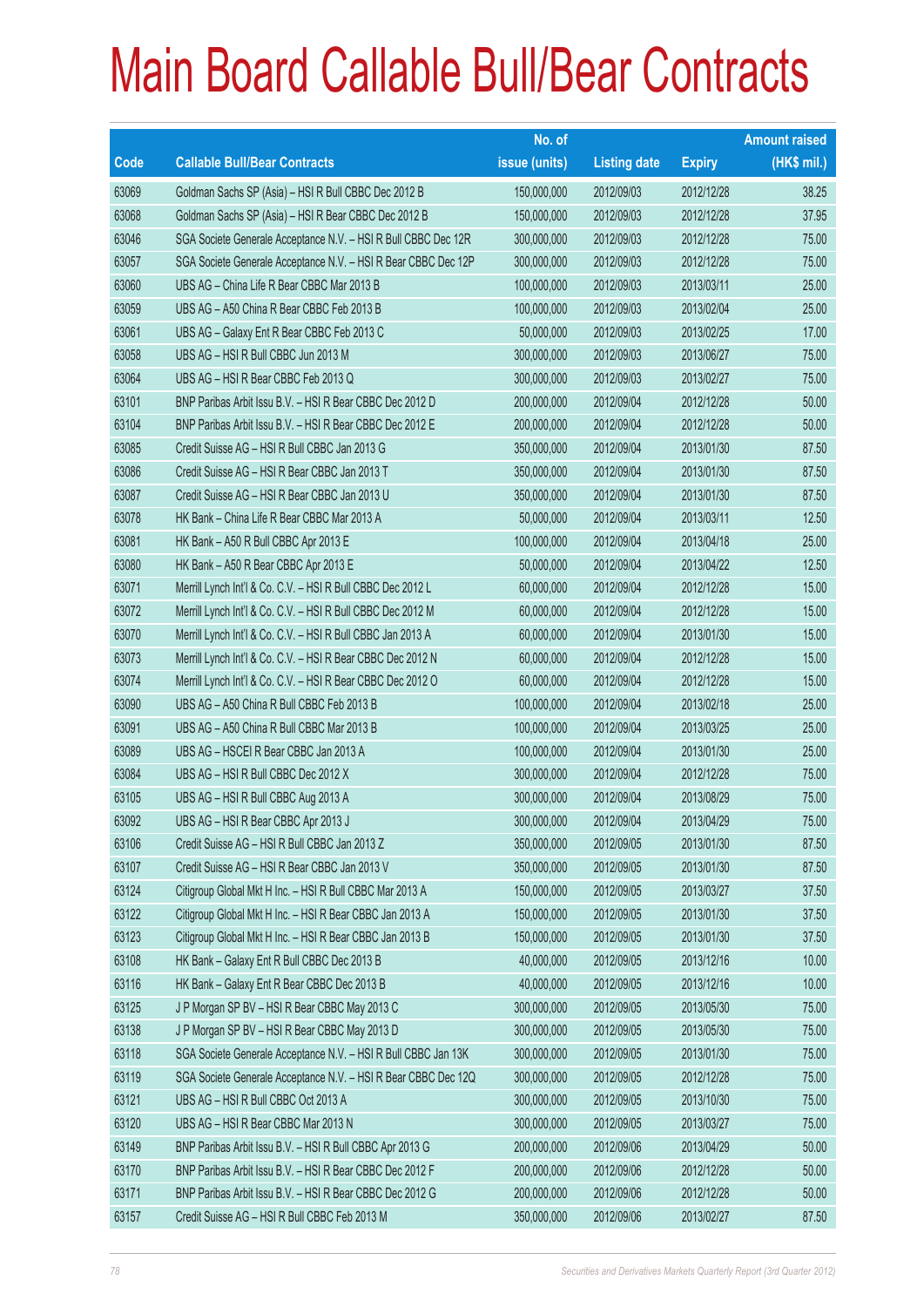|       |                                                                | No. of        |                     |               | <b>Amount raised</b> |
|-------|----------------------------------------------------------------|---------------|---------------------|---------------|----------------------|
| Code  | <b>Callable Bull/Bear Contracts</b>                            | issue (units) | <b>Listing date</b> | <b>Expiry</b> | (HK\$ mil.)          |
| 63158 | Credit Suisse AG - HSI R Bull CBBC Feb 2013 N                  | 350,000,000   | 2012/09/06          | 2013/02/27    | 87.50                |
| 63164 | Credit Suisse AG - HSI R Bear CBBC Dec 2012 I                  | 350,000,000   | 2012/09/06          | 2012/12/28    | 87.50                |
| 63165 | Credit Suisse AG - HSI R Bear CBBC Dec 2012 M                  | 350,000,000   | 2012/09/06          | 2012/12/28    | 87.50                |
| 63166 | Credit Suisse AG - HSI R Bear CBBC Dec 2012 N                  | 350,000,000   | 2012/09/06          | 2012/12/28    | 87.50                |
| 63156 | Bank of East Asia - CUni R Bull CBBC Feb 2013 A                | 60,000,000    | 2012/09/06          | 2013/02/26    | 15.00                |
| 63181 | Goldman Sachs SP (Asia) - HSI R Bull CBBC Dec 2012 C           | 150,000,000   | 2012/09/06          | 2012/12/28    | 39.60                |
| 63182 | Goldman Sachs SP (Asia) - HSI R Bear CBBC Dec 2012 C           | 150,000,000   | 2012/09/06          | 2012/12/28    | 37.95                |
| 63184 | Goldman Sachs SP (Asia) - HSI R Bear CBBC Dec 2012 D           | 150,000,000   | 2012/09/06          | 2012/12/28    | 40.05                |
| 63185 | Goldman Sachs SP (Asia) - HSI R Bear CBBC Dec 2012 E           | 150,000,000   | 2012/09/06          | 2012/12/28    | 41.85                |
| 63186 | Goldman Sachs SP (Asia) - HSI R Bear CBBC Dec 2012 F           | 150,000,000   | 2012/09/06          | 2012/12/28    | 47.55                |
| 63147 | HK Bank - CNBM R Bear CBBC Mar 2013 A                          | 50,000,000    | 2012/09/06          | 2013/03/18    | 12.50                |
| 63140 | HK Bank - HSCEI R Bear CBBC Mar 2013 A                         | 68,000,000    | 2012/09/06          | 2013/03/27    | 17.00                |
| 63148 | HK Bank - HSI R Bear CBBC Mar 2013 C                           | 100,000,000   | 2012/09/06          | 2013/03/27    | 25.00                |
| 63144 | HK Bank - ICBC R Bear CBBC Apr 2013 B                          | 50,000,000    | 2012/09/06          | 2013/04/22    | 12.50                |
| 63152 | SGA Societe Generale Acceptance N.V. - HSI R Bull CBBC Dec 12Z | 300,000,000   | 2012/09/06          | 2012/12/28    | 75.00                |
| 63154 | SGA Societe Generale Acceptance N.V. - HSI R Bull CBBC Jan 13L | 300,000,000   | 2012/09/06          | 2013/01/30    | 75.00                |
| 63155 | SGA Societe Generale Acceptance N.V. - HSI R Bull CBBC Jan 13M | 300,000,000   | 2012/09/06          | 2013/01/30    | 75.00                |
| 63179 | SGA Societe Generale Acceptance N.V. - HSI R Bull CBBC Jan 13N | 300,000,000   | 2012/09/06          | 2013/01/30    | 75.00                |
| 63180 | SGA Societe Generale Acceptance N.V. - HSI R Bull CBBC Jan 130 | 300,000,000   | 2012/09/06          | 2013/01/30    | 75.00                |
| 63168 | SGA Societe Generale Acceptance N.V. - HSI R Bear CBBC Dec 12R | 300,000,000   | 2012/09/06          | 2012/12/28    | 75.00                |
| 63169 | SGA Societe Generale Acceptance N.V. - HSI R Bear CBBC Jan 13A | 300,000,000   | 2012/09/06          | 2013/01/30    | 75.00                |
| 63177 | UBS AG - Sinopec Corp R Bear CBBC Apr 2013 A                   | 100,000,000   | 2012/09/06          | 2013/04/15    | 25.00                |
| 63160 | UBS AG - HSI R Bull CBBC Feb 2013 M                            | 300,000,000   | 2012/09/06          | 2013/02/27    | 75.00                |
| 63159 | UBS AG - HSI R Bull CBBC Jun 2013 N                            | 300,000,000   | 2012/09/06          | 2013/06/27    | 75.00                |
| 63172 | UBS AG - HSI R Bear CBBC Dec 2012 Z                            | 300,000,000   | 2012/09/06          | 2012/12/28    | 75.00                |
| 63174 | UBS AG - HSI R Bear CBBC Feb 2013 R                            | 300,000,000   | 2012/09/06          | 2013/02/27    | 75.00                |
| 63178 | UBS AG - Hutchison R Bear CBBC Mar 2013 B                      | 100,000,000   | 2012/09/06          | 2013/03/25    | 25.00                |
| 63175 | UBS AG - ICBC R Bear CBBC Feb 2013 B                           | 100,000,000   | 2012/09/06          | 2013/02/18    | 25.00                |
| 63176 | UBS AG - TCH R Bear CBBC Apr 2013 B                            | 100,000,000   | 2012/09/06          | 2013/04/22    | 25.00                |
| 63193 | BNP Paribas Arbit Issu B.V. - HSI R Bull CBBC Apr 2013 Q       | 200,000,000   | 2012/09/07          | 2013/04/29    | 50.00                |
| 63208 | BNP Paribas Arbit Issu B.V. - HSI R Bear CBBC Dec 2012 H       | 200,000,000   | 2012/09/07          | 2012/12/28    | 50.00                |
| 63195 | Credit Suisse AG - HSI R Bull CBBC Jan 2013 I                  | 350,000,000   | 2012/09/07          | 2013/01/30    | 87.50                |
| 63203 | Credit Suisse AG - HSI R Bear CBBC Jan 2013 W                  | 350,000,000   | 2012/09/07          | 2013/01/30    | 87.50                |
| 63209 | Credit Suisse AG - HSI R Bear CBBC Jan 2013 X                  | 350,000,000   | 2012/09/07          | 2013/01/30    | 87.50                |
| 63210 | Credit Suisse AG - HSI R Bear CBBC Jan 2013 Y                  | 350,000,000   | 2012/09/07          | 2013/01/30    | 87.50                |
| 63187 | Merrill Lynch Int'l & Co. C.V. - HSI R Bear CBBC Jan 2013 A    | 60,000,000    | 2012/09/07          | 2013/01/30    | 15.00                |
| 63189 | Merrill Lynch Int'l & Co. C.V. - HSI R Bear CBBC Jan 2013 B    | 60,000,000    | 2012/09/07          | 2013/01/30    | 15.00                |
| 63192 | Merrill Lynch Int'l & Co. C.V. - HSI R Bear CBBC Jan 2013 C    | 60,000,000    | 2012/09/07          | 2013/01/30    | 15.00                |
| 63196 | SGA Societe Generale Acceptance N.V. - HSI R Bull CBBC Jan 13P | 300,000,000   | 2012/09/07          | 2013/01/30    | 75.00                |
| 63197 | SGA Societe Generale Acceptance N.V. - HSI R Bull CBBC Jan 13Q | 300,000,000   | 2012/09/07          | 2013/01/30    | 75.00                |
| 63200 | SGA Societe Generale Acceptance N.V. - HSI R Bull CBBC Jan 13R | 300,000,000   | 2012/09/07          | 2013/01/30    | 75.00                |
| 63201 | SGA Societe Generale Acceptance N.V. - HSI R Bull CBBC Feb 13C | 300,000,000   | 2012/09/07          | 2013/02/27    | 75.00                |
| 63202 | SGA Societe Generale Acceptance N.V. - HSI R Bull CBBC Feb 13D | 300,000,000   | 2012/09/07          | 2013/02/27    | 75.00                |
| 63204 | UBS AG - HSI R Bull CBBC Feb 2013 N                            | 300,000,000   | 2012/09/07          | 2013/02/27    | 75.00                |
| 63211 | UBS AG - HSI R Bear CBBC Dec 2012 G                            | 300,000,000   | 2012/09/07          | 2012/12/28    | 75.00                |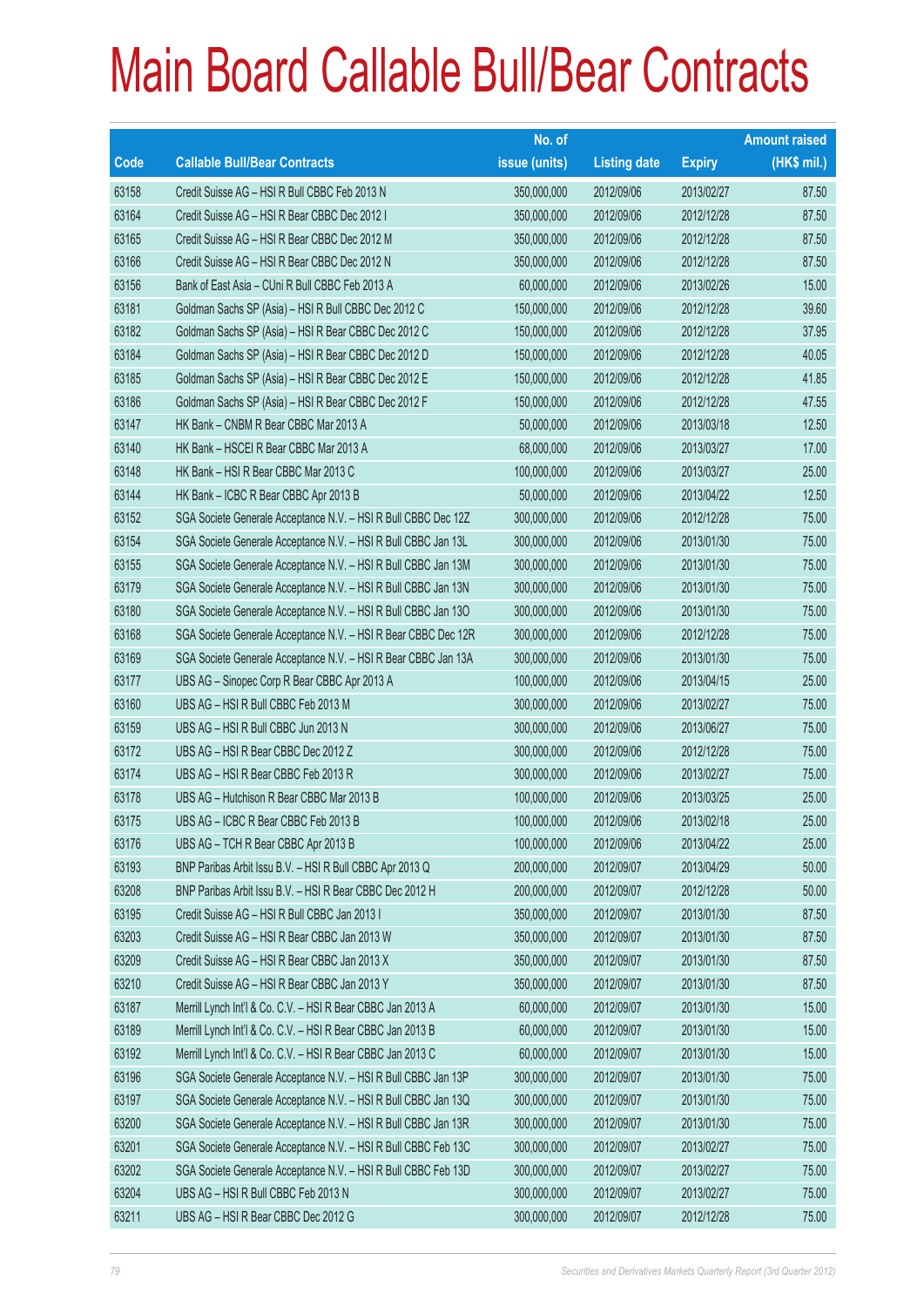|        |                                                                | No. of        |                     |               | <b>Amount raised</b> |
|--------|----------------------------------------------------------------|---------------|---------------------|---------------|----------------------|
| Code   | <b>Callable Bull/Bear Contracts</b>                            | issue (units) | <b>Listing date</b> | <b>Expiry</b> | (HK\$ mil.)          |
| 63212  | UBS AG - HSI R Bear CBBC Apr 2013 K                            | 300,000,000   | 2012/09/07          | 2013/04/29    | 75.00                |
| 63218  | BNP Paribas Arbit Issu B.V. - HSI R Bull CBBC Apr 2013 R       | 200,000,000   | 2012/09/10          | 2013/04/29    | 50.00                |
| 63217  | Credit Suisse AG - HSI R Bull CBBC Jan 2013 K                  | 350,000,000   | 2012/09/10          | 2013/01/30    | 87.50                |
| 63227  | Credit Suisse AG - HSI R Bull CBBC Jan 2013 L                  | 350,000,000   | 2012/09/10          | 2013/01/30    | 87.50                |
| 63216  | Credit Suisse AG - HSI R Bear CBBC Dec 2012 O                  | 350,000,000   | 2012/09/10          | 2012/12/28    | 87.50                |
| 63245  | Goldman Sachs SP (Asia) - HSI R Bull CBBC Dec 2012 D           | 150,000,000   | 2012/09/10          | 2012/12/28    | 37.50                |
| 63213  | HK Bank - HKEx R Bear CBBC Mar 2013 B                          | 50,000,000    | 2012/09/10          | 2013/03/20    | 12.50                |
| 63215  | HK Bank - HSI R Bear CBBC Apr 2013 E                           | 200,000,000   | 2012/09/10          | 2013/04/29    | 50.00                |
| 63214  | HK Bank - ICBC R Bull CBBC May 2013 A                          | 60,000,000    | 2012/09/10          | 2013/05/08    | 15.00                |
| 63237  | SGA Societe Generale Acceptance N.V. - HSI R Bull CBBC Jan 13S | 300,000,000   | 2012/09/10          | 2013/01/30    | 75.00                |
| 63231  | SGA Societe Generale Acceptance N.V. - HSI R Bear CBBC Jan 13B | 300,000,000   | 2012/09/10          | 2013/01/30    | 75.00                |
| 63234  | SGA Societe Generale Acceptance N.V. - HSI R Bear CBBC Jan 13C | 300,000,000   | 2012/09/10          | 2013/01/30    | 75.00                |
| 63244  | UBS AG - AIA R Bull CBBC May 2013 A                            | 100,000,000   | 2012/09/10          | 2013/05/27    | 55.00                |
| 63243  | UBS AG - HSI R Bull CBBC May 2013 K                            | 300,000,000   | 2012/09/10          | 2013/05/30    | 75.00                |
| 63224  | UBS AG - HSI R Bear CBBC Jan 2013 K                            | 300,000,000   | 2012/09/10          | 2013/01/30    | 75.00                |
| 66676* | HK Bank - A50 R Bull CBBC Mar 2013 A                           | 150,000,000   | 2012/09/10          | 2013/03/04    | 13.95                |
| 63757* | HK Bank - HSI R Bull CBBC Mar 2013 G                           | 200,000,000   | 2012/09/10          | 2013/03/27    | 10.80                |
| 63264  | Credit Suisse AG - A50 China R Bull CBBC Jan 2013 C            | 70,000,000    | 2012/09/11          | 2013/01/28    | 17.50                |
| 63265  | Credit Suisse AG - A50 China R Bear CBBC Jan 2013 B            | 70,000,000    | 2012/09/11          | 2013/01/28    | 17.50                |
| 63268  | Credit Suisse AG - A50 China R Bear CBBC Jan 2013 C            | 70,000,000    | 2012/09/11          | 2013/01/28    | 17.50                |
| 63248  | Credit Suisse AG - HSI R Bull CBBC Feb 2013 O                  | 350,000,000   | 2012/09/11          | 2013/02/27    | 87.50                |
| 63249  | Credit Suisse AG - HSI R Bear CBBC Feb 2013 U                  | 350,000,000   | 2012/09/11          | 2013/02/27    | 87.50                |
| 63283  | Goldman Sachs SP (Asia) - HSI R Bull CBBC Dec 2012 E           | 150,000,000   | 2012/09/11          | 2012/12/28    | 37.65                |
| 63280  | Goldman Sachs SP (Asia) - HSI R Bear CBBC Dec 2012 G           | 150,000,000   | 2012/09/11          | 2012/12/28    | 38.25                |
| 63246  | HK Bank - HSI R Bull CBBC Mar 2013 H                           | 100,000,000   | 2012/09/11          | 2013/03/27    | 25.00                |
| 63250  | SGA Societe Generale Acceptance N.V. - HSI R Bull CBBC Jan13T  | 300,000,000   | 2012/09/11          | 2013/01/30    | 75.00                |
| 63254  | SGA Societe Generale Acceptance N.V. - HSI R Bull CBBC Jan13U  | 300,000,000   | 2012/09/11          | 2013/01/30    | 75.00                |
| 63256  | SGA Societe Generale Acceptance N.V. - HSI R Bull CBBC Feb13E  | 300,000,000   | 2012/09/11          | 2013/02/27    | 75.00                |
| 63257  | SGA Societe Generale Acceptance N.V. - HSI R Bear CBBC Jan13D  | 300,000,000   | 2012/09/11          | 2013/01/30    | 75.00                |
| 63272  | UBS AG - Evergrande R Bull CBBC Jul 2013 A                     | 50,000,000    | 2012/09/11          | 2013/07/08    | 12.50                |
| 63273  | UBS AG - HSI R Bull CBBC Aug 2013 B                            | 300,000,000   | 2012/09/11          | 2013/08/29    | 75.00                |
| 63278  | UBS AG - HSI R Bear CBBC Apr 2013 L                            | 300,000,000   | 2012/09/11          | 2013/04/29    | 75.00                |
| 63277  | UBS AG - HSI R Bear CBBC Jun 2013 C                            | 300,000,000   | 2012/09/11          | 2013/06/27    | 75.00                |
| 63308  | BNP Paribas Arbit Issu B.V. - HSI R Bull CBBC Apr 2013 M       | 200,000,000   | 2012/09/12          | 2013/04/29    | 50.00                |
| 63307  | BNP Paribas Arbit Issu B.V. - HSI R Bull CBBC Apr 2013 X       | 200,000,000   | 2012/09/12          | 2013/04/29    | 50.00                |
| 63354  | BNP Paribas Arbit Issu B.V. - HSI R Bear CBBC Dec 2012 B       | 200,000,000   | 2012/09/12          | 2012/12/28    | 50.00                |
| 63355  | BNP Paribas Arbit Issu B.V. - HSI R Bear CBBC Dec 2012 C       | 200,000,000   | 2012/09/12          | 2012/12/28    | 50.00                |
| 63309  | BNP Paribas Arbit Issu B.V. - HSI R Bear CBBC Dec 2012 I       | 200,000,000   | 2012/09/12          | 2012/12/28    | 50.00                |
| 63306  | Credit Suisse AG - HSI R Bull CBBC Jan 2013 F                  | 350,000,000   | 2012/09/12          | 2013/01/30    | 87.50                |
| 63305  | Credit Suisse AG - HSI R Bull CBBC Jan 2013 M                  | 350,000,000   | 2012/09/12          | 2013/01/30    | 87.50                |
| 63329  | Credit Suisse AG - HSI R Bear CBBC Jan 2013 A                  | 350,000,000   | 2012/09/12          | 2013/01/30    | 87.50                |
| 63345  | Credit Suisse AG - HSI R Bear CBBC Jan 2013 B                  | 350,000,000   | 2012/09/12          | 2013/01/30    | 87.50                |
| 63346  | Credit Suisse AG - HSI R Bear CBBC Jan 2013 C                  | 350,000,000   | 2012/09/12          | 2013/01/30    | 87.50                |
| 63328  | Credit Suisse AG - HSI R Bear CBBC Jan 2013 Z                  | 350,000,000   | 2012/09/12          | 2013/01/30    | 87.50                |
| 63330  | Citigroup Global Mkt H Inc. - HSI R Bear CBBC Jan 2013 C       | 150,000,000   | 2012/09/12          | 2013/01/30    | 37.50                |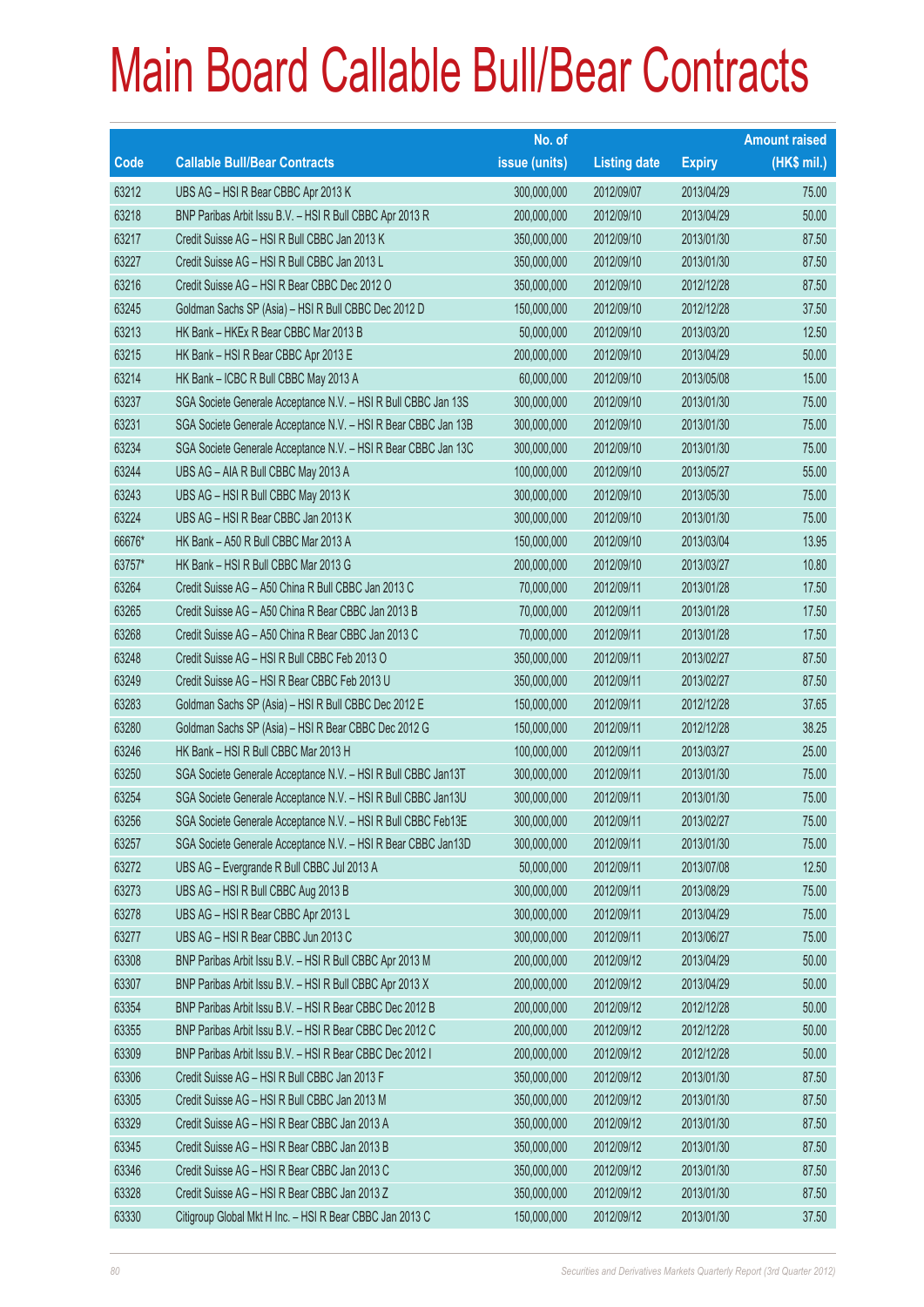|       |                                                                | No. of        |                     |               | <b>Amount raised</b> |
|-------|----------------------------------------------------------------|---------------|---------------------|---------------|----------------------|
| Code  | <b>Callable Bull/Bear Contracts</b>                            | issue (units) | <b>Listing date</b> | <b>Expiry</b> | $(HK$$ mil.)         |
| 63331 | Citigroup Global Mkt H Inc. - HSI R Bear CBBC Jan 2013 D       | 150,000,000   | 2012/09/12          | 2013/01/30    | 37.50                |
| 63332 | Citigroup Global Mkt H Inc. - HSI R Bear CBBC Jan 2013 E       | 150,000,000   | 2012/09/12          | 2013/01/30    | 37.50                |
| 63333 | Daiwa Capital Mkt - HSI R Bull CBBC May 2013 A                 | 158,000,000   | 2012/09/12          | 2013/05/30    | 39.50                |
| 63334 | Daiwa Capital Mkt - HSI R Bull CBBC May 2013 B                 | 158,000,000   | 2012/09/12          | 2013/05/30    | 39.50                |
| 63339 | Daiwa Capital Mkt - HSI R Bear CBBC Mar 2013 C                 | 158,000,000   | 2012/09/12          | 2013/03/27    | 39.50                |
| 63344 | Daiwa Capital Mkt - HSI R Bear CBBC May 2013 A                 | 158,000,000   | 2012/09/12          | 2013/05/30    | 39.50                |
| 63351 | Goldman Sachs SP (Asia) - HSI R Bear CBBC Dec 2012 H           | 150,000,000   | 2012/09/12          | 2012/12/28    | 39.90                |
| 63352 | Goldman Sachs SP (Asia) - HSI R Bear CBBC Dec 2012 I           | 150,000,000   | 2012/09/12          | 2012/12/28    | 38.55                |
| 63353 | Goldman Sachs SP (Asia) - HSI R Bear CBBC Dec 2012 J           | 150,000,000   | 2012/09/12          | 2012/12/28    | 37.95                |
| 63295 | HK Bank - Minsheng Bank R Bull CBBC Sep 2013 A                 | 40,000,000    | 2012/09/12          | 2013/09/18    | 10.00                |
| 63294 | HK Bank - Evergrande R Bull CBBC Dec 2013 A                    | 50,000,000    | 2012/09/12          | 2013/12/18    | 12.50                |
| 63296 | HK Bank - Evergrande R Bull CBBC Dec 2013 B                    | 50,000,000    | 2012/09/12          | 2013/12/20    | 12.50                |
| 63297 | HK Bank - A50 R Bull CBBC Mar 2013 E                           | 100,000,000   | 2012/09/12          | 2013/03/15    | 48.00                |
| 63298 | HK Bank - HSI R Bear CBBC Mar 2013 D                           | 100,000,000   | 2012/09/12          | 2013/03/27    | 25.00                |
| 63373 | J P Morgan SP BV - HSI R Bear CBBC May 2013 E                  | 300,000,000   | 2012/09/12          | 2013/05/30    | 75.00                |
| 63374 | J P Morgan SP BV - HSI R Bear CBBC May 2013 F                  | 300,000,000   | 2012/09/12          | 2013/05/30    | 75.00                |
| 63375 | J P Morgan SP BV - HSI R Bear CBBC May 2013 G                  | 300,000,000   | 2012/09/12          | 2013/05/30    | 75.00                |
| 63376 | J P Morgan SP BV - HSI R Bear CBBC May 2013 H                  | 300,000,000   | 2012/09/12          | 2013/05/30    | 75.00                |
| 63379 | JP Morgan SP BV - HSI R Bear CBBC May 2013 I                   | 300,000,000   | 2012/09/12          | 2013/05/30    | 75.00                |
| 63300 | Merrill Lynch Int'l & Co. C.V. - HSI R Bull CBBC Jan 2013 B    | 60,000,000    | 2012/09/12          | 2013/01/30    | 15.00                |
| 63301 | Merrill Lynch Int'l & Co. C.V. - HSI R Bull CBBC Jan 2013 C    | 60,000,000    | 2012/09/12          | 2013/01/30    | 15.00                |
| 63287 | Merrill Lynch Int'l & Co. C.V. - HSI R Bear CBBC Jan 2013 D    | 60,000,000    | 2012/09/12          | 2013/01/30    | 15.00                |
| 63299 | Merrill Lynch Int'l & Co. C.V. - HSI R Bear CBBC Jan 2013 E    | 60,000,000    | 2012/09/12          | 2013/01/30    | 15.00                |
| 63311 | SGA Societe Generale Acceptance N.V. - HSI R Bull CBBC Jan 13V | 300,000,000   | 2012/09/12          | 2013/01/30    | 75.00                |
| 63312 | SGA Societe Generale Acceptance N.V. - HSI R Bull CBBC Jan 13W | 300,000,000   | 2012/09/12          | 2013/01/30    | 75.00                |
| 63313 | SGA Societe Generale Acceptance N.V. - HSI R Bull CBBC Feb 13F | 300,000,000   | 2012/09/12          | 2013/02/27    | 76.50                |
| 63314 | SGA Societe Generale Acceptance N.V. - HSI R Bull CBBC Feb 13G | 300,000,000   | 2012/09/12          | 2013/02/27    | 79.50                |
| 63302 | UBS AG - HSCEI R Bear CBBC Dec 2012 C                          | 100,000,000   | 2012/09/12          | 2012/12/28    | 25.00                |
| 63304 | UBS AG - HSI R Bull CBBC Dec 2012 C                            | 300,000,000   | 2012/09/12          | 2012/12/28    | 75.00                |
| 63372 | UBS AG - HSI R Bull CBBC Mar 2013 M                            | 300,000,000   | 2012/09/12          | 2013/03/27    | 75.00                |
| 63303 | UBS AG - HSI R Bull CBBC Apr 2013 H                            | 300,000,000   | 2012/09/12          | 2013/04/29    | 75.00                |
| 63371 | UBS AG - HSI R Bull CBBC Jun 2013 O                            | 300,000,000   | 2012/09/12          | 2013/06/27    | 75.00                |
| 63370 | UBS AG - HSI R Bear CBBC Dec 2012 H                            | 300,000,000   | 2012/09/12          | 2012/12/28    | 75.00                |
| 63356 | UBS AG - HSI R Bear CBBC May 2013 I                            | 300,000,000   | 2012/09/12          | 2013/05/30    | 75.00                |
| 63412 | BNP Paribas Arbit Issu B.V. - HSI R Bull CBBC Apr 2013 N       | 200,000,000   | 2012/09/13          | 2013/04/29    | 50.00                |
| 63419 | Credit Suisse AG - HSI R Bull CBBC Feb 2013 P                  | 350,000,000   | 2012/09/13          | 2013/02/27    | 87.50                |
| 63420 | Credit Suisse AG - HSI R Bear CBBC Feb 2013 V                  | 350,000,000   | 2012/09/13          | 2013/02/27    | 87.50                |
| 63421 | Credit Suisse AG - HSI R Bear CBBC Feb 2013 W                  | 350,000,000   | 2012/09/13          | 2013/02/27    | 87.50                |
| 63440 | Credit Suisse AG - HSI R Bear CBBC Feb 2013 X                  | 350,000,000   | 2012/09/13          | 2013/02/27    | 87.50                |
| 63441 | Credit Suisse AG - HSI R Bear CBBC Feb 2013 Y                  | 350,000,000   | 2012/09/13          | 2013/02/27    | 87.50                |
| 63413 | Credit Suisse AG - TCH R Bull CBBC Feb 2013 A                  | 50,000,000    | 2012/09/13          | 2013/02/25    | 21.25                |
| 63414 | Credit Suisse AG - TCH R Bull CBBC Feb 2013 B                  | 50,000,000    | 2012/09/13          | 2013/02/25    | 12.50                |
| 63415 | Credit Suisse AG - TCH R Bear CBBC Feb 2013 A                  | 50,000,000    | 2012/09/13          | 2013/02/25    | 12.50                |
| 63417 | Credit Suisse AG - TCH R Bear CBBC Feb 2013 B                  | 50,000,000    | 2012/09/13          | 2013/02/25    | 12.50                |
| 63418 | Credit Suisse AG - TCH R Bear CBBC Feb 2013 C                  | 50,000,000    | 2012/09/13          | 2013/02/25    | 12.50                |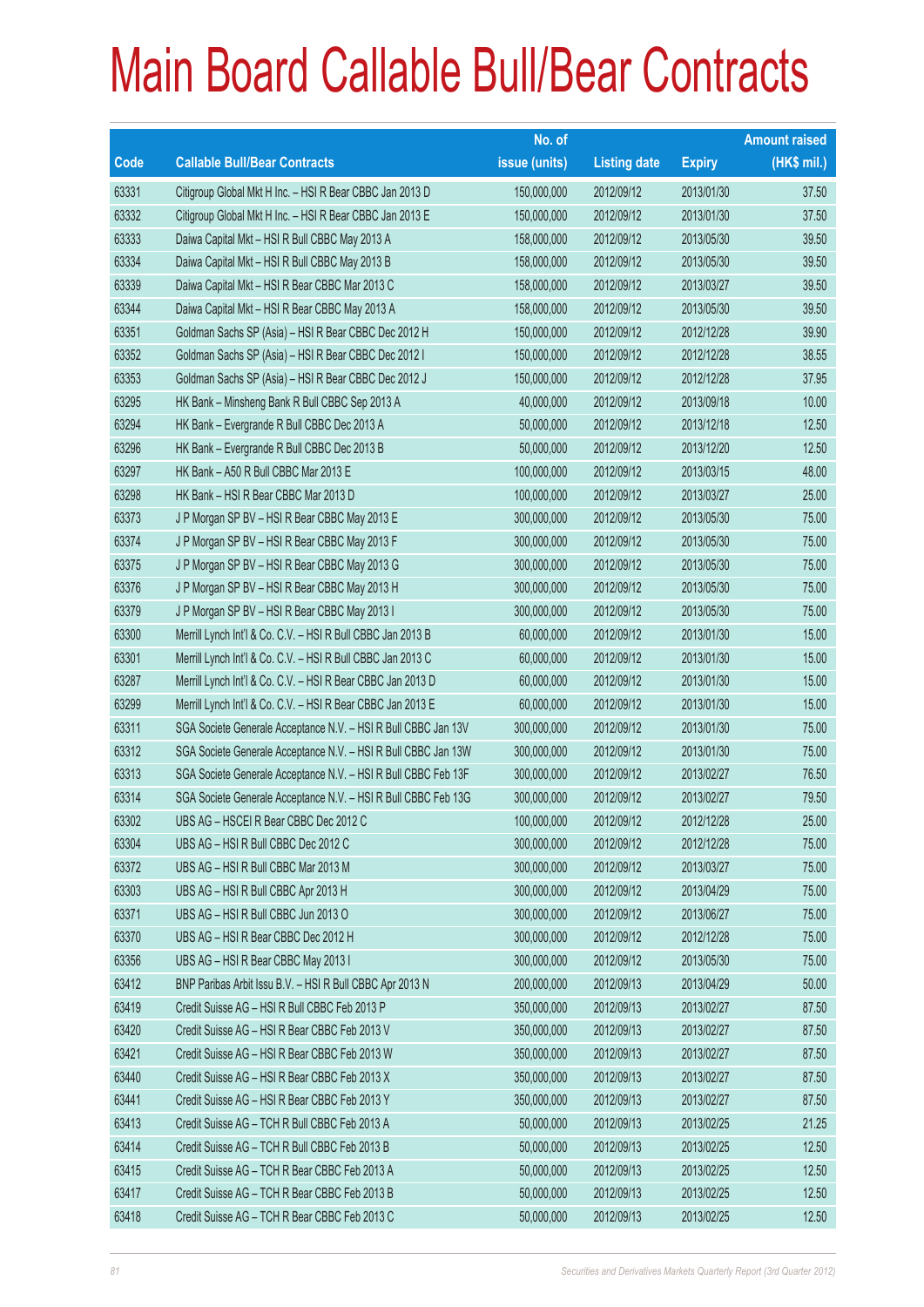|       |                                                                | No. of        |                     |               | <b>Amount raised</b> |
|-------|----------------------------------------------------------------|---------------|---------------------|---------------|----------------------|
| Code  | <b>Callable Bull/Bear Contracts</b>                            | issue (units) | <b>Listing date</b> | <b>Expiry</b> | $(HK$$ mil.)         |
| 63458 | Daiwa Capital Mkt - HSCEI R Bear CBBC May 2013 A               | 80,000,000    | 2012/09/13          | 2013/05/30    | 20.00                |
| 63402 | HK Bank - ABC R Bear CBBC Nov 2013 A                           | 40,000,000    | 2012/09/13          | 2013/11/26    | 10.00                |
| 63403 | HK Bank - BOCL R Bear CBBC Nov 2013 A                          | 50,000,000    | 2012/09/13          | 2013/11/20    | 12.50                |
| 63463 | SGA Societe Generale Acceptance N.V. - HSI R Bull CBBC Jan13 X | 300,000,000   | 2012/09/13          | 2013/01/30    | 75.00                |
| 63465 | SGA Societe Generale Acceptance N.V. - HSI R Bull CBBC Jan13 Y | 300,000,000   | 2012/09/13          | 2013/01/30    | 75.00                |
| 63380 | SGA Societe Generale Acceptance N.V. - HSI R Bear CBBC Jan13 E | 300,000,000   | 2012/09/13          | 2013/01/30    | 75.00                |
| 63381 | SGA Societe Generale Acceptance N.V. - HSI R Bear CBBC Jan13 F | 300,000,000   | 2012/09/13          | 2013/01/30    | 75.00                |
| 63390 | SGA Societe Generale Acceptance N.V. - HSI R Bear CBBC Jan13 G | 300,000,000   | 2012/09/13          | 2013/01/30    | 75.00                |
| 63442 | UBS AG - HSCEI R Bull CBBC Jun 2013 A                          | 100,000,000   | 2012/09/13          | 2013/06/27    | 25.00                |
| 63443 | UBS AG - HSCEI R Bull CBBC Jun 2013 B                          | 100,000,000   | 2012/09/13          | 2013/06/27    | 25.00                |
| 63439 | UBS AG - HSI R Bull CBBC Dec 2012 D                            | 300,000,000   | 2012/09/13          | 2012/12/28    | 75.00                |
| 63462 | UBS AG - HSI R Bull CBBC Feb 2013 O                            | 300,000,000   | 2012/09/13          | 2013/02/27    | 75.00                |
| 63444 | UBS AG - HSI R Bear CBBC Feb 2013 S                            | 300,000,000   | 2012/09/13          | 2013/02/27    | 75.00                |
| 63457 | UBS AG - HSI R Bear CBBC Feb 2013 T                            | 300,000,000   | 2012/09/13          | 2013/02/27    | 75.00                |
| 63519 | BNP Paribas Arbit Issu B.V. - HSI R Bull CBBC Apr 2013 H       | 200,000,000   | 2012/09/14          | 2013/04/29    | 50.00                |
| 63975 | BNP Paribas Arbit Issu B.V. - HSI R Bull CBBC Apr 2013 K       | 200,000,000   | 2012/09/14          | 2013/04/29    | 50.00                |
| 63515 | BNP Paribas Arbit Issu B.V. - HSI R Bull CBBC Apr 2013 L       | 200,000,000   | 2012/09/14          | 2013/04/29    | 50.00                |
| 64007 | BNP Paribas Arbit Issu B.V. - HSI R Bull CBBC Apr 2013 U       | 200,000,000   | 2012/09/14          | 2013/04/29    | 50.00                |
| 63493 | Credit Suisse AG - HSI R Bull CBBC Mar 2013 A                  | 350,000,000   | 2012/09/14          | 2013/03/27    | 87.50                |
| 63495 | Credit Suisse AG - HSI R Bull CBBC Mar 2013 B                  | 350,000,000   | 2012/09/14          | 2013/03/27    | 87.50                |
| 63497 | Credit Suisse AG - HSI R Bull CBBC Mar 2013 C                  | 350,000,000   | 2012/09/14          | 2013/03/27    | 87.50                |
| 63803 | Credit Suisse AG - HSI R Bull CBBC Mar 2013 D                  | 350,000,000   | 2012/09/14          | 2013/03/27    | 87.50                |
| 63892 | Credit Suisse AG - HSI R Bull CBBC Mar 2013 F                  | 350,000,000   | 2012/09/14          | 2013/03/27    | 87.50                |
| 63536 | Credit Suisse AG - HSI R Bear CBBC Dec 2012 B                  | 350,000,000   | 2012/09/14          | 2012/12/28    | 87.50                |
| 63475 | Credit Suisse AG - HSI R Bear CBBC Dec 2012 G                  | 350,000,000   | 2012/09/14          | 2012/12/28    | 87.50                |
| 63476 | Credit Suisse AG - HSI R Bear CBBC Dec 2012 S                  | 350,000,000   | 2012/09/14          | 2012/12/28    | 87.50                |
| 63480 | Credit Suisse AG - HSI R Bear CBBC Dec 2012 T                  | 350,000,000   | 2012/09/14          | 2012/12/28    | 87.50                |
| 63483 | Credit Suisse AG - HSI R Bear CBBC Dec 2012 U                  | 350,000,000   | 2012/09/14          | 2012/12/28    | 87.50                |
| 63535 | Credit Suisse AG - HSI R Bear CBBC Dec 2012 V                  | 350,000,000   | 2012/09/14          | 2012/12/28    | 87.50                |
| 64084 | Citigroup Global Mkt H Inc. - HSI R Bull CBBC Mar 2013 B       | 150,000,000   | 2012/09/14          | 2013/03/27    | 37.50                |
| 64089 | Citigroup Global Mkt H Inc. - HSI R Bull CBBC Mar 2013 C       | 150,000,000   | 2012/09/14          | 2013/03/27    | 37.50                |
| 63864 | Daiwa Capital Mkt - HSI R Bull CBBC Mar 2013 E                 | 158,000,000   | 2012/09/14          | 2013/03/27    | 39.50                |
| 63885 | Daiwa Capital Mkt - HSI R Bull CBBC Mar 2013 F                 | 158,000,000   | 2012/09/14          | 2013/03/27    | 39.50                |
| 63805 | Daiwa Capital Mkt - HSI R Bull CBBC May 2013 C                 | 158,000,000   | 2012/09/14          | 2013/05/30    | 39.50                |
| 63468 | HK Bank - China Mobile R Bear CBBC May 2013 A                  | 50,000,000    | 2012/09/14          | 2013/05/31    | 12.50                |
| 63467 | HK Bank - Sinopec Corp R Bull CBBC May 2013 A                  | 60,000,000    | 2012/09/14          | 2013/05/31    | 15.00                |
| 63473 | HK Bank - China Shenhua R Bull CBBC Dec 2013 B                 | 40,000,000    | 2012/09/14          | 2013/12/20    | 10.00                |
| 64095 | J P Morgan SP BV - HSI R Bull CBBC May 2013 G                  | 300,000,000   | 2012/09/14          | 2013/05/30    | 75.00                |
| 64169 | J P Morgan SP BV - HSI R Bull CBBC May 2013 H                  | 300,000,000   | 2012/09/14          | 2013/05/30    | 75.00                |
| 64173 | J P Morgan SP BV - HSI R Bull CBBC May 2013 I                  | 300,000,000   | 2012/09/14          | 2013/05/30    | 75.00                |
| 63527 | SGA Societe Generale Acceptance N.V. - HSI R Bull CBBC Jan 13F | 300,000,000   | 2012/09/14          | 2013/01/30    | 75.00                |
| 63524 | SGA Societe Generale Acceptance N.V. - HSI R Bull CBBC Jan 13Z | 300,000,000   | 2012/09/14          | 2013/01/30    | 75.00                |
| 63529 | SGA Societe Generale Acceptance N.V. - HSI R Bull CBBC Feb 13H | 300,000,000   | 2012/09/14          | 2013/02/27    | 75.00                |
| 63893 | UBS AG - China Life R Bull CBBC Jun 2013 A                     | 100,000,000   | 2012/09/14          | 2013/06/10    | 25.00                |
| 63897 | UBS AG - HSI R Bull CBBC Dec 2012 M                            | 300,000,000   | 2012/09/14          | 2012/12/28    | 75.00                |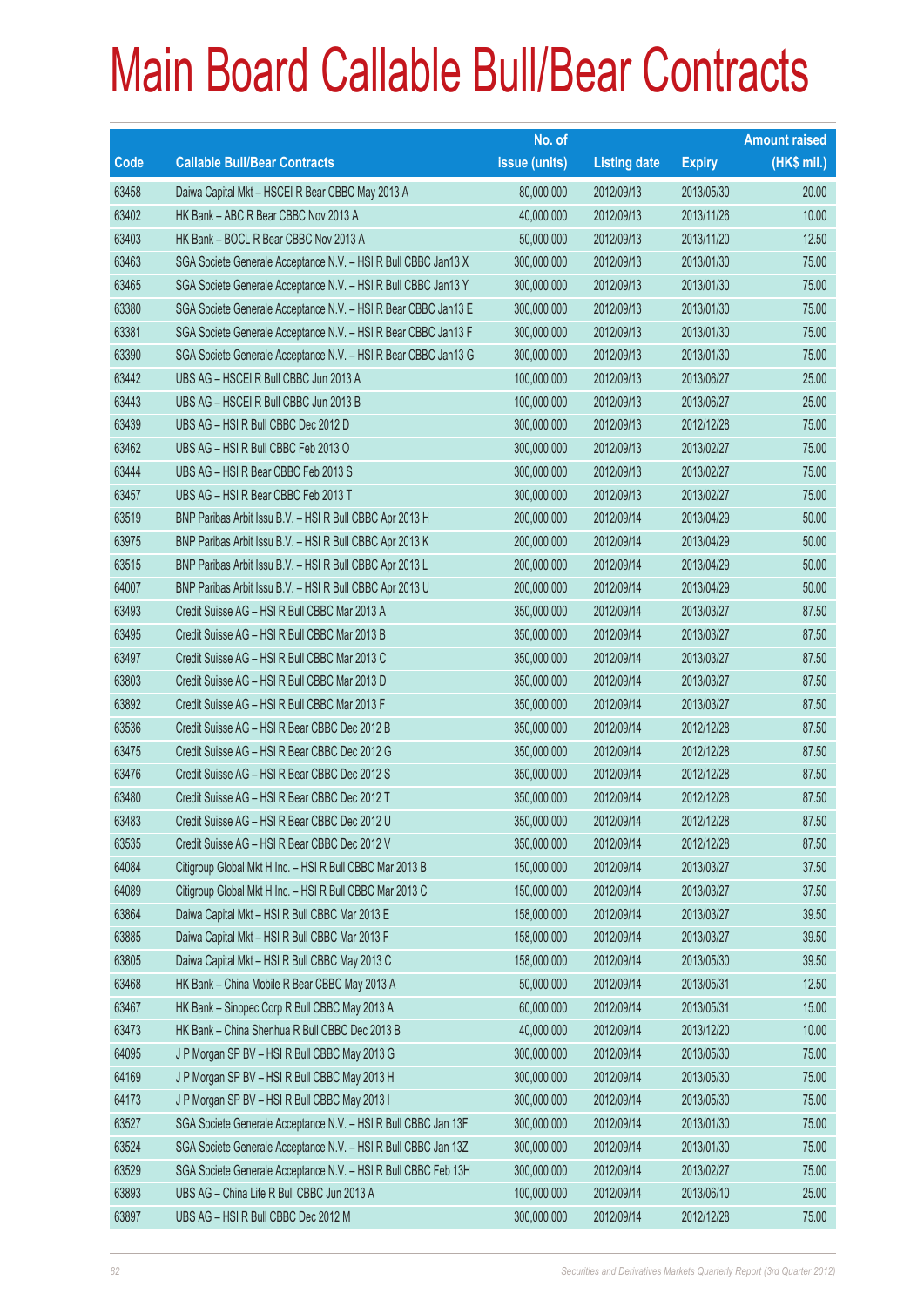|       |                                                                | No. of        |                     |               | <b>Amount raised</b> |
|-------|----------------------------------------------------------------|---------------|---------------------|---------------|----------------------|
| Code  | <b>Callable Bull/Bear Contracts</b>                            | issue (units) | <b>Listing date</b> | <b>Expiry</b> | $(HK$$ mil.)         |
| 63894 | UBS AG - HSI R Bull CBBC Feb 2013 P                            | 300,000,000   | 2012/09/14          | 2013/02/27    | 75.00                |
| 63938 | UBS AG - HSI R Bull CBBC Feb 2013 Q                            | 300,000,000   | 2012/09/14          | 2013/02/27    | 75.00                |
| 63534 | UBS AG - HSI R Bear CBBC Dec 2012 E                            | 300,000,000   | 2012/09/14          | 2012/12/28    | 75.00                |
| 63484 | UBS AG - HSI R Bear CBBC Dec 2012 I                            | 300,000,000   | 2012/09/14          | 2012/12/28    | 75.00                |
| 63485 | UBS AG - HSI R Bear CBBC Apr 2013 M                            | 300,000,000   | 2012/09/14          | 2013/04/29    | 75.00                |
| 64684 | Credit Suisse AG - HSI R Bull CBBC Feb 2013 R                  | 350,000,000   | 2012/09/17          | 2013/02/27    | 87.50                |
| 64691 | Credit Suisse AG - HSI R Bull CBBC Feb 2013 S                  | 350,000,000   | 2012/09/17          | 2013/02/27    | 87.50                |
| 64861 | Credit Suisse AG - HSI R Bull CBBC Feb 2013 T                  | 350,000,000   | 2012/09/17          | 2013/02/27    | 87.50                |
| 64673 | Credit Suisse AG - HSI R Bear CBBC Jan 2013 D                  | 350,000,000   | 2012/09/17          | 2013/01/30    | 87.50                |
| 64574 | Credit Suisse AG - HSI R Bear CBBC Jan 2013 E                  | 350,000,000   | 2012/09/17          | 2013/01/30    | 87.50                |
| 64226 | Goldman Sachs SP (Asia) - HSI R Bull CBBC Dec 2012 F           | 150,000,000   | 2012/09/17          | 2012/12/28    | 39.60                |
| 64227 | Goldman Sachs SP (Asia) - HSI R Bull CBBC Dec 2012 G           | 150,000,000   | 2012/09/17          | 2012/12/28    | 39.00                |
| 64229 | Goldman Sachs SP (Asia) - HSI R Bull CBBC Dec 2012 H           | 150,000,000   | 2012/09/17          | 2012/12/28    | 39.45                |
| 64715 | Goldman Sachs SP (Asia) - HSI R Bear CBBC Dec 2012 K           | 150,000,000   | 2012/09/17          | 2012/12/28    | 37.50                |
| 64717 | Goldman Sachs SP (Asia) - HSI R Bear CBBC Dec 2012 L           | 150,000,000   | 2012/09/17          | 2012/12/28    | 38.10                |
| 64718 | Goldman Sachs SP (Asia) - HSI R Bear CBBC Dec 2012 M           | 150,000,000   | 2012/09/17          | 2012/12/28    | 41.40                |
| 64731 | Goldman Sachs SP (Asia) - HSI R Bear CBBC Dec 2012 N           | 150,000,000   | 2012/09/17          | 2012/12/28    | 42.15                |
| 64745 | Goldman Sachs SP (Asia) - HSI R Bear CBBC Dec 2012 O           | 150,000,000   | 2012/09/17          | 2012/12/28    | 42.60                |
| 64278 | Merrill Lynch Int'l & Co. C.V. - HSI R Bull CBBC Jan 2013 D    | 60,000,000    | 2012/09/17          | 2013/01/30    | 15.00                |
| 64282 | Merrill Lynch Int'l & Co. C.V. - HSI R Bull CBBC Jan 2013 E    | 60,000,000    | 2012/09/17          | 2013/01/30    | 15.00                |
| 64304 | Merrill Lynch Int'l & Co. C.V. - HSI R Bull CBBC Jan 2013 F    | 60,000,000    | 2012/09/17          | 2013/01/30    | 15.00                |
| 64507 | Merrill Lynch Int'l & Co. C.V. - HSI R Bull CBBC Jan 2013 G    | 60,000,000    | 2012/09/17          | 2013/01/30    | 15.00                |
| 64508 | Merrill Lynch Int'l & Co. C.V. - HSI R Bull CBBC Jan 2013 H    | 60,000,000    | 2012/09/17          | 2013/01/30    | 15.00                |
| 64539 | Merrill Lynch Int'l & Co. C.V. - HSI R Bull CBBC Jan 2013 I    | 60,000,000    | 2012/09/17          | 2013/01/30    | 15.00                |
| 64560 | Merrill Lynch Int'l & Co. C.V. - HSI R Bull CBBC Jan 2013 J    | 60,000,000    | 2012/09/17          | 2013/01/30    | 15.00                |
| 64277 | Merrill Lynch Int'l & Co. C.V. - HSI R Bear CBBC Jan 2013 F    | 60,000,000    | 2012/09/17          | 2013/01/30    | 15.00                |
| 64818 | SGA Societe Generale Acceptance N.V. - HSI R Bull CBBC Jan 13E | 300,000,000   | 2012/09/17          | 2013/01/30    | 75.00                |
| 64824 | SGA Societe Generale Acceptance N.V. - HSI R Bull CBBC Jan 13G | 300,000,000   | 2012/09/17          | 2013/01/30    | 75.00                |
| 64846 | SGA Societe Generale Acceptance N.V. - HSI R Bear CBBC Jan 13H | 300,000,000   | 2012/09/17          | 2013/01/30    | 75.00                |
| 64879 | UBS AG - HSI R Bull CBBC Feb 2013 R                            | 300,000,000   | 2012/09/17          | 2013/02/27    | 75.00                |
| 64871 | UBS AG - HSI R Bull CBBC Apr 2013 I                            | 300,000,000   | 2012/09/17          | 2013/04/29    | 75.00                |
| 64875 | UBS AG - HSI R Bull CBBC Jun 2013 P                            | 300,000,000   | 2012/09/17          | 2013/06/27    | 75.00                |
| 64880 | UBS AG - HSI R Bull CBBC Jun 2013 Q                            | 300,000,000   | 2012/09/17          | 2013/06/27    | 75.00                |
| 64862 | UBS AG - HSI R Bear CBBC Apr 2013 N                            | 300,000,000   | 2012/09/17          | 2013/04/29    | 75.00                |
| 64858 | UBS AG - Hutchison R Bull CBBC Jun 2013 A                      | 100,000,000   | 2012/09/17          | 2013/06/17    | 25.00                |
| 64857 | UBS AG - TCH R Bear CBBC Mar 2013 B                            | 100,000,000   | 2012/09/17          | 2013/03/04    | 33.00                |
| 64998 | BNP Paribas Arbit Issu B.V. - HSI R Bear CBBC Apr 2013 A       | 200,000,000   | 2012/09/18          | 2013/04/29    | 50.00                |
| 65000 | BNP Paribas Arbit Issu B.V. - HSI R Bear CBBC Apr 2013 B       | 200,000,000   | 2012/09/18          | 2013/04/29    | 50.00                |
| 64963 | Credit Suisse AG - HSI R Bull CBBC Feb 2013 H                  | 350,000,000   | 2012/09/18          | 2013/02/27    | 87.50                |
| 64970 | Credit Suisse AG - HSI R Bull CBBC Feb 2013 I                  | 350,000,000   | 2012/09/18          | 2013/02/27    | 87.50                |
| 65003 | Credit Suisse AG - HSI R Bull CBBC Feb 2013 J                  | 350,000,000   | 2012/09/18          | 2013/02/27    | 87.50                |
| 64997 | Credit Suisse AG - HSI R Bear CBBC Feb 2013 E                  | 350,000,000   | 2012/09/18          | 2013/02/27    | 87.50                |
| 64996 | Credit Suisse AG - HSI R Bear CBBC Feb 2013 Z                  | 350,000,000   | 2012/09/18          | 2013/02/27    | 87.50                |
| 64919 | HK Bank - China Life R Bull CBBC May 2013 A                    | 60,000,000    | 2012/09/18          | 2013/05/31    | 15.00                |
| 64888 | HK Bank - A50 R Bull CBBC Apr 2013 F                           | 100,000,000   | 2012/09/18          | 2013/04/08    | 25.00                |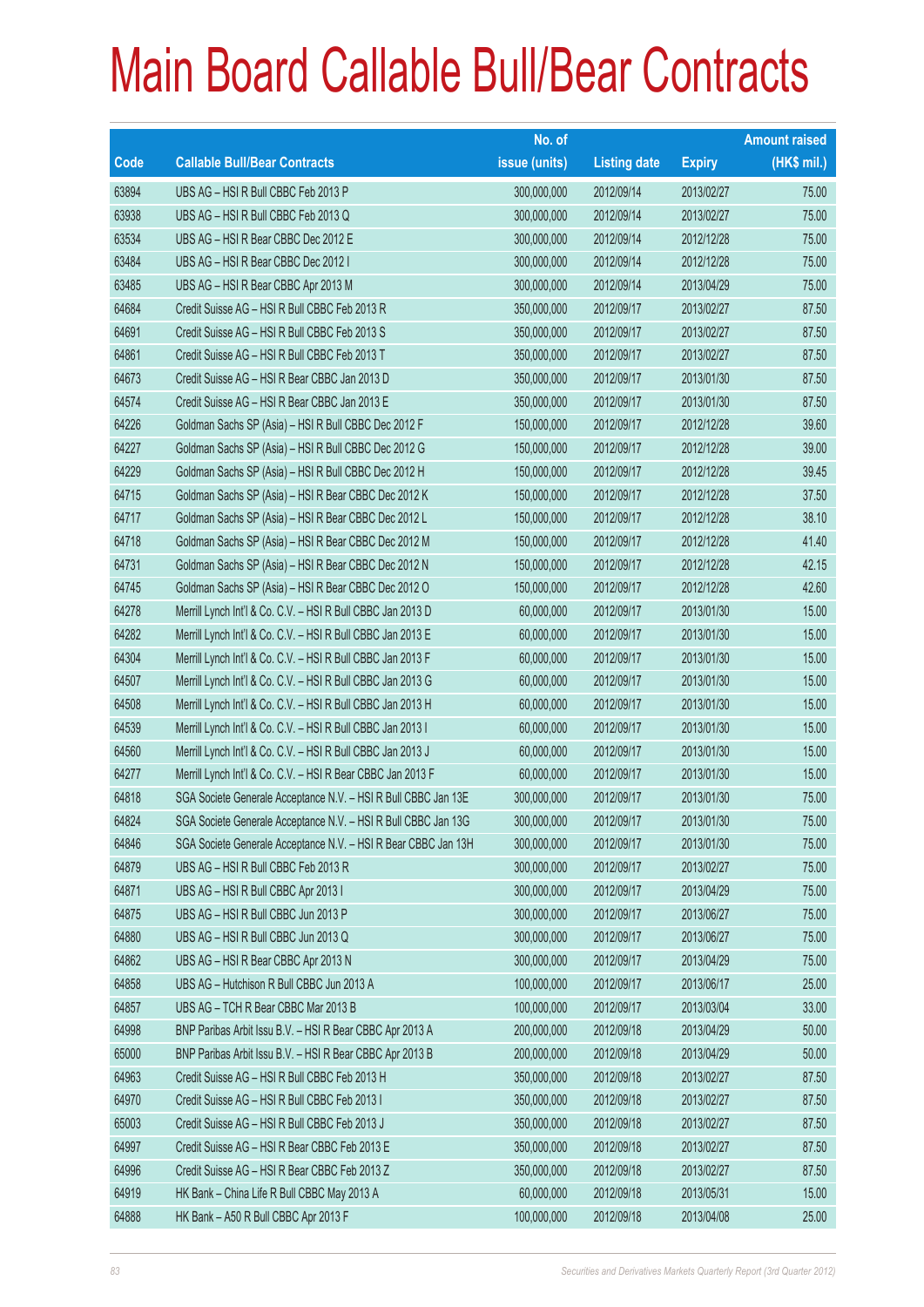|             |                                                                | No. of        |                     |               | <b>Amount raised</b> |
|-------------|----------------------------------------------------------------|---------------|---------------------|---------------|----------------------|
| <b>Code</b> | <b>Callable Bull/Bear Contracts</b>                            | issue (units) | <b>Listing date</b> | <b>Expiry</b> | $(HK$$ mil.)         |
| 64892       | HK Bank - A50 R Bull CBBC Apr 2013 G                           | 100,000,000   | 2012/09/18          | 2013/04/08    | 25.00                |
| 64881       | HK Bank - HKEx R Bull CBBC Apr 2013 A                          | 60,000,000    | 2012/09/18          | 2013/04/30    | 15.00                |
| 64920       | HK Bank - HSI R Bull CBBC Mar 2013 I                           | 100,000,000   | 2012/09/18          | 2013/03/27    | 25.00                |
| 64936       | HK Bank - HSI R Bull CBBC Mar 2013 J                           | 200,000,000   | 2012/09/18          | 2013/03/27    | 50.00                |
| 64940       | HK Bank - HSI R Bull CBBC Jun 2013 C                           | 150,000,000   | 2012/09/18          | 2013/06/27    | 37.50                |
| 64971       | SGA Societe Generale Acceptance N.V. - HSI R Bull CBBC Jan 13H | 300,000,000   | 2012/09/18          | 2013/01/30    | 75.00                |
| 64994       | SGA Societe Generale Acceptance N.V. - HSI R Bear CBBC Jan 13I | 300,000,000   | 2012/09/18          | 2013/01/30    | 75.00                |
| 64942       | UBS AG - HSI R Bull CBBC Jan 2013 P                            | 300,000,000   | 2012/09/18          | 2013/01/30    | 75.00                |
| 65025       | UBS AG - HSI R Bull CBBC Jun 2013 R                            | 300,000,000   | 2012/09/18          | 2013/06/27    | 75.00                |
| 65027       | UBS AG - HSI R Bull CBBC Aug 2013 C                            | 300,000,000   | 2012/09/18          | 2013/08/29    | 75.00                |
| 65001       | UBS AG - HSI R Bear CBBC Jun 2013 D                            | 300,000,000   | 2012/09/18          | 2013/06/27    | 75.00                |
| 65304       | BNP Paribas Arbit Issu B.V. - HSI R Bull CBBC Apr 2013 J       | 200,000,000   | 2012/09/19          | 2013/04/29    | 50.00                |
| 65351       | BNP Paribas Arbit Issu B.V. - HSI R Bull CBBC Apr 2013 S       | 200,000,000   | 2012/09/19          | 2013/04/29    | 50.00                |
| 65105       | Credit Suisse AG - HSI R Bull CBBC Jan 2013 J                  | 350,000,000   | 2012/09/19          | 2013/01/30    | 87.50                |
| 65106       | Credit Suisse AG - HSI R Bull CBBC Jan 2013 T                  | 350,000,000   | 2012/09/19          | 2013/01/30    | 87.50                |
| 65395       | Credit Suisse AG - HSI R Bull CBBC Jan 2013 U                  | 350,000,000   | 2012/09/19          | 2013/01/30    | 87.50                |
| 65452       | Credit Suisse AG - HSI R Bull CBBC Jan 2013 V                  | 350,000,000   | 2012/09/19          | 2013/01/30    | 87.50                |
| 65028       | Credit Suisse AG - HSI R Bear CBBC Dec 2012 Q                  | 350,000,000   | 2012/09/19          | 2012/12/28    | 87.50                |
| 65053       | Credit Suisse AG - HSI R Bear CBBC Dec 2012 X                  | 350,000,000   | 2012/09/19          | 2012/12/28    | 87.50                |
| 65478       | J P Morgan SP BV - HSI R Bull CBBC Apr 2013 I                  | 300,000,000   | 2012/09/19          | 2013/04/29    | 75.00                |
| 65513       | J P Morgan SP BV - HSI R Bull CBBC Apr 2013 J                  | 300,000,000   | 2012/09/19          | 2013/04/29    | 75.00                |
| 65526       | J P Morgan SP BV - HSI R Bull CBBC Apr 2013 K                  | 300,000,000   | 2012/09/19          | 2013/04/29    | 75.00                |
| 65168       | SGA Societe Generale Acceptance N.V. - HSI R Bull CBBC Jan 131 | 300,000,000   | 2012/09/19          | 2013/01/30    | 75.00                |
| 65184       | SGA Societe Generale Acceptance N.V. - HSI R Bull CBBC Jan 13J | 300,000,000   | 2012/09/19          | 2013/01/30    | 75.00                |
| 65098       | SGA Societe Generale Acceptance N.V. - HSI R Bear CBBC Jan 13J | 300,000,000   | 2012/09/19          | 2013/01/30    | 75.00                |
| 65102       | SGA Societe Generale Acceptance N.V. - HSI R Bear CBBC Jan 13K | 300,000,000   | 2012/09/19          | 2013/01/30    | 75.00                |
| 65261       | UBS AG - CC Bank R Bull CBBC Jul 2013 A                        | 100,000,000   | 2012/09/19          | 2013/07/15    | 25.00                |
| 65218       | UBS AG - CNBM R Bull CBBC Jun 2013 A                           | 50,000,000    | 2012/09/19          | 2013/06/24    | 12.50                |
| 65464       | UBS AG - HSI R Bull CBBC Apr 2013 J                            | 300,000,000   | 2012/09/19          | 2013/04/29    | 75.00                |
| 65467       | UBS AG - HSI R Bull CBBC Jun 2013 S                            | 300,000,000   | 2012/09/19          | 2013/06/27    | 75.00                |
| 65063       | UBS AG - HSI R Bear CBBC Dec 2012 J                            | 300,000,000   | 2012/09/19          | 2012/12/28    | 75.00                |
| 65066       | UBS AG - HSI R Bear CBBC Feb 2013 U                            | 300,000,000   | 2012/09/19          | 2013/02/27    | 75.00                |
| 65228       | UBS AG - Ping An R Bull CBBC Apr 2013 A                        | 100,000,000   | 2012/09/19          | 2013/04/22    | 25.00                |
| 65285       | UBS AG - SHK Ppt R Bull CBBC May 2013 A                        | 100,000,000   | 2012/09/19          | 2013/05/06    | 25.00                |
| 65262       | UBS AG - TCH R Bull CBBC Jul 2013 A                            | 100,000,000   | 2012/09/19          | 2013/07/08    | 25.00                |
| 65752       | Credit Suisse AG - HSI R Bull CBBC Feb 2013 U                  | 350,000,000   | 2012/09/20          | 2013/02/27    | 87.50                |
| 65812       | Credit Suisse AG - HSI R Bull CBBC Feb 2013 V                  | 350,000,000   | 2012/09/20          | 2013/02/27    | 87.50                |
| 65588       | Credit Suisse AG - HSI R Bear CBBC Dec 2012 I                  | 350,000,000   | 2012/09/20          | 2012/12/28    | 87.50                |
| 65830       | Goldman Sachs SP (Asia) - HSI R Bull CBBC Dec 2012 I           | 150,000,000   | 2012/09/20          | 2012/12/28    | 39.45                |
| 65832       | Goldman Sachs SP (Asia) - HSI R Bull CBBC Dec 2012 J           | 150,000,000   | 2012/09/20          | 2012/12/28    | 37.95                |
| 65823       | Goldman Sachs SP (Asia) - HSI R Bear CBBC Dec 2012 P           | 150,000,000   | 2012/09/20          | 2012/12/28    | 37.50                |
| 65561       | HK Bank - Galaxy Ent R Bull CBBC Apr 2013 A                    | 40,000,000    | 2012/09/20          | 2013/04/12    | 16.00                |
| 65540       | HK Bank - HSI R Bull CBBC May 2013 E                           | 100,000,000   | 2012/09/20          | 2013/05/30    | 25.00                |
| 65527       | HK Bank - HSI R Bull CBBC Jun 2013 D                           | 100,000,000   | 2012/09/20          | 2013/06/27    | 25.00                |
| 65564       | HK Bank - Hutchison R Bull CBBC Jun 2013 A                     | 60,000,000    | 2012/09/20          | 2013/06/28    | 15.00                |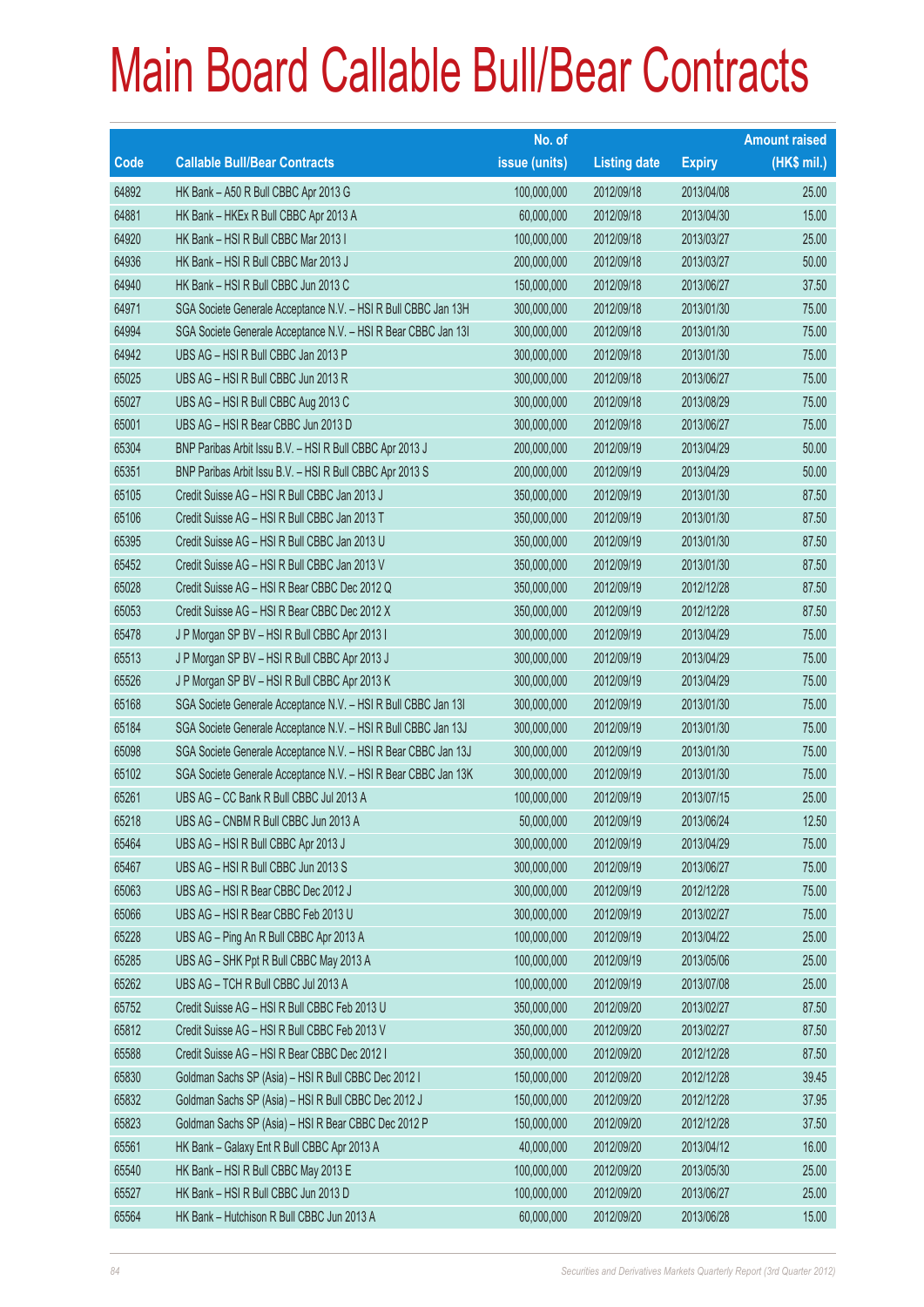|        |                                                             | No. of        |                     |               | <b>Amount raised</b> |
|--------|-------------------------------------------------------------|---------------|---------------------|---------------|----------------------|
| Code   | <b>Callable Bull/Bear Contracts</b>                         | issue (units) | <b>Listing date</b> | <b>Expiry</b> | $(HK$$ mil.)         |
| 65747  | UBS AG - HSCEI R Bull CBBC Mar 2013 A                       | 100,000,000   | 2012/09/20          | 2013/03/27    | 25.00                |
| 65589  | UBS AG - HSI R Bull CBBC Feb 2013 S                         | 300,000,000   | 2012/09/20          | 2013/02/27    | 75.00                |
| 65565  | UBS AG - HSI R Bear CBBC Mar 2013 O                         | 300,000,000   | 2012/09/20          | 2013/03/27    | 75.00                |
| 65743  | UBS AG - HSI R Bear CBBC May 2013 J                         | 300,000,000   | 2012/09/20          | 2013/05/30    | 75.00                |
| 65692  | UBS AG - HSI R Bear CBBC Jun 2013 E                         | 300,000,000   | 2012/09/20          | 2013/06/27    | 75.00                |
| 62023# | Merrill Lynch Int'l & Co. C.V. - HSI R Bear CBBC Dec 2012 B | 160,000,000   | 2012/09/20          | 2012/12/28    | 10.56                |
| 66921  | BNP Paribas Arbit Issu B.V. - HSI R Bull CBBC May 2013 A    | 200,000,000   | 2012/09/21          | 2013/05/30    | 50.00                |
| 66938  | BNP Paribas Arbit Issu B.V. - HSI R Bull CBBC May 2013 B    | 200,000,000   | 2012/09/21          | 2013/05/30    | 50.00                |
| 67013  | BNP Paribas Arbit Issu B.V. - HSI R Bull CBBC May 2013 C    | 200,000,000   | 2012/09/21          | 2013/05/30    | 50.00                |
| 67014  | BNP Paribas Arbit Issu B.V. - HSI R Bull CBBC May 2013 D    | 200,000,000   | 2012/09/21          | 2013/05/30    | 50.00                |
| 67015  | BNP Paribas Arbit Issu B.V. - HSI R Bull CBBC May 2013 E    | 200,000,000   | 2012/09/21          | 2013/05/30    | 50.00                |
| 68052  | BNP Paribas Arbit Issu B.V. - HSI R Bull CBBC May 2013 F    | 200,000,000   | 2012/09/21          | 2013/05/30    | 50.00                |
| 65907  | BNP Paribas Arbit Issu B.V. - HSI R Bear CBBC Feb 2013 A    | 200,000,000   | 2012/09/21          | 2013/02/27    | 50.00                |
| 65908  | BNP Paribas Arbit Issu B.V. - HSI R Bear CBBC Feb 2013 B    | 200,000,000   | 2012/09/21          | 2013/02/27    | 50.00                |
| 65914  | BNP Paribas Arbit Issu B.V. - HSI R Bear CBBC Feb 2013 C    | 200,000,000   | 2012/09/21          | 2013/02/27    | 50.00                |
| 65915  | BNP Paribas Arbit Issu B.V. - HSI R Bear CBBC Feb 2013 D    | 200,000,000   | 2012/09/21          | 2013/02/27    | 50.00                |
| 65916  | BNP Paribas Arbit Issu B.V. - HSI R Bear CBBC Feb 2013 E    | 200,000,000   | 2012/09/21          | 2013/02/27    | 50.00                |
| 65935  | BNP Paribas Arbit Issu B.V. - HSI R Bear CBBC Feb 2013 F    | 200,000,000   | 2012/09/21          | 2013/02/27    | 50.00                |
| 65937  | BNP Paribas Arbit Issu B.V. - HSI R Bear CBBC Feb 2013 G    | 200,000,000   | 2012/09/21          | 2013/02/27    | 50.00                |
| 65942  | BNP Paribas Arbit Issu B.V. - HSI R Bear CBBC Feb 2013 H    | 200,000,000   | 2012/09/21          | 2013/02/27    | 50.00                |
| 67204  | Credit Suisse AG - HSI R Bull CBBC Feb 2013 G               | 350,000,000   | 2012/09/21          | 2013/02/27    | 87.50                |
| 67212  | Credit Suisse AG - HSI R Bull CBBC Feb 2013 K               | 350,000,000   | 2012/09/21          | 2013/02/27    | 87.50                |
| 66271  | Credit Suisse AG - HSI R Bull CBBC Mar 2013 G               | 350,000,000   | 2012/09/21          | 2013/03/27    | 87.50                |
| 66612  | Credit Suisse AG - HSI R Bull CBBC Mar 2013 H               | 350,000,000   | 2012/09/21          | 2013/03/27    | 87.50                |
| 66635  | Credit Suisse AG - HSI R Bull CBBC Mar 2013 I               | 350,000,000   | 2012/09/21          | 2013/03/27    | 87.50                |
| 66645  | Credit Suisse AG - HSI R Bull CBBC Mar 2013 J               | 350,000,000   | 2012/09/21          | 2013/03/27    | 87.50                |
| 66646  | Credit Suisse AG - HSI R Bull CBBC Mar 2013 K               | 350,000,000   | 2012/09/21          | 2013/03/27    | 87.50                |
| 66100  | Credit Suisse AG - HSI R Bear CBBC Dec 2012 M               | 350,000,000   | 2012/09/21          | 2012/12/28    | 87.50                |
| 66101  | Credit Suisse AG - HSI R Bear CBBC Dec 2012 N               | 350,000,000   | 2012/09/21          | 2012/12/28    | 87.50                |
| 66259  | Credit Suisse AG - HSI R Bear CBBC Dec 2012 O               | 350,000,000   | 2012/09/21          | 2012/12/28    | 87.50                |
| 66272  | Credit Suisse AG - HSI R Bear CBBC Dec 2012 Y               | 350,000,000   | 2012/09/21          | 2012/12/28    | 87.50                |
| 66162  | Credit Suisse AG - HSI R Bear CBBC Dec 2012 Z               | 350,000,000   | 2012/09/21          | 2012/12/28    | 87.50                |
| 66290  | Credit Suisse AG - HSI R Bear CBBC Apr 2013 E               | 350,000,000   | 2012/09/21          | 2013/04/29    | 87.50                |
| 66342  | Credit Suisse AG - HSI R Bear CBBC Apr 2013 F               | 350,000,000   | 2012/09/21          | 2013/04/29    | 87.50                |
| 66345  | Credit Suisse AG - HSI R Bear CBBC Apr 2013 G               | 350,000,000   | 2012/09/21          | 2013/04/29    | 94.50                |
| 66348  | Credit Suisse AG - HSI R Bear CBBC Apr 2013 H               | 350,000,000   | 2012/09/21          | 2013/04/29    | 106.75               |
| 66405  | Credit Suisse AG - HSI R Bear CBBC Apr 2013 I               | 350,000,000   | 2012/09/21          | 2013/04/29    | 120.75               |
| 66436  | Credit Suisse AG - HSI R Bear CBBC May 2013 A               | 350,000,000   | 2012/09/21          | 2013/05/30    | 87.50                |
| 66443  | Credit Suisse AG - HSI R Bear CBBC May 2013 B               | 350,000,000   | 2012/09/21          | 2013/05/30    | 89.25                |
| 66454  | Credit Suisse AG - HSI R Bear CBBC May 2013 C               | 350,000,000   | 2012/09/21          | 2013/05/30    | 101.50               |
| 66455  | Credit Suisse AG - HSI R Bear CBBC May 2013 D               | 350,000,000   | 2012/09/21          | 2013/05/30    | 112.00               |
| 66476  | Credit Suisse AG - HSI R Bear CBBC May 2013 E               | 350,000,000   | 2012/09/21          | 2013/05/30    | 126.00               |
| 66531  | Credit Suisse AG - HSI R Bear CBBC Jun 2013 A               | 350,000,000   | 2012/09/21          | 2013/06/27    | 87.50                |
| 66536  | Credit Suisse AG - HSI R Bear CBBC Jun 2013 B               | 350,000,000   | 2012/09/21          | 2013/06/27    | 92.75                |
| 66554  | Credit Suisse AG - HSI R Bear CBBC Jun 2013 C               | 350,000,000   | 2012/09/21          | 2013/06/27    | 103.25               |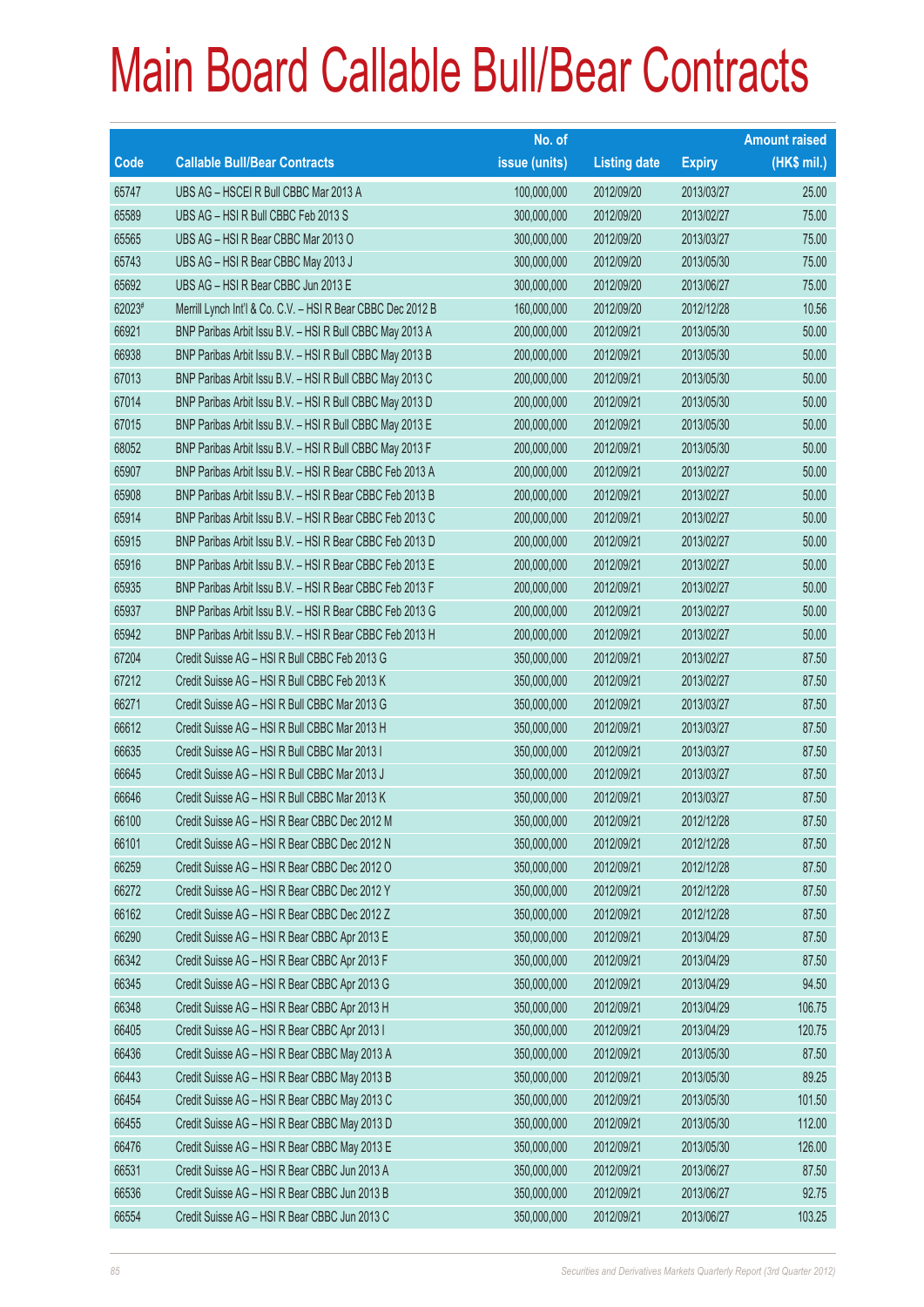|       |                                                                | No. of        |                     |               | <b>Amount raised</b> |
|-------|----------------------------------------------------------------|---------------|---------------------|---------------|----------------------|
| Code  | <b>Callable Bull/Bear Contracts</b>                            | issue (units) | <b>Listing date</b> | <b>Expiry</b> | $(HK$$ mil.)         |
| 66558 | Credit Suisse AG - HSI R Bear CBBC Jun 2013 D                  | 350,000,000   | 2012/09/21          | 2013/06/27    | 119.00               |
| 66562 | Credit Suisse AG - HSI R Bear CBBC Jun 2013 E                  | 350,000,000   | 2012/09/21          | 2013/06/27    | 129.50               |
| 67062 | Citigroup Global Mkt H Inc. - HSI R Bull CBBC Mar 2013 D       | 60,000,000    | 2012/09/21          | 2013/03/27    | 15.00                |
| 67083 | Citigroup Global Mkt H Inc. - HSI R Bull CBBC Mar 2013 E       | 60,000,000    | 2012/09/21          | 2013/03/27    | 15.00                |
| 67093 | Citigroup Global Mkt H Inc. - HSI R Bull CBBC Mar 2013 F       | 60,000,000    | 2012/09/21          | 2013/03/27    | 15.00                |
| 67095 | Citigroup Global Mkt H Inc. - HSI R Bear CBBC Jan 2013 F       | 60,000,000    | 2012/09/21          | 2013/01/30    | 15.00                |
| 67144 | Citigroup Global Mkt H Inc. - HSI R Bear CBBC Jan 2013 G       | 60,000,000    | 2012/09/21          | 2013/01/30    | 15.00                |
| 67166 | Citigroup Global Mkt H Inc. - HSI R Bear CBBC Jan 2013 H       | 60,000,000    | 2012/09/21          | 2013/01/30    | 15.00                |
| 67898 | Daiwa Capital Mkt - HSI R Bull CBBC Mar 2013 G                 | 158,000,000   | 2012/09/21          | 2013/03/27    | 39.50                |
| 67958 | Daiwa Capital Mkt - HSI R Bull CBBC Apr 2013 A                 | 158,000,000   | 2012/09/21          | 2013/04/29    | 39.50                |
| 67940 | Daiwa Capital Mkt - HSI R Bull CBBC Jun 2013 B                 | 158,000,000   | 2012/09/21          | 2013/06/27    | 39.50                |
| 67936 | Daiwa Capital Mkt - HSI R Bear CBBC Mar 2013 D                 | 158,000,000   | 2012/09/21          | 2013/03/27    | 39.50                |
| 67932 | Daiwa Capital Mkt - HSI R Bear CBBC Apr 2013 A                 | 158,000,000   | 2012/09/21          | 2013/04/29    | 39.50                |
| 67913 | Daiwa Capital Mkt - HSI R Bear CBBC May 2013 B                 | 158,000,000   | 2012/09/21          | 2013/05/30    | 39.50                |
| 67930 | Daiwa Capital Mkt - HSI R Bear CBBC May 2013 C                 | 158,000,000   | 2012/09/21          | 2013/05/30    | 39.50                |
| 67900 | Daiwa Capital Mkt - HSI R Bear CBBC Jun 2013 A                 | 158,000,000   | 2012/09/21          | 2013/06/27    | 44.24                |
| 67901 | Daiwa Capital Mkt - HSI R Bear CBBC Jun 2013 B                 | 158,000,000   | 2012/09/21          | 2013/06/27    | 39.50                |
| 67899 | Daiwa Capital Mkt - HSI R Bear CBBC Sep 2013 A                 | 158,000,000   | 2012/09/21          | 2013/09/27    | 50.56                |
| 66816 | Goldman Sachs SP (Asia) - HSI R Bull CBBC Dec 2012 K           | 150,000,000   | 2012/09/21          | 2012/12/28    | 38.25                |
| 66854 | Goldman Sachs SP (Asia) - HSI R Bull CBBC Dec 2012 L           | 150,000,000   | 2012/09/21          | 2012/12/28    | 38.10                |
| 66862 | Goldman Sachs SP (Asia) - HSI R Bull CBBC Dec 2012 M           | 150,000,000   | 2012/09/21          | 2012/12/28    | 38.10                |
| 66864 | Goldman Sachs SP (Asia) - HSI R Bull CBBC Dec 2012 N           | 150,000,000   | 2012/09/21          | 2012/12/28    | 38.25                |
| 66865 | Goldman Sachs SP (Asia) - HSI R Bull CBBC Dec 2012 O           | 150,000,000   | 2012/09/21          | 2012/12/28    | 38.10                |
| 67960 | Goldman Sachs SP (Asia) - HSI R Bear CBBC Dec 2012 Q           | 150,000,000   | 2012/09/21          | 2012/12/28    | 37.95                |
| 67963 | Goldman Sachs SP (Asia) - HSI R Bear CBBC Dec 2012 R           | 150,000,000   | 2012/09/21          | 2012/12/28    | 38.10                |
| 67966 | Goldman Sachs SP (Asia) - HSI R Bear CBBC Dec 2012 S           | 150,000,000   | 2012/09/21          | 2012/12/28    | 37.95                |
| 67969 | Goldman Sachs SP (Asia) - HSI R Bear CBBC Dec 2012 T           | 150,000,000   | 2012/09/21          | 2012/12/28    | 39.00                |
| 66647 | J P Morgan SP BV - HSI R Bull CBBC Apr 2013 L                  | 300,000,000   | 2012/09/21          | 2013/04/29    | 75.00                |
| 66653 | J P Morgan SP BV - HSI R Bull CBBC Apr 2013 M                  | 300,000,000   | 2012/09/21          | 2013/04/29    | 75.00                |
| 66684 | J P Morgan SP BV - HSI R Bull CBBC Apr 2013 N                  | 300,000,000   | 2012/09/21          | 2013/04/29    | 75.00                |
| 67818 | Merrill Lynch Int'l & Co. C.V. - HSI R Bull CBBC Jan 2013 K    | 60,000,000    | 2012/09/21          | 2013/01/30    | 15.00                |
| 67819 | Merrill Lynch Int'l & Co. C.V. - HSI R Bull CBBC Jan 2013 L    | 60,000,000    | 2012/09/21          | 2013/01/30    | 15.00                |
| 67857 | Merrill Lynch Int'l & Co. C.V. - HSI R Bull CBBC Jan 2013 M    | 60,000,000    | 2012/09/21          | 2013/01/30    | 15.00                |
| 67885 | Merrill Lynch Int'l & Co. C.V. - HSI R Bull CBBC Jan 2013 N    | 60,000,000    | 2012/09/21          | 2013/01/30    | 15.00                |
| 67893 | Merrill Lynch Int'l & Co. C.V. - HSI R Bull CBBC Jan 2013 O    | 60,000,000    | 2012/09/21          | 2013/01/30    | 15.00                |
| 67894 | Merrill Lynch Int'l & Co. C.V. - HSI R Bull CBBC Jan 2013 P    | 60,000,000    | 2012/09/21          | 2013/01/30    | 15.00                |
| 67895 | Merrill Lynch Int'l & Co. C.V. - HSI R Bull CBBC Jan 2013 Q    | 60,000,000    | 2012/09/21          | 2013/01/30    | 15.00                |
| 67897 | Merrill Lynch Int'l & Co. C.V. - HSI R Bull CBBC Jan 2013 R    | 60,000,000    | 2012/09/21          | 2013/01/30    | 15.00                |
| 67665 | Merrill Lynch Int'l & Co. C.V. - HSI R Bear CBBC Jan 2013 G    | 60,000,000    | 2012/09/21          | 2013/01/30    | 15.00                |
| 67706 | Merrill Lynch Int'l & Co. C.V. - HSI R Bear CBBC Jan 2013 H    | 60,000,000    | 2012/09/21          | 2013/01/30    | 15.00                |
| 67710 | Merrill Lynch Int'l & Co. C.V. - HSI R Bear CBBC Jan 2013 I    | 60,000,000    | 2012/09/21          | 2013/01/30    | 15.00                |
| 67739 | Merrill Lynch Int'l & Co. C.V. - HSI R Bear CBBC Jan 2013 J    | 60,000,000    | 2012/09/21          | 2013/01/30    | 15.00                |
| 67814 | Merrill Lynch Int'l & Co. C.V. - HSI R Bear CBBC Jan 2013 K    | 60,000,000    | 2012/09/21          | 2013/01/30    | 15.00                |
| 65877 | SGA Societe Generale Acceptance N.V. - HSI R Bull CBBC Jan 13K | 300,000,000   | 2012/09/21          | 2013/01/30    | 75.00                |
| 65878 | SGA Societe Generale Acceptance N.V. - HSI R Bull CBBC Jan 13L | 300,000,000   | 2012/09/21          | 2013/01/30    | 75.00                |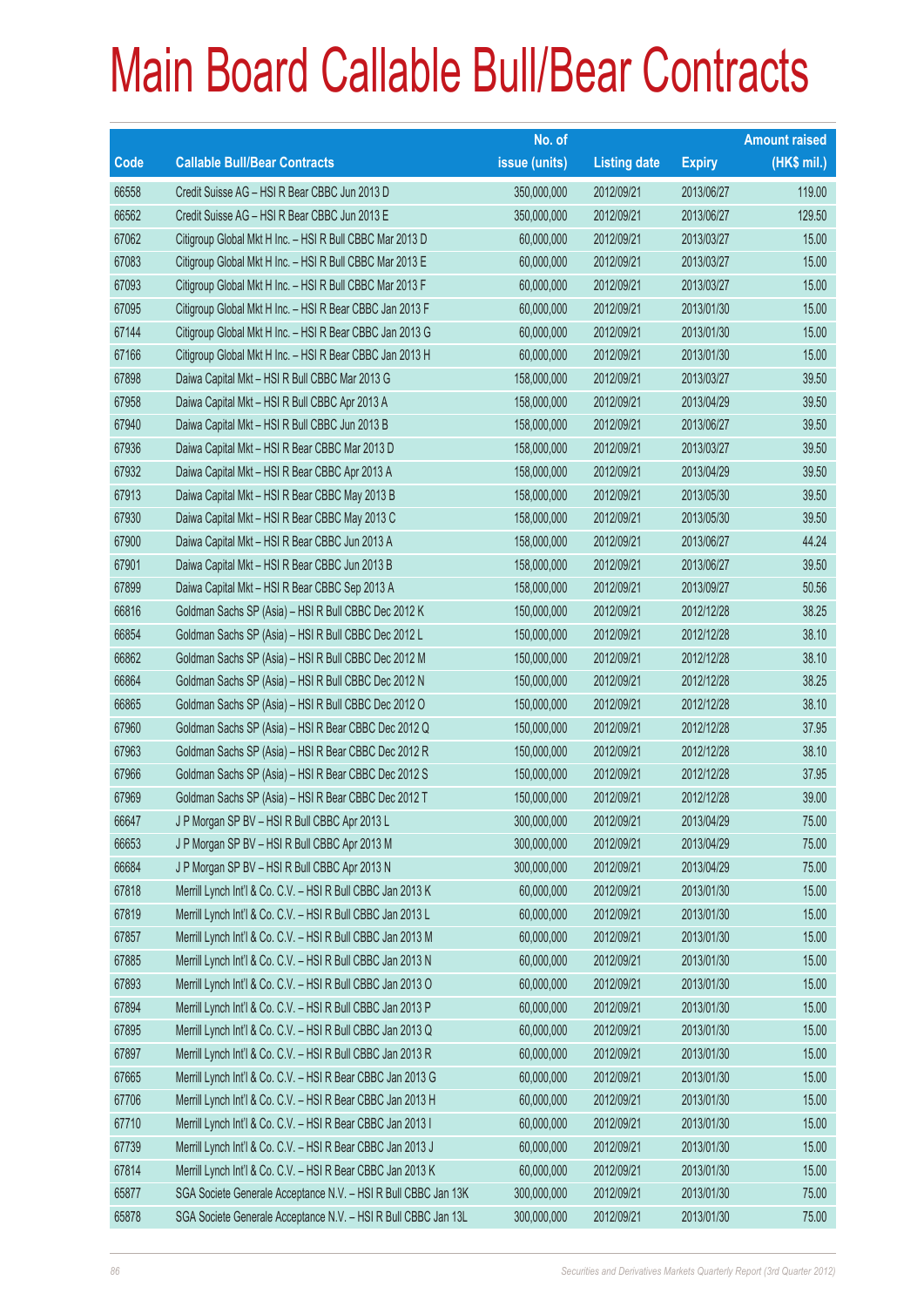|        |                                                                | No. of        |                     |               | <b>Amount raised</b> |
|--------|----------------------------------------------------------------|---------------|---------------------|---------------|----------------------|
| Code   | <b>Callable Bull/Bear Contracts</b>                            | issue (units) | <b>Listing date</b> | <b>Expiry</b> | (HK\$ mil.)          |
| 66914  | SGA Societe Generale Acceptance N.V. - HSI R Bull CBBC Jan 13M | 300,000,000   | 2012/09/21          | 2013/01/30    | 75.00                |
| 66871  | SGA Societe Generale Acceptance N.V. - HSI R Bull CBBC Feb 131 | 300,000,000   | 2012/09/21          | 2013/02/27    | 75.00                |
| 66873  | SGA Societe Generale Acceptance N.V. - HSI R Bull CBBC Feb 13J | 300,000,000   | 2012/09/21          | 2013/02/27    | 75.00                |
| 66876  | SGA Societe Generale Acceptance N.V. - HSI R Bull CBBC Feb 13K | 300,000,000   | 2012/09/21          | 2013/02/27    | 75.00                |
| 66867  | SGA Societe Generale Acceptance N.V. - HSI R Bear CBBC Dec 12P | 300,000,000   | 2012/09/21          | 2012/12/28    | 75.00                |
| 66866  | SGA Societe Generale Acceptance N.V. - HSI R Bear CBBC Dec 12R | 300,000,000   | 2012/09/21          | 2012/12/28    | 75.00                |
| 65876  | SGA Societe Generale Acceptance N.V. - HSI R Bear CBBC Jan 13L | 300,000,000   | 2012/09/21          | 2013/01/30    | 75.00                |
| 65993  | SGA Societe Generale Acceptance N.V. - HSI R Bear CBBC Jan 13M | 300,000,000   | 2012/09/21          | 2013/01/30    | 75.00                |
| 66002  | SGA Societe Generale Acceptance N.V. - HSI R Bear CBBC Jan 13N | 300,000,000   | 2012/09/21          | 2013/01/30    | 75.00                |
| 66006  | SGA Societe Generale Acceptance N.V. - HSI R Bear CBBC Jan 130 | 300,000,000   | 2012/09/21          | 2013/01/30    | 75.00                |
| 66038  | SGA Societe Generale Acceptance N.V. - HSI R Bear CBBC Jan 13P | 300,000,000   | 2012/09/21          | 2013/01/30    | 75.00                |
| 66042  | SGA Societe Generale Acceptance N.V. - HSI R Bear CBBC Jan 13Q | 300,000,000   | 2012/09/21          | 2013/01/30    | 87.00                |
| 66050  | SGA Societe Generale Acceptance N.V. - HSI R Bear CBBC Jan 13R | 300,000,000   | 2012/09/21          | 2013/01/30    | 91.50                |
| 65963  | SGA Societe Generale Acceptance N.V. - HSI R Bear CBBC Feb 13A | 300,000,000   | 2012/09/21          | 2013/02/27    | 102.00               |
| 65967  | SGA Societe Generale Acceptance N.V. - HSI R Bear CBBC Feb 13B | 300,000,000   | 2012/09/21          | 2013/02/27    | 106.50               |
| 65979  | SGA Societe Generale Acceptance N.V. - HSI R Bear CBBC Feb 13C | 300,000,000   | 2012/09/21          | 2013/02/27    | 109.50               |
| 65980  | SGA Societe Generale Acceptance N.V. - HSI R Bear CBBC Feb 13D | 300,000,000   | 2012/09/21          | 2013/02/27    | 112.50               |
| 65990  | SGA Societe Generale Acceptance N.V. - HSI R Bear CBBC Feb 13E | 300,000,000   | 2012/09/21          | 2013/02/27    | 115.50               |
| 67341  | UBS AG - China Life R Bull CBBC Mar 2013 B                     | 100,000,000   | 2012/09/21          | 2013/03/25    | 25.00                |
| 67417  | UBS AG - CNOOC R Bull CBBC Mar 2013 A                          | 100,000,000   | 2012/09/21          | 2013/03/04    | 25.00                |
| 67514  | UBS AG - HKEx R Bull CBBC May 2013 B                           | 100,000,000   | 2012/09/21          | 2013/05/20    | 25.00                |
| 67482  | UBS AG - HKEx R Bear CBBC Mar 2013 A                           | 100,000,000   | 2012/09/21          | 2013/03/25    | 26.50                |
| 67591  | UBS AG - HSBC R Bull CBBC Jun 2013 A                           | 100,000,000   | 2012/09/21          | 2013/06/03    | 25.00                |
| 67588  | UBS AG - HSBC R Bear CBBC Feb 2013 B                           | 100,000,000   | 2012/09/21          | 2013/02/25    | 25.00                |
| 68014  | UBS AG - HSI R Bull CBBC Dec 2012 G                            | 300,000,000   | 2012/09/21          | 2012/12/28    | 75.00                |
| 68051  | UBS AG - HSI R Bull CBBC Dec 2012 N                            | 300,000,000   | 2012/09/21          | 2012/12/28    | 75.00                |
| 68017  | UBS AG - HSI R Bull CBBC Mar 2013 N                            | 300,000,000   | 2012/09/21          | 2013/03/27    | 75.00                |
| 68015  | UBS AG - HSI R Bull CBBC Apr 2013 K                            | 300,000,000   | 2012/09/21          | 2013/04/29    | 75.00                |
| 68049  | UBS AG - HSI R Bull CBBC May 2013 L                            | 300,000,000   | 2012/09/21          | 2013/05/30    | 75.00                |
| 66081  | UBS AG - HSI R Bear CBBC Dec 2012 K                            | 300,000,000   | 2012/09/21          | 2012/12/28    | 75.00                |
| 66067  | UBS AG - HSI R Bear CBBC Dec 2012 O                            | 300,000,000   | 2012/09/21          | 2012/12/28    | 75.00                |
| 66080  | UBS AG - HSI R Bear CBBC Mar 2013 P                            | 300,000,000   | 2012/09/21          | 2013/03/27    | 75.00                |
| 66085  | UBS AG - HSI R Bear CBBC Jun 2013 F                            | 300,000,000   | 2012/09/21          | 2013/06/27    | 75.00                |
| 68005  | UBS AG - HSI R Bear CBBC Jul 2013 B                            | 300,000,000   | 2012/09/21          | 2013/07/30    | 75.00                |
| 68002  | UBS AG - HSI R Bear CBBC Aug 2013 A                            | 300,000,000   | 2012/09/21          | 2013/08/29    | 75.00                |
| 67401  | UBS AG - ICBC R Bull CBBC Jun 2013 A                           | 100,000,000   | 2012/09/21          | 2013/06/24    | 25.00                |
| 67515  | UBS AG - SHK Ppt R Bear CBBC Apr 2013 A                        | 100,000,000   | 2012/09/21          | 2013/04/29    | 25.00                |
| 62022# | Merrill Lynch Int'l & Co. C.V. - HSI R Bear CBBC Dec 2012 A    | 340,000,000   | 2012/09/21          | 2012/12/28    | 10.54                |
| 66837# | HK Bank - China Mobile R Bull CBBC Feb 2013 B                  | 200,000,000   | 2012/09/21          | 2013/02/04    | 11.60                |
| 68207  | Credit Suisse AG - A50 China R Bull CBBC Feb 2013 A            | 50,000,000    | 2012/09/24          | 2013/02/25    | 12.50                |
| 68237  | Credit Suisse AG - A50 China R Bull CBBC Feb 2013 B            | 50,000,000    | 2012/09/24          | 2013/02/25    | 12.50                |
| 68240  | Credit Suisse AG - A50 China R Bull CBBC Feb 2013 C            | 50,000,000    | 2012/09/24          | 2013/02/25    | 12.50                |
| 68245  | Credit Suisse AG - A50 China R Bear CBBC Feb 2013 A            | 50,000,000    | 2012/09/24          | 2013/02/25    | 12.50                |
| 68250  | Credit Suisse AG - HSI R Bull CBBC Apr 2013 A                  | 350,000,000   | 2012/09/24          | 2013/04/29    | 87.50                |
| 68253  | Credit Suisse AG - HSI R Bull CBBC Apr 2013 B                  | 350,000,000   | 2012/09/24          | 2013/04/29    | 87.50                |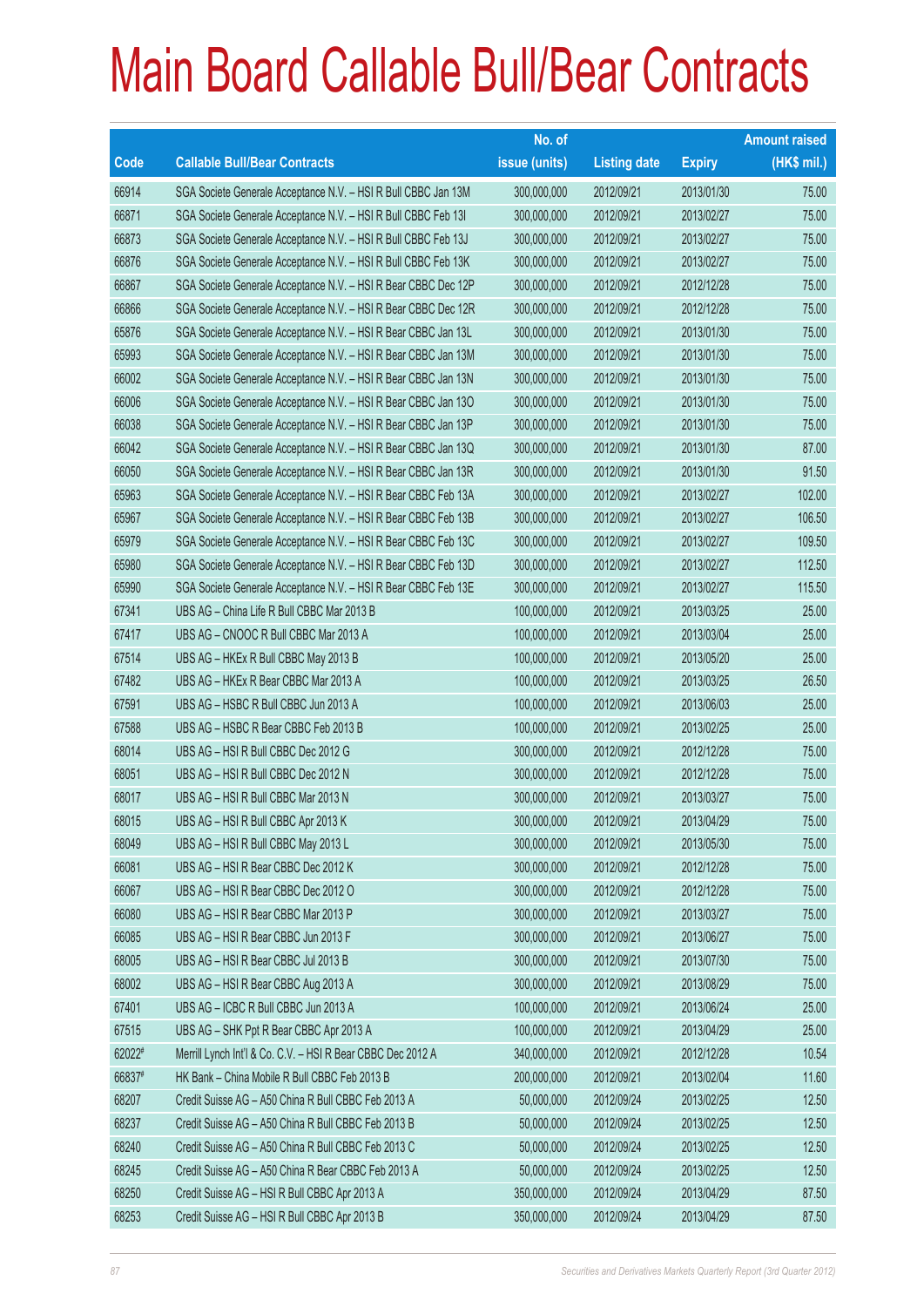|       |                                                                | No. of        |                     |               | <b>Amount raised</b> |
|-------|----------------------------------------------------------------|---------------|---------------------|---------------|----------------------|
| Code  | <b>Callable Bull/Bear Contracts</b>                            | issue (units) | <b>Listing date</b> | <b>Expiry</b> | (HK\$ mil.)          |
| 68255 | Credit Suisse AG - HSI R Bull CBBC Apr 2013 C                  | 350,000,000   | 2012/09/24          | 2013/04/29    | 87.50                |
| 68263 | Credit Suisse AG - HSI R Bull CBBC Apr 2013 D                  | 350,000,000   | 2012/09/24          | 2013/04/29    | 87.50                |
| 68339 | Credit Suisse AG - HSI R Bull CBBC Apr 2013 E                  | 350,000,000   | 2012/09/24          | 2013/04/29    | 87.50                |
| 68265 | Credit Suisse AG - HSI R Bear CBBC Jan 2013 F                  | 350,000,000   | 2012/09/24          | 2013/01/30    | 87.50                |
| 68332 | Credit Suisse AG - HSI R Bear CBBC Jul 2013 A                  | 350,000,000   | 2012/09/24          | 2013/07/30    | 98.00                |
| 68333 | Credit Suisse AG - HSI R Bear CBBC Jul 2013 B                  | 350,000,000   | 2012/09/24          | 2013/07/30    | 105.00               |
| 68334 | Credit Suisse AG - HSI R Bear CBBC Jul 2013 C                  | 350,000,000   | 2012/09/24          | 2013/07/30    | 108.50               |
| 68338 | Credit Suisse AG - HSI R Bear CBBC Jul 2013 D                  | 350,000,000   | 2012/09/24          | 2013/07/30    | 112.00               |
| 68343 | Goldman Sachs SP (Asia) - HSI R Bull CBBC Dec 2012 P           | 150,000,000   | 2012/09/24          | 2012/12/28    | 37.95                |
| 68340 | Goldman Sachs SP (Asia) - HSI R Bear CBBC Dec 2012 U           | 150,000,000   | 2012/09/24          | 2012/12/28    | 37.95                |
| 68341 | Goldman Sachs SP (Asia) - HSI R Bear CBBC Dec 2012 V           | 150,000,000   | 2012/09/24          | 2012/12/28    | 37.50                |
| 68342 | Goldman Sachs SP (Asia) - HSI R Bear CBBC Dec 2012 W           | 150,000,000   | 2012/09/24          | 2012/12/28    | 37.65                |
| 68134 | HK Bank - CC Bank R Bull CBBC Jun 2013 A                       | 60,000,000    | 2012/09/24          | 2013/06/28    | 15.00                |
| 68076 | HK Bank - Cheung Kong R Bull CBBC Jun 2013 A                   | 60,000,000    | 2012/09/24          | 2013/06/28    | 15.00                |
| 68084 | HK Bank - HKEx R Bull CBBC May 2013 B                          | 60,000,000    | 2012/09/24          | 2013/05/03    | 15.00                |
| 68088 | HK Bank - HKEx R Bull CBBC May 2013 C                          | 60,000,000    | 2012/09/24          | 2013/05/10    | 15.00                |
| 68064 | HK Bank - HSI R Bull CBBC Mar 2013 K                           | 200,000,000   | 2012/09/24          | 2013/03/27    | 50.00                |
| 68075 | HK Bank - HSI R Bull CBBC Mar 2013 L                           | 100,000,000   | 2012/09/24          | 2013/03/27    | 25.00                |
| 68079 | HK Bank - SHK Ppt R Bull CBBC Mar 2013 A                       | 60,000,000    | 2012/09/24          | 2013/03/28    | 15.00                |
| 68104 | HK Bank - TCH R Bull CBBC May 2013 A                           | 50,000,000    | 2012/09/24          | 2013/05/20    | 12.50                |
| 68344 | Merrill Lynch Int'l & Co. C.V. - HSI R Bull CBBC Jan 2013 S    | 60,000,000    | 2012/09/24          | 2013/01/30    | 15.00                |
| 68179 | SGA Societe Generale Acceptance N.V. - HSI R Bull CBBC Dec 120 | 300,000,000   | 2012/09/24          | 2012/12/28    | 75.00                |
| 68197 | SGA Societe Generale Acceptance N.V. - HSI R Bull CBBC Dec 12Q | 300,000,000   | 2012/09/24          | 2012/12/28    | 75.00                |
| 68203 | SGA Societe Generale Acceptance N.V. - HSI R Bull CBBC Dec 12R | 300,000,000   | 2012/09/24          | 2012/12/28    | 75.00                |
| 68172 | SGA Societe Generale Acceptance N.V. - HSI R Bull CBBC Dec 12W | 300,000,000   | 2012/09/24          | 2012/12/28    | 75.00                |
| 68199 | SGA Societe Generale Acceptance N.V. - HSI R Bull CBBC Dec 12Y | 300,000,000   | 2012/09/24          | 2012/12/28    | 75.00                |
| 68295 | UBS AG - AIA R Bear CBBC Mar 2013 A                            | 100,000,000   | 2012/09/24          | 2013/03/18    | 31.00                |
| 68273 | UBS AG - China Life R Bear CBBC Mar 2013 C                     | 100,000,000   | 2012/09/24          | 2013/03/04    | 42.50                |
| 68319 | UBS AG - Galaxy Ent R Bear CBBC Feb 2013 D                     | 50,000,000    | 2012/09/24          | 2013/02/25    | 21.25                |
| 68297 | UBS AG - HKEx R Bear CBBC Mar 2013 B                           | 100,000,000   | 2012/09/24          | 2013/03/04    | 31.00                |
| 68357 | UBS AG - HSI R Bull CBBC Jan 2013 J                            | 300,000,000   | 2012/09/24          | 2013/01/30    | 75.00                |
| 68358 | UBS AG - HSI R Bull CBBC Jan 2013 O                            | 300,000,000   | 2012/09/24          | 2013/01/30    | 75.00                |
| 68355 | UBS AG - HSI R Bull CBBC Mar 2013 O                            | 300,000,000   | 2012/09/24          | 2013/03/27    | 75.00                |
| 68356 | UBS AG - HSI R Bull CBBC Mar 2013 P                            | 300,000,000   | 2012/09/24          | 2013/03/27    | 75.00                |
| 68351 | UBS AG - HSI R Bear CBBC Jan 2013 L                            | 300,000,000   | 2012/09/24          | 2013/01/30    | 75.00                |
| 68268 | UBS AG - HSI R Bear CBBC Feb 2013 V                            | 300,000,000   | 2012/09/24          | 2013/02/27    | 75.00                |
| 68345 | UBS AG - HSI R Bear CBBC Mar 2013 Q                            | 300,000,000   | 2012/09/24          | 2013/03/27    | 75.00                |
| 68353 | UBS AG - HSI R Bear CBBC Mar 2013 R                            | 300,000,000   | 2012/09/24          | 2013/03/27    | 75.00                |
| 68346 | UBS AG - HSI R Bear CBBC Apr 2013 O                            | 300,000,000   | 2012/09/24          | 2013/04/29    | 75.00                |
| 68329 | UBS AG - Hutchison R Bull CBBC Jun 2013 B                      | 100,000,000   | 2012/09/24          | 2013/06/03    | 25.00                |
| 68321 | UBS AG - Hutchison R Bear CBBC Mar 2013 C                      | 100,000,000   | 2012/09/24          | 2013/03/11    | 25.00                |
| 68390 | BNP Paribas Arbit Issu B.V. - HSI R Bear CBBC Feb 2013 I       | 200,000,000   | 2012/09/25          | 2013/02/27    | 50.00                |
| 68363 | Credit Suisse AG - HSI R Bull CBBC Jan 2013 S                  | 350,000,000   | 2012/09/25          | 2013/01/30    | 87.50                |
| 68360 | Credit Suisse AG - HSI R Bull CBBC Jan 2013 W                  | 350,000,000   | 2012/09/25          | 2013/01/30    | 87.50                |
| 68361 | Credit Suisse AG - HSI R Bull CBBC Jan 2013 X                  | 350,000,000   | 2012/09/25          | 2013/01/30    | 87.50                |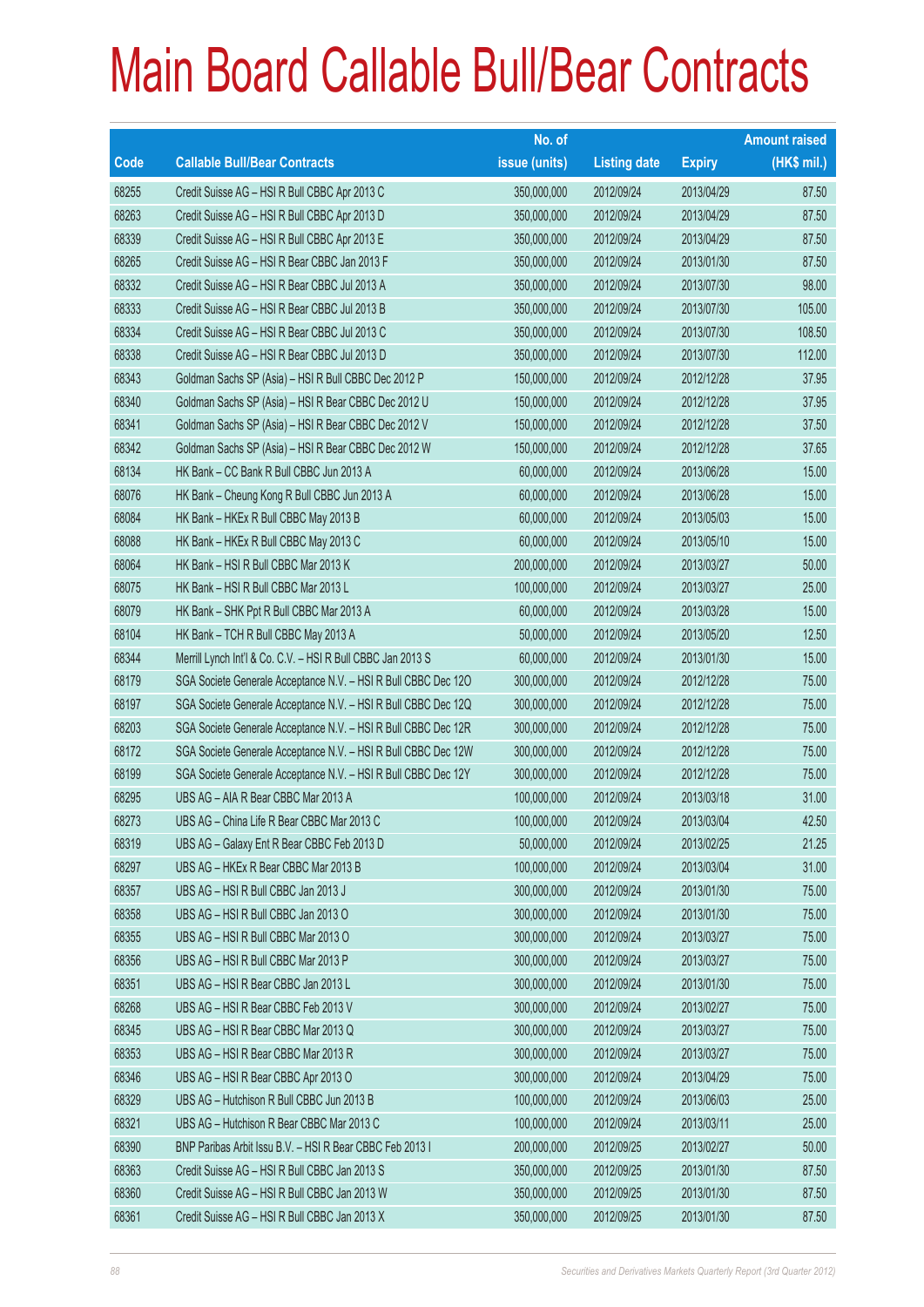|       |                                                                | No. of        |                     |               | <b>Amount raised</b> |
|-------|----------------------------------------------------------------|---------------|---------------------|---------------|----------------------|
| Code  | <b>Callable Bull/Bear Contracts</b>                            | issue (units) | <b>Listing date</b> | <b>Expiry</b> | $(HK$$ mil.)         |
| 68364 | Credit Suisse AG - HSI R Bear CBBC Jan 2013 G                  | 350,000,000   | 2012/09/25          | 2013/01/30    | 87.50                |
| 68388 | Credit Suisse AG - HSI R Bear CBBC Jan 2013 K                  | 350,000,000   | 2012/09/25          | 2013/01/30    | 87.50                |
| 68393 | Goldman Sachs SP (Asia) - HSI R Bear CBBC Dec 2012 X           | 120,000,000   | 2012/09/25          | 2012/12/28    | 30.48                |
| 68406 | Goldman Sachs SP (Asia) - HSI R Bear CBBC Dec 2012 Y           | 120,000,000   | 2012/09/25          | 2012/12/28    | 31.08                |
| 68359 | HK Bank - AIA R Bull CBBC Mar 2013 B                           | 50,000,000    | 2012/09/25          | 2013/03/25    | 20.00                |
| 68375 | SGA Societe Generale Acceptance N.V. - HSI R Bull CBBC Dec 12T | 300,000,000   | 2012/09/25          | 2012/12/28    | 75.00                |
| 68376 | SGA Societe Generale Acceptance N.V. - HSI R Bull CBBC Dec 12U | 300,000,000   | 2012/09/25          | 2012/12/28    | 75.00                |
| 68374 | SGA Societe Generale Acceptance N.V. - HSI R Bull CBBC Dec 12V | 300,000,000   | 2012/09/25          | 2012/12/28    | 75.00                |
| 68377 | SGA Societe Generale Acceptance N.V. - HSI R Bull CBBC Dec 12X | 300,000,000   | 2012/09/25          | 2012/12/28    | 75.00                |
| 68378 | SGA Societe Generale Acceptance N.V. - HSI R Bull CBBC Dec 12Z | 300,000,000   | 2012/09/25          | 2012/12/28    | 75.00                |
| 68385 | UBS AG - HSI R Bull CBBC Dec 2012 O                            | 300,000,000   | 2012/09/25          | 2012/12/28    | 75.00                |
| 68382 | UBS AG - HSI R Bull CBBC May 2013 M                            | 300,000,000   | 2012/09/25          | 2013/05/30    | 75.00                |
| 68380 | UBS AG - HSI R Bull CBBC Jul 2013 D                            | 300,000,000   | 2012/09/25          | 2013/07/30    | 75.00                |
| 68381 | UBS AG - HSI R Bull CBBC Jul 2013 E                            | 300,000,000   | 2012/09/25          | 2013/07/30    | 75.00                |
| 68379 | UBS AG - HSI R Bear CBBC Jul 2013 C                            | 300,000,000   | 2012/09/25          | 2013/07/30    | 75.00                |
| 68387 | UBS AG - TCH R Bear CBBC Apr 2013 C                            | 100,000,000   | 2012/09/25          | 2013/04/08    | 34.00                |
| 68445 | BNP Paribas Arbit Issu B.V. - HSI R Bull CBBC May 2013 G       | 200,000,000   | 2012/09/26          | 2013/05/30    | 50.00                |
| 68447 | BNP Paribas Arbit Issu B.V. - HSI R Bull CBBC May 2013 H       | 200,000,000   | 2012/09/26          | 2013/05/30    | 50.00                |
| 68482 | Credit Suisse AG - HSI R Bull CBBC Feb 2013 L                  | 350,000,000   | 2012/09/26          | 2013/02/27    | 87.50                |
| 68460 | Credit Suisse AG - HSI R Bull CBBC Feb 2013 X                  | 350,000,000   | 2012/09/26          | 2013/02/27    | 87.50                |
| 68481 | Credit Suisse AG - HSI R Bull CBBC Feb 2013 Y                  | 350,000,000   | 2012/09/26          | 2013/02/27    | 87.50                |
| 68441 | Credit Suisse AG - HSI R Bear CBBC Feb 2013 F                  | 350,000,000   | 2012/09/26          | 2013/02/27    | 87.50                |
| 68451 | Credit Suisse AG - HSI R Bear CBBC Feb 2013 O                  | 350,000,000   | 2012/09/26          | 2013/02/27    | 87.50                |
| 68483 | Citigroup Global Mkt H Inc. - HSI R Bull CBBC Mar 2013 G       | 60,000,000    | 2012/09/26          | 2013/03/27    | 15.00                |
| 68484 | Citigroup Global Mkt H Inc. - HSI R Bear CBBC Jan 2013 I       | 60,000,000    | 2012/09/26          | 2013/01/30    | 15.00                |
| 68485 | Citigroup Global Mkt H Inc. - HSI R Bear CBBC Jan 2013 J       | 60,000,000    | 2012/09/26          | 2013/01/30    | 15.00                |
| 68489 | Daiwa Capital Mkt - HSI R Bull CBBC Apr 2013 B                 | 158,000,000   | 2012/09/26          | 2013/04/29    | 39.50                |
| 68497 | Goldman Sachs SP (Asia) - HSI R Bull CBBC Dec 2012 Q           | 150,000,000   | 2012/09/26          | 2012/12/28    | 39.30                |
| 68498 | Goldman Sachs SP (Asia) - HSI R Bull CBBC Dec 2012 R           | 150,000,000   | 2012/09/26          | 2012/12/28    | 39.60                |
| 68496 | Goldman Sachs SP (Asia) - HSI R Bear CBBC Dec 2012 C           | 150,000,000   | 2012/09/26          | 2012/12/28    | 41.85                |
| 68495 | Goldman Sachs SP (Asia) - HSI R Bear CBBC Dec 2012 Z           | 150,000,000   | 2012/09/26          | 2012/12/28    | 40.05                |
| 68409 | HK Bank - CUni R Bull CBBC Jun 2013 A                          | 40,000,000    | 2012/09/26          | 2013/06/24    | 10.00                |
| 68411 | HK Bank - CNOOC R Bull CBBC Mar 2013 A                         | 50,000,000    | 2012/09/26          | 2013/03/20    | 20.00                |
| 68422 | HK Bank - CNOOC R Bull CBBC Jun 2013 A                         | 50,000,000    | 2012/09/26          | 2013/06/17    | 12.50                |
| 68424 | HK Bank - Galaxy Ent R Bull CBBC May 2013 A                    | 40,000,000    | 2012/09/26          | 2013/05/13    | 16.80                |
| 68423 | HK Bank - Galaxy Ent R Bear CBBC Feb 2013 B                    | 40,000,000    | 2012/09/26          | 2013/02/18    | 14.00                |
| 68407 | HK Bank - HSI R Bull CBBC Apr 2013 G                           | 100,000,000   | 2012/09/26          | 2013/04/29    | 25.00                |
| 68425 | HK Bank - Hutchison R Bull CBBC Jun 2013 B                     | 60,000,000    | 2012/09/26          | 2013/06/24    | 15.00                |
| 68410 | HK Bank - SHK Ppt R Bear CBBC May 2013 A                       | 50,000,000    | 2012/09/26          | 2013/05/06    | 12.50                |
| 68426 | J P Morgan SP BV - HSI R Bear CBBC May 2013 J                  | 300,000,000   | 2012/09/26          | 2013/05/30    | 75.00                |
| 68427 | J P Morgan SP BV - HSI R Bear CBBC May 2013 K                  | 300,000,000   | 2012/09/26          | 2013/05/30    | 75.00                |
| 68428 | J P Morgan SP BV - HSI R Bear CBBC May 2013 L                  | 300,000,000   | 2012/09/26          | 2013/05/30    | 75.00                |
| 68429 | J P Morgan SP BV - HSI R Bear CBBC May 2013 M                  | 300,000,000   | 2012/09/26          | 2013/05/30    | 75.00                |
| 68438 | J P Morgan SP BV - HSI R Bear CBBC May 2013 N                  | 300,000,000   | 2012/09/26          | 2013/05/30    | 75.00                |
| 68439 | J P Morgan SP BV - HSI R Bear CBBC May 2013 O                  | 300,000,000   | 2012/09/26          | 2013/05/30    | 75.00                |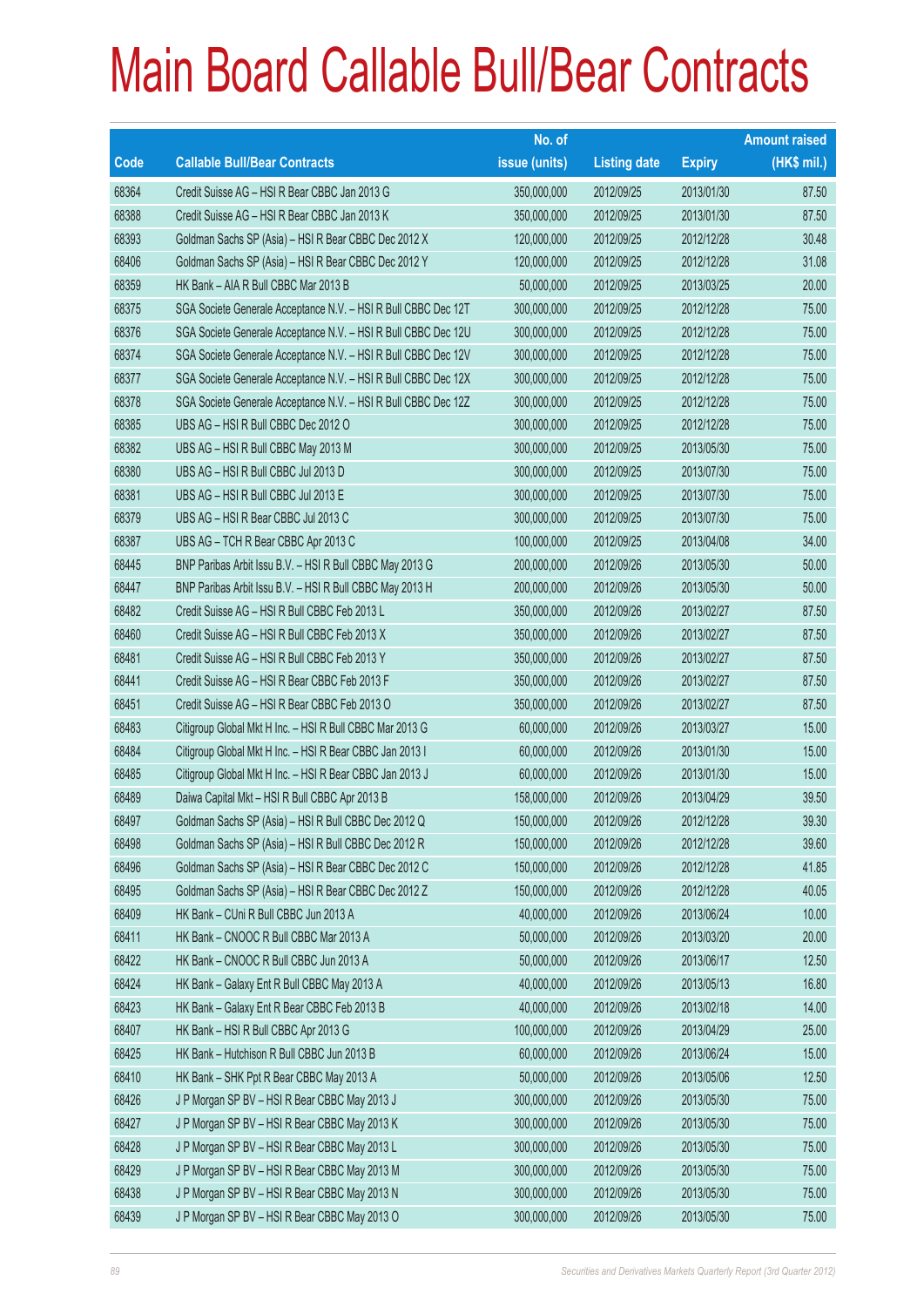|        |                                                                | No. of        |                     |               | <b>Amount raised</b> |
|--------|----------------------------------------------------------------|---------------|---------------------|---------------|----------------------|
| Code   | <b>Callable Bull/Bear Contracts</b>                            | issue (units) | <b>Listing date</b> | <b>Expiry</b> | (HK\$ mil.)          |
| 68499  | Merrill Lynch Int'l & Co. C.V. - HSI R Bull CBBC Jan 2013 T    | 60,000,000    | 2012/09/26          | 2013/01/30    | 15.00                |
| 68491  | SGA Societe Generale Acceptance N.V. - HSI R Bull CBBC Feb 13L | 300,000,000   | 2012/09/26          | 2013/02/27    | 75.00                |
| 68492  | SGA Societe Generale Acceptance N.V. - HSI R Bull CBBC Feb 13M | 300,000,000   | 2012/09/26          | 2013/02/27    | 75.00                |
| 68493  | SGA Societe Generale Acceptance N.V. - HSI R Bear CBBC Feb 13F | 300,000,000   | 2012/09/26          | 2013/02/27    | 75.00                |
| 68474  | UBS AG - China Mobile R Bull CBBC Jun 2013 A                   | 100,000,000   | 2012/09/26          | 2013/06/17    | 25.00                |
| 68476  | UBS AG - CC Bank R Bull CBBC Jul 2013 B                        | 100,000,000   | 2012/09/26          | 2013/07/29    | 25.00                |
| 68461  | UBS AG - China Life R Bear CBBC Apr 2013 A                     | 100,000,000   | 2012/09/26          | 2013/04/08    | 50.00                |
| 68477  | UBS AG - HSBC R Bear CBBC Mar 2013 A                           | 100,000,000   | 2012/09/26          | 2013/03/18    | 25.00                |
| 68494  | UBS AG - HSI R Bull CBBC Apr 2013 L                            | 300,000,000   | 2012/09/26          | 2013/04/29    | 75.00                |
| 68442  | UBS AG - HSI R Bear CBBC Feb 2013 W                            | 300,000,000   | 2012/09/26          | 2013/02/27    | 75.00                |
| 68443  | UBS AG - HSI R Bear CBBC Apr 2013 P                            | 300,000,000   | 2012/09/26          | 2013/04/29    | 75.00                |
| 64140# | HK Bank - A50 R Bull CBBC Mar 2013 C                           | 200,000,000   | 2012/09/26          | 2013/03/25    | 10.60                |
| 62717# | HK Bank - HSI R Bear CBBC Feb 2013 A                           | 200,000,000   | 2012/09/26          | 2013/02/27    | 18.40                |
| 68558  | BNP Paribas Arbit Issu B.V. - HSI R Bear CBBC Feb 2013 J       | 200,000,000   | 2012/09/27          | 2013/02/27    | 50.00                |
| 68535  | Credit Suisse AG - HSI R Bull CBBC Mar 2013 L                  | 350,000,000   | 2012/09/27          | 2013/03/27    | 87.50                |
| 68543  | Credit Suisse AG - HSI R Bear CBBC Mar 2013 N                  | 350,000,000   | 2012/09/27          | 2013/03/27    | 87.50                |
| 68555  | Credit Suisse AG - HSI R Bear CBBC Mar 2013 O                  | 350,000,000   | 2012/09/27          | 2013/03/27    | 87.50                |
| 68557  | Goldman Sachs SP (Asia) - HSI R Bear CBBC Dec 2012 D           | 150,000,000   | 2012/09/27          | 2012/12/28    | 37.80                |
| 68523  | HK Bank - BOCL R Bull CBBC Sep 2013 A                          | 60,000,000    | 2012/09/27          | 2013/09/18    | 15.00                |
| 68526  | HK Bank - China Mobile R Bull CBBC Jun 2013 A                  | 60,000,000    | 2012/09/27          | 2013/06/17    | 15.00                |
| 68529  | HK Bank - China Mobile R Bull CBBC Jul 2013 A                  | 60,000,000    | 2012/09/27          | 2013/07/08    | 15.00                |
| 68525  | HK Bank - CC Bank R Bull CBBC Jul 2013 A                       | 60,000,000    | 2012/09/27          | 2013/07/22    | 15.00                |
| 68500  | HK Bank - A50 R Bull CBBC Jun 2013 A                           | 100,000,000   | 2012/09/27          | 2013/06/24    | 25.00                |
| 68532  | HK Bank - HSI R Bear CBBC Jul 2013 A                           | 200,000,000   | 2012/09/27          | 2013/07/30    | 50.00                |
| 68501  | HK Bank - ICBC R Bull CBBC Jul 2013 A                          | 60,000,000    | 2012/09/27          | 2013/07/08    | 15.00                |
| 68534  | HK Bank - Sands China R Bull CBBC Dec 2013 C                   | 50,000,000    | 2012/09/27          | 2013/12/18    | 12.50                |
| 68548  | UBS AG - HSI R Bull CBBC May 2013 N                            | 300,000,000   | 2012/09/27          | 2013/05/30    | 75.00                |
| 68556  | UBS AG - HSI R Bear CBBC Jan 2013 M                            | 300,000,000   | 2012/09/27          | 2013/01/30    | 75.00                |
| 68614  | BNP Paribas Arbit Issu B.V. - HSI R Bull CBBC Sep 2013 A       | 200,000,000   | 2012/09/28          | 2013/09/27    | 50.00                |
| 68563  | Credit Suisse AG - HSI R Bull CBBC Jan 2013 Y                  | 350,000,000   | 2012/09/28          | 2013/01/30    | 87.50                |
| 68564  | Credit Suisse AG - HSI R Bear CBBC Jan 2013 O                  | 350,000,000   | 2012/09/28          | 2013/01/30    | 87.50                |
| 68559  | Bank of East Asia - COVS R Bear CBBC Apr 2013 A                | 60,000,000    | 2012/09/28          | 2013/04/02    | 19.80                |
| 68570  | J P Morgan SP BV - HSI R Bull CBBC Jun 2013 A                  | 300,000,000   | 2012/09/28          | 2013/06/27    | 75.00                |
| 68572  | J P Morgan SP BV - HSI R Bull CBBC Jun 2013 B                  | 300,000,000   | 2012/09/28          | 2013/06/27    | 75.00                |
| 68574  | J P Morgan SP BV - HSI R Bear CBBC Apr 2013 D                  | 300,000,000   | 2012/09/28          | 2013/04/29    | 75.00                |
| 68575  | J P Morgan SP BV - HSI R Bear CBBC Apr 2013 E                  | 300,000,000   | 2012/09/28          | 2013/04/29    | 75.00                |
| 68576  | J P Morgan SP BV - HSI R Bear CBBC Apr 2013 F                  | 300,000,000   | 2012/09/28          | 2013/04/29    | 75.00                |
| 68580  | J P Morgan SP BV - HSI R Bear CBBC Apr 2013 G                  | 300,000,000   | 2012/09/28          | 2013/04/29    | 75.00                |
| 68612  | SGA Societe Generale Acceptance N.V. - HSI R Bear CBBC Dec 12N | 300,000,000   | 2012/09/28          | 2012/12/28    | 75.00                |
| 68611  | SGA Societe Generale Acceptance N.V. - HSI R Bear CBBC Dec 12Q | 300,000,000   | 2012/09/28          | 2012/12/28    | 75.00                |
| 68583  | SGA Societe Generale Acceptance N.V. - HSI R Bear CBBC Jan 13S | 300,000,000   | 2012/09/28          | 2013/01/30    | 93.00                |
| 68584  | SGA Societe Generale Acceptance N.V. - HSI R Bear CBBC Jan 13T | 300,000,000   | 2012/09/28          | 2013/01/30    | 90.00                |
| 68587  | SGA Societe Generale Acceptance N.V. - HSI R Bear CBBC Jan 13U | 300,000,000   | 2012/09/28          | 2013/01/30    | 75.00                |
| 68609  | SGA Societe Generale Acceptance N.V. - HSI R Bear CBBC Jan 13V | 300,000,000   | 2012/09/28          | 2013/01/30    | 75.00                |
| 68615  | UBS AG - HSCEI R Bull CBBC Jan 2013 B                          | 100,000,000   | 2012/09/28          | 2013/01/30    | 25.00                |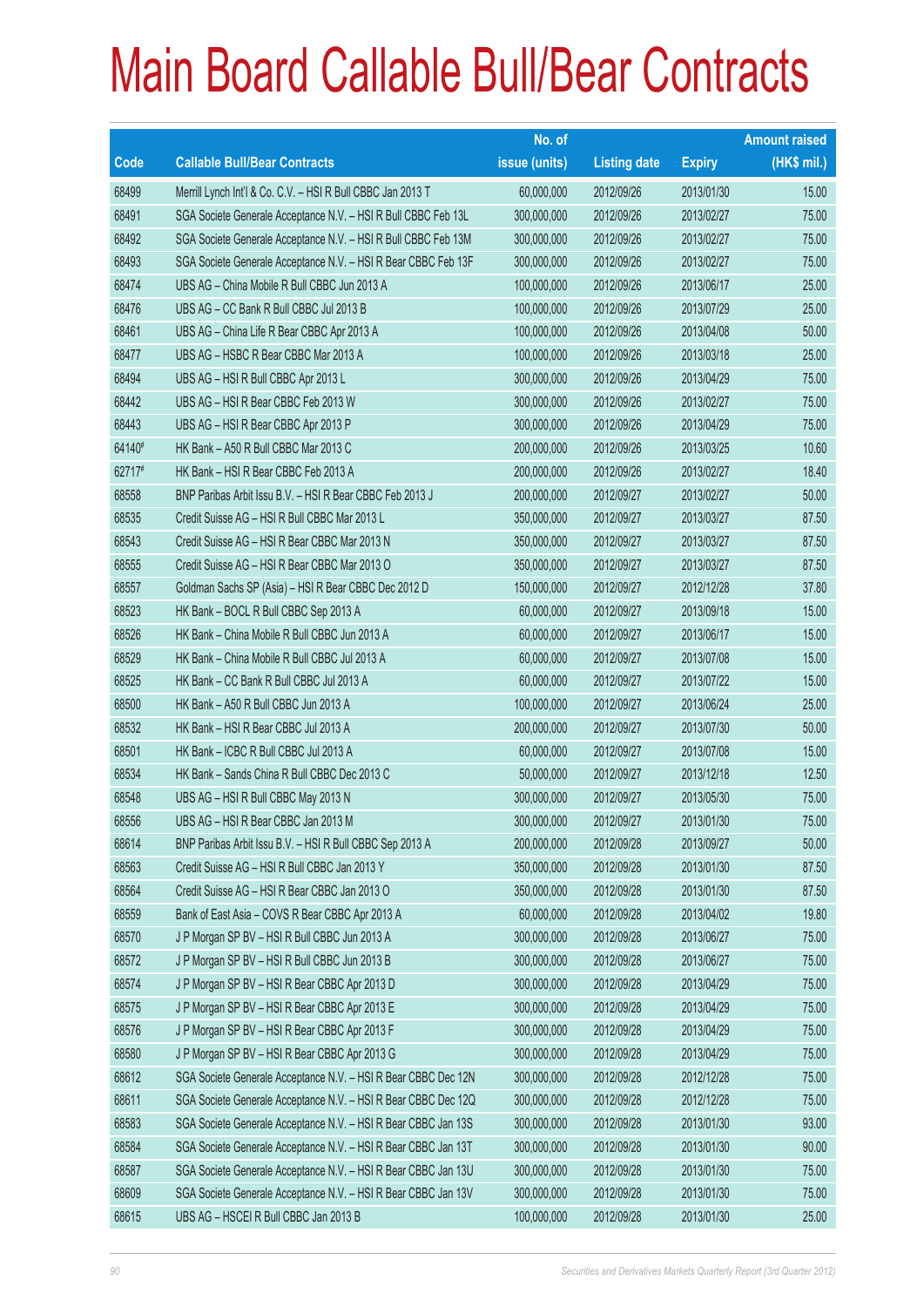| <b>Code</b>  | <b>Callable Bull/Bear Contracts</b> | No. of<br><i>issue (units)</i> | <b>Listing date</b> | <b>Expiry</b> | <b>Amount raised</b><br>(HK\$ mil.) |
|--------------|-------------------------------------|--------------------------------|---------------------|---------------|-------------------------------------|
| 68616        | UBS AG - HSI R Bull CBBC Jan 2013 W | 300,000,000                    | 2012/09/28          | 2013/01/30    | 75.00                               |
| 68618        | UBS AG - HSI R Bull CBBC Aug 2013 D | 300,000,000                    | 2012/09/28          | 2013/08/29    | 75.00                               |
| 68617        | UBS AG - HSI R Bear CBBC Dec 2012 P | 300,000,000                    | 2012/09/28          | 2012/12/28    | 75.00                               |
| 68562        | UBS AG - HSI R Bear CBBC Mar 2013 S | 300,000,000                    | 2012/09/28          | 2013/03/27    | 75.00                               |
| <b>Total</b> |                                     |                                |                     |               | 94,844.71                           |
| #            | Further issue                       |                                |                     |               |                                     |

Further issue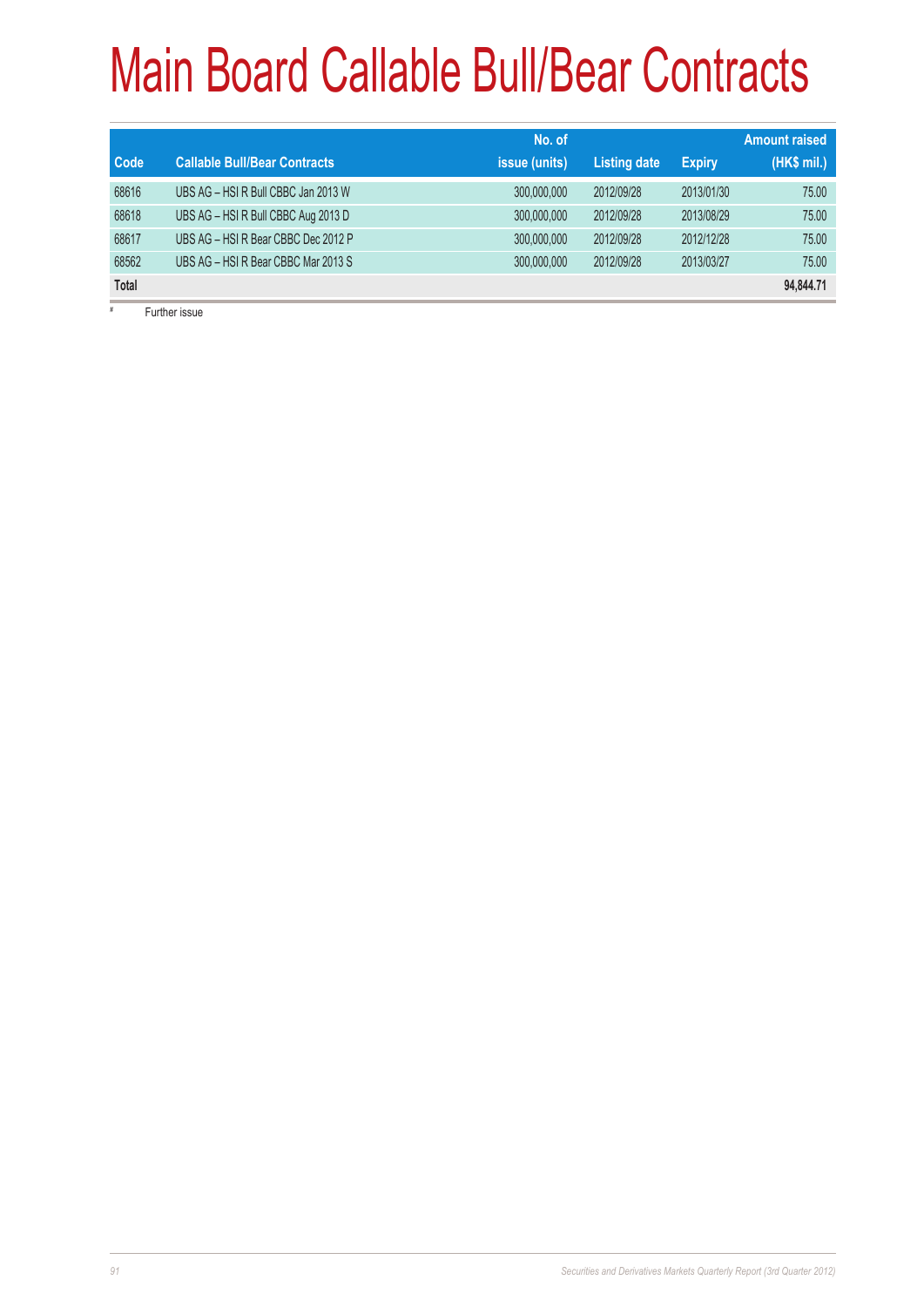# DR/ELI/Trading Only Stocks Trading Statistics

#### **Depositary Receipt Trading Statistics**

|      |                | No. of issues | Turnover value (HK\$ mil.) |
|------|----------------|---------------|----------------------------|
| 2011 | Q3             |               | 62.60                      |
|      | Q4             |               | 38.72                      |
| 2012 | Q1             |               | 37.53                      |
|      | Q <sub>2</sub> | 4             | 14.88                      |
|      | Q3             |               | 10.47                      |

#### **Equity Linked Instrument Trading Statistics**

|      |    | No. of issues | Turnover value (HK\$ mil.) |
|------|----|---------------|----------------------------|
| 2011 | Q3 |               |                            |
|      | Q4 | -             |                            |
| 2012 | Q1 | -             |                            |
|      | Q2 | -             |                            |
|      | Q3 | -             |                            |

#### **NASDAQ Stocks**

|      |    | No. of issues | Turnover value (HK\$ mil.) |
|------|----|---------------|----------------------------|
| 2011 | Q3 |               | 0.13                       |
|      | Q4 |               | 0.00                       |
| 2012 | Q1 |               | 0.00                       |
|      | Q2 |               | 0.14                       |
|      | Q3 |               | 0.49                       |

#### **iShares**

|      |    | No. of issues | Turnover value (HK\$ mil.) |
|------|----|---------------|----------------------------|
| 2011 | Q3 |               |                            |
|      | Q4 |               |                            |
| 2012 | Q1 |               |                            |
|      | Q2 |               |                            |
|      | Q3 |               |                            |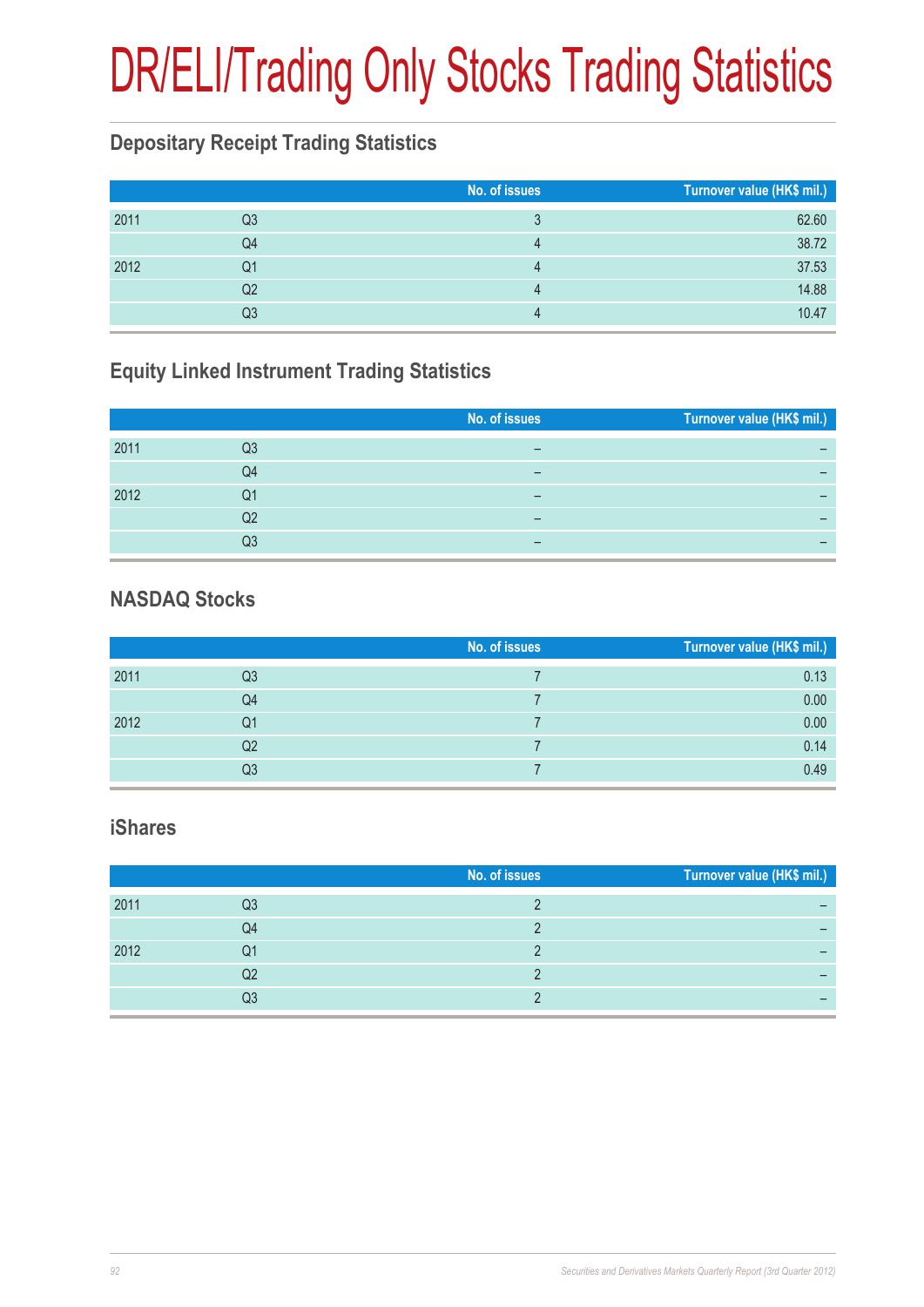#### **Equity Turnover – GEM**

|      |    | Share (Mil. shs) | Value (HK\$ mil.) | No. of deals |
|------|----|------------------|-------------------|--------------|
| 2011 | Q3 | 40,276.54        | 10,135.61         | 316,791      |
|      | Q4 | 41,259.61        | 9,971.36          | 288,715      |
| 2012 | Q1 | 41,517.67        | 12,232.86         | 343,014      |
|      | Q2 | 33,806.65        | 6.874.87          | 228,059      |
|      | Q3 | 33,483.43        | 5,395.70          | 206,623      |

#### **Equity Trading Statistics – GEM**

|      |                | No. of<br>trading days | <b>Average daily turnover</b><br>(HK\$ mil.) | Average value<br>per deal |
|------|----------------|------------------------|----------------------------------------------|---------------------------|
| 2011 | Q <sub>3</sub> | 63                     | 160.88                                       | 31,995                    |
|      | Q4             | 62                     | 160.83                                       | 34,537                    |
| 2012 | Q <sub>1</sub> | 61                     | 200.54                                       | 35,663                    |
|      | Q <sub>2</sub> | 61                     | 112.70                                       | 30,145                    |
|      | Q3             | 64                     | 84.31                                        | 26,114                    |

#### **20 Most Advanced GEM Stocks**

for 3rd quarter 2012

|                |       |                        | <b>Closing price</b> |                 |        |
|----------------|-------|------------------------|----------------------|-----------------|--------|
| <b>Rank</b>    | Code  | <b>Stock</b>           | End of Sep 2012      | End of Jun 2012 | % up   |
| 1              | 08212 | <b>CELEBRATE INT</b>   | 0.365                | 0.138           | 164.49 |
| $\overline{2}$ | 08173 | <b>PAN ASIA MINING</b> | 0.450                | 0.196           | 129.59 |
| 3              | 08325 | <b>ORIENTAL CITY</b>   | 1.080                | 0.500           | 116.00 |
| 4              | 08041 | LUXEY INT'L            | 0.040                | 0.019           | 110.53 |
| 5              | 08232 | <b>CHINA U-TON</b>     | 0.830                | 0.440           | 88.64  |
| 6              | 08329 | <b>NEP INTERLONG</b>   | 0.580                | 0.310           | 87.10  |
| $\overline{7}$ | 08048 | <b>EXCEL TECH</b>      | 0.370                | 0.219           | 68.95  |
| 8              | 08076 | <b>SING LEE</b>        | 0.295                | 0.184           | 60.33  |
| 9              | 08340 | <b>VINCO FINANCIAL</b> | 0.172                | 0.109           | 57.80  |
| 10             | 08103 | <b>TAI SHING</b>       | 0.208                | 0.136           | 52.94  |
| 11             | 08055 | <b>CHI E-LEARNING</b>  | 0.177                | 0.120           | 47.50  |
| 12             | 08256 | <b>NETEL</b>           | 0.128                | 0.088           | 45.45  |
| 13             | 08206 | C COMM TELE SER        | 0.345                | 0.239           | 44.35  |
| 14             | 08008 | <b>SUNEVISION</b>      | 1.860                | 1.340           | 38.81  |
| 15             | 08049 | <b>JILIN CHANGLONG</b> | 0.790                | 0.580           | 36.21  |
| 16             | 08210 | <b>ADVANCED CARD</b>   | 0.510                | 0.375           | 36.00  |
| 17             | 08198 | <b>MELCOLOT</b>        | 0.130                | 0.099           | 31.31  |
| 18             | 08219 | <b>BRANDINGCHINA</b>   | 2.830                | 2.200           | 28.64  |
| 19             | 08269 | <b>WEALTH GLORY</b>    | 0.180                | 0.140           | 28.57  |
| 20             | 08021 | <b>WLS HOLDINGS</b>    | 0.066                | 0.052           | 26.92  |
|                |       |                        |                      |                 |        |

A Adjusted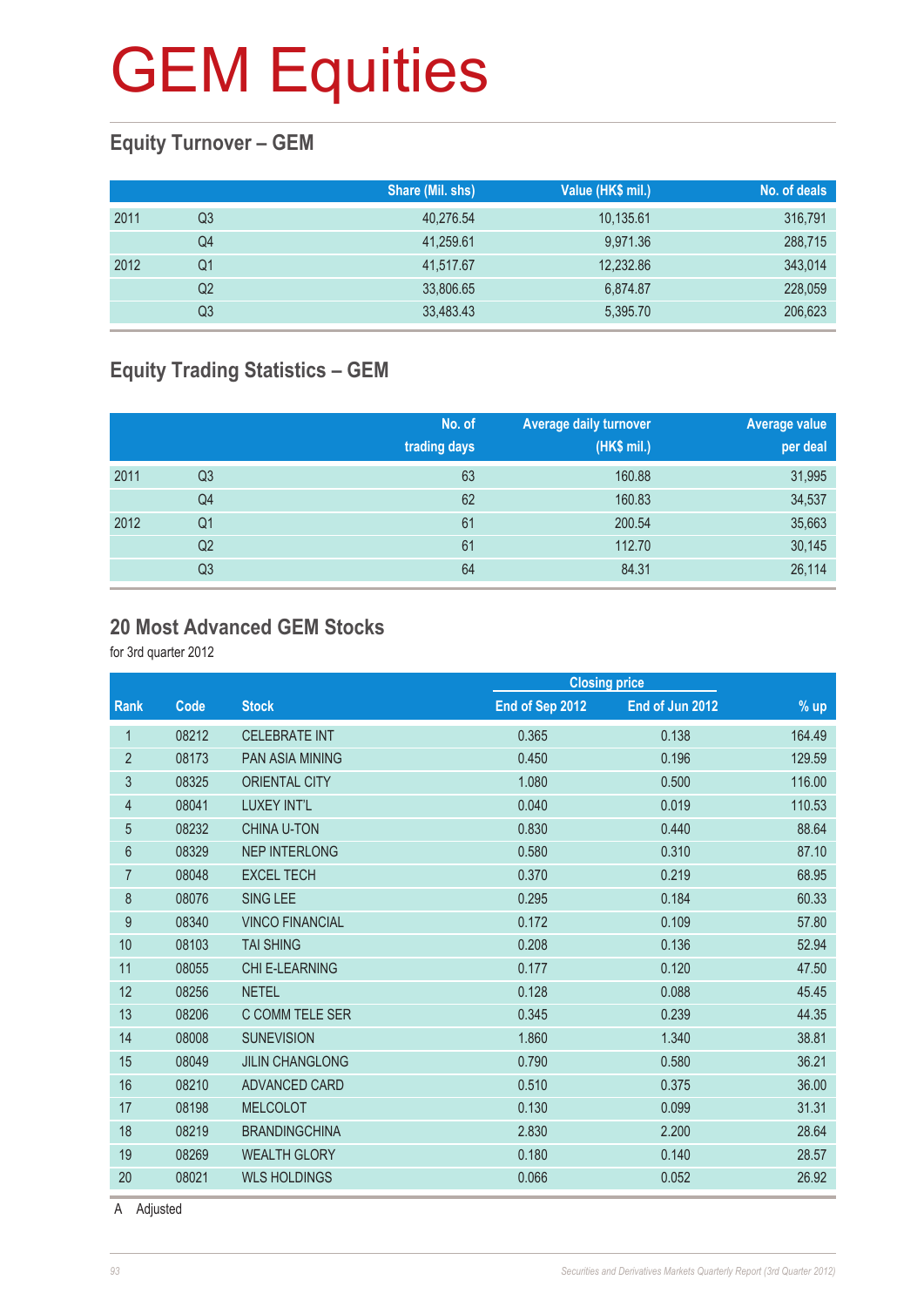#### **20 Most Declined GEM Stocks**

for 3rd quarter 2012

| Code  | <b>Stock</b>           | End of Sep 2012 | End of Jun 2012         | $\frac{9}{6}$ down   |
|-------|------------------------|-----------------|-------------------------|----------------------|
| 08009 | CHI ENGY HOLD          | 0.095           | 0.250<br>$\overline{A}$ | $-62.00$             |
| 08081 | <b>COMPUTECH</b>       | 0.040           | 0.100                   | $-60.00$             |
| 08071 | <b>CH NETCOMTECH</b>   | 0.120           | 0.270                   | $-55.56$             |
| 08192 | <b>GLOBAL ENERGY</b>   | 0.041           | 0.085                   | $-51.76$             |
| 08202 | INNO-TECH HOLD         | 0.250           | 0.485                   | $-48.45$             |
| 08108 | <b>FAVA INT'L</b>      | 0.063           | 0.119                   | $-47.06$             |
| 08175 | CHI DIGITAL LIC        | 0.128           | 0.225                   | $-43.11$             |
| 08096 | <b>RUIFENG PETRO</b>   | 0.082           | 0.139                   | $-41.01$             |
| 08011 | POLYARD PETRO          | 0.160           | 0.260                   | $-38.46$             |
| 08080 | <b>NAS HOLDING-NEW</b> | 0.185           | 0.300<br>$\overline{A}$ | $-38.33$             |
| 08163 | <b>MERDEKA RES</b>     | 0.010           | 0.016                   | $-37.50$             |
| 08137 | <b>HONBRIDGE</b>       | 0.465           | 0.700                   | $-33.57$             |
| 08047 | <b>CHI NENG XIAO</b>   | 0.076           | 0.114                   | $-33.33$             |
| 08078 | <b>CHINA3D DIGIT</b>   | 0.015           | 0.022                   | $-31.82$             |
| 08158 | <b>CHINA BIO-MED</b>   | 0.166           | 0.239                   | $-30.54$             |
| 08279 | <b>AGTECH HOLDINGS</b> | 0.131           | 0.185                   | $-29.19$             |
| 08156 | <b>CHINA VANGUARD</b>  | 0.050           | 0.070                   | $-28.57$             |
| 08025 | <b>ACR HOLDINGS</b>    | 0.340           | 0.470                   | $-27.66$             |
| 08130 | <b>ZHI CHENG H</b>     | 0.240           | 0.325                   | $-26.15$             |
| 08003 | <b>GREAT WORLD</b>     | 0.065           | 0.087                   | $-25.29$             |
|       |                        |                 |                         | <b>Closing price</b> |

A Adjusted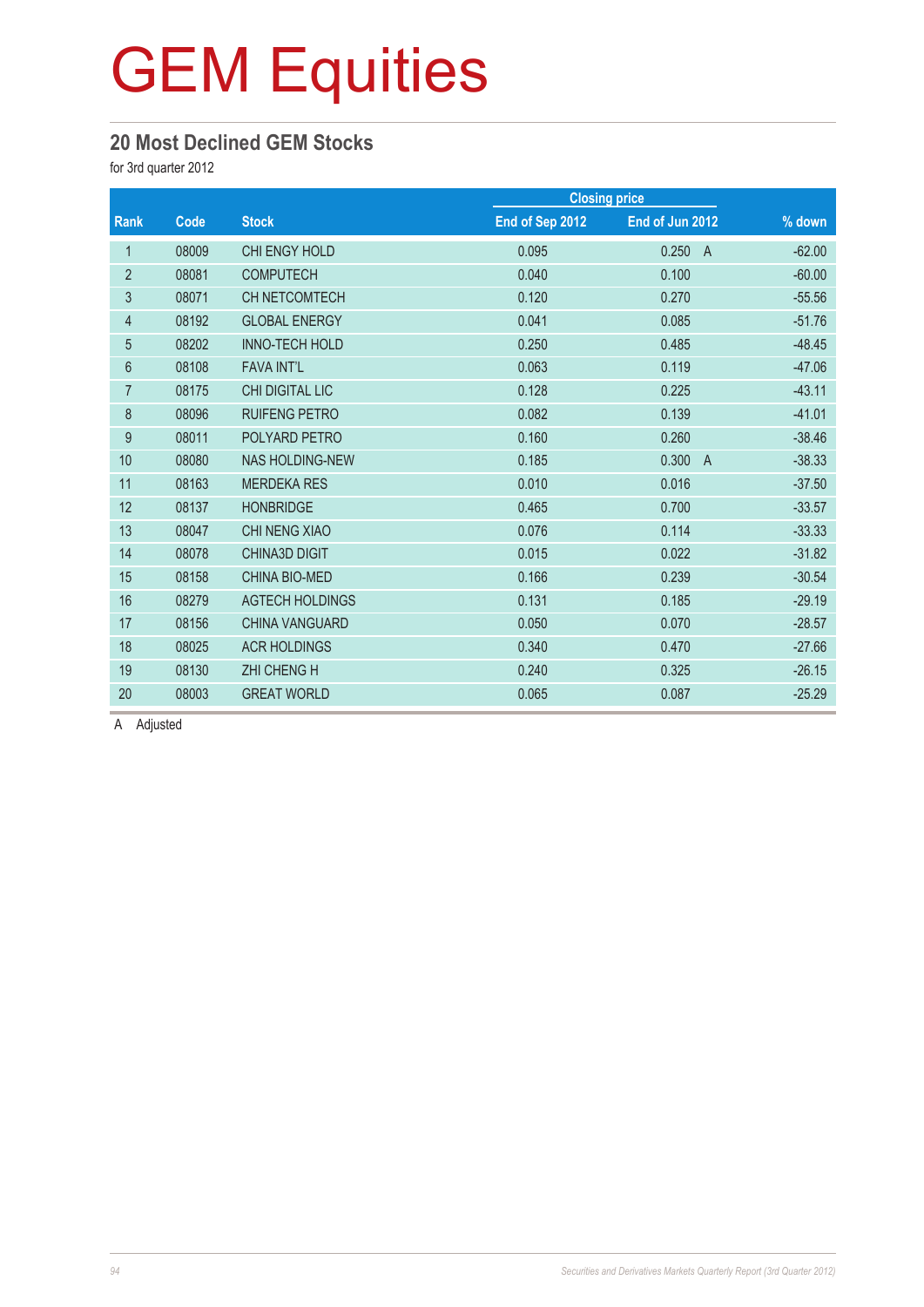#### **20 Most Active GEM Stocks by Value**

for 3rd quarter 2012

| Rank             | Code  | <b>Stock</b>           | Turnover (HK\$ mil.) | % of total |
|------------------|-------|------------------------|----------------------|------------|
| $\mathbf{1}$     | 08207 | <b>CREDIT CHINA</b>    | 479.56               | 8.89       |
| $\overline{2}$   | 08202 | <b>INNO-TECH HOLD</b>  | 374.03               | 6.93       |
| $\sqrt{3}$       | 08008 | <b>SUNEVISION</b>      | 281.32               | 5.21       |
| 4                | 08085 | <b>ZMAY HOLDINGS</b>   | 280.40               | 5.20       |
| 5                | 08356 | <b>CNC HOLDINGS</b>    | 220.01               | 4.08       |
| $6\phantom{1}$   | 08103 | <b>TAI SHING</b>       | 194.24               | 3.60       |
| $\overline{7}$   | 08046 | <b>HENG XIN CHINA</b>  | 186.19               | 3.45       |
| $\,8\,$          | 08212 | <b>CELEBRATE INT</b>   | 178.86               | 3.31       |
| $\boldsymbol{9}$ | 08041 | LUXEY INT'L            | 173.90               | 3.22       |
| 10               | 08116 | C FORTUNE INV          | 165.81               | 3.07       |
| 11               | 08325 | <b>ORIENTAL CITY</b>   | 149.54               | 2.77       |
| 12               | 08239 | <b>MING KEI HOLD</b>   | 145.64               | 2.70       |
| 13               | 08078 | <b>CHINA3D DIGIT</b>   | 124.64               | 2.31       |
| 14               | 08150 | <b>SEAMLESS GREEN</b>  | 113.38               | 2.10       |
| 15               | 08083 | <b>INNOVATIONPAY</b>   | 102.22               | 1.89       |
| 16               | 08137 | <b>HONBRIDGE</b>       | 102.06               | 1.89       |
| 17               | 08228 | <b>NATIONAL ARTS</b>   | 99.05                | 1.84       |
| 18               | 08173 | <b>PAN ASIA MINING</b> | 98.08                | 1.82       |
| 19               | 08351 | <b>LARRY JEWELRY</b>   | 84.11                | 1.56       |
| 20               | 08096 | <b>RUIFENG PETRO</b>   | 79.66                | 1.48       |
| <b>Total</b>     |       |                        | 3,632.71             | 67.33      |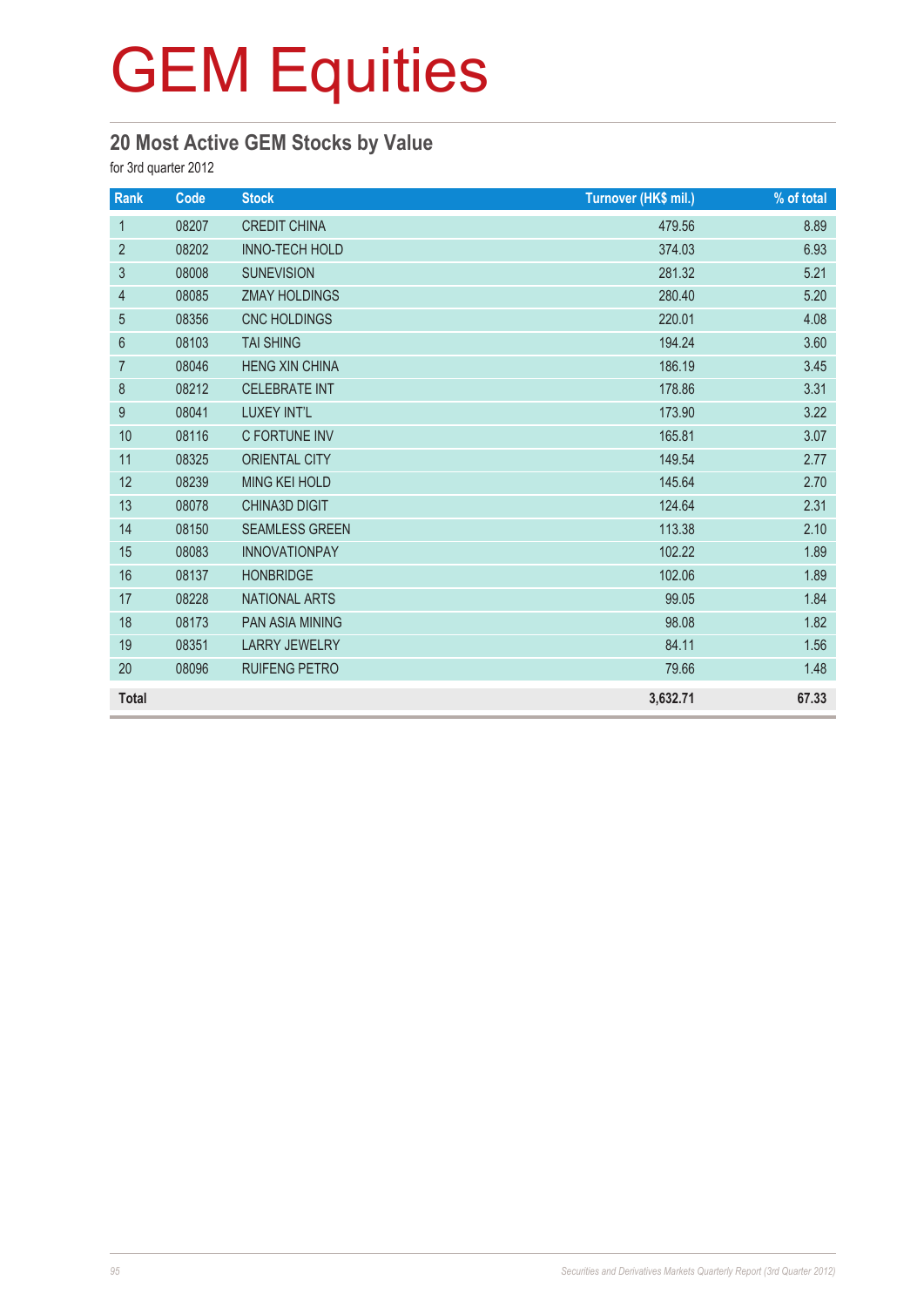#### **20 Most Active GEM Stock by Shares**

for 3rd quarter 2012

| Rank             | Code  | <b>Stock</b>           | <b>Turnover (Mil. shs)</b> | % of total |
|------------------|-------|------------------------|----------------------------|------------|
| $\mathbf{1}$     | 08078 | <b>CHINA3D DIGIT</b>   | 6,855.19                   | 20.47      |
| $\overline{2}$   | 08041 | LUXEY INT'L            | 4,904.70                   | 14.65      |
| 3                | 08116 | C FORTUNE INV          | 2,122.59                   | 6.34       |
| 4                | 08096 | <b>RUIFENG PETRO</b>   | 1,024.15                   | 3.06       |
| 5                | 08085 | <b>ZMAY HOLDINGS</b>   | 1,012.23                   | 3.02       |
| $6\,$            | 08163 | <b>MERDEKA RES</b>     | 985.41                     | 2.94       |
| $\overline{7}$   | 08103 | <b>TAI SHING</b>       | 851.64                     | 2.54       |
| $\,8\,$          | 08080 | <b>NAS HOLDING-NEW</b> | 796.92                     | 2.38       |
| $\boldsymbol{9}$ | 08212 | <b>CELEBRATE INT</b>   | 745.65                     | 2.23       |
| 10               | 08202 | INNO-TECH HOLD         | 743.47                     | 2.22       |
| 11               | 08207 | <b>CREDIT CHINA</b>    | 706.54                     | 2.11       |
| 12               | 08081 | <b>COMPUTECH</b>       | 699.22                     | 2.09       |
| 13               | 08046 | <b>HENG XIN CHINA</b>  | 637.11                     | 1.90       |
| 14               | 08082 | SAGE INT'L GP          | 507.65                     | 1.52       |
| 15               | 08179 | <b>GAYETY HLDGS</b>    | 490.24                     | 1.46       |
| 16               | 08037 | LONGLIFE GROUP         | 438.08                     | 1.31       |
| 17               | 08272 | C FOOD&BEV GP          | 404.69                     | 1.21       |
| 18               | 08150 | <b>SEAMLESS GREEN</b>  | 367.84                     | 1.10       |
| 19               | 08083 | <b>INNOVATIONPAY</b>   | 363.46                     | 1.09       |
| 20               | 08239 | MING KEI HOLD          | 342.66                     | 1.02       |
| <b>Total</b>     |       |                        | 24,999.43                  | 74.66      |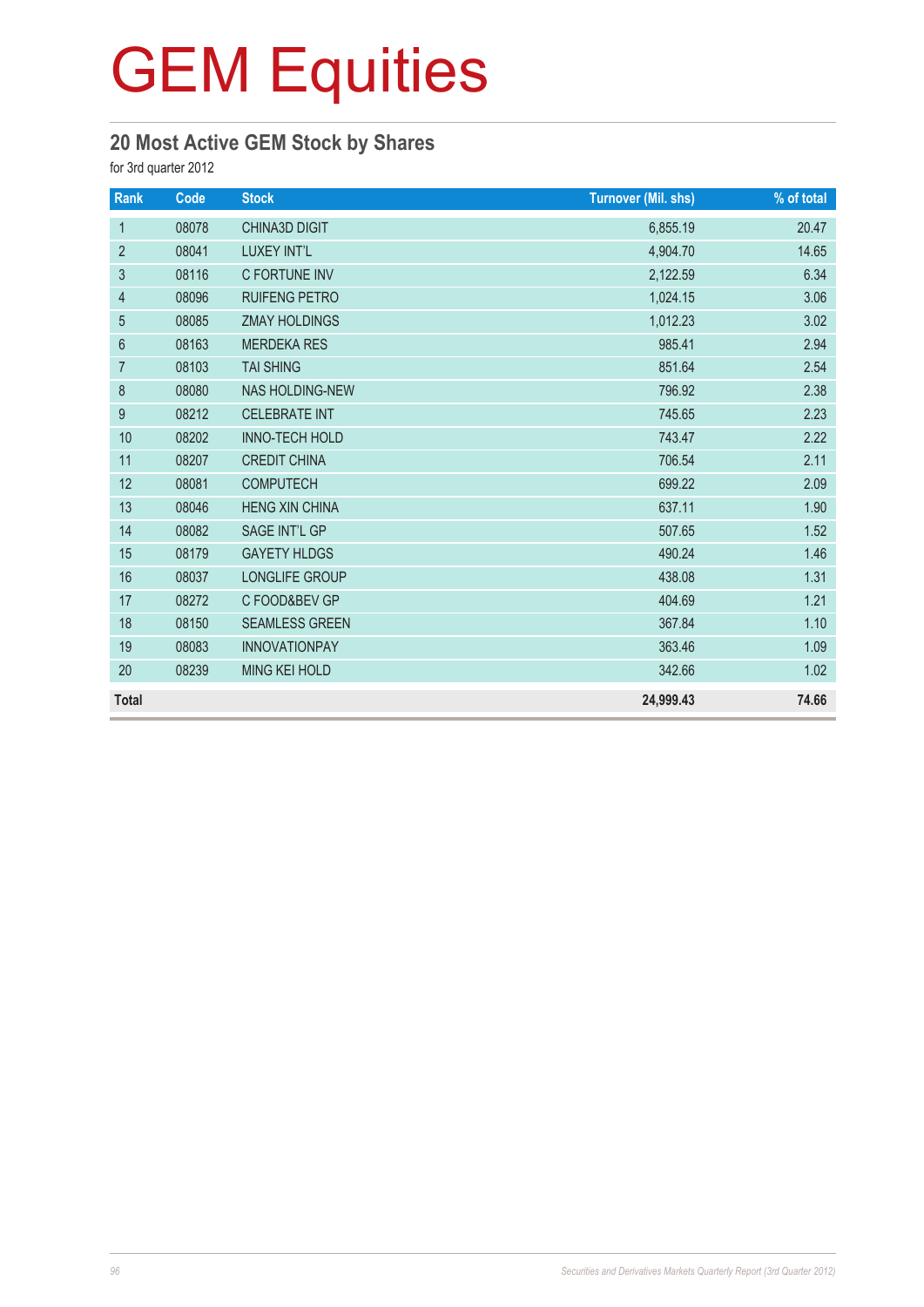#### **Market Capitalisation of Listed Companies for GEM**

as at the quarter end

|      |    | HK\$ mil. |
|------|----|-----------|
| 2011 | Q3 | 77,346.08 |
|      | Q4 | 84,589.06 |
| 2012 | Q1 | 84,618.24 |
|      | Q2 | 77,357.91 |
|      | Q3 | 73,436.35 |

#### **Market Capitalisation by Hang Seng Industry Classification System\* – GEM** Quarter-end figures



Hang Seng Industry Classification System (HSICS) is provided by Hang Seng Indexes Company Limited.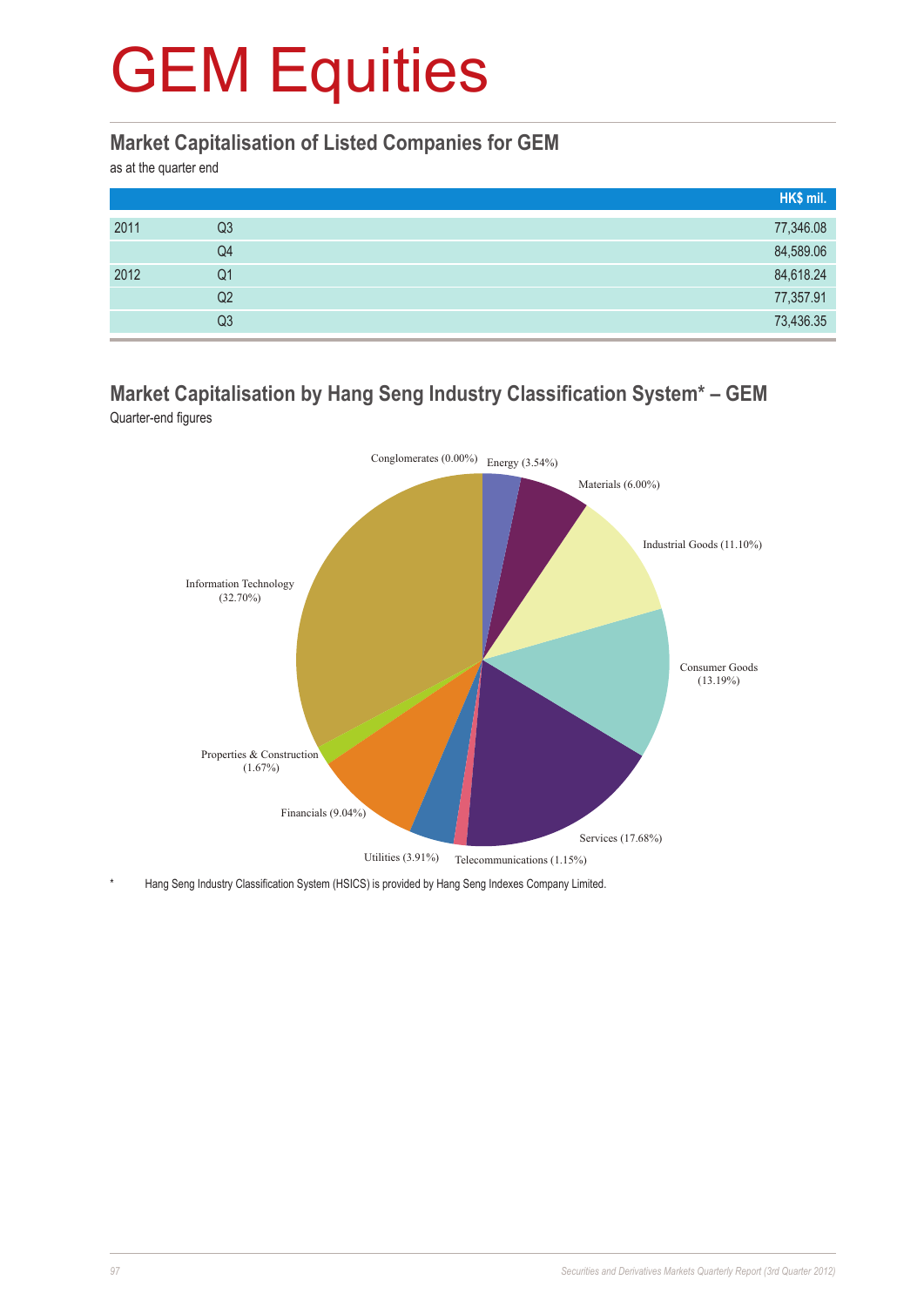#### **50 Leading Companies by Market Capitalisation – GEM**

as at the 3rd quarter end 2012

|                         |       |                                                              | <b>Market capitalisation</b> |                   |
|-------------------------|-------|--------------------------------------------------------------|------------------------------|-------------------|
| Rank                    |       | <b>Company</b>                                               | (HK\$ mil.)                  | % of market total |
| 1                       | 08008 | Sunevision Holdings Ltd.                                     | 4,319.35                     | 5.88              |
| $\overline{2}$          | 08086 | ePRO Ltd.                                                    | 3,666.38                     | 4.99              |
| $\mathfrak{S}$          | 08137 | Honbridge Holdings Ltd.                                      | 2,890.29                     | 3.94              |
| $\overline{\mathbf{r}}$ | 08035 | Binhai Investment Co. Ltd.                                   | 2,397.12                     | 3.26              |
| 5                       | 08122 | LifeTech Scientific Corporation                              | 2,375.00                     | 3.23              |
| $6\phantom{a}$          | 08207 | Credit China Holdings Ltd.                                   | 1,446.36                     | 1.97              |
| $\overline{7}$          | 08232 | China U-Ton Holdings Ltd.                                    | 1,394.40                     | 1.90              |
| 8                       | 08270 | China Leason CBM & Shale Gas Group Co. Ltd.                  | 1,281.31                     | 1.74              |
| 9                       | 08292 | HC International, Inc.                                       | 1,259.85                     | 1.72              |
| 10                      | 08005 | Yuxing InfoTech Investment Holdings Ltd.                     | 1,257.03                     | 1.71              |
| 11                      | 08158 | China Bio-Med Regeneration Technology Ltd.                   | 1,246.97                     | 1.70              |
| 12                      | 08032 | Viva China Holdings Ltd.                                     | 1,240.32                     | 1.69              |
| 13                      | 08167 | Neo Telemedia Ltd.                                           | 1,186.73                     | 1.62              |
| 14                      | 08356 | CNC Holdings Ltd.                                            | 1,172.31                     | 1.60              |
| 15                      | 08155 | South China Land Ltd.                                        | 1,151.39                     | 1.57              |
| 16                      | 08083 | China Innovationpay Group Ltd.                               | 1,124.91                     | 1.53              |
| 17                      | 08116 | China Fortune Investments (Holding) Ltd.                     | 1,119.05                     | 1.52              |
| 18                      | 08128 | China Ground Source Energy Ltd.                              | 1,078.66                     | 1.47              |
| 19                      | 08075 | Media Asia Group Holdings Ltd.                               | 1,038.08                     | 1.41              |
| 20                      | 08020 | Chanceton Financial Group Ltd.                               | 1,030.00                     | 1.40              |
| 21                      | 08090 | China Assurance Finance Group Ltd.                           | 1,016.40                     | 1.38              |
| 22                      | 08058 | Shandong Luoxin Pharmacy Stock Co. Ltd. - H Shares           | 972.55                       | 1.32              |
| 23                      | 08066 | Phoenitron Holdings Ltd.                                     | 966.19                       | 1.32              |
| 24                      | 08085 | ZMAY Holdings Ltd.                                           | 888.83                       | 1.21              |
| 25                      | 08046 | Heng Xin China Holdings Ltd.                                 | 800.45                       | 1.09              |
| 26                      | 08102 | Shanghai Fudan Microelectronics Group Co. Ltd. - H Shares    | 688.22                       | 0.94              |
| 27                      | 08029 | Sun International Resources Ltd.                             | 686.42                       | 0.93              |
| 28                      | 08161 | China LotSynergy Holdings Ltd.                               | 655.83                       | 0.89              |
| 29                      | 08325 | Oriental City Group Holdings Ltd.                            | 648.00                       | 0.88              |
| 30                      | 08240 | China City Railway Transportation Technology Hldgs Co. Ltd.  | 608.00                       | 0.83              |
| 31                      | 08030 | Flying Financial Service Holdings Ltd.                       | 591.92                       | 0.81              |
| 32                      | 08228 | National Arts Holdings Ltd.                                  | 584.10                       | 0.80              |
| 33                      | 08016 | China Data Broadcasting Holdings Ltd.                        | 567.80                       | 0.77              |
| 34                      | 08219 | Branding China Group Ltd.                                    | 566.00                       | 0.77              |
| 35                      | 08061 | AcrossAsia Ltd.                                              | 552.04                       | 0.75              |
| 36                      | 08123 | First China Financial Network Holdings Ltd.                  | 547.94                       | 0.75              |
| 37                      | 08192 | Global Energy Resources International Group Ltd.             | 514.47                       | 0.70              |
| 38                      | 08279 | AGTech Holdings Ltd.                                         | 503.56                       | 0.69              |
| 39                      | 08351 | Larry Jewelry International Co. Ltd.                         | 483.58                       | 0.66              |
| 40                      | 08261 | Haitian Hydropower International Ltd.                        | 475.00                       | 0.65              |
| 41                      | 08096 | Ruifeng Petroleum Chemical Holdings Ltd.                     | 450.20                       | 0.61              |
| 42                      | 08153 | Code Agriculture (Holdings) Ltd.                             | 442.35                       | 0.60              |
| 43                      | 08112 | Focus Media Network Ltd.                                     | 419.84                       | 0.57              |
| 44                      | 08203 | Kaisun Energy Group Ltd.                                     | 418.72                       | 0.57              |
| 45                      | 08206 | China Communication Telecom Services Co. Ltd.                | 412.17                       | 0.56              |
| 46                      | 08173 | Pan Asia Mining Ltd.                                         | 410.48                       | 0.56              |
| 47                      | 08109 | Creative Energy Solutions Holdings Ltd.                      | 407.16                       | 0.55              |
| 48                      | 08220 | Bingo Group Holdings Ltd.                                    | 402.39                       | 0.55              |
| 49                      | 08048 | Excel Technology International Holdings Ltd.                 | 375.57                       | 0.51              |
| 50                      | 08231 | Shanghai Fudan-Zhangjiang Bio-Pharmaceutical Co. Ltd. -H Shs | 372.24                       | 0.51              |
| <b>Total</b>            |       |                                                              | 51,103.93                    | 69.59             |
| <b>Market Total</b>     |       |                                                              | 73,436.35                    | 100.00            |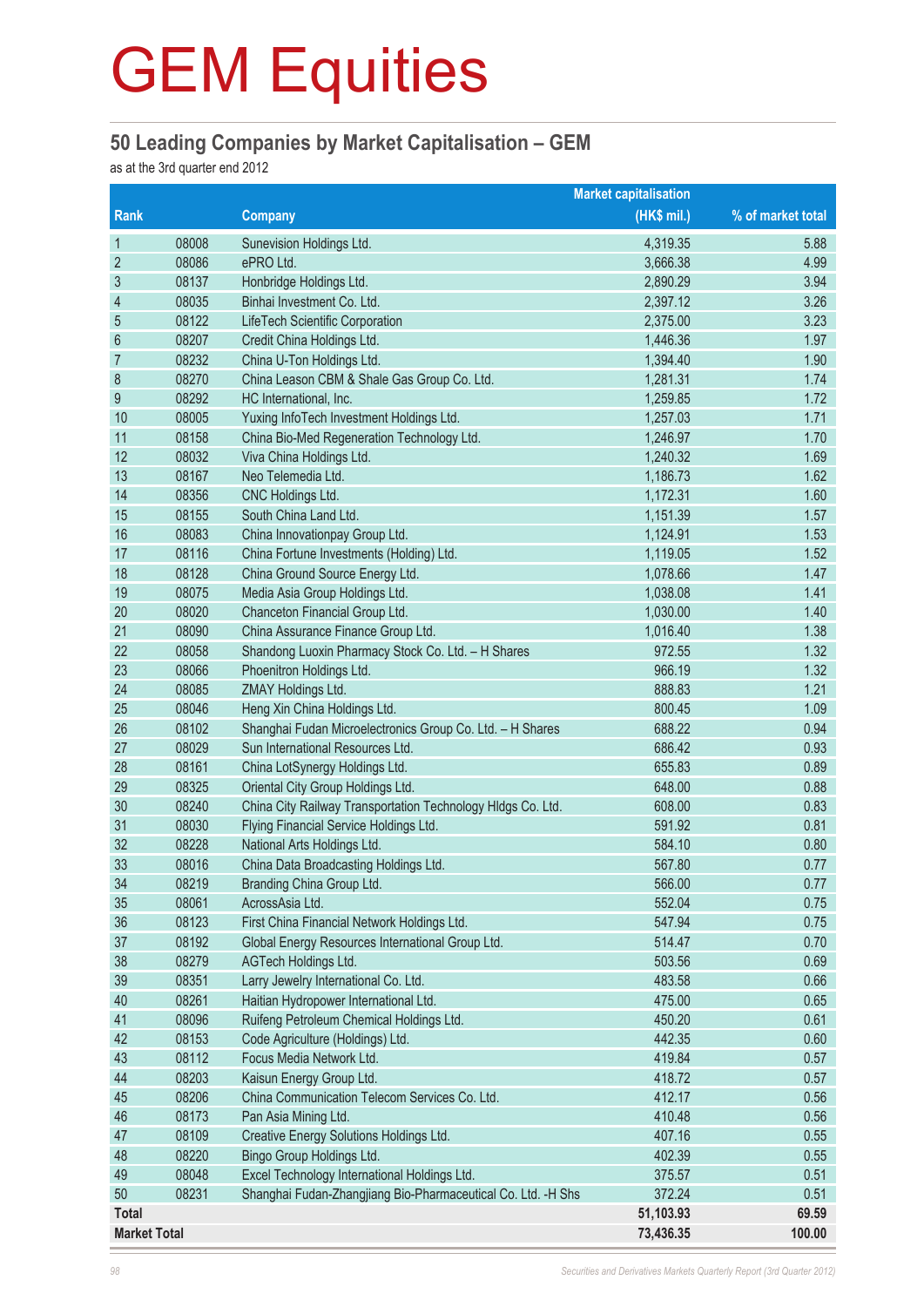#### **New Listing Statistics – equities for GEM**

|      |                | No. of newly listed companies | Funds raised (HK\$ mil.) |
|------|----------------|-------------------------------|--------------------------|
| 2011 | Q3             |                               | 193.04                   |
|      | Q4             | 5                             | 549.31                   |
| 2012 | Q1             |                               | 189.80                   |
|      | Q <sub>2</sub> |                               | 617.66                   |
|      | Q3             |                               | 179.40                   |

#### **Newly Listed Companies for GEM**

for 3rd quarter 2012

| Code         | Company name                            | <b>Listing date</b> | No. of issued shares | Funds raised (HK\$ mil.) |
|--------------|-----------------------------------------|---------------------|----------------------|--------------------------|
| 08261        | Haitian Hydropower International Ltd.   | 2012/07/06          | 1,000,000,000        | 75.00                    |
| 08146        | Mastercraft International Holdings Ltd. | 2012/07/20          | 480,000,000          | 42.00                    |
| 08168        | UKF (Holdings) Ltd.                     | 2012/08/24          | 960,000,000          | 62.40                    |
| <b>Total</b> |                                         |                     |                      | 179.40                   |

#### **Withdrawal of listed Companies – GEM**

for 3rd quarter 2012

| Code  | <b>Company name</b>                                 | Last trading date | Delisted date |
|-------|-----------------------------------------------------|-------------------|---------------|
| 08070 | Zhongyu Gas Holdings Ltd. *                         | 2012/07/10        | 2012/07/11    |
| 08251 | Shanghai Tonva Petrochemical Co., Ltd. - H Shares * | 2012/07/13        | 2012/07/16    |

# Transfers of listing from GEM to Main Board pursuant to the revised Rule 9.24 of the GEM Listing Rules and to the new Chapter 9A of the Main Board Listing Rules effective from 1 July 2008.

§ Effective date of the transfer of listing from GEM to Main Board.

#### **Company Name Changes for GEM**

for 3rd quarter 2012

| Code  | Old name                               | New name                                 | <b>Effective date</b> | <b>Adoption date</b> |
|-------|----------------------------------------|------------------------------------------|-----------------------|----------------------|
| 08172 | KH Investment Holdings Ltd.            | China Media and Films Holdings Ltd.      | 2012/05/18            | 2012/07/06           |
| 08116 | China Public Healthcare (Holding) Ltd. | China Fortune Investments (Holding) Ltd. | 2012/06/06            | 2012/07/12           |
| 08212 | Hong Kong Life Group Holdings Ltd.     | Celebrate International Holdings Ltd.    | 2012/08/20            | 2012/09/13           |
| 08009 | iMerchants Ltd.                        | Chinese Energy Holdings Ltd.             | 2012/09/12            | 2012/09/25           |
| 08047 | Palmpay China (Holdings) Ltd.          | China Neng Xiao Technology (Group) Ltd.  | 2012/08/28            | 2012/09/26           |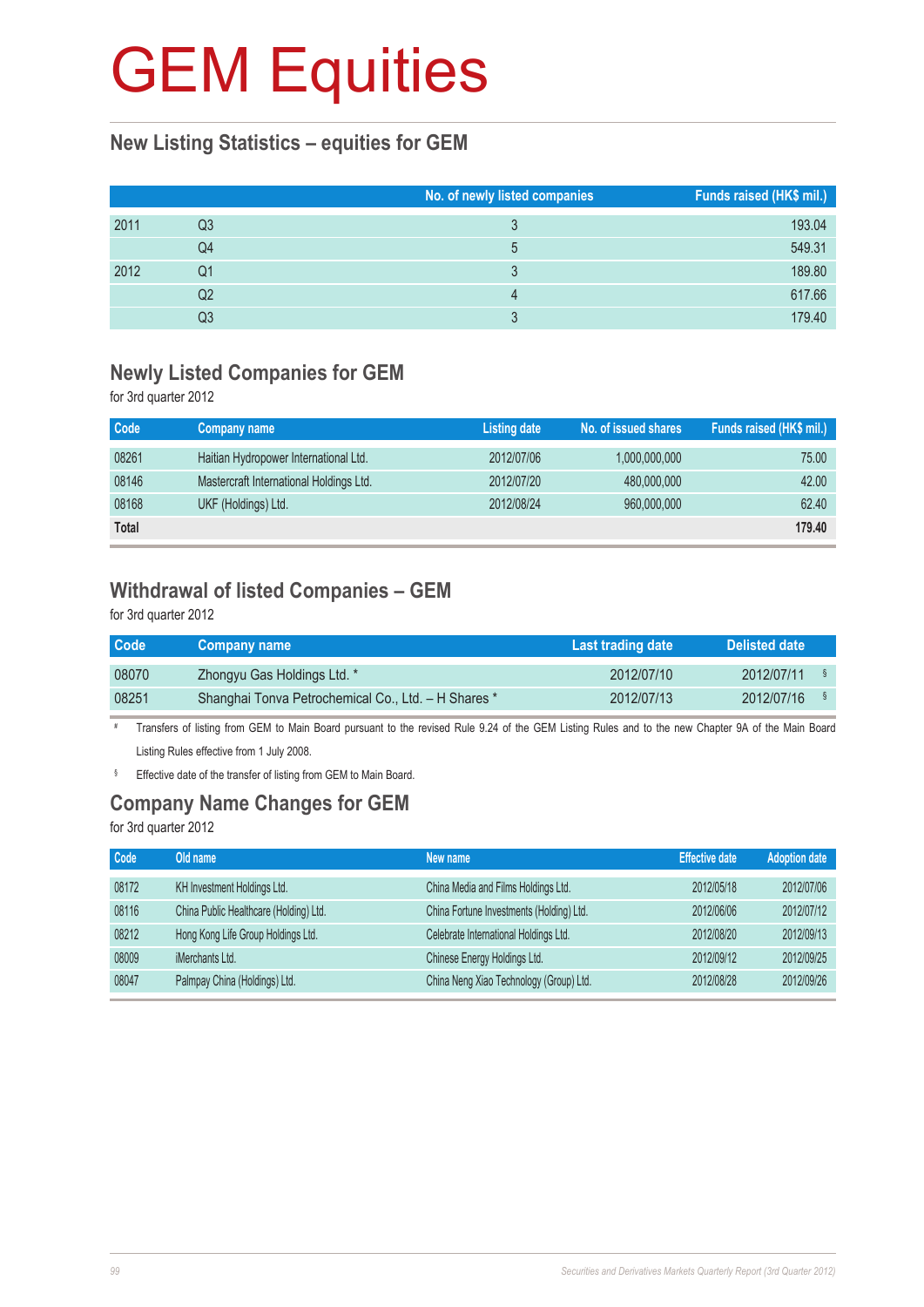#### **Bonus Issues/Bonus Warrants for GEM**

for 3rd quarter 2012

| Code       | Company | <b>Particulars</b> |  |
|------------|---------|--------------------|--|
| <b>NIL</b> |         |                    |  |

#### **Share Split/Consolidation for GEM**

for 3rd quarter 2012

| Code  | Company                                       | <b>Particulars</b>      | <b>Effective date</b> |
|-------|-----------------------------------------------|-------------------------|-----------------------|
| 08009 | Chinese Energy Holdings Ltd.                  | Consolidation 25 into 1 | 2012/07/12            |
| 08178 | China Information Technology Development Ltd. | Consolidation 10 into 1 | 2012/08/03            |
| 08080 | North Asia Strategic Holdings Ltd.            | Consolidation 10 into 1 | 2012/09/17            |
| 08220 | Bingo Group Holdings Ltd.                     | Consolidation 2 into 1  | 2012/09/18            |
| 08022 | TLT Lottotainment Group Ltd.                  | Consolidation 10 into 1 | 2012/09/19            |

#### **Rights Issues & Open Offers for GEM**

for 3rd quarter 2012

| <b>Month</b> | Code  | Company                                            | <b>Ratio</b>               | Funds raised (HK\$ mil.) |
|--------------|-------|----------------------------------------------------|----------------------------|--------------------------|
| Jul          | 08212 | Celebrate International Holdings Ltd.              | Rts 5 for 1 @\$0.138       | 88.22                    |
| Aug          | 08239 | Ming Kei Holdings Ltd.                             | Open offer 1 for 2 @\$0.43 | 49.56                    |
| Sep          | 08321 | China Automotive Interior Decoration Holdings Ltd. | Open offer 2 for 1 @\$0.10 | 72.00                    |
|              | 08022 | TLT Lottotainment Group Ltd.                       | Rts 1 for 2 @\$0.05        | 9.85                     |
| Total        |       |                                                    |                            | 219.63                   |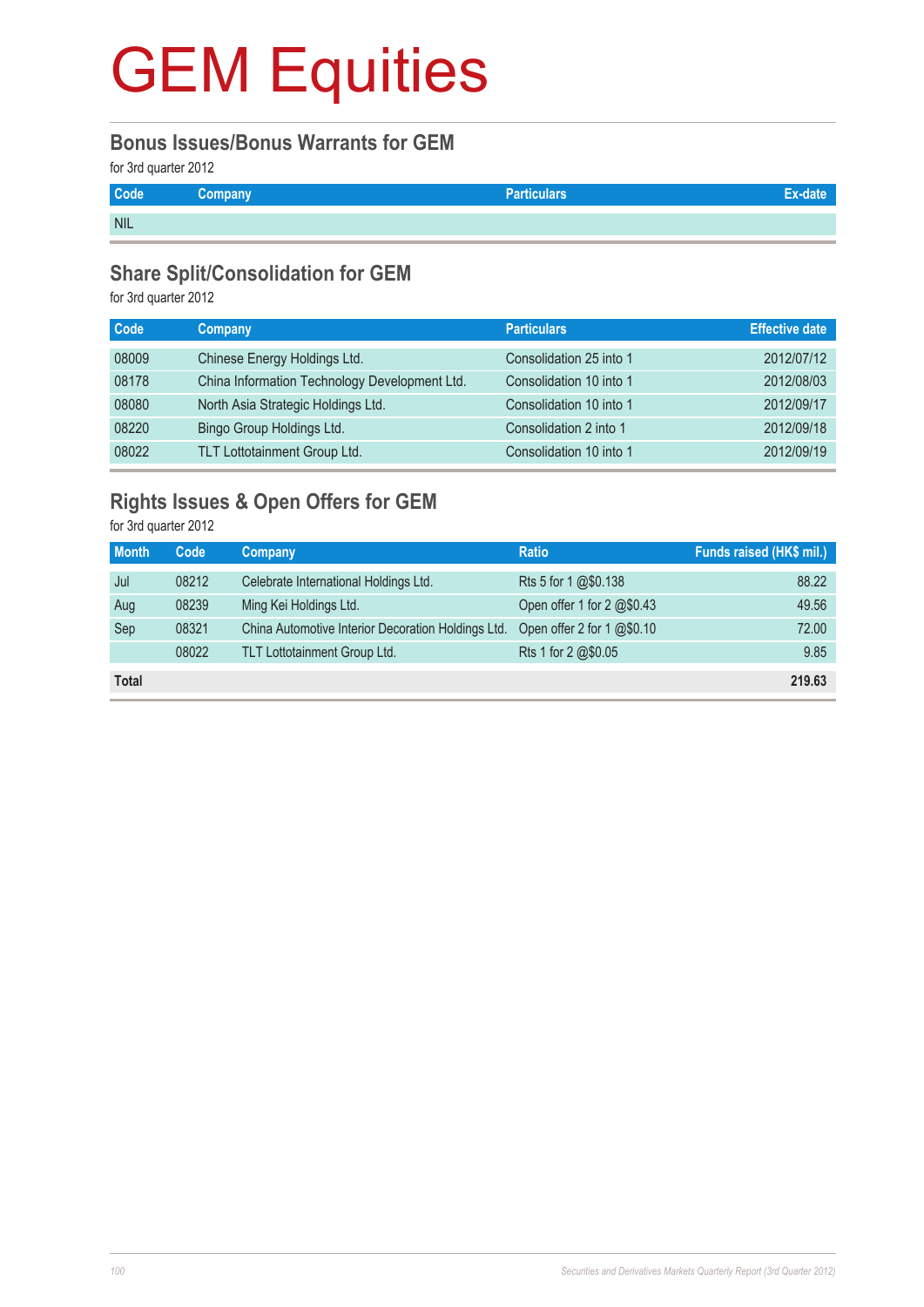#### **Placing\***

|              |       |                       | No. of        |                      |                     |
|--------------|-------|-----------------------|---------------|----------------------|---------------------|
|              |       |                       | new shares    | <b>Placing price</b> | <b>Funds raised</b> |
| <b>Month</b> | Code  | <b>Company</b>        | placed        | (HK\$)               | (HK\$ mil.)         |
| 2012         |       |                       |               |                      |                     |
| Jul          | 08096 | <b>RUIFENG PETRO</b>  | 388,411,819   | 0.200                | 77.68               |
|              | 08150 | <b>SEAMLESS GREEN</b> | 23,500,000    | 0.395                | 9.28                |
|              | 08050 | YUNBO DIGITAL         | 10,000,000    | 0.141                | 1.41                |
|              | 08085 | <b>ZMAY HOLDINGS</b>  | 498,500,000   | 0.200                | 99.70               |
| Aug          | 08128 | C G SOURCE ENGY       | 850,000,000   | 0.410                | 348.50              |
|              | 08009 | CHI ENGY HOLD         | 145,590,000   | 0.110                | 16.01               |
|              | 08239 | <b>MING KEI HOLD</b>  | 46,100,000    | 0.360                | 16.60               |
|              | 08150 | <b>SEAMLESS GREEN</b> | 23,440,000    | 0.310                | 7.27                |
| Sep          | 08158 | <b>CHINA BIO-MED</b>  | 455,000,000   | 0.220                | 100.10              |
|              | 08078 | <b>CHINA3D DIGIT</b>  | 1,500,000,000 | 0.015                | 22.50               |
|              | 08017 | <b>LONG SUCCESS</b>   | 31,000,000    | 0.120                | 3.72                |
|              | 08037 | LONGLIFE GROUP        | 192,000,000   | 0.155                | 29.76               |
|              | 08103 | <b>TAI SHING</b>      | 260,000,000   | 0.115                | 29.90               |
|              | 08269 | <b>WEALTH GLORY</b>   | 247,448,000   | 0.170                | 42.07               |
|              | 08269 | <b>WEALTH GLORY</b>   | 42,400,000    | 0.189                | 8.01                |
| <b>Total</b> |       |                       |               |                      | 812.51              |

\* Due to the reporting time-lag, placing figures for the quarter are provisional.

\*\* Supplementary information update for previous quarters.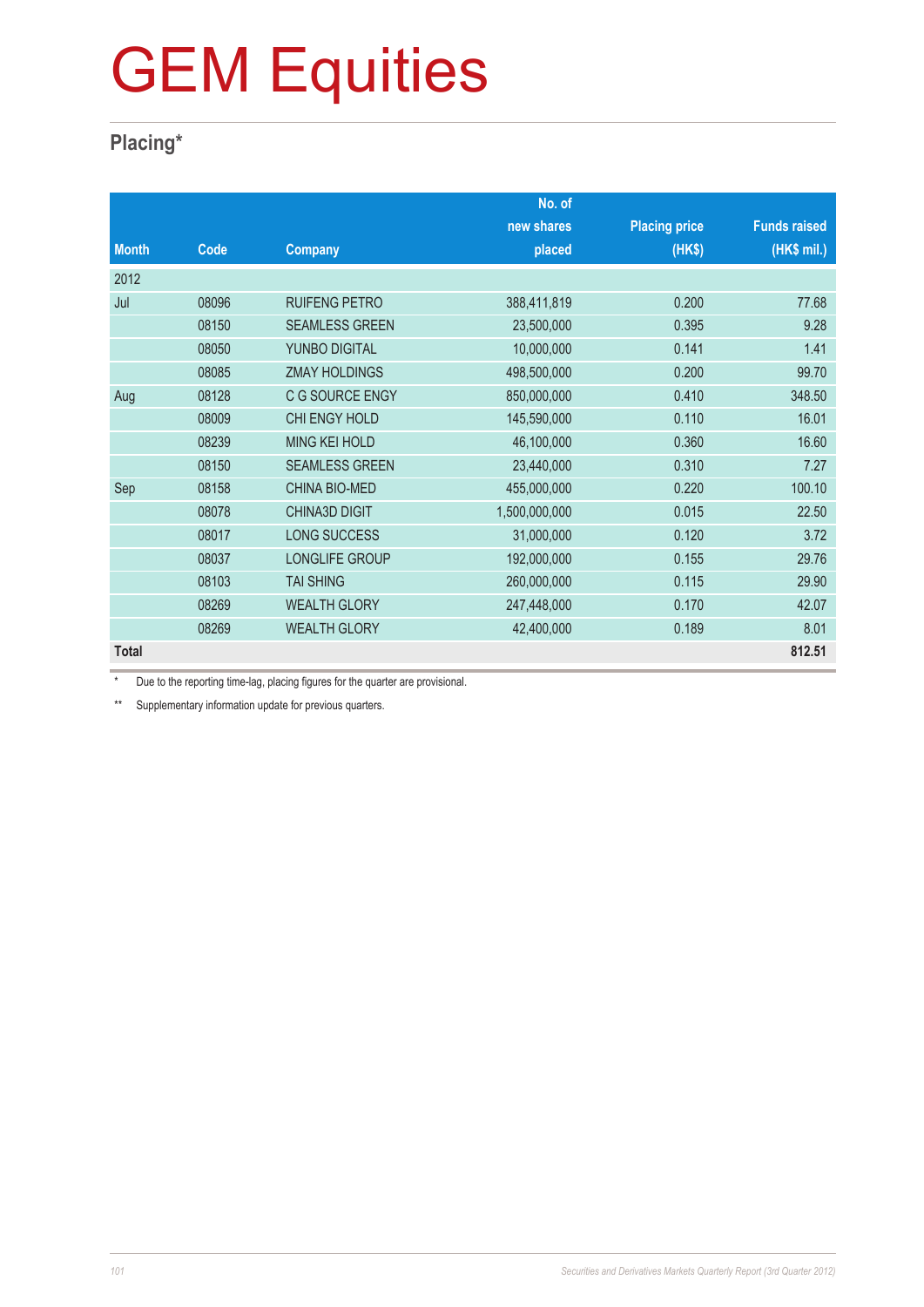#### GEM Warrants

#### **Warrant Trading and Market Value Statistics – GEM**

|      |    | <b>Number</b> | Turnover value (HK\$ mil.) | Market value (HK\$ mil.) |
|------|----|---------------|----------------------------|--------------------------|
| 2011 | Q3 |               | 0.23                       | 25.46                    |
|      | Q4 |               | 0.07                       | 15.97                    |
| 2012 | Q1 |               | $\overline{\phantom{0}}$   | 15.97                    |
|      | Q2 |               | 0.27                       | 15.17                    |
|      | Q3 |               | 0.13                       | 8.00                     |

#### **Newly Listed Equity GEM Warrants**

for 3rd quarter 2012

| <b>Initial issued</b>                                |                     |               | <b>Amount raised</b> |
|------------------------------------------------------|---------------------|---------------|----------------------|
| <b>Code</b><br>amount (HK)<br><b>Equity warrants</b> | <b>Listing date</b> | <b>Expiry</b> | (HK\$ mil.)          |
| Nil                                                  |                     |               |                      |
| <b>Total</b>                                         |                     |               | $\sim$               |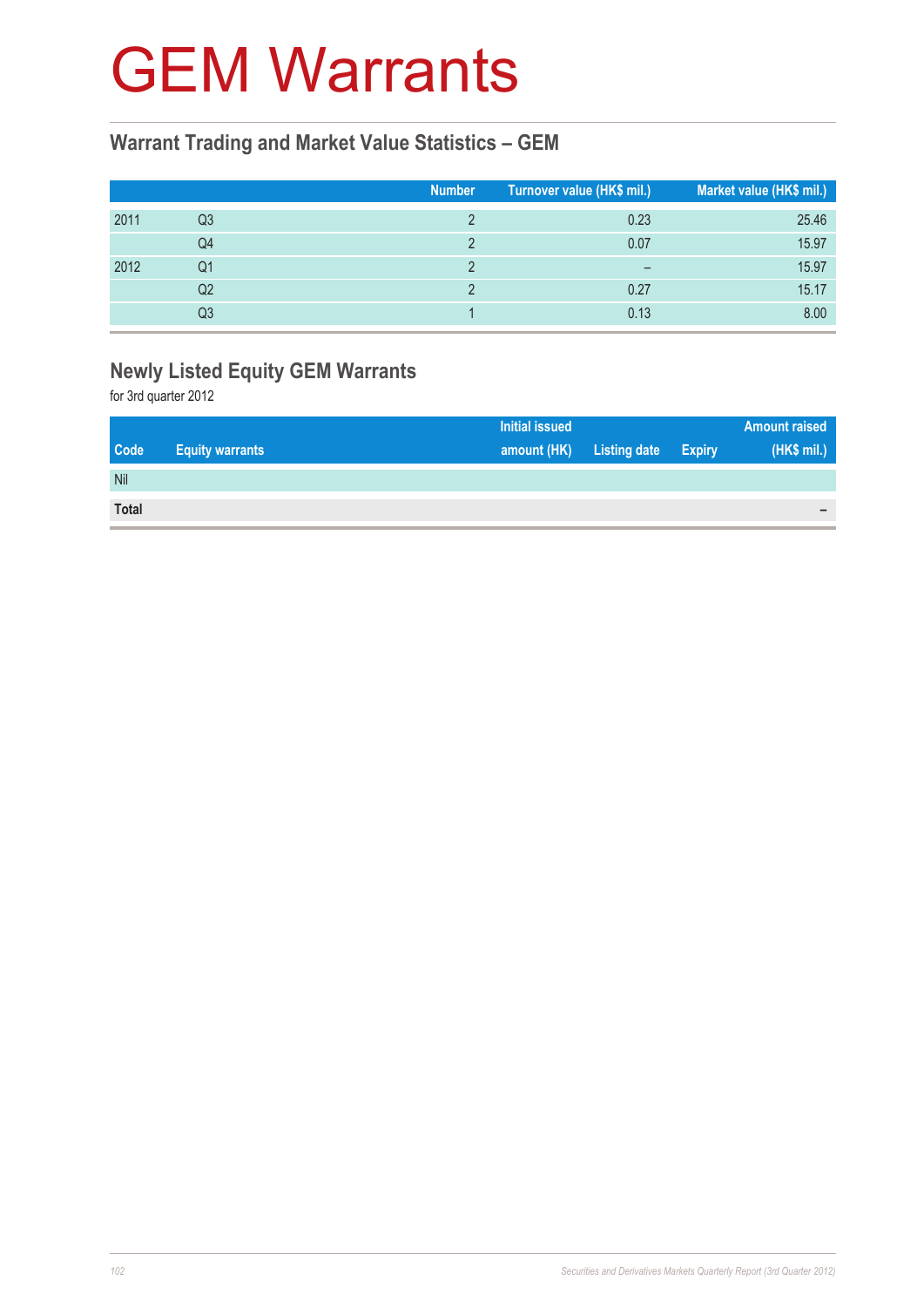# Stock Market Indices

#### **Hang Seng Index**



#### **S&P/HKEx LargeCap Index**



#### **S&P/HKEx GEM Index**

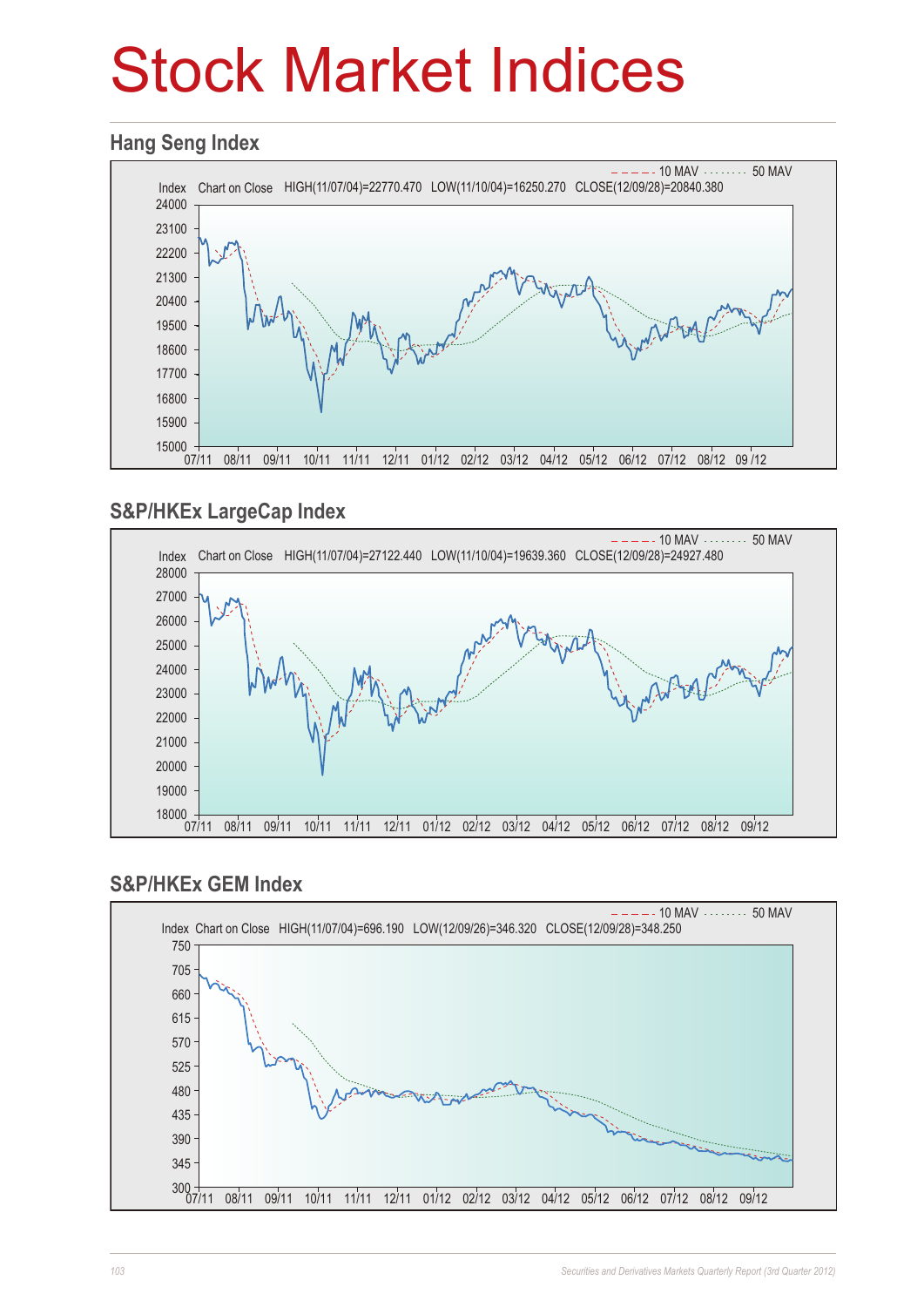# Stock Market Indices

#### **Hong Kong Stock Market Indices**

|                                               | End of Sep 2012 | End of Jun 2012 |           |          |
|-----------------------------------------------|-----------------|-----------------|-----------|----------|
| <b>Index</b>                                  | <b>Close</b>    | <b>Close</b>    |           | Change % |
| S&P/HKEx LargeCap Index                       | 24,927.48       | 23,320.85       | $+$       | 6.89%    |
|                                               |                 |                 |           |          |
| S&P/HKEx GEM Index                            | 348.25          | 383.12          | $\equiv$  | 9.10%    |
|                                               |                 |                 |           |          |
| <b>HANG SENG INDEX</b>                        | 20,840.38       | 19,441.46       | $\ddot{}$ | 7.20%    |
| <b>SECTORIAL INDICES</b>                      |                 |                 |           |          |
| Finance                                       | 27,879.70       | 26,480.04       | $+$       | 5.29%    |
| <b>Utilities</b>                              | 50,101.10       | 45,749.83       | $\ddot{}$ | 9.51%    |
| Properties                                    | 29,329.97       | 24,594.72       | $+$       | 19.25%   |
| Commerce & Industry                           | 12,401.73       | 11,651.78       | $\ddot{}$ | 6.44%    |
|                                               |                 |                 |           |          |
| HANG SENG CHINA-AFFILIATED CORPORATIONS INDEX | 4,081.79        | 3,796.96        | $\ddot{}$ | 7.50%    |
| HANG SENG CHINA ENTERPRISES INDEX             | 9,831.62        | 9,574.84        | $\ddot{}$ | 2.68%    |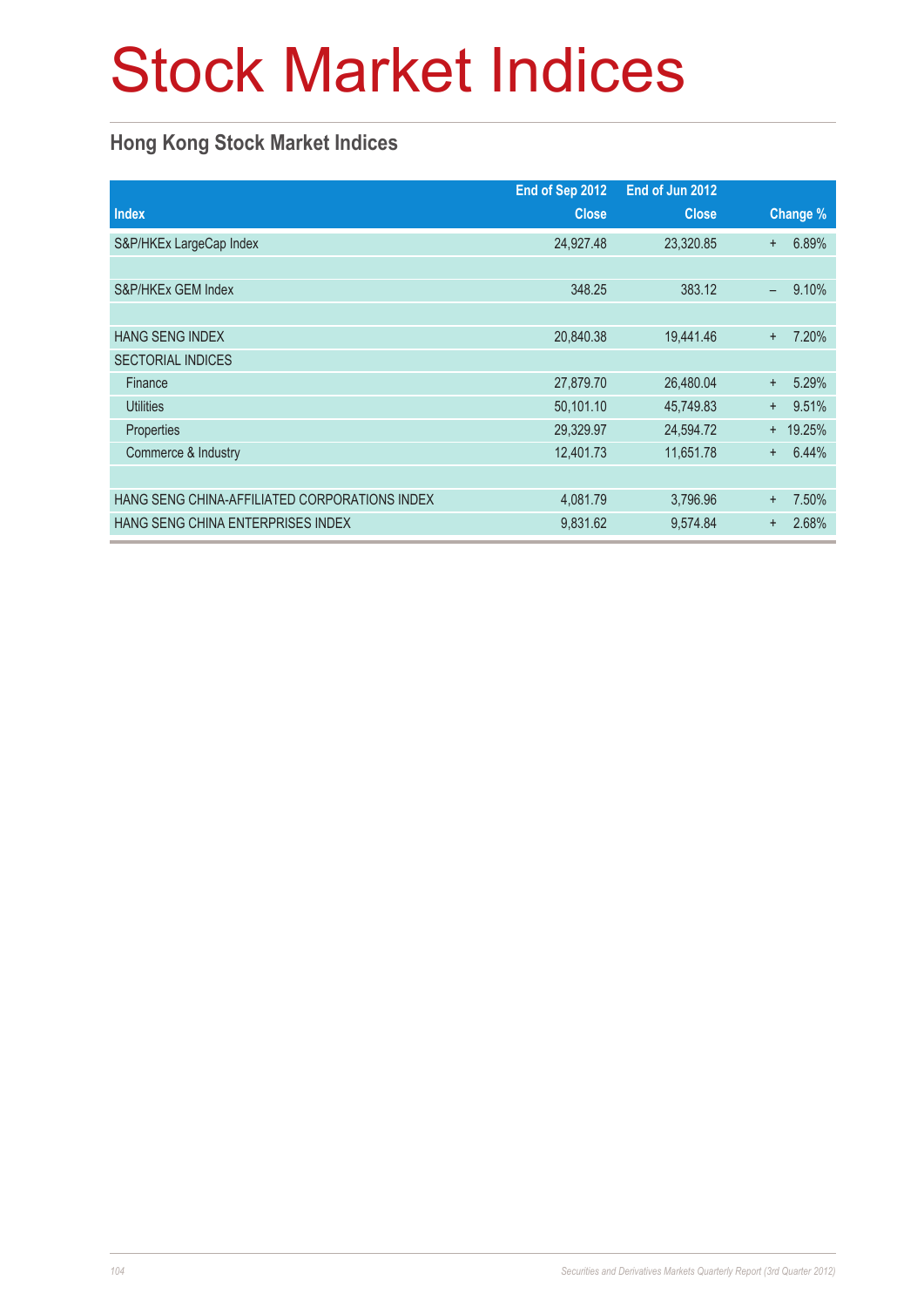# Stock Market Indices

#### **WORLD INDICES**

|                                 | End of Sep 2012 | End of Jun 2012 |                          |          |
|---------------------------------|-----------------|-----------------|--------------------------|----------|
| <b>Index</b>                    | <b>Close</b>    | <b>Close</b>    |                          | Change % |
| <b>HONG KONG</b>                |                 |                 |                          |          |
| S&P/HKEx LargeCap Index         | 24,927.48       | 23,320.85       | $\ddot{}$                | 6.89%    |
| Hang Seng Index                 | 20,840.38       | 19,441.46       | $\ddot{}$                | 7.20%    |
| <b>AUSTRALIA</b>                |                 |                 |                          |          |
| All Ordinaries Index            | 4,406.34        | 4,135.46        | $^{\mathrm{+}}$          | 6.55%    |
| <b>JAKARTA</b>                  |                 |                 |                          |          |
| Composite Index                 | 4,262.56        | 3,955.58        | $\ddot{}$                | 7.76%    |
| <b>JAPAN</b>                    |                 |                 |                          |          |
| Nikkei (225)                    | 8,870.16        | 9,006.78        | -                        | 1.52%    |
| <b>KOREA</b>                    |                 |                 |                          |          |
| Composite Index                 | 1,996.21        | 1,854.01        | $\ddot{}$                | 7.67%    |
| <b>KUALA LUMPUR</b>             |                 |                 |                          |          |
| Composite Index                 | 1,636.66        | 1,599.15        | $\ddot{}$                | 2.35%    |
| <b>MANILA</b>                   |                 |                 |                          |          |
| Composite Index                 | 5,346.10        | 5,246.41        | $\boldsymbol{+}$         | 1.90%    |
| <b>NEW ZEALAND</b>              |                 |                 |                          |          |
| <b>NZSE (50)</b>                | 3,834.15        | 3,399.84        |                          | + 12.77% |
| <b>SHANGHAI</b>                 |                 |                 |                          |          |
| A Shares Index                  | 2,184.71        | 2,330.50        | -                        | 6.26%    |
| <b>B</b> Shares Index           | 220.00          | 235.63          | -                        | 6.64%    |
| <b>SHENZHEN</b>                 |                 |                 |                          |          |
| A Shares Index                  | 893.20          | 963.74          | $\overline{\phantom{m}}$ | 7.32%    |
| <b>B</b> Shares Index           | 573.43          | 627.46          | -                        | 8.61%    |
| SINGAPORE                       |                 |                 |                          |          |
| <b>FTSE Straits Times Index</b> | 3,060.34        | 2,878.45        | $\ddot{}$                | 6.32%    |
| <b>TAIWAN</b>                   |                 |                 |                          |          |
| Taipei Weighted Stock Index     | 7,715.16        | 7,296.28        | $\ddot{}$                | 5.74%    |
| <b>THAILAND</b>                 |                 |                 |                          |          |
| <b>SET Index</b>                | 1,298.79        | 1,172.11        |                          | + 10.81% |
| <b>NEW YORK</b>                 |                 |                 |                          |          |
| <b>DJIA</b>                     | 13,437.13       | 12,880.09       | $\ddagger$               | 4.32%    |
| Nasdaq Composite Index          | 2,799.19        | 2,935.05        | $\qquad \qquad -$        | 4.63%    |
| <b>TORONTO</b>                  |                 |                 |                          |          |
| S&P/TSX Composite Index         | 12,317.46       | 11,596.56       | $\boldsymbol{+}$         | 6.22%    |
| <b>GERMANY</b>                  |                 |                 |                          |          |
| DAX Capital Value Index         | 3,944.69        | 3,507.44        |                          | + 12.47% |
| <b>LONDON</b>                   |                 |                 |                          |          |
| FTSE (100)                      | 5,742.10        | 5,571.10        | $\boldsymbol{+}$         | 3.07%    |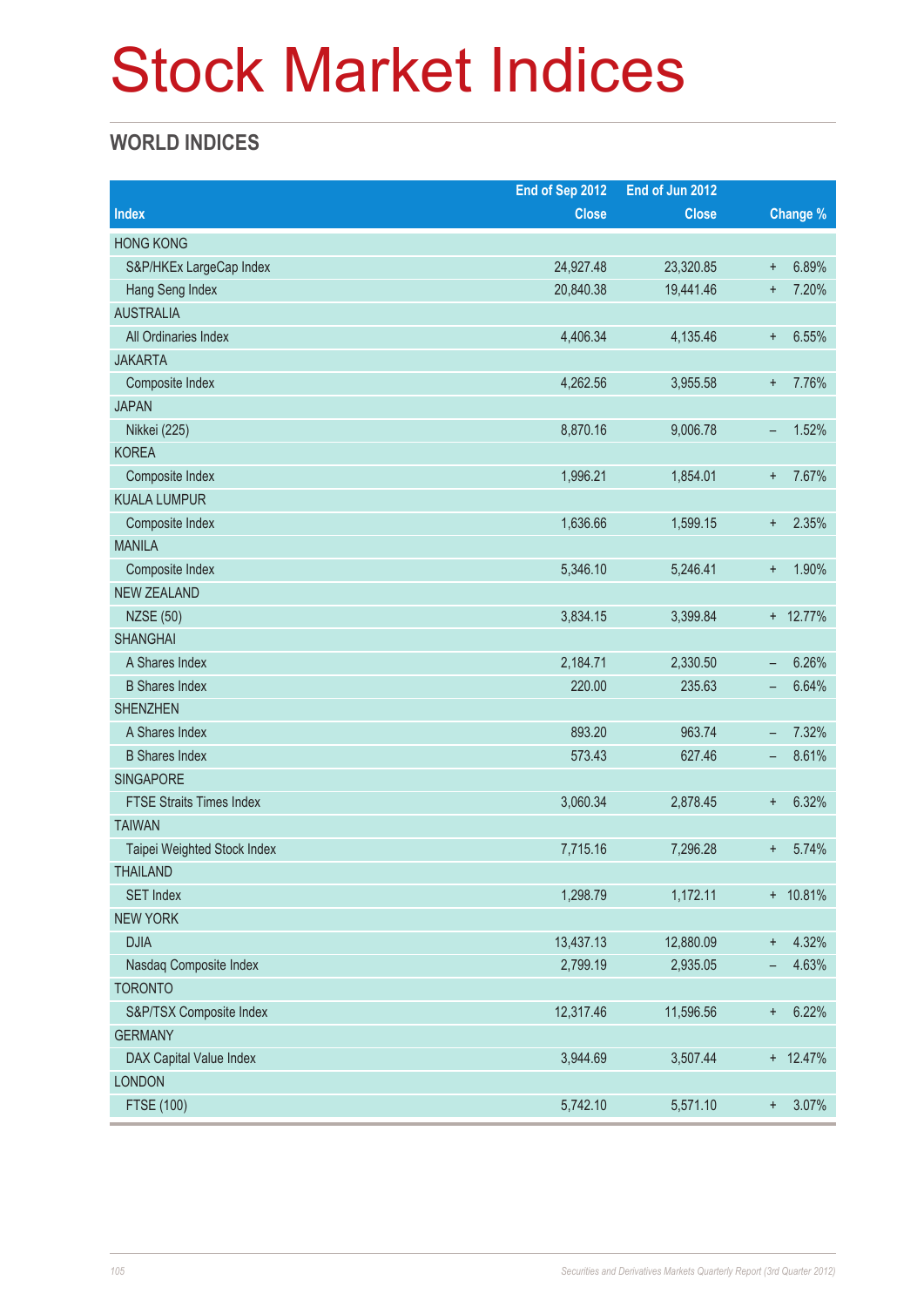# Derivatives Market – Futures and Options

#### **Contract Volume by Derivatives Products**

|                                           | <b>Contracts</b> |                  |
|-------------------------------------------|------------------|------------------|
| <b>Derivatives product</b>                | 3rd Quarter 2012 | 3rd Quarter 2011 |
| Hang Seng Index Futures                   | 4,924,352        | 6,611,545        |
| Hang Seng Index Options                   | 2,289,204        | 3,097,483        |
| Mini-Hang Seng Index Futures              | 2,086,235        | 3,084,022        |
| Mini-Hang Seng Index Options              | 309,341          | 282,713          |
| <b>H-shares Index Futures</b>             | 3,813,494        | 4,358,785        |
| H-shares Index Options                    | 1,536,898        | 981,265          |
| Mini H-shares Index Futures               | 335,449          | 585,017          |
| Flexible Hang Seng Index Options          | 2,200            |                  |
| Flexible H-shares Index Options           | 1,956            | 6,170            |
| <b>HSI Dividend Point Index Futures</b>   | 10,760           | 809              |
| <b>HSCEI Dividend Point Index Futures</b> | 68,524           | 24,394           |
| HSI Volatility Index Futures <sup>1</sup> | 324              |                  |
| <b>IBOVESPA Futures<sup>2</sup></b>       |                  |                  |
| MICEX Index Futures <sup>3</sup>          |                  |                  |
| Sensex Index Futures <sup>4</sup>         | 21               |                  |
| FTSE/JSE Top40 Futures <sup>5</sup>       |                  |                  |
| <b>Stock Futures</b>                      | 68,787           | 132,733          |
| <b>Stock Options</b>                      | 13,428,912       | 21,961,666       |
| Three-month HIBOR Futures                 |                  | 165              |
| One-month HIBOR Futures                   |                  | 43               |
| Three-year Exchange Fund Note Futures     |                  |                  |
| USD/CNH Futures <sup>6</sup>              | 2,172            |                  |
| <b>Gold Futures</b>                       |                  | 1,311            |
| <b>Total</b>                              | 28,878,629       | 41,128,121       |

1 Trading in HSI Volatility Index Futures commenced on 20 Feb 2012

2 Trading in IBOVESPA Futures commenced on 30 Mar 2012

 $\overline{3}$ Trading in MICEX Index Futures commenced on 30 Mar 2012

4 Trading in Sensex Index Futures commenced on 30 Mar 2012

5 Trading in FTSE/JSE Top40 Futures commenced on 30 Mar 2012

6 Trading in USD/CNH Futures commenced on 17 Sep 2012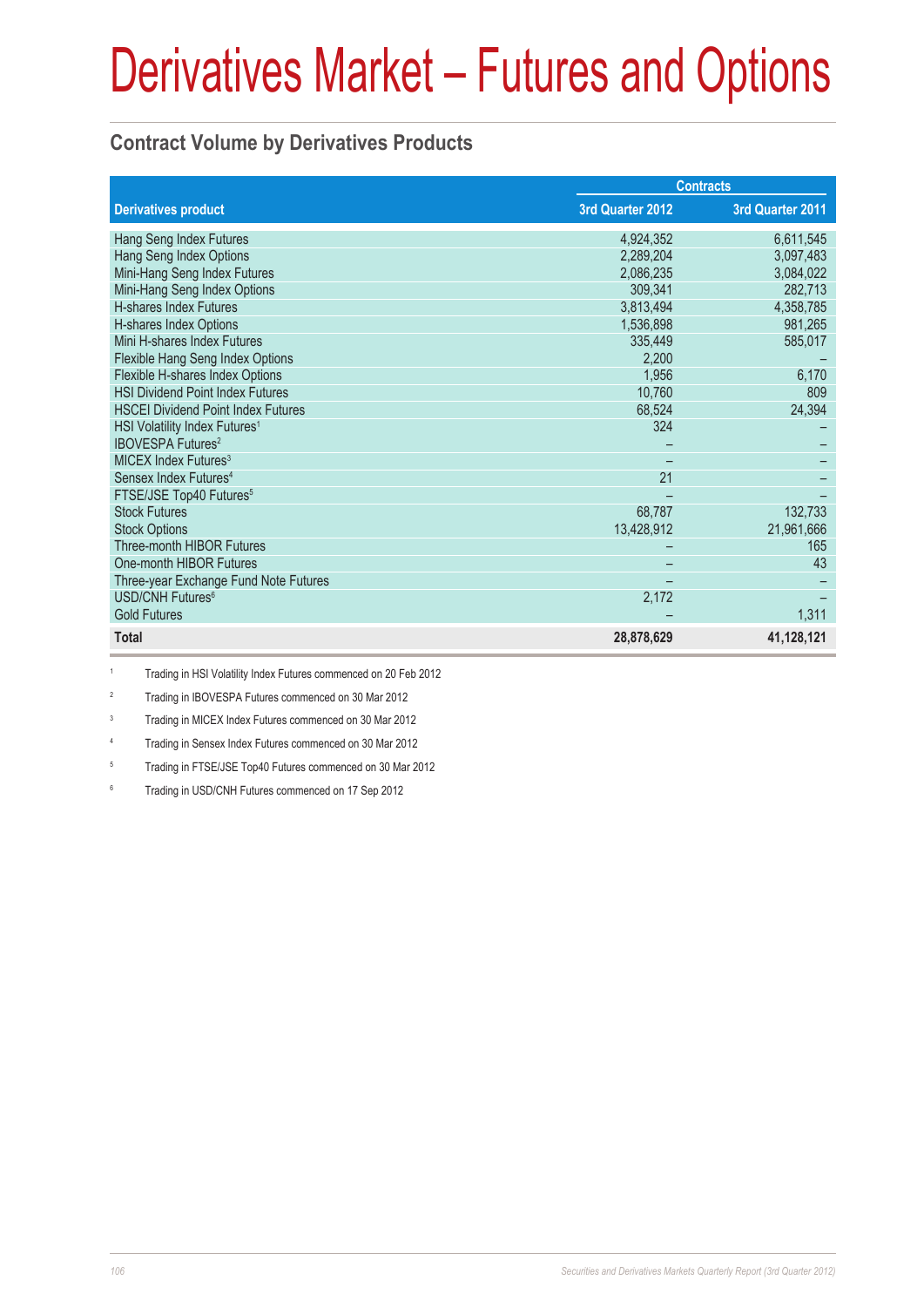# Derivatives Market – Futures and Options

#### **Hang Seng Index Futures – Contract Volume and Open Interest (contracts)**

|      |                | <b>Total</b><br>contract volume | <b>Quarter-end</b><br>open interest |
|------|----------------|---------------------------------|-------------------------------------|
| 2011 | Q <sub>3</sub> | 6,611,545                       | 128,201                             |
|      | Q4             | 5,717,012                       | 86,409                              |
| 2012 | Q <sub>1</sub> | 5,140,968                       | 99,821                              |
|      | Q <sub>2</sub> | 5,405,446                       | 103,069                             |
|      | Q3             | 4,924,352                       | 124,794                             |

#### **Mini Hang Seng Index Futures – Contract Volume and Open Interest (contracts)**

|      |                | <b>Total</b><br>contract volume | <b>Quarter-end</b><br>open interest |
|------|----------------|---------------------------------|-------------------------------------|
| 2011 | Q <sub>3</sub> | 3,084,022                       | 11,015                              |
|      | Q4             | 2,873,202                       | 5,129                               |
| 2012 | Q <sub>1</sub> | 2,349,431                       | 6,653                               |
|      | Q <sub>2</sub> | 2,278,107                       | 6,063                               |
|      | Q3             | 2,086,235                       | 7,350                               |

#### **Hang Seng Index Options – Contract Volume and Open Interest (contracts)**

|      |                | <b>Total</b>    | Quarter-end   |
|------|----------------|-----------------|---------------|
|      |                | contract volume | open interest |
| 2011 | Q3             | 3,097,483       | 431,313       |
|      | Q4             | 2,311,629       | 184,402       |
| 2012 | Q <sub>1</sub> | 2,163,972       | 284,586       |
|      | Q <sub>2</sub> | 2,661,654       | 346,519       |
|      | Q3             | 2,289,204       | 364,960       |

#### **H-Share Index Futures – Contract Volume and Open Interest (contracts)**

|      |                | <b>Total</b>    | <b>Quarter-end</b> |
|------|----------------|-----------------|--------------------|
|      |                | contract volume | open interest      |
| 2011 | Q3             | 4,358,785       | 155,125            |
|      | Q4             | 4,067,025       | 106,277            |
| 2012 | Q1             | 3,860,446       | 117,764            |
|      | Q <sub>2</sub> | 3,973,006       | 127,099            |
|      | Q3             | 3,813,494       | 142,443            |

#### **Stock Options Market Turnover and Open Interest (contracts)**

|      |    | <b>Total</b>        | <b>Total</b>    | Quarter-end   |
|------|----|---------------------|-----------------|---------------|
|      |    | Premium (HK\$ mil.) | contract volume | open interest |
| 2011 | Q3 | 24,566.72           | 21,961,666      | 8,112,569     |
|      | Q4 | 16,977.30           | 17,604,585      | 5,329,494     |
| 2012 | Q1 | 9,756.42            | 14,545,164      | 4,971,657     |
|      | Q2 | 8,578.21            | 13,741,210      | 5,060,742     |
|      | Q3 | 7,354.69            | 13,428,912      | 4,658,740     |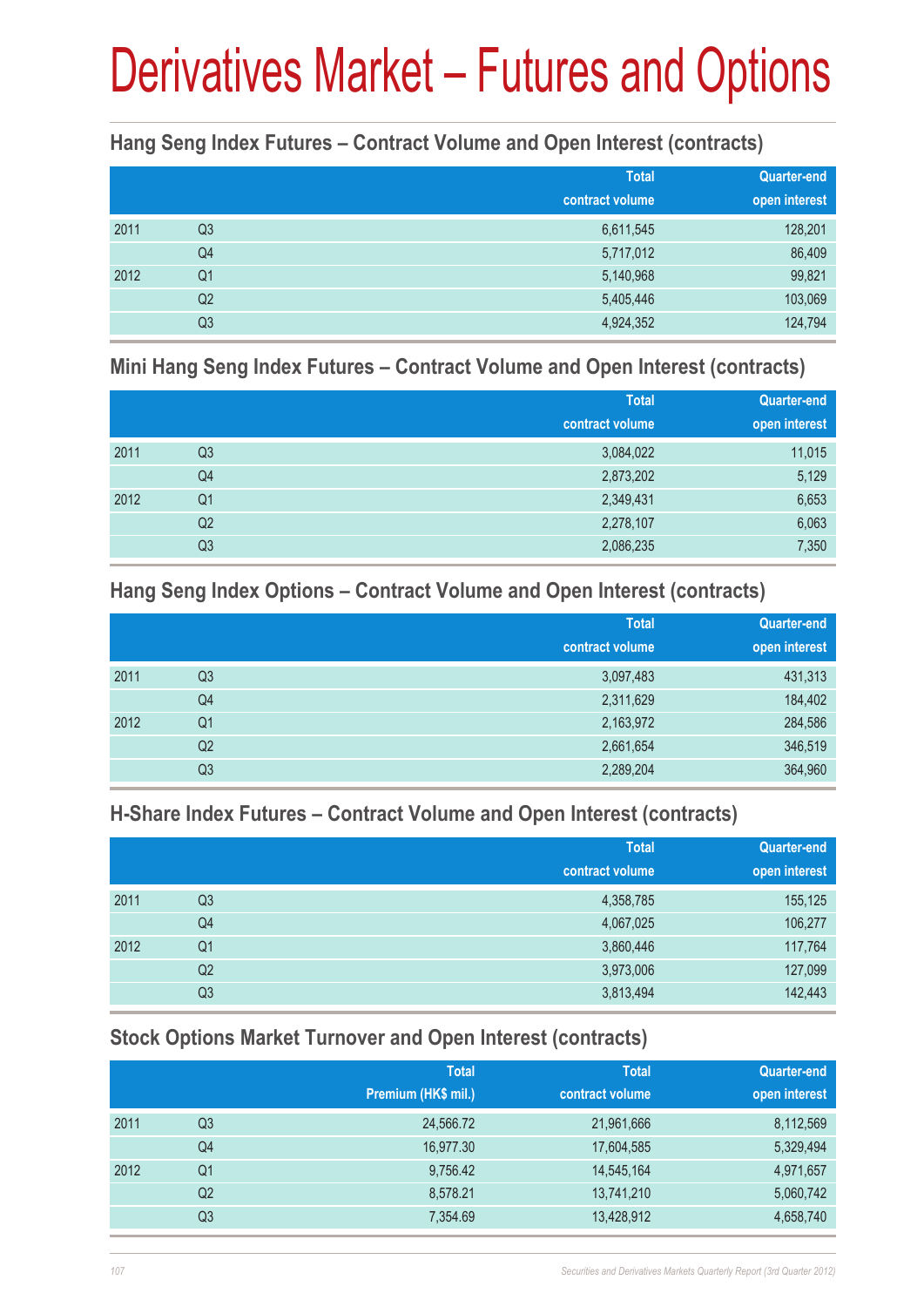## Derivatives Market – Futures and Options

#### **Stock Options Premium by Class**

for 3rd Quarter 2012

|                                            |                          | Premium          |                |
|--------------------------------------------|--------------------------|------------------|----------------|
| <b>Options class</b>                       |                          | $(HK$$ mil.)     | % of total     |
| X ISHARES A50                              | A50                      | 246.77           | 3.36%          |
| <b>ABC</b>                                 | <b>ABC</b>               | 92.08            | 1.25%          |
| <b>ANHUI CONCH</b>                         | <b>ACC</b>               | 38.18            | 0.52%          |
| <b>AIA</b>                                 | <b>AIA</b>               | 178.77           | 2.43%          |
| <b>CHALCO</b>                              | <b>ALC</b>               | 14.35            | 0.20%          |
| <b>BANK OF CHINA</b>                       | <b>BCL</b>               | 72.70            | 0.99%          |
| <b>BANKCOMM</b>                            | <b>BCM</b>               | 49.97            | 0.68%          |
| <b>BANK OF E ASIA</b>                      | <b>BEA</b>               | 4.82             | 0.07%          |
| <b>BELLE INT'L</b><br><b>BOC HONG KONG</b> | <b>BIH</b><br><b>BOC</b> | 23.16<br>44.88   | 0.31%<br>0.61% |
| <b>BYD COMPANY</b>                         | <b>BYD</b>               | 26.20            | 0.36%          |
| <b>CCB</b>                                 | <b>CCB</b>               | 282.02           | 3.83%          |
| <b>CHINA COMM CONS</b>                     | CCC                      | 9.05             | 0.12%          |
| <b>CHINA COAL</b>                          | <b>CCE</b>               | 54.76            | 0.74%          |
| <b>CHINA COSCO</b>                         | <b>CCS</b>               | 8.35             | 0.11%          |
| <b>CHINA MOBILE</b>                        | <b>CHT</b>               | 985.16           | 13.39%         |
| <b>CHINA UNICOM</b>                        | <b>CHU</b>               | 78.31            | 1.06%          |
| <b>CITIC PACIFIC</b>                       | <b>CIT</b>               | 15.63            | 0.21%          |
| <b>CHEUNG KONG</b>                         | <b>CKH</b>               | 314.13           | 4.27%          |
| <b>CHINA LIFE</b>                          | <b>CLI</b>               | 389.94           | 5.30%          |
| <b>CLP HOLDINGS</b>                        | <b>CLP</b>               | 16.16            | 0.22%          |
| <b>CM BANK</b>                             | <b>CMB</b>               | 99.41            | 1.35%          |
| <b>CNOOC</b><br><b>CHINA OVERSEAS</b>      | <b>CNC</b><br>COL        | 202.09<br>156.68 | 2.75%<br>2.13% |
| <b>CATHAY PAC AIR</b>                      | <b>CPA</b>               | 4.20             | 0.06%          |
| SINOPEC CORP                               | <b>CPC</b>               | 103.58           | 1.41%          |
| <b>CPIC</b>                                | <b>CPI</b>               | 43.11            | 0.59%          |
| <b>CHINA RAIL CONS</b>                     | <b>CRC</b>               | 10.83            | 0.15%          |
| <b>CHINA RAILWAY</b>                       | <b>CRG</b>               | 4.27             | 0.06%          |
| X WISECSI300ETF                            | CS <sub>3</sub>          | 2.50             | 0.03%          |
| <b>CHINA SHENHUA</b>                       | <b>CSE</b>               | 102.00           | 1.39%          |
| <b>CITIC BANK</b>                          | <b>CTB</b>               | 12.46            | 0.17%          |
| <b>CHINA TELECOM</b>                       | <b>CTC</b>               | 51.32            | 0.70%          |
| <b>ESPRIT HOLDINGS</b>                     | <b>ESP</b>               | 14.76            | 0.20%          |
| <b>FIH</b>                                 | <b>FIH</b>               | 2.52             | 0.03%          |
| <b>GALAXY ENT</b>                          | <b>GLX</b><br><b>HEH</b> | 34.27            | 0.47%          |
| <b>POWER ASSETS</b><br><b>HKEX</b>         | <b>HEX</b>               | 32.69<br>206.76  | 0.44%<br>2.81% |
| <b>HSBC HOLDINGS</b>                       | <b>HKB</b>               | 740.80           | 10.07%         |
| <b>HK &amp; CHINA GAS</b>                  | <b>HKG</b>               | 6.44             | 0.09%          |
| <b>HENDERSON LAND</b>                      | <b>HLD</b>               | 34.88            | 0.47%          |
| <b>HUANENG POWER</b>                       | <b>HNP</b>               | 9.22             | 0.13%          |
| <b>HANG SENG BANK</b>                      | <b>HSB</b>               | 9.83             | 0.13%          |
| <b>HUTCHISON</b>                           | <b>HWL</b>               | 359.04           | 4.88%          |
| <b>ICBC</b>                                | <b>ICB</b>               | 211.76           | 2.88%          |
| <b>JIANGXI COPPER</b>                      | <b>JXC</b>               | 76.04            | 1.03%          |
| LI & FUNG                                  | LIF                      | 71.74            | 0.98%          |
| <b>MTR CORPORATION</b>                     | <b>MTR</b>               | 3.49             | 0.05%          |
| <b>CNBM</b><br><b>NEW WORLD DEV</b>        | <b>NBM</b>               | 52.33<br>24.01   | 0.71%          |
| <b>PING AN</b>                             | <b>NWD</b><br>PAI        | 274.81           | 0.33%<br>3.74% |
| <b>PETROCHINA</b>                          | PEC                      | 220.57           | 3.00%          |
| PICC P&C                                   | <b>PIC</b>               | 58.73            | 0.80%          |
| <b>R&amp;F PROPERTIES</b>                  | <b>RFP</b>               | 14.36            | 0.20%          |
| <b>SANDS CHINA LTD</b>                     | <b>SAN</b>               | 47.05            | 0.64%          |
| <b>SHK PPT</b>                             | <b>SHK</b>               | 391.14           | 5.32%          |
| <b>STANCHART</b>                           | <b>STC</b>               | 44.51            | 0.61%          |
| <b>SWIRE PACIFIC A</b>                     | <b>SWA</b>               | 47.93            | 0.65%          |
| <b>TENCENT</b>                             | <b>TCH</b>               | 500.77           | 6.81%          |
| <b>TRACKER FUND</b>                        | <b>TRF</b>               | 6.55             | 0.09%          |
| <b>WHARF HOLDINGS</b>                      | <b>WHL</b>               | 39.77            | 0.54%          |
| YANZHOU COAL                               | <b>YZC</b>               | 68.06            | 0.93%          |
| <b>ZIJIN MINING</b>                        | <b>ZJM</b>               | 12.01            | 0.16%          |
| <b>Total</b>                               |                          | 7,354.69         | 100.00%        |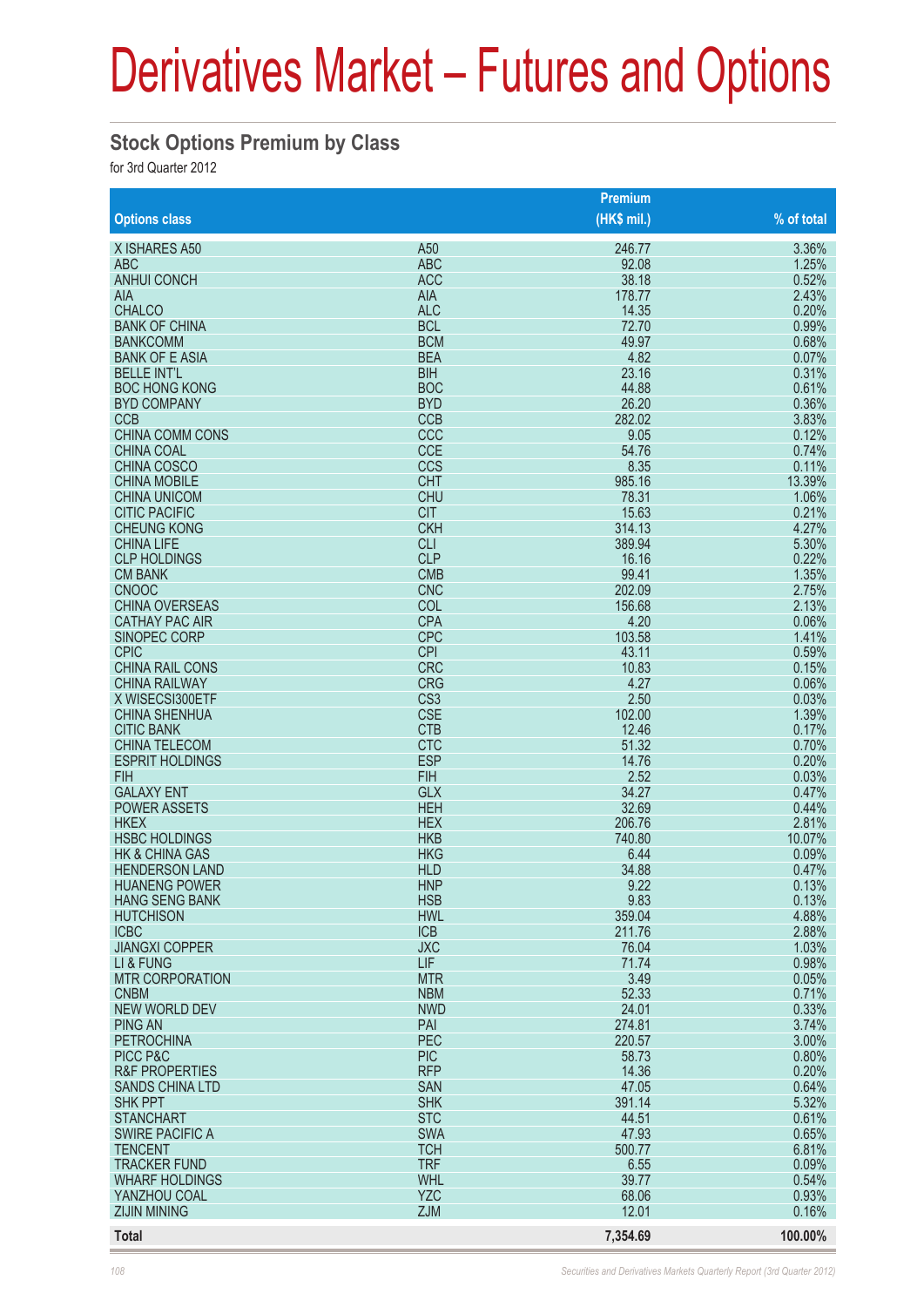## Derivatives Market – Futures and Options

#### **Stock Options Contract Volume by Class**

for 3rd Quarter 2012

|                           |                 | <b>Contract</b> |            |
|---------------------------|-----------------|-----------------|------------|
| <b>Options class</b>      |                 | volume          | % of total |
| X ISHARES A50             | A <sub>50</sub> | 159,974         | 1.19%      |
| <b>ABC</b>                | <b>ABC</b>      | 67,204          | 0.50%      |
| <b>ANHUI CONCH</b>        | <b>ACC</b>      | 86,738          | 0.65%      |
| <b>AIA</b>                | <b>AIA</b>      | 272,987         | 2.03%      |
| <b>CHALCO</b>             | <b>ALC</b>      | 39,832          | 0.30%      |
| <b>BANK OF CHINA</b>      | <b>BCL</b>      | 696,916         | 5.19%      |
| <b>BANKCOMM</b>           | <b>BCM</b>      | 178,102         | 1.33%      |
| <b>BANK OF E ASIA</b>     | <b>BEA</b>      | 32,810          | 0.24%      |
| <b>BELLE INT'L</b>        | <b>BIH</b>      | 39,661          | 0.30%      |
| <b>BOC HONG KONG</b>      | <b>BOC</b>      | 146,067         | 1.09%      |
| <b>BYD COMPANY</b>        | <b>BYD</b>      | 59,684          | 0.44%      |
| <b>CCB</b>                | <b>CCB</b>      | 1,560,533       | 11.62%     |
| <b>CHINA COMM CONS</b>    | CCC             | 36,308          | 0.27%      |
| <b>CHINA COAL</b>         | <b>CCE</b>      | 145,651         | 1.08%      |
| <b>CHINA COSCO</b>        | <b>CCS</b>      | 71,630          | 0.53%      |
| <b>CHINA MOBILE</b>       | <b>CHT</b>      | 974,642         | 7.26%      |
| <b>CHINA UNICOM</b>       | <b>CHU</b>      | 78,803          | 0.59%      |
| <b>CITIC PACIFIC</b>      | <b>CIT</b>      | 28,911          | 0.22%      |
| <b>CHEUNG KONG</b>        | <b>CKH</b>      | 144,702         | 1.08%      |
| <b>CHINA LIFE</b>         | <b>CLI</b>      | 585,052         | 4.36%      |
| <b>CLP HOLDINGS</b>       | <b>CLP</b>      | 38,035          | 0.28%      |
| <b>CM BANK</b>            | <b>CMB</b>      | 325,518         | 2.42%      |
| <b>CNOOC</b>              | <b>CNC</b>      | 399,263         | 2.97%      |
| <b>CHINA OVERSEAS</b>     | COL             | 119,038         | 0.89%      |
|                           |                 |                 |            |
| <b>CATHAY PAC AIR</b>     | <b>CPA</b>      | 8,262           | 0.06%      |
| <b>SINOPEC CORP</b>       | <b>CPC</b>      | 212,949         | 1.59%      |
| <b>CPIC</b>               | <b>CPI</b>      | 55,674          | 0.41%      |
| <b>CHINA RAIL CONS</b>    | <b>CRC</b>      | 54,354          | 0.40%      |
| <b>CHINA RAILWAY</b>      | <b>CRG</b>      | 32,154          | 0.24%      |
| X WISECSI300ETF           | CS <sub>3</sub> | 2,388           | 0.02%      |
| <b>CHINA SHENHUA</b>      | <b>CSE</b>      | 208,877         | 1.56%      |
| <b>CITIC BANK</b>         | <b>CTB</b>      | 53,904          | 0.40%      |
| <b>CHINA TELECOM</b>      | <b>CTC</b>      | 131,719         | 0.98%      |
| <b>ESPRIT HOLDINGS</b>    | <b>ESP</b>      | 193,921         | 1.44%      |
| <b>FIH</b>                | <b>FIH</b>      | 10,795          | 0.08%      |
| <b>GALAXY ENT</b>         | <b>GLX</b>      | 47,425          | 0.35%      |
| <b>POWER ASSETS</b>       | <b>HEH</b>      | 52,595          | 0.39%      |
| <b>HKEX</b>               | <b>HEX</b>      | 705,634         | 5.25%      |
| <b>HSBC HOLDINGS</b>      | <b>HKB</b>      | 1,089,779       | 8.12%      |
| <b>HK &amp; CHINA GAS</b> | <b>HKG</b>      | 17,104          | 0.13%      |
| <b>HENDERSON LAND</b>     | <b>HLD</b>      | 28,710          | 0.21%      |
| <b>HUANENG POWER</b>      | <b>HNP</b>      | 21,157          | 0.16%      |
| <b>HANG SENG BANK</b>     | <b>HSB</b>      | 65,015          | 0.48%      |
| <b>HUTCHISON</b>          | <b>HWL</b>      | 245,370         | 1.83%      |
| <b>ICBC</b>               | <b>ICB</b>      | 1,379,897       | 10.28%     |
| <b>JIANGXI COPPER</b>     | <b>JXC</b>      | 135,676         | 1.01%      |
| LI & FUNG                 | LIF             | 61,980          | 0.46%      |
| <b>MTR CORPORATION</b>    | <b>MTR</b>      | 30,681          | 0.23%      |
| <b>CNBM</b>               | <b>NBM</b>      | 63,298          | 0.47%      |
| <b>NEW WORLD DEV</b>      | <b>NWD</b>      | 60,292          | 0.45%      |
| <b>PING AN</b>            | PAI             | 315,921         | 2.35%      |
| <b>PETROCHINA</b>         | PEC             | 334,975         | 2.49%      |
| PICC P&C                  | <b>PIC</b>      | 77,230          | 0.58%      |
| <b>R&amp;F PROPERTIES</b> | <b>RFP</b>      | 57,618          | 0.43%      |
| <b>SANDS CHINA LTD</b>    | <b>SAN</b>      | 113,430         | 0.84%      |
| <b>SHK PPT</b>            | <b>SHK</b>      | 224,153         | 1.67%      |
| <b>STANCHART</b>          | <b>STC</b>      | 167,640         | 1.25%      |
| <b>SWIRE PACIFIC A</b>    | <b>SWA</b>      | 47,803          | 0.36%      |
| <b>TENCENT</b>            | <b>TCH</b>      | 680,577         | 5.07%      |
| <b>TRACKER FUND</b>       | <b>TRF</b>      | 19,234          | 0.14%      |
| <b>WHARF HOLDINGS</b>     | <b>WHL</b>      | 35,060          | 0.26%      |
| YANZHOU COAL              | <b>YZC</b>      | 60,720          | 0.45%      |
| <b>ZIJIN MINING</b>       | <b>ZJM</b>      | 36,880          | 0.27%      |
|                           |                 |                 |            |
| <b>Total</b>              |                 | 13,428,912      | 100.00%    |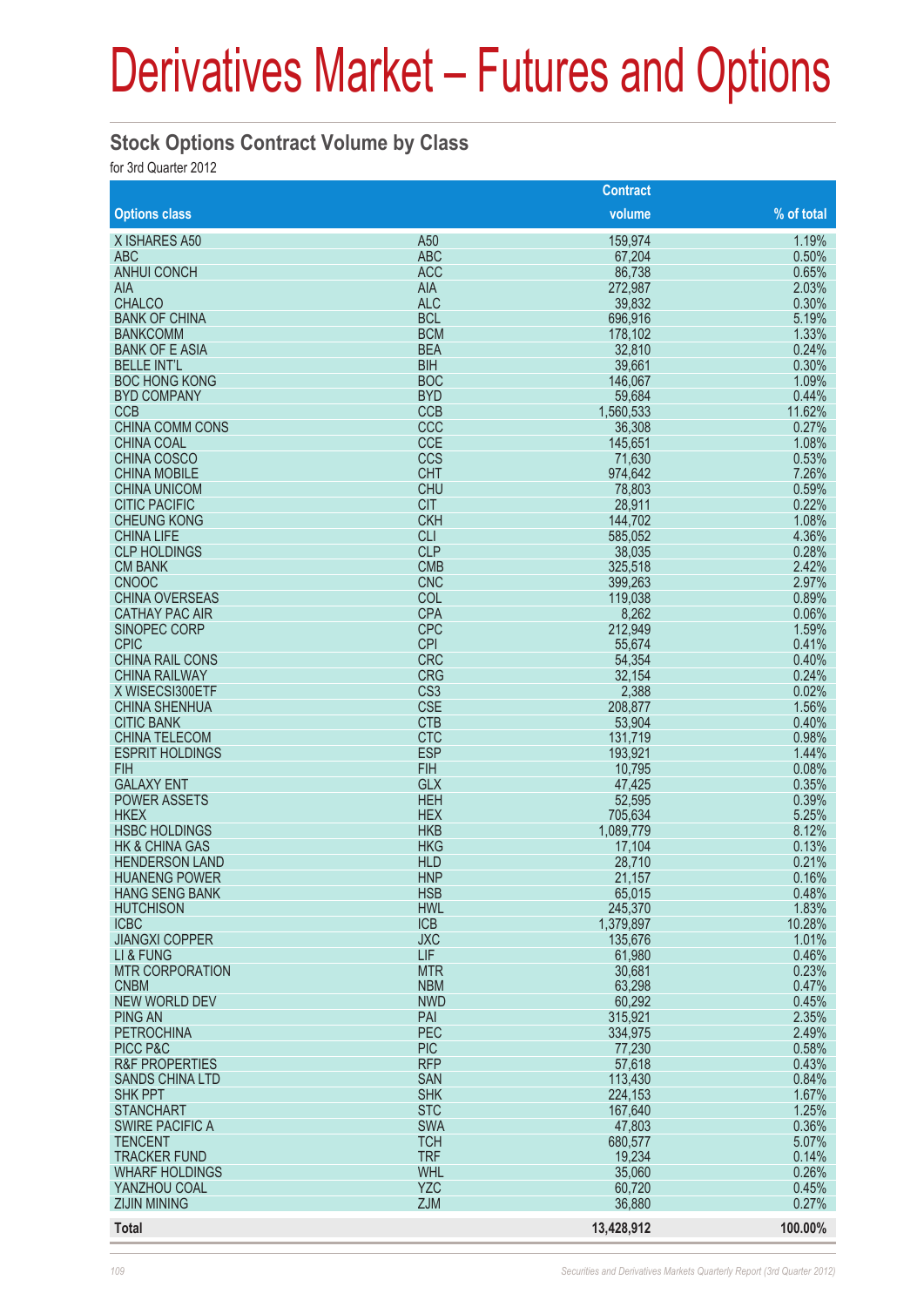#### **Average Daily Settlement Instructions (SIs) Settled in CCASS**

(both delivering and receiving SIs are counted)

|              |                |                      | Sis by shares | Sis by value |
|--------------|----------------|----------------------|---------------|--------------|
| Year / Month |                | <b>Number of SIs</b> | (bil. shs)    | (HK\$bil.)   |
| 2011         | Q <sub>3</sub> | 84,654               | 50.41         | 221.54       |
|              | Q4             | 76,802               | 44.37         | 186.44       |
| 2012         | Q1             | 79,872               | 41.52         | 179.93       |
|              | Q <sub>2</sub> | 70,419               | 43.03         | 179.84       |
|              | Q <sub>3</sub> | 66,152               | 42.10         | 156.14       |

#### **Average Daily Investor Settlement Instructions (ISIs) settled in CCASS**

(one sided ISIs are counted)

| Year / month |                | <b>Number of ISIs</b> | <b>ISIs by shares (Mil shs)</b> | ISIs by value (HK\$ mil.) |
|--------------|----------------|-----------------------|---------------------------------|---------------------------|
| 2011         | Q3             | 489                   | 123.92                          | 383.03                    |
|              | Q4             | 342                   | 83.77                           | 97.11                     |
| 2012         | Q1             | 351                   | 69.05                           | 265.24                    |
|              | Q <sub>2</sub> | 329                   | 115.35                          | 254.73                    |
|              | Q3             | 313                   | 96.41                           | 164.42                    |

#### **Securities under CCASS Custody**

(balances at quarter end)

|              |                |                  | % of issued       |                     | % of market       |
|--------------|----------------|------------------|-------------------|---------------------|-------------------|
|              |                | <b>Number of</b> | shares of         |                     | capitalisation of |
|              |                | <b>shares</b>    | admitted          | <b>Market value</b> | admitted          |
| Year / Month |                | (bil. shs)       | <b>securities</b> | (HK\$ bil.)         | <b>securities</b> |
| 2011         | Q <sub>3</sub> | 3,771.07         | 71.19             | 8,909.87            | 49.96             |
|              | Q4             | 3,694.24         | 70.17             | 9,599.91            | 50.23             |
| 2012         | Q <sub>1</sub> | 3,751.61         | 70.60             | 10,833.95           | 50.26             |
|              | Q <sub>2</sub> | 3,713.59         | 70.37             | 10,006.88           | 50.29             |
|              | Q <sub>3</sub> | 3,672.03         | 69.98             | 10,816.76           | 50.71             |

Share quantity and market value of securities in non-HKD currency are included.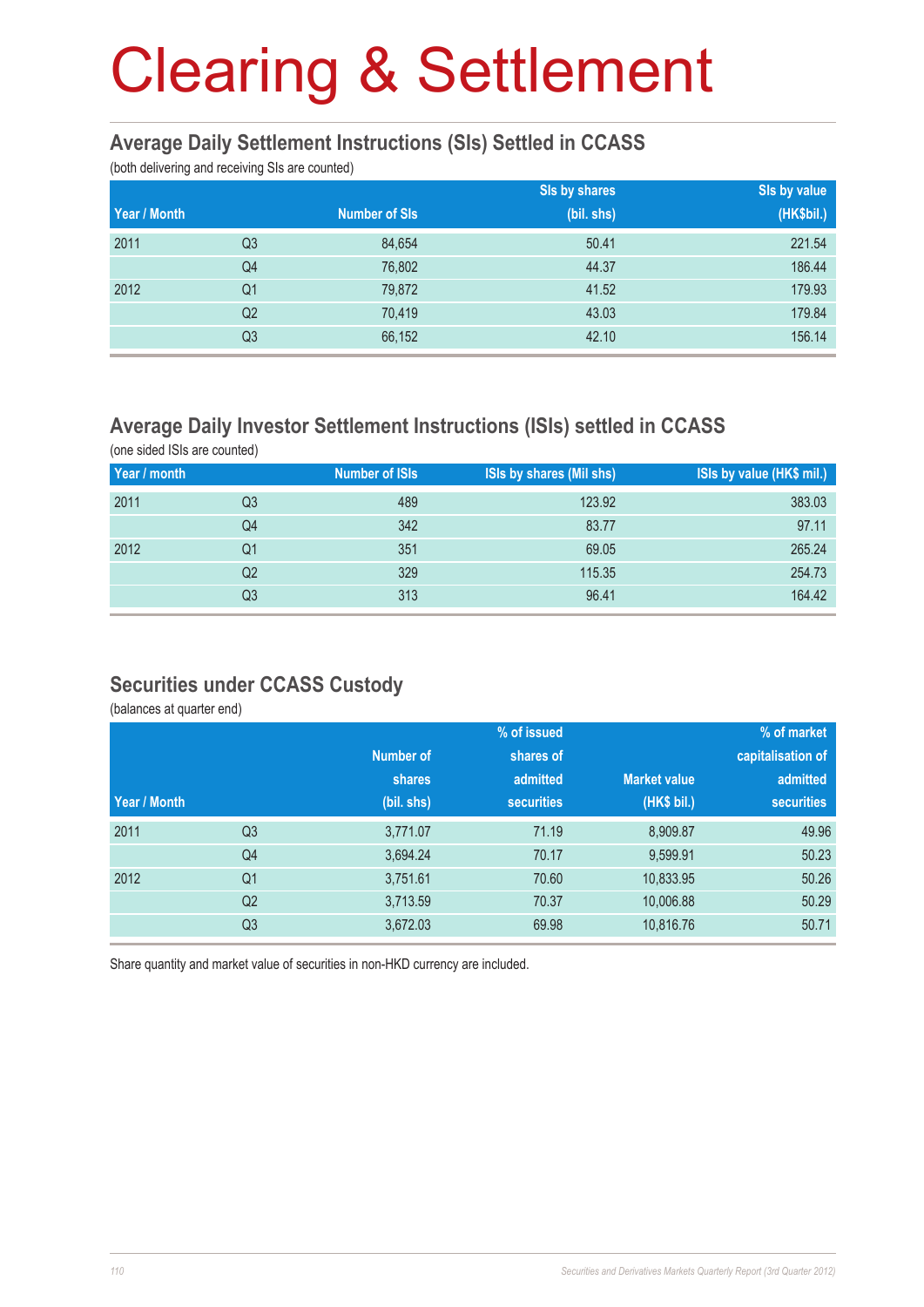#### **Average Daily Stock Exchange Trades Processed in CCASS**

(including CNS trades, isolated trades and cross trades)

| Year / Month |    | <b>No. of CCASS</b><br>trades | % of Exchange<br>trades | No. of shares<br>(Mil. shs) | % of market<br>turnover | Value of trades<br>(HK\$ mil.) | % of market<br>turnover |
|--------------|----|-------------------------------|-------------------------|-----------------------------|-------------------------|--------------------------------|-------------------------|
| 2011         | Q3 | 908.434                       | 100                     | 165.464.02                  | 100                     | 72.538.55                      | 100                     |
|              | Q4 | 857.422                       | 100                     | 161,396.94                  | 100                     | 59,305.03                      | 100                     |
| 2012         | Q1 | 877,050                       | 100                     | 160.501.58                  | 100                     | 63,178.33                      | 100                     |
|              | Q2 | 737.075                       | 100                     | 135,165.30                  | 100                     | 50,166.62                      | 100                     |
|              | Q3 | 686.075                       | 100                     | 127,363.30                  | 100                     | 46,310.30                      | 100                     |

#### **Average Daily Netting Efficiency of CNS Trades**

(in stock positions and share quantity)

|              |                |                 | <b>Netting</b> | No. of shares due | <b>Netting</b> |
|--------------|----------------|-----------------|----------------|-------------------|----------------|
|              |                | No. of CNS      | efficiency     | for settlement    | efficiency     |
| Year / Month |                | stock positions | $(\%)$         | (Mil. shs)        | (%)            |
| 2011         | Q <sub>3</sub> | 63,710          | 96.23          | 20,235.50         | 93.60          |
|              | Q <sub>4</sub> | 56,834          | 96.38          | 18,005.04         | 94.13          |
| 2012         | Q1             | 63,528          | 96.11          | 20,054.26         | 93.60          |
|              | Q <sub>2</sub> | 52,112          | 96.20          | 15,324.06         | 94.21          |
|              | Q <sub>3</sub> | 51,862          | 95.93          | 15,577.24         | 93.76          |

#### **Average Daily Settlement Efficiency of CNS Stock Positions**

|              |                |       | <b>Settlement efficiency (%)</b> |
|--------------|----------------|-------|----------------------------------|
| Year / Month |                | S day | $S + 1$ day                      |
| 2011         | Q3             | 99.87 | 99.99                            |
|              | Q4             | 99.89 | 99.99                            |
| 2012         | Q <sub>1</sub> | 99.90 | 99.99                            |
|              | Q2             | 99.91 | 99.99                            |
|              | Q3             | 99.91 | 99.99                            |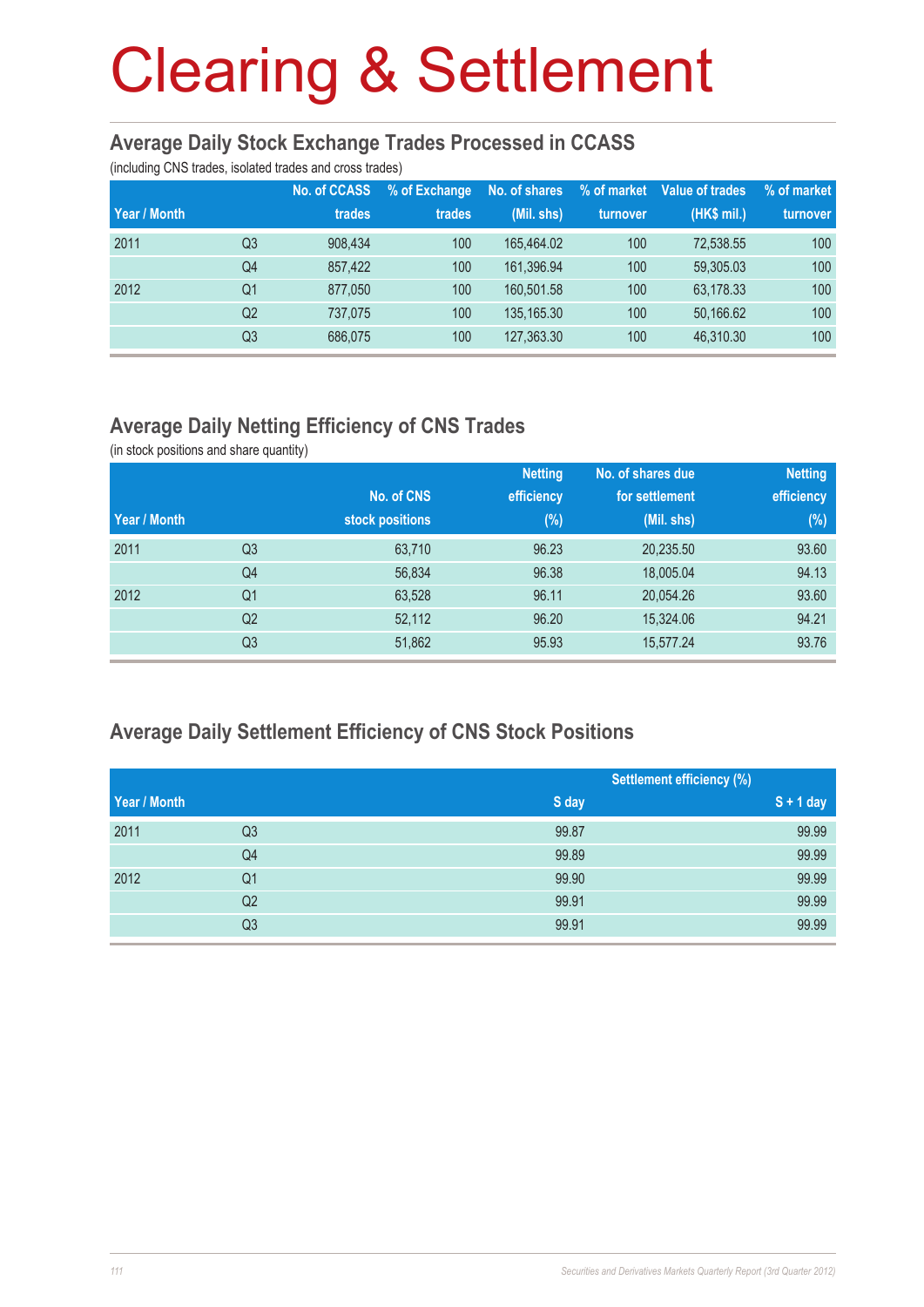#### **Open Interest by Derivatives Products**

|                                           | <b>Contracts</b> |                  |
|-------------------------------------------|------------------|------------------|
| <b>Derivatives product</b>                | 3rd Quarter 2012 | 3rd Quarter 2011 |
| Hang Seng Index Futures                   | 124,794          | 128,201          |
| Hang Seng Index Options                   | 364.960          | 431,313          |
| Mini-Hang Seng Index Futures              | 7,350            | 11,015           |
| Mini-Hang Seng Index Options              | 10,384           | 13,028           |
| <b>H-shares Index Futures</b>             | 142,443          | 155,125          |
| H-shares Index Options                    | 591,725          | 275,972          |
| Mini H-shares Index Futures               | 2,354            | 2,977            |
| Flexible Hang Seng Index Options          | 13,010           | 5,410            |
| Flexible H-shares Index Options           | 8,431            | 6,370            |
| <b>HSI Dividend Point Index Futures</b>   | 7,724            | 5,614            |
| <b>HSCEI Dividend Point Index Futures</b> | 72,355           | 24,538           |
| HSI Volatility Index Futures <sup>1</sup> | 69               |                  |
| <b>IBOVESPA Futures<sup>2</sup></b>       |                  |                  |
| MICEX Index Futures <sup>3</sup>          |                  |                  |
| Sensex Index Futures <sup>4</sup>         |                  |                  |
| FTSE/JSE Top40 Futures <sup>5</sup>       |                  |                  |
| <b>Stock Futures</b>                      | 10,353           | 24,653           |
| <b>Stock Options</b>                      | 4,658,740        | 8,112,569        |
| <b>Three-month HIBOR Futures</b>          | 5                | 85               |
| One-month HIBOR Futures                   |                  |                  |
| Three-year Exchange Fund Note Futures     |                  |                  |
| USD/CNH Futures <sup>6</sup>              | 1,076            |                  |
| <b>Gold Futures</b>                       |                  | 132              |
| <b>Total</b>                              | 6,015,773        | 9,197,003        |

1 Trading in HSI Volatility Index Futures commenced on 20 Feb 2012

2 Trading in IBOVESPA Futures commenced on 30 Mar 2012

3 Trading in MICEX Index Futures commenced on 30 Mar 2012

4 Trading in Sensex Index Futures commenced on 30 Mar 2012

5 Trading in FTSE/JSE Top40 Futures commenced on 30 Mar 2012

6 Trading in USD/CNH Futures commenced on 17 Sep 2012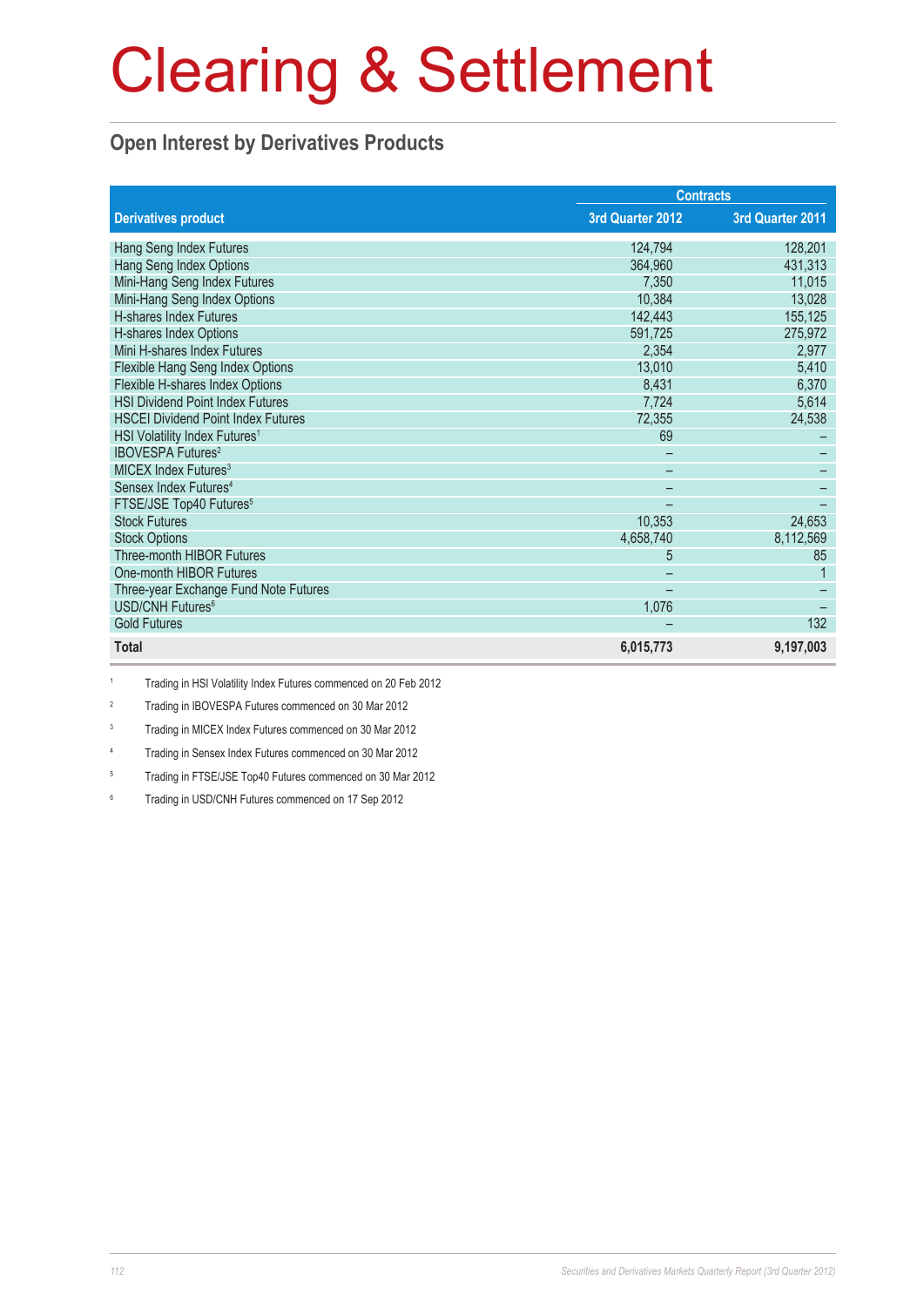#### **Stock Options Open Interest by Class**

as at the end of 3rd Quarter 2012

|                        |                 | <b>Open interest</b> |            |
|------------------------|-----------------|----------------------|------------|
| <b>Options class</b>   |                 | (contracts)          | % of total |
| X ISHARES A50          | A50             | 56,720               | 1.22       |
| <b>ABC</b>             | <b>ABC</b>      | 50,698               | 1.09       |
| <b>ANHUI CONCH</b>     | <b>ACC</b>      | 27,771               | 0.60       |
| AIA                    | <b>AIA</b>      | 130,232              | 2.80       |
| <b>CHALCO</b>          | <b>ALC</b>      | 14,502               | 0.31       |
| <b>BANK OF CHINA</b>   | <b>BCL</b>      | 430,258              | 9.24       |
| <b>BANKCOMM</b>        | <b>BCM</b>      | 119,050              | 2.56       |
| <b>BANK OF E ASIA</b>  | <b>BEA</b>      | 10,297               | 0.22       |
| <b>BELLE INT'L</b>     | <b>BIH</b>      | 12,170               | 0.26       |
| <b>BOC HONG KONG</b>   | <b>BOC</b>      | 44,916               | 0.96       |
| <b>BYD COMPANY</b>     | <b>BYD</b>      | 20,130               | 0.43       |
| <b>CCB</b>             | <b>CCB</b>      | 552,312              | 11.86      |
| CHINA COMM CONS        | CCC             | 15,492               | 0.33       |
| CHINA COAL             | <b>CCE</b>      | 50,519               | 1.08       |
| CHINA COSCO            | <b>CCS</b>      | 31,979               | 0.69       |
| <b>CHINA MOBILE</b>    | <b>CHT</b>      | 223,661              | 4.80       |
| <b>CHINA UNICOM</b>    | <b>CHU</b>      | 37,936               | 0.81       |
| <b>CITIC PACIFIC</b>   | <b>CIT</b>      | 7,969                | 0.17       |
| <b>CHEUNG KONG</b>     | <b>CKH</b>      | 42,292               | 0.91       |
| <b>CHINA LIFE</b>      | <b>CLI</b>      | 101,783              | 2.18       |
| <b>CLP HOLDINGS</b>    | <b>CLP</b>      | 10,767               | 0.23       |
| <b>CM BANK</b>         | <b>CMB</b>      | 215,246              | 4.62       |
| <b>CNOOC</b>           | <b>CNC</b>      | 138,923              | 2.98       |
| CHINA OVERSEAS         | COL             | 35,895               | 0.77       |
| <b>CATHAY PAC AIR</b>  | <b>CPA</b>      | 3,983                | 0.09       |
| SINOPEC CORP           | <b>CPC</b>      | 64,144               | 1.38       |
| <b>CPIC</b>            | <b>CPI</b>      | 22,920               | 0.49       |
| CHINA RAIL CONS        | <b>CRC</b>      | 19,971               | 0.43       |
| <b>CHINA RAILWAY</b>   | <b>CRG</b>      | 7,711                | 0.17       |
| X WISECSI300ETF        | CS <sub>3</sub> | 267                  | 0.01       |
| <b>CHINA SHENHUA</b>   | <b>CSE</b>      | 81,399               | 1.75       |
| <b>CITIC BANK</b>      | <b>CTB</b>      | 55,567               | 1.19       |
| CHINA TELECOM          | <b>CTC</b>      | 90,847               | 1.95       |
| <b>ESPRIT HOLDINGS</b> | <b>ESP</b>      | 88,467               | 1.90       |
| <b>FIH</b>             | <b>FIH</b>      | 3,949                | 0.08       |
| <b>GALAXY ENT</b>      | <b>GLX</b>      | 19,129               | 0.41       |
| POWER ASSETS           | <b>HEH</b>      | 13,292               | 0.29       |
| <b>HKEX</b>            | <b>HEX</b>      | 173,800              | 3.73       |
| <b>HSBC HOLDINGS</b>   | <b>HKB</b>      | 283,689              | 6.09       |
| HK & CHINA GAS         | <b>HKG</b>      | 7,855                | 0.17       |
| <b>HENDERSON LAND</b>  | <b>HLD</b>      | 7,960                | 0.17       |
| <b>HUANENG POWER</b>   | <b>HNP</b>      | 6,764                | 0.15       |
| <b>HANG SENG BANK</b>  | <b>HSB</b>      | 20,089               | 0.43       |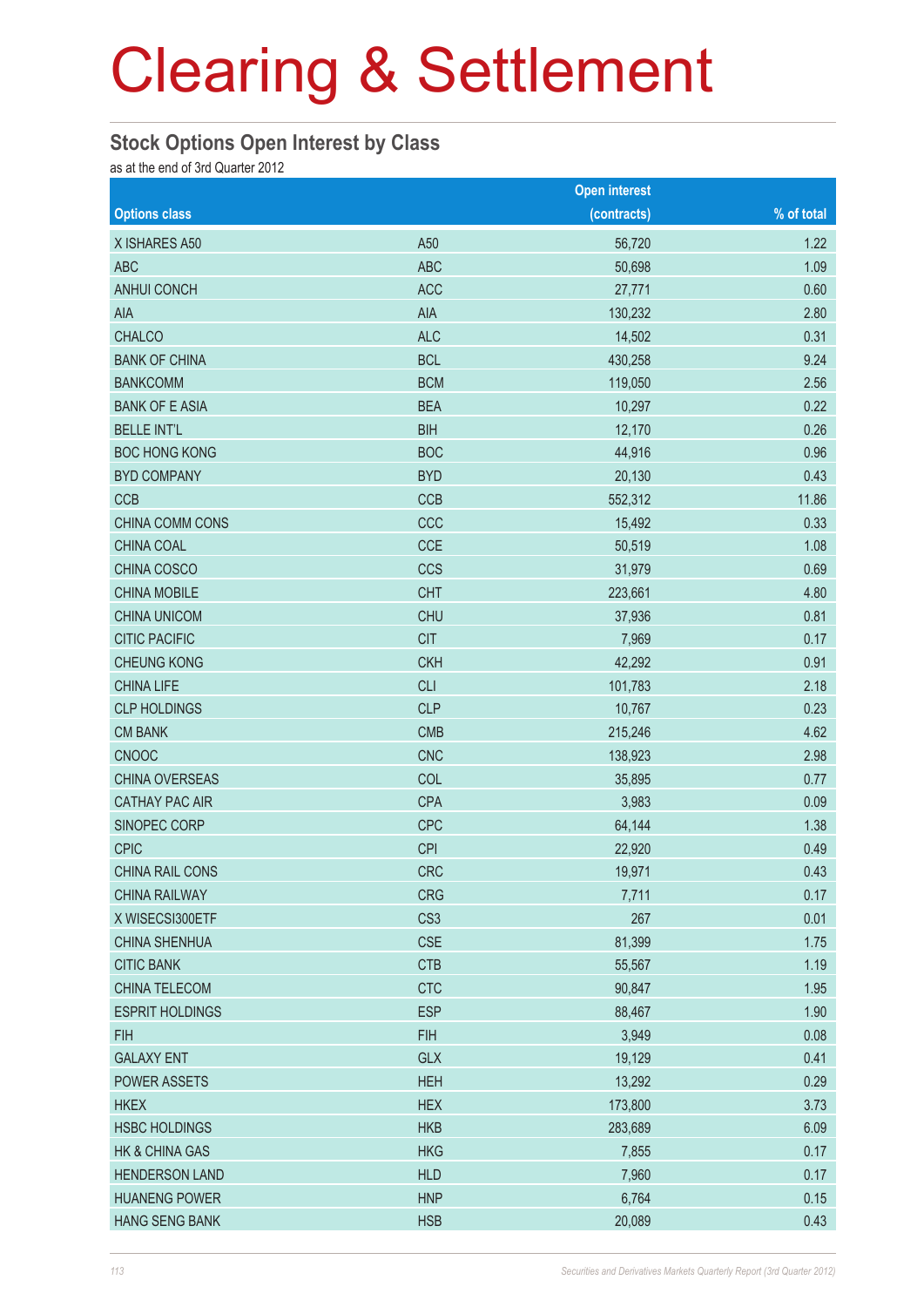|                           |            | <b>Open interest</b> |            |
|---------------------------|------------|----------------------|------------|
| <b>Options class</b>      |            | (contracts)          | % of total |
| <b>HUTCHISON</b>          | <b>HWL</b> | 63,660               | 1.37       |
| <b>ICBC</b>               | <b>ICB</b> | 552,562              | 11.86      |
| <b>JIANGXI COPPER</b>     | <b>JXC</b> | 25,351               | 0.54       |
| LI & FUNG                 | LIF        | 15,034               | 0.32       |
| <b>MTR CORPORATION</b>    | <b>MTR</b> | 8,893                | 0.19       |
| <b>CNBM</b>               | <b>NBM</b> | 18,246               | 0.39       |
| <b>NEW WORLD DEV</b>      | <b>NWD</b> | 17,509               | 0.38       |
| <b>PING AN</b>            | PAI        | 106,694              | 2.29       |
| <b>PETROCHINA</b>         | <b>PEC</b> | 119,733              | 2.57       |
| PICC P&C                  | <b>PIC</b> | 23,300               | 0.50       |
| <b>R&amp;F PROPERTIES</b> | <b>RFP</b> | 20,390               | 0.44       |
| <b>SANDS CHINA LTD</b>    | <b>SAN</b> | 42,860               | 0.92       |
| <b>SHK PPT</b>            | <b>SHK</b> | 50,968               | 1.09       |
| <b>STANCHART</b>          | <b>STC</b> | 47,742               | 1.02       |
| <b>SWIRE PACIFIC A</b>    | <b>SWA</b> | 9,004                | 0.19       |
| <b>TENCENT</b>            | <b>TCH</b> | 134,243              | 2.88       |
| <b>TRACKER FUND</b>       | <b>TRF</b> | 6,603                | 0.14       |
| <b>WHARF HOLDINGS</b>     | <b>WHL</b> | 7,115                | 0.15       |
| YANZHOU COAL              | <b>YZC</b> | 22,333               | 0.48       |
| <b>ZIJIN MINING</b>       | <b>ZJM</b> | 13,179               | 0.28       |
| <b>Total</b>              |            | 4,658,740            | 100.00     |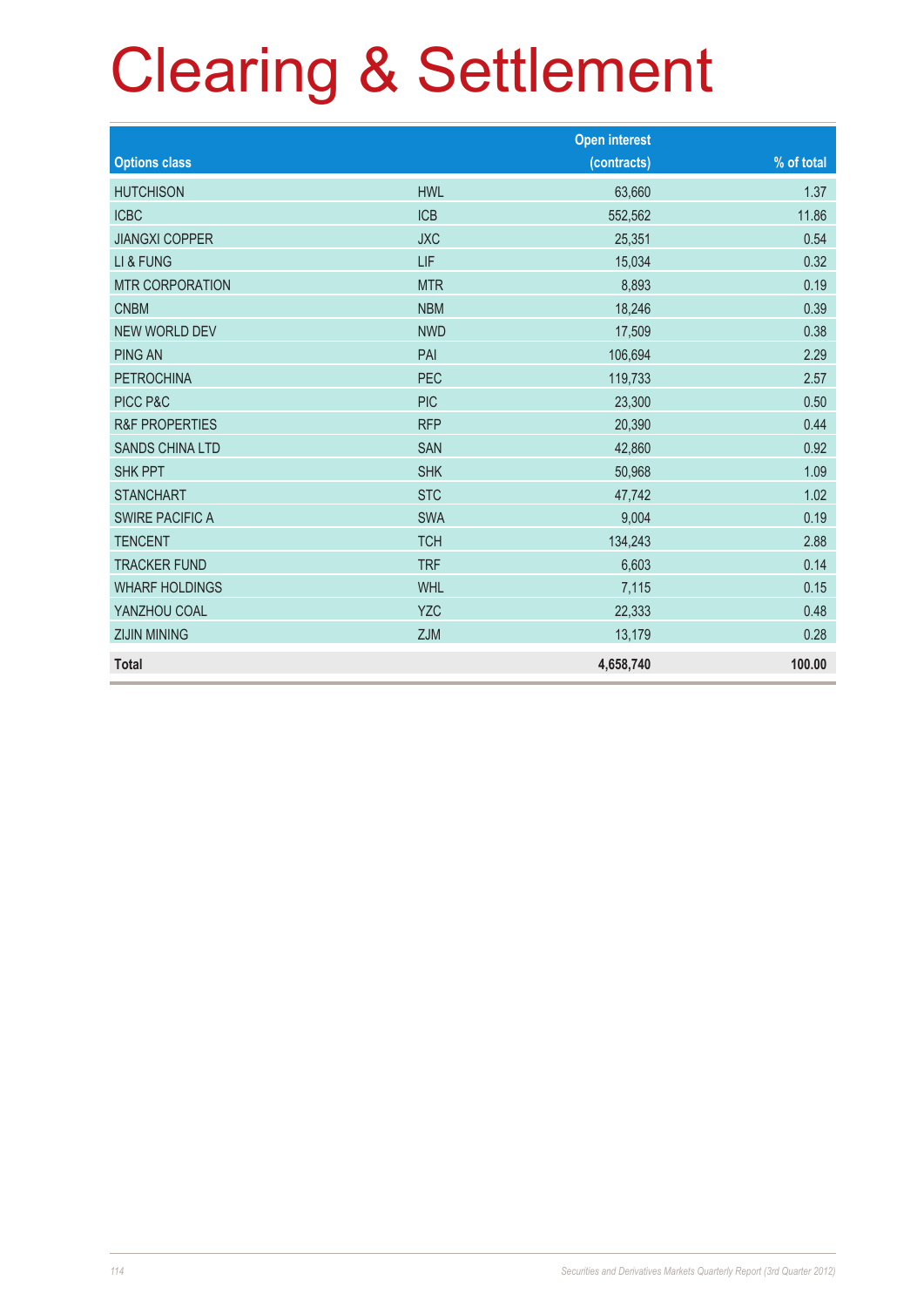# Exchange Participants Statistics

### **Stock Exchange**

|      |                | No. of Trading<br><b>Right Holders</b> | <b>Exchange</b><br><b>Participants -</b><br><b>Trading</b> | <b>Exchange</b><br><b>Participants -</b><br>Non-Trading | Non-Exchange<br><b>Participants</b> |
|------|----------------|----------------------------------------|------------------------------------------------------------|---------------------------------------------------------|-------------------------------------|
| 2011 | Q <sub>3</sub> | 549 (973)                              | 494 (911)                                                  | 34(41)                                                  | 21(21)                              |
|      | Q4             | 555 (980)                              | 498 (916)                                                  | 36(43)                                                  | 21(21)                              |
| 2012 | Q <sub>1</sub> | 559 (984)                              | 500 (918)                                                  | 38(45)                                                  | 21(21)                              |
|      | Q <sub>2</sub> | 563 (988)                              | 503 (921)                                                  | 39 (46)                                                 | 21(21)                              |
|      | Q <sub>3</sub> | 568 (994)                              | 506 (923)                                                  | 41 (50)                                                 | 21(21)                              |

( ) No. of trading rights

### **Futures Exchange**

|      |                | No. of Trading<br><b>Right Holders</b> | <b>Exchange</b><br><b>Participants -</b><br><b>Trading</b> | <b>Exchange</b><br><b>Participants -</b><br><b>Non-Trading</b> | Non-Exchange<br><b>Participants</b> |
|------|----------------|----------------------------------------|------------------------------------------------------------|----------------------------------------------------------------|-------------------------------------|
| 2011 | Q3             | 228 (252)                              | 185 (207)                                                  | -                                                              | 43 (45)                             |
|      | Q4             | 228 (252)                              | 182 (204)                                                  | -                                                              | 46 (48)                             |
| 2012 | Q <sub>1</sub> | 230 (254)                              | 182 (204)                                                  | $\qquad \qquad$                                                | 48 (50)                             |
|      | Q2             | 234 (258)                              | 185 (207)                                                  | $\overline{\phantom{0}}$                                       | 49 (51)                             |
|      | Q3             | 235 (259)                              | 185 (207)                                                  | -                                                              | 50(52)                              |

Notes:

(1) The figures in blanket is the number of trading rights held.

(2) An Exchange Participant is a corporation who may trade on or through the Exchange and is licensed under the Securities and Futures Ordinance to carry on securities/ futures/options dealing activity.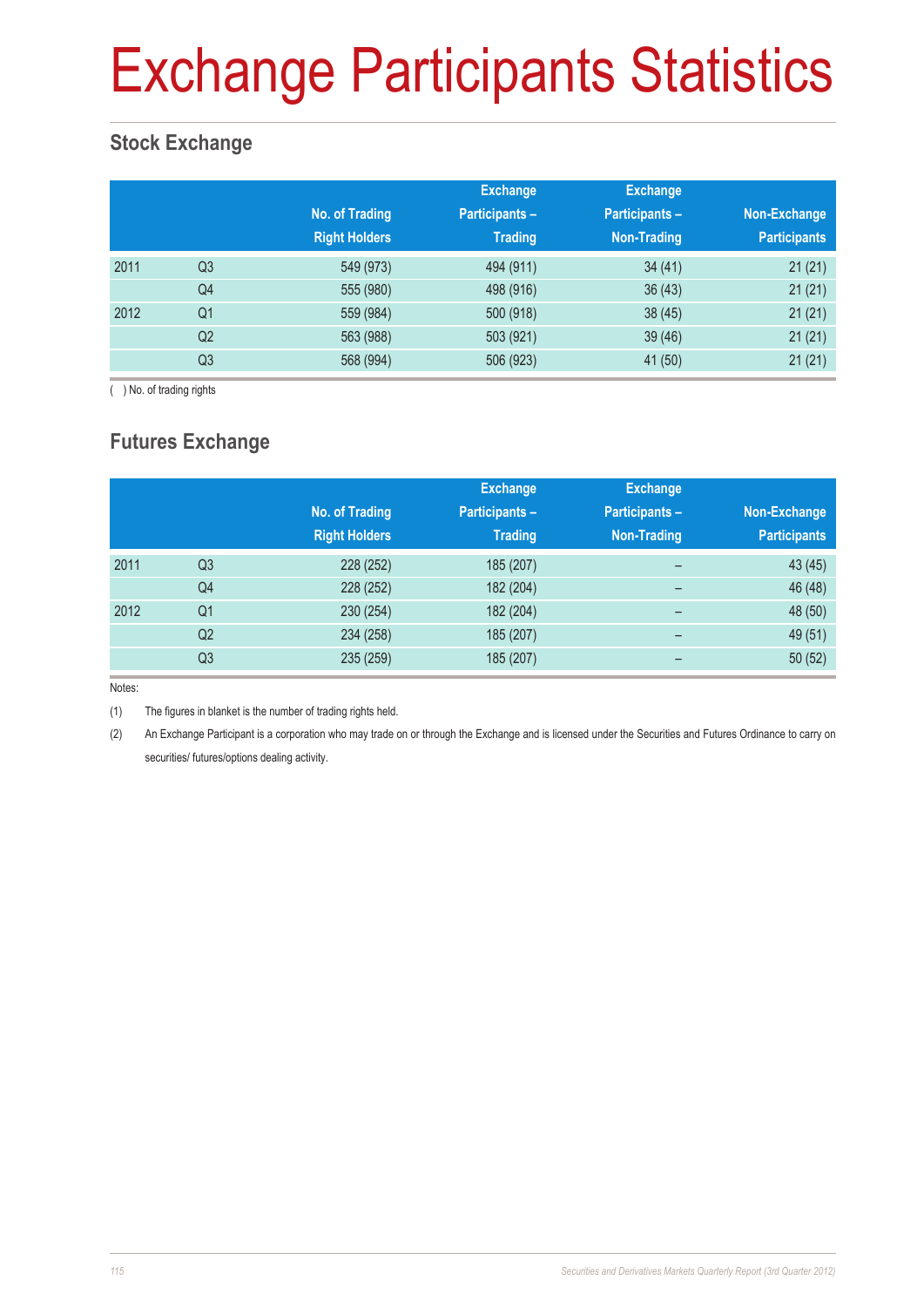# Clearing Participants Statistics

### **HKCC Participants**

| Year / month |                | <b>Clearing</b><br><b>Participants</b> | <b>General Clearing</b><br><b>Participants</b> |
|--------------|----------------|----------------------------------------|------------------------------------------------|
| 2011         | Q <sub>3</sub> | 160                                    | 9                                              |
|              | Q <sub>4</sub> | 156                                    | 10                                             |
| 2012         | Q <sub>1</sub> | 156                                    | 10                                             |
|              | Q <sub>2</sub> | 158                                    | 10                                             |
|              | Q3             | 158                                    | 9                                              |

### **SEOCH Participants**

| Year / month |                | <b>Direct Clearing</b><br><b>Participants</b> | <b>General Clearing</b><br><b>Participants</b> |
|--------------|----------------|-----------------------------------------------|------------------------------------------------|
| 2011         | Q3             | 58                                            |                                                |
|              | Q4             | 59                                            |                                                |
| 2012         | Q <sub>1</sub> | 59                                            | 8                                              |
|              | Q <sub>2</sub> | 59                                            | 8                                              |
|              | Q3             | 62                                            | 8                                              |

### **HKSCC Participants**

|              |                | <b>Direct Clearing</b> | <b>General Clearing</b> | Non-broker            |
|--------------|----------------|------------------------|-------------------------|-----------------------|
| Year / month |                | <b>Participant</b>     | <b>Participant</b>      | <b>Participants</b> * |
| 2011         | Q3             | 478                    |                         | 46                    |
|              | Q4             | 482                    | 8                       | 47                    |
| 2012         | Q1             | 487                    | 8                       | 48                    |
|              | Q <sub>2</sub> | 489                    |                         | 48                    |
|              | Q3             | 491                    | 9                       | 47                    |

Non-broker participants include Clearing Agency Participants, Custodian Participants and Stock Pledgee Participants.